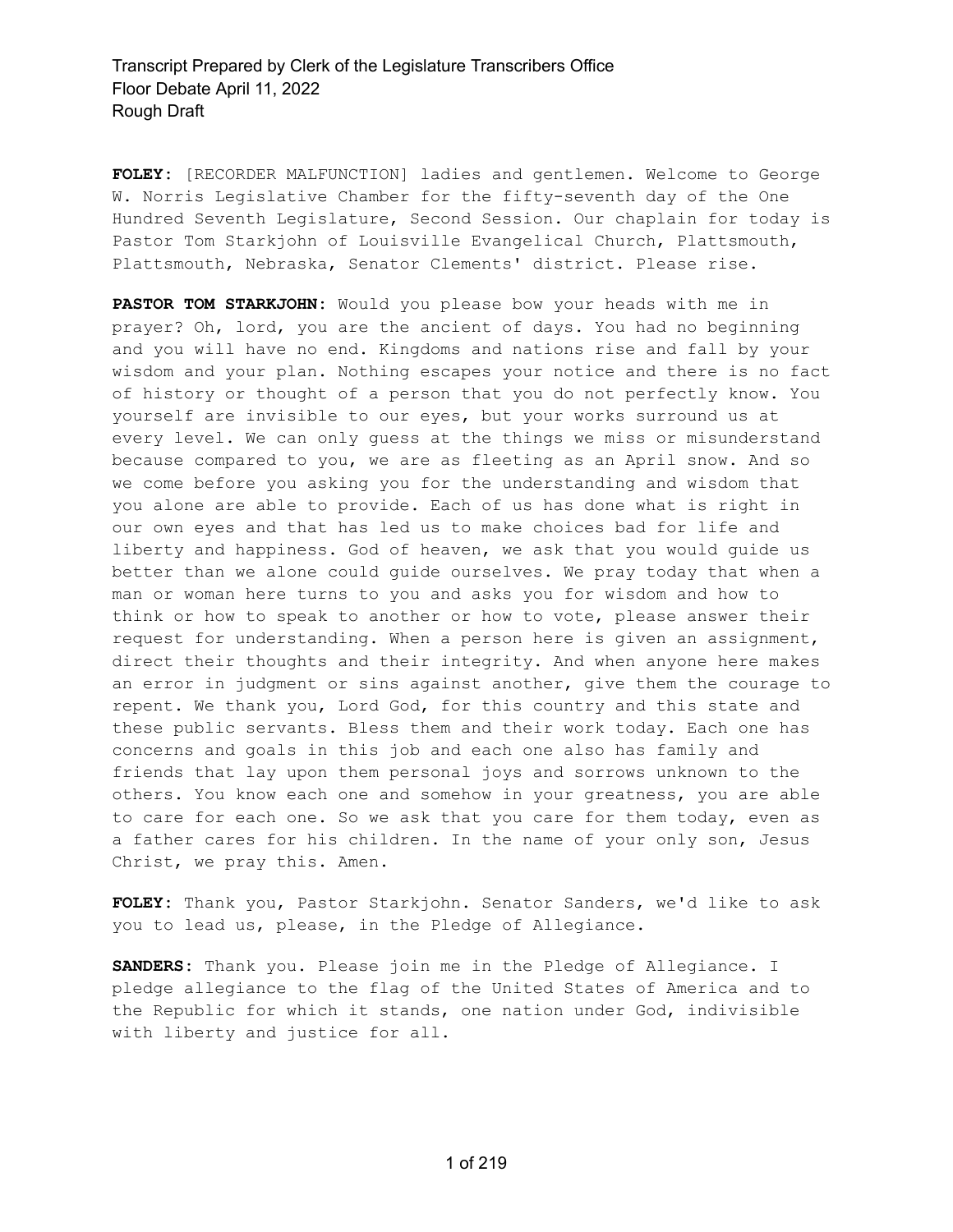**FOLEY:** Thank you, Senator Sanders. I call to order the fifty-seventh day of One Hundred Seventh Legislature, Second Session. Senators, please record your presence. Roll call. Mr. Clerk, please record.

**CLERK:** I have a quorum present, Mr. President.

**FOLEY:** Thank you, Mr. Clerk. Are there any corrections for the Journal?

**CLERK:** No corrections.

**FOLEY:** Thank you, sir. Any messages, reports or announcements?

**CLERK:** I have neither message, reports or-- nor announcements at this time.

**FOLEY:** Thank you, sir. While the Legislature is in session and capable of transacting business, I propose to sign and do hereby sign the following two legislative resolutions: LR426 and LR427. Senator Geist would like us to recognize Dr. George Voigtlander of Lincoln, Nebraska, who is serving us today as family physician of the day. Dr. Voigtlander is with us under the north balcony. Doctor, please rise so we can welcome you to the Nebraska Legislature. Speaker Hilgers.

**HILGERS:** Thank you, Mr. President. Good morning, colleagues. I wanted to give two, just two updates on the agenda this morning. First, I had at least one person, Senator Erdman, who was an eagle eye who read the agenda who noted that we had what's listed as General File committee bills and was wondering how could we have General File today when we were supposed to have it on Friday? The answer is that was a mistake on the agenda, so it is Select File commit-- as you know, those bills all came up last week, so we have no General File on the agenda today. It is Select File, but I wanted to note that for those of you who had questions. And then secondly, you'll note on the agenda at 6:30 today, we have a placeholder for motions to return to Select File for specific amendment. That is primarily relating to any potential A bill-- Final Reading bills that we might have to move back to trim. That's for A bills, so spending or tax bills. I'm working with Senator Linehan in Senator Stinner this morning. We don't know of any specifically yet this morning and I'll try to announce that in advance of 6:30, but that's what that placeholder is for because we do have some bills that will be on Final Reading now that the budget is done and there may be some adjustments and we want to have the opportunity to do that. But since we're working through that today and we didn't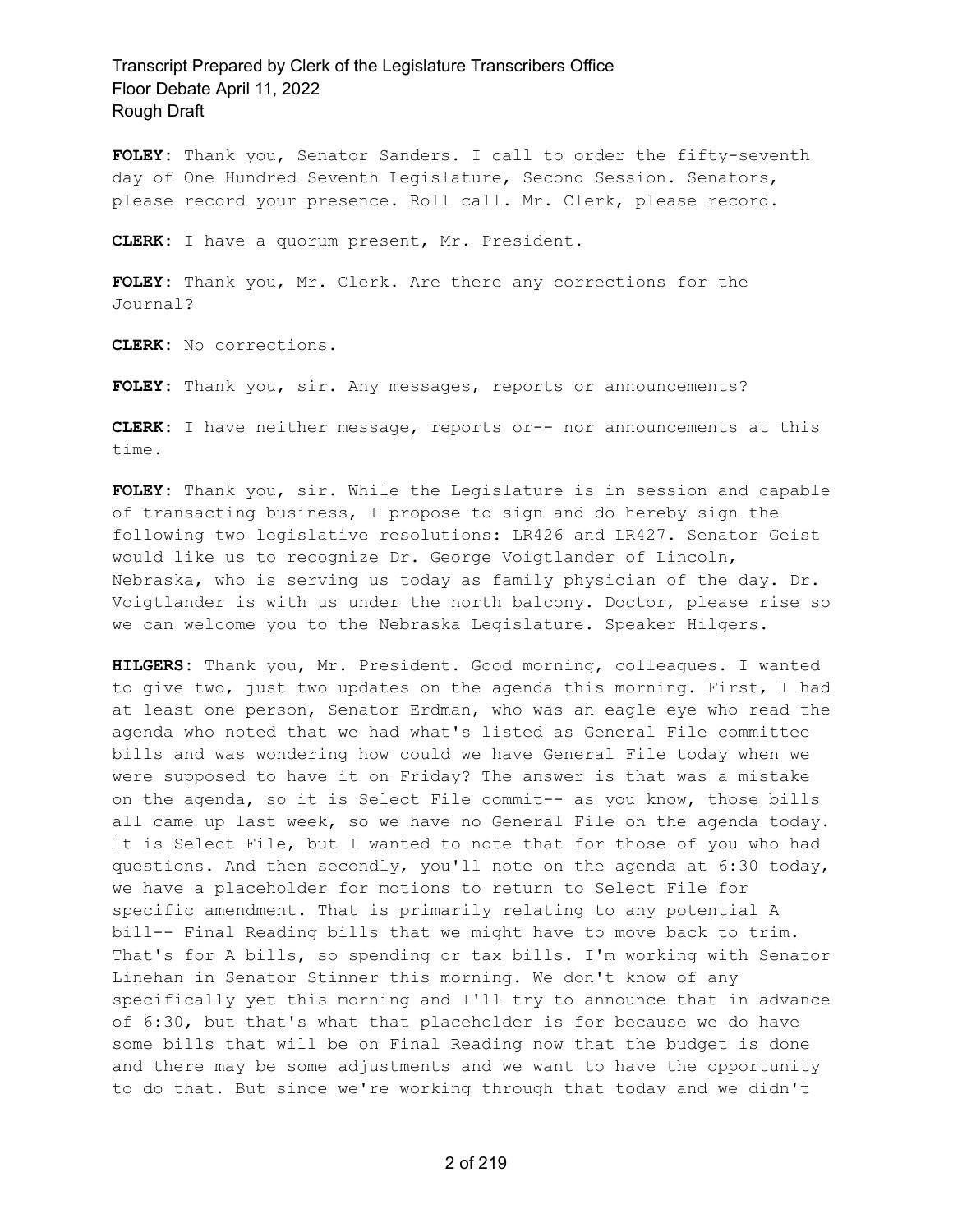have that done on Friday, we couldn't put that on the agenda so that's why the placeholder is there, though, for us to address this evening if we need to. Thank you, Mr. President.

**FOLEY:** Thank you, Mr. Speaker. Moving now to the agenda, Select File 2022 senator priority bill. Mr. Clerk.

**CLERK:** LB773, no enrollment and reviews. Senator Brewer would to amend, A1-- AM2106.

**FOLEY:** Senator Brewer, you're recognized to open on your amendment.

**BREWER:** Thank you, Mr. President. AM2106 is an agreement that we were able to work out through extensive negotiations with the city of Omaha and Omaha Police Department and the Omaha Gang Unit. When we were looking at LB773, we noticed some areas that would make it more difficult for the police to do their mission and so through this negotiation, we came up with three things that we need to change. I want to say-- thank the Speaker and Senator McDonnell for their constant, unending support to get us through all of the negotiations. Keep in mind that LB773 was heard the second day of committee hearings. It went through a pull motion. It went through an eight-hour filibuster and that's how we got to where we are here today. The three things that AM2106 changes is that it allows the Omaha-- allows Omaha to continue to operate with more limited versions of its handgun registry. It will continue to require people without permits to register handguns in Omaha, but they would not deny people the right to a handgun like they can do sometimes now. The second thing that it would do with this amendment is a list of crimes-- a list of a number of different crimes, which we're going to cover, called covering offenses in this amendment. A person who is committing one of those crimes will not have the right to carry concealed at the same time. This means if they are convicted of one of these crimes while carrying, they would still be charged with carrying a concealed weapon in addition to their crime. This is not an enhancement. The world will be a nowhere-- it will not be a worse place for folks after today because of this. The third element of this amendment is the duty to inform. Under this permit right now, permit holders have to tell a police officer that they have, when they are pulled over, a weapon or make contact with a first responder or a police officer. Our bill would apply to anyone carrying concealed. This amendment would make this third offense for failure to notify a Class IV felony. Currently, a first offense is a Class III misdemeanor, second offense is a Class I misdemeanor. I do not think that there has ever been a person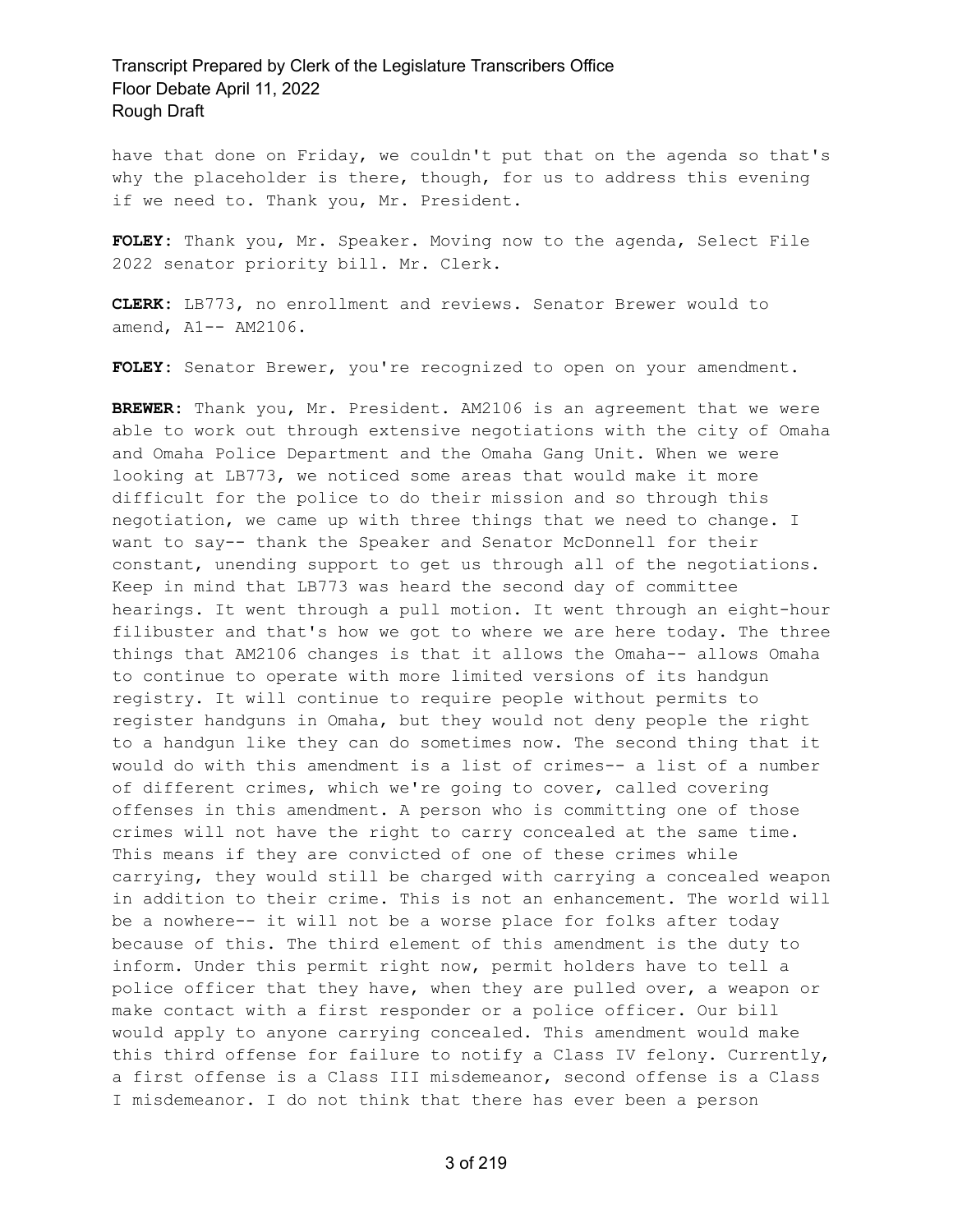convicted of a third-time failure so far, but if a person has gotten to a point where they will not follow the rules, I think at some point we have to have the stick to go along with the carrot on this rule. This amendment makes the bill more workable and manageable for law enforcement. I think it strikes a balance that we can live with. Thank you, Mr. President.

**FOLEY:** Thank you, Senator Brewer. Moving now to the speaking queue. Senator Morfeld.

**MORFELD:** Thank you, Mr. President. Colleagues, I rise in opposition to LB773 and the underlying amendment for a few different reasons. So first off, with the underlying amendment, this does not get all of law enforcement on board. Unless something's changed over the weekend, the Lincoln Police Department and then also the Lincoln police officers-- Lincoln Police Union is still opposed to this legislation. In addition, I will say that the amendment does not solve some of the underlying concerns and problems. The amendment actually creates a bunch of new crimes and penalties, which I'm opposed to for a lot of different reasons, but it also does not address the fact that this still eliminates the training requirement and the background check requirement that I think is really important to keep our communities safe. And not only to keep our communities safe, but also to protect law-abiding gun owners. Now we all know that after legislation passes, sometimes-- not all the time-- but sometimes people are more aware of what the new law is and have heightened awareness of that. In this case, what we are going to be doing is we're going to be increasing penalties for gun owners. We're going to be eliminating the training requirement. And remember, the training not only talks about gun safety, the ability to defend yourself, the law surrounding those types of things, that the use of deadly force, but it also trains- excuse me, still getting over a cold here-- it also trains gun owners on what the special laws are that apply to them as a concealed carry owner. And there's plenty of those different laws that people otherwise may not be aware of. Now listen, they teach you in law school right away that ignorance is no excuse to breaking the law. That being said, we all know that when you have multiple different laws surrounding an individual who is particularly concealed carrying, there's going to be times, unless you have training that's mandated, in which people unknowingly break the law. So, for instance, one of the laws if you're a concealed carry owner is, is that if you have a concealed firearm, you must notify law enforcement immediately if they approach it. Otherwise, it's a fairly serious misdemeanor. I think the second time, it's a felony. I'll double-check that and get back, but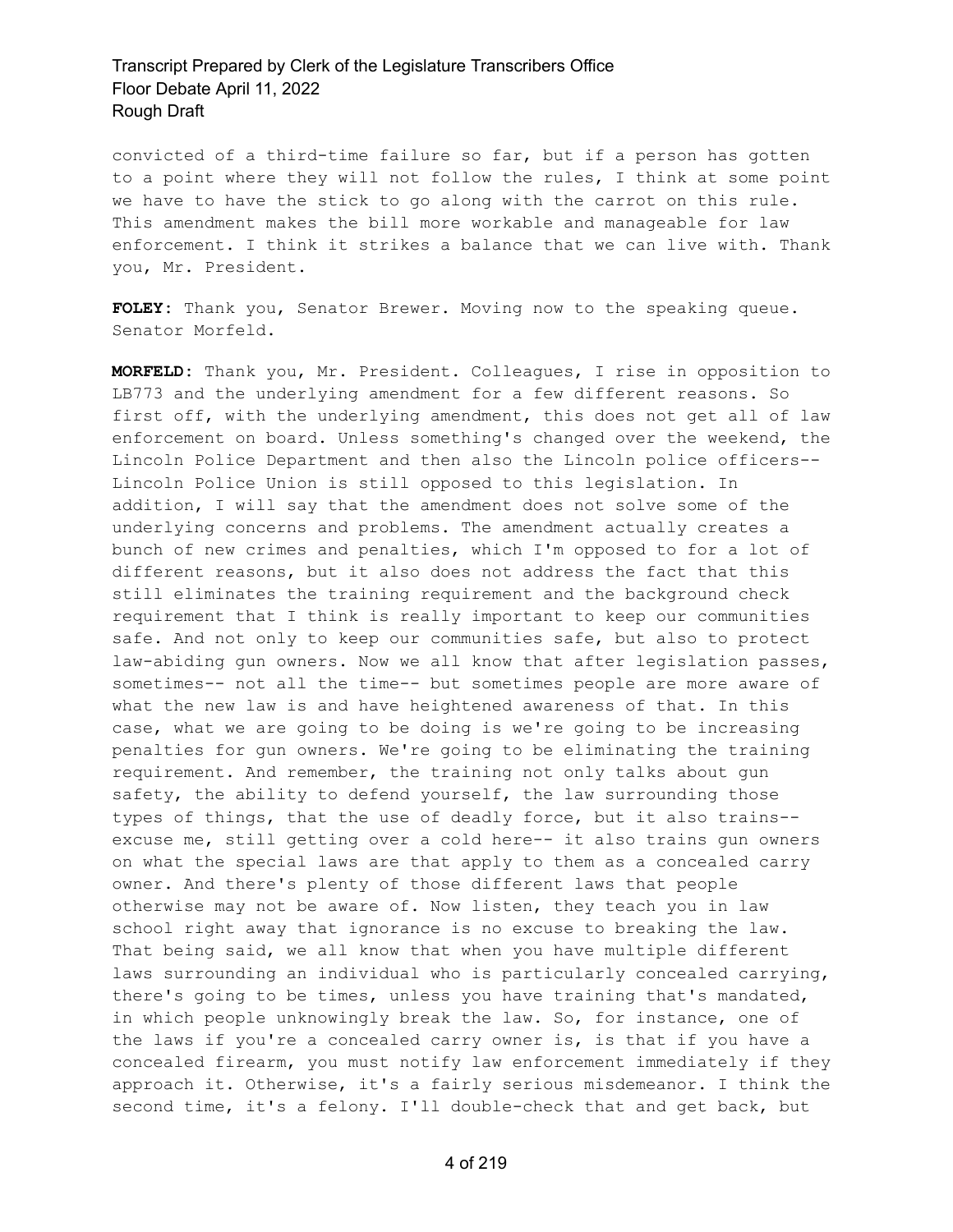it's the second or third time, it's a felony. And so that's just one example. Another example is you can't go into an establishment that more than 50 percent of sales are alcohol and there's a whole host of other ones. So what we are doing, colleagues, is we are eliminating the training requirement, which is fairly comprehensive. We're eliminating the training requirement and then we're increasing penalties and we're expecting gun owners from here on until eternity or whenever this law is changed, if it passes, to know all of those different laws. And listen, again, ignorance is no excuse to breaking the law, but I'm telling you that there's going to be a bunch of law-abiding gun owners that are going to be caught up in this. In addition, one of the concerns that has been around for ever since I was in the Legislature was this patchwork of different laws across the state that people can get caught up in. Now, in fairness, I have preserved local authority and local control to be able to create ordinances because the gun issues that Lincoln and Omaha faces are very different than some of the gun issues that rural Nebraska faces. So I think having that ability to do that is important and I have defended local communities to be able to have that local control. But if you're concerned about local control, you should be also concerned about this amendment because it has a carve-out to maintain things like the gun registration in Omaha.

#### **FOLEY:** One minute.

**MORFELD:** And I do think that there are potential legal and constitutional concerns there, very similar to the legal and constitutional concerns that existed with the original bill that had special carve-outs last session that was found to be unconstitutional via an Attorney General's Opinion. So we're going to talk about all of those different things today, particularly the creation of new crimes and penalties. We're also going to talk about the importance of training and also the importance of background checks for people who decide to conceal carry. And this is done from the perspective of somebody who's a concealed carry holder, who is a gun owner, who believes in the Second Amendment and believes that it should be protected. But just as the Supreme Court has found, there can be reasonable rules and regulations surrounding that right. So, colleagues, I urge you to read the amendment.

**FOLEY:** That's time.

**MORFELD:** Thank you, Mr. President.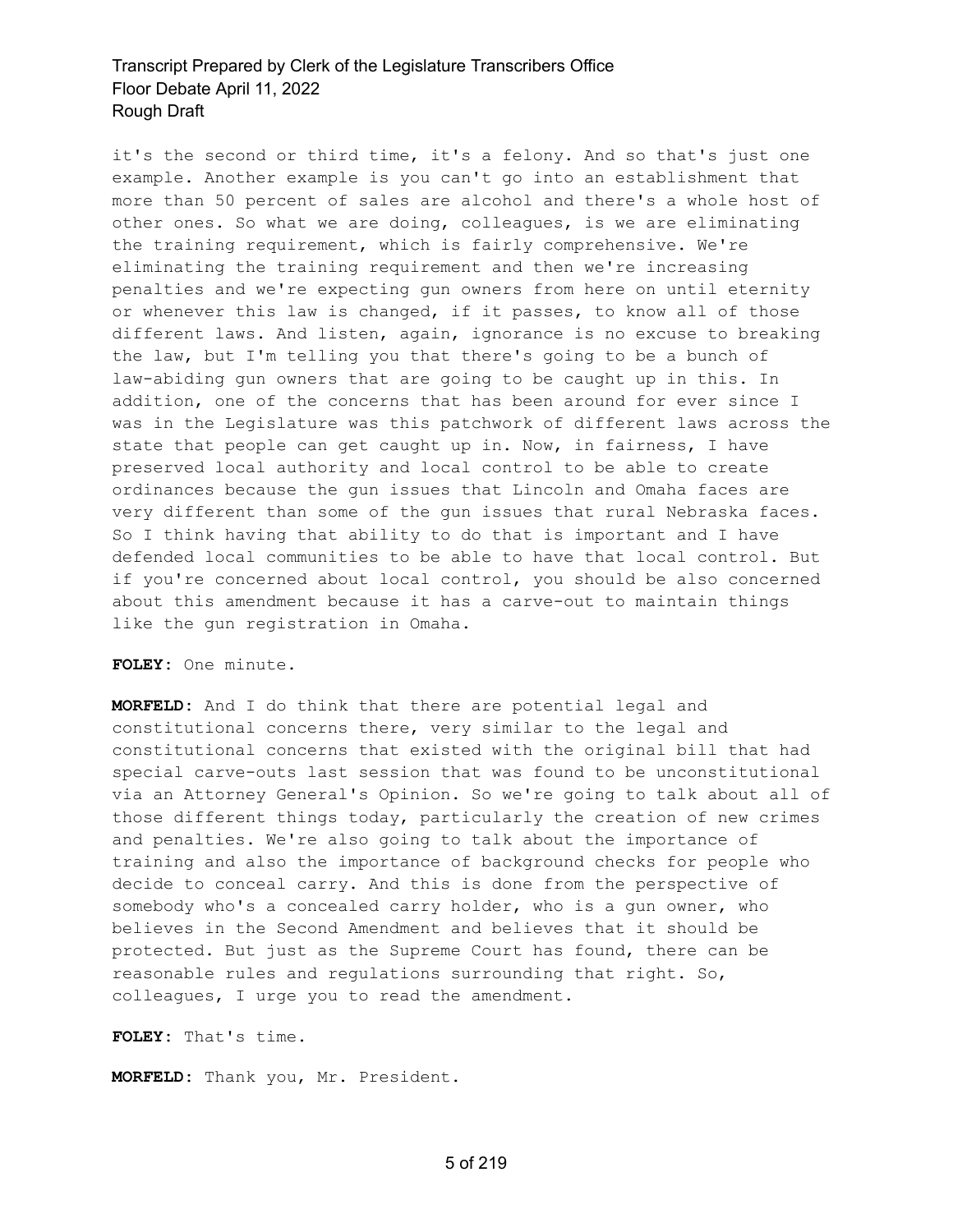**FOLEY:** Thank you, Senator Morfeld. Senator Hunt.

**HUNT:** Thank you, Mr. Lieutenant Governor. Good morning. I rise in opposition to AM2106 and LB773, as is consistent with my positions in the Legislature, I guess. I, I really have a problem with the process of pulling bills out of committee. I agree that it's a rule that's in place for a good reason, but I also think that it's a, it's a rule that has been abused to the point where we're really breaking a norm. It's definitely not against the rules, but this practice of kind of bulldozing bills out of committee that don't have a committee amendment, that didn't have, you know, an opportunity to be crafted and improved by the committee and then folks in the Legislature just saying we don't care what shape the bill is in, we just want to move it to the floor as quickly as possible and get it passed. I don't think that that's good governance and I think it's setting a bad precedent not only for the people of Nebraska, but for the generations of state lawmakers that will come after us. And I'm not even speaking to the merits of the bill, right? It's not saying there isn't a way that LB773 could be improved. I'm not saying there's not a way that permitless concealed carry could be something I would support. There's definitely scenarios where I would support a law like that. What I don't support is this body's continued pattern of taking a controversial bill, pulling it out of committee through a floor procedure, and not allowing it to go through the committee process. I think that that's disrespectful to the people on that committee who have the subject-matter expertise, who have the experience on the committee, and it's really taking away an opportunity from them to improve the bill. We, of course, saw this last Wednesday on the total abortion ban. That was another bill that had a lot of problems with the language, so you can completely separate your, your questions about the policy and your opinions about the validity of the idea from the language of the bill. And I have similar concerns with LB773. This bill was pulled from committee, it was put on General File, it did not go through the committee process in a, in a way that would lead me to be able to support it. And again, there, there are scenarios where I would support something like this, but I don't like the, the pulling from the committee process and I don't think that this is a good precedent for us to set or a good precedent for us to continue to normalize in this body. I wish that more of us would be willing to talk to each other and say, you know, I've got this permitless concealed carry bill, take a look at the language, let me know what you think, instead of just barging and ramming these things through because bills like this can be improved and then we don't have to use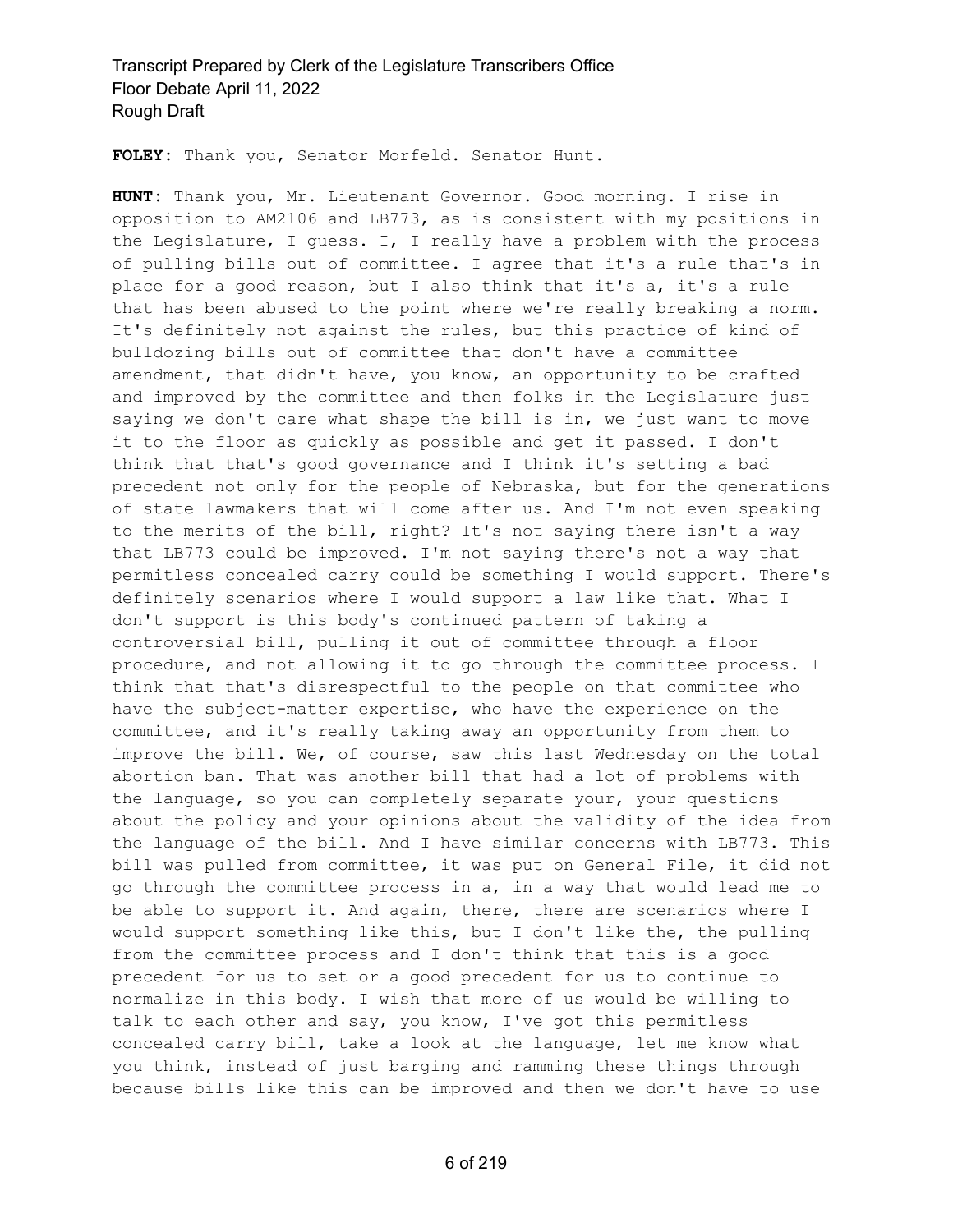a pull motion. Then it can be voted out of committee, it can have an amendment, we can have a fair debate, and then these things don't go eight hours and four hours and two hours and get filibustered and take time away from things that Nebraskans really want us to address. So the problem I have with AM2106 and LB773 is that this wasn't a part of the committee process either. There were a lot of stakeholders that weren't at the table when AM2106 was drafted and put together and it doesn't have support of all law enforcement. When you look at what happ-- you know, whether we're talking about January 6th and the insurrection at the Capitol, you know, that's over here as like a very extreme example of, of what has happened on the conservative right in the last couple of years--

**FOLEY:** One minute.

**HUNT:** --thank you, Mr. Lieutenant Governor-- in regards to disrespect for law enforcement. I feel like the, the moniker, the, the stereotype of disliking law enforcement has been hung on progressives. And you know, I've certainly been accused of this. I respect the people who keep our communities safe. And when the people who keep our communities safe are mowed down at the Capitol by people who are trying to defend Donald Trump or when the people who are trying to keep our communities safe by opposing LB773 saying things like this isn't going to keep our communities safer, this is going to make our jobs harder as law enforcement officers and we would like to be at the table when we're talking about an amendment-- the Lincoln police and prosecutors and the League of Municipalities, they weren't at the table when this amendment was discussed. So it is hard for me to hear people talk about respecting law enforcement this and that.

**FOLEY:** That's time, Senator.

**HUNT:** Thank you, Mr. Lieutenant Governor.

**FOLEY:** Thank you, Senator Hunt. Senator McKinney.

**McKINNEY:** Thank you, Mr. President. I rise not sure where I'm going to be at on LB773 because I strongly dislike AM2106, primarily because the Omaha police would like to continue targeting individuals in the city of Omaha and I have a problem with that, especially when it comes, especially when it comes from the gang unit who operates as- it's just a gang in itself and they have a lot of horrible tactics that they like to pull, especially in my community. And that's why I oppose the amendment because I don't think there should be a carve-out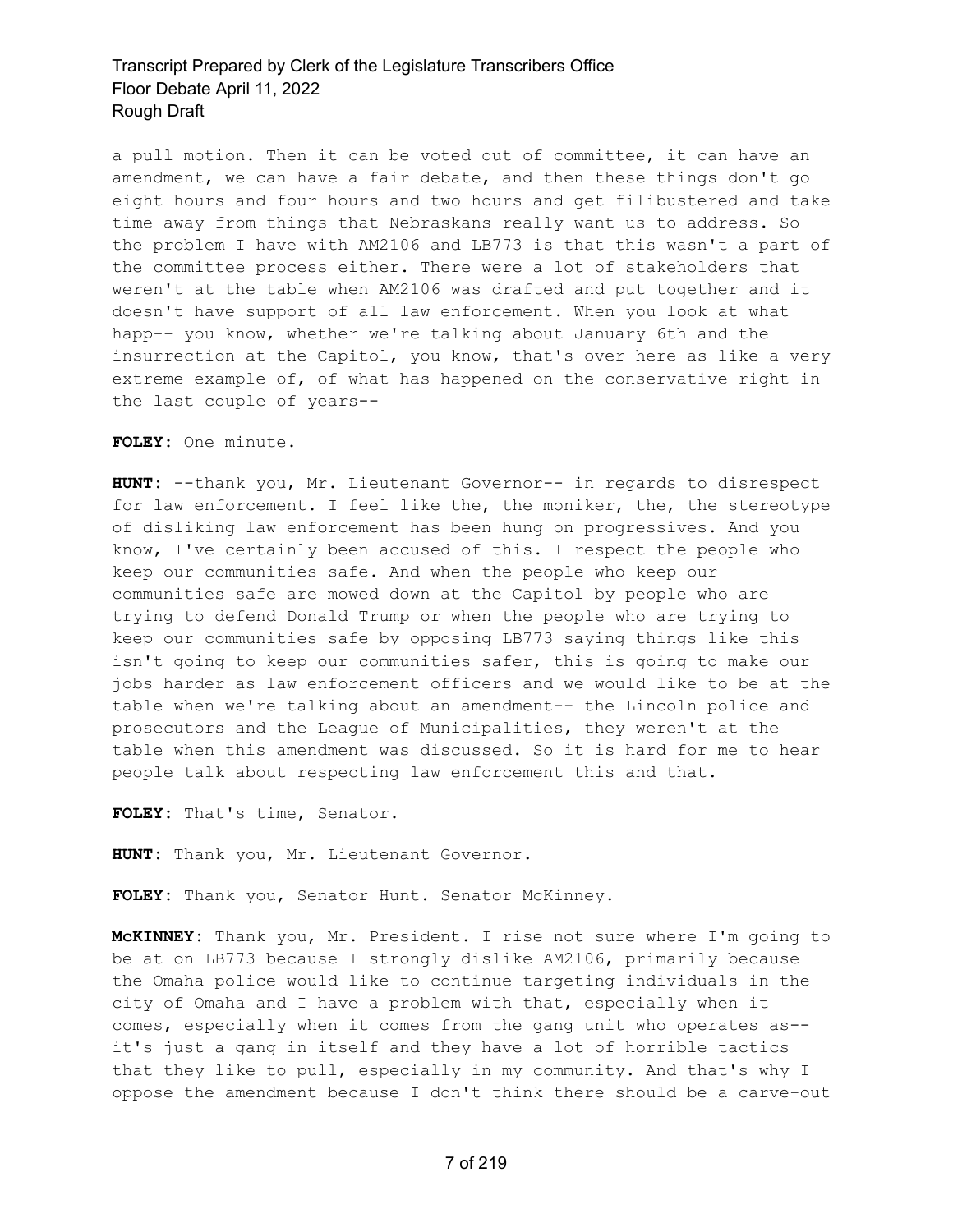for Omaha, OPOA, or the gang unit. Tell them to do their job. They shouldn't have the right to just go around and target people and that is my problem with the amendment and it's why I'm kind of open to LB773 because they pretty much said that if passed in its original form, LB773 would take away their ability to target individuals in the community and I just disagree with that. You know, there's-- when you look at the data, black people have the highest of-- one of the highest arrest rate in a state, which is tenth highest in the nation. So why should we allow them to continue to target when the data points to something else? And you know, I've received a bunch of messages about this bill and had talks with people in the community about this bill and it's split. There's some people have support it, some people don't support it, which is why I don't know where I'm going to be at. But I definitely would not support an amendment to allow the police to continue to target individuals and especially an amendment that was crafted from the perspective of the gang unit in Omaha. Definitely will never support anything they support because of the things they do, the things they advocate for. They fought against criminal justice reform this year. Why should they get anything? The gang unit, it does a bunch of bad things and that's where I'm at. I'll probably get back on, listen to the conversation, but LB773 in its original form, if you're listening, would take away the ability for the Omaha police to target people. With the amendment, they still would be able to target people and pretty much do business as usual and that's what I'm against. Thank you.

**FOLEY:** Thank you, Senator McKinney. Senator Blood.

**BLOOD:** Thank you, Mr. President. So I stand puzzled in reference to AM2106 and I'm not sure I, I support LB773 anymore as a result of it. Here's what I know: federal laws are really the floor and not the ceiling, which means Nebraska is allowed to change and adopt gun laws for the betterment of all Nebraskans. I'm really clear on that and I always like to talk about the things I'm clear on so I can better address the things I'm kind of fuzzy on. So I've always been clear that I believe in responsible gun ownership, always talk about growing out-- up in the country because I truly didn't know a household that didn't have a gun when I grew up out in rural Nebraska because you needed it to put animals down, you needed it to hunt, and quite frankly, law enforcement was several hours away, lots of times, and you needed it to protect your home and your family. But nobody ever touched that gun unless you needed that gun. But I've also been just as vocal about patchwork laws. They drive me insane because it's not fair to the gun owners when you have to go from community to community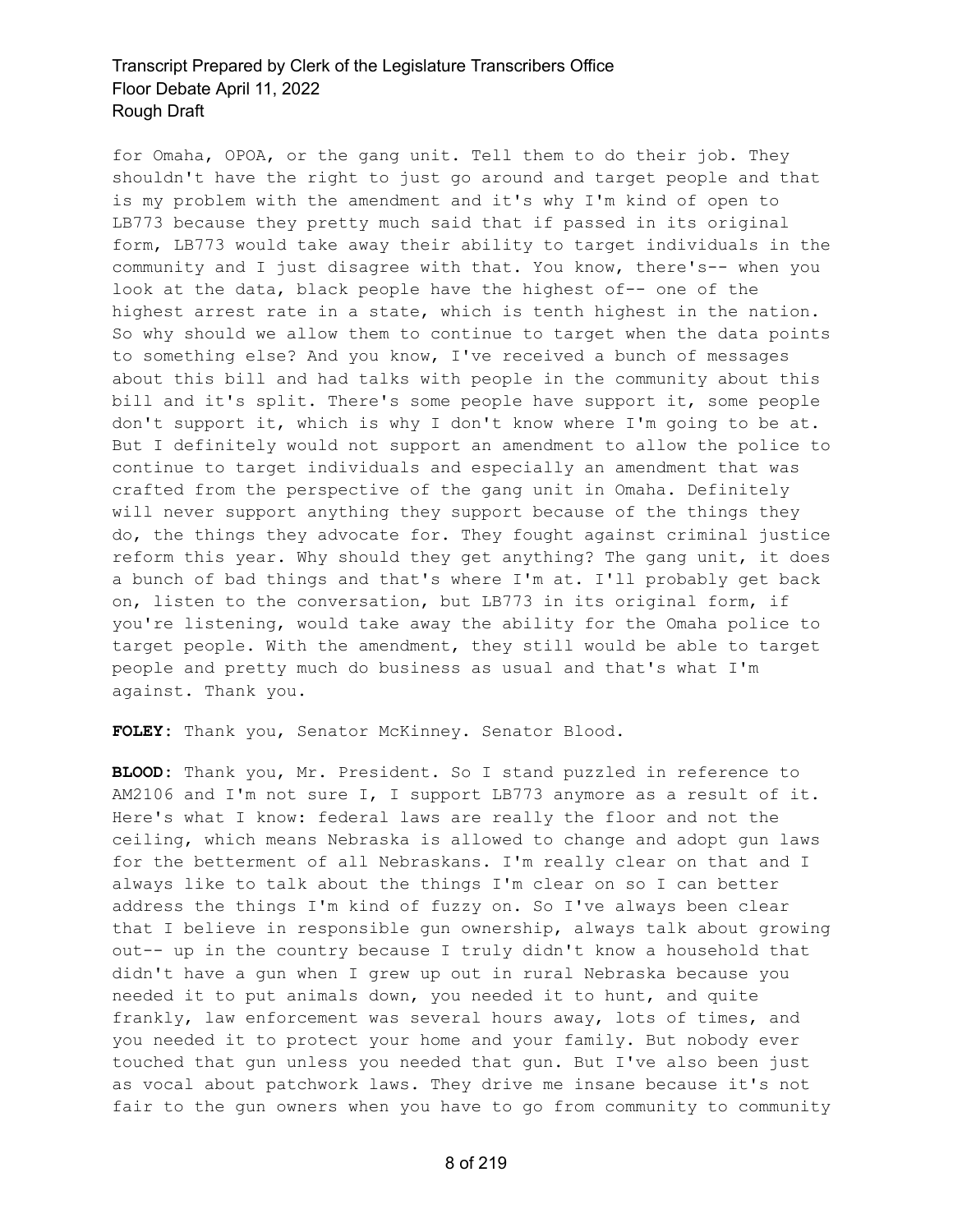trying to figure out which law pertains to you. So unless you actually live in that community, you do have those issues that you have to address. So the courts continue to uphold the Second Amendment protection of responsible gun owners to possess a handgun in their homes for self-defense. And we know even though there's been a fear put into people that folks are coming for your guns and folks are, are trying to take away your Second Amendment rights, the courts prove differently. They protect your rights and they're going to continue to do that for as long as we're on this planet because that's how the courts have always worked; to protect your rights as a gun owner. So the concern that I have for Senator Brewer isn't that he hasn't worked hard and he hasn't been determined and he has-- I mean, he's made this his goal and I have nothing but mad respect for Senator Brewer. My concern is, is the answer to do an amendment like this, doing a patchwork, is that the answer to getting everybody on board? And if it is, I mean, our previous conversation on the mike during the last debate, I find it hard to believe that that's something that he feels strongly about. And maybe he'll want to address this later. I don't want to talk for Senator Brewer, but I know based on the emails that I've received that the gun owners don't like patchwork laws either. But at the same token, I want to support law enforcement. So it's just-- it's quite the quandary and I'm not getting a clear message either way. And it's not because of anything that Senator Brewer is doing. It's because he's stuck in a position where he has to try and appease people in order to get something done and law enforcement is concerned about how this is going to affect their communities. I mean, this is the first time Sarpy County hasn't jumped on board, but they've been guilty of it as well. And of course, when my county wants to do something or not do something, I get behind it because that's who I represent. So I'm helping Senator Brewer will kind of walk through the process a little bit more. And really, is he comfortable with this amendment? Because it seems to me to go against everything that he believes about gun ownership. So if it's our right, is it a pure right? And if it's a pure right, is there room for patchwork laws? And if there's room for patchwork laws, does that mean that as other counties start figuring out that they can have a carve-out, that we're going to have to revisit this and keep amending it? So again, I'm clear on what I know. Your Second Amendment rights are protected by the courts. No one's coming after your guns. I'm a dead eye with a Ruger, if that matters to anybody. But when it comes to policy, there's this gray area and are we going to be addressing that with this amendment?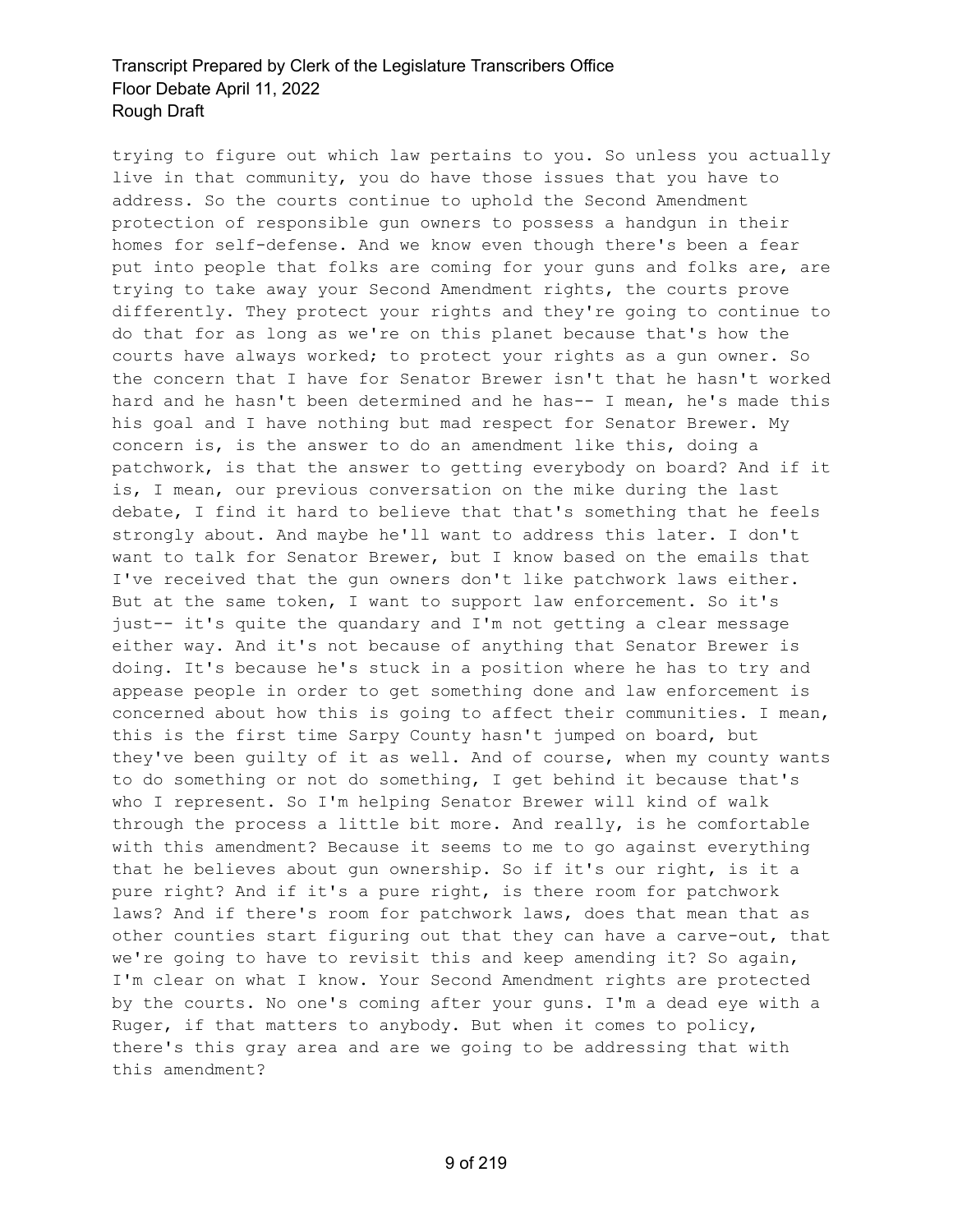**FOLEY:** One minute.

**BLOOD:** Is it going to make it a better bill? Not necessarily, but I know that Senator Brewer is very astute and is going to be able to answer those questions for me. But at this time, I'm, I'm not a big supporter of either the amendment or the bill. Thank you, Mr. President.

**FOLEY:** Thank you, Senator Blood. Senator Brewer.

**BREWER:** Thank you, Mr. President. I've ask those that support the Second Amendment to stay out of the queue. Let's have this filibuster by those who truly do not want to have either one, the amendment or the bill. Senator Blood has brought up some good issues. She thinks things through and is good at picking up on things. This carve-out came because when we had the bill go before the committee in the first week of the hearings, I was approached by the Omaha Police Department specifically with their problems with the gang unit and, and some of the consequences of that. We did a lot of video conferences, face to face. It was a process that took almost two months to get completely through. And I got to admit, I got very impatient because every time I did that, it moved the ball farther and farther down. And as you can see, we are here on the last possible day. So I was in a position where if I wanted to help them do their job-- and I think they have a very unique position there. They have a situation no other town in Nebraska has. So in order to help them with their challenges, that's why AM2106 came about and it was through a lot of negotiation because originally they had wanted to have a felony for a second offense failure to notify and we said, no, that, that just isn't reasonable. You can, you can have a mistake and the second mistake become a felon, that is not right. So we went back and forth. They negotiated in good faith, but they were hard bargainers and this is the end result of that. Now back to the base bill, LB773. This is the bill that's the same in all of the states that surround us, but Colorado. Since we had the first hearing on LB773, we went from 21 to 25 states that have constitutional carry. What we're asking here is nothing that isn't being done in many other states. And guess what? They have not turned into the wild wild west. The world has not come to an end. They're moving ahead just fine. Now on the issue of training, last time we said that the Nebraska firearms owners had started a program of volunteers to train folks at no cost and we have increased that number to over 50 volunteers that can cover all 93 counties. So training is not something the government should mandate to you when you have a right given in the Constitution to an individual. We won't do that for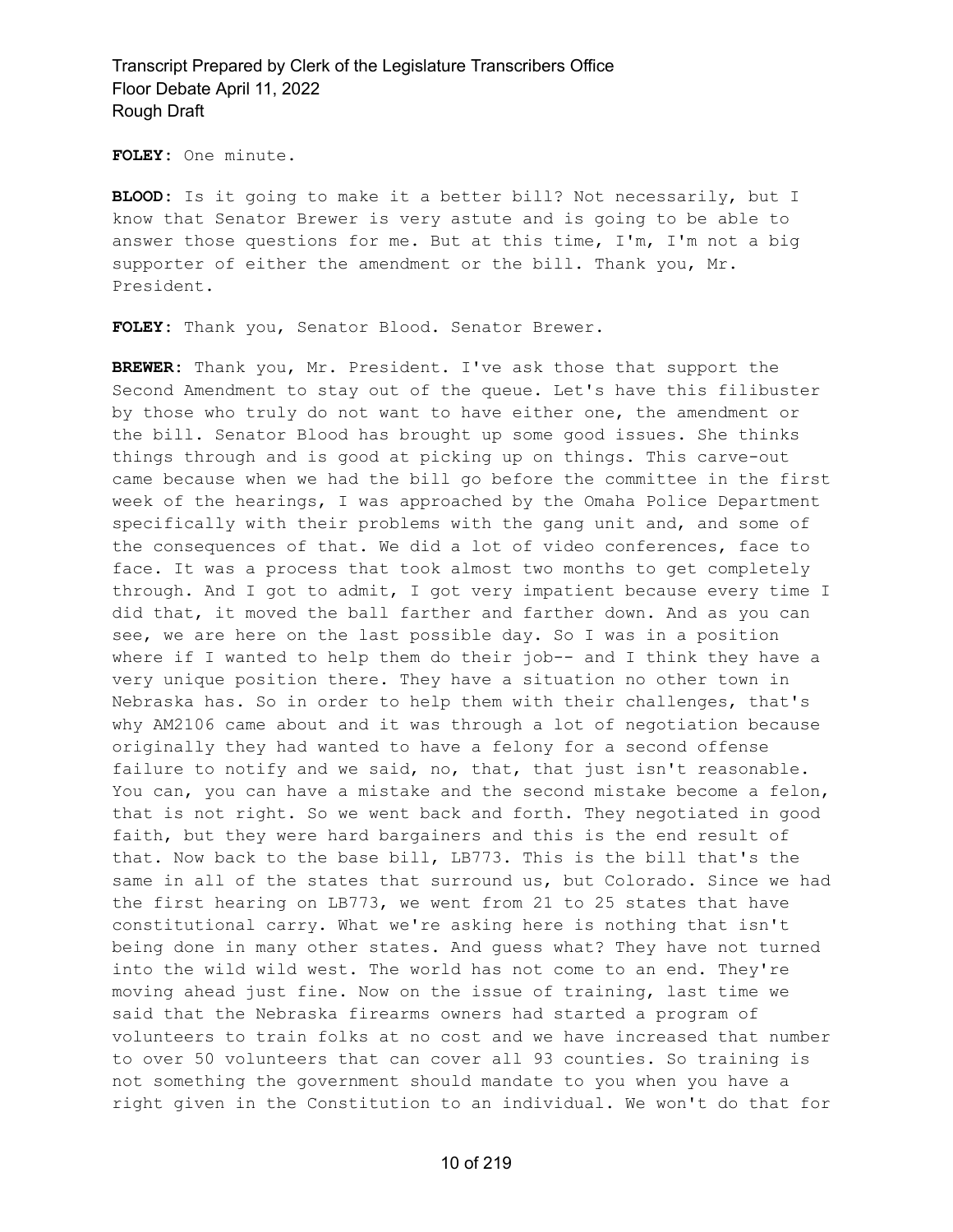any of our other amendments and I don't think we should do it for the Second Amendment. We've talked about the cost and some say, well, if you can't afford that cost, you shouldn't have a gun. Let's for a second think about the fact and say, you're, you're a single parent and you might be in a domestic violence situation. You would have to wait 60 to 90 days to be able to get that permit through the system. That may not be enough time for you to protect you or your family. So we have a need for LB773 and it's nothing that the other states haven't done and had no issues with it. Now on the issue of law enforcement, all of my county sheriffs want it. I understand Omaha and Lincoln have different issues than the little counties to do, but there are a lot of places where law enforcement is so--

**FOLEY:** One minute.

**BREWER:** --very limited that without someone there who has a gun, they have no options. So please understand. Think outside of Lincoln and Omaha with this bill also because they are watching and they're trying to figure out why, if they send literally thousands of emails, cards, and phone calls, we can't figure out how to give them the right to concealed carry in the state of Nebraska. Again, this bill is simply whether you're wearing a coat and covering the gun or not, open carry is legal in Nebraska. What we're saying is if you wear that coat and it's concealed, you no longer are a criminal. Thank you, Mr. President.

**FOLEY:** Thank you, Senator Brewer. Senator Lathrop.

**LATHROP:** Thank you, Mr. President. Colleagues, I was thinking back to the words of Senator Erdman when he said sometimes people are for a bill, my bill, because of who introduced it and against it because of who introduced it. And today I want to be in favor of a bill Senator Brewer has introduced. I have a great deal of respect for my colleague, but I, but I don't support LB773. I haven't mostly because, mostly because I believe that the training is necessary when we're talking about something as consequential as pulling a handgun out and using it in any circumstance. I happen to have, as you know, been through law school. I took criminal law, criminal procedure. I practiced law for 40 years. If I had a gun, in a lot of circumstances, I'm not sure I'm confident in my own ability to make a judgment about when I can use that handgun and when I'm not permitted to or when I'm going to get in trouble, if I do. And to me, having training as a requirement is necessary and appropriate. When we had a hearing on this bill in Judiciary Committee, we had an awful lot of people that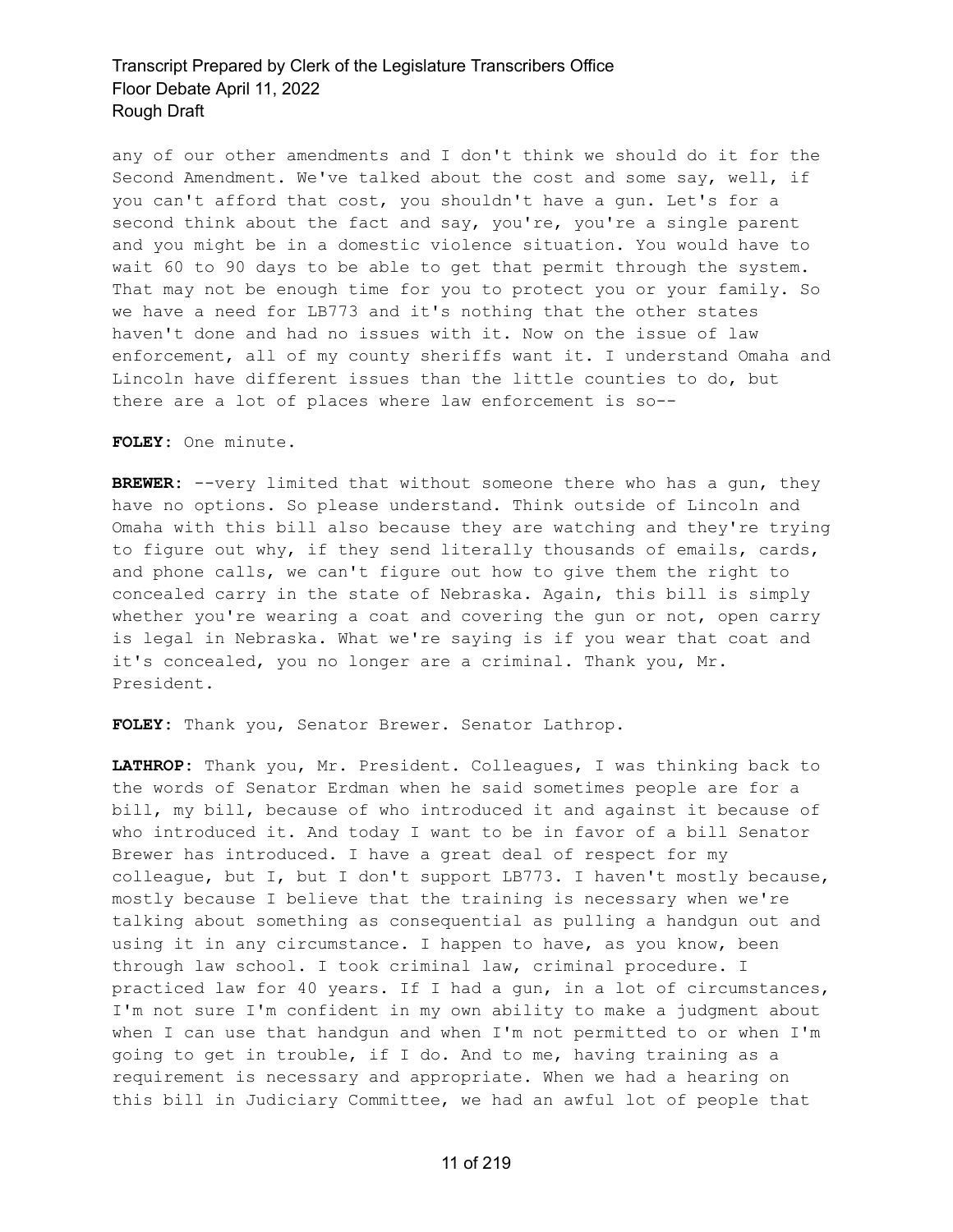came in and said, if you pass this bill, there will be more training. I'm struggling with that one because if there will be more training if we pass the bill, then what's the problem with requiring the training and, and what's the necessity of the bill? I think LB773 represents something else too. I have, I have no issue with people who are in more sparsely populated counties being able to carry concealed with or without a permit. And the reason I say that is that those folks that are in more sparsely populated counties, this is very much part of the culture. It's very much part of the relationship they have growing up with firearms. They-- it's different than people in, in the cities. We, we are in different circumstances when you talk about people in the metropolitan area versus people who are in, for example, Cherry County. Those people grow up with guns. We would essentially greenlight somebody going over to Cabela's and picking up a handgun. Maybe they never, never touched one. Maybe they never spent any time with their father or other person explaining to them gun safety, explaining to them when, when they can or may not use a handgun without in fact getting in criminal liability themselves. But because there are people that want it without training, I have a problem with LB773. The amendment is concerning to me as well. When LB920 was on the floor, we talked about the, the challenges in this state with the imposition of consecutive sentences. And what we're doing with AM2106 is setting people up for consecutive sentences, which we refuse to do anything about, and that causes me concern too. So now I was looking through the list-- and by the way, I can't think of a single crime or municipal code--

**FOLEY:** One minute.

**LATHROP:** --infraction or violation that isn't on this list. And when I look at the failure to obey a lawful order, so if I'm driving down the street and there's a traffic accident and there's confusion and the cop waves me over here and I don't see him or I go the other direction, now I'm going to be charged with something else, carrying a concealed handgun, because when I, when I didn't do what the law enforcement officer told me to do in the middle of confusion around a car accident, I've just committed another violation. This is going to turn into an add on, it's going to turn into consecutive sentences, and it's just going to be part of the problem that I tried to address in LB920 consecutive sentences, and obviously, I got nowhere in this place trying to address the problems that were identified through the CJI process--

**FOLEY:** That's time.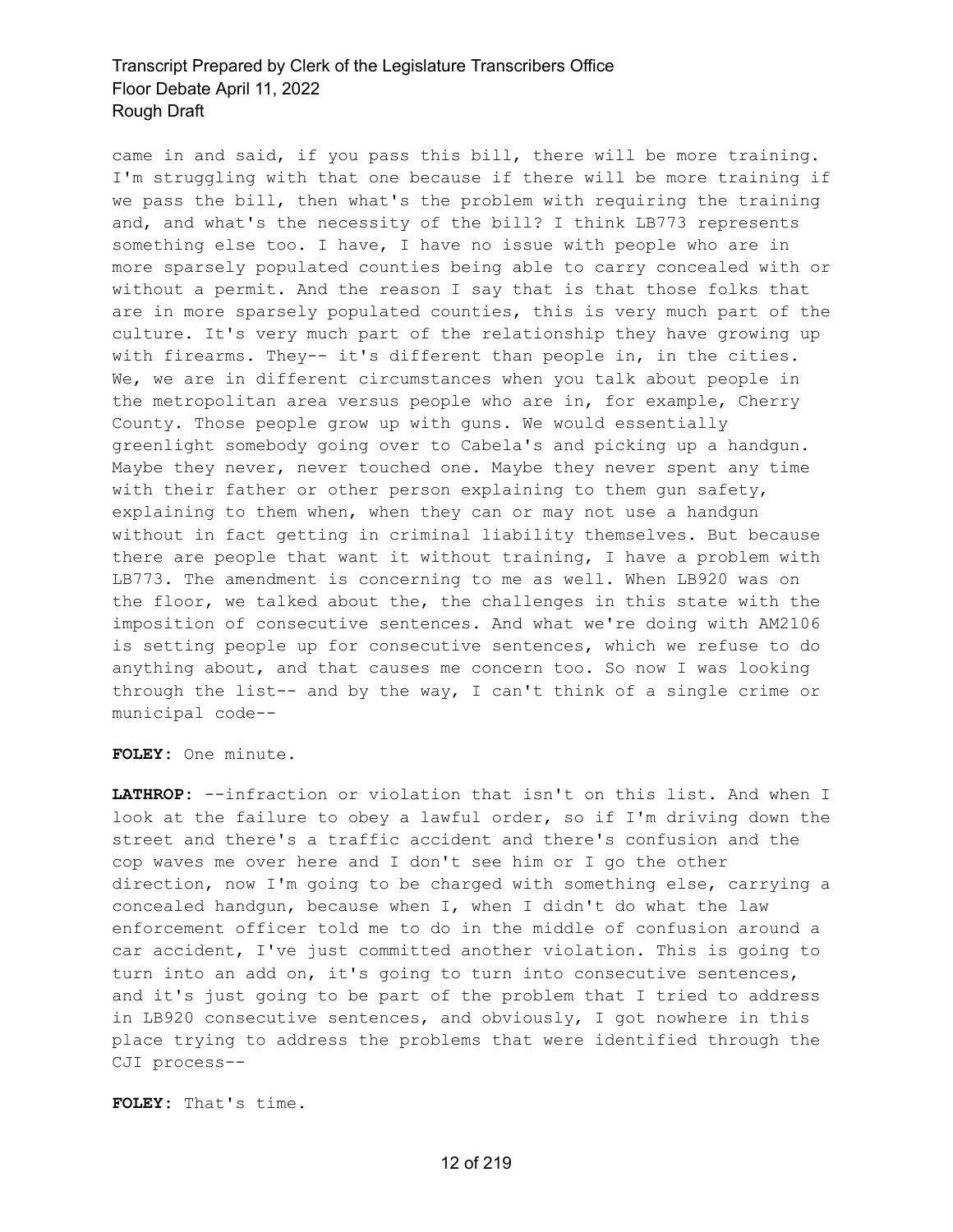**LATHROP:** --on consecutive sentences. Did you say time?

**FOLEY:** That's time.

**LATHROP:** Yeah, thank you.

**FOLEY:** Thank you, Senator Lathrop. Mr. Clerk.

**CLERK:** Mr. President, Senator Morfeld would move to amend the Brewer amendment with FA207.

**FOLEY:** Senator Morfeld, you're recognized to open on FA207.

**MORFELD:** Thank you, colleagues. This, this amendment is not a substantive amendment. I just wanted to be able to have the opportunity to get in the queue and talk a little bit more. But to respond to a few things that my colleague, Senator Brewer, brought up in his last floor speech, so right now in terms of, in terms of open carry, I think there is, there is a distinct difference. And the distinct difference is this: is when somebody is open carrying, they're openly and notoriously carrying that, people can see that they're open carrying, they can adjust their conduct, or avoid that individual if they so choose accordingly. Now I do think people can make good arguments for why if somebody is open carrying in public, not on their private property or anything like that, but open carrying in public, that they should have the same training requirements, quite frankly, as somebody who is not open carrying. It just so happens that that's not what we did several years ago, well before I was in the Legislature, in terms of requiring that. So for me, the argument that, hey, listen, right now you can open carry and you don't have to have the training requirements and things like that, that really kind of rings hollow to me because I think that there are some strong policy arguments to be made in terms of public safety and training for folks who are open carrying to be required to have that same amount of training. In fact, I think that training would be very beneficial for those gun owners. I think it'd be very beneficial in terms of public safety. I do want to confirm that Lincoln Police Union and Lincoln Police Department are both opposed to this, even with the amendment. So my law enforcement officials, excuse me, both rank and file and the leadership, have serious concerns about this legislation. And not only that, if you look at the committee transcript, Omaha police officers also had concerns about this as well. In addition, I believe-- and I have not double-checked since last time-- I believe the police chiefs association is also still opposed. So it's not just a Lincoln thing.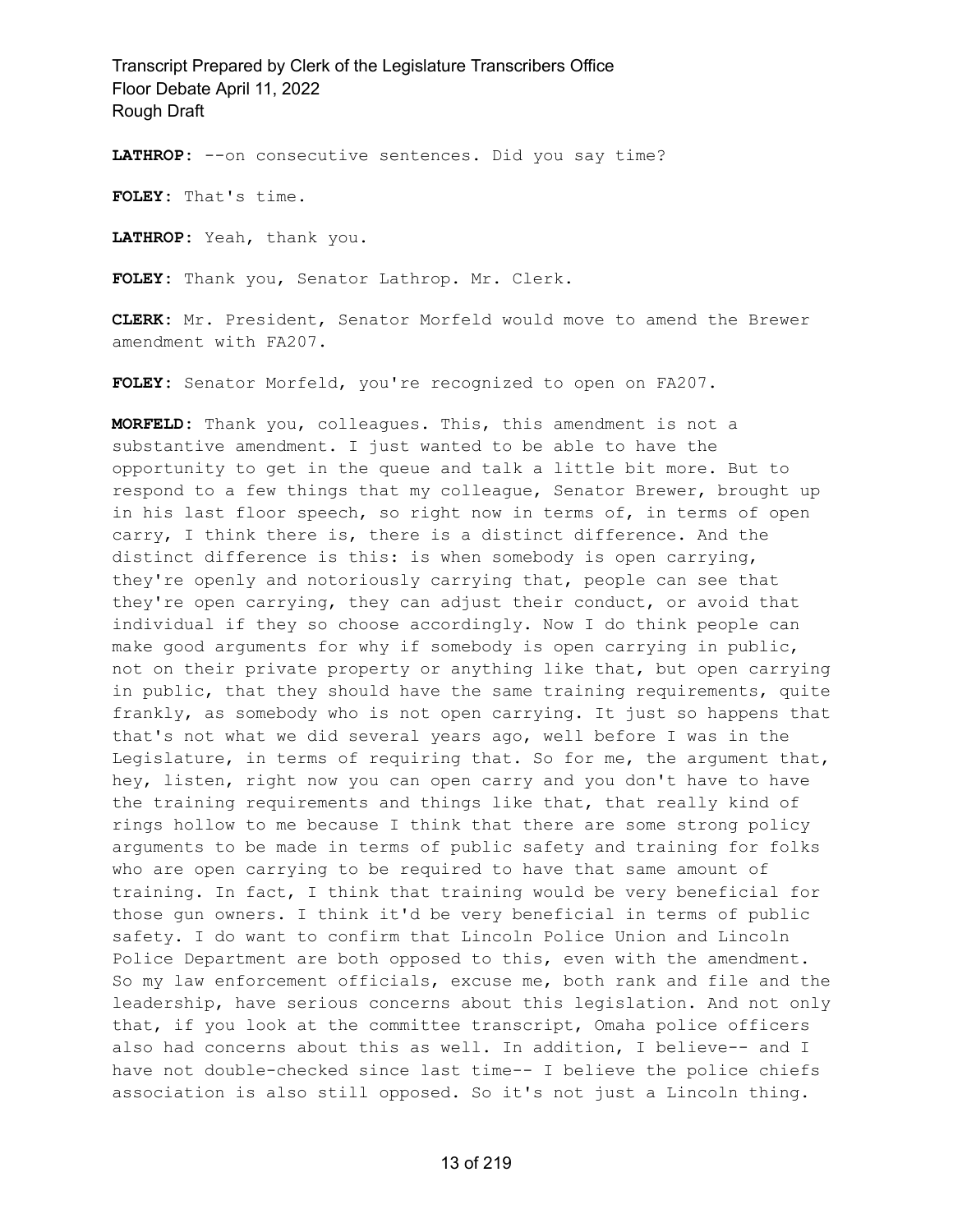In addition, the League of Municipalities remains opposed as well. Last time, some folks brought up, well, this is just a Lincoln thing and, and kind of disparaged, I think, in my opinion, the reputation of some of our leadership there based on where they served previously. But it's not just simply a Lincoln thing. There are statewide representation of law enforcement that is opposed to this legislation because of very serious concerns. And my understanding-- and if I'm wrong, I, I hope somebody will correct me either on the mike or off to the side-- but my understanding is even adopting AM2106 brings the Omaha Police Officers Association just neutral. It doesn't even bring them to support. So if that doesn't get attached, their opposition remains. And if it does get attached, they're only neutral, which to me shows that there's still serious public safety concerns. And a lot of times we hear people, particularly proponents of this legislation, get up and talk about how they stand with law enforcement and they stand with police. And what I have found when it comes to guns is that standing with police oftentimes ends right when they have serious concerns about changes that we make about our gun safety laws. So I'm asking that we be consistent. The folks that say that they stand with police, they should vote consistently on this legislation and that vote should be in opposition. I support our law enforcement and I'm going to oppose this legislation because of that. And because it's been a little while since we've debated this, I want to read into the record that opposition in committee from the Lincoln Police Union. Letter is dated January 18, 2022, regarding LB773 opposition. Senator Brewer and members of the Judiciary Committee, the Lincoln Police Union is opposed to LB773. This legislation would embolden criminals to carry weapons frequently and limit law enforcement's ability to prevent violent crimes. It's difficult to say how many violent crimes have been stopped from an arrest for carrying a concealed weapon, but even if it's only one, it's worth it. Our current CCW law and permit process is necessary to provide training and certification to citizens-- going to get over this cold here one day-- our current CCW law and permit process is necessary to provide training and certification to citizens who wish to carry concealed weapons and anything short of that would create unneeded recklessness. I want to read that last sentence again. Our current CCW law and permit process is necessary to provide training and certification to citizens who wish to carry concealed weapons and anything short of that would create unneeded recklessness. Thank you, Jason Wesch, vice president of Lincoln Police Union. I want to read the city of Lincoln opposition to this legislation as well because I think it points out many of the concerns that law enforcement have and that have been expressed by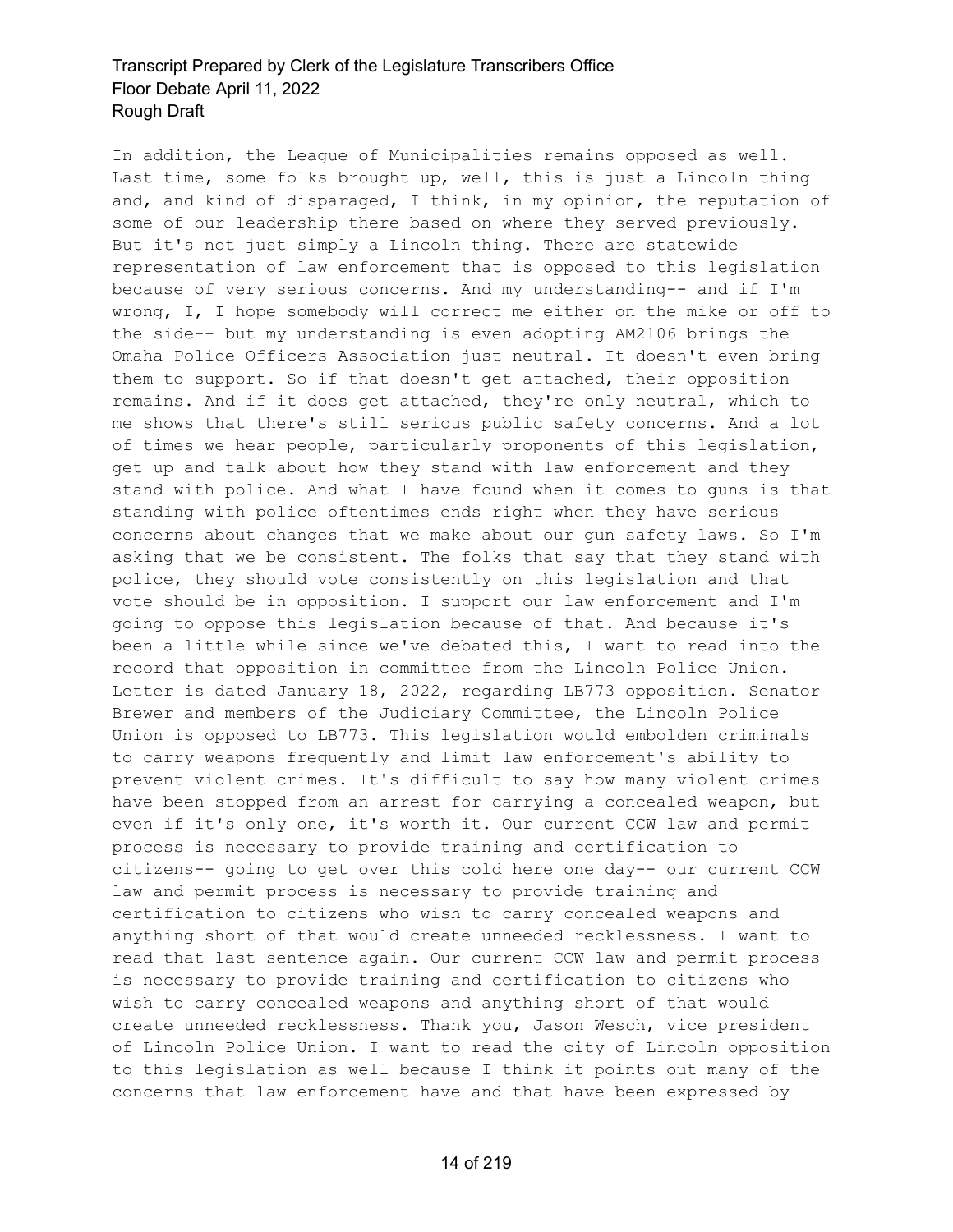others. Then after that, I'm going to go through the committee transcript as well and we'll read through the testimony of many of the law enforcement officials that showed up in opposition. This is dated January 19, 2022, regarding LB773 letter of opposition from the city of Lincoln. This is a letter from Chief Teresa Ewins. Dear Senator Lathrop and members of the Judiciary Committee, after review of this proposed legislation and internal conversations of its impact to our organization and the community in Lincoln, I oppose LB773 for the following reasons. First-- I added first-- officer and public safety. While Lincoln is generally a safe community, we have experienced our share of gun violence related to gangs, drugs, and robberies. Allowing persons to freely carry a concealed weapon, handguns, shotguns, knives, and rifles, will make our job of safeguarding Lincoln more difficult. This bill will allow a criminal element of our communities to carry legally, as they have-- may not have been a prohibited person. Without a permitting process and training, you will have individuals who shouldn't be carrying or carrying without the proper skills necessary to assess the situation and determine when legal force is lawful. This also increases propensity for mistakes which can result in innocent people being injured, including our officers. Background and training. Nebraska's self-defense laws are complex. Those who use a firearm in self-defense must do so lawfully or be exposed to both civil and criminal penalties. Officers are required to go through a background check, hours of training, and certification process. Without requiring a permitting process where training and background checks are required, our communities will not be safe. Allowing unregulated carrying of concealed weapons empowers those individuals to act instead of calling the police. Police are trained to de-escalate situations, use lethal force, and, if required-- use less lethal force and, if required, lethal force. Fiscal impact. If this legislation is approved, new policies and training will be needed for our members, which will impact us financially and reduce personnel on the street. The department will need to increase the storage facility to account for any additional weapons storage. If cost to the public is the issue. The state should reduce the permit fee and subsidize training costs. And colleagues, I actually have an amendment that did that on the first round. I can bring it back on the second round. In its current state-- going back to the letter-- in its current state, this bill allows anyone except those prohibited as defined by NRS 28-1206 to carry a concealed weapon without the requirements of additional training, knowledge, and background checks. Abolishing these requirements will put an end to the public's assurance that those carrying a concealed weapon possess adequate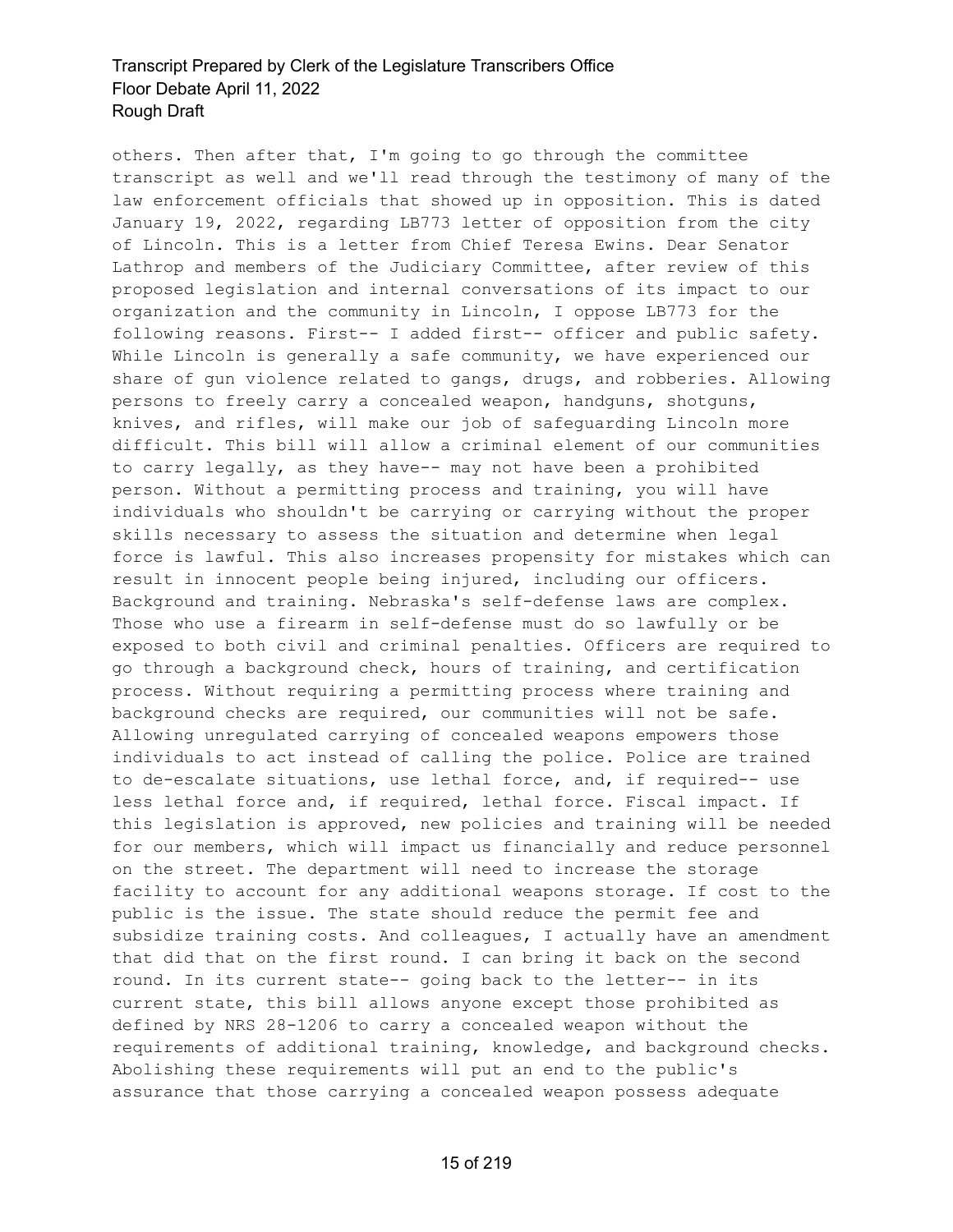skills and knowledge and are doing so in a safe manner as to not endanger the public. We believe that we are best situated to understand and continually assess the safety--

**FOLEY:** One minute.

**MORFELD:** --and security needs of our community. We have ordinances in place that protect our community and this bill strips Lincoln and all the political subdivisions of the local control related to CCW. Respectfully, Chief Theresa Ewins, Lincoln Police Department. Colleagues, I'll go through the testimony and then also some of the other letters that were submitted, but the bottom line is, is that law enforcement have serious concerns about this. So if you're one of the people who have gotten up on the mike before and talked about how you support law enforcement and how we need to make sure that they have the tools and resources necessary to be successful, I ask that you continue to support law enforcement by opposing LB773. I have yet to hear from a law enforcement agency and I'll double-check the record--

**FOLEY:** That's time, Senator.

**MORFELD:** Thank you, Mr. President.

**FOLEY:** You're next in the queue. You may continue five additional minutes.

**MORFELD:** Oh, perfect. I have yet to hear from law enforcement that is in support. And I'm going to double-check the record because I think this hearing was back in, in January, so I may be mistaken, but the bottom line is, is that there is statewide opposition to this legislation from the law enforcement community. One of the things that I want to talk a little bit about too today is our gun and homicide rates across the country. Now violent crime or crime in general, I should say, has been on a downward trend, but violent crime with firearms has been up. And so I think it's important to talk about that and to put that into the record. And I think it's also important to note that while I don't know the solution to gun violence, I think I know a few different things that could maybe reduce gun violence. I don't know the full solution to gun violence. I do know that getting rid of background checks and getting rid of training requirements is not going to lead to less gun violence and the statistics indicate that and I read some of those statistics into the record the last time that we debated this, but we'll go back and refresh everybody's memory today. So here's gun violence in Nebraska, some statistics right away.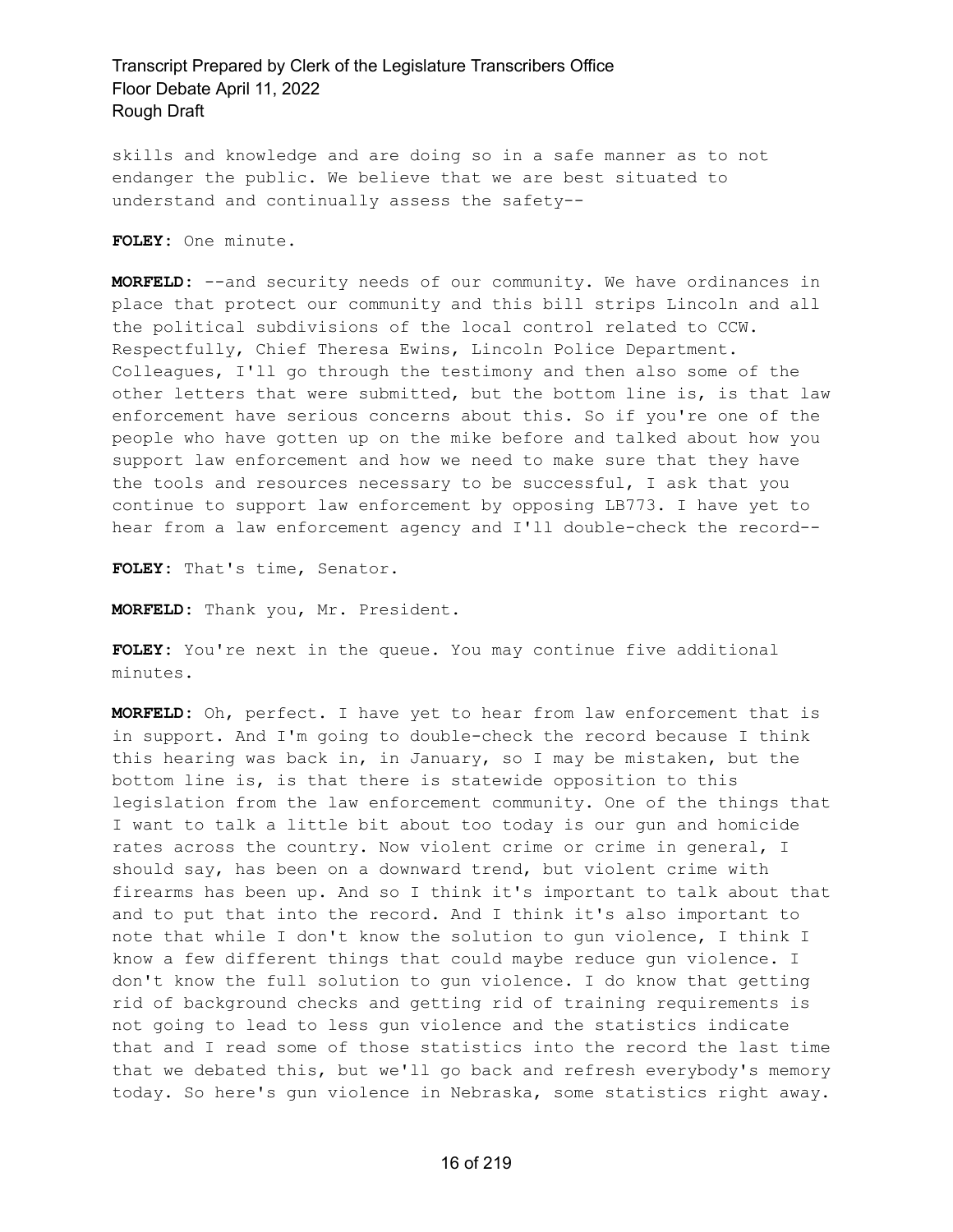In an average year, 178 people die and 348 are wounded by guns in Nebraska. Nebraska has the 35th highest rate of gun violence in the United States. Good that we're on the lower in there. Gun deaths over time: in Nebraska, the rate of gun deaths increased 26 percent from 2010 to 2019, compared to a 17 percent increase nationwide. So we have a pretty significant increase in gun deaths, 9 percent. The rate of gun suicides increased 38 percent and gun homicides decreased 3 percent, compared to a 13 percent increase and 26 percent increase nationwide, respectively. And if you-- let's look at some of the statistics of states that passed constitutional carry and has had it in effect for a while. It shows that those gun deaths have gone up in those states. And there's also anecdotal evidence that we'll talk about a little bit earlier that says that confrontations with law enforcement officers with firearms have also increased in those states. Talking about the cost of gun violence, Nebraska has the 42nd highest societal cost of gun violence in the United States at \$619 per person each year. Gun deaths and injuries cost Nebraska \$1 billion, of which \$34 million is paid for by taxpayers. Let's also talk about gun deaths by intent. In Nebraska, 74 percent of gun deaths are suicides and 21 percent are homicides. This is compared to 60 percent and 38 percent nationwide, respectfully. Gun suicides and suicide attempts: every year, an average of 131 people in Nebraska die by gun suicides and 16 are wounded by gun suicide attempts. A rate of 6.6 suicides and .08-- 0.8 suicide attempts per 100,000 people. Nebraska has the 38th highest rate of gun suicides and gun suicide attempts in the U.S. And if you'll hear a recurring theme from all of these statistics is that compared to the rest of our peers in the United States, Nebraska is actually doing fairly well with our current laws in place. Now that being said, one gun death, whether intentional or by suicide-- well, I guess they're all intentional-- but whether homicide or by suicide, is too many. So I don't want to diminish that at all. But the bottom line is, is we rank towards the bottom as compared to many of our peers in the United States and that's because we have sensible laws--

**FOLEY:** One minute.

**MORFELD:** --sensible laws that LB773 is attempting to repeal. Gun homicides and assaults-- going back to the statistics-- every year, an average of 40 people in Nebraska die by gun homicides and 180 are wounded by gun assaults, a rate of 2.2 homicides and 9.4 assaults per 100,000 people. Nebraska has the 34th highest rate of gun homicides and gun assaults in the U.S. In Nebraska, 69 percent of all homicides involve a gun, compared to 75 percent nationwide. Gun deaths among children and teens: guns are the second-leading cause of death among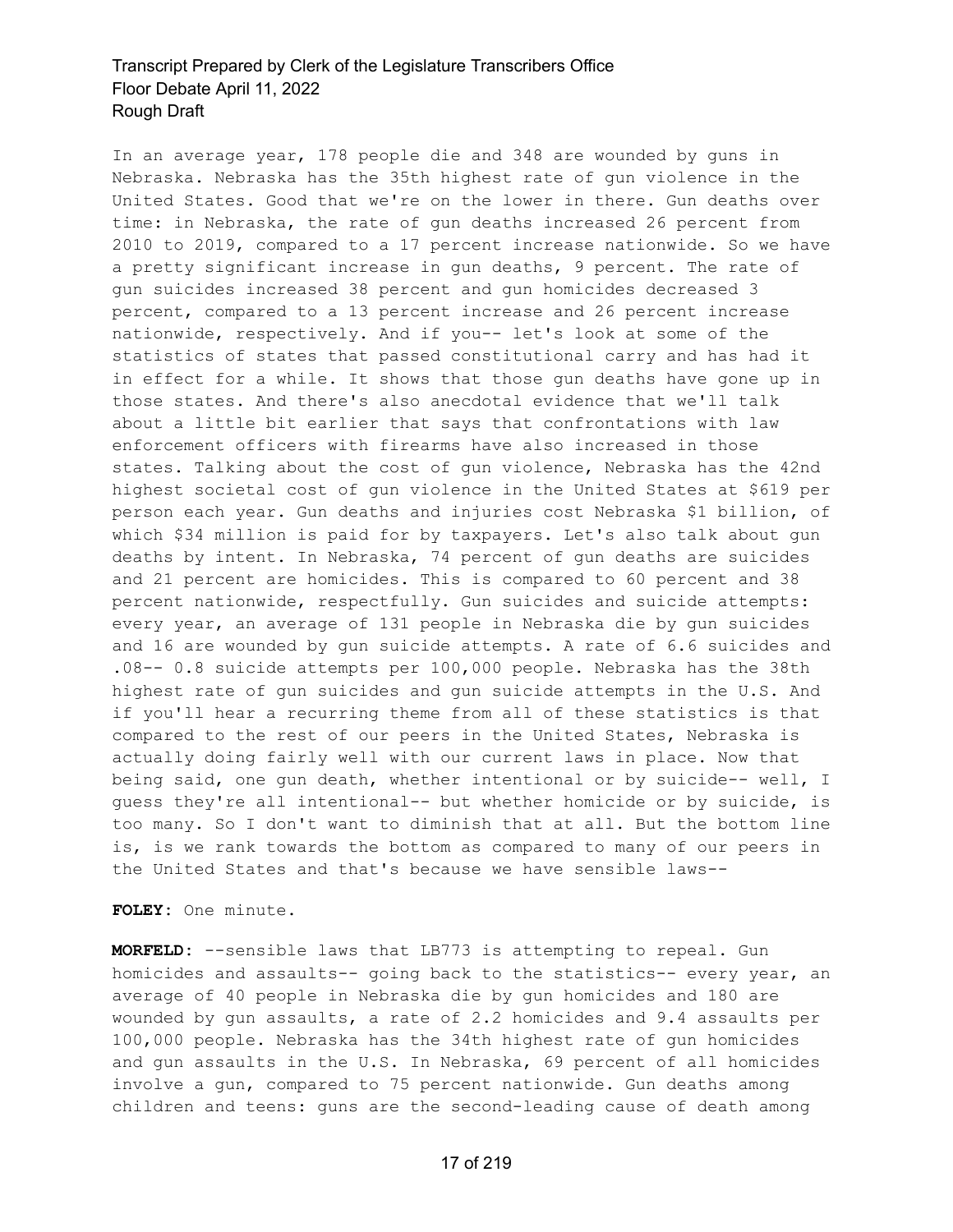children and teens in Nebraska. That's pretty striking. In Nebraska, an average of 14 children and teens die by guns every single year and 59 percent of these deaths are suicide. In the U.S., 58 percent of all gun deaths among children and teens are homicides. Intimate partner homicides--

**FOLEY:** That's time, Senator.

**MORFELD:** Thank you, Mr. President.

**FOLEY:** Thank you, Senator Morfeld. Senator Machaela Cavanaugh.

**M. CAVANAUGH:** Thank you, Mr. President. Good morning, colleagues. I was wondering if Senator Brewer would mind yielding to some questions about the amendment?

**FOLEY:** Senator Brewer, would you yield, please?

**BREWER:** Yes.

**M. CAVANAUGH:** Thank you, Senator Brewer. So this amendment carves out cities and villages, that they can do their own ordinance, correct?

**BREWER:** No.

**M. CAVANAUGH:** Oh, OK. Can you explain it to me? I'm sorry.

**BREWER:** Only, only Omaha and only on those three areas that I presented in the opening.

**M. CAVANAUGH:** So only Omaha. I know we had this question last year when we tried to do something. How is it going to work differently this time that it's constitutional to do only Omaha?

**BREWER:** Well, last year on LB236, it was, it was more of the issue of the structure of the bill, not the fact that we identified a particular county. So this one we specifically identified-- a carve-out is really what it is, you're right. And in this case, there, there's not any constitutionality issues with it. You know, the issues is that, that we have identified a particular spot in Nebraska as opposed to a bill like LB773, the base bill, which would cover all of Nebraska.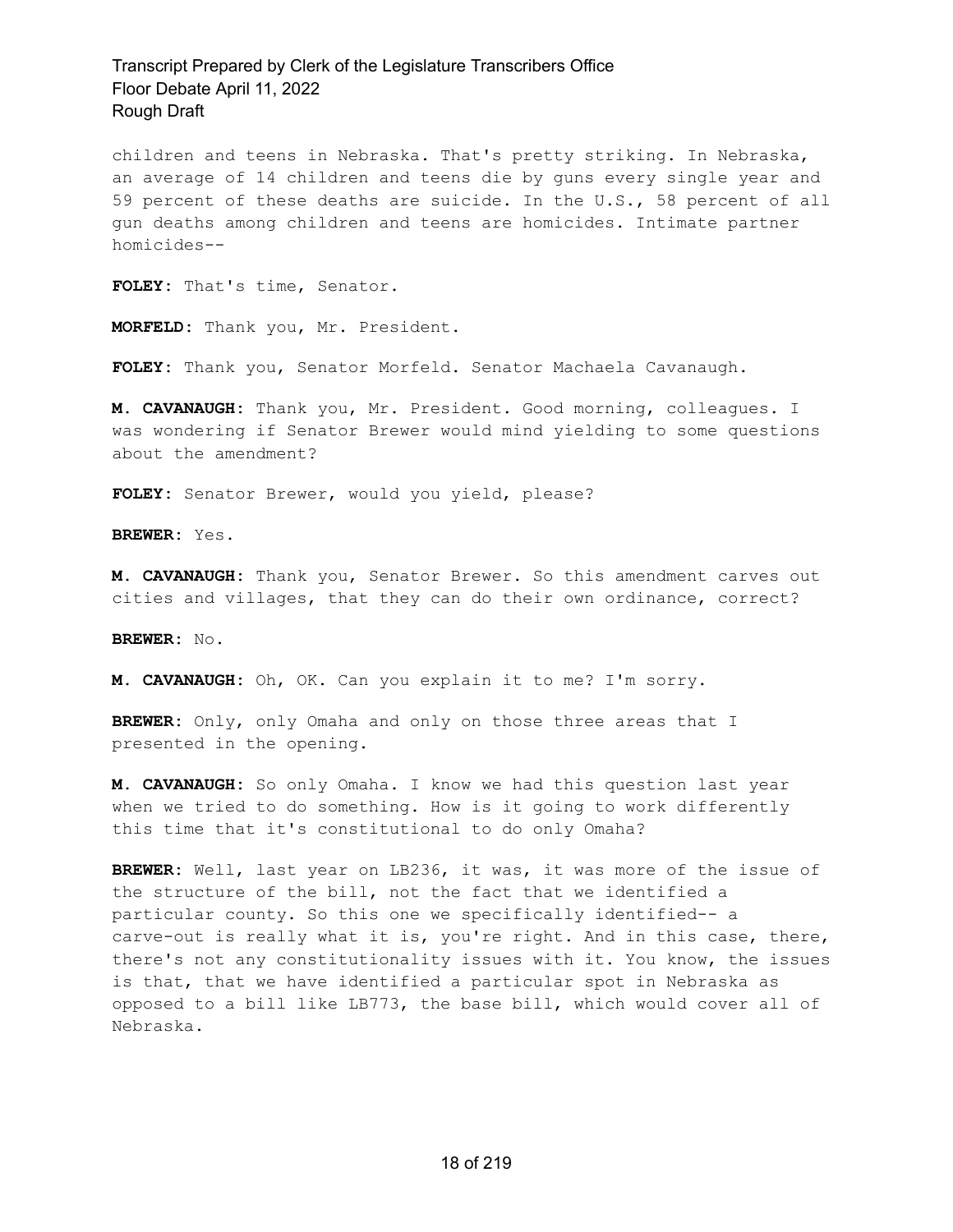**M. CAVANAUGH:** OK, thank you. So this, this amendment-- and I apologize because I don't have a committee statement to look at, but was this a separate bill that this amendment is then being amended into this?

**BREWER:** Yeah, AM2106 is being amended into LB773.

**M. CAVANAUGH:** Is AM2106 from a different bill or is it--

**BREWER:** Well, no. It's, it's an amendment that we drew up after the bill was, was heard in committee and that was--

**M. CAVANAUGH:** So it's, it's sort of new cont-- I mean it's--

**BREWER:** It's a, an amendment. Yeah, well it's an amendment to--

**M. CAVANAUGH:** Right. OK.

**BREWER:** --to the base bill.

**M. CAVANAUGH:** I was asking me because I was curious. I know you talked about working with the Omaha police, but were-- did you also work with the public defender and the attorney-- county attorney's office?

**BREWER:** We did. Most of the baseline negotiations were with the gang unit trying to address issues that they felt LB77-- LB773 would take away their ability to do active work and, and not be a hindrance. But I think the support or the neutrality on the city of Omaha, that came from, from all the offices, I think all the way up to the mayor.

**M. CAVANAUGH:** OK. So my concern about the bill is more-- and we've talked about this before-- but it's more the fact that we're eliminating the training piece. Is there any opportunity to put the training piece in and have the state pay for it?

**BREWER:** Well, we would, we would get into essentially where we're at with the, the permitted concealed carry, where you would have a state program and there would be the requirements and the cost that is involved with that and the time that it would take to go through that process. The idea behind LB773 is that those responsibilities are on the individual and it's, it's their rights, but it's also their responsibilities to go through training if they're going to carry. But that's why we worked on getting a civilian program that was available at no cost to do training because it would be hard to have a state program that provided training at no cost.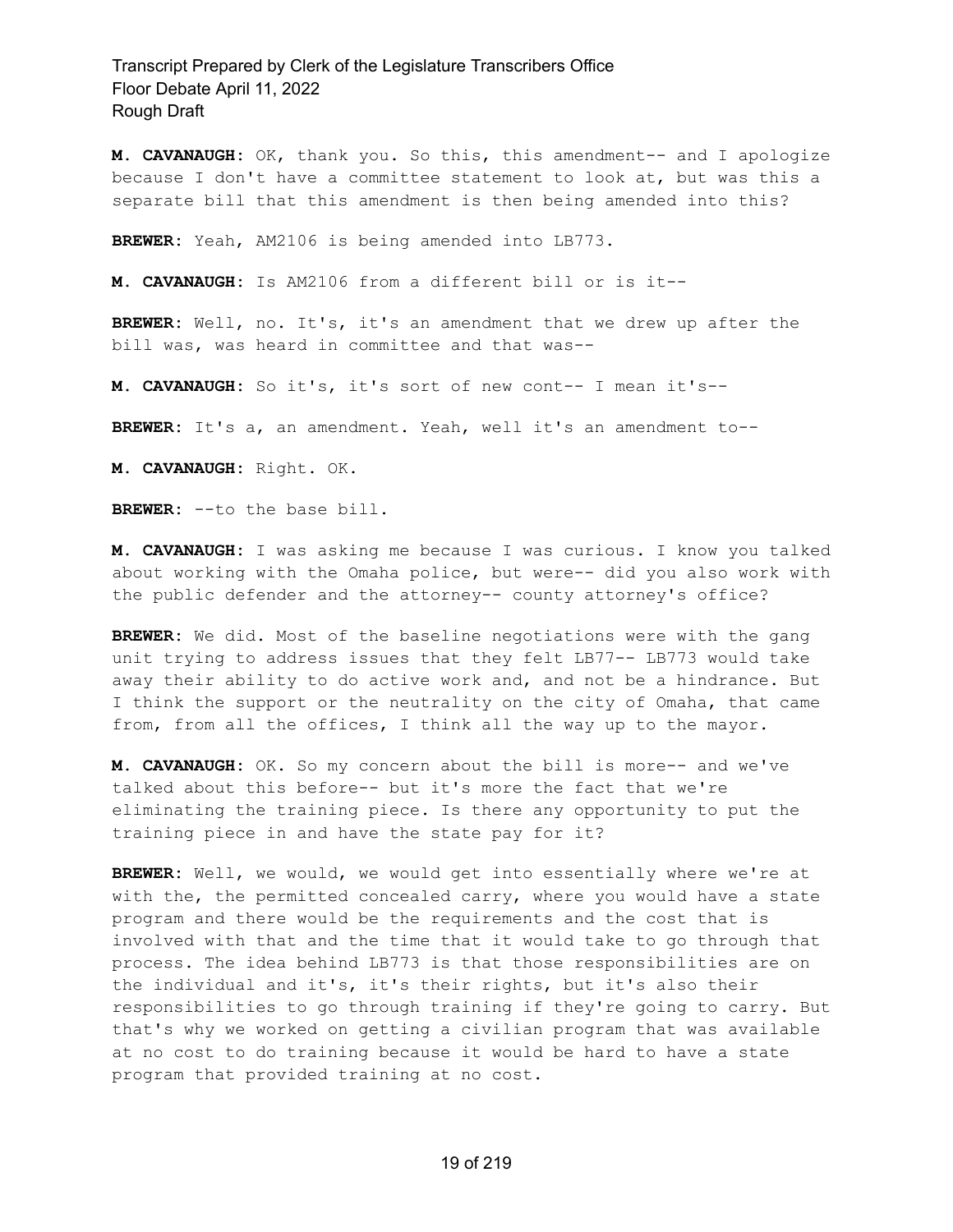**M. CAVANAUGH:** OK All right, thank you for answering my questions. I appreciate it.

**BREWER:** Yeah, sure.

**M. CAVANAUGH:** I, I'm-- still have some concerns over the, the amendment--

**FOLEY:** One minute.

**M. CAVANAUGH:** --because Omaha does have so many SIDs in the middle of it. I think that that can be confusing, just as the county question was last year. And my, my real underlying opposition to this bill is the, the taking away the training and I understand what Senator Brewer is saying about that, but I do think that the training is really, really important. And if we could find a way for a state training program that the state paid for, I think that might be the middle ground that everybody is looking for. I do-- I just-- I'm very concerned about the city of Omaha's amendment and how that really impacts the SIDs and the rest of the state as well. I know that this doesn't bring online, uh, the city of Lincoln, for example, and so we're really just having a very specific carve-out for only one community. And I think if we're going to make these, it's a--

**FOLEY:** That's time.

**M. CAVANAUGH:** Thank you.

**FOLEY:** Thank you, Senator Cavanaugh. Senator Moser would like us to recognize 45 fourth-graders from Emerson Elementary School in Columbus, Nebraska. Those students are with us in the north balcony. Students, please rise so we can welcome you to the Nebraska Legislature. Senator Hunt, you're recognized.

**HUNT:** Thank you, Mr. Lieutenant Governor. My basic problem with LB773 is that this is another bill that was brought to us through a pull motion, that didn't go through the committee process, that's now going to take up the full eight hours on General, four hours on Select, two hours on Final in a filibuster that's taking time away from other issues that Nebraskans are asking us to address. As I've listened to debate, I have another concern that has been reactivated that I really have around this topic in general, which is, you know, we have to understand that there's a difference between conceal carrying and, and being armed and owning guns to protect yourself and your family, to put down animals, to go hunting, as Senator Lathrop was talking about.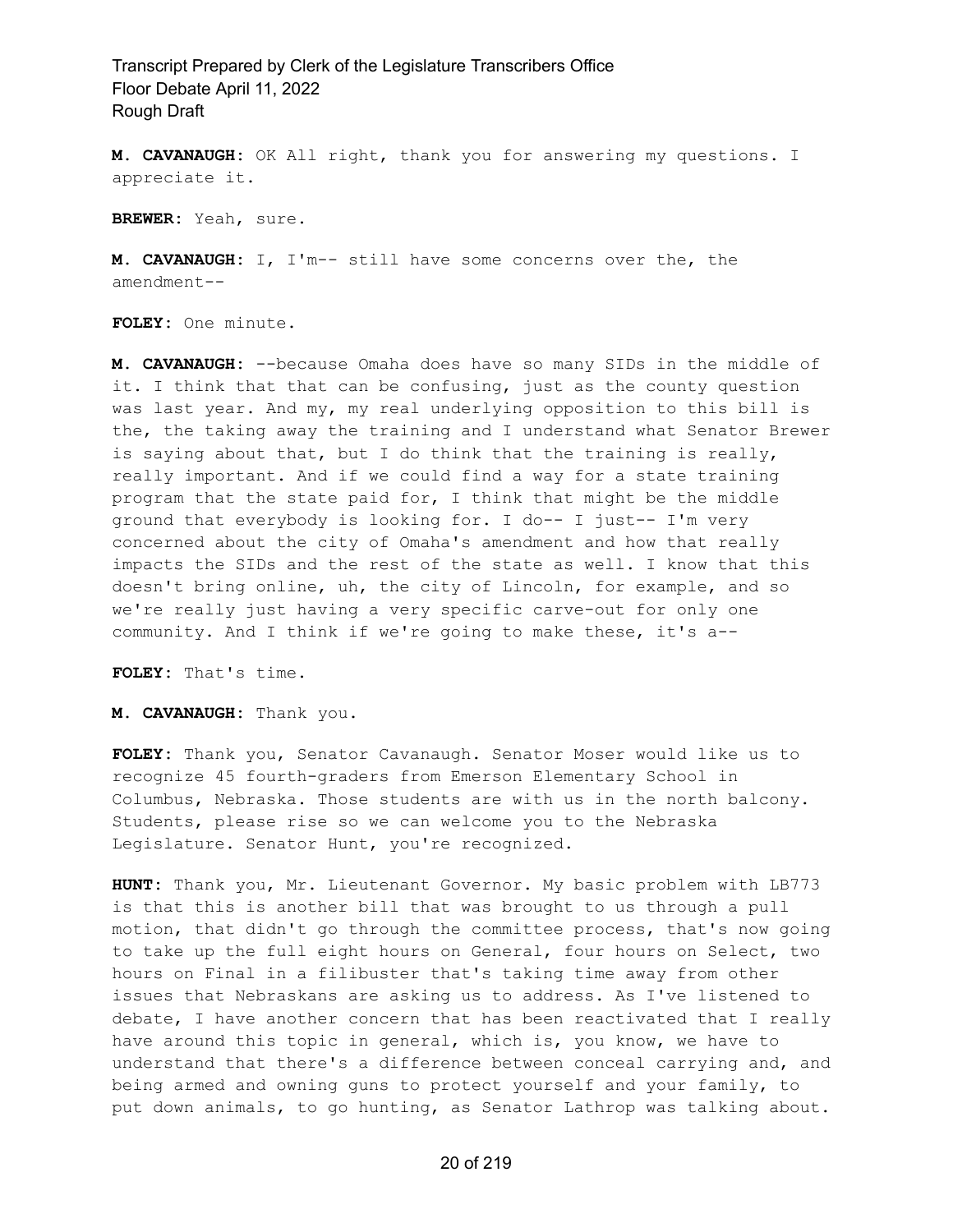Some, some people have this utilitarian use. And then there's other people who want to carry guns because they want to become almost like a vigilante or somebody who sees themselves as law enforcement and I don't think that this is something-- I'm like-- I'm surprised to hear Senator Brewer talking openly about this, honestly. I know that Senator Brewer is aware of lots of different Facebook groups. I know that his committee legal counsel, Dick Clark, is probably aware of lots of different Facebook groups where people in Nebraska are actively trying to organize people who have concealed carry permits and who do carry guns, who make guns, who manufacture guns-- what are called ghost guns, which are guns that don't have serial numbers. They're just made with 3-D printers and things like that. You can buy kits. And I, again, I don't even necessarily have a problem with that. My problem is that this is all contributing to a culture. It's throwing gasoline on the fire of a culture of people who want to role play as law enforcement officers, who want to go around and act like they're helping their communities when they are not necessarily motivated by a desire to, to defend people or defend justice or defend the law. And all of the training that our law enforcement officers go through is not something that they are a part of. And I'm really concerned about, especially the open discussion of vigilante justice and the need for it, in the opinion of some people. Historically, you know, not all of you have been supporters of that. You didn't like it when the Black Panthers were doing it, did you? So my concern is around who has access to guns and then who appoints themself in this position of being a vigilante law enforcement officer and then the fact that actual trained law enforcement officers are against this whole idea. We're about to go through a whole campaign cycle where I'm, I'm sure to be attacked and painted as an anti-law enforcement person. You know, that's already happening in the sheriff's race in, in Douglas County where I live in Omaha. People are already invoking my name to support the conservative candidate for that office. But what I'm only concerned about is public safety and to say that we need something like LB773 so that the single mom who is worried for her family can go out and buy a gun real quick, that is not the scenario, colleagues, that's going to be happening. To that point, you know--

**FOLEY:** One minute.

**HUNT:** --we know that when there's a gun in the house, domestic violence goes up and that women who experience domestic violence are more likely to die of this violence if they live in a home with a gun. So I don't know the reason we should be encouraging vigilantism. I want to note that that's only ever applied to white people. And I also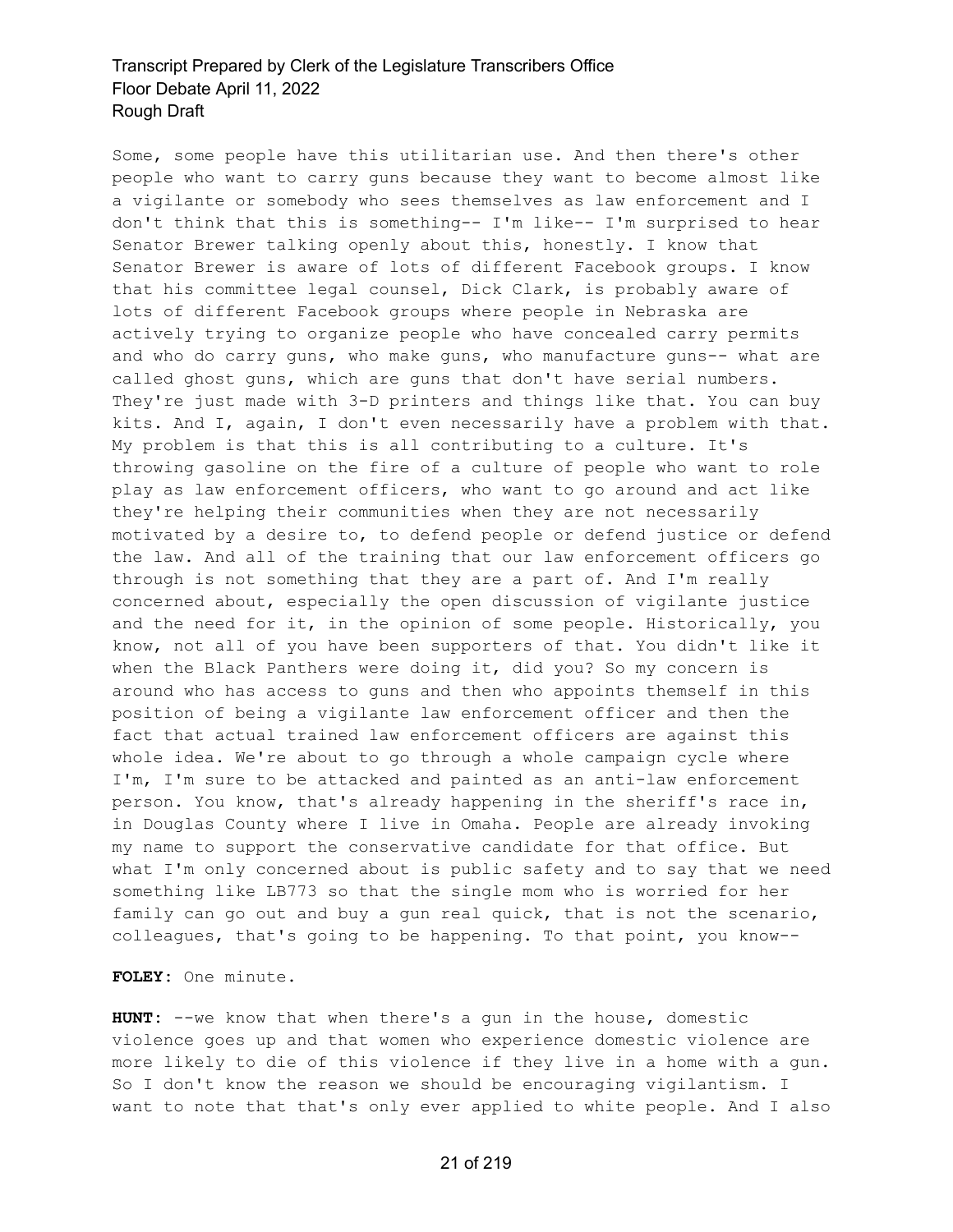question the need to just have a gun all the time anyway and I-- these five minutes go by fast. I have some points about that too. But if you're afraid for your safety, get a Taser, get pepper spray. If you've ever been pepper sprayed, that will knock you down real quick. Not every problem is solved with guns. I'm not against the ownership of guns.

**FOLEY:** That's time.

**HUNT:** Thank you, Mr. Lieutenant Governor.

**FOLEY:** Thank you, Senator Hunt. Senator Brewer.

**BREWER:** Me, sir?

**FOLEY:** Yes, you're recognized.

**BREWER:** OK. Thank you. All right, well, let's, let's start with Senator Hunt's issues. I understand that vigilante justice is a punishment they're looking for. What we're talking about here with self-defense is simply protecting people's lives. For some reason, we seem to be able to take and take everything horrible in the world and twist it in and make it part of a debate on a bill like this. I'm glad Nebraska gets to watch this. The ones that are getting on the mike and speaking are the ones who will never vote for this bill, who love to confuse everyone and think they might vote for it if something was different about it. They purely hate the Second Amendment and they're going to find reasons not to. I've tried to keep my temper on this thing, but I've got to tell you, the last comments have pissed me off in many ways. To bring up that only whites want to, want to have this law is probably fair in the sense that the reason gun laws were made in the first place were people like Senator Wayne and myself's descendance, wasn't because rich, white, rich white people want to keep themselves from having guns. So face some facts with this. The committee process we tried. There is nothing we could have ever done in that committee to get the bill out. The committee was designed so that couldn't happen and next year we better fix that or we'll have more pull motions. And it's the people on the mike are the ones that have cost you eight hours, now four hours and two hours, plus the pull motion discussion. So don't blame anyone else when all these bills fall off the end today because we decided we're going to string this out unnecessarily. This bill has been convoluted by comments by Senator Morfeld. This does require you to have a background check because you can't get a gun unless you have a background check. I can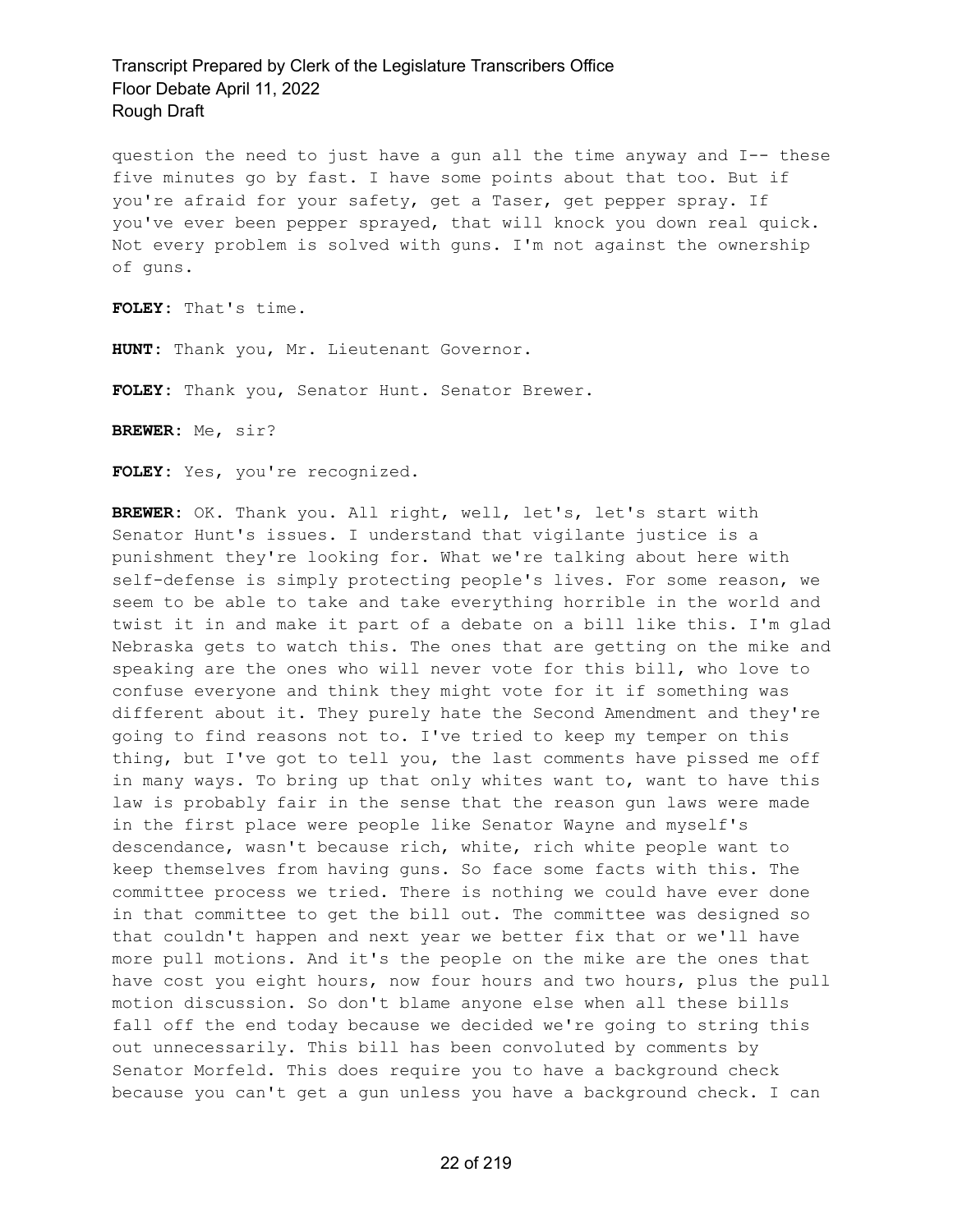sit here and listen to some of this and bite my tongue, but there's a point where I can't do it anymore. For the people watching-- and this is going to be documented on the news and you're going to get a lot of folks that are going to come and support your opposition because you decided to kill this bill here today, a bill that's got thousands of people behind it and we're hoping to get a fair shot. So next year, we'll do the same thing and we'll start this all over again. And we'll get the, the ones I didn't tell to come in to the committee hearings that come next year and you don't want to be the Chairman of Judiciary because you'll remember when we filled the hallways in all the rooms available with the people that came during assault weapons ban. Again, that was Senator Morfeld. Don't you ever think for a second his purpose in life isn't to, to kill the Second Amendment. He come right out and said we need to rethink constitutional-- open carry. So just remember the facts as we go through this discussion today. And for you that will sit through four hours and accomplished nothing and see the bills in today, remember who did it. Go look at that screen, get the names and remember them well and the people listening, remember too. Thank you, Mr. President.

**FOLEY:** Thank you, Senator Brewer. Senator John Cavanaugh.

**J. CAVANAUGH:** Thank you, Mr. President. So I rise in opposition to AM2106 and I have been opposed to it the entire time. And I appreciate Senator Brewer's frustration, I do. I, I've been clear about my position on this bill and many other bills along the way and obviously we all have disagreements, but we-- our job here is to articulate our oppositions and to-- and fight about them on the floor, discuss them on the floor with people. But just a quick problem I have with AM 2106 is the enumerated offenses. And I was going through them and there's a few in here that are things like it's a violation if you are also-- if you're committing unlawful application of graffiti, which is spray painting on a wall, and you happen to have a concealed carry. So that makes it a violation of the concealed carry statute. But also, it's- so thrown in, obviously, on the same level as spray painting a wall is violating a sexual assault protection order. So that-- if you have a sexual assault protection order, if you have a protection order against you is-- it makes you a prohibited person. And this says knowingly a violation of the sexual assault protection order would make it a carry concealed weapon. If you're knowingly violating a sexual assault protection order and you have a concealed weapon, you're a prohibited person. That's a Class ID felony that carries a minimum three years, up to 50 years. So just putting those two things on the same playing field, I think makes a mess of our statutes and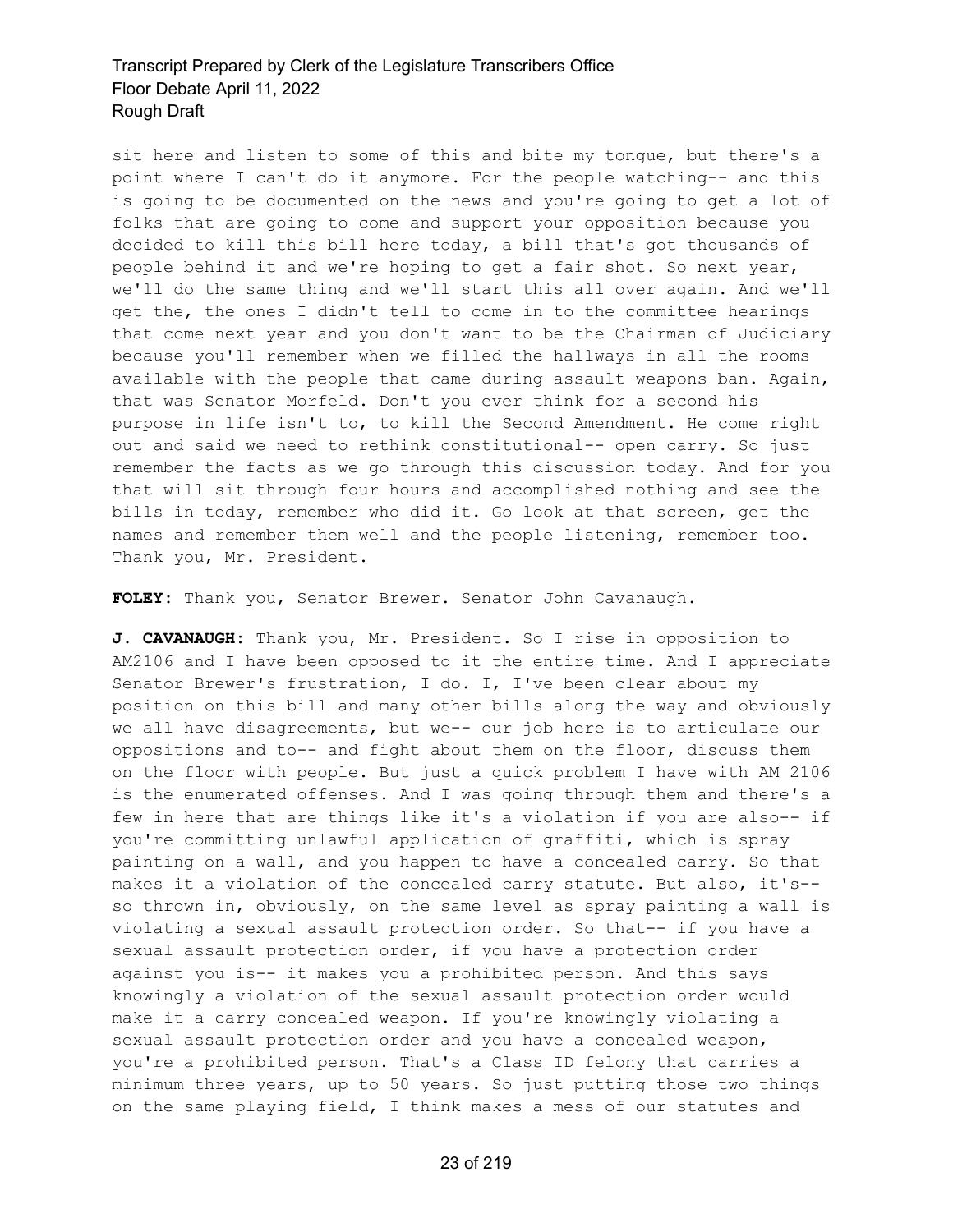makes it confusing for people for implementation. Is this a lesser included offense to that offense? So could somebody be charged with that rather than the ID felony? That becomes problematic and there's a bunch of those in here that I would be happy to go through, but I-- Senator Morfeld asked me if I'd yield some time to him, so I remain opposed to AM2106 and I would yield the remainder of my time to Senator Morfeld.

**FOLEY:** Thank you, Senator John Cavanaugh. Senator Morfeld, 3:00.

**MORFELD:** Thank you, Mr. President. I'd like to withdraw my floor amendment.

**FOLEY:** FA207 has been withdrawn. I see no one in the speaking queue at this time. Senator Brewer, you're recognized to close on AM2106.

**BREWER:** Thank you, Mr. President. I will keep this short. This bill, this amendment was negotiated with the Omaha Police Department. I understand some of the concerns on it, but please understand that they have a mission to do day in and day out and this is our way of helping them do that job. And I would just ask for your support on AM2106. Thank you, Mr. President.

**FOLEY:** Thank you, Senator Brewer. The question before the body is the adoption of AM2106. Those in favor vote aye; those opposed vote nay. There's been a request to place the house under call. The question is shall the house go under call? Those in favor vote aye; those opposed vote nay. Record, please.

**CLERK:** 22 ayes, 6 nays to place the house under call.

**FOLEY:** The house is under call. All members, please return to the Chamber and check in. The house is under call. Senators Gragert, Wishart, Hughes, Hilkemann, please return to the Chamber and check in. The house is under call. Senators Wishart, Hughes, and Hilkemann, please return to the Chamber. All unexcused members are now present. The question before the body is the adoption of Senator Brewer's AM2106. A roll call vote in regular order has been requested. Mr. Clerk.

**CLERK:** Senator Aguilar voting no. Senator Albrecht voting no. Senator Arch voting yes. Senator Blood voting no. Senator Bostar. Senator Bostelman voting no. Senator Brandt voting yes. Senator Brewer voting yes. Senator Briese voting no. Senator John Cavanaugh voting no. Senator Machaela Cavanaugh not voting. Senator Clements voting no.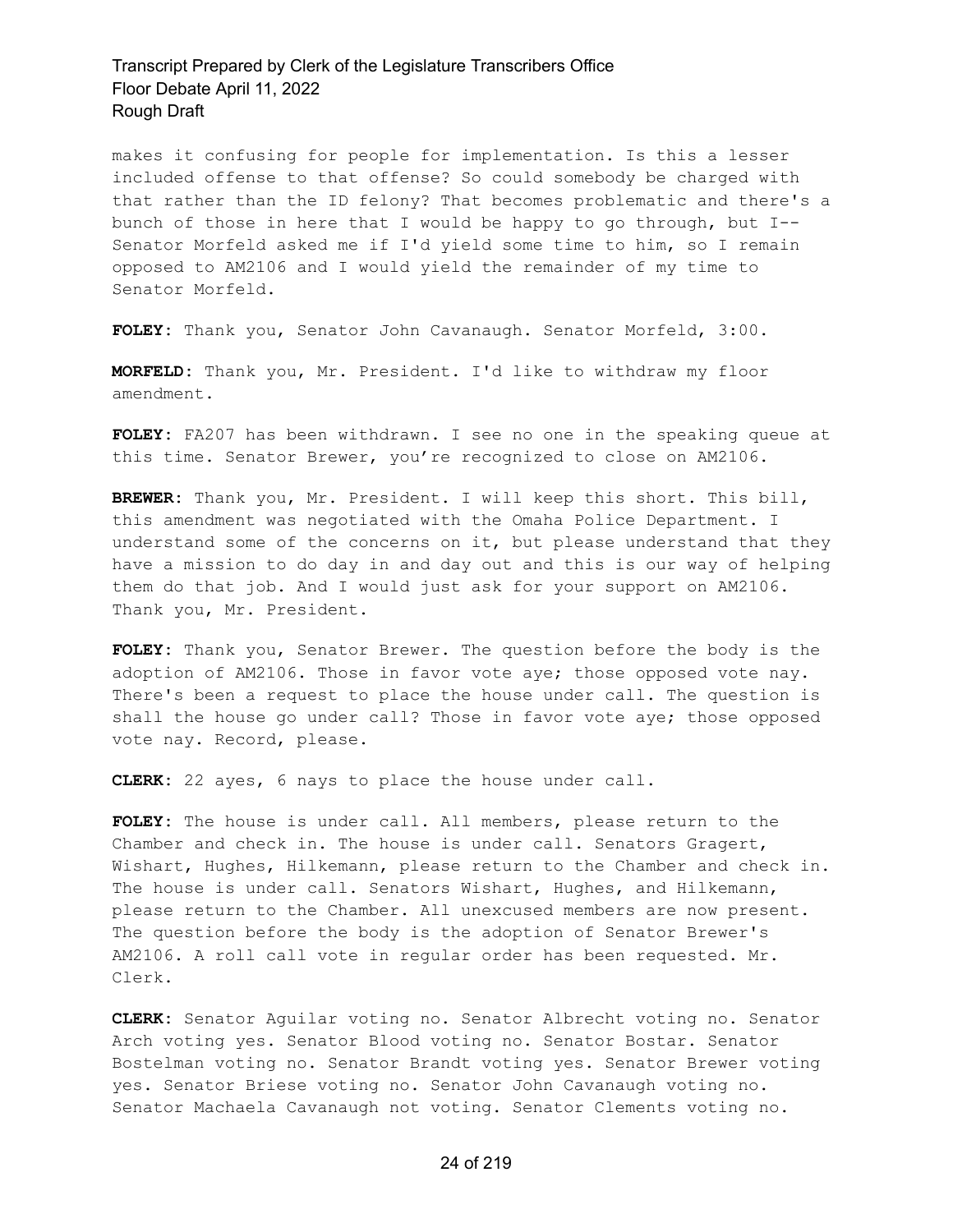Senator Day. Senator DeBoer voting yes. Senator Dorn voting yes. Senator Erdman voting no. Senator Flood. Senator Friesen voting no. Senator Geist voting yes. Senator Gragert voting yes. Senator Halloran voting no. Senator Ben Hansen voting no. Senator Matt Hansen voting no. Senator Hilgers voting yes. Senator Hilkemann voting yes. Senator Hughes voting no. Senator Hunt voting no. Senator Jacobson voting no. Senator Kolterman voting yes. Senator Lathrop voting no. Senator Lindstrom voting no. Senator Linehan not voting. Senator Lowe voting no. Senator McCollister voting no. Senator McDonnell voting yes. Senator McKinney voting no. Senator Morfeld voting no. Senator Moser voting yes. Senator Murman voting no. Senator Pahls. Senator Pansing Brooks voting no. Senator Sanders voting no. Senator Slama voting no. Senator Stinner voting yes. Senator Vargas voting no. Senator Walz. Senator Wayne voting no. Senator Williams voting yes. Senator Wishart, voting no. Senator Arch changing from yes to no. 13 ayes, 29 nays, Mr. President.

**FOLEY:** AM2106 is not successful. I raise the call. Mr. Clerk.

**CLERK:** Mr. President, I have another amendment, but I have a priority motion. Senator Morfeld would move to recommit LB773 to committee.

**FOLEY:** Senator Morfeld, you're recognized to open on your motion.

**MORFELD:** Thank you, Mr. President. Thank you, colleagues. In terms of-- going back to, going back to a little bit of our discussion a little bit earlier-- I was a little surprised by that vote, so I'm still processing a little bit, but-- to be honest with you. That being said, going back to our discussion a little bit earlier, I want to go through Nebraska's current laws and a snapshot of those laws. And actually, one thing that's pretty instructive is the Legislative Research Office's snapshot of current gun laws in Nebraska, particularly with firearm purchase background checks. And it is true that folks are required to have a background check if they purchase certain types of firearms in the state of Nebraska and-- that being said, though, we also know that people fire-- purchase firearms in other states, they bring them into this state, and there are loopholes. And any gun owner would admit that and quite frankly, we all know that it happens. So let's, just to put it into the record, talk a little bit about the Legislative Research Office's brief here that they have on firearm purchase background checks. And this is by Kate Gaul, a research analyst there. What is the system and how does it work? The Federal Firearms Background Check System was mandated by the Brady Handgun Violence Prevention Act of 1993, otherwise known as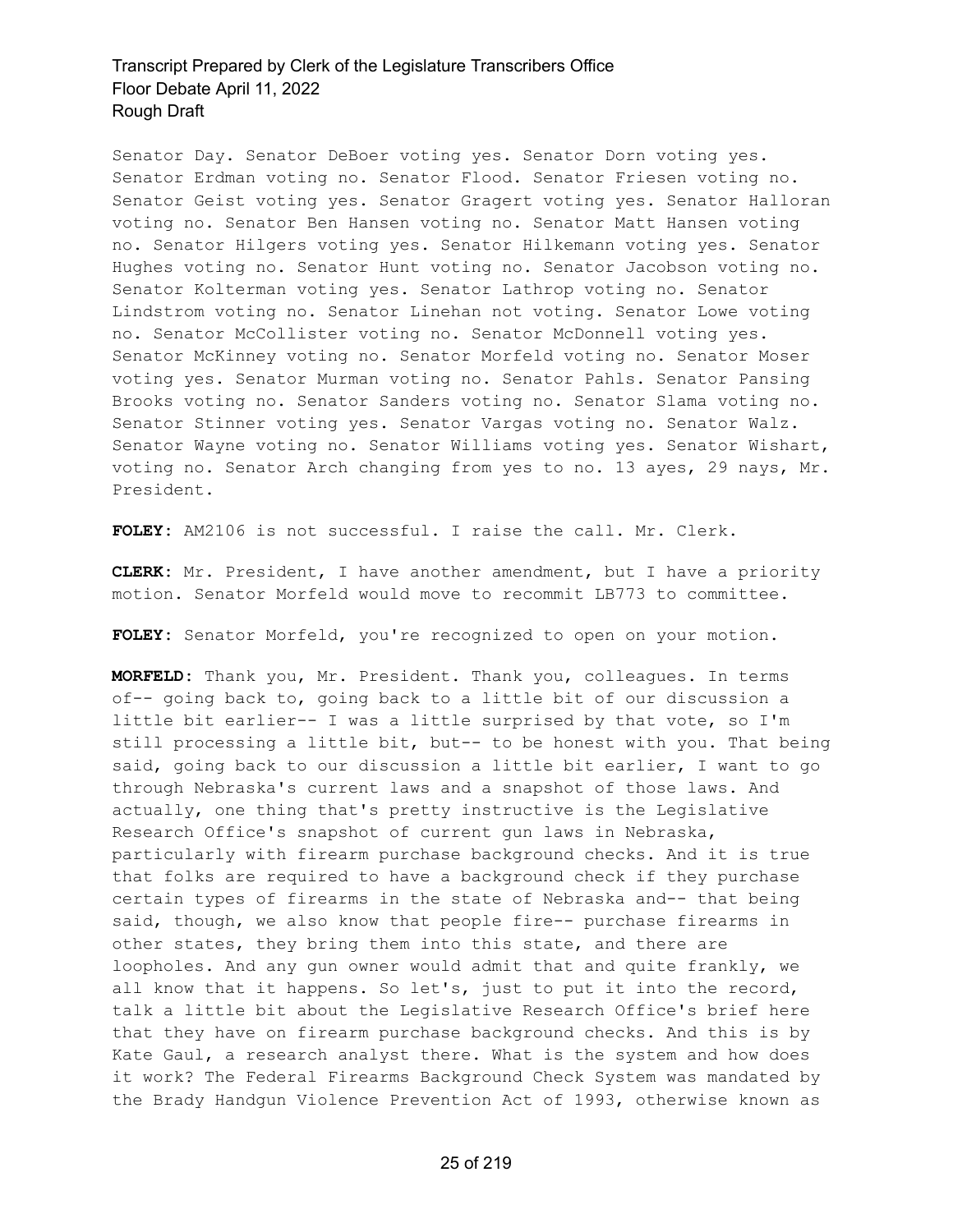the Brady Law, and fully implemented in 1998. The law established the National Instant Criminal Background Check System and required federally licensed, required federally licensed gun sellers to confirm with the FBI or state official that gun buyers making purchases in their stores were not prohibited from law by receiving a firearm- making a note here. Each state has the option of turning over all background checks on firearms to the FBI or it can choose to act as a point of contact, otherwise known as POC, to conduct background checks on either handguns, long guns, or both. Additionally, a state can choose to issue alternative permits. Alternate permits must be approved by the Bureau of Alcohol, Tobacco, Firearms and Explosives, otherwise known as the ATF. Nebraska is a Brady alternative permit state and serves as the POC for purchasing handguns, but defers to the federal government to regulate long gun sales. Nebraska law prescribing handgun purchases actually predates the Brady Law. In Nebraska, an individual must apply in his or her county of residence for a firearm purchase certificate-- designated local law enforcement official. This is most often the county sheriff and it can also be the police chief or the chief of police. The local law enforcement official performs the background check, which includes NICS, as well as the ability to search additional local criminal databases. Applications can be made in person or by mail. The local law enforcement official has three business days to complete a background check and is required to approve the certificate if the applicant is (1) 21 years of age or older and (2) not prohibited for purchasing or possessing a handgun per federal law. If the application is denied, the applicant must be told why in writing. Purchase certificates are valid for three years and allow the purchase holder to purchase an unlimited number of firearms with one background check. Federal law prescribes certain categories of individuals that cannot buy, possess, or sell firearms, including prohibitions enacted under state law. A bill introduced in 2018, LB990, would add a state prohibitor juveniles adjudicated of serious or violent crime. Such juveniles would be barred from possessing firearms until age 25, with some exceptions. In 2006, the Legislature enacted the Concealed Carry Permit Act. Concealed handgun permits are proposed by the Nebraska State Patrol. The requirements for a concealed handgun permit exceed those required for a Nebraska firearms purchase certificate. However, once granted, a concealed carry handgun permit also qualifies as an alternative permit, which is kind of handy. That's my commentary. Concealed carry permits are valid for five years. ATF has approved both the state firearm purchase and concealed carry permits as alternative permits for purchasing long guns. State law does not require a purchase permit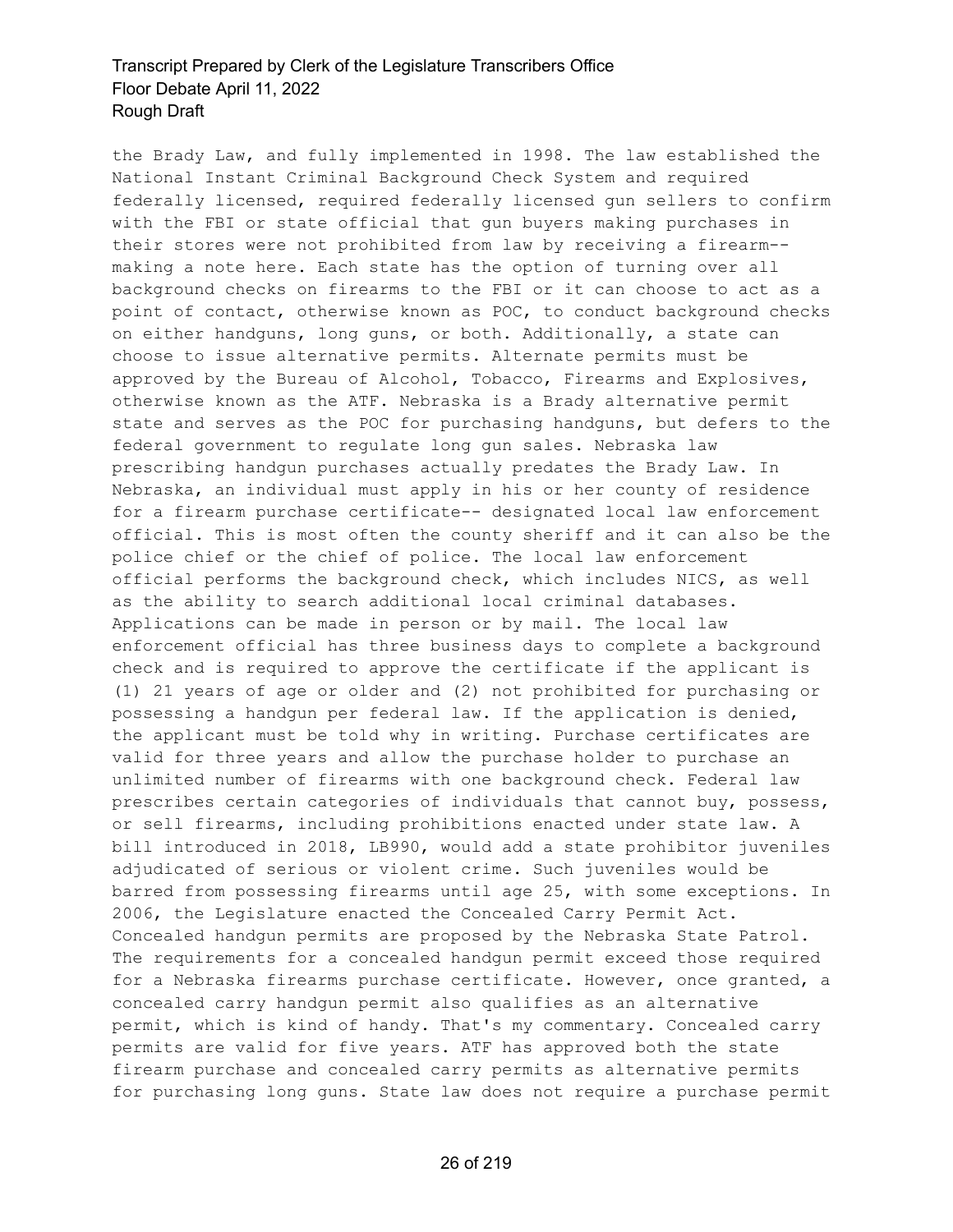for buying long guns. If the buyer does not have a purchase permit, gun stores follow the Brady Law protocol and contact the FBI for an NICS check on long gun sales. We'll talk about the NICS databases in just a minute. I do want to respond a little bit to Senator Brewer's comments about my opposition to the bill and potential electoral consequences. Colleagues, I've been in strong support of both the Second Amendment, but also sensible, sensible laws that improve public safety and ensure proper training. And I will tell you-- and we'll get into the statistics in a little bit-- that the vast majority of Nebraskans also support that. So I agree there is a well-organized and loud and vocal minority in the state of folks that support reducing training requirements and background checks. But the vast majority of Nebraskans, and particularly the ones in my county, are with me. And even if they weren't with me as a representative elected, to inform myself, educate myself, I would do the right thing as an elected representative. We don't always act as delegates, simply doing exactly-- putting our finger up in the air and measuring public opinion. That's not always our job, simply just to be a delegate. Now, on some issues where I'm legitimately torn on which way to go, I will go, listen, I could see this going either way. And I've heard consistently, consistently from my constituents that they want me to go one way or the other. And so we have to balance that as elected representatives, whether we're going to be a trustee or delegate. And in this case, I have the fortunate position of being not only a delegate but also a trustee because Nebraskans overwhelmingly support these common-sense types of laws that require training and require background checks for people that concealed carry. So when it comes to the rhetoric of, hey, listen, better watch out for your next election, people are going to be upset, sure, there are going to be some folks that are upset, but the majority of Nebraskans agree with these laws, agree that they're, they're common sense, and agree that they provide for the public safety of them and their family and their constituents and neighbors. And I can be pro-Second Amendment and I am, but also believe that common-sense laws that have been deemed to be constitutional should be in place. Simply because I don't agree with a certain bill that may expand or limit access to firearms does not mean that I'm anti Second Amendment. There are plenty of rules, regulations, and restrictions that we put on the First Amendment in order to ensure public safety and that's why we can do that as long as there is a compelling state interest. And just like there's a compelling state interest for certain rules, regulations, limitations, however you want to call it, on the First Amendment to protect people, everything from parade permits to you name it, we can also, we can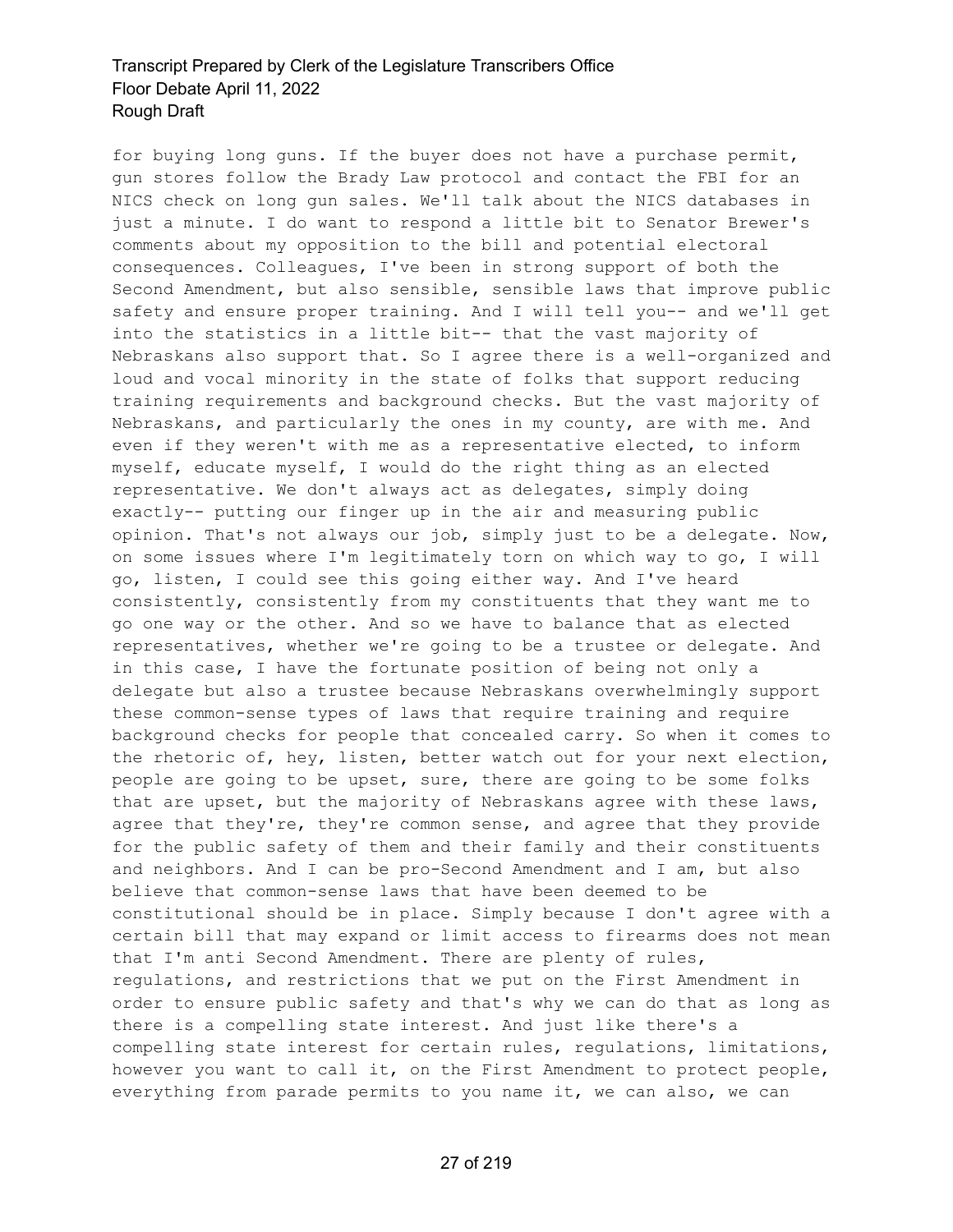also have those when it comes to the Second Amendment and the many other amendments and constitutional protections that we have. So colleagues, simply because--

**FOLEY:** One minute.

**MORFELD:** --simply because I believe in making sure that we have reasonable rules, regulations, and training that has not been found to be unconstitutional by the Supreme Court doesn't mean that I'm anti-Second Amendment. As a proud gun owner, I am pro Second Amendment, but I also believe in common sense and I also believe that we should have reasonable rules, regulation, and training requirements for those that avail themselves of the right to conceal carry a firearm. And I think reasonable arguments can be made for open carry as well. Thank you, Mr. President.

**FOLEY:** Thank you, Senator Morfeld. You're actually first in the queue.

**MORFELD:** Thank you, Mr. President. I'm going to go back and talk a little bit about the NICS database and this comes from the LRO snapshot. An NICS background check is actually a search of three national databases, including two broad criminal information databases and one database exclusively reserved for firearm purchases that can include databases of the U.S. Immigration and Customs Enforcement. These primary databases are National Crime Information Center, which pertinent to firearm purchases, contains information on warrants and protection orders; Interstate Identification Index, which contains fingerprint-based criminal history records; and NICS Indices, which contains information specifically pertaining to persons who are prohibited from receiving firearms under state or federal law. The NICS Indices contains records that do not meet the criteria for entry into NCIC or the Interstate Identification Index, such as information on time-limited, noncriminal, state-only prohibitors. Nebraska uses the NIC [SIC] Indices primarily for reporting pertinent mental health information. The Nebraska State Patrol as a conduit through which the records from Nebraska are transmitted to the FBI for inclusion in the databases. These records are supplied by the, by the patrol, to the patrol by sheriff's offices, police departments, and other qualified agencies, including court checks who enter mental health records. According to the FBI, approximately 92 percent of background checks it conducts take over a matter of minutes to approve or deny. However, the FBI has three days to make a decision after which a sale can proceed without explicit approval. If the FBI eventually determines a firearm sales should have been denied, the information is referred to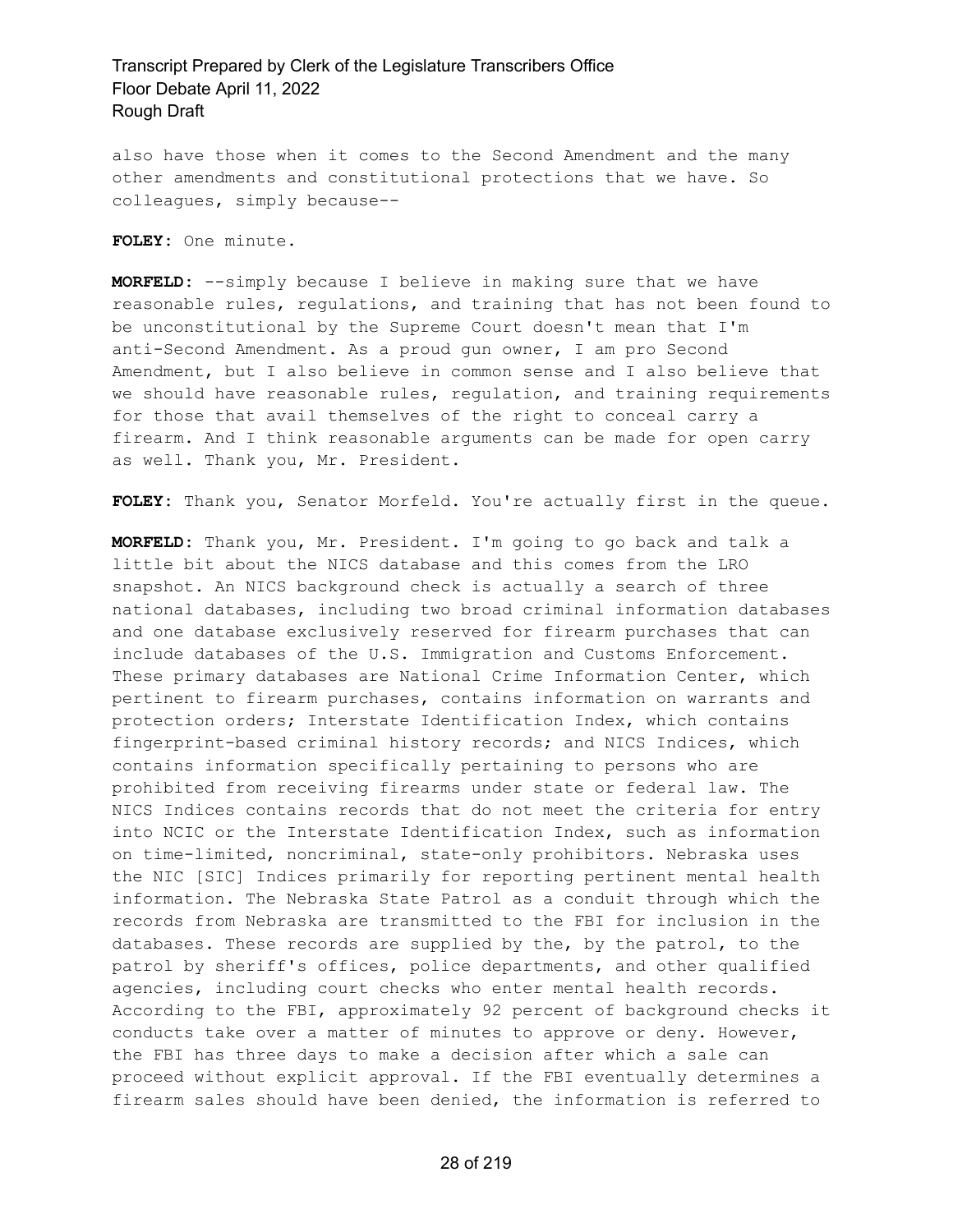the ATF for retrieval of the firearm. NICS specifically designed to broker firearm sales between federally licensed firearm dealers and individuals. Private firearm sales are not regulated under federal law, so unless required by state law, sales of firearms between private parties are not subject to background checks. This is an important loophole to consider. That's my commentary, not from the LRO. Notably, Nebraska includes private handgun sales in the requirement to have a purchase certificate. So that's the caveat to the caveat. Specifically, Nebraska Revised Statutes Section 69-2403 states a person shall not sell, lease, rent, or transfer a handgun to a person who has not obtained a certificate. However, there is no statutory mechanism for enforcement of sales between private sellers, sellers, nor can private firearms sellers access the federal NICS databases for background checks. Another important consideration and another important loophole. Also my commentary. Further, the background check system relies on timely and accurate uploading of conviction records and other relevant information from multiple jurisdictions, including the 50 states, the military, and the federal government. The NICS Improvement Amendments Act of 2007 requires federal agencies to report records identifying prohibited persons no less than quarterly, but not states. Mental health and domestic violence records have been a particular source of incomplete information being relayed to NICS. Congressional efforts to fix NICS often center on the financially incentivizing states to provide timely and pertinent records. So colleagues, I think the LRO snapshot is really kind of enlightening on the current state of firearm background checks in the state of Nebraska. And I'm happy to provide a copy of this if, if you would like it. That being said, in terms of opposition to this bill, not only is it rooted in my own principles as somebody who is pro-Second Amendment, but also believes in public safety, it's also rooted in the fact that my law enforcement agency, both rank and file and leadership, remain opposed to this. And not only does my law enforcement agency remain opposed to this, other law enforcement agent--

**FOLEY:** One minute.

**MORFELD:** --other organizations that represent law enforcement agencies like the police chiefs associations and others also are opposed to it. So I remain firm in my commitment to support the Constitution, to defend the Second Amendment, but also to have reasonable regulations that are constitutional, that protect public safety, and support our law enforcement. Thank you, Mr. President.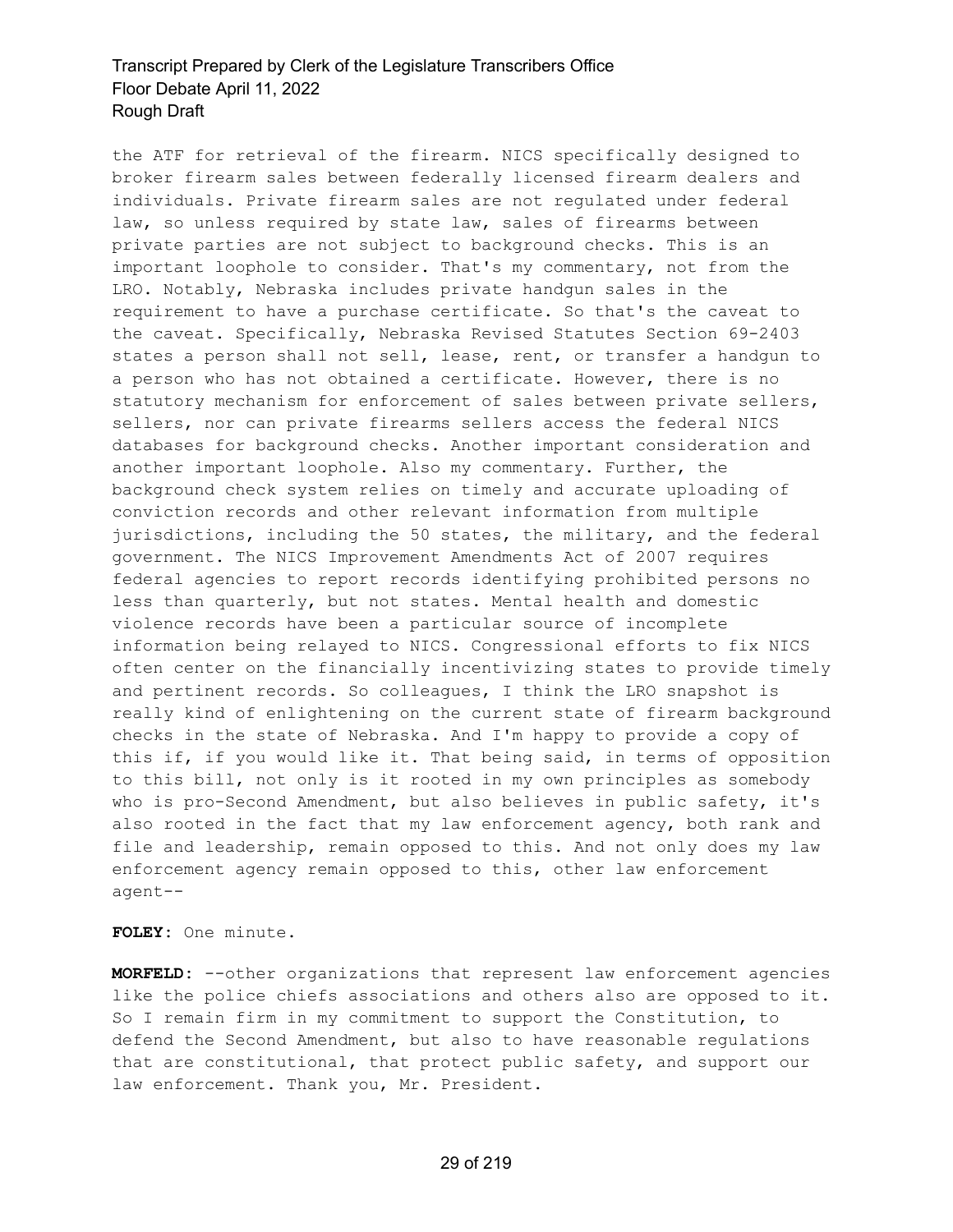**FOLEY:** Thank you, Senator Morfeld. Senator John Cavanaugh.

**J. CAVANAUGH:** Thank you, Mr. President. So I guess I rise in support of the motion to recommit. It seems like an appropriate motion at the time. I wanted to talk a little bit-- I was talking about those enumerated offenses in that last amendment that ultimately didn't get adopted. But in the bill, as it's currently constructed, there's a penalty section that I don't care for. It would be-- basically what the-- this was-- the amendment was AM1757 that we adopted last time and is now part of the bill. And what it does is it says that anybody under 21 so-- cannot possess a firearm or carry a concealed weapon. And if they do, the first offense is a Class I misdemeanor and the second offense is a Class IV felony. And you know, as Senator Morfeld just went through, there are, you know, obviously that-- those of us who are opposed to this bill are, are not opposed to the Second Amendment, but we are in favor of reasonable regulations. And so I certainly think there's room for reasonable regulation, but the thing that strikes me about this is that that section says a minor and a prohibited person. And so a first offense carrying a concealed weapon by a minor is a Class I misdemeanor, a first offense carry a concealed weapon by a prohibited person is also a Class I misdemeanor, and a second offense for a minor is a Class IV felony and a second offense for prohibited person is a Class IV felony. If a prohibited person is carrying a firearm, a concealable weapon, that is currently a ID felony that carries a minimum three years and up to 50 years. So the question I asked last time about all of those other lesser offenses than a ID felony is does this become a lesser included offense if we adopt this? If a prohibited person, a person who has previously been convicted of a felony, previously convicted of domestic assault, person who's been-- who has a protection order, domestic assault, sexual assault, or other protection order against them, making them a prohibited person, if they are carrying a firearm where they would normally be subjected to a Class I felony, are the-- is this now a lesser included offense under that? Is this an additional offense? So I think it muddle-- muddies the water for one, but I also am concerned about us equating the actions of a 20-year-old with a concealed weapon with that of a previously convicted felon carrying a firearm and-- or person with a sexual assault protection order against them. As I think Senator Hunt just talked about, the higher risk of violence resulting in a situation where somebody has a firearm in a domestic violence situation, in a sexual assault situation, that the data shows that that is a higher incidence of something going even more wrong than has already gone wrong, some sort of more terrible outcome where the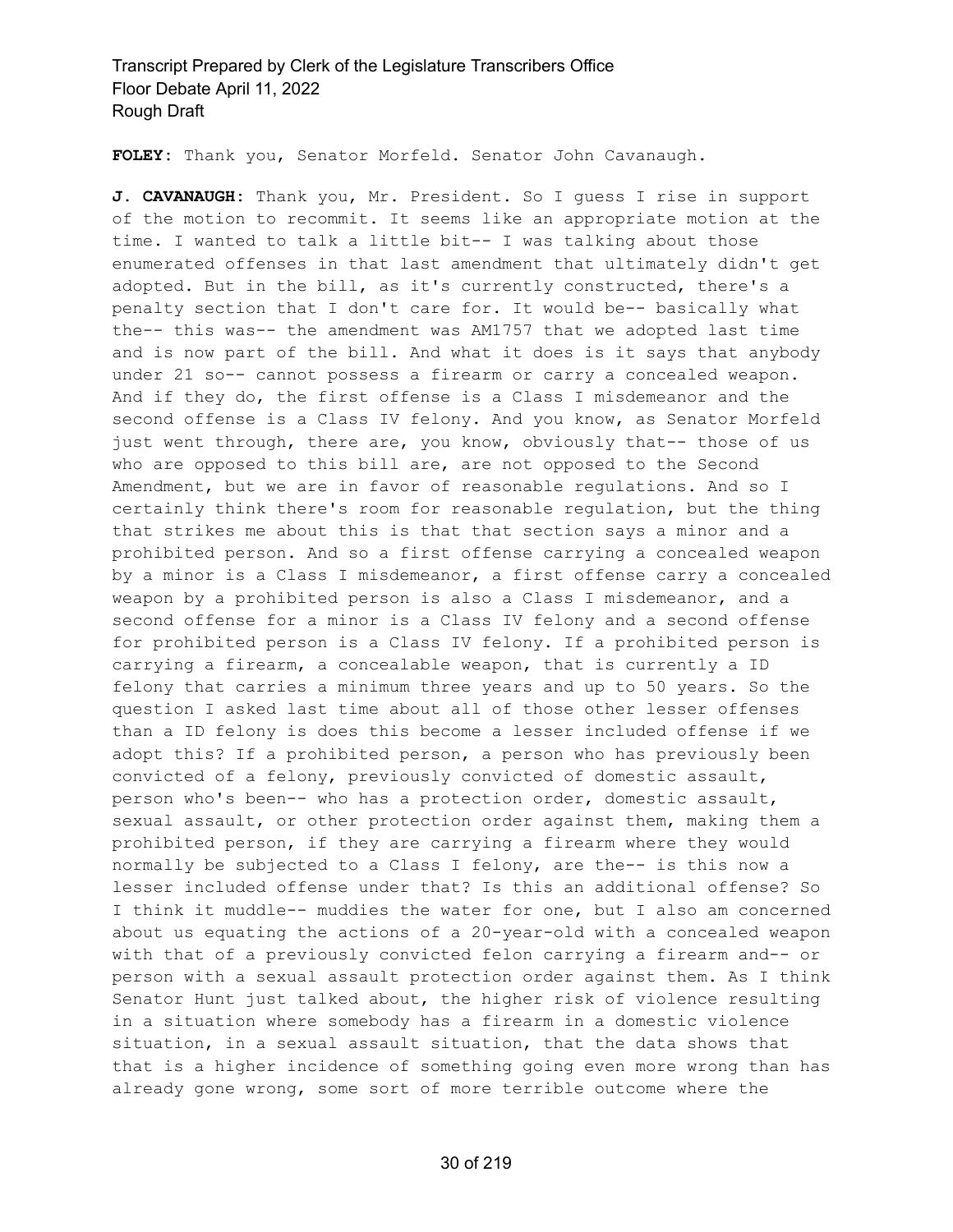firearm gets used. And that is the reason for the prohibition in the- in those offenses and that's why the-- that a person becomes a prohibited person when they're convicted of one of these offenses is because the data has shown that. And so in this statute, the way we've done it is we're saying-- attempting to say constitutional carry, people have an absolute right to carry a concealed weapon, except for people under the age of 21. And if they, if they have yet to achieve the age of 21, they should be subjected to a felony for that conduct. And that doesn't sound right to me and that's problematic, so that's why I voted against that amendment. That's why I voted-- I've been opposed to some of this section of this bill and there are other sections of this that are similar that I have a problem with. I remember the first time I read this bill when Senator Brewer brought it. I went through and I flagged all of the places where there was still an offense for failure to notify, even though we don't have a requirement that individuals take a class. And so there is a potentiality for people--

#### **FOLEY:** One minute.

**J. CAVANAUGH:** --to become a felon based off of conduct that they were not necessarily informed of because they haven't gone through a class. I know Senator Brewer has talked about a lot of offers for volunteers to, to provide these classes, which is great. Volunteers, people doing it, that's-- I've been through those voluntary classes myself, but it-- when we are making conduct criminal, we should make sure that people are going to be on notice of that because there is a whole section there where someone or a law enforcement or a volunteer firefighter can take your firearm from you and if you refuse, that becomes a criminal charge. And so an individual who is carrying a concealed weapon is not taking a class, has not been informed that could become a felon based off of-- well, in that case, I think it's a mis-- Class I misdemeanor on the first offense, but they could be criminally liable because they are not trusting a volunteer firefighter is correct on the law and telling them that they need to hold on to their firearm until the situation is dispensed with. So that I think is problematic without the classes and the notification. There's a lot of other reasons that Senator-- other people have talked about, the--

**FOLEY:** That's time.

**J. CAVANAUGH:** --importance of classes. Thank you, Mr. President.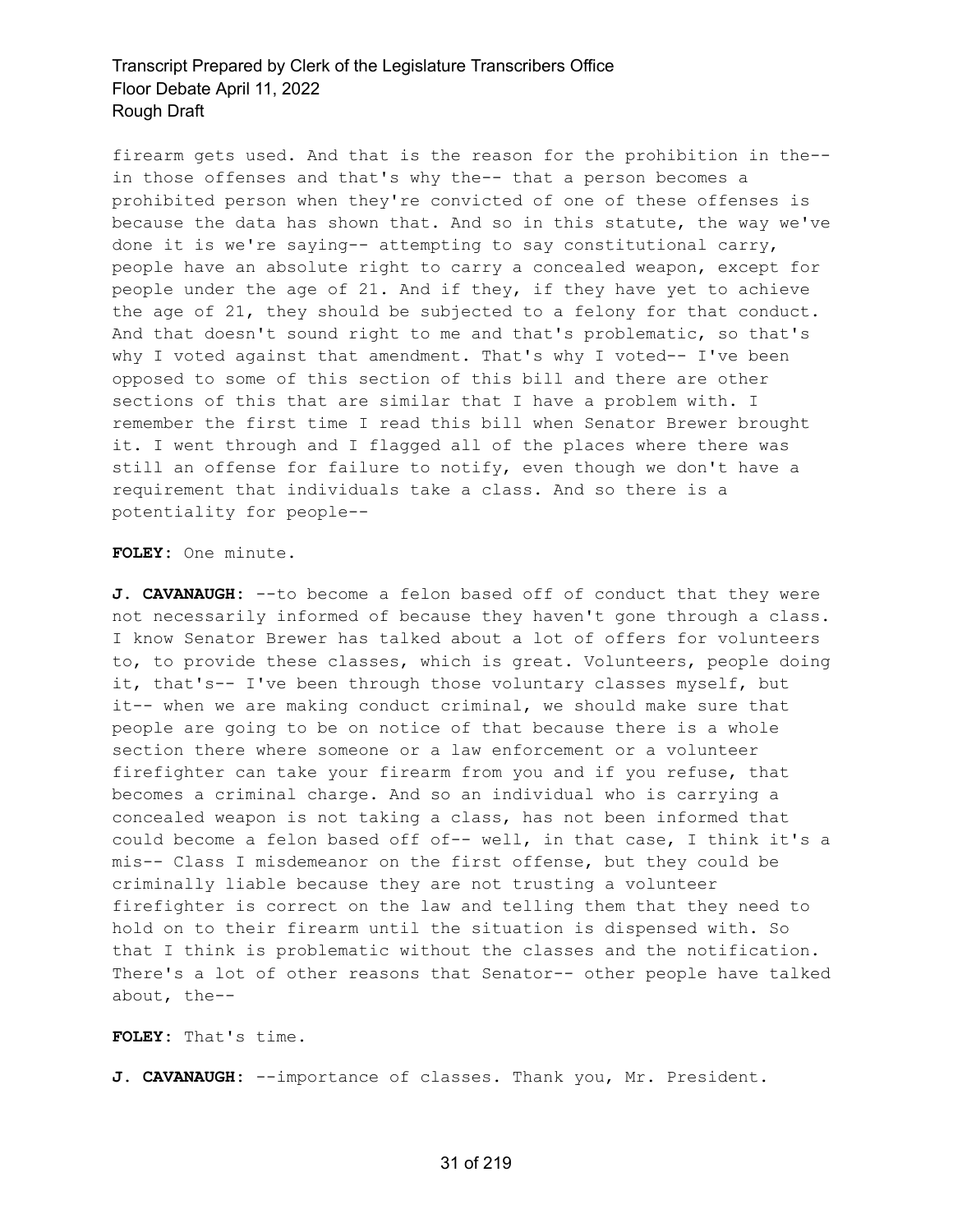**FOLEY:** Thank you, Senator Cavanaugh. Senator Matt Hansen.

**M. HANSEN:** Thank you, Mr. President. I rise in continued opposition to LB773 and in support of Senator Motion-- Morfeld's recommit motion. I think at this point, the kind of pieces moving around, sending it back to committee is not the, not the worst idea. I do want to kind of explain my position on the bill, including my position on the amendment that we just voted down. And I fundamentally am one of those people that have been referenced that did not like Senator Brewer's amendment, but also doesn't like the bill. And the reason for that is I think that if this is a policy we view as of statewide importance and if this is a policy we believe is kind of a fundamental right or however you want to frame it, if this is something that should apply to all Nebraskans, it should apply to all Nebraskans. And I think carving out Omaha was problematic for a lot of reasons, including groups that would end up getting charged under that, including the just confusion of where does Omaha start and stop and all those different things. That being said, I still have my same concerns that I expressed on the pull motion and on General File with LB773. I think, you know, there's the difference between open carrying and concealed carrying. When somebody is open carrying, a person who is not carrying can see that and make a decision for themselves. Is- do-- does this person somebody I want to be around? Is this a situation I want to be in? And they can be mindful of that. So when you see somebody openly carrying, you know that they are armed and you can govern yourself and make choices on that accordingly. With concealed carry, you don't know that. And so in my mind, to lawfully concealed carry, I think there's that obligation we have as a state to make sure that person has at least some minimal understanding of gun laws, some minimal understanding of gun safety in addition to anything required before to allow for that. Especially I think that's important in light of some of the discussion we've had in terms of what the goal is or what the opportunity is for concealed carry. I personally have- you know, I personally completely understand concealed carry for personal protection for your own and kind of, you know, immediate family, self-defense. I get that. What a lot of people who are supporters of LB773 talk about it is kind of this pseudo law enforcement or wanting to go intervene in situations in which they are not directly themselves at risk. And I understand that defense of others is allowed or necessity-- necessary and things like that, but the notion that allowing more people to concealed carry with less training requirements so that they can intervene in more situations and take on more of a law enforcement role to me is kind of a-- really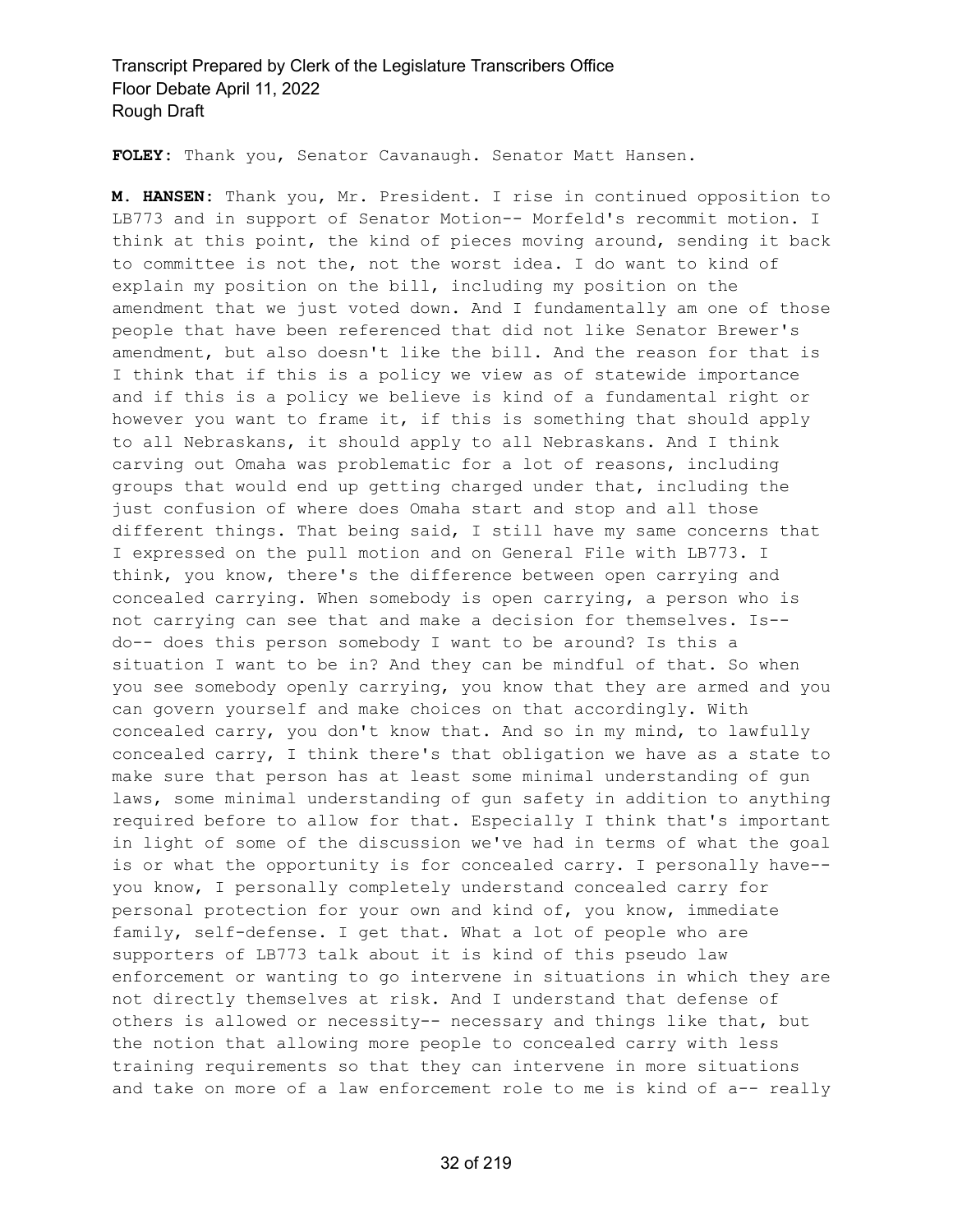is, is in opposition to each other. If we want people to be essentially pseudo law enforcement or take on some more of kind of an informal deputy role, I think those people should be licensed and trained and understood, not the opposite. If we want just to ease the burden and ease the cost of allowing people to have self-defense for themselves, for their home, for their family, I understand that. And that's why I'd be supportive of making this-- you know, eliminating or reducing the fee, providing free training, things of that nature. But for me, it's the, it's the-- it's kind of the intent and how we get there. If their intent is to say, talk about people kind of taking on these pseudo law enforcement, taking on this extra kind of enforcement, you know, wanting them to run into dangerous situations where they themselves aren't necessarily at risk, I want those individuals to be trained. I want those individuals to understand both how to operate as well as how to react in those situations and that's the way I think we want to go. That's the way I would presume we would want to go. I have some concerns kind of on some of that framing. You know, again, there's--

**FOLEY:** One minute.

**M. CAVANAUGH:** --thank you, Mr. President. Again, there's been some amendments and some discussions on whether or not to just make this free and more cost effective. I think if all we're doing is making the permit free or cost effective so people can learn and still get to go through the training, but get to, you know, provide concealed carry for their own defense easier, that's something I can be in support of. But again, just kind of the whole concept of completely repealing any sort of concealed carry permitting, training, licensure, however, we want to frame it, is not something I'm planning on supporting today. Thank you, Mr. President.

**FOLEY:** Thank you, Senator Hansen. We'll pause the debate for a moment for items for the record.

**CLERK:** Mr. President, Enrollment and Review reports LB1218, LB1218A, LB1261, LB984, LB729, LB984A, LB1144A, LB922, LB922A, LB921, LB921A all to Select File, some have Enrollment and Review amendments. Also, LB1144 has been reported as correctly engrossed. And finally, an amendment to be printed: Senator Linehan to LB853. That's all that I have. Thank you.

**FOLEY:** Thank you, Mr. Clerk. Continuing discussion, Senator Pansing Brooks.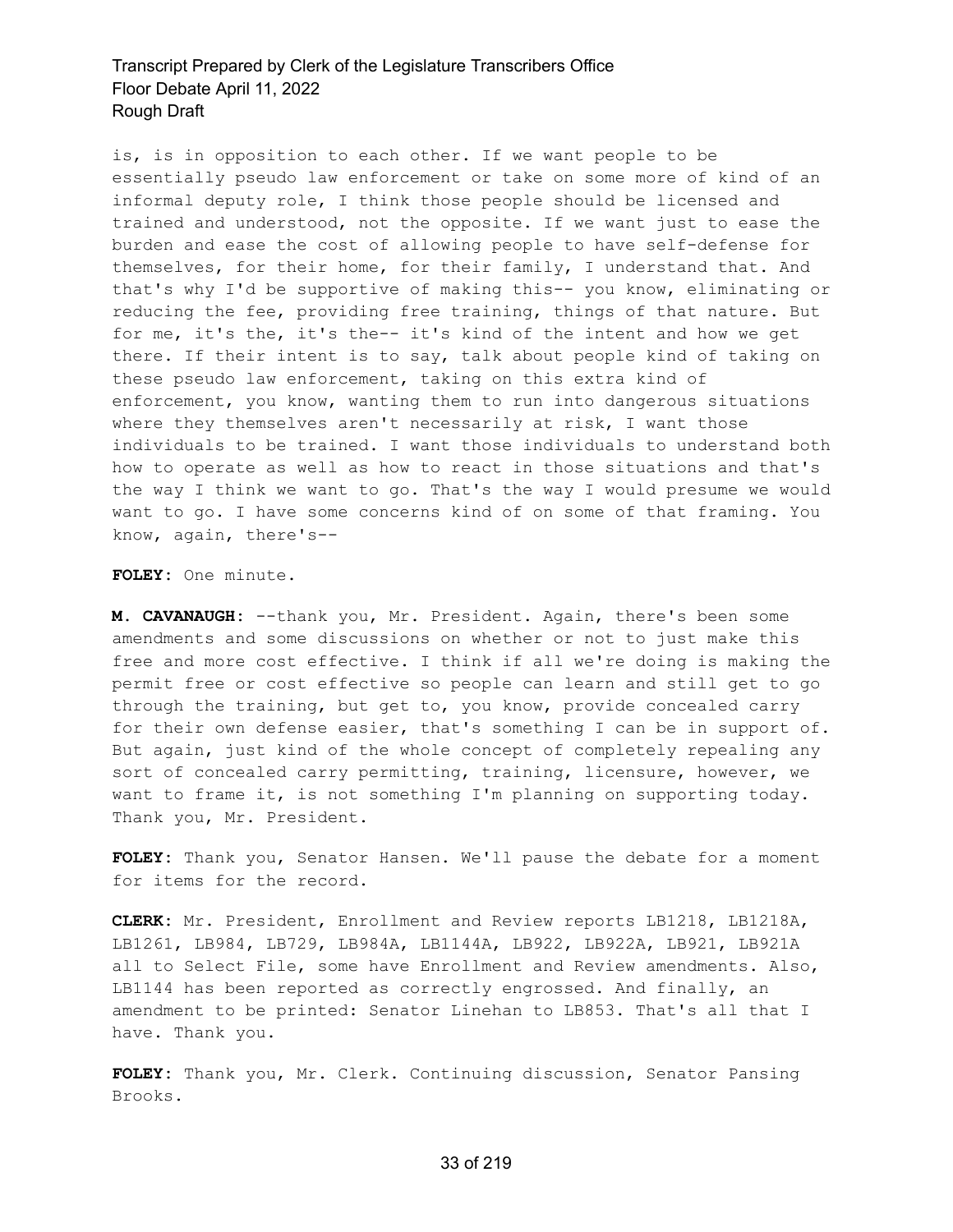**PANSING BROOKS:** Thank you, Mr. President or Mr. Lieutenant Governor. So I just wanted to say I have a tendency to support and believe Senator Brewer and I try to listen to him all the time on things military and, and about guns and the Second Amendment. I also have implanted in my mind what Supreme Court Justice Antonin Scalia said, conservative justice, that the Second Amendment means that not every gun in every place at every time and there are limitations of those limitations. To me, training and permit requirements are important. But again, I, I always listen to my colleague and friend, Senator Brewer, and it's hard to be on opposite sides of something on this. And the fact that the police came forward on this and felt that, that they're safer without it, just-- it's, it's concerning to me. So now I'm switching gears. On the-- on my-- on the last day, Nebraskans, we get to talk about the positive experiences in the Legislature and there is not all the time in the world to talk about the value and the friendships that we make. And so I'm spending a little bit of time, as many of you know, going through each of my legislative colleagues just to remind Nebraskans about something positive about each of them, but also to thank my colleagues. So let's see, I'm trying to see who's here right now. Senator Morfeld, is he in the room? Nope. OK, he stepped out. Senator Wayne is here. Senator Wayne, you are bigger than life. You are a great, incredible advocate for north Omaha. You have a sense of humor that is nonstop and it helps to cut tension at times. It's a wonderful, it's a wonderful asset that you have. You are an indomitable force. That's just the truth about it. And Senator Wayne works across the aisle better than almost anybody I know. I think I'm pretty good at it, but I think Senator Wayne's even better. He fights for kids, he fights for education, for housing, for north Omaha. And I've learned a lot from Senator Wayne and I-- Senator Wayne, it is- it has been an honor to serve the people of Nebraska with you. Thank you. OK. Senator Morfeld, you're in here. Senator Morfeld-- I'm getting to this, sorry. Senator Morfeld, when I first met you, we met at a restaurant in town. It was-- I think it was Braeda. And you came running in and were filled with ideas. In fact, I felt a little bit intimidated, I have to say, by you. Your energy, your idea, your positions, your plans for the Legislature, your plans for protecting voting rights, your plans to use your legal skills to bring bills to protect and lift up all people, and the fact that you brought the first LGBTQ bill for workforce development, which I then prioritized. I-- you're an amazing, amazing person and it has been--

**FOLEY:** One minute.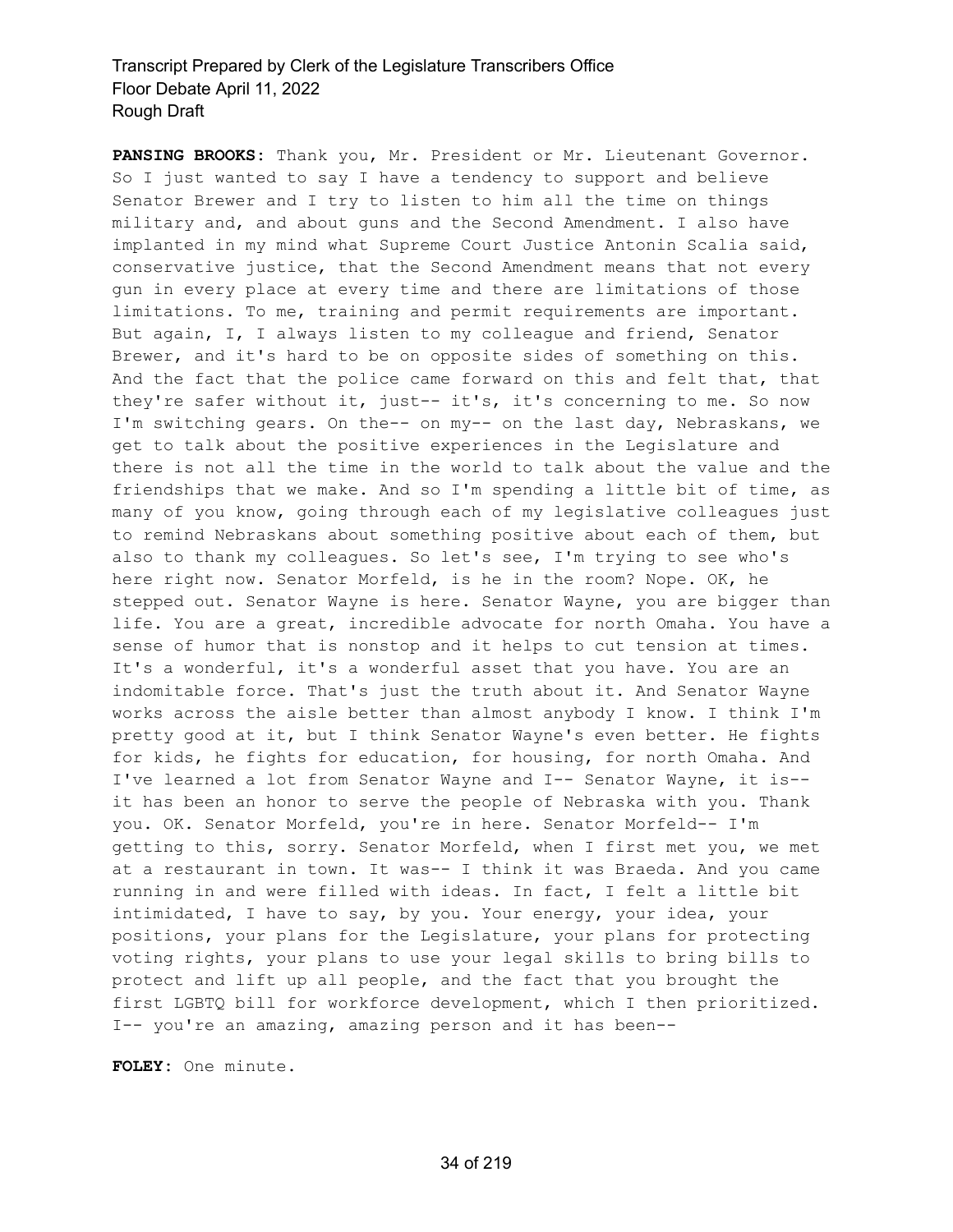**PANSING BROOKS:** It has been a joy to get to know you. In the early days, they used to call us "twinators," which I thought was sort of funny. And the other thing that I find interesting is that we're opening our eight-- I opened my eight years prioritizing your bill and now I'm closing my eight years prioritizing your bill, so-- increasing the benefits for the first responders, the death benefits. So I count on you for advice and for humor and I hope to be lifelong friends with you, Senator Morfeld. It really has been an honor to serve the people of Nebraska with you. Thank you, Senator Morfeld. Thank you, Mr. Lieutenant Governor.

**FOLEY:** Thank you, Senator Pansing Brooks. Senator Hunt.

**HUNT:** Thank you, Mr. Lieutenant Governor. Senator Brewer, I do not hate the Second Amendment. I also didn't say only white people want this law. I'm also not mad. And the debate on LB773 has been a perfect example of the danger of listening for what we want to hear instead of actually understanding what people are saying and this is the problem with the black-and-white thinking that is so predominant in politics today that I've spoken about many times this session. It's not that you hate the Second Amendment and you want it off the Constitution or you want absolutely no reasonable restrictions or regulations on owning a lethal, deadly weapon. I think if anybody thinks that black and white about something like that, that's-- that makes me concerned for their faculties, honestly. That's not a normal way to think. And Senator Brewer said about Senator Morfeld quote, don't you ever think his purpose in life isn't to kill the Second Amendment. Every debate about gun policy is at its heart, a debate about violence. Every debate about gun policy is basically a debate about deadly force. And when you compare the affect and the comportment of the introducer versus those who are pushing back against the bill that was pulled from committee, I have concerns about the violence in our culture and the anger and the black-and-white thinking and the all or nothing, and the you're with me or you're against me of our political process and how that is signaling to people in the world, people in our communities, people in rural Nebraska, urban Nebraska, all parts of this country about what the tenor of debate and attitudes around gun violence and gun policy really are. Senator Brewer knows how people in the world react when he says things like she hates the Second Amendment. Don't think for a second that Senator Morfeld doesn't want to get rid of the Second Amendment. He says these things as an adult, as a decorated service member, as a senator, knowing the reaction that people have to this in our country. He says this knowing the way Senator Morfeld, I, other members of this body have been specifically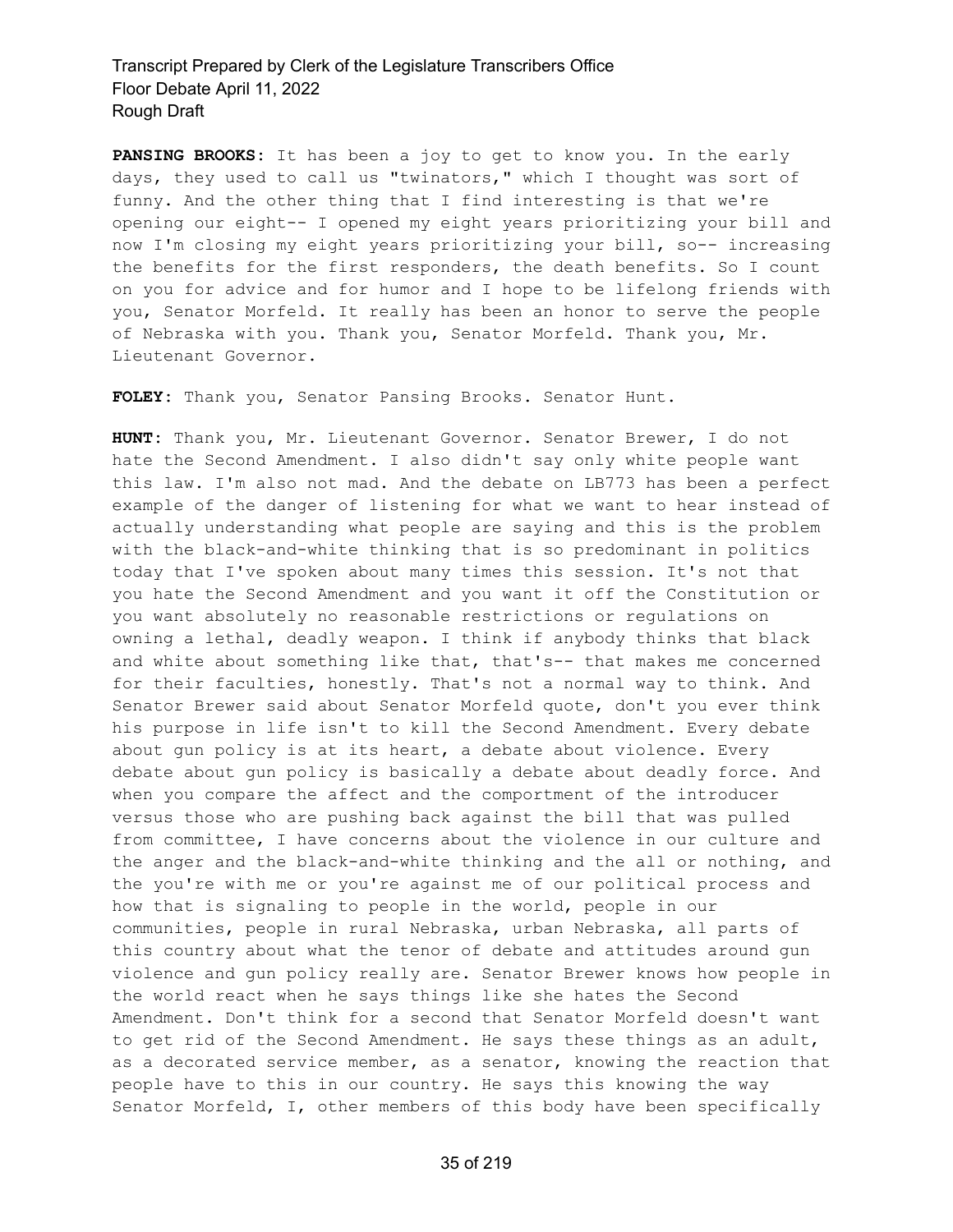targeted for violence by members of this community and he's stoking that violence by saying that. I'm going to put it that way. That's what it is and it's driven by this black-and-white thinking that is not a healthy way to be. It has me concerned. When I was in college, I started a gun club. I started the Second Amendment club. And I was the president of the campus conservatives and I started the gun club and we talked about gun safety, we took people shooting, and since then, I've changed and evolved and been exposed to different people and different ideas and come to think about things in different ways.

**FOLEY:** One minute.

**HUNT:** And I don't need to have a gun on me anymore. And I'm not going to have my children and my loved ones embarrassed because I can't walk around without a gun. I have confidence in the people around me. I have trust in my community and I'm confident that when it's my time to go, I'll go. I don't have the paranoid-- the, the paranoia that is so strong that I need to shout and yell and carry deadly force with me and I don't need security. It's the people who have the guns, who have the access to deadly force, who have the access to violence that are coming at people with-- like me with threats of violence and this type of political division that feeds this cultural attitude about--

**FOLEY:** That's time, Senator.

**HUNT:** --gun violence. Thank you.

**FOLEY:** Than you, Senator Hunt. Senator Machaela Cavanaugh.

**M. CAVANAUGH:** Thank you, Mr. President, colleagues. I'm going to echo some of what has already been said. I, I've never been dishonest about where I stand on something and if I say that I'm going to do something, I'm going to do it. I have said from the time that this was on General File that I didn't agree with taking out the training. And if that was the thing, the cost was the issue, then let's find a way to use state funds, set up a state training program so that we still have the training. That was very genuine. It continues to be genuine. I am offended when somebody says that I'm against the Second Amendment just because I don't view the rail guards should be the same as what you think the rail guards should be. That doesn't mean I'm against it. I could just as easily say you're against the Second Amendment. That doesn't mean that you're against it. I support the Second Amendment and I support having common-sense regulations around it and for me, that's training. This-- we're talking about deadly weapons. People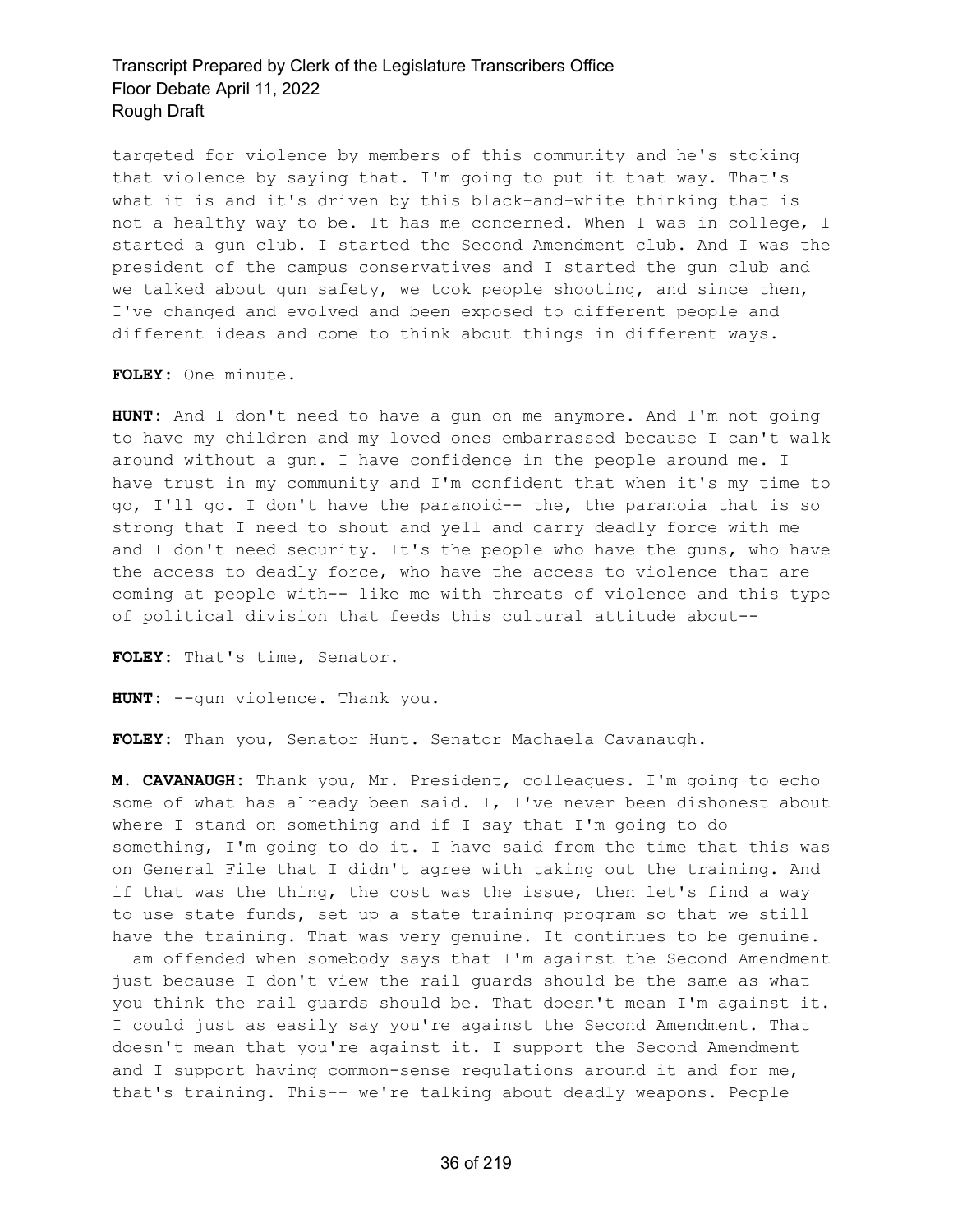should know how to use them and know safety protocols and how to store them and keep them out of the hands of kids. All of those things are really, really important to me and I think that they are important to gun owners as well. It's not-- you can't-- you're not just automatically either/or. You can support gun ownership and support smart gun ownership and regulations. They don't have to be diametrically opposed to one another. I did feel like the comments got a little bit out of hand and felt very aggressive about encouraging people to come into the building with guns again. I didn't appreciate that, but I've stated that so many times now. It's a broken record, I suppose, to this body. I am going to vote for Senator Morfeld's motion if we do go to a vote on it because I don't think that this bill, it has enough safeguards in it when the Omaha Police Department is opposed to what you're trying [RECORDER MALFUNCTION] I have to think-- I have to listen to them. I have to listen to what they are asking for as far as security goes. And sure, putting-- even putting those enhanced penalties or those penalties in on the, the amendment that just failed, I mean, they still didn't like it. Just got them to neutral. And we keep hearing people talking about backing the blue, but the blue doesn't support LB773. And apparently, we just pick and choose when we are backing the blue. I take into consideration when it comes to safety what law enforcement thinks. I take that very seriously. I might not agree with law enforcement on sentencing reform, but that doesn't mean that I don't agree with listening to them when it comes to safety protocols, which I think is their purview and their, their background and why we should be listening to them as experts on that. They are not experts on sentencing. That is a difference that I have an opinion on that because they don't do the actual sentencing, but they do enforce laws and we need to be listening to them when they tell us they feel concerned about safety. And so that is really a big issue with this bill. And I didn't agree with what the amendment was doing, which is why I didn't vote for it or against it, because I thought that there were some problems- significant problems with that, especially carving out for only one municipality.

**FOLEY:** One minute.

**M. CAVANAUGH:** Thank you. So I am going to stand in opposition to this, and I am OK with that because I would rather ensure the safety of the people in my district and the state than-- I guess I'm OK being accused of being against the Second Amendment even though I'm not. But if people want to lie about who I am, that's up to them. I was genuine in my willingness to, to compromise on this. I was genuine about the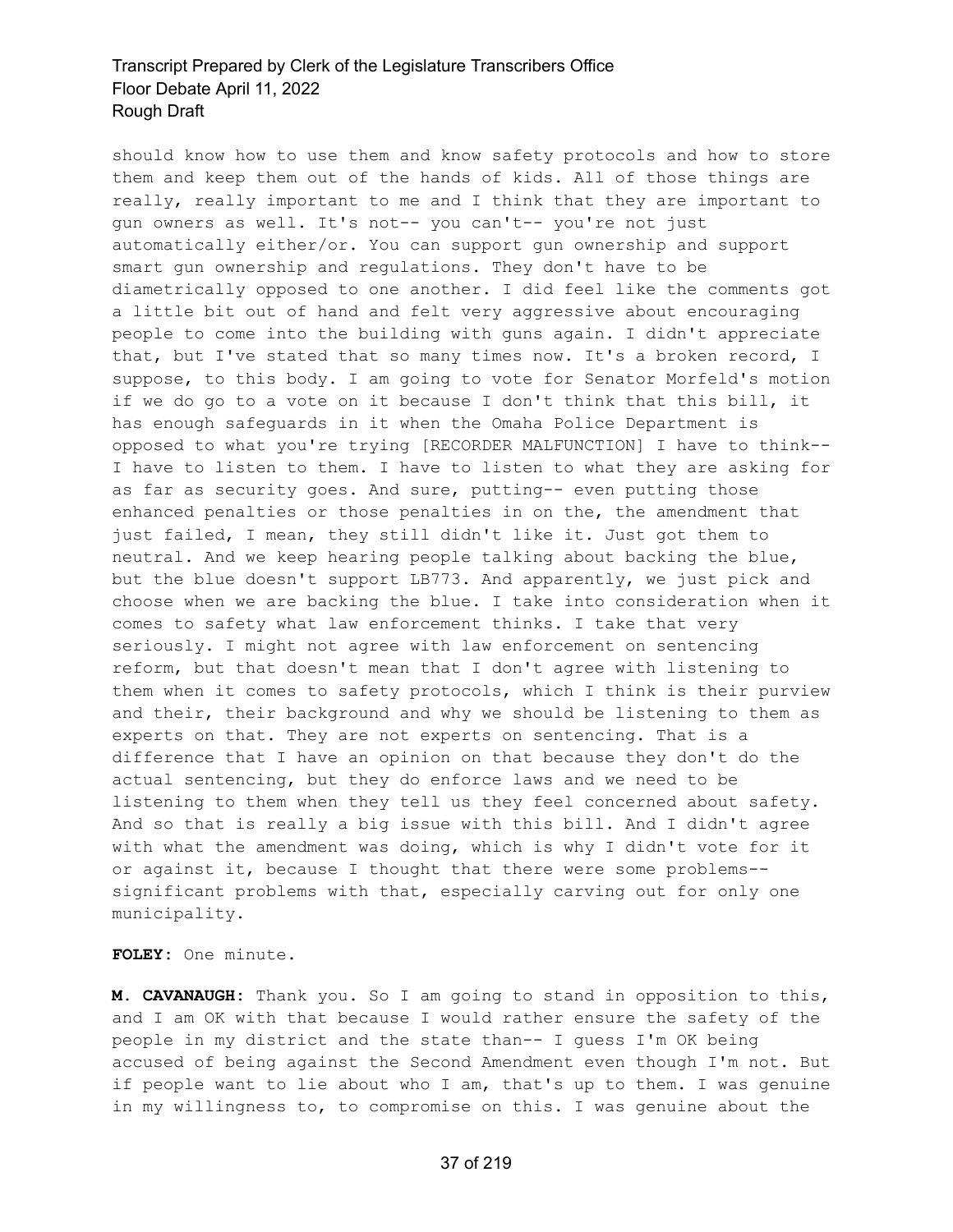things that I needed to see to compromise on this, and I was not lying. It was not political theater. I am where I am. And I think that people should be a little bit more respectful when they're calling people liars on the floor of the Legislature, which, you know, I made that mistake myself and I apologized for it. But, you know, I guess that's where we're at. Thank you.

**FOLEY:** Thank you, Senator Cavanaugh. Senator Morfeld, you're recognized, your third opportunity.

**MORFELD:** Thank you, Mr. President. Colleagues, I want to read into the record the Omaha Police Department's opposition here because I think it's important to understand their perspective now that I've read into the record the Lincoln Police Union and the Lincoln, Lincoln Police Department's opposition. So I'll just read it verbatim. This is a gentleman named Keith Williamson. Thank you, good afternoon, Judiciary Committee members. For the record, my name is Keith Williamson. I won't, I won't spell it out. I'm a captain with the Omaha Police Department. I'm here on behalf of the police chief, Todd Schmaderer, in opposition to the proposed bill and how it is currently written. The Omaha Police Department strongly supports the Second Amendment rights and legal and responsible gun ownership. I have worked with the Omaha Police Department for 22 years and I've almost had a quarter century of law enforcement experience between the Omaha Police Department and the Lincoln Police Department. A significant portion of my career has been dedicated to working within our gang unit as both a detective, a sergeant, a lieutenant in charge of that unit and now a captain in charge of that section. The Omaha Police Department's gang unit targets the most active drivers of violence. Gun crimes remain a top priority for the Omaha Police Department, our unit in general. In fact, 45 percent of all seized firearms come from our gang unit. The proposed bill, as it is currently written, would severely hamper our ability to target and combat violent crimes. Going to make a note there because I want to go back to that. I just want to repeat that again, the proposed bill, as it is currently written, could severely hamper our ability to target and combat violent gun crimes. As currently written, this bill can negate several local Omaha specific ordinances, which have been in place for years to target and reduce gun violence. This bill would counteract some of our local efforts to reduce the gun violence that we've seen an increase in across the country and over the past couple-- last couple of decades. This bill currently has cloudy language that appears to change penalties under the current bill for the second offense violation of CCW. Also, there is no training requirements for anybody under the age of 18-- I'm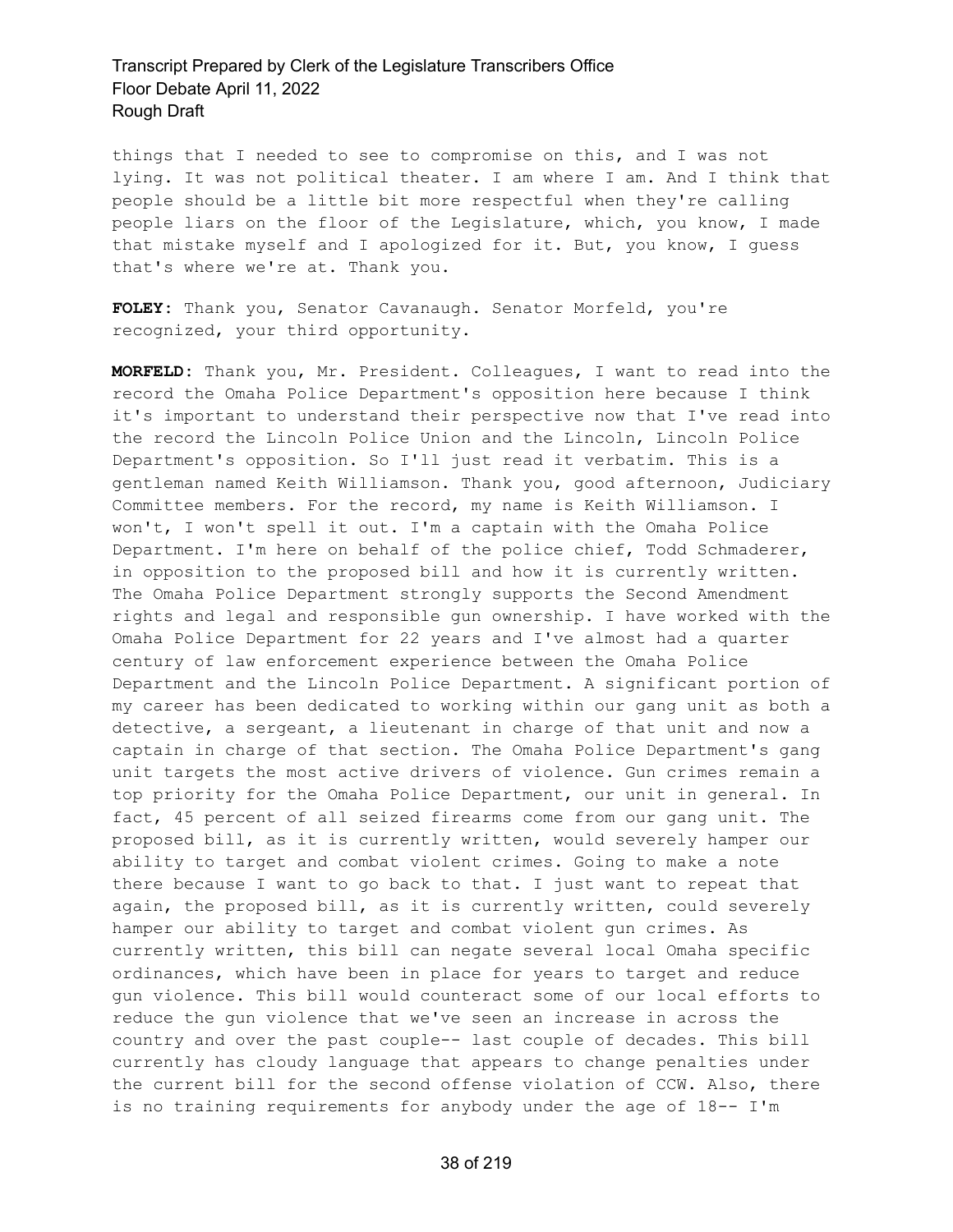going to highlight that as well, get back to that-- and it drops the requirement currently from 21 down to 18. Well, we know that people- well, we know-- I want to make sure I get this right. What we know is that people the age of 18 to 21 are four times more likely to commit violent gun crimes than those 21 and older. That's an interesting statistic. I wasn't aware of that. That's my own commentary there. Going back to the testimony. The Omaha Police Department has seized close to 250 firearms for minors between the ages of 18 to 21 in the last two years alone. No holster requirements is also a concern with the current bill. Again, this would allow somebody to carry a gun without any sort-- excuse me, trigger guard. We see almost weekly incidents of negligent discharging in Omaha, where someone shoots himself in the leg or foot from improper carrying of a firearm. Also having some form of ID, the current CCW law, we have a permit which has a picture ID. Having somebody constitutionally carry with no form of government ID would bog down officers having them to bring in other ways to confirm somebody's identification to make sure they are who they are telling us they are. It's also an interesting issue I hadn't thought of. Going to highlight that as well, we'll go back to that. Going back to the testimony here. Our existing laws are working currently in Omaha and we don't feel as though there's a need to change them. Again, we respect the Second Amendment, people's constitutional right to bear arms. We want to thank Senator Brewer and working with state law enforcement in support of that, and we believe we can find common ground--

**FOLEY:** One minute.

**MORFELD:** --and we're sure we're respecting both citizens' rights carry and keeping our city safe at this time. Thank you. I want to go back to just a few different things and a few different issues that, that were brought up. I mean, one, I think that somebody can oppose this bill and still be in support of the Second Amendment. And I don't know Captain Williamson very well at all other than he came to the committee hearing that day. But I would suspect that him and many other police officers are also pro-Second Amendment that still oppose this legislation. And I can tell you, I know a lot of the officers and the Lincoln Police Department a little bit better since that's my community. And I would say many of them are staunch Second Amendment supporters and them, through their unions, still oppose the legislation. So it's important to note that people can have differing views and differing ideas about the Second Amendment and still support reasonable gun laws--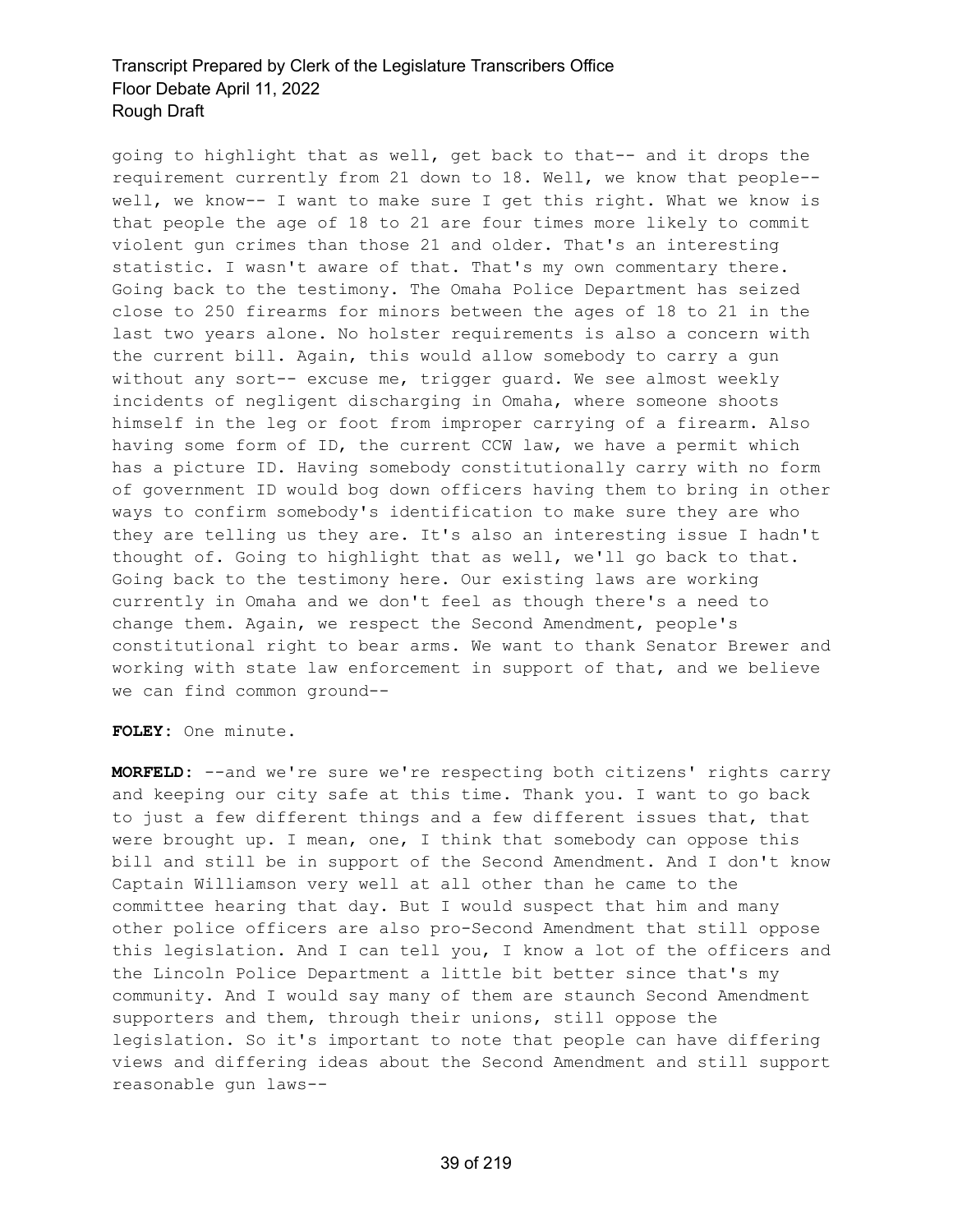**FOLEY:** That's time, Senator.

**MORFELD:** --that keep us safe. Thank you, Mr. President.

**FOLEY:** Thank you, Senator Morfeld. Senator Matt Hansen.

**M. HANSEN:** Thank you, Mr. President, and good morning again, colleagues. I kind of want to just kind of continue on from where I left off earlier in the sense of the distinguishing between open and concealed carry and to, and to just give a full example of I've been going back and forth between the Chamber and out into the Rotunda, primarily on another bill working on later in the agenda. But while I was out there, I saw at least one individual open carrying, and that was a situation where I was kind of taken aback. Don't often see that, but I was kind of taken aback and I saw them and I recognized who they were. I felt comfortable being around them, so I stayed and finished my conversation. That's what being-- that's what encouraging open carry does. In another situation, would be able to, you know, [INAUDIBLE] no or go from there. Concealed carry, on the other hand, doesn't give a person like that a person in my situation like that, the ability to decide what to do because they don't know. And I generally overall am uncomfortable with that. I understand that my own comfort with that doesn't trump overall the, the policy. But that's where the distinction comes in between open and concealed because and I bring this up because on multiple rounds, people have brought up the notion of, well, you can open carry, open carry, open carry. It was like, yes, and I appreciate when people open carry because it gives me, as an individual, gives everyone as an individual the ability to look at you and realize that you are armed and make decisions based upon that. When we are switching to concealed carry, we don't have that. I don't an individual myself, another member of my family, anybody doesn't have the ability to look at somebody and go, OK, they're armed, like, what do I want to do? You instead have this situation where you genuinely don't know. And that is a situation where I want those individuals and I, I recognize those individuals who are doing it lawfully to be trained, to have some sort of licensure, to have some sort of basic understanding of the responsibilities because I do think that changes the dynamic in that circumstance. And I know a lot of people are going to maybe rebut with, well, the criminals won't do it, people who don't obey the law won't do that. And I recognize that, and that's part of the reason I want to keep the law as it is that illegally concealing a weapon is itself a crime. You either have to be permitted, you have to open carry, or you're not allowed and can, can risk, can risk prosecution.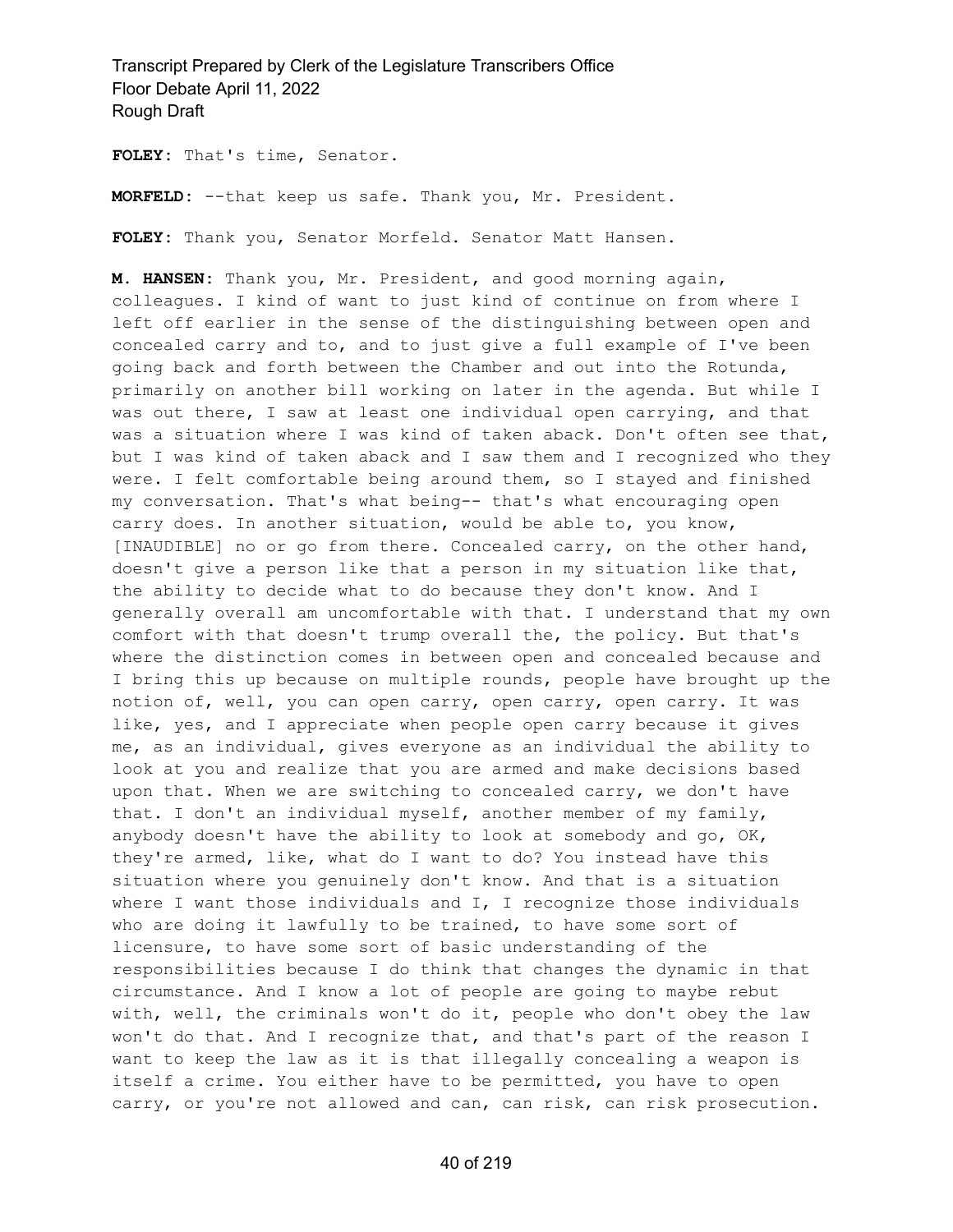I'm comfortable with that status quo. And like I said, I'm comfortable doing things to make sure that the concealed carry permit is easier and more accessible in terms of cost, something like that. But the outright repeal is not something that I'm going to be supportive of, and that's something I've been clear about. That's something I've been clear about to my constituents. That's something I think my constituents have been clear about to me, and that is generally kind of a, I think in my mind, a pretty reasonable view and a pretty reasonable standard to stick to. One that has worked in the state for a number of years and one that is, I think, will continue to work in the state. Again, we're talking about Second Amendment rights, you know, open carry, the permit process for concealed carry. There are, there are options and I think we've done some work to clarify and encourage some good procedures. I think last year, we, for example, clarified and had some better understanding of what, you know, say, transporting a weapon safely looks like and provided some more opportunity and some clarity there. That's something that I'd be- worked on in the past or, or been a-- won't take credit for work done but supported in the past and, and, and been a part of the, I guess, the debate in the past. Those are things that I think we could be looking at, but this outright, say, anybody can conceal any time, no training, no licensure, no nothing is concerning because again,--

#### **WILLIAMS:** One minute.

**M. HANSEN:** --thank you, Mr. President-- because again, I as an individual, at least now when I guess rarely when I see somebody concealed carrying, but somebody acknowledges their concealed carrying or, you know, I have a suspicion somebody is concealed carrying, I can at least, you know, fall back on the, you know, have-- knowing that they're either in complete violation of the law or have been trained. And I kind of can make my decisions from there. So with that, I know I'm about out of time. Thank you, Mr. President.

**WILLIAMS:** Thank you, Senator Matt Hansen. Members, Senator Hunt would like to recognize 30 members, the fourth graders from Holy Name School in Omaha. They are seated in the north balcony. If you would please rise and be recognized by your Nebraska Legislature. Returning to debate. Senator Hunt, you're recognized.

**HUNT:** Thank you, Mr. President. Suicide rates among men and women and children of all ages are higher in states where more households have guns. Domestic violence rates among children and women and men of all ages are higher in states where more households have guns. I am not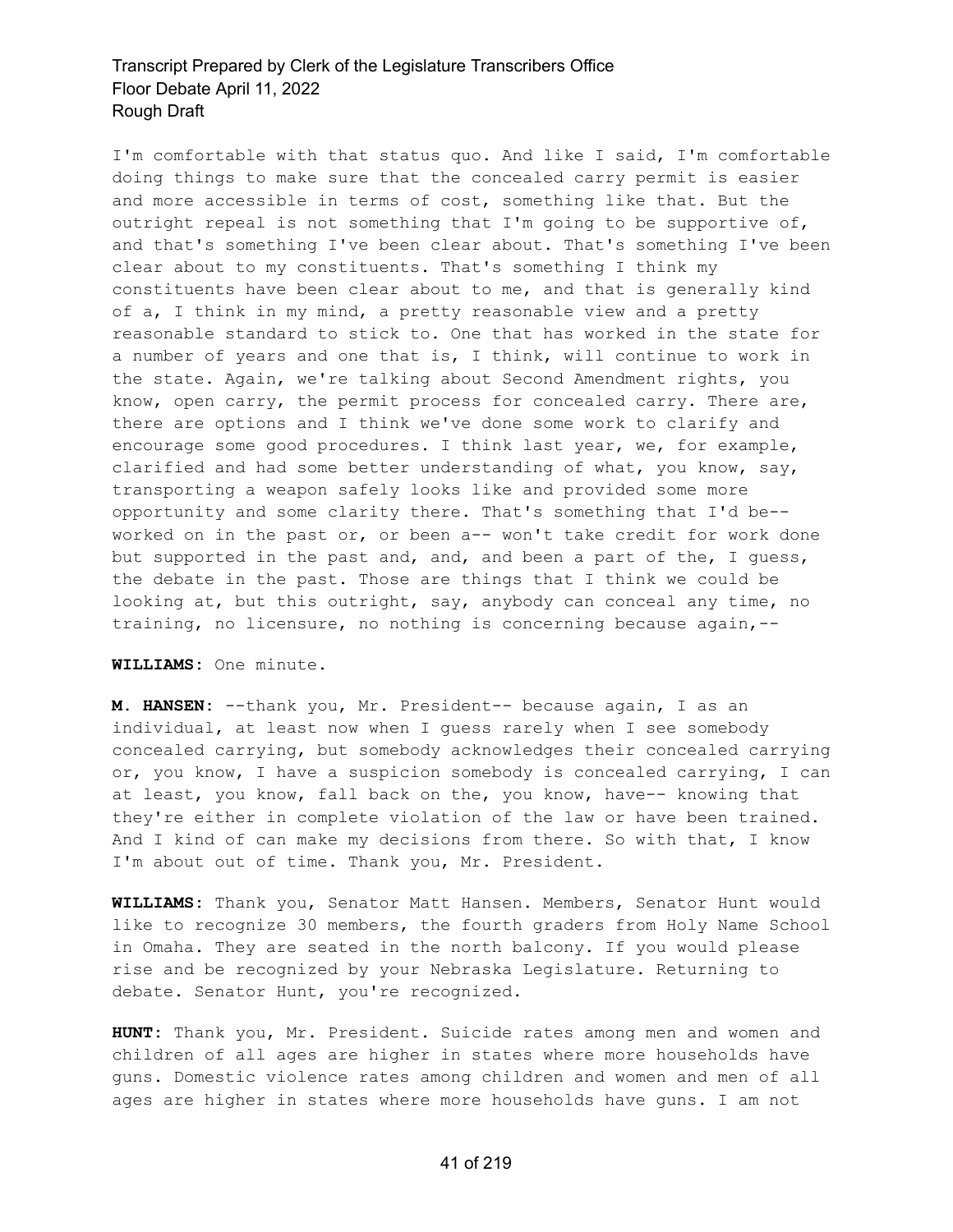against the Second Amendment. I understand that people need protection. I understand that guns are fun for some people. I understand that people can own guns responsibly and most people do. And by most, I don't mean 51 percent. I mean 99.9 percent. Most gun owners are responsible, and most gun owners oppose bills like LB773. Most gun owners agree that commonsense policies for gun safety are important for public health, for keeping us all safe. That gun technology, since the constitution was written, since the Second Amendment was written, is a completely different place. The framers could not have conceived of a gun that is as deadly, that can shoot as many rounds as quickly as the guns that we have today. The framers couldn't conceived of how big this country has become and how populated and how dense in some places and how diverse. These guys owned slaves, like they didn't conceive of the way gun policy would be exercised in the United States in 2022. The current permit requirements for concealed carry are not unreasonable in Nebraska and the fact that speaking up for commonsense gun safety policy, the fact that speaking up for that opens anyone up to threats of gun violence or any violence from advocates of bills like LB773 says all you need to know about the tenor and the tone of culture in the United States right now. I haven't heard one advocate of LB773 denounce the violence and threats that proponents of commonsense gun safety bills and laws have experienced. To, to paraphrase a common phrase that has a swear word in it, they're saying you're messing around and you're finding out. That's what it's coming down to that-- to for them. Some people's loyalty to violence and to qun culture, and I don't mean having a qun, like everybody has a gun, right? Most people in this body probably have a gun. All of our parents probably had guns. When I talk about gun culture, I'm not talking about that. I'm talking about gun culture. You know what I mean. The people who are fans, who are obsessed, who are the ones threatening violence against people who support commonsense gun reform. Their loyalty to violence is so disturbing. When people just want a life that's free from abuse, free from threats, free from--

**WILLIAMS:** One minute.

**HUNT:** --coercion, the first suggestion we often hear is to learn to fight back, learn to defend yourself. But we don't want our lives to be a fight. We don't all want to have to carry a gun all the time to defend ourselves. We don't want to defend ourselves constantly. We don't find violence satisfying. We don't feel tough holding a gun. We don't want to live in this state of hyper vigilance. It's dehumanizing and it's exhausting. And it's not safety, hypervigilance and having a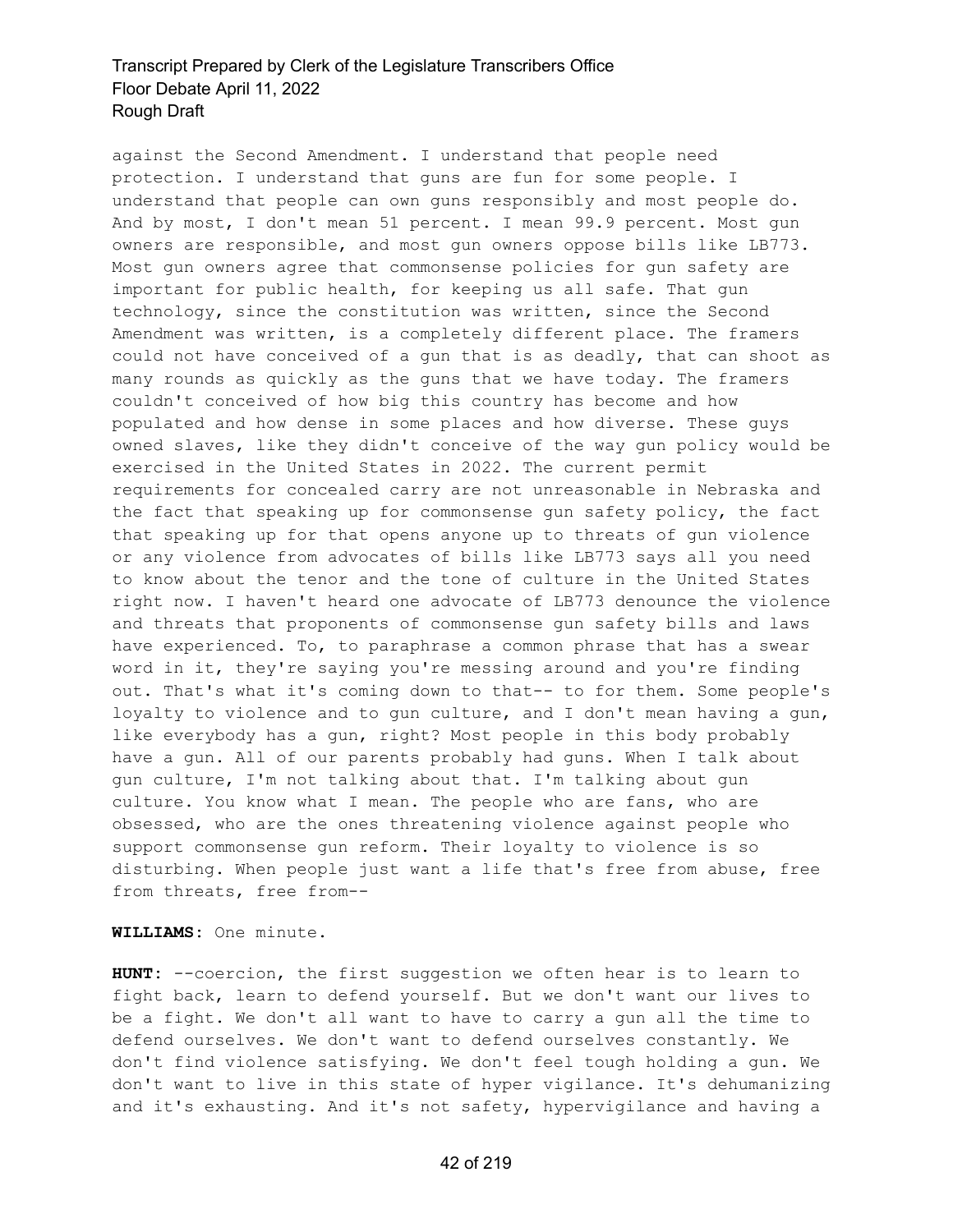gun to defend yourself is not synonymous with safety. And it troubles me that in this culture, there's a widespread view that it is. Thank you, Mr. President.

**WILLIAMS:** Thank you, Senator Hunt. Members, Senator Jacobson would like to recognize 16 seniors, 2 teachers, and 2 sponsors from Wallace High School in Wallace, Nebraska. They are seated in the north balcony. Would you please rise and be recognized by your Nebraska Legislature. Returning to debate. Senator Machaela Cavanaugh, you're recognized.

**M. CAVANAUGH:** Thank you, Mr President, colleagues. So I want to read some of the testimony from law enforcement on this bill. [INAUDIBLE]. Sorry. So this is from Lincoln, Lincoln Police Department Chief Teresa Ewins, sorry, if I'm probably mispronouncing that. OK. Dear Senator Lathrop and members of the Judiciary Committee, after the review of this proposed legislation and internal conversations of its impact on our organization and the community of Lincoln, I oppose LB773 for the following reasons. Officer and public safety. While Lincoln is generally a safe community, we have experienced our share of gun violence related to gangs, drugs, and robberies. Allowing persons to freely carry a concealed weapon, handguns, shotguns, knives, and rifles, will make our job of safeguarding Lincoln more difficult. This bill will allow the criminal element of our communities to carry legally as, as they may not be a prohibited person. Without a permitting process and training, you will have individuals who shouldn't be carrying or carrying without the proper skills necessary to assess the situation and determine when lethal force is, is lawful. This is-- this also increases the propensity for mistakes which can result in innocent people being injured, including our officers. Background, education training. Nebraska self-defense laws are complex. Those who use a firearm in self-defense must do so lawfully or be exposed to both civil and criminal penalties. Officers are required to go through a background check, hours of training, and certification process. Without requiring a permitting process where training and background checks are required, our communities will not be safe. Allowing unregulated carrying of concealed weapons empowers these individuals to act instead of calling the police. Police are trained to de-escalate situations, use less lethal force and, if required, lethal force. Fiscal impact. If this legislation is approved, new policies and training will be needed for our members, which will impact us financially and reduce personnel on the street. The department will need to increase the storage facility to account for any additional weapons, weapons storage. If costs to the public is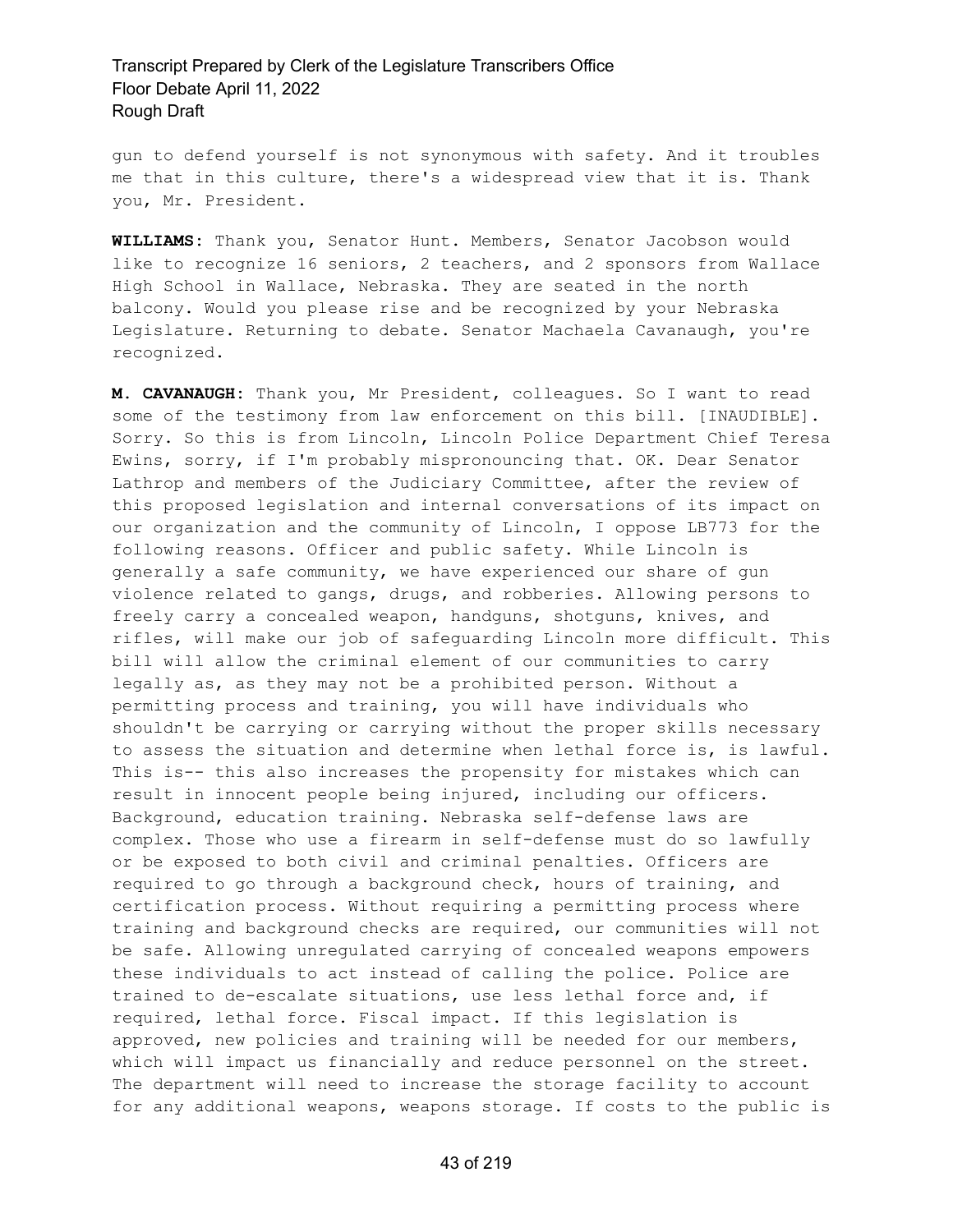the issue, the state should reduce the permit fee and subsidize training costs. It is the current state of this bill-- in its current state, this bill allows anyone except those prohibited as defined in NRS 28-1206 to carry a concealed weapon without the requirements of additional training, knowledge, and background checks. Abolishing these requirements will end the public-- the public's assurance that those carrying a concealed weapon possess the adequate skills and knowledge and are doing so in a safe manner as to not endanger the public. We believe we are best situated to understand and continually assess the safety and security needs of our community. We have ordinances in place that protect our community, and this bill strips Lincoln and all political subdivisions of local control related to concealed carry weapons. So this police officer in the city of Lincoln outlines all of my concerns in their testimony. And so, clearly, at least law enforcement thinks that my concerns are valid. I didn't even know about the fiscal impact of it, which is important. I think might be what we call an unfunded mandate if we-- if they're forced as a result of this to have to have additional storage. And the concern about having safety-- more police officers off the streets because they have to go through additional training that they don't currently need--

**WILLIAMS:** One minute.

**M. CAVANAUGH:** --is also of a pretty big concern to me, but the public safety issue is really at the forefront. There are other opportunities to protect yourself. And yes, it is cumbersome to go through the training process, but we have to learn how to drive a car because you could kill somebody with a car. So this shouldn't be really any different. You should have to learn how to use proper gun safety, storage, etcetera. So I will continue to oppose this bill in its current form. Additionally, it doesn't give a presumption of innocence for people who are formerly convicted of a gun possession that this would then no longer make them eligible for that crime. And so that's another problem in disparity and equality. Thank you, Mr. President.

**WILLIAMS:** Thank you, Senator Cavanaugh. Senator Brewer, you're recognized.

**BREWER:** Thank you, Mr. President. I will try and be calmer this time around. All right, you guys have seen the conga line of people that go back to the mike on this issue, so it should be pretty clear who supports it, who doesn't, and what their issues are. We got it, Lincoln Police Department doesn't like it. Omaha Police didn't like it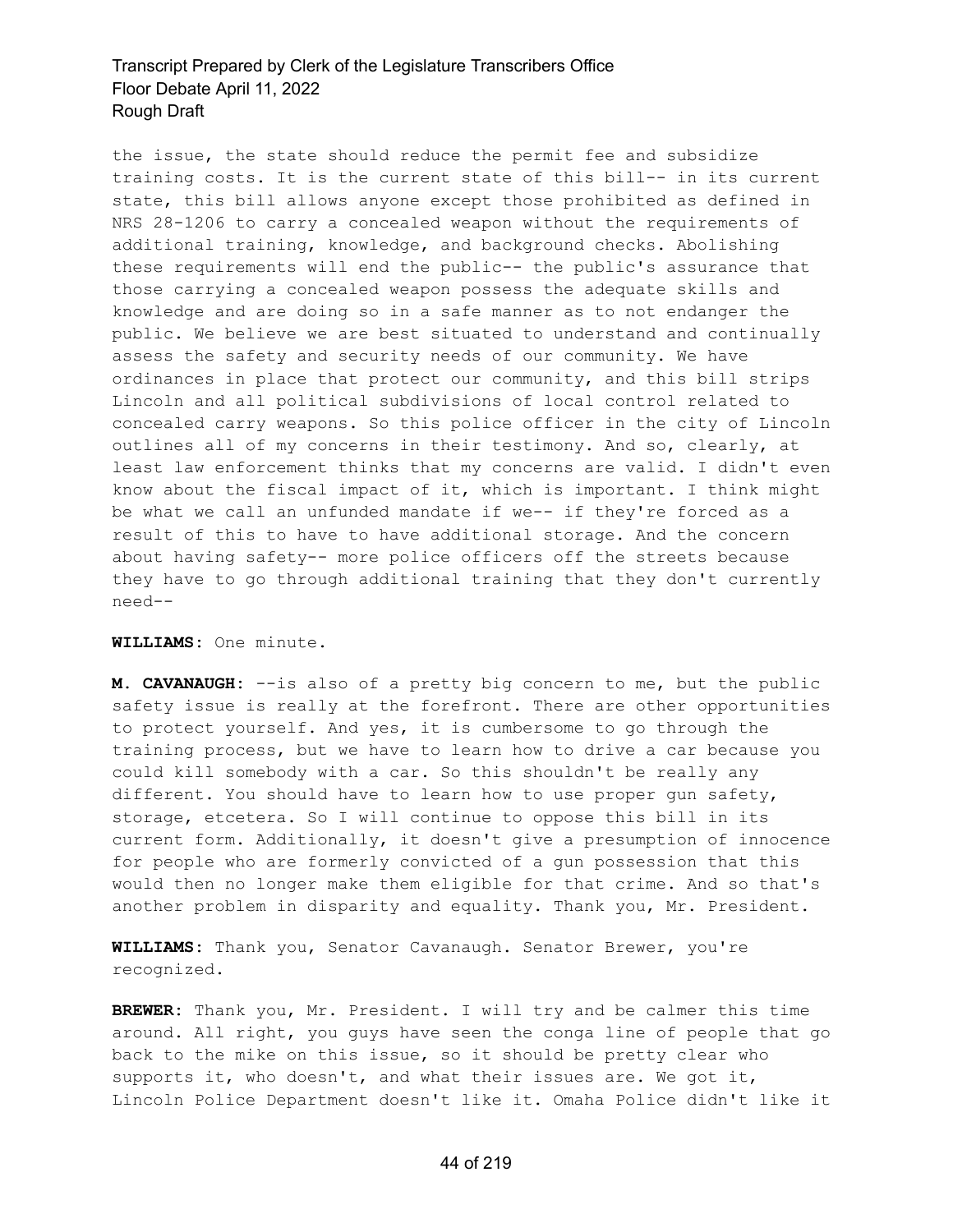until we worked on an amendment. But then the very people who are worried about backing the blue all of a sudden decided last time they don't want to vote on an amendment to help the police. So forgive me if I'm a little bit confused and frustrated here. Now for some reason we want to go and read testimony from the hearing. All right. Let's do that. Let me read you a little. Lincoln Police Chief: Allowing persons to freely carry a concealed weapon, and that means handguns, shotguns, knives, rifles as per this legislation will make our job of policing the elements, the criminal elements in our community dangerous because prohibited people can carry. All right, just take a couple of sentences of this of what she said and try and digest that. First of all, it's got nothing to do with rifles, it's got nothing to do with shotguns, and a prohibited person cannot carry. Not under this law. So let's not read a whole lot of this testimony and put a lot of value in it or else we need to start reading volumes of testimony from others who spoke on the other side. We get it. The police in a perfect world, no one has a gun. That's the perfect scenario. But that's not what the constitution has given us. And you can bring up the issue of, of driving. But guess what? We didn't have that embedded into our constitution. So let's stop and take a deep breath for a moment and talk about some honest issues here. If we're going to back to blue, then back to blue all the time. Now I get it, too, Omaha and Lincoln and that perfect world of no guns, everything is wonderful. But get out of Lincoln and Omaha, again, which some of you will never do and get out into the real world and see how bad some of this is needed out there. I have counties with one police officer. That's it, one sheriff, not even a deputy. So we can build all law around those who break the law in Lincoln or Omaha and that becomes a standard. But that is not reflecting of what our constitution says. And if what we did when we raised our hand the very first day here means anything, then step back and be a little more honest about this. We're going to go back and forth on testimony that was given. I guarantee in those testimonies, they are working toward an end state of no guns. Now you can find fault in those of us who appreciate our guns and hold them very dear, and you can say that most gun owners don't support LB773. I shot a match yesterday in a little town just south of Lincoln and had a chance to talk to regular people, was out Friday night, Saturday in different events. When I drove west, it didn't matter what gas station I stopped at, people asked me about constitutional carry. And we may not be able to convince folks here and this bill may die, but I believe there will be new faces next year, and I believe this vote will help us to shape a lot of new faces.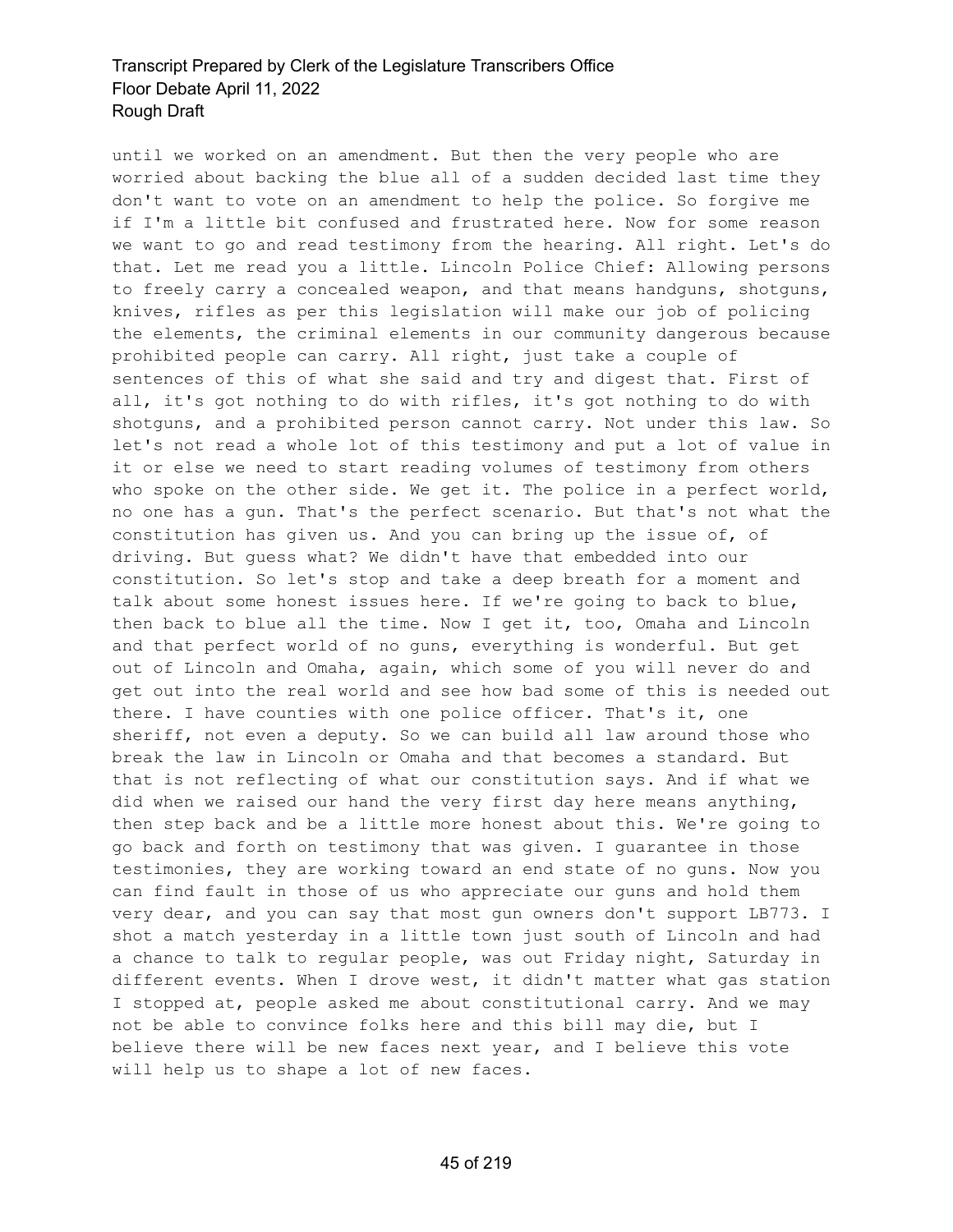**WILLIAMS:** One minute.

**BREWER:** And when we do that, we're going to get a chance to go back at this law again. And I think those who will be back in this body next year will have a very strong appreciation from those people that you see as a threat being a gun owner and they're going to reshape this Unicameral and we'll see LB773 next year back and become law. Thank you, Mr. President.

**WILLIAMS:** Thank you, Senator Brewer. Senator John Cavanaugh, you're recognized.

**J. CAVANAUGH:** Thank you, Mr. President. I, I appreciate what Senator Brewer was saying, and, and I guess I don't know where all gun owners are on LB773. I've heard from a number of people in my district who are opposed to LB773 for a number of reasons, and some of them told me whether they were gun owners. One of them told me they were a CCW holder and explained their opposition and I can, if I have time, I'll find that email and get back in the queue and I can read it. But I wanted to talk about the, the importance of the education portion of this bill. And as Senator Brewer said that there's a lot of people who oppose this bill who just don't like guns. And you know, that's- believe it or not, that's not who I am. I'm not a person who doesn't- who is opposed to guns in all circumstances. I'm a-- I believe in reasonable regulation that promotes safety and safe use. And so when I, I went to school in Vermont, which everybody I think knows at this point and actually is a state that has the most lax gun laws in the country, and I, my friends and I decided that we wanted to go and shoot guns on the weekends. And so I joined the Hartford Rod and Gun Club in Windsor, Vermont, which was the township I lived in and would go to-- went to the meetings at the local VFW hall and would socialize with those individuals there. And that by joining the club, I had access to the Rod and Gun Club's firing range, which was just-- was a sandpit, outdoor firing range you go to. And so my friends and I joined that club, we'd go shoot guns there, rifles, handguns, shotguns, those sorts of things. But before I did that, I had had very limited exposure and experience with guns. So I enrolled in the hunter safety firearm safety class that was provided through the Rod and Gun Club so that I understood some of the safety features, requirements and went through that class. It was, I think, one day a week for, you know, six weeks or something like that for a couple of hours on a Wednesday night. And then there was an all day or a couple of hours, four hours Saturday training where you'd walk, you know, how to walk through the field with a gun and how to make sure you were safe and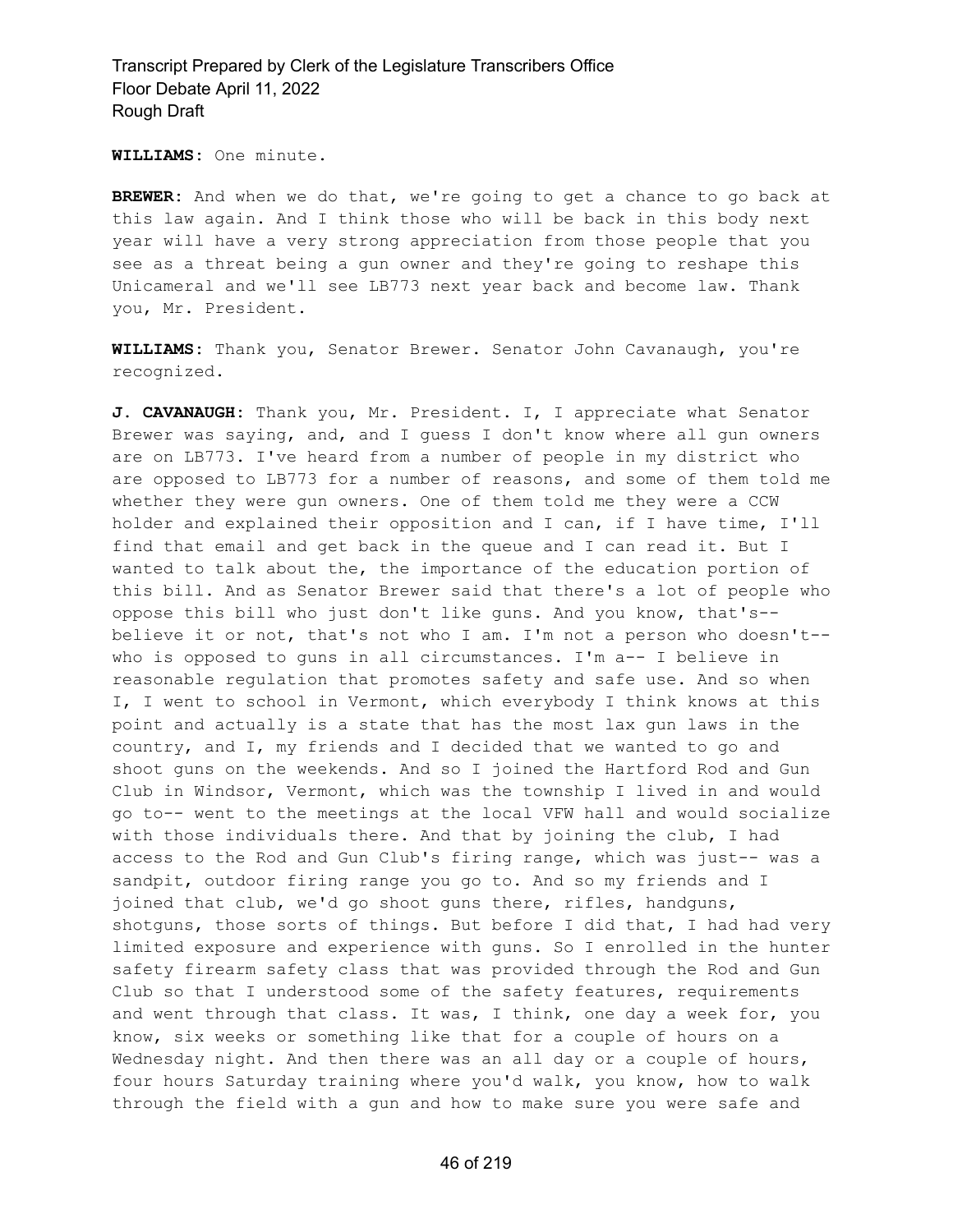clear downrange and those sorts of things. And so that was, that was important that to me in that state, though, didn't have that requirement that I participated and that I understood the safety features, but I still don't have the grasp of firearms that Senator Brewer has or a lot of other folks here have because I took that one class, though extensive it was. But that was a minimum to go and use the, the range to shoot the range, not to carry it anywhere else, not to have it, you know, on me all the time. And that was important for safety to make sure that I understood how not to injure my friends when we were going and, and shooting guns for recreational purposes. So telling that story for two reasons. One is that my opposition is not just that I hate guns, I don't hate guns. I just think that we need to make sure that we use them-- they are a deadly weapon when used inappropriately, when used accidentally and when used purposefully by some people. And so it's important that we make sure that everybody has a minimum level of safety. But one of the things that I remember learning in that class was they said that a, a safety is a mechanical device that can and will fail. And that was the way of saying never point a loaded gun at somebody. Because even though it has a safety feature, that safety feature is not perfect and can and will fail at some point. And you don't want it to--

### **WILLIAMS:** One minute.

**J. CAVANAUGH:** --fail at that point in time when it is pointed at something that you don't want to kill. So only point guns at living things that you want to be-- no longer be living. And that's how I view safety regulations is that we should make them as good as possible, but they're not going to be perfect. They're not going to change, not going to change all outcomes. But we should strive to make sure that people have, have education information. They understand their obligations under the law and that people behave safely with these firearms, these weapons, these things that are designed to kill if used inappropriately or often used appropriately being used to kill somebody. So that's, that's where I'm at on this. That's why I'm opposed to LB773. I think that we need to make sure that we are solving the problems that have been articulated, but we solve them in a way that still requires education and requires safety and makes the state of Nebraska safer in the way that we can. So thank you, Mr. President.

**WILLIAMS:** Thank you, Senator Cavanaugh. Mr. Clerk.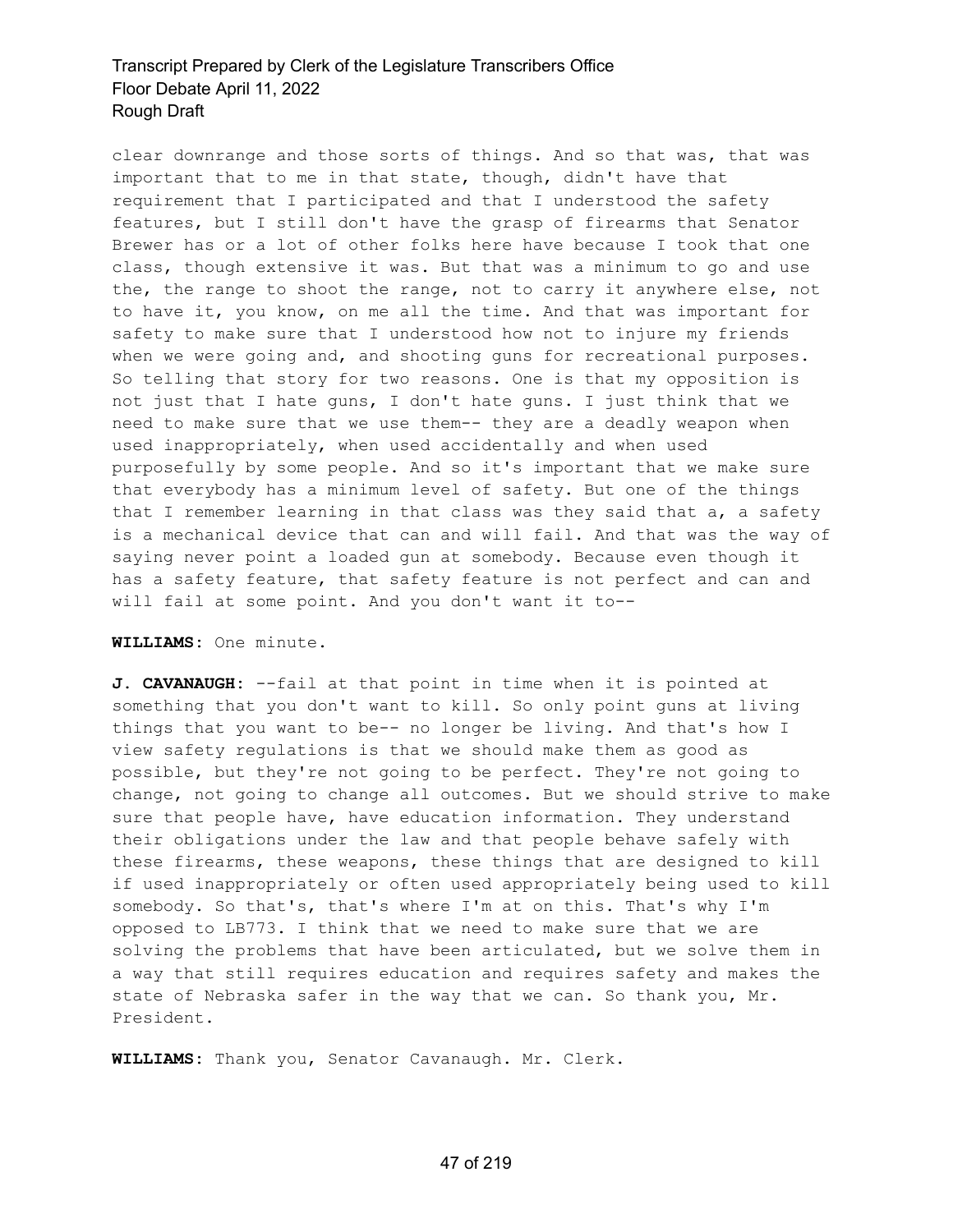**CLERK:** Mr. President, I have a higher priority motion, Senator Morfeld would move to bracket the bill until April 20, 2022.

**WILLIAMS:** Senator Morfeld, you're recognized to open on your bracket motion.

**MORFELD:** Thank you, Mr. President. I want to read, you know, a few different things. I want to respond to some of the different concerns that have been brought up a little bit. And then also just, quite frankly, correct the record based on what I said a little bit earlier. So Senator Brewer said, if you want to say all gun-- or a majority of gun owners across the state do not support LB773. I never said that. I said that a majority of Nebraskans support these types of commonsense rules and regulations and background checks and training. So I, I have not done a poll of gun owners across the state. I will say that I've heard from a lot of gun owners that are in support of this. I've also had a bunch of gun owners who are not in support of this and say, listen, that training was really valuable. It was very important for me to understand all the laws, understand self-defense, what it is, what it's not, what's appropriate, what's not. And it's also really important to be able to have that extra layer of, of background checks. So, so I just want to correct the record. My data and my polling that I read into the record last time was based on a poll of all Nebraskans, and it was pretty compelling. And once I find it again, I'll, I'll get up again and, and read through that. I know there was one or two other things that were said as well. Oh, Omaha and Lincoln, Senator Brewer stated that there's folks in Omaha on Lincoln or the people that testified or something like that, that their preference would be no guns. That's certainly not my preference. I fully intend to keep my firearms, and I live in Lincoln, right in the middle. So, so that's certainly not what I'm saying as a supporter of the Second Amendment as a gun owner. I suppose there probably could be some people in Omaha and Lincoln that might not want any guns in that city, but I haven't talked to them and I haven't met them. But I have no doubt there's somebody given there's about a million people in both-- total in both communities. So I just wanted to, to note that for the record. And also, I, I think context matters, which is why I want to read into the record Chief Ewins' testimony, and then I think we also had somebody else that-- oh, and also OPOA's testimony as well. So I'm going to read both those in the record. And I believe, if I'm not mistaken, either League of Municipalities or somebody else also testified in opposition so I'm going to, I'm going to find that opposition testimony as well because I think that they had some. Yeah, Christy Abraham did. Yeah, let's, let's start out with the League of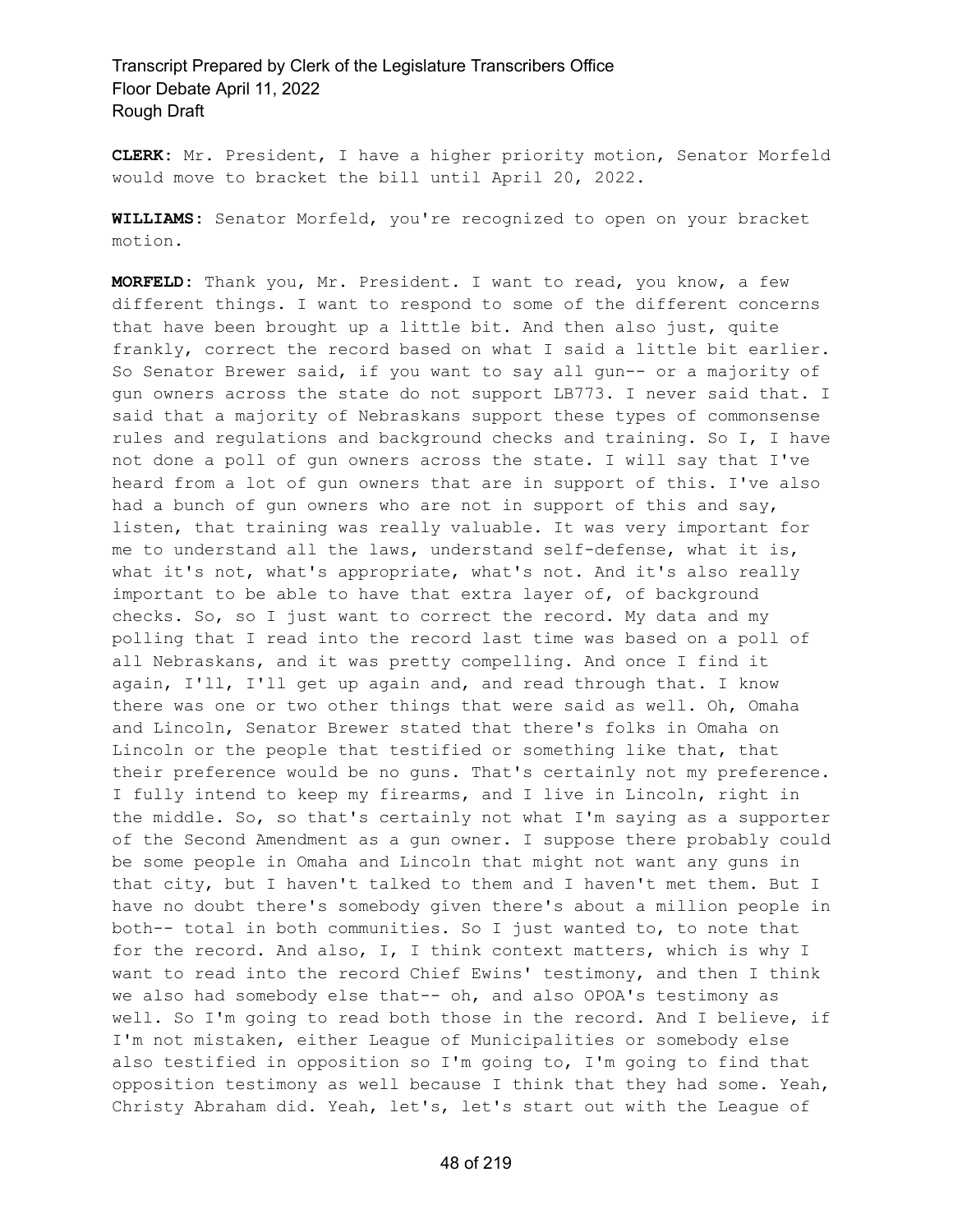Municipalities testimony first. So Christy Abraham: Thank you, Senator Lathrop and members of the Judiciary Committee, my name is Christy Abraham. I'm here representing the League of Municipalities, and I come back, and I come back to a question that Senator Lathrop asked at the beginning of this afternoon about a simple question about what is the difference between constitutional carry and our current concealed carry permit process. And I think the answer was something about, well, training permits and fee involved. I just want to add that to that. I think the issue is also the loss of local control. And that's why it's important why the League is here today. Historically, the League is always going to oppose any sort of legislation that takes away authority from municipalities. So you'll notice that the first few sections of this bill do take authority away from cities to regulate concealed carry. This is a concern that we have. So I do want to bring that up to the committee and let you know about our concerns. We're very happy to work with Senator Brewer to make changes that might be necessary to maintain some local control that we currently have. So thank you very much for your time. And that was the end of her testimony. I think there is one or two questions from Senator Lathrop and some back and forth there. But in any case, I think it's important to bring up local control because the underlying bill now really eliminates a lot of local control. And that actually goes back to a debate and a bill that I had with my, my good friend and colleague, Senator Hilgers. I think it was his first year here. He had legislation that actually would strip all localities of their ability, of a certain class and size, of their ability to be able to have local gun ordinances. And there was a lot of really interesting floor debate there and some good research, too. So I'm going to have my legislative aide pull up that research so that we can have a little discussion on the importance of local control and cities being able to adapt. And Senator Brewer brought up earlier that, you know, Greater Nebraska- folks, in Greater Nebraska, it's very different than Lincoln and Omaha, and I actually-- I agree with them on that point. I brought up as well that what the needs are in Greater Nebraska are very different than some of the needs and gun violence problems and gun crime problems that we have in Lincoln and Omaha. And so I 100 percent agree that it is different. That being said, and I didn't, I didn't write down the, the, the quote so I don't want to misquote Senator Brewer. But he noted that, you know, essentially like there's, there's one police officer in some of these communities and folks need to have a concealed carry. Well, they can. There's nothing prohibiting them right now from getting concealed carry other than the training and the background check. And if there's 50 people that have committed to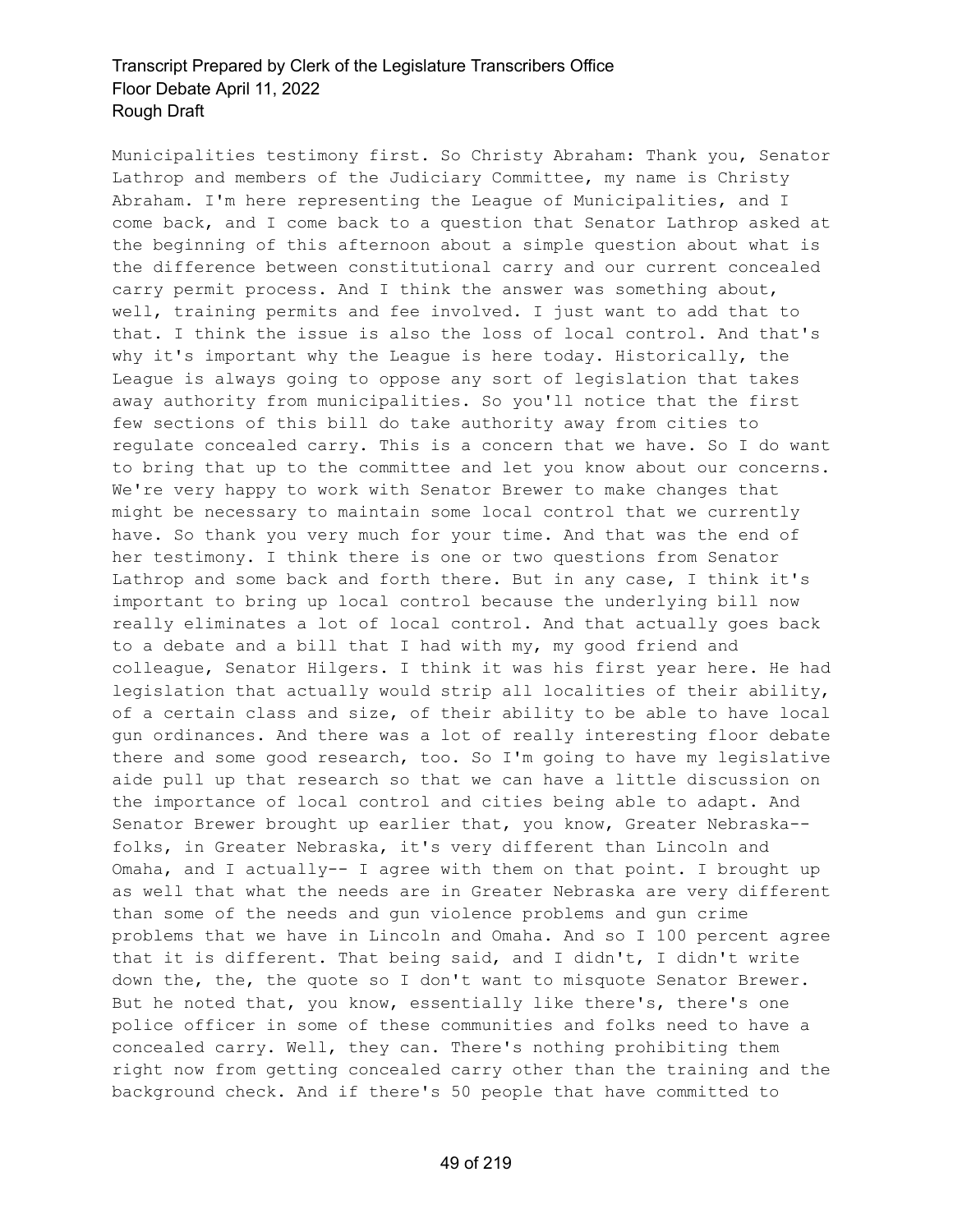doing training free of charge after this bill passes, they shouldn't have any problem or any barrier financially from the training aspect anymore. I actually have an amendment, I think it's up next, and it was my same amendment or similar amendment. I don't know if it's the exact same, but similar amendment on the first round of debate that would actually eliminate the background permit fee requirement from the state and so between the 50 volunteers that have signed up that Senator Brewer mentioned and my amendment. That being said, I, I don't want the underlying bill to pass. I just think it makes it a little bit better and addresses the actual problem. But we can eliminate the statewide permit fee and then that would reduce that cost. And then that combined with the 50 or so volunteers that have offered free training, that would make it so that this would essentially be free of cost. And I would support-- I mean, I'm not going to be back here next year, I would support an amendment or, excuse me, a bill that would just get rid of the, the permit fee, period. I would also support legislation that provides free training from the state for folks. Now there's some disagreement among my colleagues on whether that training should be required to be in-person or online. I personally think in-person is way better or more fruitful because we all know with online training, you know, you can have the TV on, turn down the music or the, the sound a little bit and, and kind of punt the training when you're not in person. But that being said, I would support legislation that would address both issues, quite frankly. And that being said, I'm not going to be here next year so I wouldn't be able to support it anymore. But if it was introduced earlier in the year, that's something that I would support. You know, in terms of coming back next year and having new faces, I mean, that might very well be the case. There might be a bunch of folks that want to come here and vote against law enforcement and support a bill like this. But the bottom line is, is we are here now and this is what is facing us now. And if I can continue to keep Nebraskans safe by having commonsense training and background check requirements for the next year or so, then it's worth defeating the bill now. And if you have the votes next year, then so be it. But I've done my job now and I've done my job while I'm here and I've stuck, stuck up for my principles while I'm here. You could literally pass any bill that you oppose on the principle of, well, I'm opposed to it, but might pass next year. I suppose. I mean, maybe we should just pass all the bills then that come up because who knows it could happen ten years from now, it could happen next year, could happen five years from now. But anyway, I digress. Let's go back to the committee transcript. Chief Ewins-- let's go through her testimony here. I want to, I want to read the entire testimony to give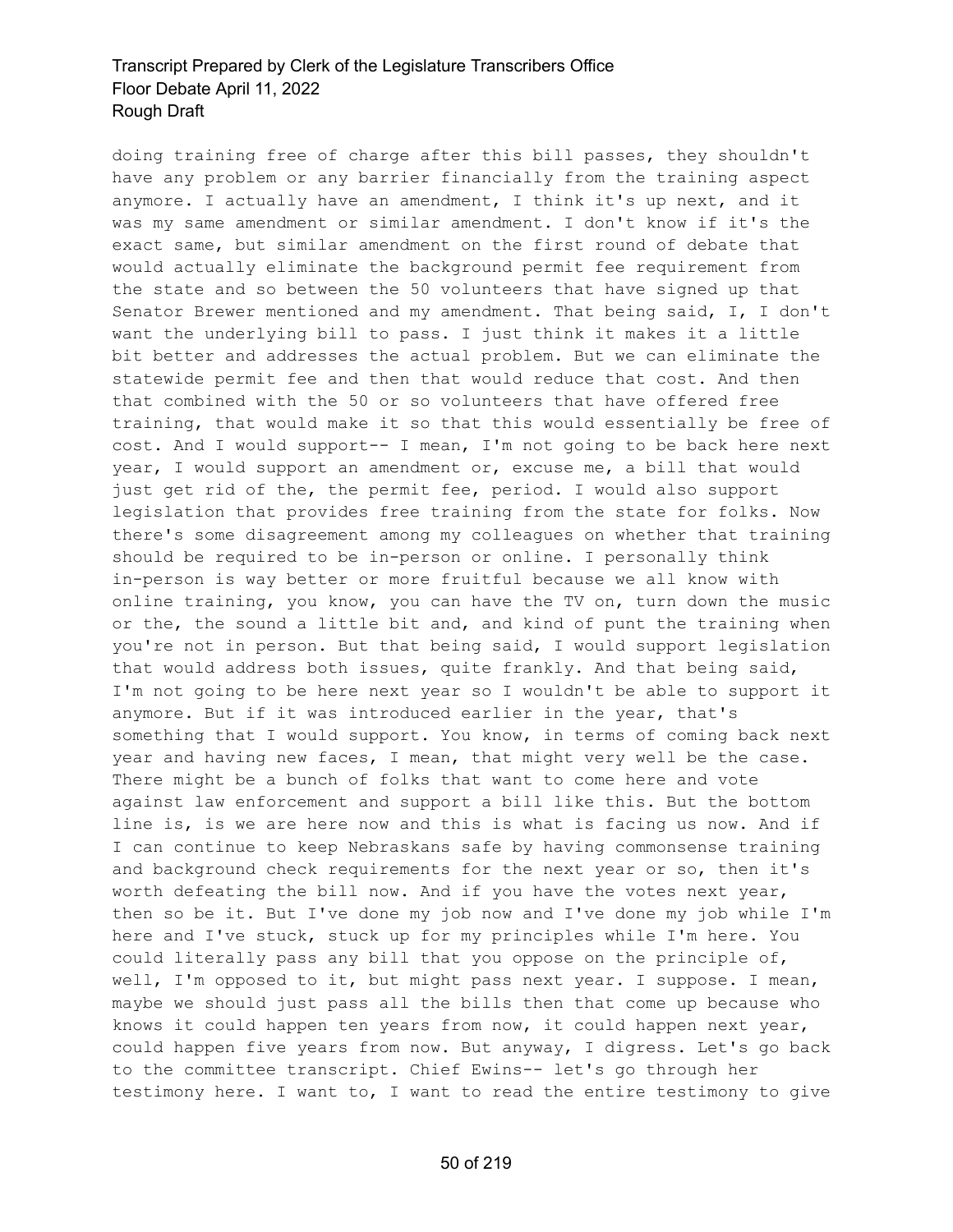the full context. And this is the hearing that's on January 20, 2022. My name is Teresa Ewins. I might be saying her last name wrong. I'll have to ask her about that. First name--

**WILLIAMS:** One minute.

**MORFELD:** --is Teresa-- I might have to read it on my next time here-- T-e-r-e-s-a, last name is Ewins, E-w-i-n-s. I'm the chief of police for the Lincoln Police Department and present today to offer testimony in opposition of LB773. Also, I've been asked to state the opposi- that there is opposition from the Police Chiefs Association of Nebraska as well. And I'll see if we can't pull up the, the record there to see if they submitted a letter. I think they did, but I'll, I'll find that and we can read that into the record as well. OK, going back to the testimony: After review of this proposed legislation and internal conversations of its impact to our organization and community of Lincoln, I do have some major concerns. One, I broken it down into the letter that I wrote in really three specific areas. Officer and public safety. While Lincoln is generally a safe community, we have experienced our fair share of gun violence related gangs, drugs and robberies. Allowing persons to freely carry a concealed weapon--

**WILLIAMS:** Time, Senator.

**MORFELD:** Thank you, Mr. President.

**WILLIAMS:** Thank you, Senator Morfeld. Senator Pansing Brooks, you're recognized.

**PANSING BROOKS:** Thank you, Mr. President. So I've said my piece about supporting law enforcement. What I want to do now is to continue the talk about the positive things about people in this body. So, Senator Geist, I see you back there. Senator Geist, you are a great learner. You have a big heart. And Senator Geist cares about her community immensely. Senator Geist has fought on the floor for safety and being kind to others. She reminds us all of the value of all the voices that come across Nebraska because she has-- she's shown an incredible ability to learn and to advocate in judiciary matters, even though those weren't necessarily her areas in which she was formally trained. She, in my opinion, is a happy soul, and she has a strong faith and she's married to a wonderful man whom I have labeled Doc because when I first had one of my parties, I thought it was-- that he was a doctor, so I sent it to Doctor and Senator Geist. So they, as I say, she has a wonderful sense of humor. And it's, it's truly been an honor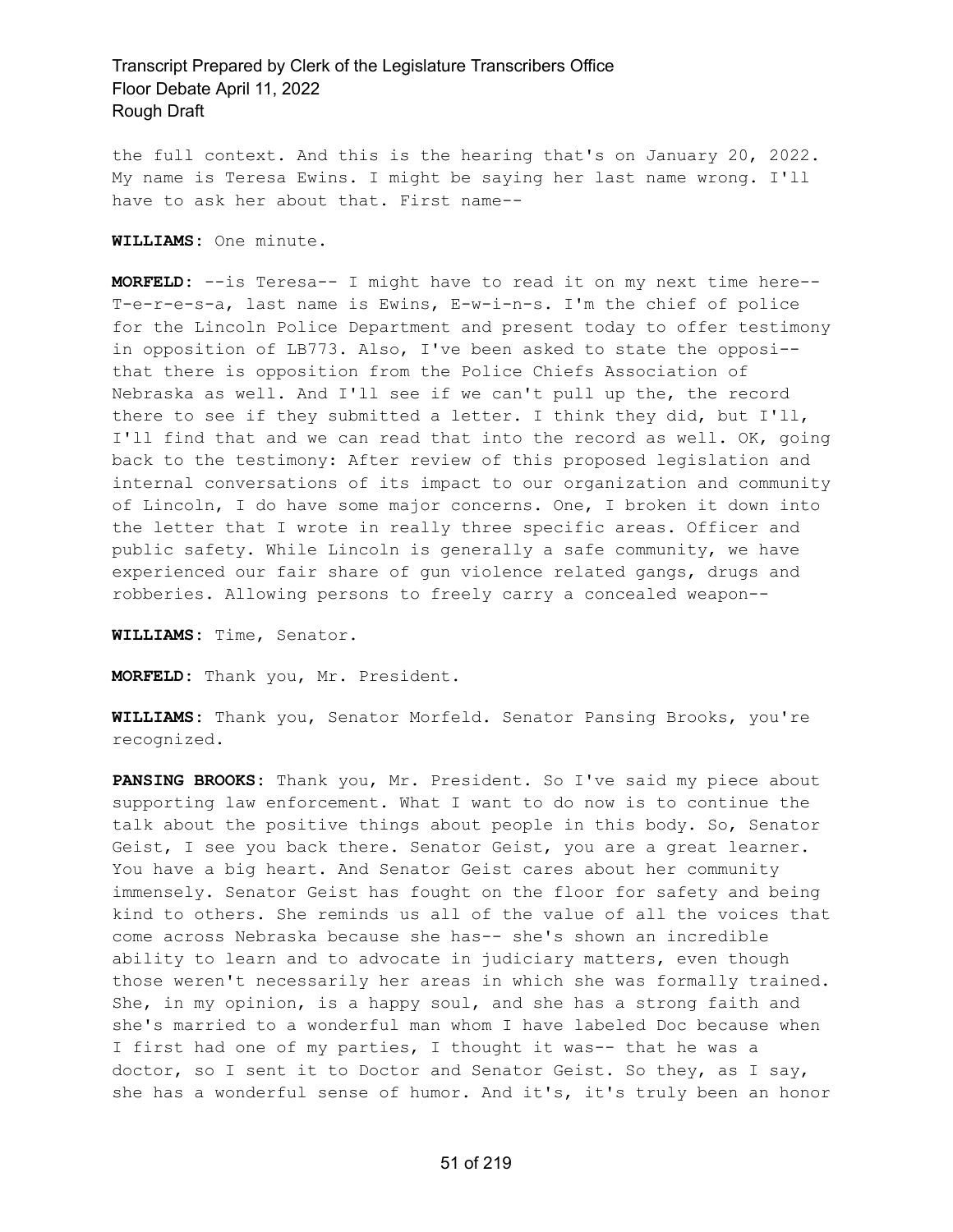to serve the people of Nebraska with you, Senator Geist, thank you. OK, Senator Day-- where is this? Oh, no, sorry, Senator Sanders, sorry, Senator Sanders. So I've been fortunate to serve on, on the Education Committee with Senator Sanders. Senator Sanders has shown an amazing ability to listen and to work with other people. It takes a big and confident person to do that with her ability to work with others. She has worked really hard to make sure that her issues are effective and not just thrown out there. She's really done the research and, and done the work to make sure that everything's effective. She is a proponent of equity to all people and opportunity for all people. She's worked very hard to serve the military and the areas of her, her constituency. I, I feel that she's disciplined and an amazing addition to the Nebraska Legislature. So Senator Sanders, this is-- it has been an honor to serve the people of Nebraska with you. Thank you. Let's see, how much time do I have left, Mr. President?

#### **WILLIAMS:** 2:00.

**PANSING BROOKS:** Thank you. So next, I'll go into Senator Williams. Senator Williams is a leader of substance and he has an incredibly strong mind. He's able to move from Banking to Judiciary to Health and Human Services. I, I don't think there's anything that this legislator cannot do. He's a supporter of public education and has fought hard for that. He has an incredible sense of humor, and I consider him a lifelong friend. He exudes kindness. And but the really aggravating part is that I just found out that he's passed every bill and that is really, really aggravating.

**WILLIAMS:** One minute. But you can go on. [LAUGHTER]

**PANSING BROOKS:** So, you know, I just should have worked harder, Senator Williams, to, you know, throw roadblocks here and there passing all bills and I just should have worked harder. But you know, we would have humbled him just a tad bit then there. But really, Senator Williams, you're a lifetime friend. I adore Susan. She's just an amazing woman and you're married so well. And I just want to say that it has been an honor to serve the people of Nebraska with you. Thank you. Senator Williams.

**WILLIAMS:** Thank you, Senator Pansing Brooks. Members, Senator Bostelman would like to recognize 41 fourth and fifth graders from Mead Elementary in Mead. Included in this group is Senator Albrecht's granddaughter, Greely Girmus. Greely, if you would stand up first and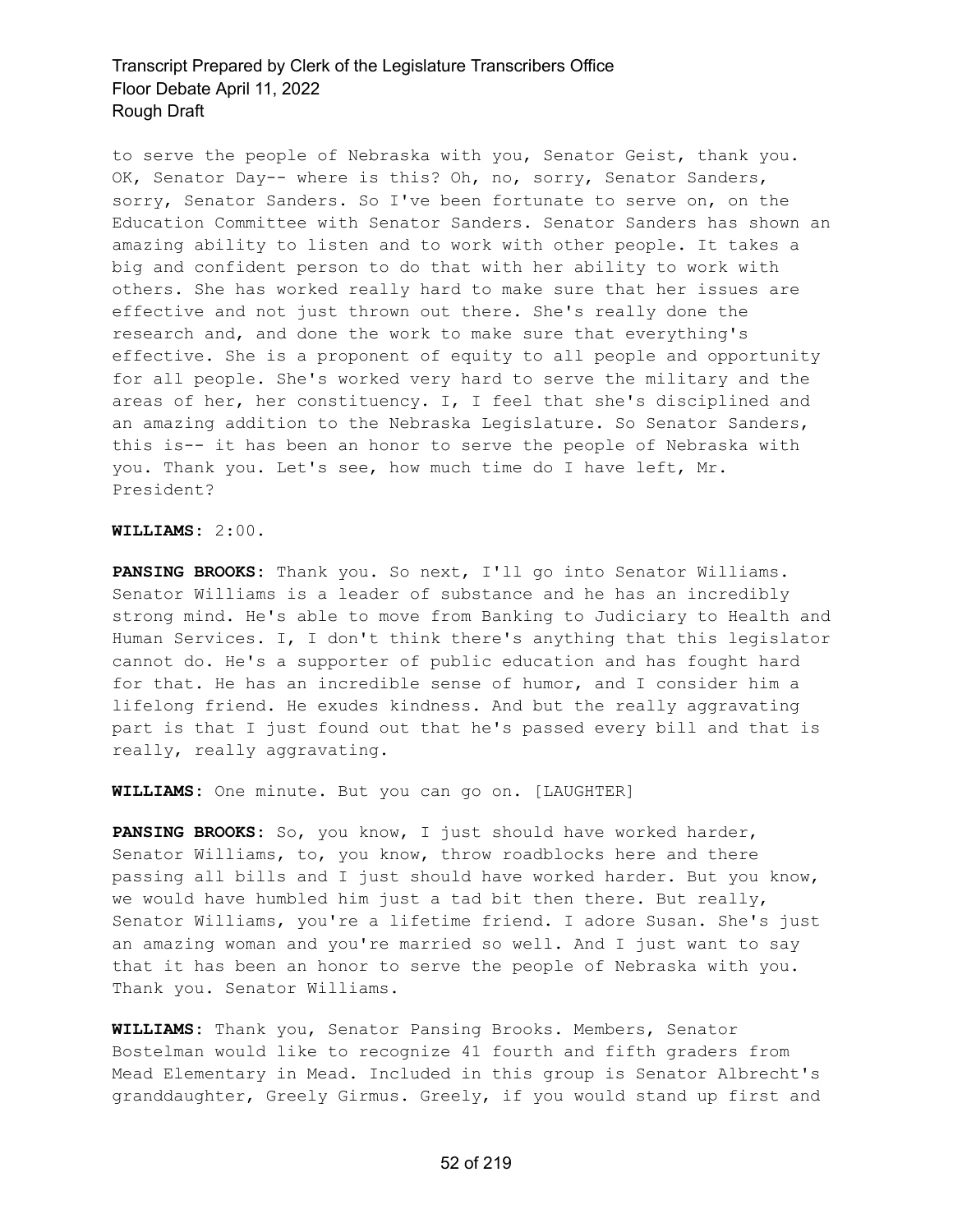be recognized. There she is. And now if you would all please rise and be recognized by your Nebraska Legislature. Returning to debate. Senator Matt Hansen, you're recognized.

**M. HANSEN:** Thank you, Mr. President, and good afternoon, colleagues. I rise and I'm going to continue some of the points I made earlier. I do want to kind of agree with-- well, first, I'll just agree with every- all the nice things Senator Pansing Brooks is saying. I appreciate that she's taken the time to do that. It shows how kind and thoughtful she is, and I know she'd have some fear of missing out if somebody didn't recognize her too when she was recognizing everybody. So with that, I do want to agree with Senator Morfeld's perspective, including the perspective of, you know, elections and next year. And that's kind of a-- I know there's been some thought that the body next year might have a different take or things like that, that might be some changes in the elections, and that's kind of in my mind agreeing with him that's kind of the point of a legislative body. If we've missed the mark and this ultimately is much more popular or less popular than proves to be the case on this floor today among the general public, I imagine there will be some elections and I imagine things will change. I'll say from my perspective, obviously, I'm not coming back and I can't predict who's going to have my seat. It's four candidates at the moment, just voted yesterday, four candidates at the moment. But I do know that they'll have the same constituents that I do, and I can tell you that my constituents have-- granted I've had some supporters, but I've had plenty of opponents, too. And it is not overwhelming in support and it's, it's trending the other way. And so that's why I feel comfortable saying that, you know, I can represent my constituents. I can be clear with my constituents that I'm not supporting LB773 and whoever holds the seat after me is going to have all the same constituents as I do, and they will have the opportunity to double check that or see. But moving forward, I mean, that's kind of the perspective that we have, and I kind of agree with that philosophy in the sense of, you know, I get eight years here. The voters double checked on me four years in and decided I was doing a good job and sent me back. But I get eight years here to make sure I'm representing my constituents in the way I had seen and I interpret and I think I've been in pretty good step with my district and what they want, including on some of these issues that are very contentious or that have people strongly feeling on both sides. You know, it's obviously always a difficult, difficult thing to kind of figure out in your district. But I just guess I just want to be clear, you know, with my constituents, you know, telling them that even the people, I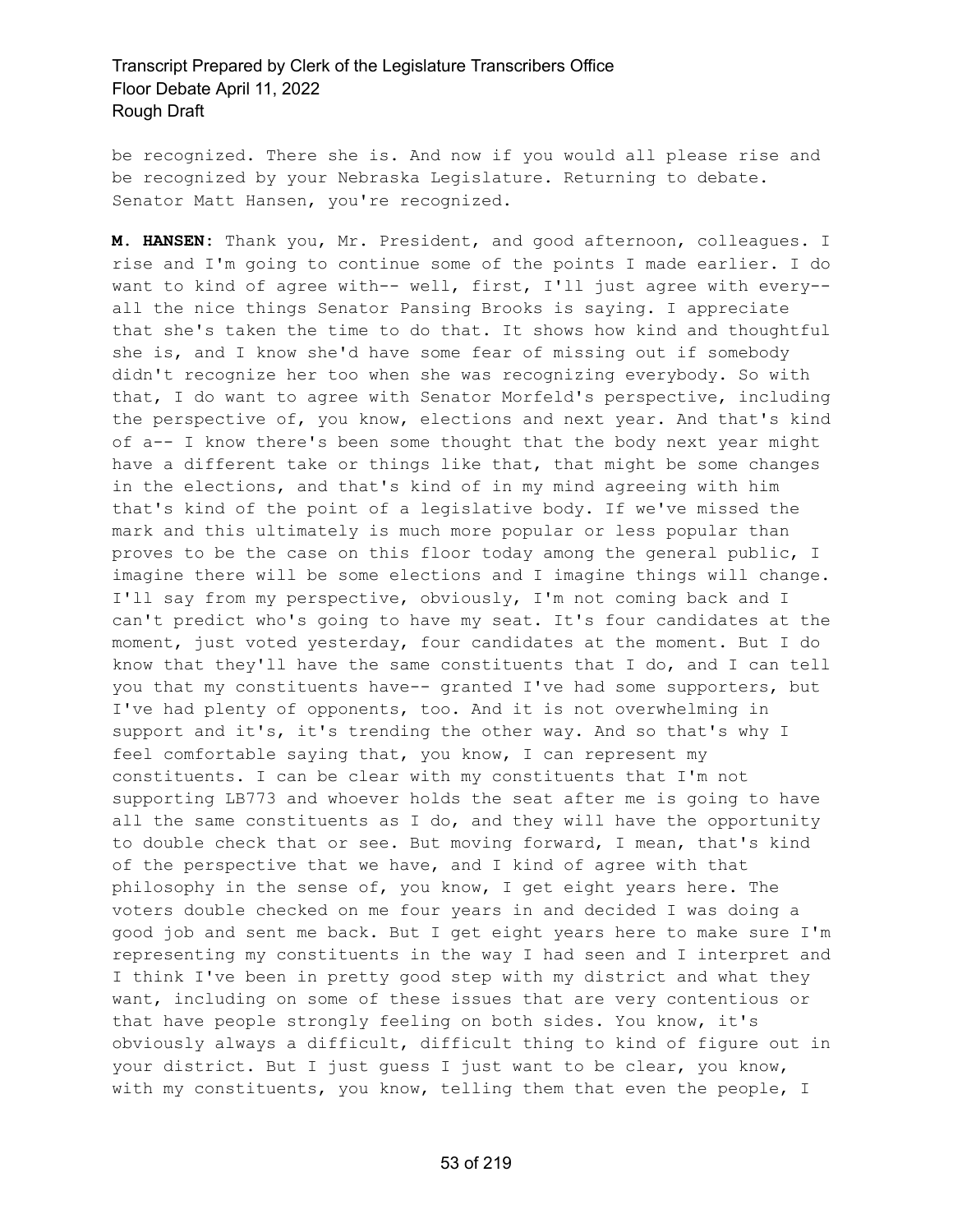think, who are in support of the bill, when you have the conversations and tell them that the police department has concerns, the police union has concerns, you know, there's not necessarily a desire to go all the way or, you know, you can react. Because after all, you know, kind of public opinion is a snapshot in time. New information, new changes, new things out there impact that all. So if we are off and the body wants to come back and try again next year and the elections have totally swung the body in one direction or the other, I understand that. That's not going to sway me today in the sense of I'm here to represent my constituents today and I won't be next year. And so I'm going to do what I need to do today. I do want to go back in a little bit and talk a little bit more about kind of-- I, I fundamentally feel like there's a disconnect between kind of the language and text of LB773 and kind of some of the stated goals or motivations. And I'm not saying it's like incorrect, but just that I look at it very differently. So again, multiple times we've had supporters talk about LB773 is needed, particularly in areas without law enforcement or with minimal law enforcement. In my mind, that's where I have some of the disconnect between, you know, kind of the process, the policy and the goal is if we're wanting people to kind of take on basically like a surrogate law enforcement duty, they're basically, you know, informal deputies, why on earth are we getting rid of some of the--

**WILLIAMS:** One minute.

**M. HANSEN:** Thank you, Mr. President. Why on earth are we getting rid of some of the training requirements? Why are we getting rid of all training requirements? Why are we getting rid of some of the extra background checks? Why are we getting rid of all of the things that are contained in the current concealed carry permit statute? Because if the goal is to have people kind of outside of their own situation, outside of their own personal fence, you know, kind of take on the surrogate law enforcement role, run into a dangerous situation, trying to fuze a dangerous situation, that's things that I think deserve more training and more oversight, not less. And I think that's one of the things that I keep getting stuck on in terms of the debate between the desire and the actual policy that's being presented to us. Thank you, Mr. President.

**WILLIAMS:** Thank you, Senator Hansen. Senator Hunt, you're recognized.

**HUNT:** Thank you, Mr. President, and thank you, Senator Matt Hansen. That's a point that I don't want to get lost. From members of this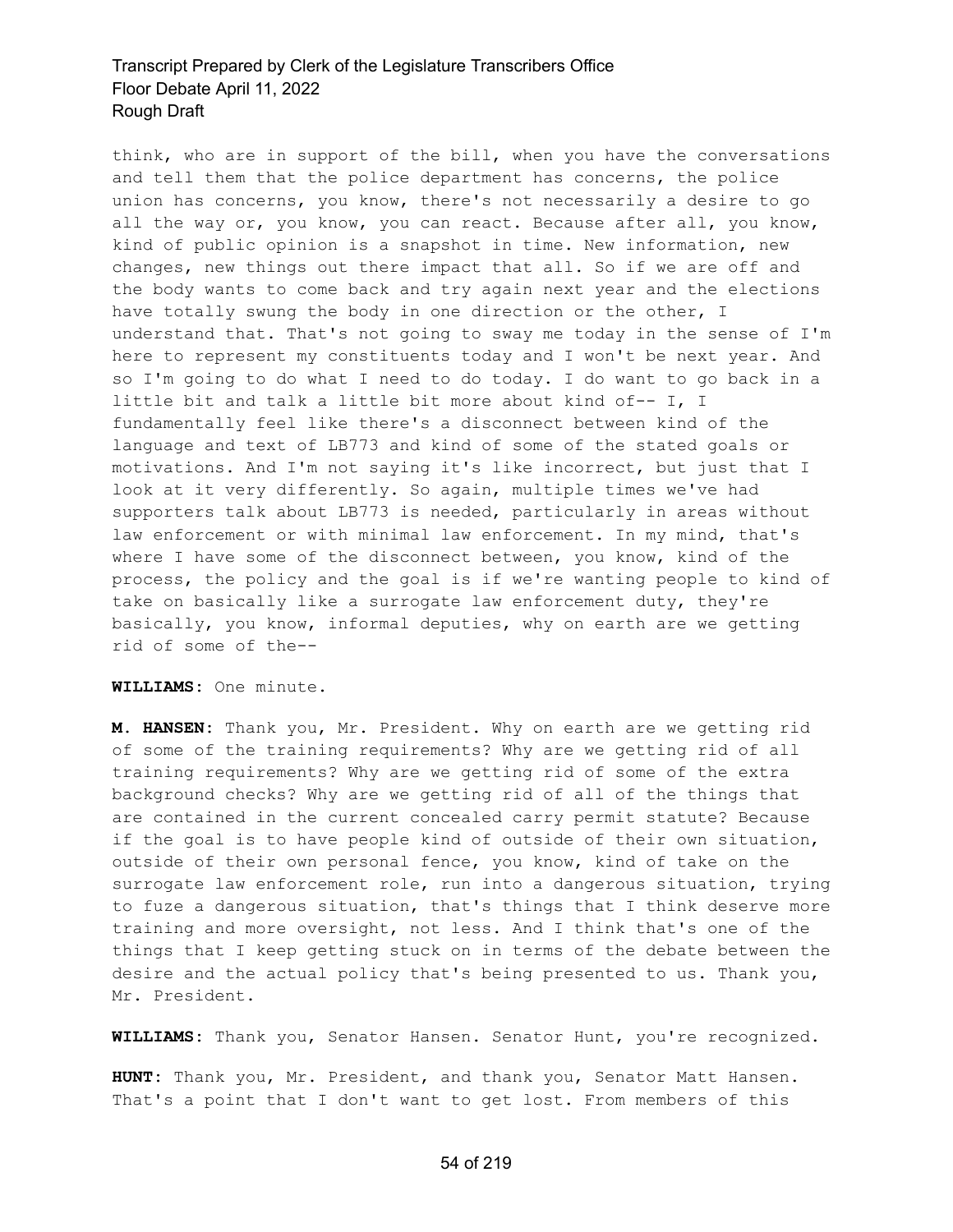body who might be on the fence on this bill, and for Nebraskans watching who don't understand what the big problem is. The big problem, which is really frequent when there's problems with languages-- language in a bill that gets pulled from committee that doesn't go through the committee process, those bills often have problems with the language. And Senator Matt Hansen just hit the nail on the head with what one of my biggest problems with this is, which is if this type of policy is so needed in parts of Nebraska where there isn't a lot of law enforcement and we're asking people to serve as some kind of surrogate law enforcement or self-appointed vigilante cop or something, why on earth would we reduce the amount of training and, you know, capacity that we're going to ask them to have to wield those deadly weapons? That doesn't make any sense at all. Instead of visualizing a world where people can increasingly arm themselves, increasingly amass firearms that shoot more bullets faster, more deadly, people are making them at home now, people are making them for each other and trading them. There is a whole economy of this. Why instead of moving toward this, are we not trying to instead visualize the society with less violence, with less need for guns? The only solution that I see to this whole problem that we have in the United States right now is fewer guns. But that's not something that the gun industry will ever economically allow. Like, I don't think that we can ever put that genie back in the bottle. We can never put that back in the box. I don't see how we can ever have fewer guns in the United States because it's going to take kind of a cultural compact and a mutual agreement among Americans that we don't want to have more guns than we already have. And when you look at the, the tenor of political conversation and viewpoints around the country right now, I don't think that that's a realistic thing that's ever going to happen. But I think we need to visualize a future where we don't find violence satisfying, where we don't feel better because we have a gun. Maybe you feel better because you have a Taser or because you have pepper spray or because you're watching out what you're doing, you're aware of your surroundings. You trust your neighbors in your community because you know who they are. That's the kind of future that I visualize, where people can feel safer and people know that they can defend themselves. It's not a future where gun laws are progressively opened up and opened up and opened up as more and more quantity of deadly weapons and even more deadly weapons than ever before get released into the market. One thing that the framers didn't necessarily understand, and maybe they did, but they didn't write about it when they wrote the Second Amendment is the capital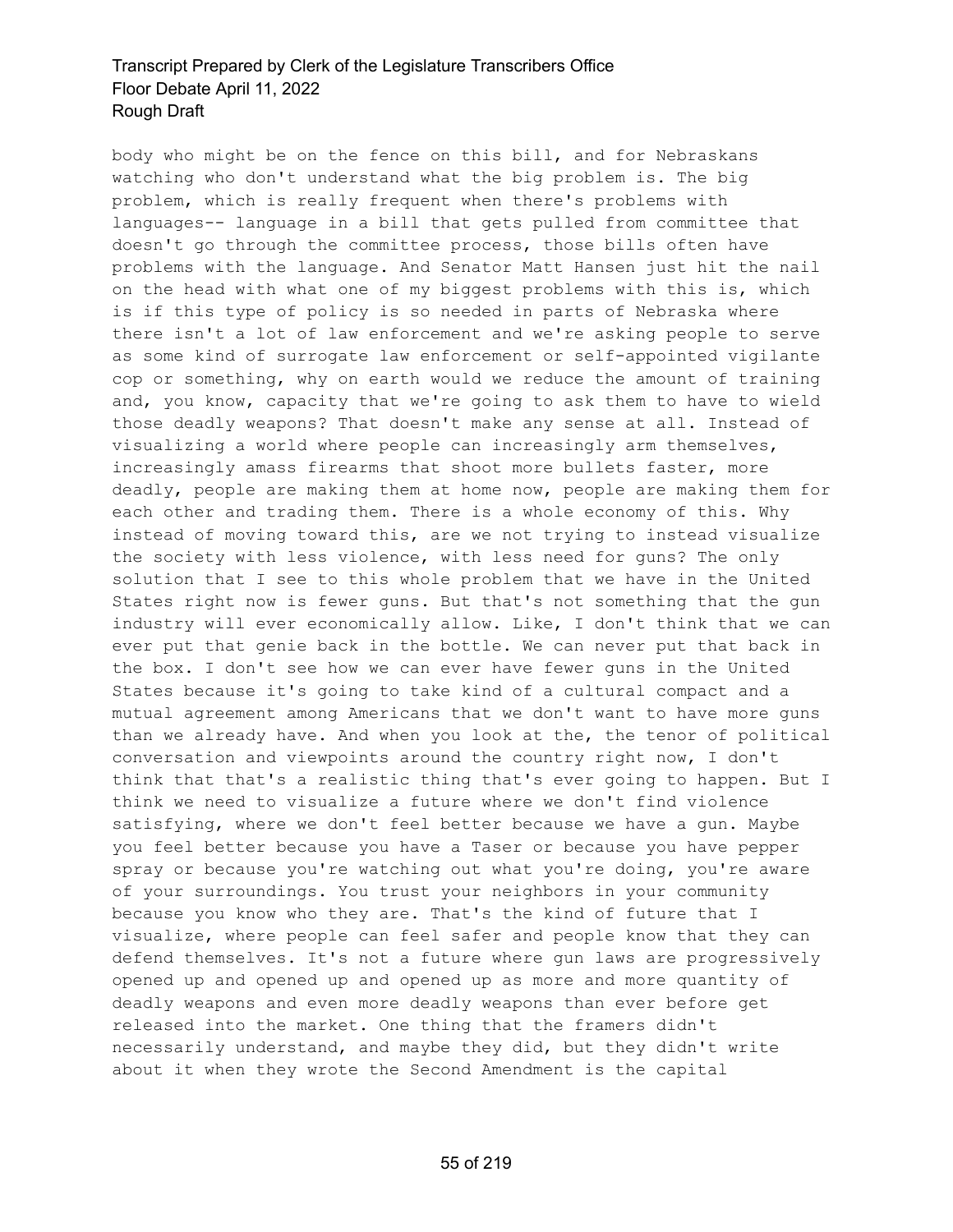motivation that there is in the gun industry that has used that amendment to motivate their entire industry and trade.

**WILLIAMS:** One minute.

**HUNT:** There is an interest in this country in keeping us afraid of each other and keeping us paranoid of saying you need to learn to defend yourself. You need to pack heat everywhere you go or you're going to be targeted. I think that's a sick world. Hypervigilance is not freedom. Fear is not freedom. And I don't know any other reason in 2022 that you would need to own a gun without going through a background check, without going through any kind of training, without having any kind of license, without this and that. There is no reason that LB773 is something that we need in Nebraska. And this is a failure of imagination, colleagues. Again, this is more page one, chapter one stuff that we're doing in Nebraska. The world is bigger.

**WILLIAMS:** Time, Senator.

**HUNT:** Thank you, Mr. President.

**WILLIAMS:** Thank you, Senator Hunt. Senator John Cavanaugh, you're recognized.

**J. CAVANAUGH:** Thank you, Mr. President. Well, let's see, I didn't know I was coming up that fast. I had my email from my constituent. Oh, here it is. So I had a constituent email me today and like I said, as, as Matt Hansen-- Senator Matt Hansen said, and others have said, and actually Senator Morfeld did a real nice job of describing the difference between our obligations and responsibilities here to represent our constituents and, and be a steward of their opinions. And my district has been pretty clear how they feel about this bill. And I've gotten a lot of contact from my constituents in their opposition to this bill as, as it is now and as several of the amendments were suggested. And if you all recall, I had an amendment to this bill that said if we had adopted it, we would have created a mechanism for expungements for individuals who had previously been convicted. And I actually got some pushback in my district about that amendment. And even though my opinion on that was, if this is adopted, this would be the right thing to do. Not that I was advocating for adopting this, but that's how, how my-- how forceful the people in my district feel about this. But I got an email this morning from an individual who said: This is a quick note to voice my opposition to LB773. As a combat veteran and CCW permit holder, I believe strongly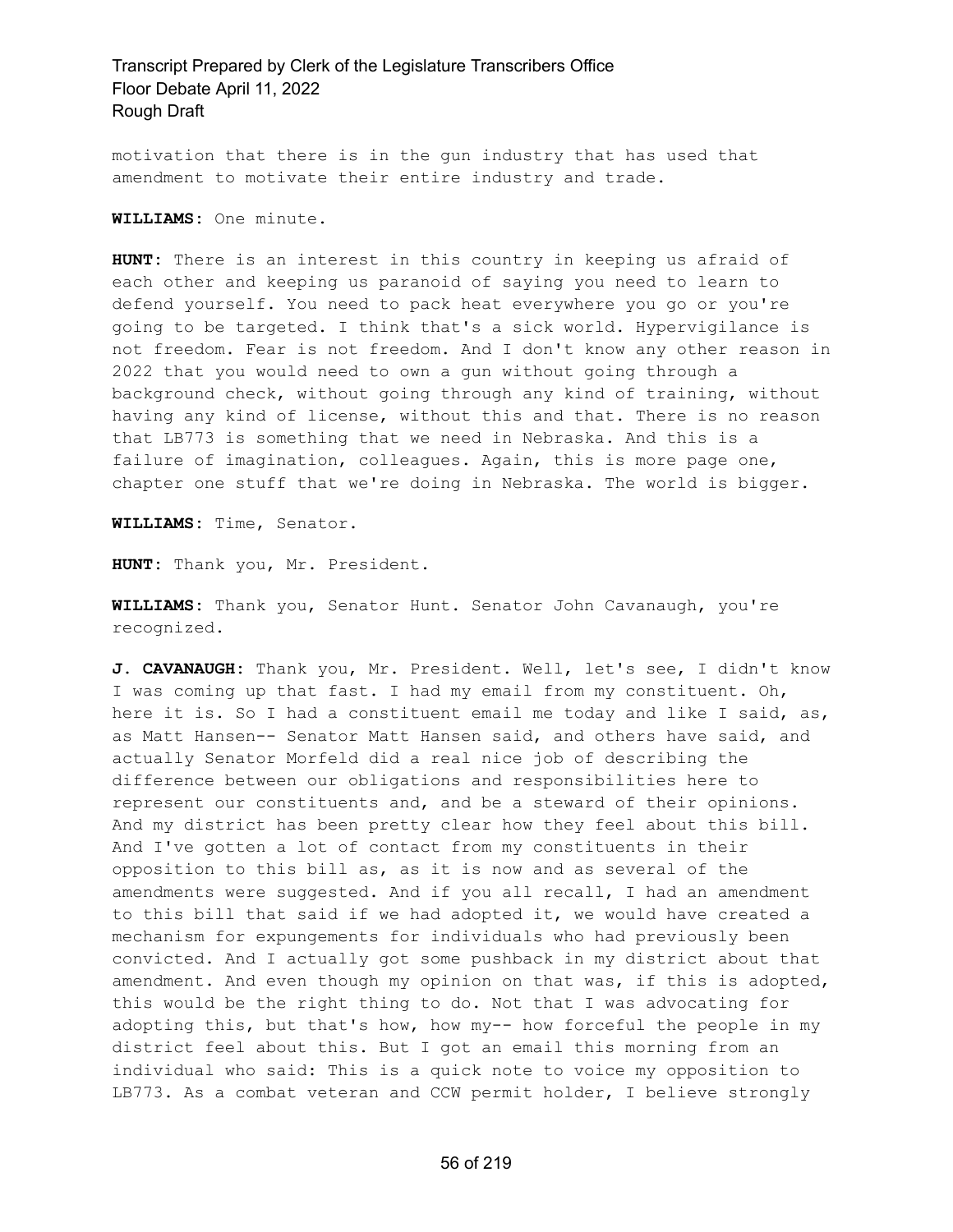that some form of license should be required. While I'm not a fan of requirements that, that-- sorry, my-- I need better glasses apparently-- that a requirement to take class for renewals, I do believe instruction and a fee and license is acceptable to monitor, ensure a reasonable level of public safety. If this law passes, the idea that anyone I encounter may be, quote, packing is disturbing, to say the least. Those rural senators need to get in their heads- through their heads, the dynamics of Omaha and Lincoln and the other large towns in Nebraska are quite different. And Senator Brewer has actually tried to address that. Though I disagree with the way he attempted to address it, I do respect that he made that attempt. But what this individual is saying is that they are opposed to this because as Senator Hunt just talked through that the-- well, kind of the nature of society, if everybody-- if the argument is that everybody needs to have a gun. But it also addresses that reasonable requirements that people have to be educated about safety and how to behave and what the laws are is not an unreasonable burden on people for carrying a gun around. And that's all really anybody that's arguing against this bill is, is asking for. I know that people are opposed-- are in favor of this bill because some people feel like they can't get the permit, the concealed carry license permit. It's too expensive. The classes are expensive, it's burdensome. But there's been a lot of conversation about ways to address that. I think Senator Morfeld had an amendment or has an amendment that would waive the fees, make sure that they get the classes be paid for so that's not a burden to someone. And those are reasonable steps that can be taken so that the only hurdle is your historic record, which people in this case, if you're a prohibited person, you're still a prohibited person under this bill. Although, as I talked about earlier, I wonder if this bill would create a lesser included offense for carrying a weapon by a prohibited person lowering it to a Class I misdemeanor on a first offense as opposed to a Class ID felony. And I think that is an--

**WILLIAMS:** One minute.

**J. CAVANAUGH:** --thank you, Mr. President-- unresolved question. Do I get more time if I compliment you? But I think that is an unresolved question here is that are we, are we-- in, in essence, we're not saying that they can carry-- a prohibited person can now carry a weapon, but we are potentially saying that a lesser included offense of a prohibited person in possession of a firearm is carrying a concealed weapon by a prohibited person. Because it is a lesser offense, the conduct is coexistence, meaning that the same act could be-- can constitute both crimes and then whether or not that there is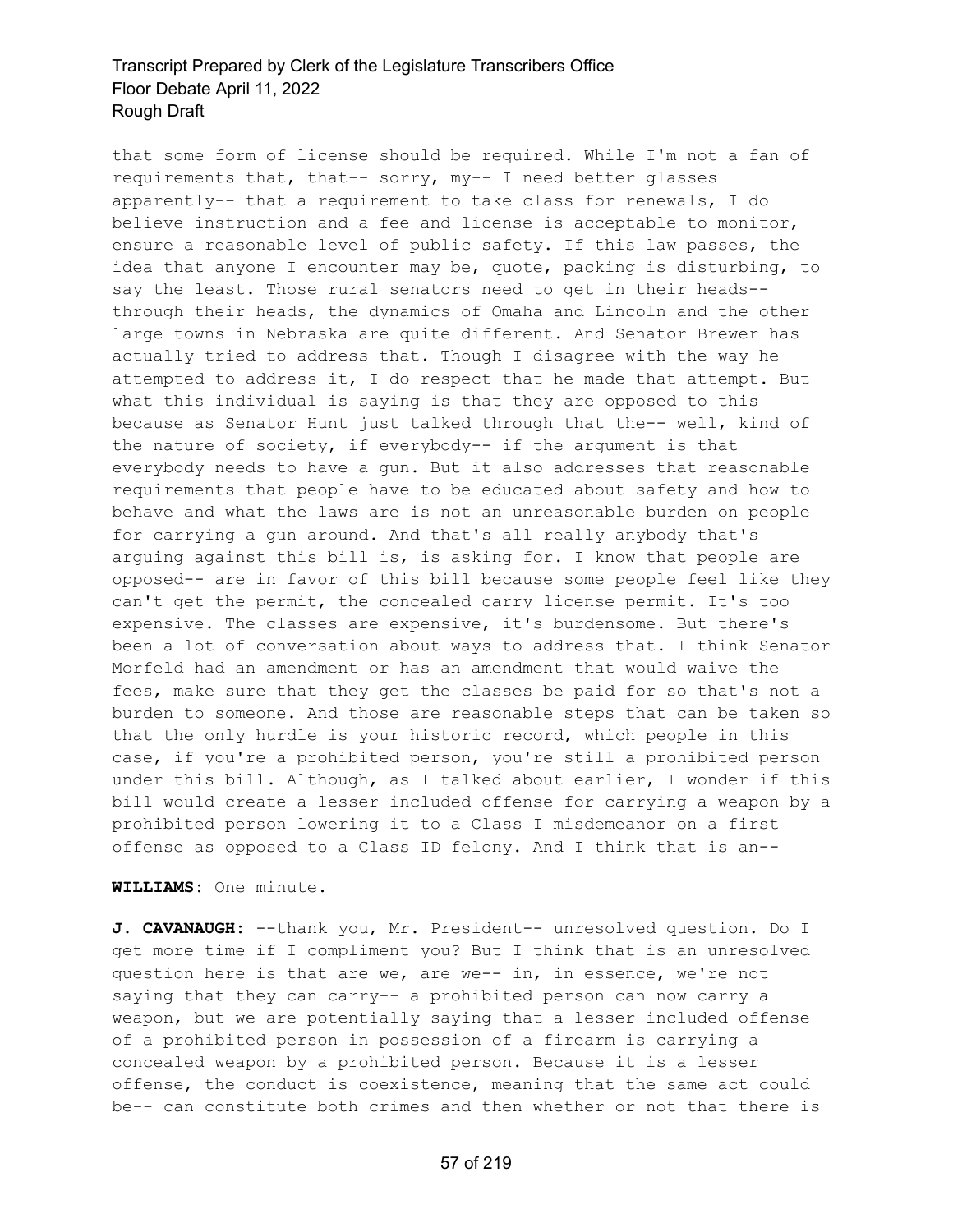a significant nexus, I think in the actual language of the statute is going to be the question. And so that-- I think that's problematic here. But ultimately, the big problem is that we are taking away the, the assurance that someone who's carrying a concealed weapon knows, has had training on when it is appropriate to draw it, what situations they can-- they need to inform, the duty to inform and general safety. And I think that is a very important aspect of--

**WILLIAMS:** Time, Senator.

**J. CAVANAUGH:** Thank you, Mr. President.

**WILLIAMS:** Thank you, Senator Cavanaugh. Mr. Clerk for items.

**CLERK:** Mr. President, confirmation report from Health and Human Services Committee. Amendment to LB773, Senator McDonnell. The Transportation Committee will have an Executive Session today at 1:20 under the south balcony. Senator Pansing Brooks would like to add her name to LR427. Senator Walz would move to recess the body until 1:00 p.m.

**WILLIAMS:** Members, you've heard the motion to recess until 1:00 p.m. All in favor say aye. Opposed say nay. We are in recess.

[RECESS]

**WILLIAMS:** Good afternoon, ladies and gentlemen, welcome to the George W. Norris Legislative Chamber. The afternoon session is about to reconvene. Senators, please record your presence. Roll call. Members, while we are waiting for a quorum, Senator McCollister would like to introduce 43 fourth and fifth graders from Oak Valley Elementary in Omaha. They are seated in the north balcony. Would you please stand and be recognized by your Nebraska Legislature? Mr. Clerk, please record.

**CLERK:** I have a quorum present, Mr. President.

**WILLIAMS:** Thank you, Mr. Clerk. Any items for the record?

**CLERK:** Three new resolutions: LR446, Ben Hansen; LR447, Ben Hansen; and Senator Brewer, LR448. That's all that I have, Mr. President.

**WILLIAMS:** Thank you, Mr. Clerk. Returning to the afternoon agenda, we return to Select File, LB773 and the motions that are pending. We have reserved the queue. Senator Morfeld, you are recognized.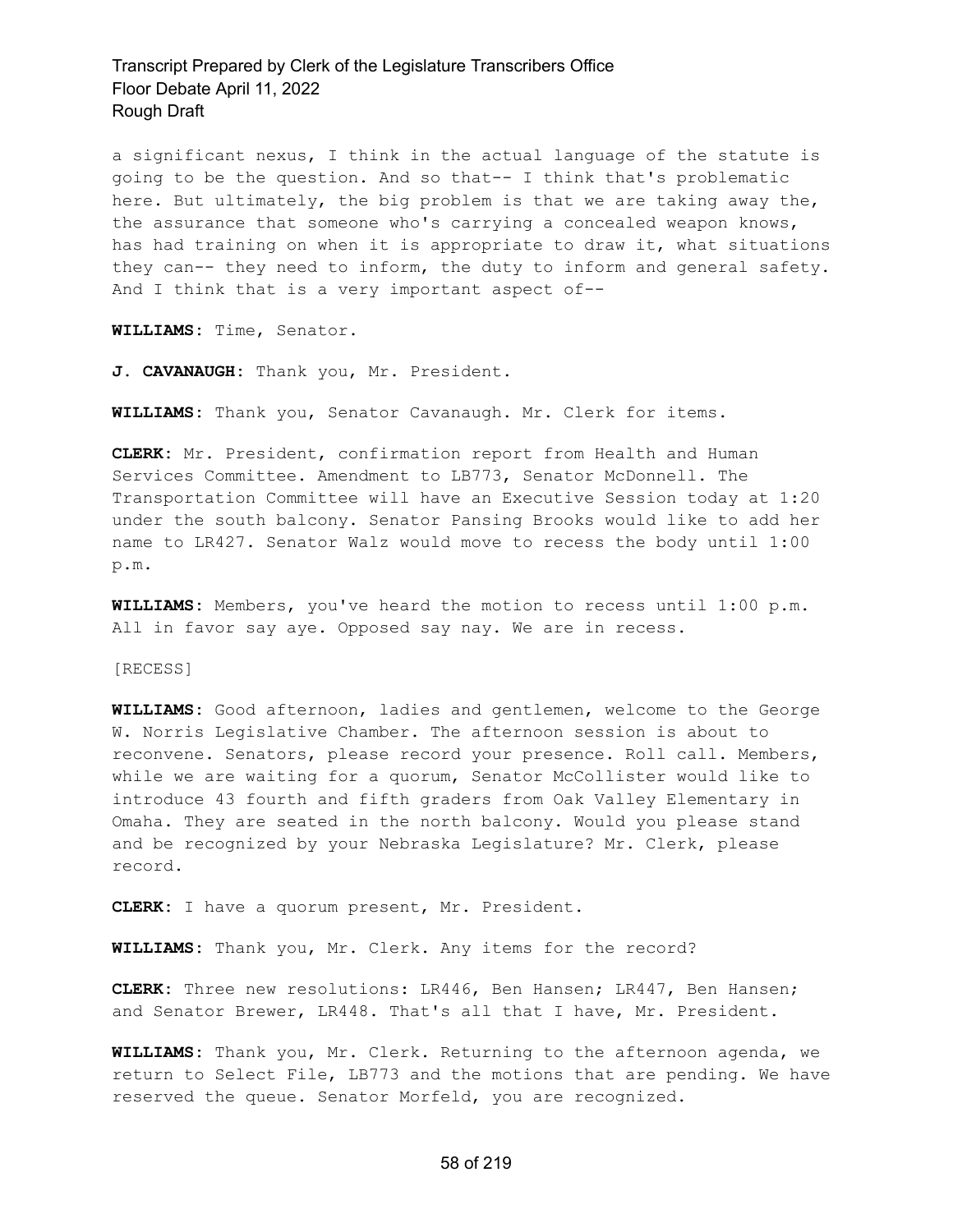**MORFELD:** Thank you, Mr. President. Colleagues, just to pick up where we left off on LB773, I remain in opposition to LB773. And actually I was eating lunch and preparing for this afternoon, and an email came across, I think, to all of us, from the Omaha Police Officers Association. And since I'm reading in law enforcement opposition to the legislation, I thought I would read in this letter into the record as well, given that it's a new one that came cross the desk just this afternoon. Excuse me. It's dated April 11, 2022. Dear Nebraska state senators, as the president of the Omaha Police Officers Association, I'm writing this letter to voice my strong opposition to LB773 as written without the adoption of AM1206, which was defeated earlier. I think it received-- here, let me check. I misplaced the vote count. I'll get on the mike after this. In any case, going back to the letter. LB773 will decrease public safety, hinder law enforcement's ability to combat and target violent crime and make populated urban areas such as Omaha more dangerous. Members of the Omaha Police Officers Association are committed to ensuring the safety of all citizens we serve. However, LB773 as written would expose our most vulnerable neighborhoods to increased gun violence. LB773 would also put police officers in Omaha and in-- and across the state in more danger. Members of the Omaha Police Officers Association are concerned with not having any training requirements written into LB773. We believe this to be a necessity to anyone wanting to carry a deadly weapon. Another reason for OPOA's strong opposition to LB773 is the ability for criminals to commit crimes while carrying a concealed weapon without repercussions for being in possession of a firearm. In March of 2021, an Omaha police officer was shot while investigating a shoplifting incident at a local mall. As LB773 is currently written, the bill would have allowed for a serial shoplifter to legally possess his firearm while committing criminal acts. LB773 as currently written, it would-- as LB773 is currently written, it would be unlawful for anyone who is under the influence of narcotics, such as fentanyl or other dangerous drugs to legally possess a firearm at that same time. It is illegal to drive a vehicle while under the influence of narcotics, it should be the same for carrying a fire carrying- should be the same for carrying a firearm. The Omaha Police Officers Association represents over 800 law enforcement officers who are involved in all aspects of the criminal justice system. We are committed to promoting and protecting the Constitution of the United States with commonsense legislation. Once again, I strongly urge you to oppose LB773 as currently written without AM1205. Respectfully submitted, Sergeant Anthony Conner, President, Omaha Police Officers Association. So colleagues-- excuse me. That's yet another example of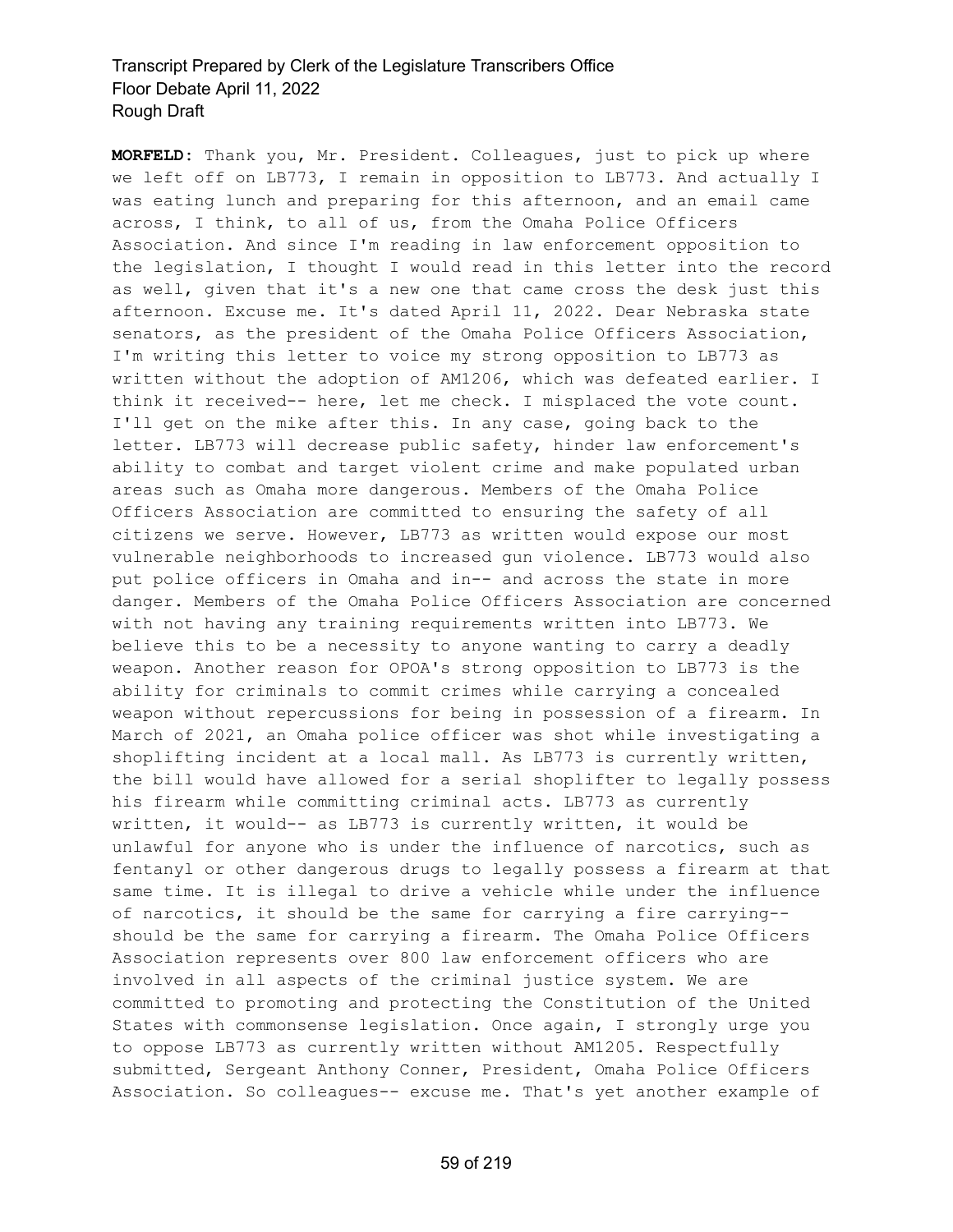opposition by a law enforcement agency that is saying that not only will it put our communities in more harm, it will also put their police officers in more harm as well. In addition, I want to pick up where I left off from Chief Ewins' opposition testimony. And I'll start exactly where I left off here. Actually, I'll start with that sentence I was about midway through. While Lincoln is generally a safe community, we have experienced our share of gun violence related to gangs, drugs and robberies. Allowing persons-- allowing persons to freely carry a concealed weapon, and that means--

**WILLIAMS:** One minute.

**MORFELD:** --handguns, shotguns, knives, rifles, per this legislation will make our job of safeguarding Lincoln more difficult. This bill will allow criminal element in our communities to carry legally, as they may not be a prohibited person. Without a permitting process and training, you'll have individuals who shouldn't be carrying and carrying without the proper skills necessary to assess the situation, determine when the lethal force is lawful. This also increases the propensity for mistakes which can be-- result in innocent people being injured, including our officers. I'll pick up where I left off in my next time, because I don't want to get cut off halfway through a sentence here. But I do want to note and correct for the record that earlier I referred to my legislative aide as a legislative aide. Her official title is actually senior legislative aide, as she noted to me off to the side. Thank you, Mr. President.

**WILLIAMS:** Thank you, Senator Morfeld. Mr. Clerk for announcements.

**CLERK:** Mr. President, the Transportation Committee will have an executive session at 1:20, south balcony. Thank you.

**WILLIAMS:** Thank you, Mr. Clerk. Moving back to the queue. Senator Machaela Cavanaugh, you are recognized.

**M. CAVANAUGH:** Thank you, Mr. President. I would like to comment that she is-- Senator Morfeld's senior LA is the youngest senior LA in the building. And I would yield the remainder of my time to Senator Morfeld.

**WILLIAMS:** Senator Morfeld, you are yielded 4:45.

**MORFELD:** Thank you, Mr. President, it's always important to be accurate on the record. So I'll continue with the letter from Chief Ewins-- or excuse me, not the letter, the testimony in committee in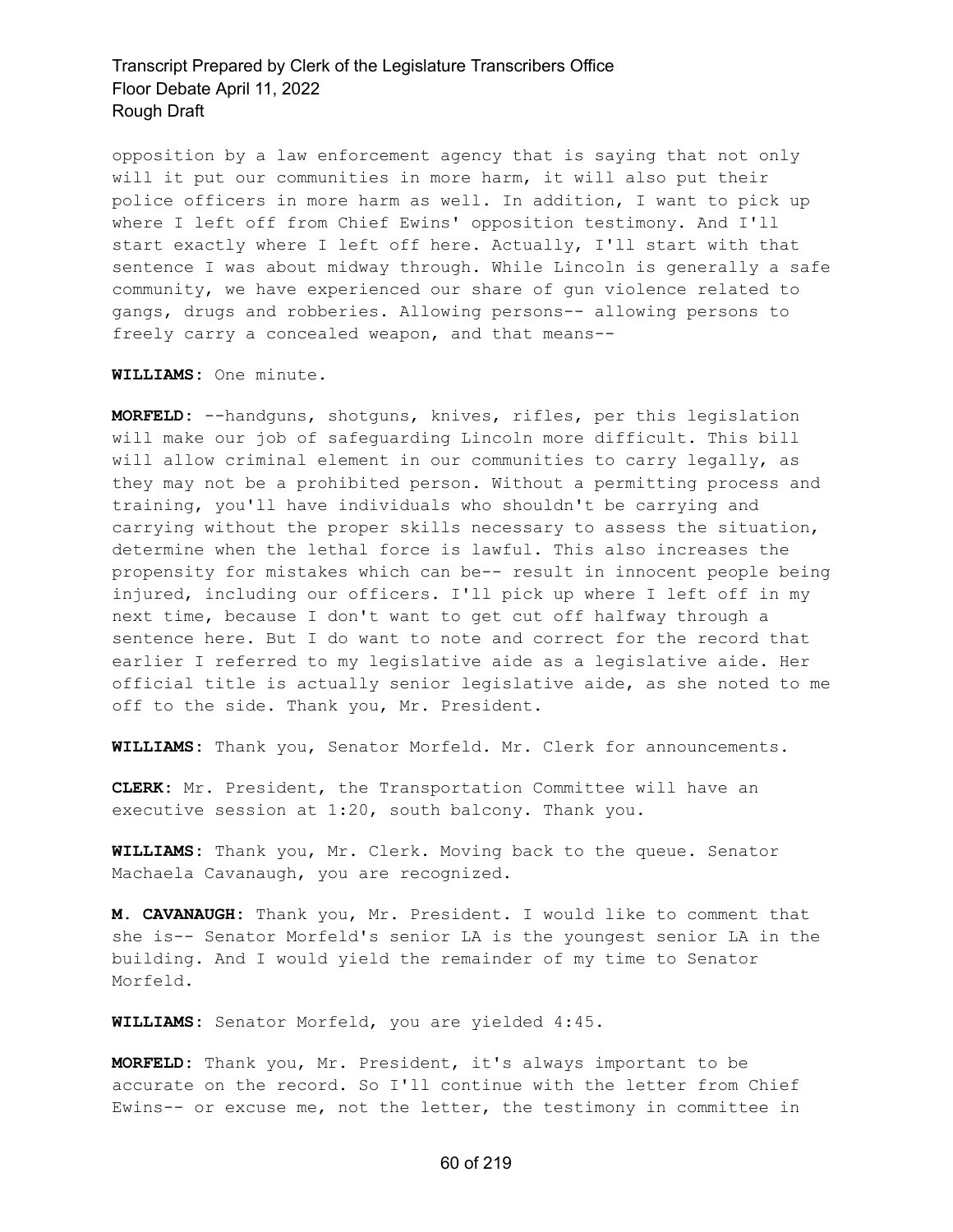opposition. Next thing I'd like to point out is background education and training. Nebraska's self-defense laws are complex. Those who use a firearm in self-defense must do so lawfully or be exposed to both civil and criminal penalties. Officers are required to go through a background check, hours of training, and certification process. Without requiring a permitting process or training and the background checks that are required, our communities will not be safe. And then let's just get in-- and I'm reading verbatim, so obviously sometimes the transcript does not have complete sentences. And then let's just get in. I know this is a little bit simpler after we've heard everybody's testimony, but the fiscal impact on Lincoln itself. There are many things that are stated in here which not only impact law enforcement, but also the fire department, in which they have to hand over-- and it is shall all firearms that they should take from, from the people that they are treating. And a lot of times this is not something that we actually go out and do. And so now we have to do that and it's actually current law. But as you know, we have to adjust to that. We now have, have increased training. What is the physical and mental capability? What does that mean? The one thing I, I do want to kind of go off script a little bit, is no one has mentioned the need to call 9-1-1 in their testimonies. As the chief of police coming from a city of 800,000 people and worked in the worst crime areas, I will tell you that not calling 9-1-1 is a huge mistake. And when you put it upon yourself to do what law enforcement should do. I'll leave it at that, and I've got my red light. So then there were a bunch of different questions from Chief Ewins, but I do think it's also important to talk about some of the preemption here, too. So LB773, as it's in its current form, would preempt some of the local laws. And we'll get into that in just a little bit here. But I actually pulled the transcript from LB68, and that was Senator Hilgers's bill, which was a preemption bill, and it brought back all kinds of fond memories from 2017. But I think that, I think one of the things that I'm concerned about, quite frankly, is local control to be able to adapt to the varying needs of law enforcement and crime in different communities based on the size of those communities. So what happens in Lincoln and Omaha is very different than what happens in "Greater" Nebraska. And I do understand that folks in "Greater" Nebraska have less law enforcement coverage. They have much higher wait times, sometimes law enforcement is an hour or sometimes more away from being able to assist in many cases. But folks in rural Nebraska are now prohibited from carrying a concealed weapon. They simply have to avail themselves of the requirements and the training that everybody goes through. And I will tell you that even as an attorney, it was very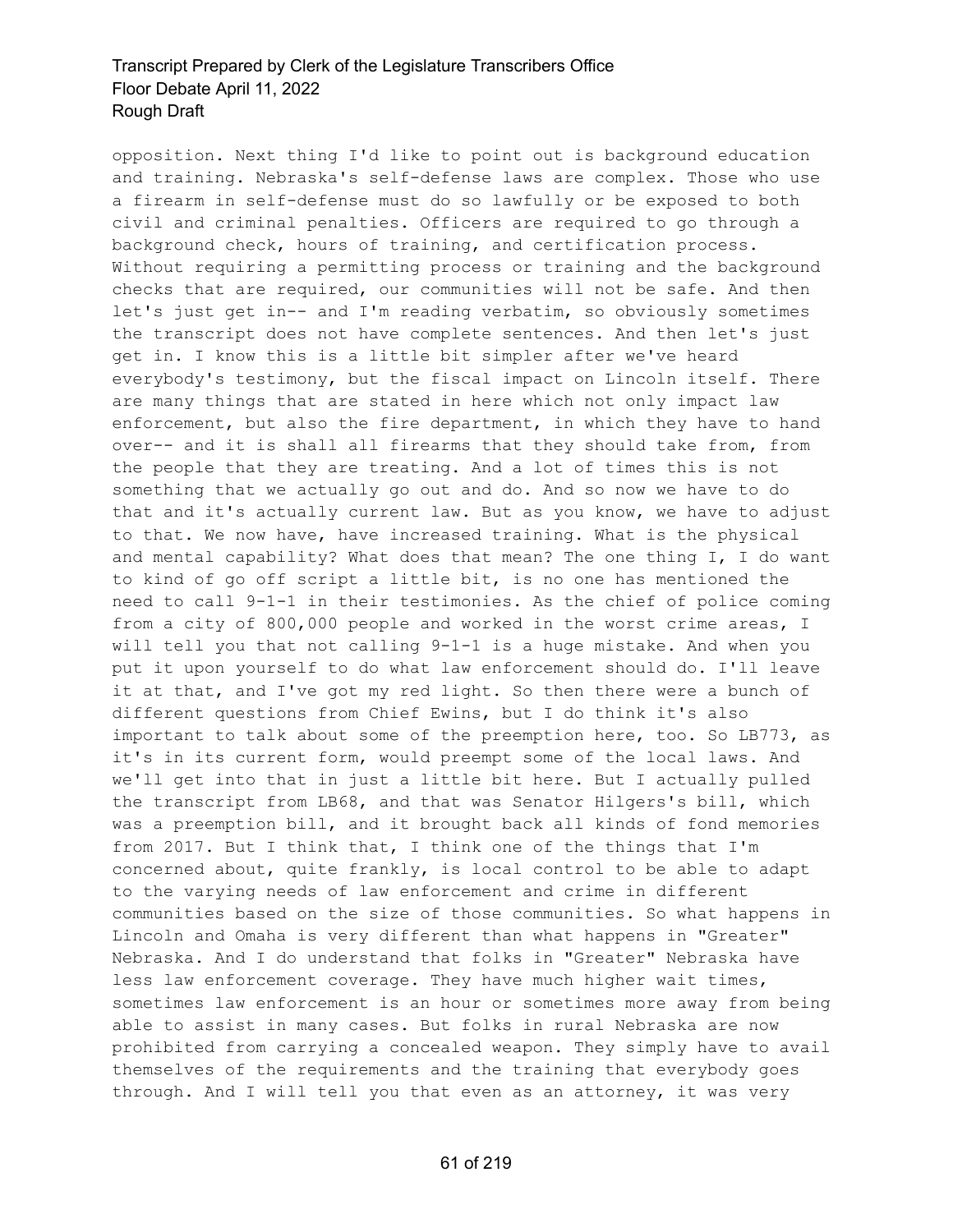useful for me to have a refresher on not only the special laws that are incident to you carrying a concealed firearm, but also the self-defense and other statutes, so that I understood the legal standard in which I needed to conduct myself as a concealed carry holder. And quite frankly, just as a citizen in the state defending themselves. And so that's incredibly, incredibly important. And I don't think that we should dismiss that at all.

#### **WILLIAMS:** One minute.

**MORFELD:** The other thing that I want to talk a little bit about, and we'll get into this a little bit more, I do think that there are certain barriers to some of the different fees required, both for the training and then also both for the permit. And I, as I noted earlier in the morning, am in full support, absolute support of getting rid of the fee. Obviously, we would have to have an appropriation that would go to the State Patrol because it is, it is a process, anybody that's gone through it. It does take staff time, and I want to make sure that the State Patrol has all the resources necessary to be able to do that. So I'm in full support of getting rid of the fee, that's no problem for me at all. I'm also in full support of making the training free, not only from private individuals, but also the state. And I think that there's a lot of different ways that we could do that. And quite frankly, do it across the state so that there's a free training in several areas in "Greater" Nebraska and that there be a free training in the major metropolitan areas.

**WILLIAMS:** Time, Senator.

**MORFELD:** That way, we reduce all the fees. Thank you very much, Mr. President.

**WILLIAMS:** Thank you, Senator Morfeld and Senator Cavanaugh. Senator Matt Hansen, you are recognized.

**M. HANSEN:** Thank you, Mr. President. And good afternoon now, colleagues. I'm going to rise and kind of continue upon some of the discussion from earlier. I appreciate all the points Senator Morfeld has been laying out, including, I think, not to make this an urban versus rule thing, but to-- but Hearing that particularly in the city of Lincoln, city of Omaha, hearing a pretty clear perspective from our law enforcement. I want to say my opposition to this bill is kind of bigger than just the law opp-- law enforcement's opposition, that's certainly a factor I consider. And that's one of those, and that's one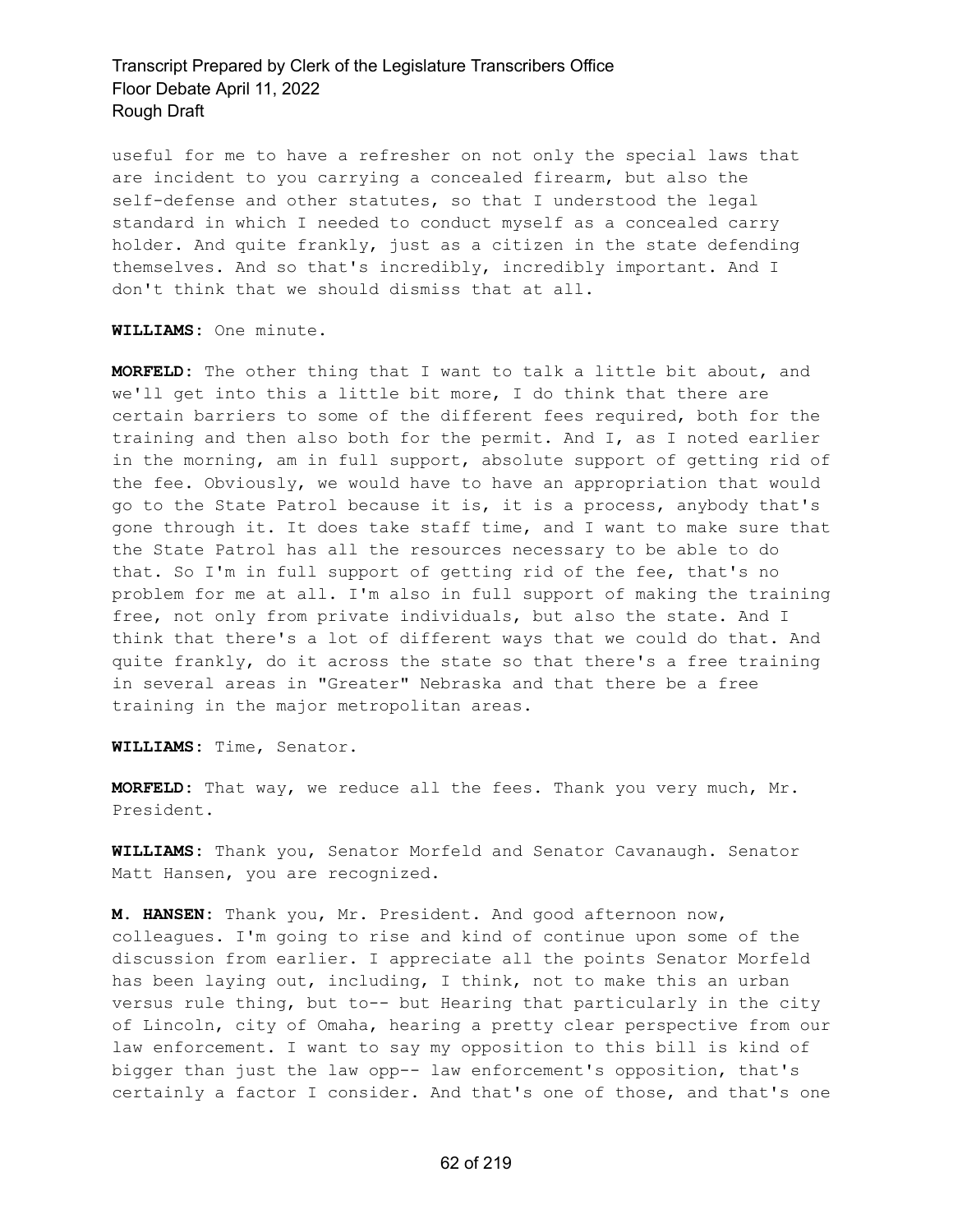of those things that we're looking at in this perspective. Again, part of the stated goal and stated reason for this is to have people react in situations where law enforcement is not available. And obviously, that's not necessarily a situation that applies in Lincoln or Omaha in the same way, where there are quick response times and things of that nature. And I think that's one of the things that we wanted to-- I don't know quite how you address it, but that's one of the things that comes up throughout this debate. And again, that kind of comes back to my fundamental concept or a fundamental principle of if we want people to be taking on, again, this kind of more pseudo law enforcement kind of informal deputy role, you know, maybe going to-- I won't say, seeking out danger, but you know, seeing a situation that they might not necessarily be directly involved with and approaching things of that nature, I would want those individuals to have a clear understanding of their roles, their responsibilities, the duties, the laws around that area, which is something I think that the current concealed carry classes provide a groundwork for. Again, I understand absolutely people's right for the Second Amendment. Absolutely understand personal self-defense, and I get that. And that's why I get open carrying, I get the desire to concealed carry. And that is why I think having an opportunity to concealed carry, albeit with the training and with the extra licensure makes sense to me. That's what we see, and that's what we see-- you know, I know some of our peer states have gone different routes in that. But obviously that's something that we've been in a process of in Nebraska for quite a long time. Overall, colleagues, I think part of this thing is, is again, we're all trying to represent our constituencies and trying to represent different individuals. I do feel that the people of Lincoln, at least the people of northeast Lincoln in my district, know where I stand on this, know where I would stand on things like this when they elected me. I don't think I've ever kind of-- I think, I don't- anyway, kind of losing that point. But you know, this is something that I hear from my constituents. I hear a lot of constituents, including, I believe, Senator John Cavanaugh read from one of his. I've heard similar from some of my constituents who worry about this. So, you know, I understand that some of you may be coming from districts in which there is overwhelming support from this bill. I don't begrudge you for supporting this bill in those districts, but I got to let you know that there's a lot of people, myself included, who come for districts where that's not the case. I certainly do have some constituents who have written in support. I do certainly have some constituents who've written kind of strong opposition. You know, it's a mix. And I think knowing that and knowing all the things that I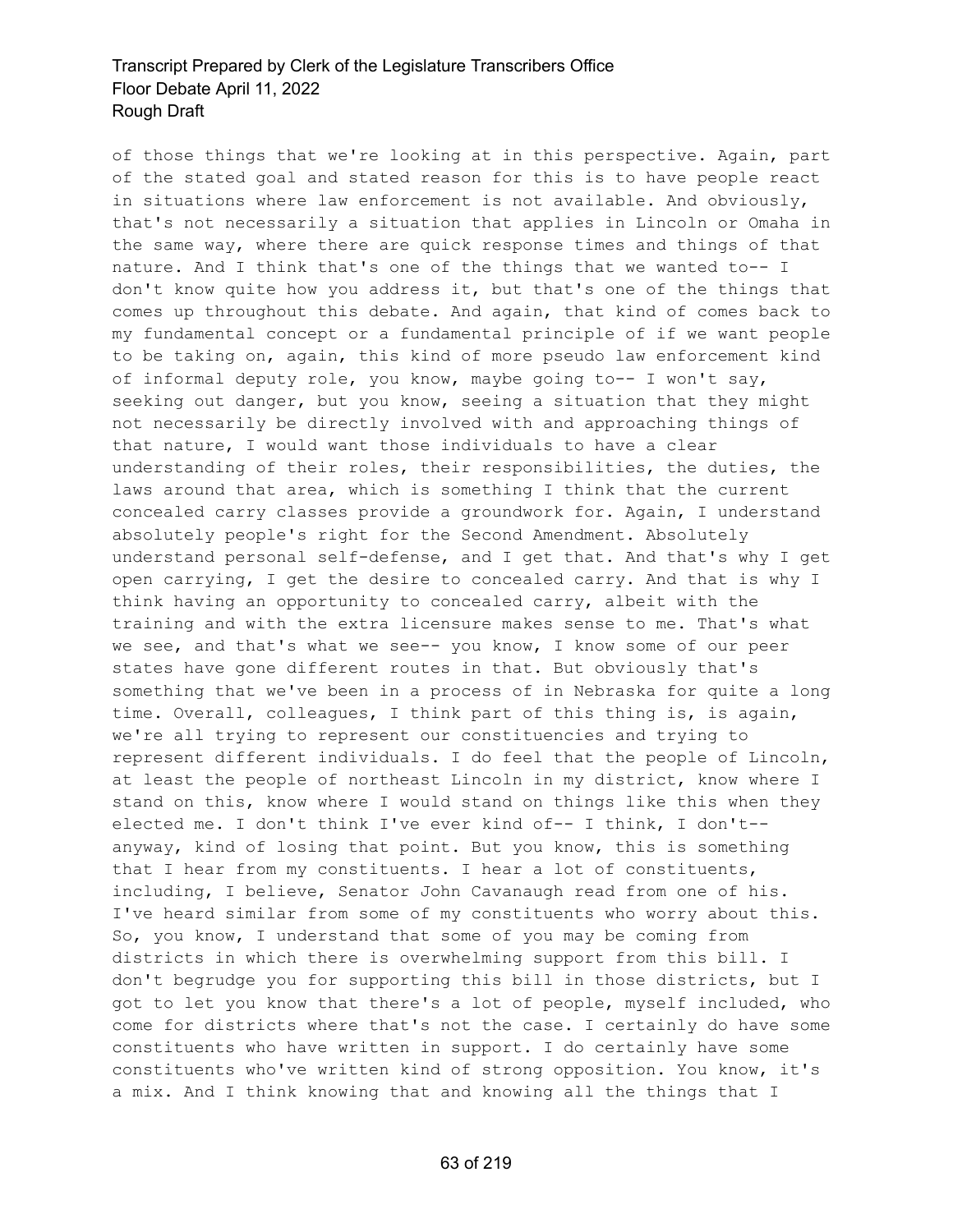know, knowing that the stance of the Lincoln Police, both the department and the union has taken, really helps me to come to where I am at in this bill. I think balancing all of those things is important and one of the obligations that we have to do as senators of this body. So obviously, if we do a poll on our constituency, on every issue, it's, it's certainly important information. But knowing, knowing the ins and outs of the bill, knowing the stance of stakeholders such as law enforcement, knowing all these things is important on its own.

**WILLIAMS:** One minute.

**M. HANSEN:** Thank you, Mr. President. So with that, I will, yeah. With that, I'll close for now and thank you, Mr. President.

**WILLIAMS:** Thank you, Senator Hansen. Senator John Cavanaugh, you are recognized.

**J. CAVANAUGH:** Thank you, Mr. President. So I was sitting here thinking about something I heard on the radio this morning, and today is April 11th, if I'm correct? Yes. So 41 years ago today, President Ronald Reagan was released from the hospital after having been shot by John Hinckley. John Hinckley was a man who had mental health issues, ultimately was committed to a mental institution from that day until, I think, about four or five years ago, if I remember right. Because he was found not guilty of the attempted assassination of President Reagan by reason of insanity. But John Hinckley went to the Hilton in Washington, D.C., with a 22, a small caliber handgun that he purchased at a pawn shop. And he went there with the intention of assassinating President Reagan. But having-- carrying a concealed handgun on his person up until he took that act had, under this law wouldn't have violated any laws. Although D.C., I'm sure, has a more strict carry concealed law than we currently have. And John Hinckley would probably not be able to get a carry concealed weapons permit with his mental health issues. But he was able to do that, and he went and he shot- he actually missed President Reagan and the type of bullet he was using fragmented and ricocheted off of the bulletproof vehicle that President Reagan was getting into and got lodged in President Reagan's lung two millimeters or from his heart. And that was on March 30th of 1981. He was in the hospital until April 11th. Created a lot of chaos in this country in that period. Uncertainty about who was in charge in the immediate aftermath and then attempted-- there were some ultimate changes to the gun laws in this country as a result of-- everybody remembers the Brady bill, which was named after President Reagan's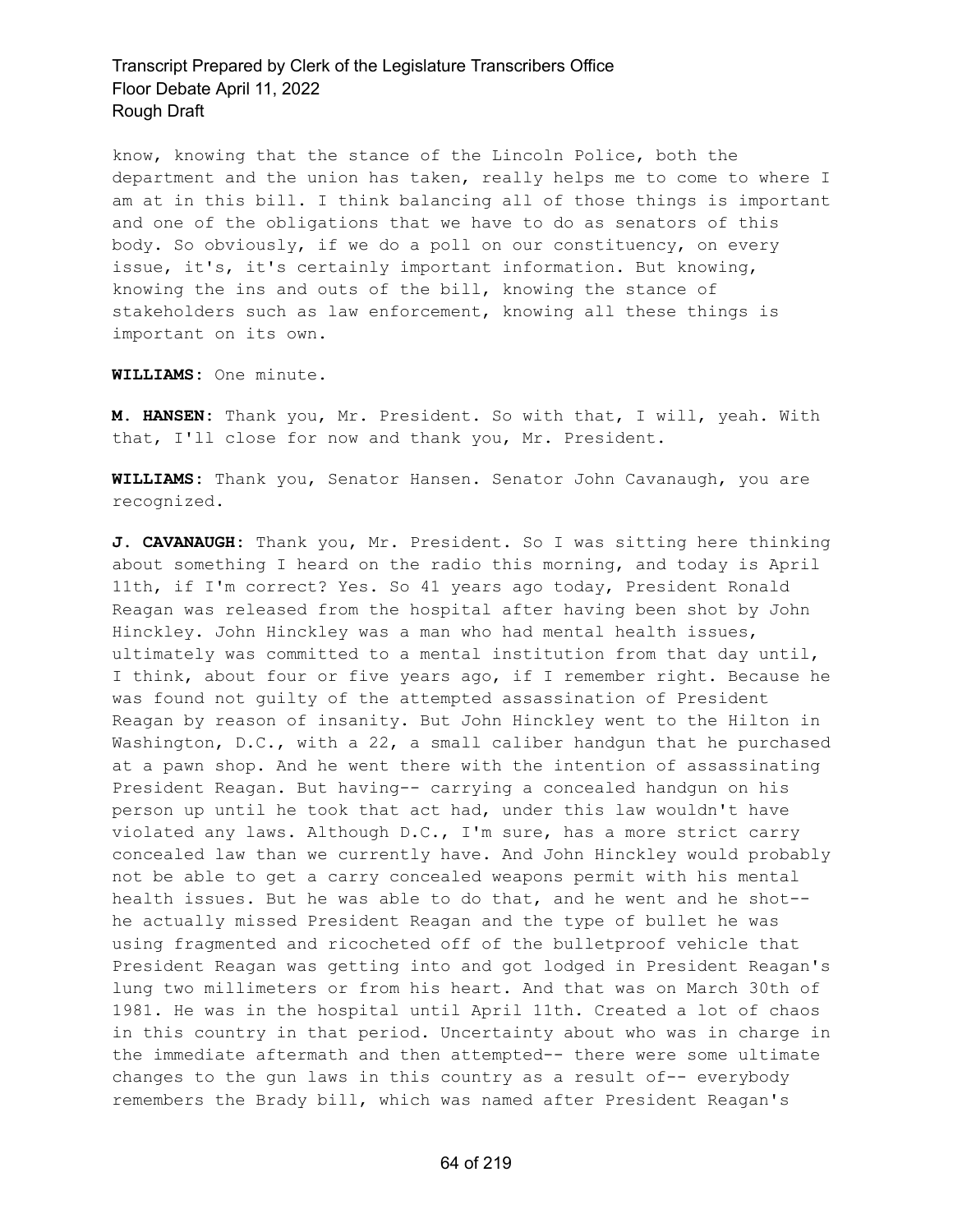press secretary, who was shot in the head by Mr. Hinckley in that incident. So and we have-- there's a lot of academic conversation, obviously, that we're talking about statistics and reasonableness and what is the right policy. And I of course, believe that that is the nature of the conversation like this, to be, I would say, clinical in our conversation. But there are stories like this one that can illustrate what happens when we don't have effective, reasonable gun policy in this country. And this one is just one outsized impact. This is one person who was president of the United States, surrounded by an army of security, had an armored vehicle, entered and exited buildings undercover. And in a 30 foot space, the only 30 feet that he was exposed to hazard, this person with a concealed handgun shot him and almost killed him, and injured several other people in the process. So requiring background checks is important. I think that's one of the things that came out of the Brady bill. In this case, he used some kind of fragmentation bullets that I'm not familiar with, but I'm sure somebody else here is better equipped to explain that maybe were ultimately banned in the Brady bill as well. But he was a mentally ill individual who was doing this, as everybody famously remembers to impress Jodie Foster. And if we don't have some sort of reasonable regulation ensuring that not everybody should be walking around with a gun, that people should have some kind of training, people should have a minimal--

#### **WILLIAMS:** One minute.

**J. CAVANAUGH:** Thank you, Mr. President. At minimum, we should make sure they don't have mental health issues and make sure that people don't have a serious criminal background that the data would show if people who have committed acts of domestic violence are much more dangerous with a gun. So there's a lot of those sorts of things that need to be considered aside from training, which of course, is important. We should make sure that people are getting trained on proper use, storage, maintenance of guns, making sure that they're not pulling them out flippantly and that they're not overusing them. Because of course, in that incident, John Hinckley again was not killed. He was-- the Secret Service, somebody drove on top of him. They used restraint and were able to capture him. And then he was detained for the next 40 or so years. So there's a lot of room for reasonable regulations here that make sure that-- make their community safe but do not unduly infringe on people's rights. We need to preserve people's rights, of course, but, but reasonable regulation--

**WILLIAMS:** Time, Senator.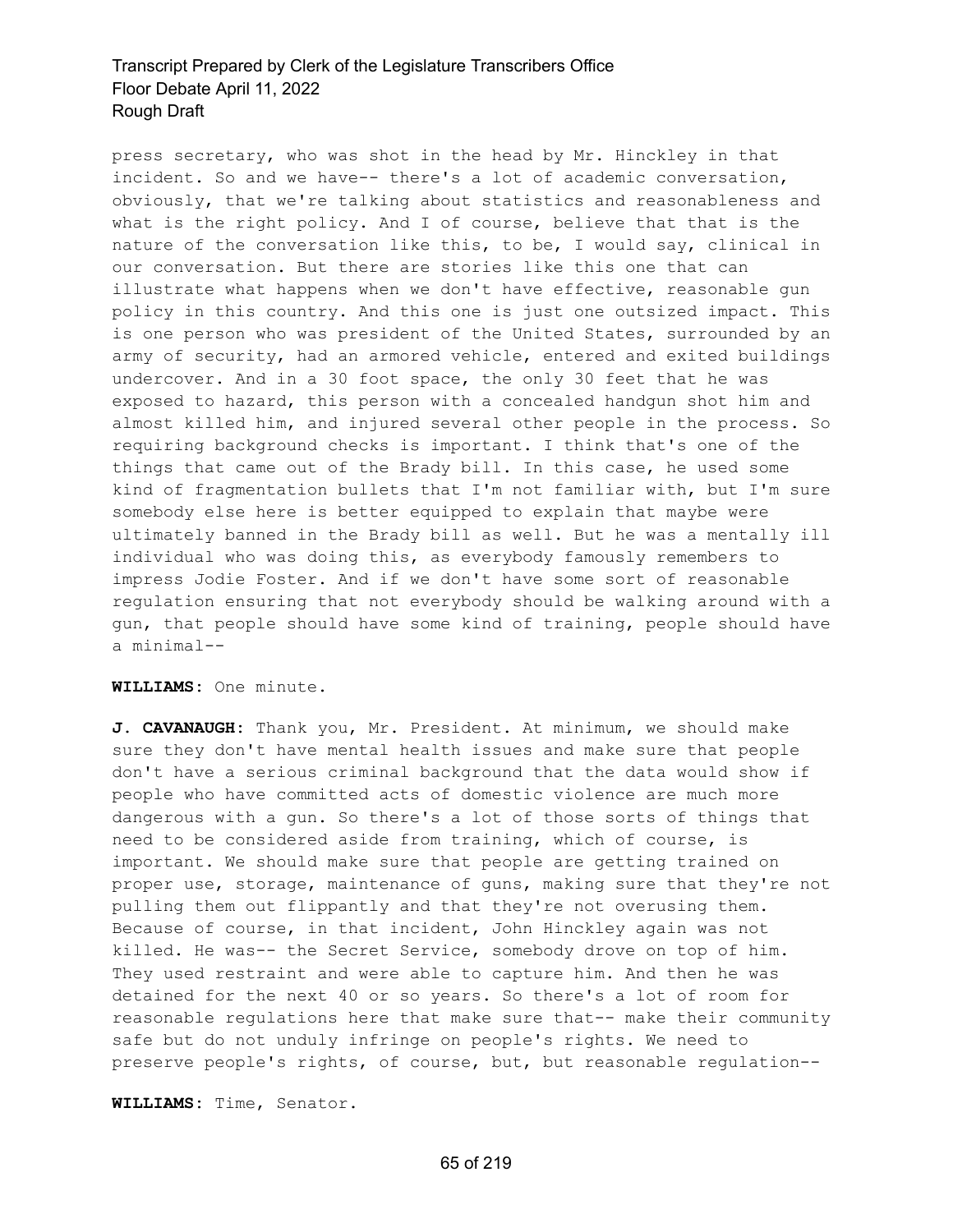**J. CAVANAUGH:** Thank you.

**WILLIAMS:** Thank you, Senator Cavanaugh. Senator Brewer, you are recognized.

**BREWER:** All right, I hope all of those who are watching soaked up what was just said. So we took the case of a mentally ill person who was a restricted person and could not have a gun, but he used a gun and we're going to use that as a reason not to have LB773, which now 25 other states have. But for some reason, the people in Nebraska are so evil and so wrong that they're going to use their guns in illegal ways. Now since we want to get things on the record, I'd like to address a question to Senator Morfeld. Senator Morfeld, would you yield?

**MORFELD:** Yes. I'm sorry, I was having a side conversation, so I didn't hear what you were saying.

**BREWER:** Do you have a copy of LB773?

**MORFELD:** I do.

**BREWER:** Could you go to page 20, line 6?

**MORFELD:** Page 20, line 6.

**BREWER:** Would you read (a), (b) and down to (2)?

**MORFELD:** Do you mind if I start with Section 10, to give the appropriate context?

**BREWER:** Sure, sure.

**MORFELD:** OK. Section 10. Except as provided in subsections (2) and (3) of this section, a person not otherwise prohibited by state law from possessing or carrying a concealed handgun shall not carry a concealed handgun while such person is: (a), this is line 6, is consuming alcohol; or (b), line 7, while such a person has remaining in the person's blood, urine, breath any previously consumed alcohol or any controlled substance as defined in section 28-401. So I think what you're probably getting to is that contradicts the letter that I just read off?

**BREWER:** That is correct.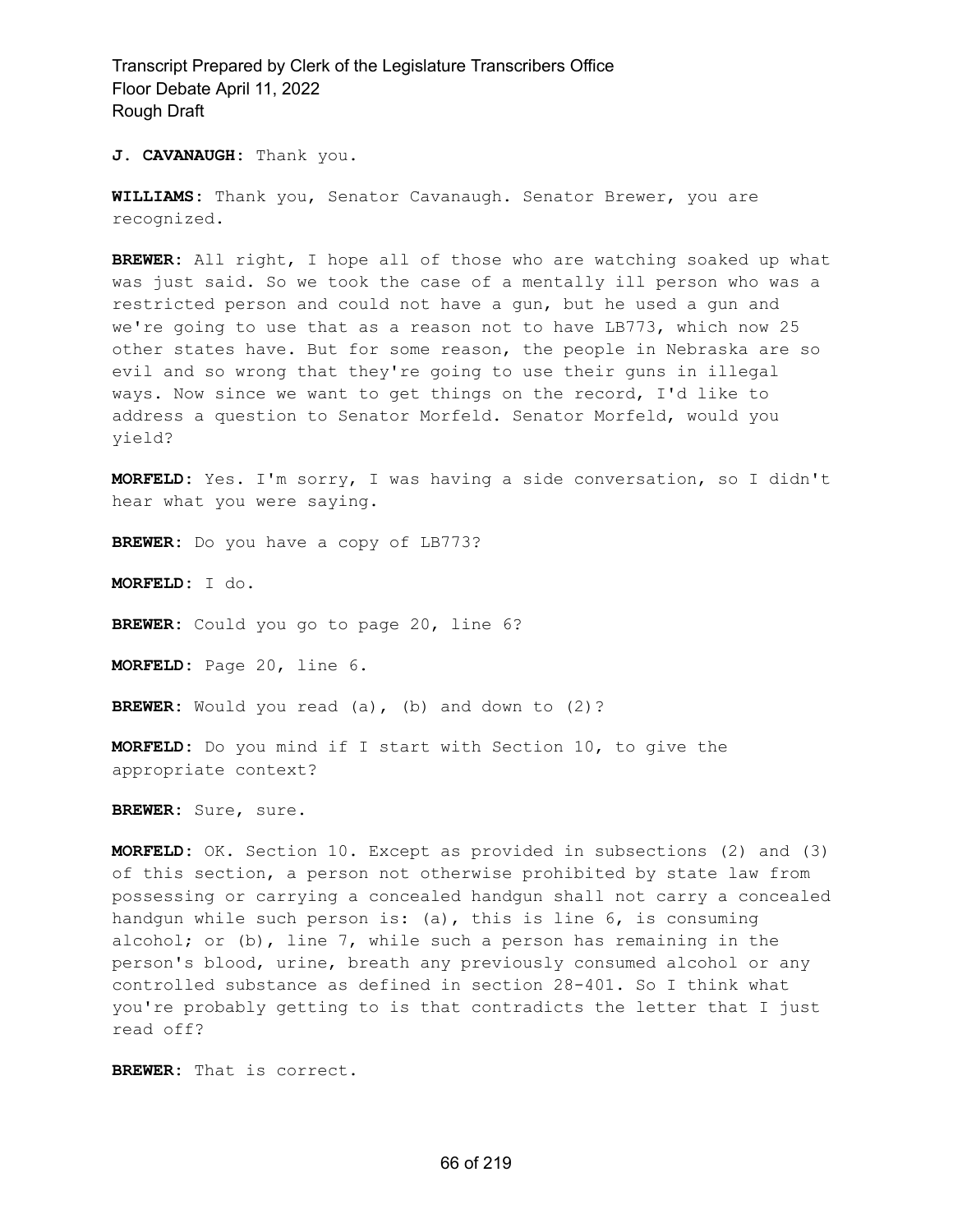#### **MORFELD:** OK.

**BREWER:** All right. Thank you. All right, so what I'm trying to point out here is that in the heat of the moment, there's a lot of comments, a lot of written stuff going back and forth that are not true. I get it. This is something that will make jobs harder for certain people. Now we just had an amendment to try and help Omaha, and that was defeated. That was local control, that was addressing these very issues that were in that letter. And it was determined that that was not the right thing to do. So now we're back LB773. The Second Amendment is the only rights citizens must ask permission to use. Think about that for a minute. Wouldn't do this with voting rights. Second Amendment is the most heavily regulated regulation in our con- in our Constitution. Second Amendment is much easier taken than any other rules we have in the Constitution. I mean, think about some of this for a while. What we're trying to do here is simply give the right to folks-- and everyone who wants to talk about, well, I'm much more comfortable with people open carrying. Like so many things are said on this floor, I don't believe anybody. If you are packing a gun on your hip and you're walking around, you're making people nervous. And if you're someone bigger and stronger and you decide you want that gun, you will take it. You're putting yourself at risk in open carrying if you're not physically big enough to protect that gun. If you're concealed carrying, they don't know it. And we went over the issue of training. We've got a method for folks to be trained. To say we need millions of dollars from the state of Nebraska to pay to have folks trained because they're so irresponsible that they won't do any training on their own--

### **WILLIAMS:** One minute.

**BREWER:** --and then still want to carry, I think, isn't being accurate or true with people that want to have constitutional carry. And we're not saying everyone should carry, what we're saying is there are those out there who would like to and we are going to charge them to have a right that is given in our constitution. I don't care how you look at it, that's wrong. We will continue this filibuster. And for those watching on TV, you're getting to see why the rules of this Legislature are broken and why the 33 is a high mark that's almost impossible to meet. Any small group of people can kill anything good in this body. Thank you, Mr. President.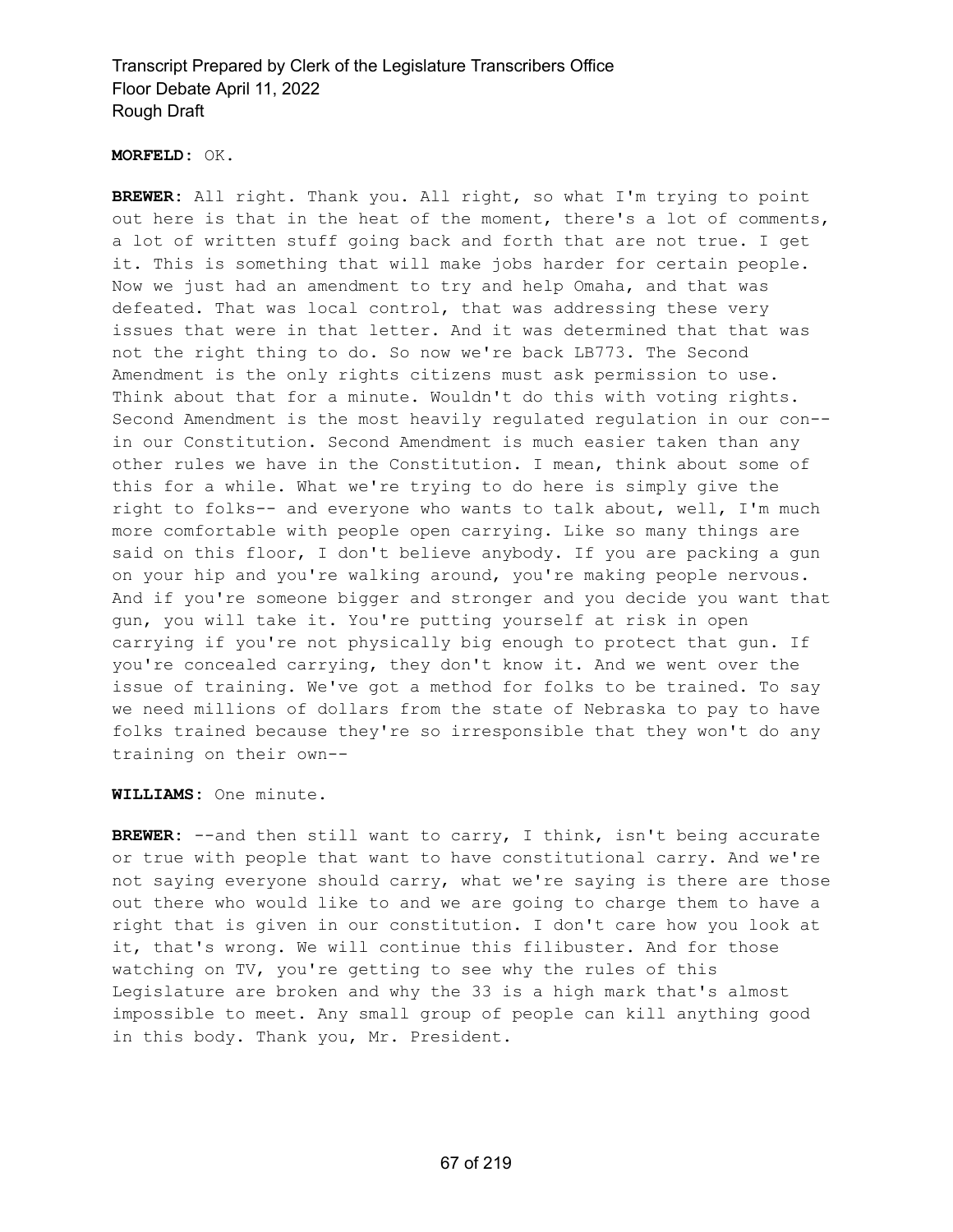**WILLIAMS:** Thank you, Senator. Senator Morfeld, you are recognized. This is your third opportunity. You still will have an opportunity to close.

**MORFELD:** Thank you, Mr. President. Well, I want to, I want to thank Senator Brewer for pointing out that, that one inconsistency there. I did confirm with the Police Officers Association in that they did rush to get this out after the amendment got out. So I think there is some good discussion to be had, particularly with that section. And clearly the bill does cons-- does include consuming alcohol, a prohibition on consuming alcohol or having narcotics like fentanyl in there. But the other parts of the letter, I'm going to review once I get off the mike here, do seem correct and accurate. Unfortunately, things move fairly quickly on the floor, and I think myself and a lot of other people were surprised that that amendment failed. So in any case, I want to go back and talk a little bit about local control and why it's so important to have local control. And for those that did not-- were not elected and were not here in 2017, when we talked about LB68 and had that discussion, that bill also failed. And really, it failed because we decided as a body at that time that it was important to maintain local control, and it was important to maintain local control to keep our communities safe. And so I just want to read from, I think this is the Unicameral Update. My senior legislative aide printed this off for me. But this is, I think, from the Unicameral Update and it's a brief summary of LB68. And I think it's important to bring that back because there are consequences in terms of local control if LB773 becomes law. So the title is Uniform Enforcement of Firearms Regulations Discussed. A bill discussed by lawmakers on April 4th would override individual city and local ordinances, making firearm regulations consistent statewide. LB68, introduced by Lincoln Senator Mike Hilgers, would authorize the state to regulate the registration, possession, transportation, transfer and storage of firearms and ammunition. Cities and villages would retain the authority to enforce prohibitions on firearm discharge. Hilgers said, the lack of statewide policy shows-- allows for a patchwork of local ordinances regarding firearm possession, creating the possibility that a responsible firearm owner could unknowingly violate city ordinances while traveling to different areas of the state. LB68 would remove a heavy burden placed on Nebraska citizens and their right to bear arms, he said. This is Senator Hilgers. At the same time, this will leave cities with tremendous ability to continue to fight and regulate gun violence. A pending Government, Military and Veterans Affairs Committee amendment would allow a city of the metropolitan class to prohibit handgun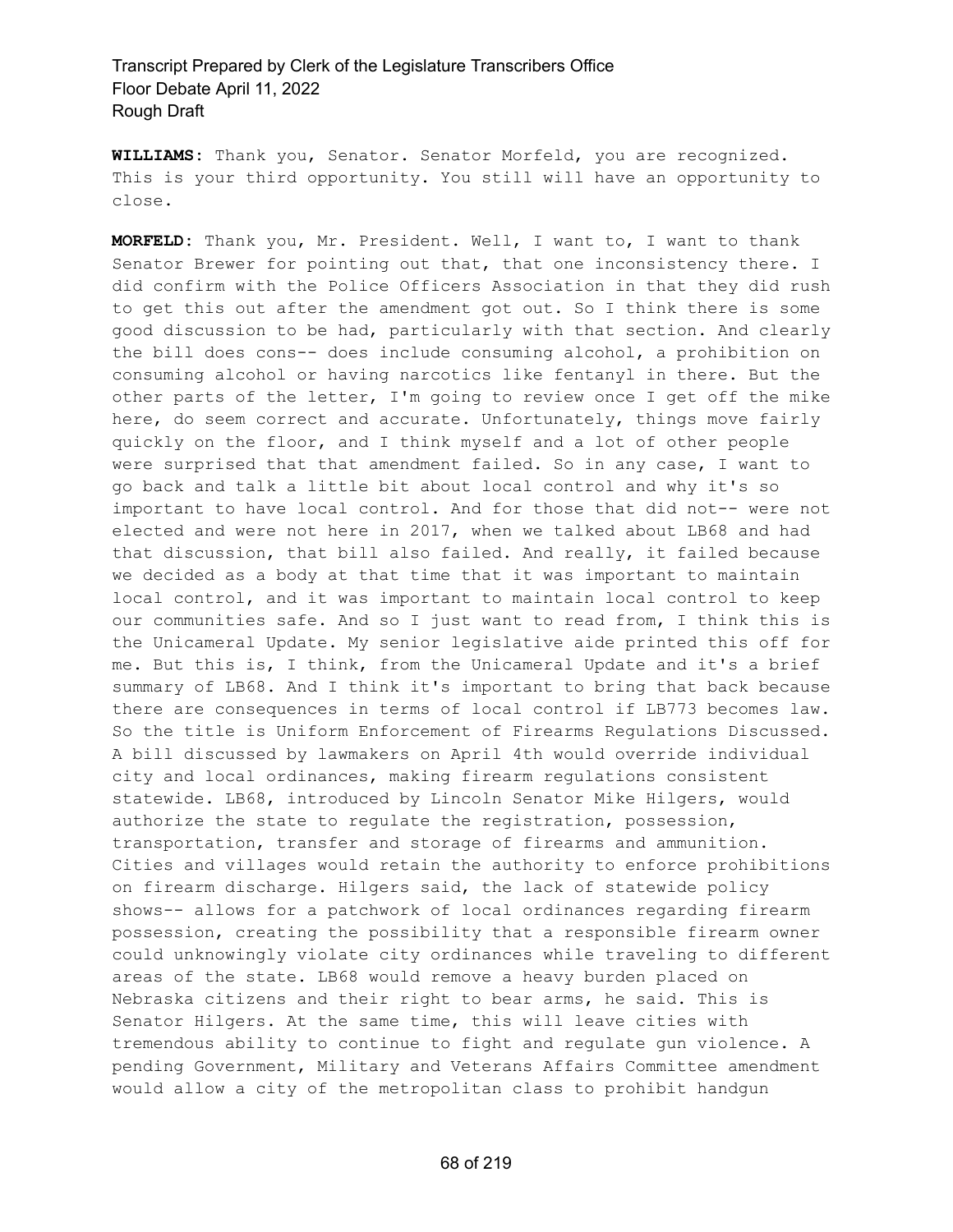possession in public places. Exceptions to the prohibition would include safe transport and vehicle possession for instructional purposes and possession by concealed carry permit holders and military members. Omaha is currently the only metropolitan class city in Nebraska. It left Lincoln out. That's my commentary. Committee Chairperson Senator John Murante said that the amendment is a result of months of negotiations with Omaha police to address concerns about the ability of law enforcement to effectively fight gun violence in the city. The amendment would also prohibit the open transportation of handguns and long guns within the large metropolitan class cities. It would require that firearms be unloaded and contained in an enclosed case or unloaded and broke down. There are-- there would be exceptions for firearm transport by law enforcement, concealed carry permit holders, military members and other lawful activity that does not endanger public safety and has received proper legal approval. Finally, the amendment would require that all firearms transported within a vehicle be unloaded, locked up either in a trunk or container--

**WILLIAMS:** One minute.

**MORFELD:** --or in the glove compartment or console. Concealed carry permit holders and military members would be excluded from this requirement. Gordon Senator Tom Brewer supported the bill. He-- his work teaching marksmanship to youth throughout the state has shown that proper gun ownership can teach valuable life lessons, he said. Brewer said it was difficult for law abiding gun owners to travel throughout the state to know all the potential local ordinances that they may unintentionally be violating. I think that actually brings up a good point with this legislation. I'll digress from the, from the article. I'll read the rest of it, because I know all of you want to hear it, a little bit later. But this will also create a situation where law abiding gun owners likely will unintentionally violate the law, particularly those that are concealed carrying, and they will not know the special laws that are in place for them to follow. And so I actually think this tracks with Senator Brewer's-- I actually think my position on this tracks with some of Senator Brewer's concerns on LB68 from many years ago. With that, thank you, Mr. President.

**WILLIAMS:** Thank you, Senator Morfeld. Senator Hilkemann, you are recognized.

**HILKEMANN:** Thank you, Mr. President. It's the first time that I've talked about LB773. In general, I have to say I don't like gun bills,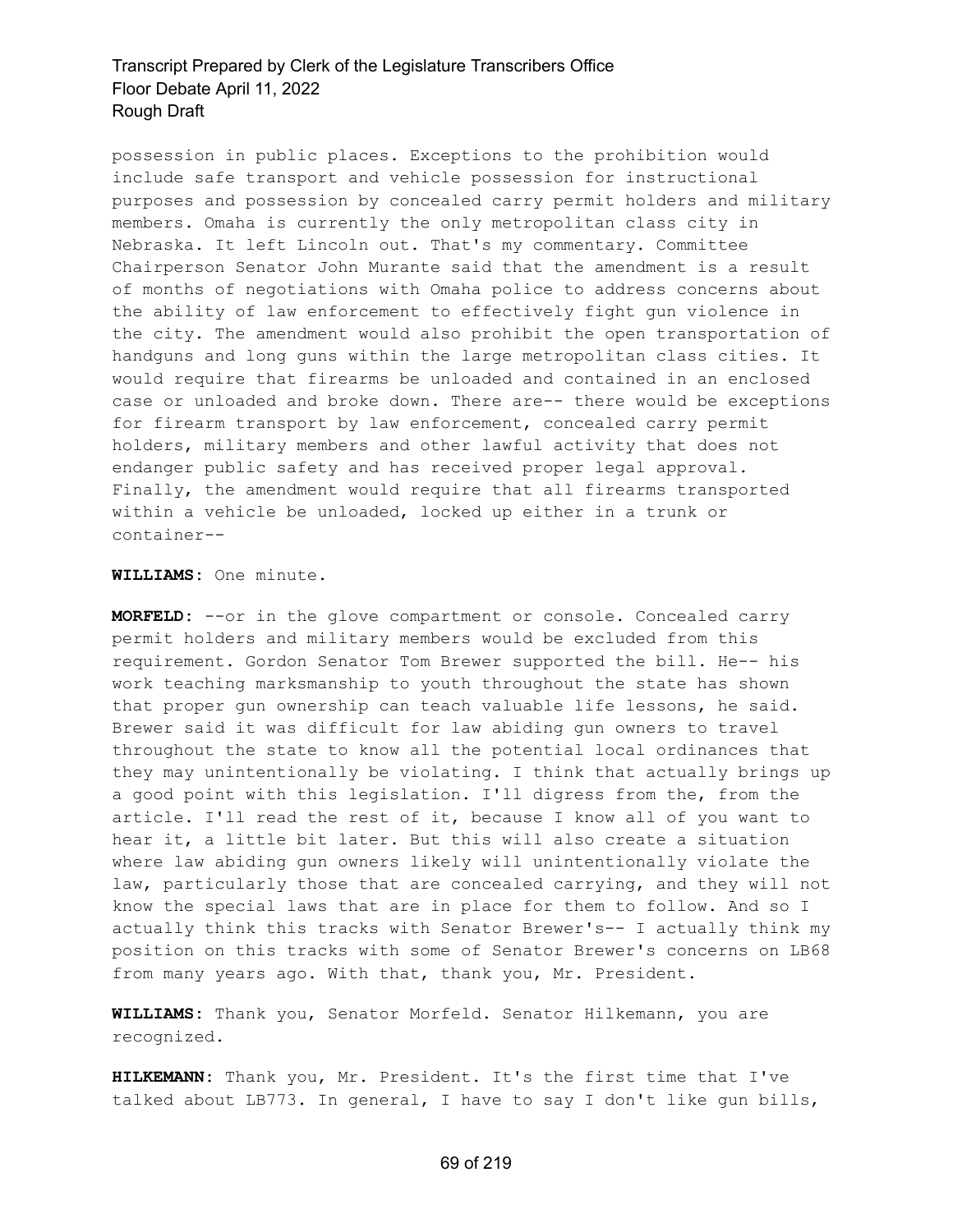haven't liked them all the eight years I've been here. People hold such deeply held beliefs on either side. You cannot-- there's no middle ground when it comes to gun bills. I can say that I have never owned a gun, and I hope that I never feel like I have to own a gun. But I certainly, if people want to have guns, I support your right to carry that gun. When this bill came up, I contacted Chief Schmaderer from the Omaha Public-- Police Department, and he said we're neutral on this bill, provided the amendment is in place. Now the amendment is not in place, we're being told that maybe the amendment could be added on Final Reading if we were to, to get a cloture vote at this point. Since my vote for the cloture and the pull motions, I've had-- I'm gonna share two conversations that I had. One was about three weeks ago for breakfast on a Saturday morning, I met with my quarterback that I coached 50 years ago in Table Rock, Nebraska. We had-- I had not seen this gentleman since 1972. From Table Rock, he went into the military police, and he served 30 years in law enforcement after, after the military in-- at Atlanta, Georgia and surrounding counties, becoming a detective for it. And I suggested to him at the end of our conversation, I said, you know, we-- I said, we've got this gun legislation that I'm supporting, that, that I voted for. I said, what do you think about this? And he said, why do people need these guns? He said, I was always concerned that someone around the corner might have a gun aimed at me. He said, I'm very fortunate. He said, after 30 years, I was given a special revolver by the Atlanta Police Department. And he said, it's locked up in a safe in my house. He said, there's no need for us to be carrying guns. Saturday, I met with an individual that I've done business with occasionally over the years, and we bumped into one another. Big Gun advocates. Owned guns, hunter, and he actually had sent me after I voted for that, he sent me a thank you note. I hadn't heard from him in some time, thanking me for voting for to advance LB773. And I said to him, I said, is it really critical if we move this bill forward? I said, if we don't get the amendment, I don't think I can vote for it. He said, you know, he said, that's all right if you don't. He said, I'm glad I can car-- he said, I'll get a permit. People can take the class. I liked both of those conversations.

**WILLIAMS:** One minute.

**HILKEMANN:** We're not saying that they-- if we don't pass this bill, that they can't carry, but they just, they have a requirement they need to carry. So with the opposition that we now have from the Omaha Police Department, based on those conversations, and I think what-- I'm, I have always supported our law enforcement people, I'm going to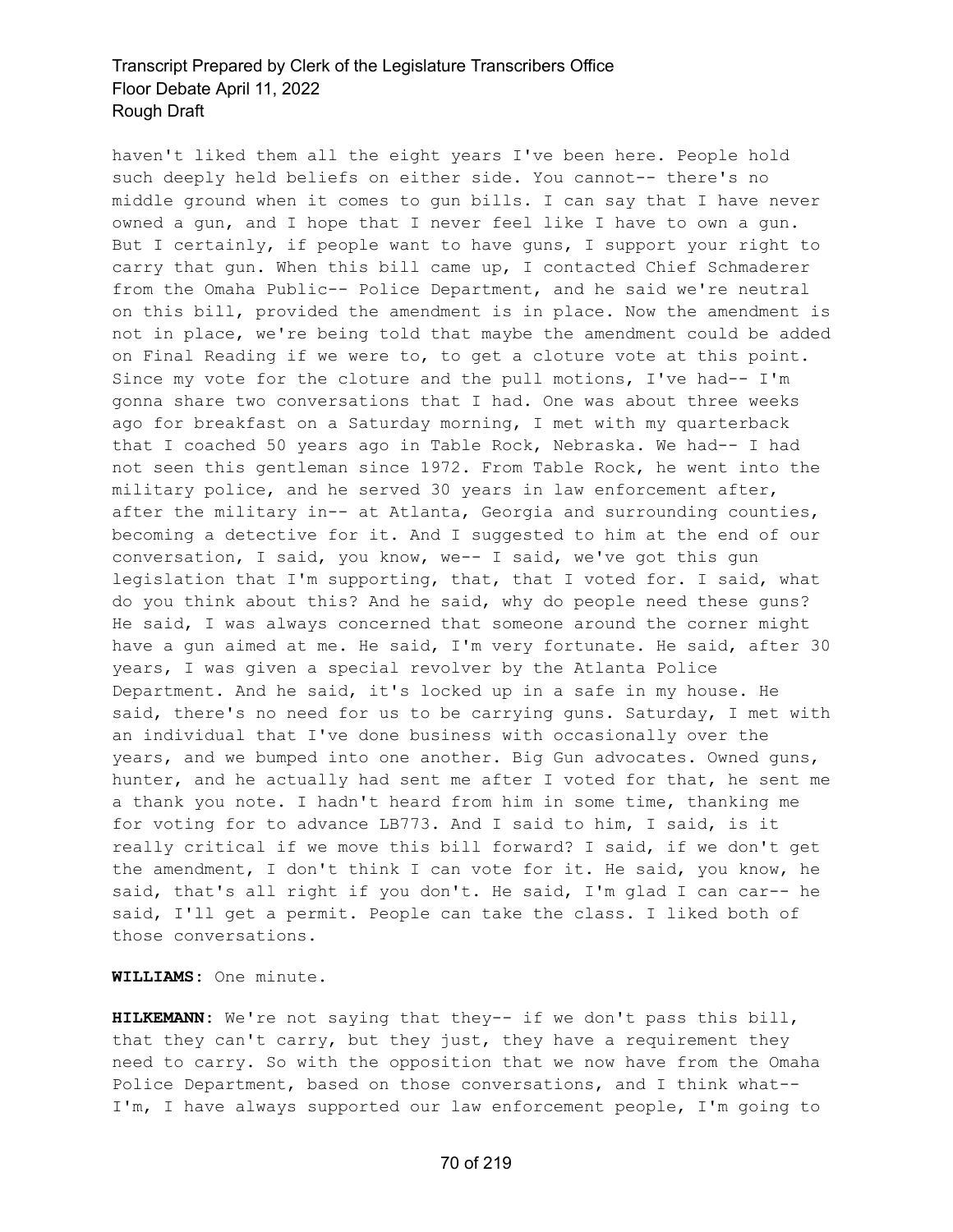support them today again. And I thank you, Mr. Speaker-- or Mr. President. I will surrender the rest of my time.

**WILLIAMS:** Thank you, Senator Hilkemann. Senator Machaela Cavanaugh, you are recognized.

**M. CAVANAUGH:** Thank you, Mr. President. Colleagues, I just want to go through sort of procedurally. I heard Senator Hilkemann mention that there could be an amendment put on Final, pulling it back to Select. And where we're at in the session, that's just not possible. If we were to move this forward today to Final, it would have to lay over a day, so we wouldn't get to it until Wednesday. Then we pull it back to Select and then we move it forward to Final again, it has to have a layover day. And that doesn't exist at that point. So that's, you know, we had the-- we had the amendment that the police were in favor of. It didn't pass, didn't get adopted. There's not another bite at this apple after today. So I just wanted to state that for the record, and yield the remainder of my time to Senator Morfeld.

**WILLIAMS:** Senator Morfeld, 4:10.

**MORFELD:** Thank you, Mr. President. I appreciate Senator Cavanaugh going through kind of procedurally how right now any amendment on Final Reading would be impossible to get to given the timeline and some of our layover. That being said, I also appreciate Senator Hilkemann standing with both local law enforcement in his community and law enforcement in my community as well, and with the police chiefs across the state. I want to talk a little bit about some polling data with permitless carry. So the first statistic that I want to bring up here is, is a pretty significant poll across the country. So voters, random sample size, you know, scientific poll, 88 percent of Americans think you should have a permit before carrying a concealed gun in public. That's pretty compelling. Over 80 percent of gun owners, nongun owners, Republicans, Democrats and independents agree that high safety standards are critical in issuing concealed carry permits. That's also fairly compelling as well. Concealed carrying, and I'm just reading from this interesting article here in research. Concealed carry permitting systems enjoy overwhelmingly, overwhelming support nationally. Eighty-eight percent of Americans think you should get a permit before carrying a concealed handgun in public. In fact, over 80 percent of gun owners, nongun owners, Republicans, Democrats and independents agree that high safety standards are critical in issuing concealed carry permits. This is one quote from a NRA-certified firearm instructor in Tennessee. Quote,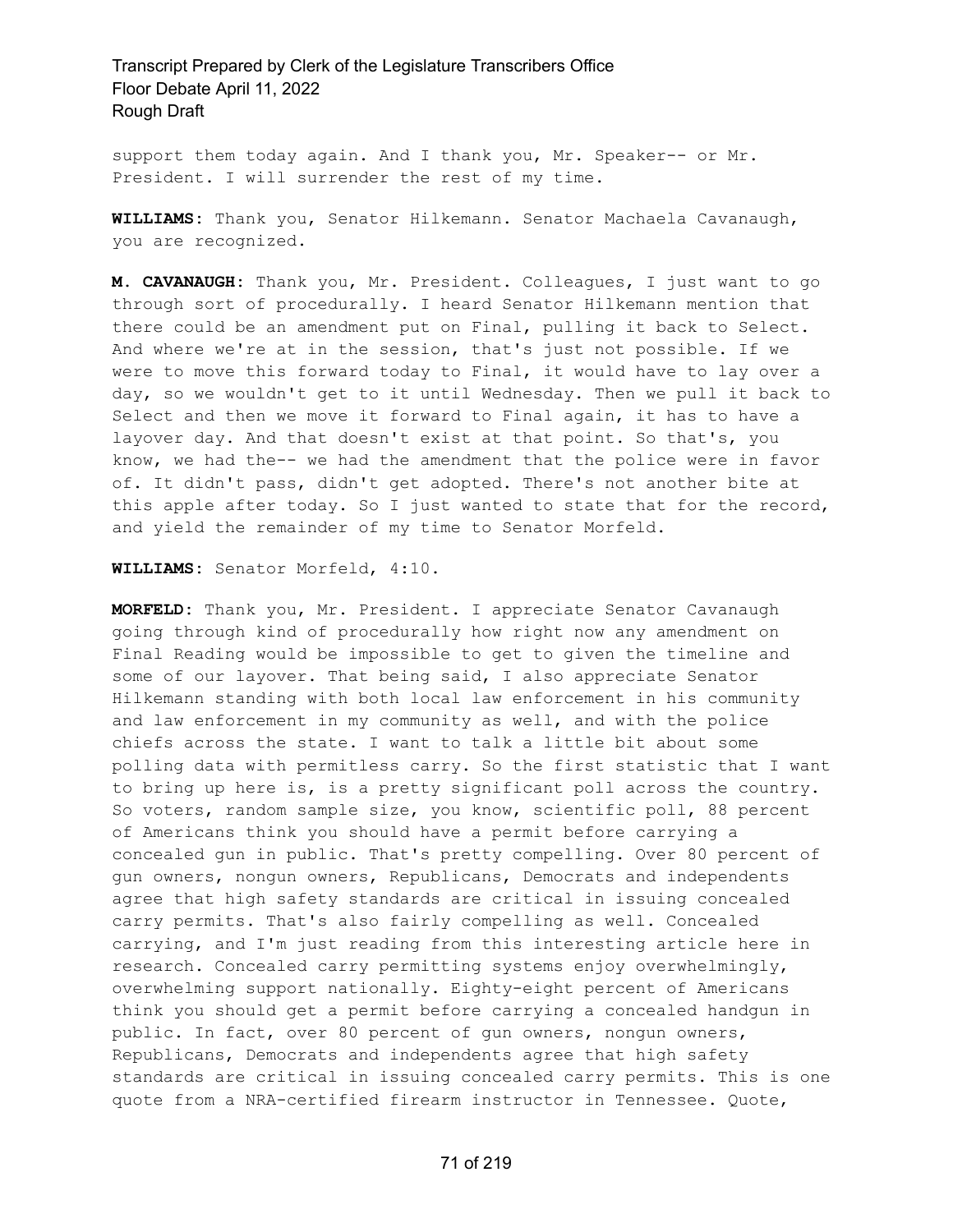live fire training is critical to making sure that people who carry guns in our state know how to load and fire a weapon properly and safely. When someone wants to get a license to drive a car, they have to prove they can operate a vehicle safely. It would be ludicrous to give someone a driver's license only after watching an online video. A handgun carry permit should be no different, end of quote. And reading from this here, this is just kind of a national overview. Concealed carrying permits typically require training to carry firearms responsible-- and how to be responsible in public. Permitless carry laws, also called constitutional carry laws, strip away this critical training component. Most states currently require firearm safety tree-- safety course before a person can get a permit to carry a concealed handgun, including 25 states and the Washington, D.C., as well-- not a state, much to their consternation-- that require training that involves the live firing of a gun. This training ensures that permit holders are aware and responsible at practices handling, carrying, fire guns in public. You know, I actually, you know, I'll look into this. I don't know if it's actually required to have live fire training for our training process, but I do know that when I did my eight hour training course that we did do live fire training.

#### **WILLIAMS:** One minute.

**MORFELD:** But I'll look into that and get back to all of you. Law enforcement experts, firearm trainers and military personnel overwhelmingly agree that people who carry concealed weapons in public should take firearm training, including live fire training. In self-defense experiment involving a firearms simulator, participants with lower levels of firearm training and experience performed worse than those with higher levels of training. Many accidentally shot innocent bystanders or unarmed people. Permitless carry laws let people who have never carried a gun carry one concealed and loaded in public. Moving on, concealed carry permitting systems ensure that only responsible gun owners can carry concealed handguns in public. Permitless carry bills remove these safeguards and allow carry by potentially irresponsible or dangerous people, such as violent criminals and weapons offenders. In many states, people convicted of certain violent crimes and weapon offenses are disqualified from getting a concealed carry permit. But under permitless carry, these convicted criminals would be legally allowed to carry hidden guns--

#### **WILLIAMS:** Time, Senator.

**MORFELD:** --in the streets. Thank you, Mr. President.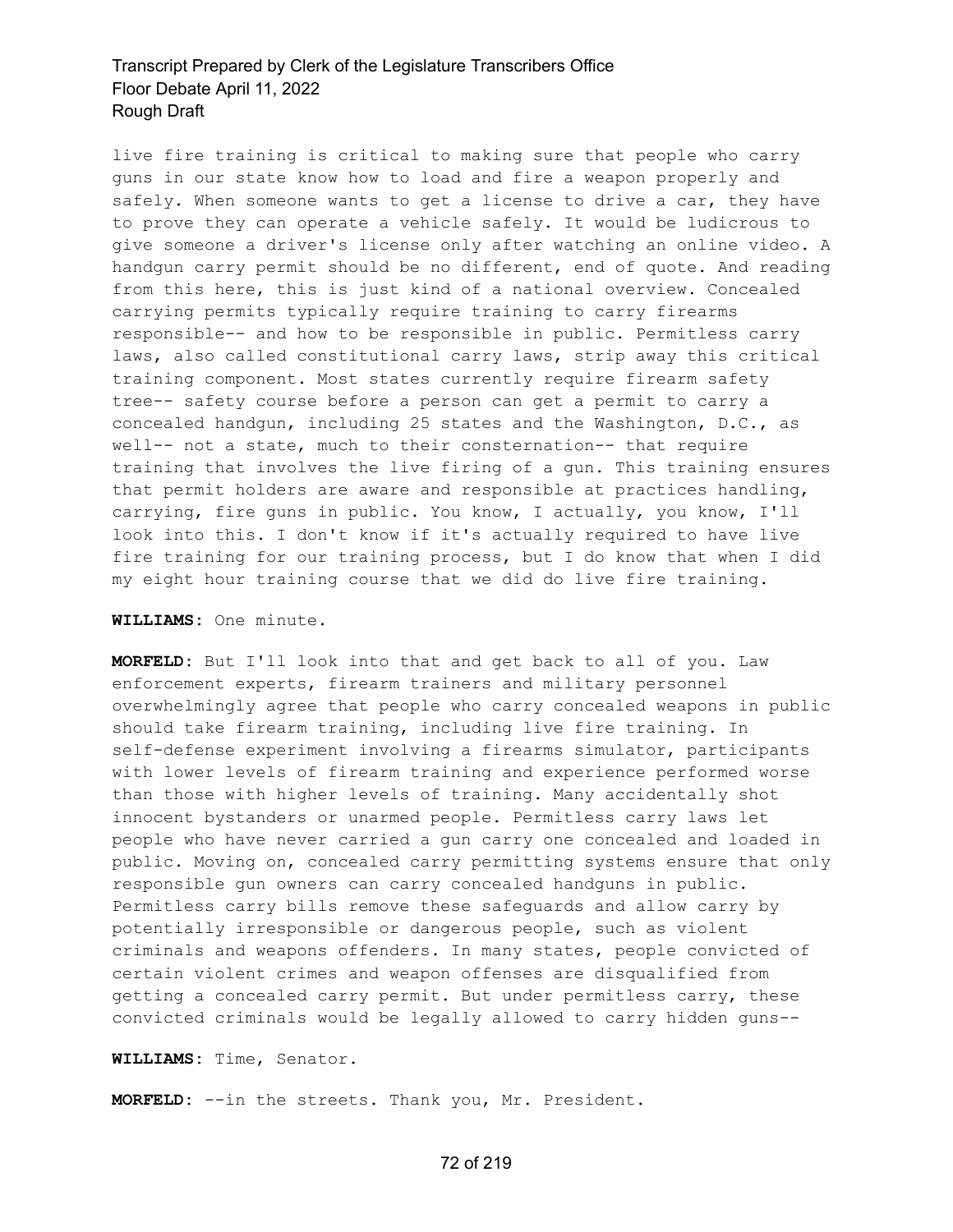**WILLIAMS:** Thank you, Senator Morfeld. Senator Matt Hansen, you are recognized, and this is your third opportunity.

**M. HANSEN:** Thank you, Mr. President. I'll yield my time to Senator Morfeld.

**WILLIAMS:** Senator Morfeld, 4:55.

**MORFELD:** Thank you, Senator Hansen. Probably lose my voice by the end of this with this cold. And my wife keeps texting me to pay the bills, so I'll get to that after this. Permitless carry legislation is a part-- oh no, we already discussed that. Here we go. Emerging data shows that states have passed permitless carry legislation are experiencing a substantial increase in gun violence. And I think this data is particularly important, and we talked about it the first round of debate as well. Laws that weakened state's firearm permitting system have been a precursor to permitless carry legislation, and a substantial body of research shows that this-- these states, these laws have led to a rise in gun violence and violent crime more broadly. And this tracks with the concerns of our law enforcement in both OPOA, OPD, LPU and then also LPD. States that have weakened their firearm permitting systems have experienced an 11 percent increase in handgun homicide rates, and a 13 to 15 percent increase in violent crime rates. Conversely, states provided-- states that provided law enforcement discretion to issue carry permits saw 11 percent lower homicide rates, saw 11 percent lower homicide rates compared to states that did not have that discretion. And here are some more statistics from some of these different studies. Eleven percent, states that have weakened-- oh, we just said that, 11 percent, 13, 15 percent. So states that have weakened their firearm permitting system have experienced an 11 percent increase in handgun homicide rates. And I'll just repeat these numbers again because I think they're important. States that have weakened their firearm permitting system have experienced a 13 to 15 percent increase in violent crime rates. Again, tracking with our law enforcement's concerns. Once many states have recently passed permitless carry legislation, research is limited to the impact of these newer laws. But early signs are not good. States that have enacted permitless carry legislation are seeing increased violent gun crimes. States such as Alaska and Arizona have experienced an increase in the rate of aggravated assaults with a gun since the enactment of permitless carry legislation. This has resulted in hundreds more gun-related aggravated assaults in these states in 2017 to 2018, which is the latest year available for-- excuse me, the latest year for which data is available compared to years prior to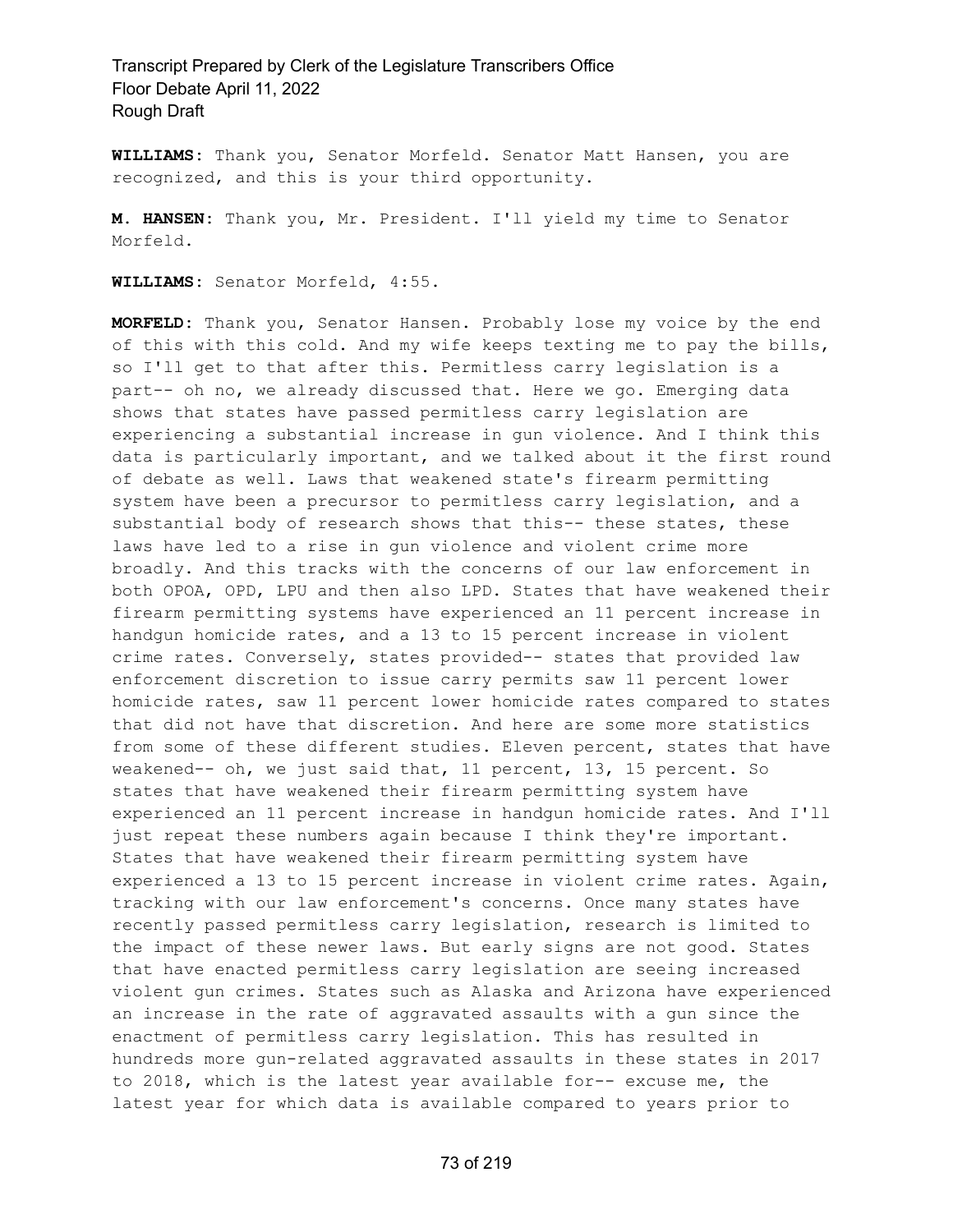enactment. So the conclusion on this is that permitless carry legislation strips states of essential permitting and training standards for carrying concealed guns in public. It is a part of the gun lobby's broader agenda to weaken critical safety gun laws, allowing more guns everywhere, which in turn has led to an increase in gun violence. The majority of Americans support concealed carry permitting systems that provide firearms safety training to ensure that only responsible gun owners can carry concealed guns in public. And going back to the training real quick, I have the rules and regulations here somewhere. Here it is. It's actually Title 272, Nebraska Administrative Code, Chapter 21. It's from the Nebraska State Patrol, and it talks about concealed handgun permits. I was going to have this prepared for my next time, but because of Senator Hansen's generous yielding of time to me, I didn't have it ready. So just give me a second here. He's smirking over there. OK.

**WILLIAMS:** One minute.

**MORFELD:** Oh, thank you, Mr. President. Yeah, so in the administrative code, they do have the fees for permits, so I wanted to go back to that really quick. So if you look at page 9 of the Nebraska Administrative Code, Title 7-- 272, the permit for issuance are as follows. The permit is actually \$100 and then the permit renewal is \$50. You know, I don't have my wallet with me, but I'm pretty sure it's a five year expiration timeline. So at the end of five years, you have to renew that for \$50. I believe that you can do it online, so it's not too burdensome in that sense. That being said, sometimes people forget, and I believe we passed a law recently for that to at least provide notification or some type of grace period. But as I said earlier, I'm in full support of actually eliminating the fees for these because I do think it can be a barrier to some folks. And I hope that somebody brings that legislation next year. But I also hope that the Legislature.

**WILLIAMS:** Time, Senator.

**MORFELD:** Oh, thank you, Mr. President.

**WILLIAMS:** Thank you, Senator Morfeld. Senator Day, you are recognized.

**DAY:** Thank you, Mr. President and good afternoon, colleagues. I rise in opposition to LB773. It took me a little bit of time to get to that position. I did vote yes on this on General File, partially because I was under the impression that an overwhelming majority of my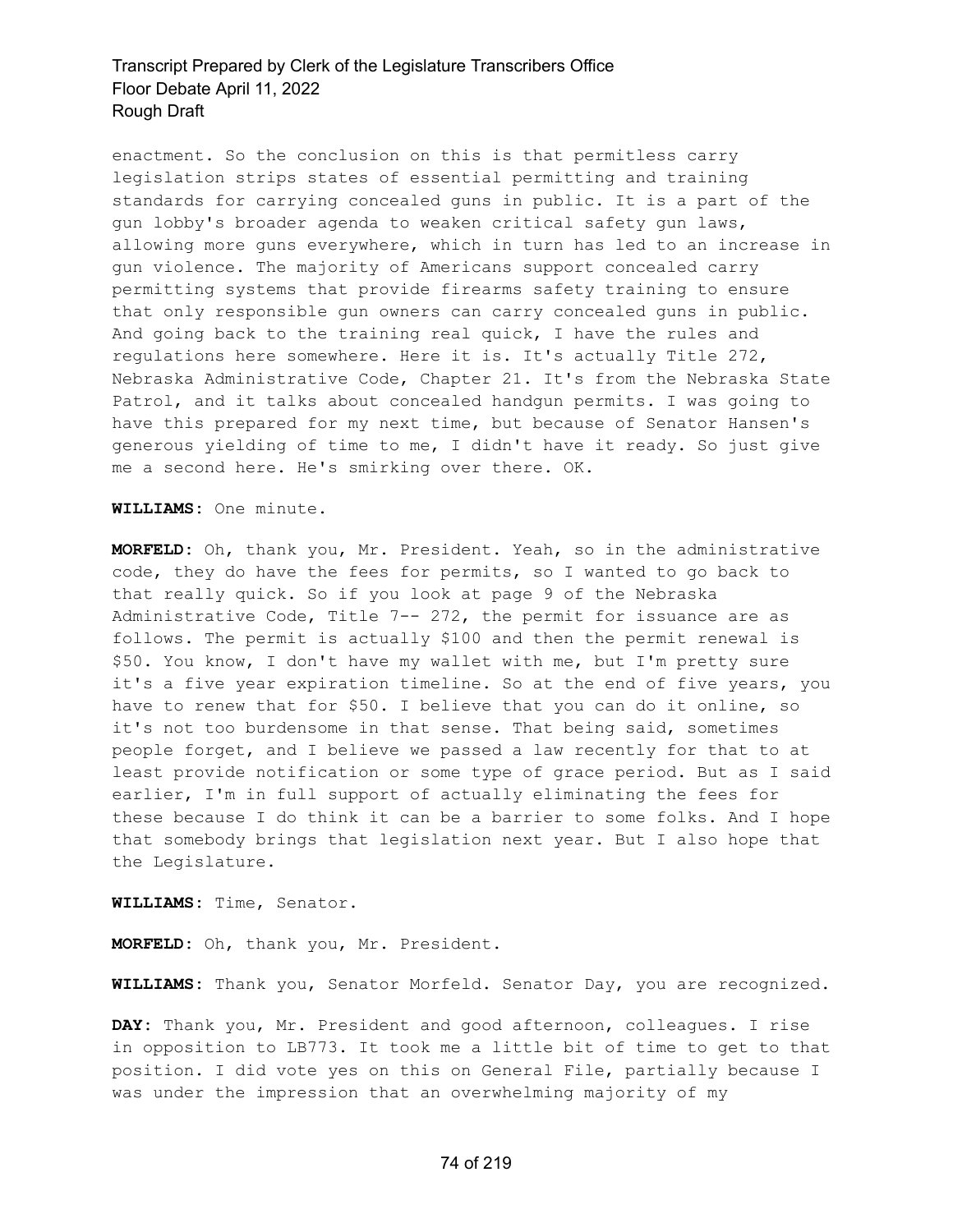constituency supported this. So I was a tentative yes on cloture on General File, and I decided to do some research in between General and Select into what the people in my district were really looking for. I started with some national research from the Pew Research Center, and I often go to Pew for research. They are a nonpartisan fact tank that informs the public about the issues, attitudes and trends shaping the world. They conduct public opinion polling, demographic research, content analysis and other data-driven social science research. We do not take policy positions. I feel like they're one of the most unbiased research centers that you can find. So I often go to them, and the national research that I found was really telling to me and overwhelmingly opposed to eliminating any kind of training when it comes to concealed carry. They had a poll from April 21 that asked if you would be in favor of less strict gun laws than they currently were or currently are, are they about right or should they be more strict? Overall, 14 percent of Americans, only 14 percent of Americans support making gun laws less strict than they were in April of '21. And then when you divide it by party, only 27 percent of Republicans support making gun laws less strict. That was a really surprising number. I searched for Nebraska-specific data, and I couldn't find anything specific on Nebraska, so I decided to do my own little research. I, I posted a Twitter poll, which knowingly that got taken over by people from outside the district and outside the state. I had people from North Carolina, Arizona, Kansas, Washington sharing it and asking people to vote. But also within that Twitter post and also on Facebook and Instagram, all of my social media, I asked people to send in emails with their names and addresses and their position on this bill. So we got a ton of emails, and my staff has done an incredible job of going back through all of the emails, even through the ones from the beginning of the session, the emails that we solicited from people around that time frame. And then all the way up through today, we've been getting emails about this bill. And from the constituents whose very-- whose email-- or I'm sorry, whose addresses we could verify- when we would get an email with a position and they didn't give us an address, we would email them back and ask for an address. And you know, there was even a few times where I emailed people back and I was like, if you feel this way and you feel strongly about this, you need to know that your friends need to keep emailing and, and letting me know how they feel about it. If you know anyone that lives in the area, please have them email me. I was trying to get the most accurate picture of what my constituency thinks of this specific bill. And so I was really surprised to find that through all of the emails that we have received for LB773, 69 percent of the emails that I received from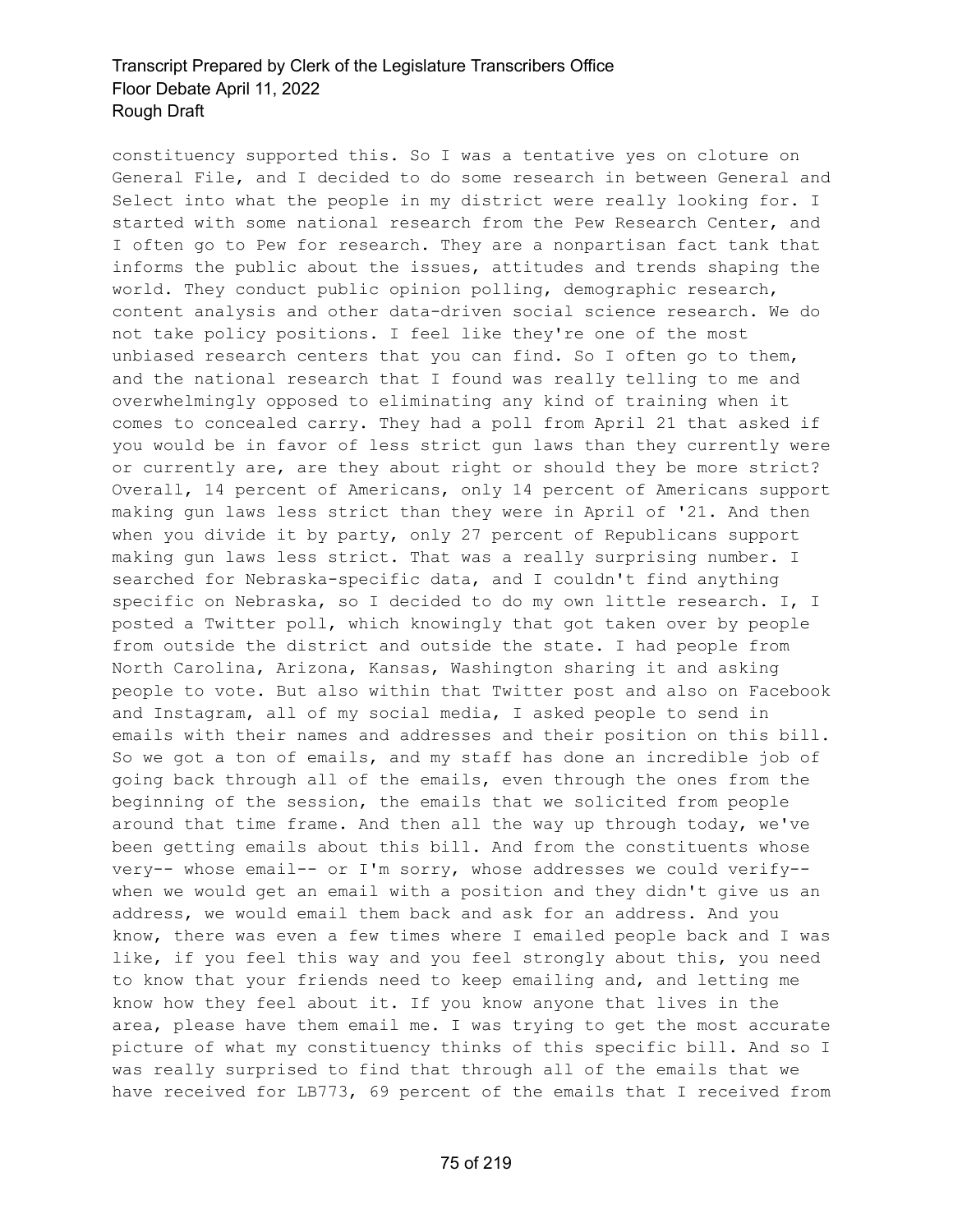addresses that could be verified, we cross-checked them with the voter database from my district, were opposed to LB773.

**WILLIAMS:** One minute.

**DAY:** Thirty-one percent were in support. That surprised me, and it also provides me with a lot of direction in terms of how I should be voting on this bill. I think sometimes it's-- this bill I feel like is a lot like the abortion bill where these things are proposed to us as, well, this is what people want. This is what voters want. But when you actually get down and you start looking at data and talking to people, they don't want this, whether they're Republicans, Democrats, they're not looking for policy like this. I wanted to read an email. My wife and I are constituents, we are both military veterans, legal owners of firearms and both trained in how to use them. We oppose LB773. It's just not a good idea. Not only is it terrifying to think that every person you pass on the street might be carrying a concealed firearm with no licensing, training or background verification of any kind, but I also think about other consequences, such as the implications for law enforcement. Passing the bill would force another dangerous consideration onto the lives of police officers as they would have  $to --$ 

**HUGHES:** Time, Senator.

**DAY:** Thank you, Mr. President.

**HUGHES:** Thank you, Senator Day. Senator Hunt, you're recognized.

**HUNT:** Thank you, Mr. President. It is really lazy to represent to viewers and to voters and people in Nebraska watching that if you are against LB773, you are against the Second Amendment. Or to say things like Senator So-and-So wants to get rid of the Second Amendment, especially knowing how that incites people who don't have the context, who don't have the full information, who take that and run with it and use it to excuse violence. People who are saying this on the mike know that that is going to be the outcome of what they're saying, that it's going to incite something. But the laziness behind it is what bothers me the most. It is also incredibly condescending to your constituents to think that the only thing that they can understand is either you're for the Second Amendment or you want to burn it to the ground and get rid of it. It's, it's so disrespectful to constituents to think that those are the only two binaries that they can understand. We do not live in a black and white world, colleagues. Everything is not so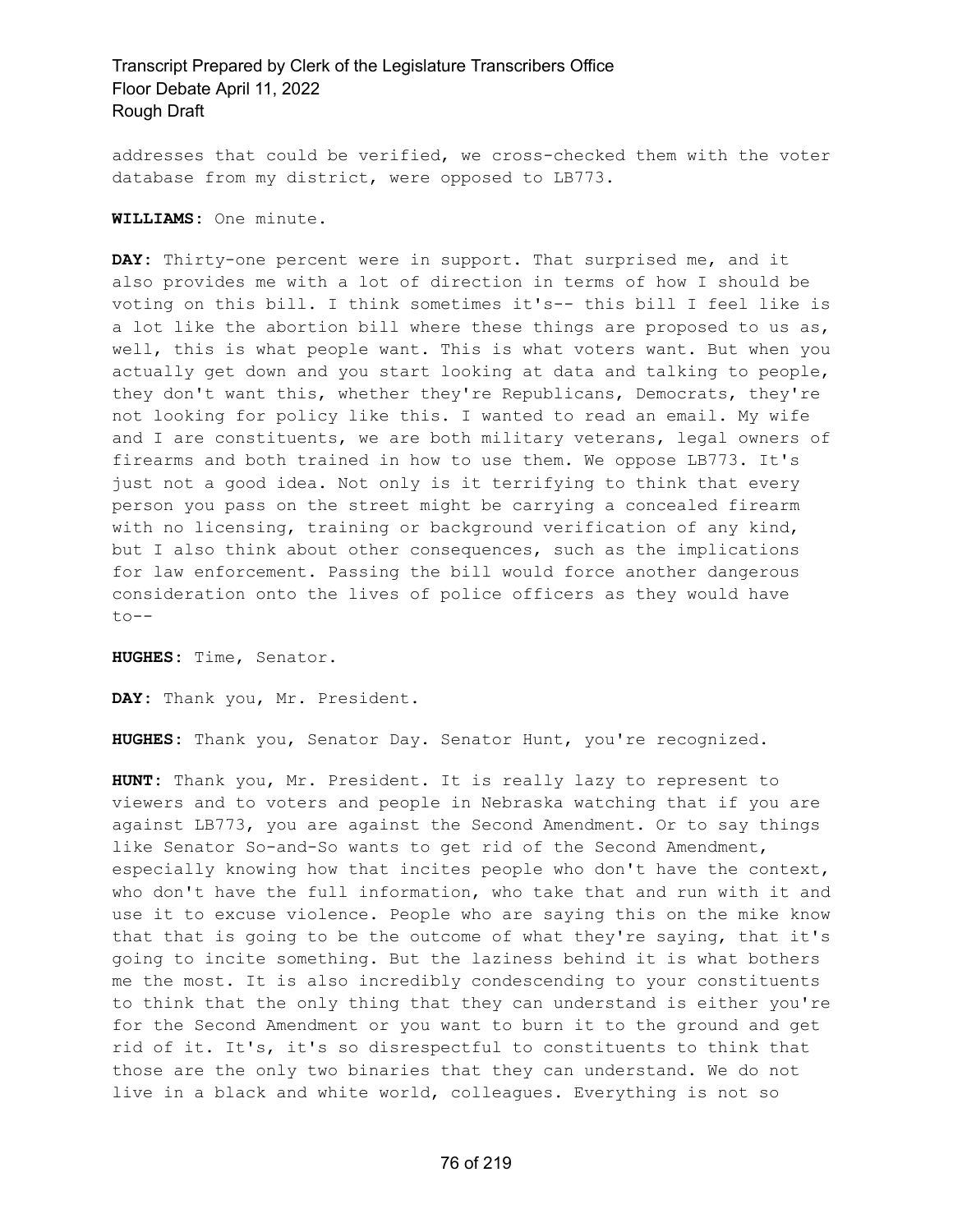simple, Nebraskans. And Nebraskans get that. It's insulting to their intelligence to misrepresent people's positions on this bill. If this bill had gone through the committee process, if it hadn't been pulled to the floor through a procedural motion bypassing the committee process, we could have had a committee amendment that improved the bill. And for the introducer to say, oh, well, there was no way this bill was coming out of committee, I, I disagree. I think you can bring a better bill, you can change the bill, or you can go, you know what? This isn't going to be my year for this kind of thing. You know, I bring-- I've several times, I've brought a bill to allow people to use a gender-neutral sex marker on their license in Nebraska, and that goes through Transportation Committee. This is a policy that's already in place at the federal level. You can get on your passport in the United States, you can have it say M for male, F for female, or X, if you would decline to answer. And I wanted Nebraska's licenses to have the same thing for ID and for driving and everything, to have the option to have an X. That bill goes through Transportation and Telecommunications Committee. Do you guys think that bill gets voted out from all the equality-minded, LGBTQ, gender-expansive-loving folks on that committee? No, there's no scenario on Earth where a bill like that is going to come out of that committee. I don't then file a pull motion and say, well, what was I supposed to do? This is the only way for me to get the bill out because no one on the committee liked it. Read the room. Take the note. If no one on the committee likes it, that's the process we have here. And that's, that's democracy. That's the way our institution works. You don't bully it out of committee. And then when your bill is losing on the floor, you don't scream and yell and run around, especially when we're talking about violence. We're talking about a bill that will make it easier for violent people to attack the people that they're already targeting. That is a serious, solemn issue to me and to the Nebraskans who have reached out to me in opposition to this bill. There is this sick mindset that we must always be aware, we must always be watching our backs. We must be ready at any time to be attacked. And if we get attacked--

**HUGHES:** One minute.

**HUNT:** --it's our fault because we weren't ready. And when you stay ready, you don't have to get ready. You know, this whole mindset that I think is very, very toxic in our culture. Let people live. Let people rest. Let people enjoy things. Let people move through the world pursuing, you know, life, liberty and happiness without needing to carry a gun for their protection, for their safety. We have gotten to a place in this country, and it is for political reasons, it is not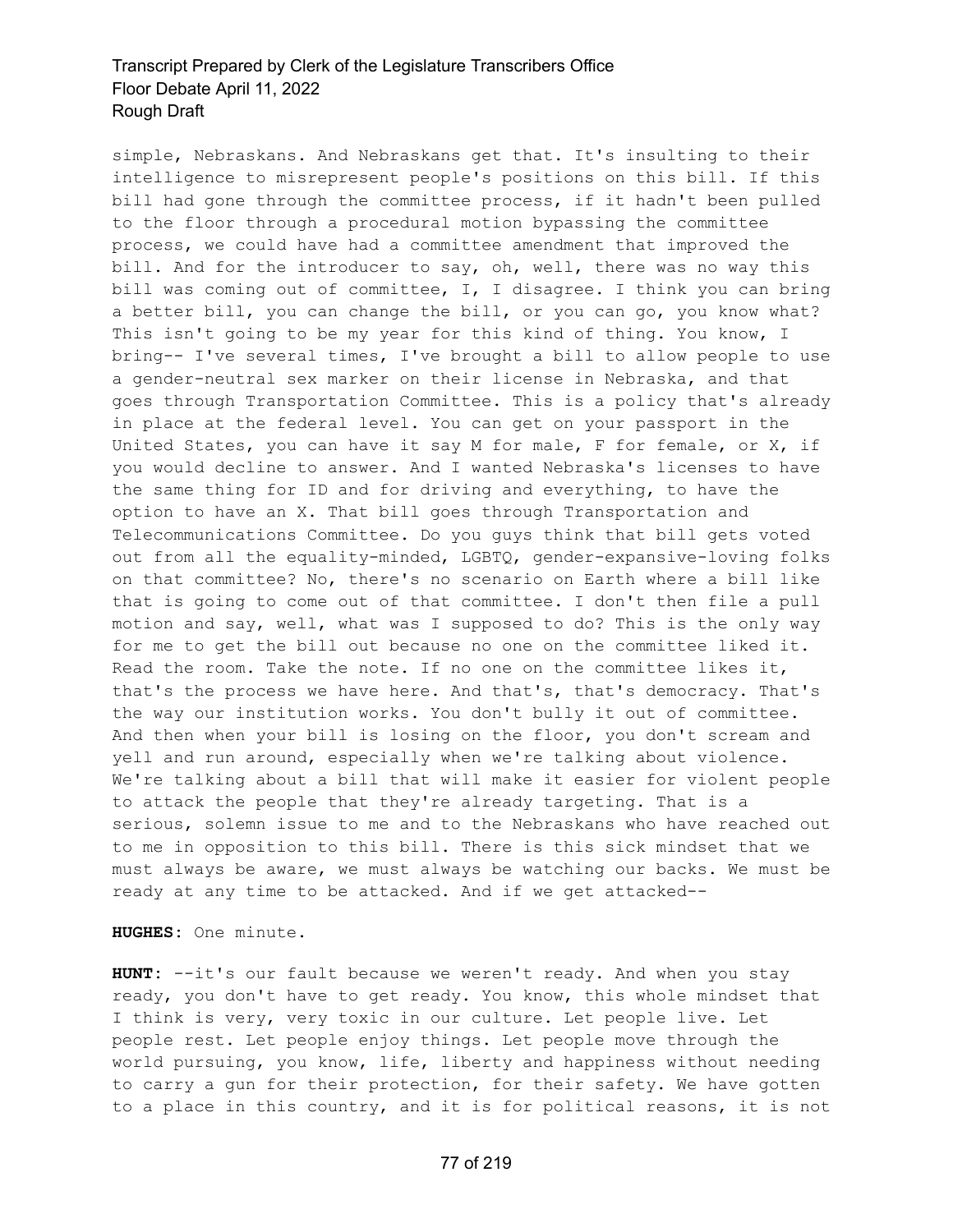for practical reasons, where there is this dichotomy between people who think they have to have a gun to be safe and then people who are exhausted from the hyper vigilance and stress of living in a culture that acts-- asks us to live this way. Hypervigilance is not freedom.

**FOLEY:** That's time.

**HUNT:** Thank you, Mr. Lieutenant Governor.

**FOLEY:** Thank you, Senator Hunt. Senator Erdman.

**ERDMAN:** Thank you, Mr. President, and good afternoon. I haven't spoken on this bill yet today, but I have a few comments to make about my own personal poll. I've been watching my email very closely. The majority of those emails I get are in support, and the majority of those are from Omaha people asking me not to vote for AM2106, but to vote for LB773. They don't want to be singled out. They want to be treated like the rest of the Nebraska people are treated: one state, one law. So we will vote here in a moment, few minutes. And it will be very similar, probably, to what happened last week with the abortion bill. So we had 31 vote in favor of the abortion bill, that is 67.4 percent. The minority was 32.6 and they win, 32.6 wins. That's less than one-third. Every email that I get, I try to review those. I have seen maybe two or three that are opposed to LB773. That's my district, your district, all districts. Most of the support that I've been receiving recently are from the eastern part of the state. But we're going to stand up here and say this is a bill that will incite riots and policemen will be unsafe if we pass this. Well, here is a newsflash for you people that agree with that statement. The criminals do not get a permit to carry a handgun. They don't. So whether you have an open carry, constitutional carry, conceal and carry is not going to make any difference to the criminals. So for the police to stand up and say, we're going to be more in danger if you pass this is hogwash. It's not true. If we were in a state with a bicameral, we would have passed this in about 15 minutes because that's what the majority of the people want. And you can read all these national statistics that say 80 percent of the people are concerned about having a permit with training or whatever you say, because see on the floor of the Legislature, you can say whatever you want. But the fact is in my emails, it is an overwhelming majority want to pass, want us to vote and pass LB773. There is probably two other things that even come close in my emails to be equal to this. Convention of states has got to be number one. I've never received more emails over one issue since I've been there than convention of states. I have received a lot of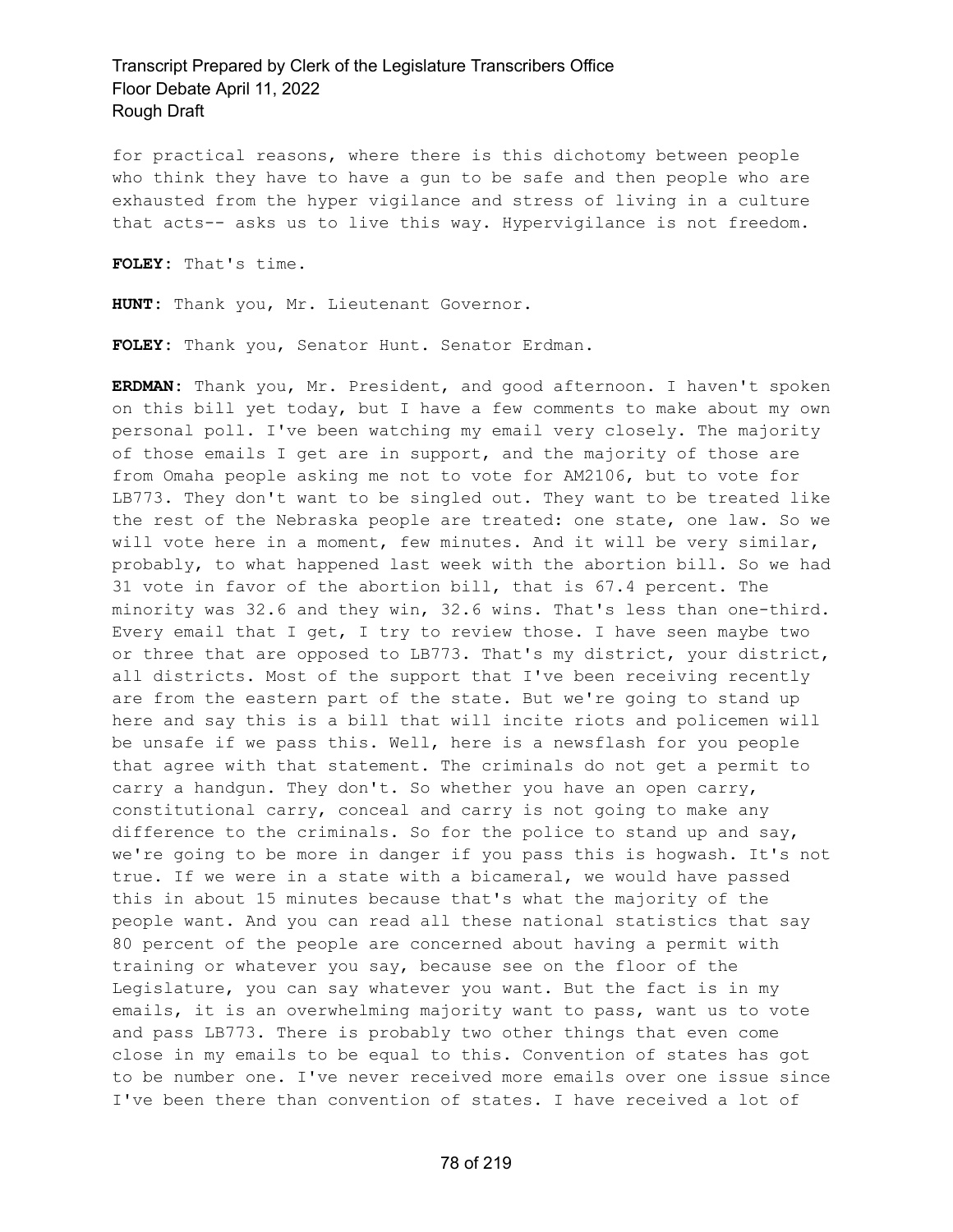emails on the consumption tax. This bill here is either the second or third. That is a significant amount of effort that people are putting forward, asking us to give them their constitutional right to carry a weapon.

**FOLEY:** One minute.

**ERDMAN:** Senator Hunt says we need to be aware, we should be aware of ourself at all time. Ask, ask Senator Lowe's wife about that. Ask Senator Lowe's wife. We should be aware of our surroundings. So we're going to vote here, and people will say, well, we'll get people on record, how they voted, whether they want the Second-- where they stand for the Second Amendment or not. The rhetoric here continues, not because they support the Second Amendment, it's because they have other issues that they want to deal with. So put those aside. And I think Senator Hughes said it best six years ago when I arrived, he told me, he said, seldom, seldom, if ever, does floor debate ever change anybody's mind. Remember that.

**FOLEY:** That's time, Senator.

**ERDMAN:** Seldom, if ever-- did you say time?

**FOLEY:** That's time.

**ERDMAN:** Thank you.

**FOLEY:** Thank you, Senator Erdman. Senator McCollister.

**McCOLLISTER:** Thank you, Mr. President. Good afternoon, colleagues. It's the first time I've spoken on this bill, and unfortunately, I'm sadly opposed. Why sadly? Because this is a bill that's very, very important to Senator Brewer. I know that. And because I have such admiration for Senator Brewer, he's one of the most amazing Americans I have ever met. And for that reason, I'm sad that I'm opposed to this bill. Why am I opposed? Well, I think that the current regulations, the fees and the training are not unduly restrictive, and I think I would be very in favor of modifying the fees, reducing the fees or even going to an online course. But I think what we have is not an undue burden for people to do it, and I recognize gun safety is probably enhanced by virtue of the current regulations we have. It also makes me sad because Senator Brewer was such a proponent for my LB709 that was heard last Friday and failed to advance. So I have the greatest admiration for Senator Brewer and what he's done in his life,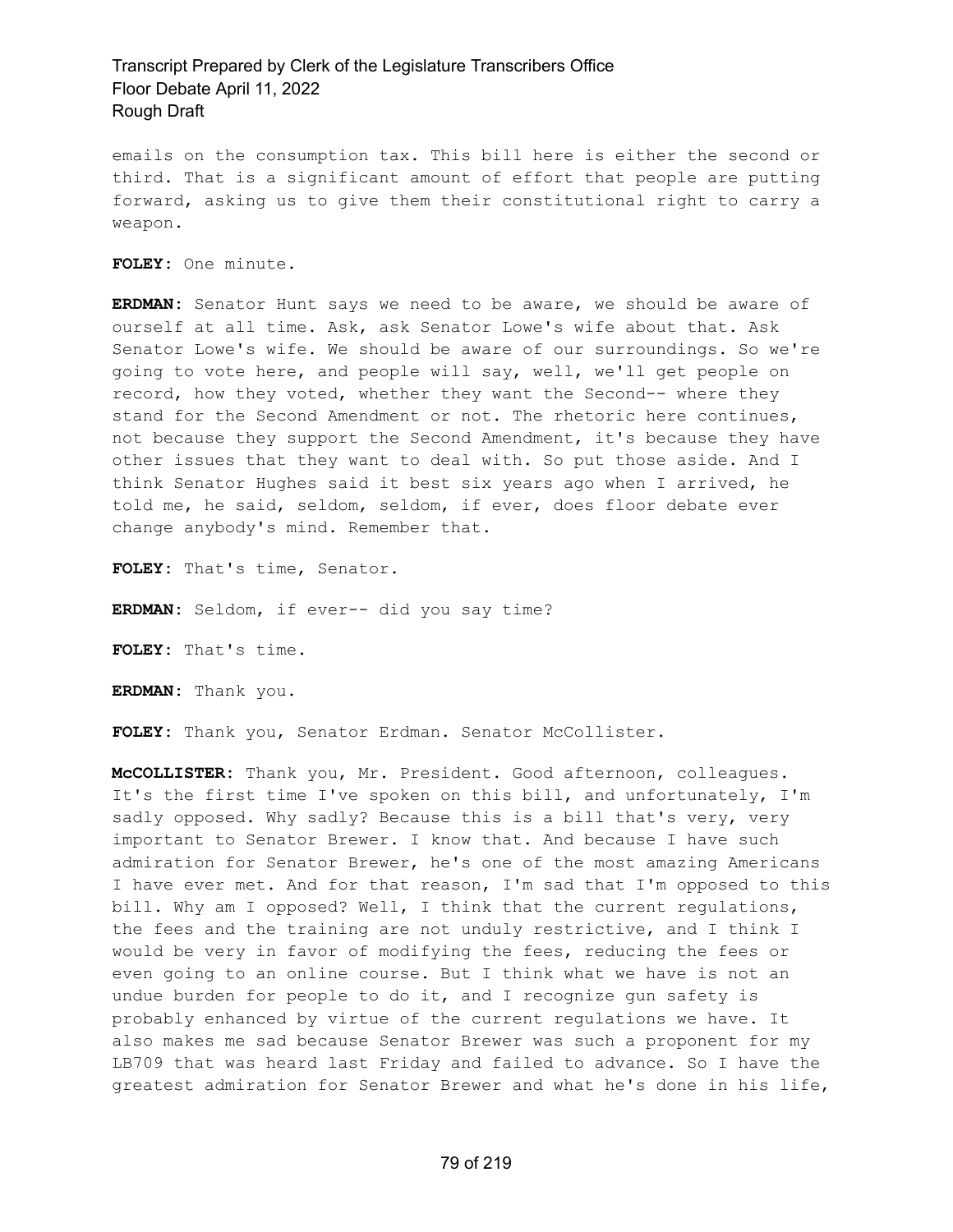but I have to sadly oppose the bill. With that, Mr. President, I yield the balance of my time to Senator Morfeld.

**FOLEY:** Thank you, Senator McCollister. Senator Morfeld, 3:30.

**MORFELD:** Thank you, Mr. President. Colleagues, it looks like we're coming up on the vote here pretty soon. I think Senator Brewer is next, and then it will likely be a cloture motion. That being said, I just want to reiterate a few different things. One, when it comes to issues like gun violence in particular, I think that our police officers, both in our leadership and in our police unions, are uniquely positioned to have experience to speak to that. And so while I respect Senator Erdman, I think that him saying that police officers don't know what they're talking about essentially kind of rings hollow. And so when it comes to gun violence and enforcing the gun laws, I trust the law enforcement's opinion on those issues and particularly on this issue in particular. And quite frankly, it's pretty unified opposition. The second thing that we really need to remember is that gun training is incredibly important to ensuring that when people have to make split-second decisions, that they have the necessary and proper training in how to handle a firearm. But then also what their rights are and what their rights are not. And this training goes over principles of self-defense, when you have the ability to use deadly force and when you don't have the right to use deadly force. Which can not only mean a life and death decision for the other individual on the end of that barrel, but it also could be a life and death decision for that individual as well, pulling the trigger. And that's a serious responsibility, and it's one that should require training, and it's one that should require knowledge. The other thing that I think is important to remember is that nobody who is a lawful gun owner will be denied the ability to conceal carry as long as they go through the training and they have the background check. Nobody's rights are being denied here. Simply because you have a constitutional right does not mean that there cannot be responsible and reasonable rules and regulations that follow it. We have the same requirements for all kinds of other constitutional rights. Rights are not unlimited.

**FOLEY:** One minute.

**MORFELD:** If there is a compelling state interest, which there is when it comes to the use of deadly force and deadly weapons, when there's a compelling state interest, the state may have reasonable rules and regulations attached to exercising those constitutional rights.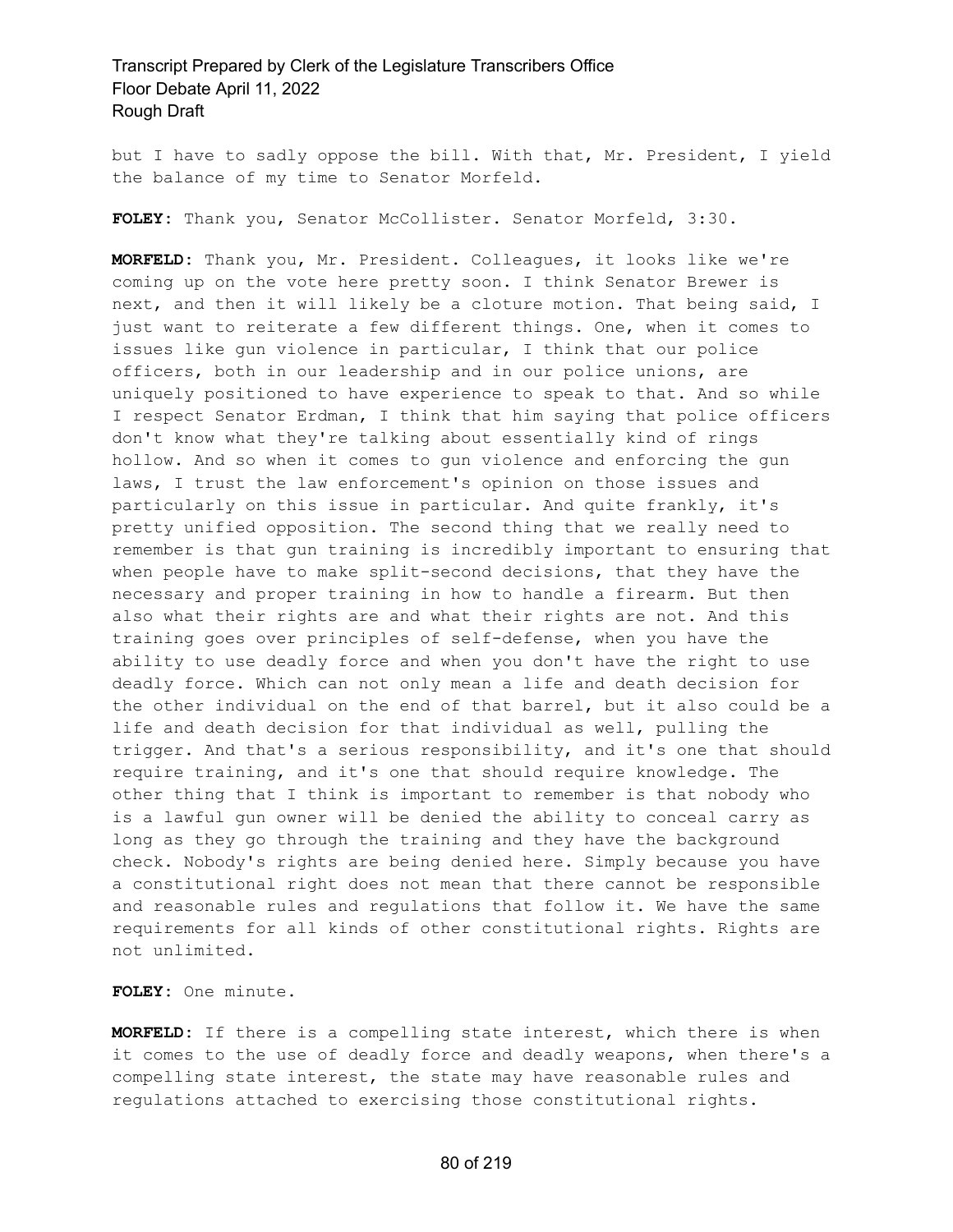Justice Scalia has noted that, and many other Supreme Court decisions have said that these laws are constitutional and that the state may, when there is a compelling state interest, enact reasonable rules and regulations. So colleagues, it is important to maintain our training requirements, and it is important to maintain our background checks and it's important to maintain the status quo. Thank you, Mr. President.

**FOLEY:** Thank you, Senator Morfeld. Senator Brewer.

**BREWER:** Thank you, Mr. President. I will use this as a close, because I believe we have come to an end. A few things that we will once more try and stress is that this bill does not require anyone to be a concealed carry person. This is just simply taking that right that is in the constitution and then allowing you to exercise it. To say I'm "flustrated" is an understatement. There are certain people in this body I trusted for a number of reasons. I made a mistake in so trusting some of them. There is an old native tradition called taking coup with your enemies. I believe before this day is over, I will have some to add to that list, and I will know who to trust and what not to trust. And for the two-plus years we got left, we will have a different relationship. I've given six years of my life and my priority bill on this. And you better believe that I will have a long and clear memory. So you guys hide behind those things you think are going to protect you, because that's the reason you're going to vote against something that you never wanted to vote for in the first place. The words that Senator Erdman commented over there with, I think, are about as accurate as we can be. The people that watch today can take a quick tally on who all spoke today and previous times and figure out who's where. If it's true that 27 percent of Republicans are all that support this kind of legislation, it is ironic that we are almost 100 percent here. Nebraska does have a convoluted system, and I am disappointed in our government. We'll see how this comes out today, but rest assured I will be back. The idea that you can get something out of committee if the chairman doesn't want you to get it out is ludicrous. The only way you can have a bill go before this body is by a pull motion. So I would ask your support on LB773. This, again, is simply a matter of allowing folks to exercise the rights that they're given in the constitution. Thank you, Mr. President.

**FOLEY:** Mr. Clerk, you have a motion on the desk.

**CLERK:** I do, Mr. President. Senator Brewer would move to invoke cloture pursuant to Rule 7, Section 10.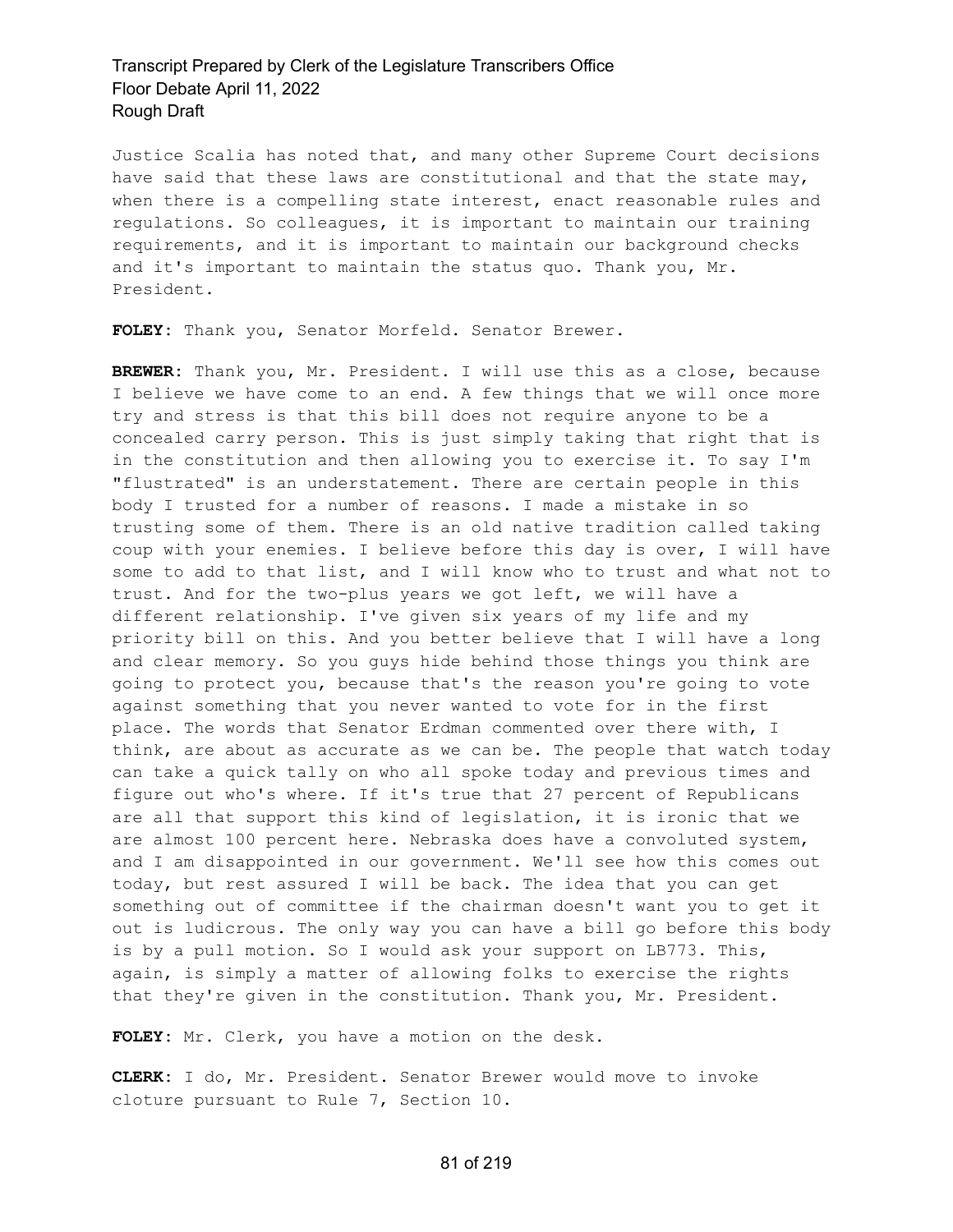**FOLEY:** It's the ruling of the chair, there has been a full and fair debate afforded LB773. Senator Brewer, for what purpose do you rise?

**BREWER:** I'd like to have a call the house and roll call in reverse order, please.

**FOLEY:** There's been a request to place the house under call. The question is, shall the house go under call? Those in favor vote aye; those opposed vote nay. Record, please.

**CLERK:** 38 ayes, 2 nays to place the house under call.

**FOLEY:** The house is under call. All members, please return to the Chamber and check in. The house is under call. All unexcused members are now present. The question before the body is whether or not to invoke cloture. A roll call vote in reverse order has been requested. Mr. Clerk.

**CLERK:** Senator Wishart voting yes. Senator Williams voting yes. Senator Wayne voting yes. Senator Walz not voting. Senator Vargas. Senator Stinner voting yes. Senator Slama voting yes. Senator Sanders voting yes. Senator Pansing Brooks. Senator Pahls. Senator Murman voting yes. Senator Moser voting yes. Senator Morfeld voting no. Senator McKinney voting yes. Senator McDonnell not voting. Senator McCollister not voting. Senator Lowe voting yes. Senator Linehan voting yes. Senator Lindstrom voting yes. Senator Lathrop voting no. Senator Kolterman voting yes. Senator Jacobson voting yes. Senator Hunt voting no. Senator Hughes voting yes. Senator Hilkemann not voting. Senator Hilgers voting yes. Senator Matt Hansen voting no. Senator Ben Hansen voting yes. Senator Halloran voting yes. Senator Gragert voting yes. Senator Geist not voting. Senator Friesen voting yes. Senator Flood voting yes. Senator Erdman voting yes. Senator Dorn voting yes. Senator DeBoer voting no. Senator Day voting no. Senator Clements voting yes. Senator Machaela Cavanaugh voting no. Senator John Cavanaugh voting no. Senator Briese voting yes. Senator Brewer voting yes. Senator Brandt voting yes. Senator Bostelman voting yes. Senator Bostar voting no. Senator Blood not voting. Senator Arch voting yes. Senator Albrecht voting yes. Senator Aguilar voting yes. 31 ayes, 9 nays on the motion to invoke cloture, Mr. President.

**FOLEY:** The motion fails. I raise the call. Items for the record, please.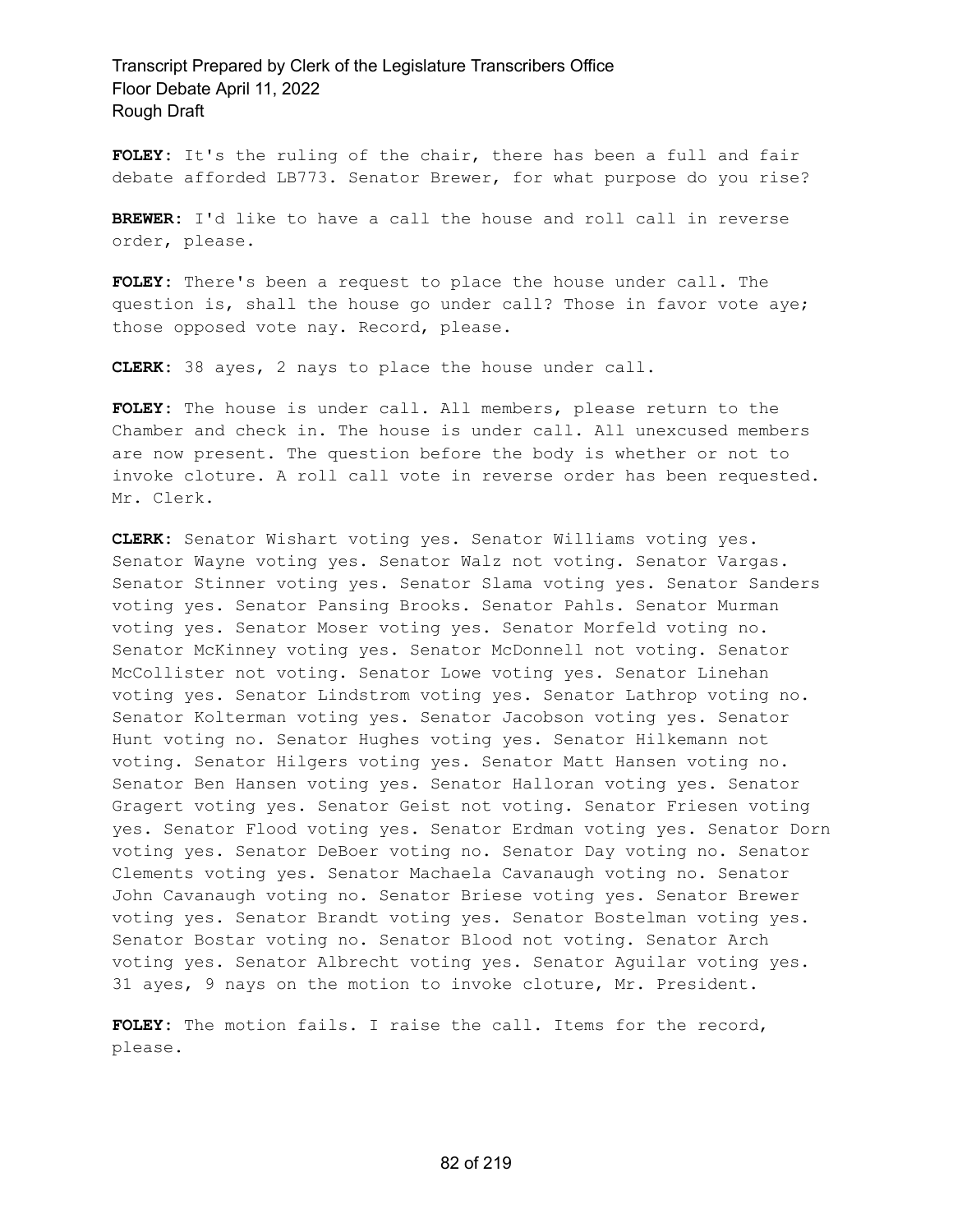**CLERK:** I have one item, Mr. President, and that is a resolution by Senator Friesen. And that will be laid over at this time. That's all that I have at this time.

**FOLEY:** Thank you, Mr. Clerk. Moving on to the agenda, Select File, 2022, committee priority bills. LB876, Mr. Clerk.

**CLERK:** Mr. President, LB876 was considered last week. Enrollment and Review amendments were adopted. There were amendments from Senator Briese adopted. At this time, I have nothing further pending on the bill, Mr. President.

**FOLEY:** Senator McKinney.

**McKINNEY:** Mr. President, I move to advance LB876 to E&R for engrossing.

FOLEY: Members, you heard most to advance the bill. Those in favor say aye; those opposed say nay. LB876 advances. LB792.

**CLERK:** LB792, Mr. President. I haven't E&Rs, first of all, Senator.

**FOLEY:** Senator McKinney.

**McKINNEY:** Mr. President, I move to adopt the E&R amendments to LB792.

**FOLEY:** The motion is to adopt the E&R amendments. Those in favor say aye; those opposed say nay. The E&R amendments are adopted.

**CLERK:** Mr. President, Senator Lowe would move to amend with AM2700.

**FOLEY:** Senator Lowe, you are recognized to open on your amendment.

**LOWE:** Thank you, Lieutenant Governor. AM2700 is a very simple amendment. It simply adds the language "Board of Regents" on line 6. This change was recommended by the Fiscal Office to ensure the language in this bill matches the language in other bills that appropriate funds to the university system. Please vote yes on AM2700. Mr. Clerk.

**CLERK:** Mr. President, Senator Lowe would move to amend his amendment with FA206.

**FOLEY:** Senator Lowe.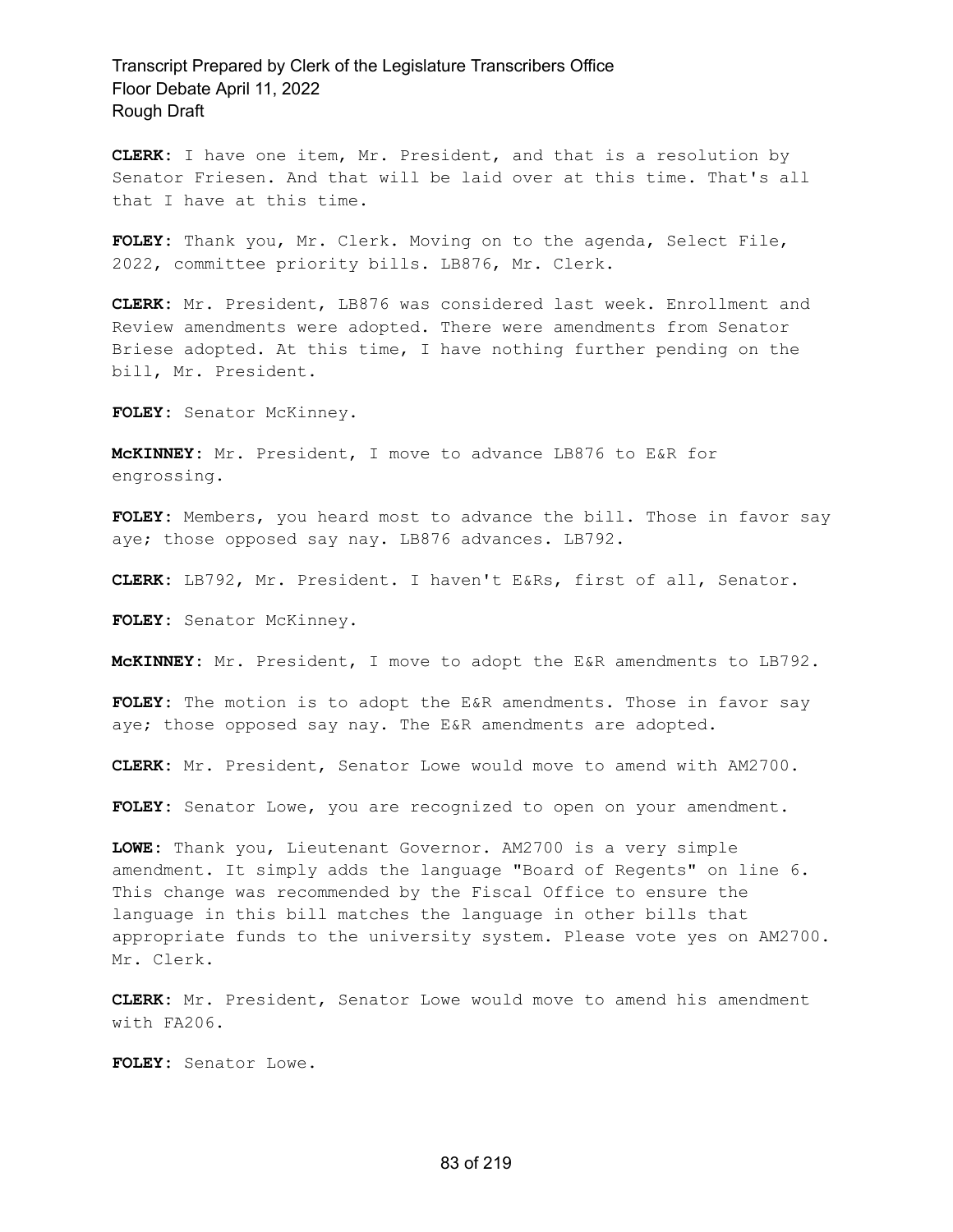**LOWE:** Thank you, Lieutenant Governor. FA206 lowers the appropriation request for fiscal year 2022 to 2023, down to \$500,000. This amendment is supported by the university system, so please vote yes on FA206.

**FOLEY:** Thank you, Senator Lowe. Debate is now open on LB792 and the pending amendments. I see no one wishing to speak. Senator Lowe, you are recognized to close on FF206. He waives close, and the question before the body is the adoption of FA206. Those in favor of vote aye; those opposed vote nay. Have you all voted? Record, please.

**CLERK:** 20-- excuse me, 41 ayes, 0 nays on adoption FA206.

**FOLEY:** FA206 has been adopted. Debate now on AM2700 as amended. I see no one. Senator Lowe waives close and the question before the body is the adopt of AM2700. Those in favor vote aye; those opposed vote nay. Have you all voted? Record.

**CLERK:** 40 ayes, 0 nays on adoption of the AM2700.

**FOLEY:** AM2700 has been adopted. Anything further, Mr. Clerk?

**CLERK:** Nothing further, Mr. President.

**FOLEY:** Senator McKinney.

**McKINNEY:** Mr. President, I move to advance LB792 to E&R for engrossing.

FOLEY: The motion is to advance the bill. Those in favor say aye. Those opposed say-- excuse me, those in favor say aye. Those opposed say nay. LB792 advances. Proceeding to LB843.

**CLERK:** Mr. President, with respect to LB843, I have Enrollment and Review amendments first of all.

**FOLEY:** Senator McKinney.

**McKINNEY:** Mr. President, I move to adopt the E&R amendments to LB843.

**FOLEY:** The motion is to adopt the E&R amendments. Those in favor say aye; those opposed say nay. The E&R amendments are adopted.

**CLERK:** Senator Flood, AM2713.

**FLOOD:** Senator Flood, you're recognized to open open on your amendment.

#### 84 of 219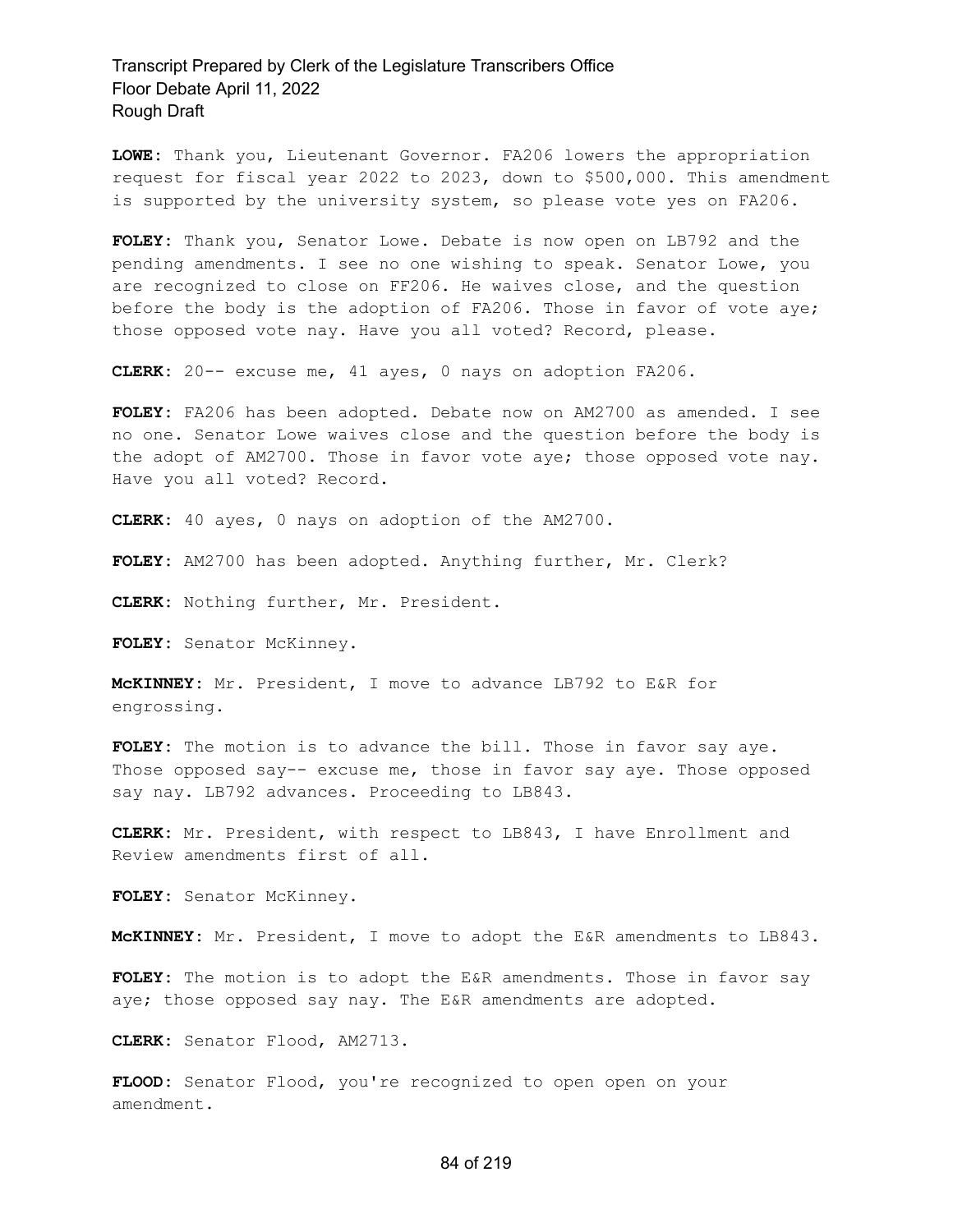**FLOOD:** Mr. President, I would ask unanimous, unanimous consent to sub in AM2816.

**CLERK:** Senator, that's not necessary. Just withdraw AM2713, because you're next to the queue.

**FLOOD:** OK, I will do that.

**CLERK:** Thank you. Mr. President, Senator Flood would move to amend with 2-- AM2816.

**FOLEY:** Senator Flood.

**FLOOD:** Thank you, Mr. President. Members, I want to start off by thanking Senator Brewer for his work on this issue and state that I'm in support of LB843 and committee amendment, AM2075, which was adopted on General File. My amendment to the committee amendment, AM2816, includes a new section adding software systems to the definition of voting system. This amendment is intended to update and modern- modernize statutory language within the Election Act, Chapter 32 of the Nebraska Revised Statutes. It's a simple change consistent with the existing language in Section 32-119.01 in the Election Act. I ask for your green vote on AM2816.

**FOLEY:** Thank you, Senator Flood. Any discussion on the amendment? Senator McCollister.

**McCOLLISTER:** Thank you, Mr. President. Senator Flood will you yield to a question?

**FOLEY:** Senator Flood, would you yield, please?

**FLOOD:** Yes, I will.

**McCOLLISTER:** Did the Secretary of State agree to these changes incorporated in AM2816?

**FLOOD:** I believe he has.

**McCOLLISTER:** Thank you, Senator Flood. That's all.

**FOLEY:** Thank you, senators. I see no further discussion on the amendment. Senator Flood, you're recognized to close. He waives closing, the question before the body is the adoption of AM2816. Those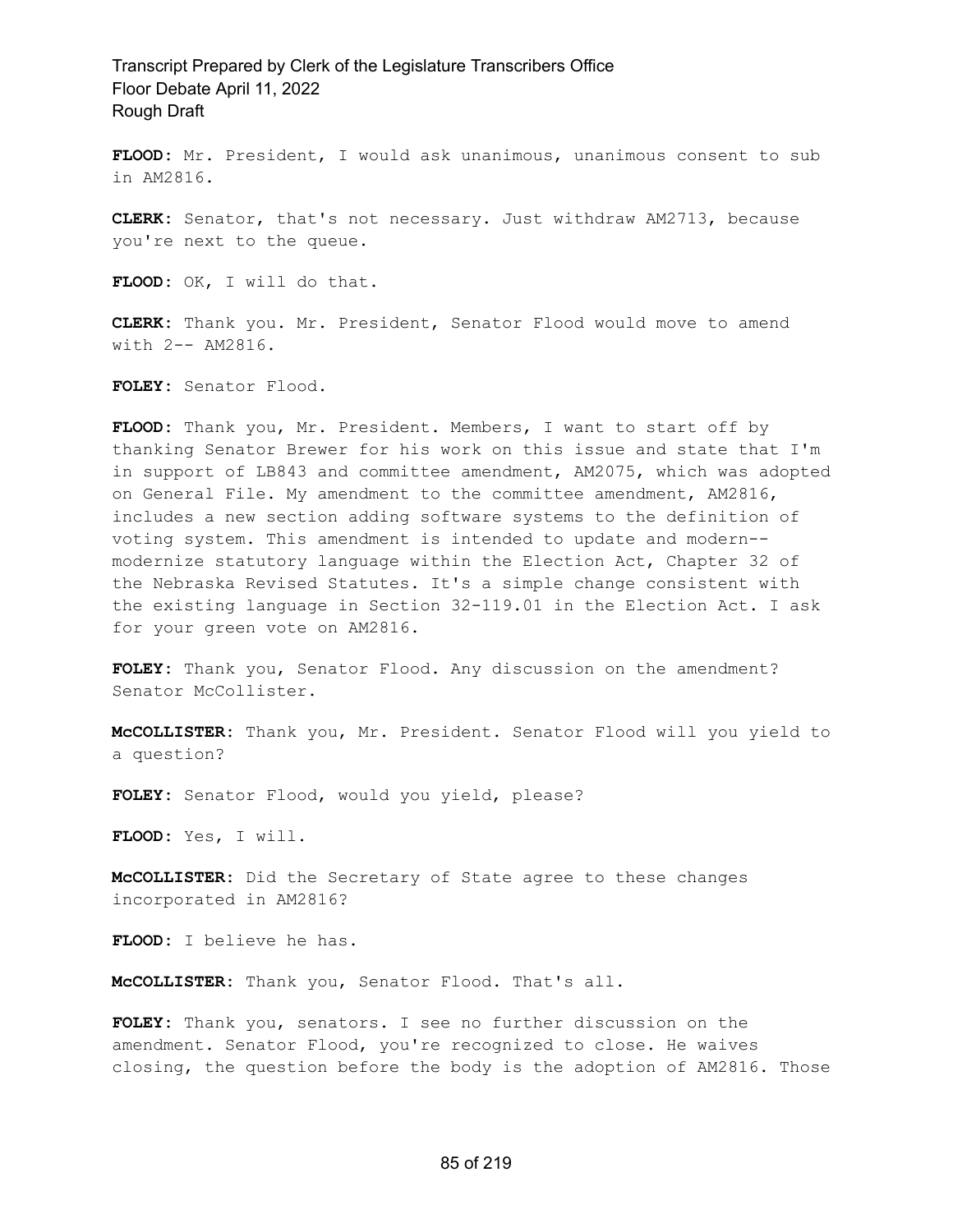in favor vote aye; those opposed vote nay. Have you all voted? Record, please.

**CLERK:** 36 ayes, 0 nays on adoption of Senator Flood's amendment.

**FOLEY:** AM2816 has been adopted. Anything further, Mr. Clerk?

**CLERK:** Nothing further, Mr. President.

**FOLEY:** Senator McKinney.

**McKINNEY:** Mr. President, I move to advance LB843 to E&R for engrossing.

FOLEY: The motion is to advance the bill. Those in favor say aye. Those opposed say nay. LB843 advances. LB686.

**CLERK:** LB686. No E&Rs. Senator Matt Hansen had pending AM2296. I understand you want to withdraw, Senator? I have nothing on that bill, Mr. President.

**FOLEY:** Senator McKinney.

**McKINNEY:** Mr. President, I move to advance LB8-- LB686 to E&R for engrossing.

FOLEY: The motion is to advance the bill. Those in favor say aye. Those opposed say nay. LB686 advances. Moving onto the agenda, Select File 2022 senator priority bills, LB598.

**CLERK:** Mr. President, with respect to LB598, I have E&R amendments first of all, Senator.

**FOLEY:** Senator McKinney.

**McKINNEY:** Mr. President, I move to adopt the E&R amendments to LB598.

**FOLEY:** The motion is to adopt the E&R amendments. Those in favor say aye. Those opposed say nay. The amendments are adopted.

**CLERK:** Mr. President, Senator Wishart, AM2293.

**FOLEY:** Senator Wishart, you are recognized to open on your amendment.

**WISHART:** Thank you, Mr. President. AM2293 would amend portions of LB1163, which is a bill that I brought and advanced out of the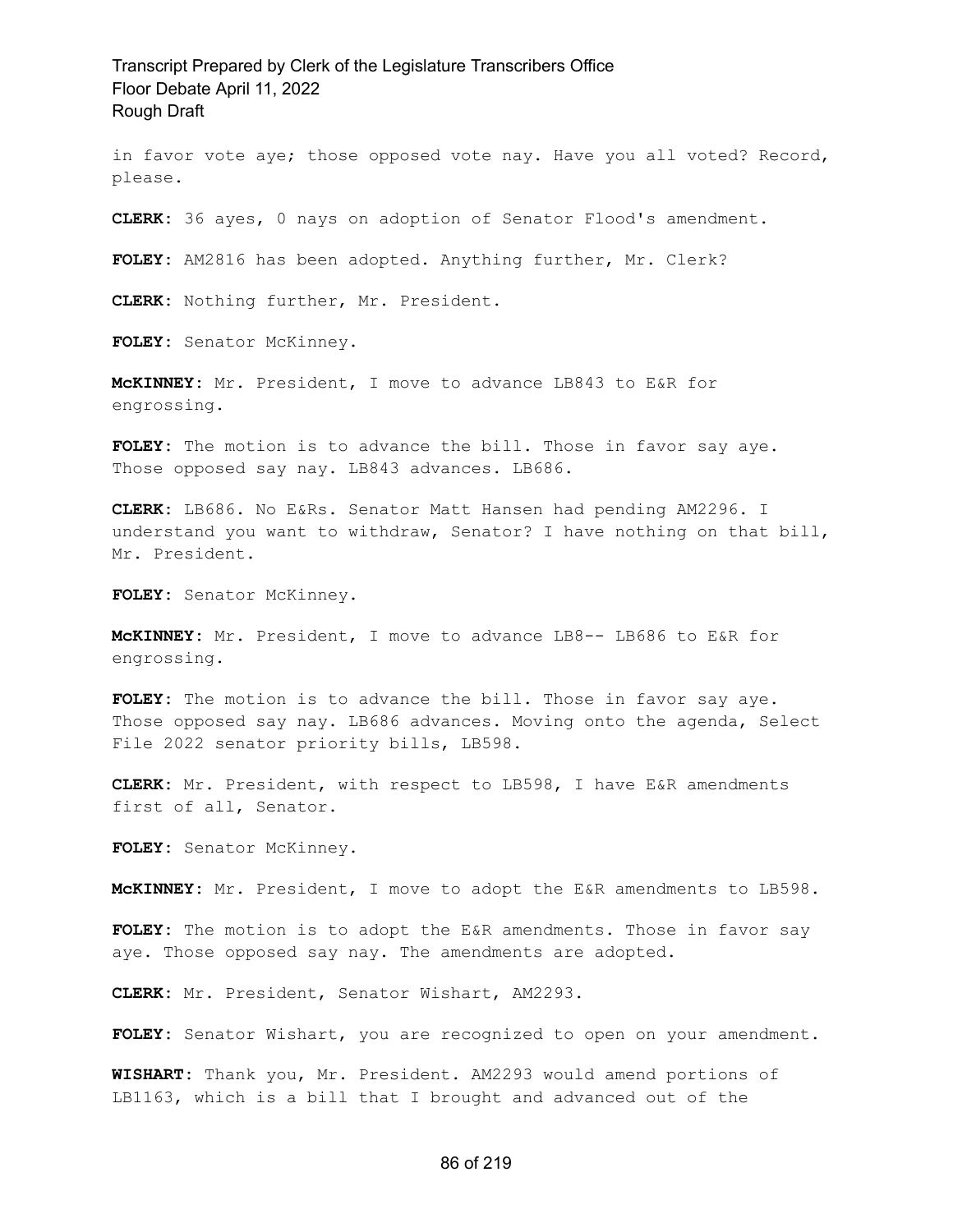Appropriations Committee unanimously. It seeks to change the BIA's annual-- actually, I don't know if it was unanimous, but it was generally supported. It seeks to change the BIA's annual program cap from \$4 million per year to \$6 million per year for the following subsections. Phase one and two planning grants subject to the federal grant program, R&D product prototyping at a business in a state or a public or private college or university, the Innovation Fund and value added agricultural program, financial assistance to prototyping a product or process for purpose of commercialization, and financial assistance to businesses using faculty or facilities at a college or university in the state for applied research projects. It also increases the cap for the Small Business Investment Program. The cap is increased from \$2 million per year to \$3 million. AM2293 only includes the program cap increases and does not have any fiscal note attached to it. These are dollars that have already been appropriated that cannot be spent unless we pass this amendment. At the hearing for LB1163, we heard increasing all of the BIA program limits would allow the Department of Economic Development to fully utilize its appropriation of \$13.7 million and fund an additional 50 startups before the end of the fiscal year, which is why I am seeking to amend this into my priority bill, LB598, my priority bill being a bill that fosters small businesses in Nebraska. So it is a natural fit. There was no opposition to this. Please, I encourage you to support it. And there will be another amendment from Senator Wayne following after the vote on this. Thank you.

**FOLEY:** Thank you, Senator Wishart. Any discussion on the amendment? I see none. Senator Wishart, you're recognized to close. She waives closing, the question before body is the adoption of AM2293. Those in favor vote aye; those opposed vote nay. Record, please.

**CLERK:** 44 ayes, 0 nays on adoption of--

**FOLEY:** AM2293 has been adopted. Mr. Clerk.

**CLERK:** Mr. President, next, Senator Cavanaugh wouldn't like to bracket, but I have a note to withdraw. Senator Wayne would move to amend, AM2817.

FOLEY: Senator Wayne, you're recognized to open on your amendment.

**WAYNE:** Thank you, Mr. President. Colleagues, AM2817 is LB1116, which was heard in Revenue. It also amends the Business Innovation Act relating to the Financial Assistance Program creating prototypes. This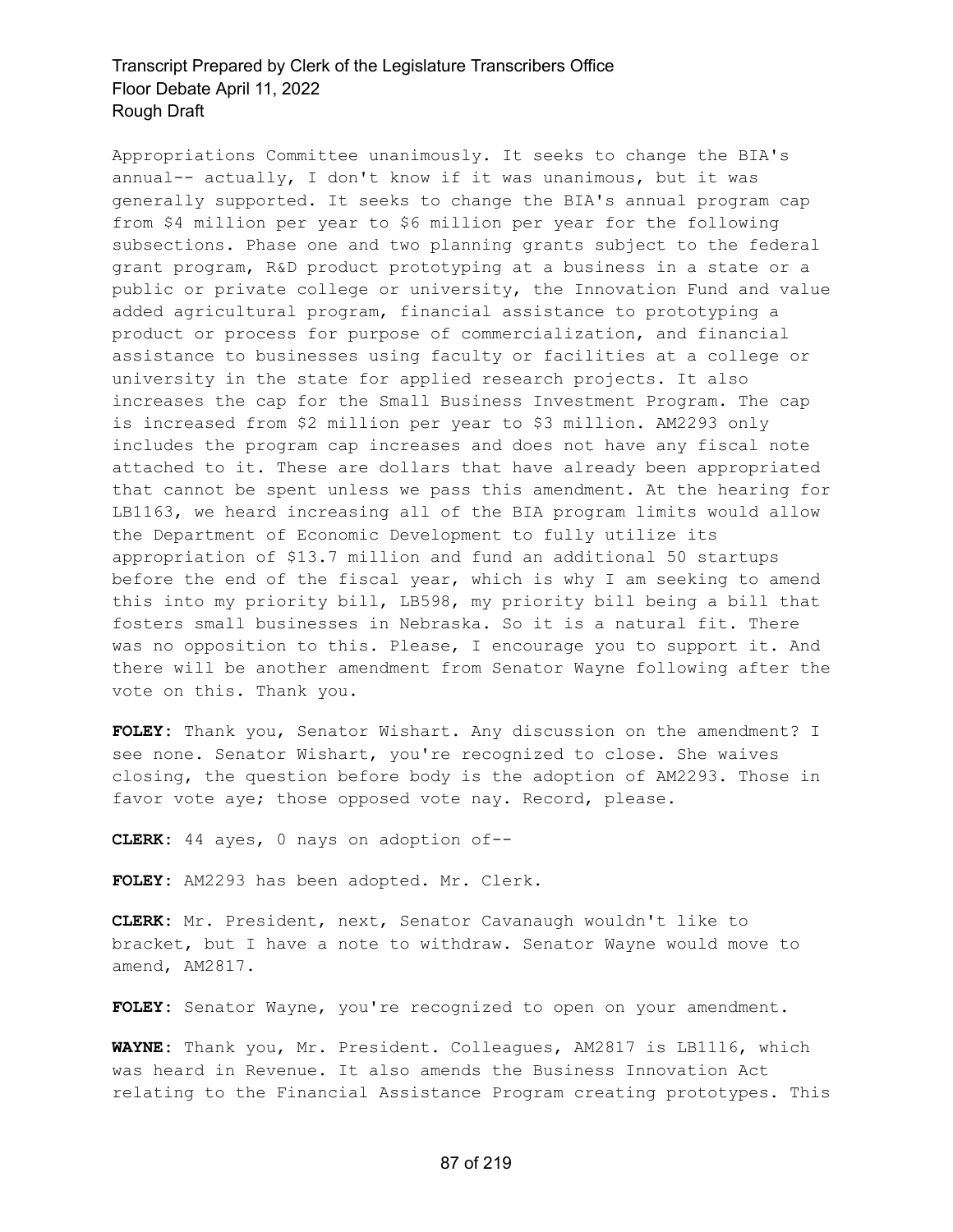came out 8-0 out of Revenue. There's no fiscal note, there's no fiscal impact on LB1116. All this does is allow those in economic redevelopment areas to have the same match requirement as businesses who are focusing on rural development. So we're treating basically our "poverished" areas both in rural and in cities the same. Again, this came out 8-0 out of Revenue and there is no fiscal impact at all. Thank you, Mr. President.

**FOLEY:** Thank you, Senator Wayne. Discussion on the amendment? Senator Erdman.

**ERDMAN:** Thank you, Mr. President. So I was wondering if Senator Wayne would yield to a question or two.

**FOLEY:** Senator Wayne, would you yield, please?

**WAYNE:** Yes.

**ERDMAN:** Senator Wayne, I'm trying to get my hands around this. What happens if we don't do this? What are the ramifications of that?

**WAYNE:** Nothing. It's just this bill came out 8-0. We asked for consent calendar, and it didn't come out-- it didn't go onto consent calendar. This is just a way for businesses who are talking about starting companies for the prototype grant to be treated equally as no different than rural Nebraska. So we're just trying to treat them fairly.

**ERDMAN:** So you're saying there's a difference now?

**WAYNE:** Yes. So if you're doing an agricultural business for a prototype grant, you only have to have 25 percent match. And if you're in our hardest-hit areas within the city limits, and that's Norfolk, everywhere, you have to, you have to have a 100 percent match. So we're trying to treat them the same.

**ERDMAN:** So are you, are you indicating that rural might have an advantage in this case?

**WAYNE:** Yes. And I've always said, what's good for rural is good for north and south Omaha. I think you guys have a lot of great ideas.

**ERDMAN:** OK, thank you. I think in this budget, and what we've done has been very, very generous to north Omaha and Omaha in general. Yeah, I can't think of another time that I've been here, that we have made a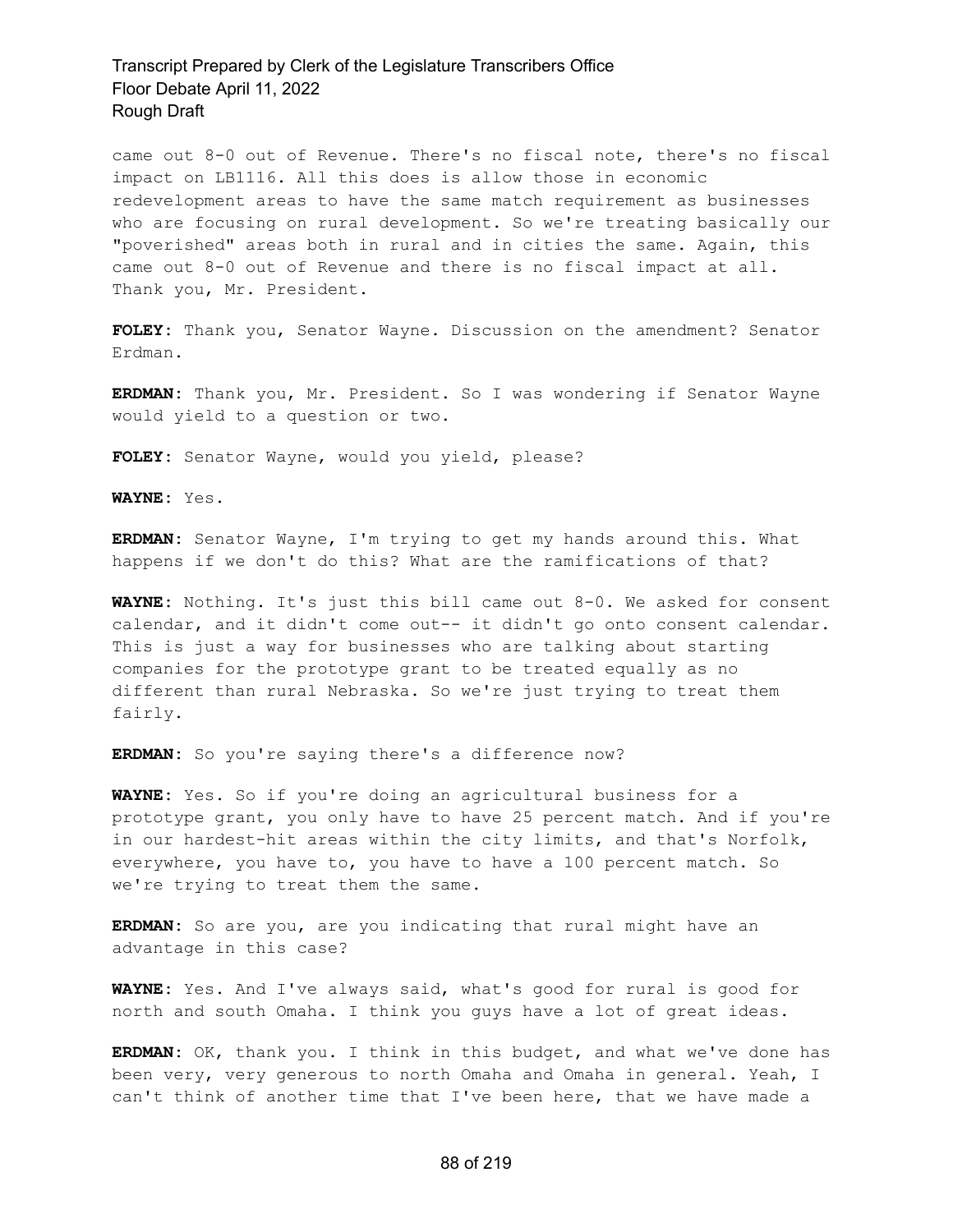contribution to that segment of our state like we have this time. So I don't, I don't know, maybe we should have a little advantage to the rural people once. I'm not sure how that works, but I'm not sure about AM2817. I'll have to give it some thought. Thank you.

**FOLEY:** Thank you, Senator Erdman. Senator Pansing Brooks.

**PANSING BROOKS:** Thank you. Guess what, I'm on the last three, everybody. So Nebraskans, on the last day, we get to talk about positive experiences as seniors in the Legislature. We don't have all the time in the world on the last day, so right now, I want to talk about some of the valuable friendships and the, the wonderful parts about this body. So first, I'd like to talk about Senator Bostar. I haven't gotten to him yet. Senator Bostar is focused and dedicated, and he's hardworking. He's very consistent on, on his actions and what he does, and he really has a strong mind and a quiet ability to lead and to, to work across the aisle. So I appreciate that. It's been a pleasure and an honor to serve the people of Nebraska with you, Senator Bostar. Senator-- let's see, Senator Vargas. Are you here? Yep. Senator Vargas is a strong leader, an incredible advocate for his community. He's been a teacher at OPS, he's been an educator, a father and a friend to all of us. Tony's path is remarkable, from, from the presidential leadership scholar in 2018 to AmeriCorps alum and JCI, the 10 outstanding young Americans. He is truly an amazing leader. I hope we'll be lifelong friends, and hope to get to work together in the future. And he has a beautiful wife, Lauren, whom I adore and also precious Luca and Ava. So it truly has been an honor to serve the people of Nebraska with you, Senator Vargas. And finally, not last and certainly not least, darling Senator Wishart. Bright, capable, brilliant, great at working across the aisle, cares about women and families and people on the margins. She is a wonderful member of the Appropriations Committee. It has made her engaged and an expert on financial issues and what's going on with the money in our state. She really is an amazing woman and with an incredible mind for money and numbers. So I also really have appreciated getting to know her husband, Joe. He's been wonderful at giving us perspectives on police and other matters from his previous position, and he's, he's an incredible person as well. And Senator Wishart, I'm grateful to call you my friend, and it has been an honor to serve the people of Nebraska with you. Thank you, Senator Wishart. And thank you to all of you for indulging me on this little adventure to point out to the people of Nebraska the value of each person in this body, the value of our one-house Legislature, our Unicameral. And really everyone works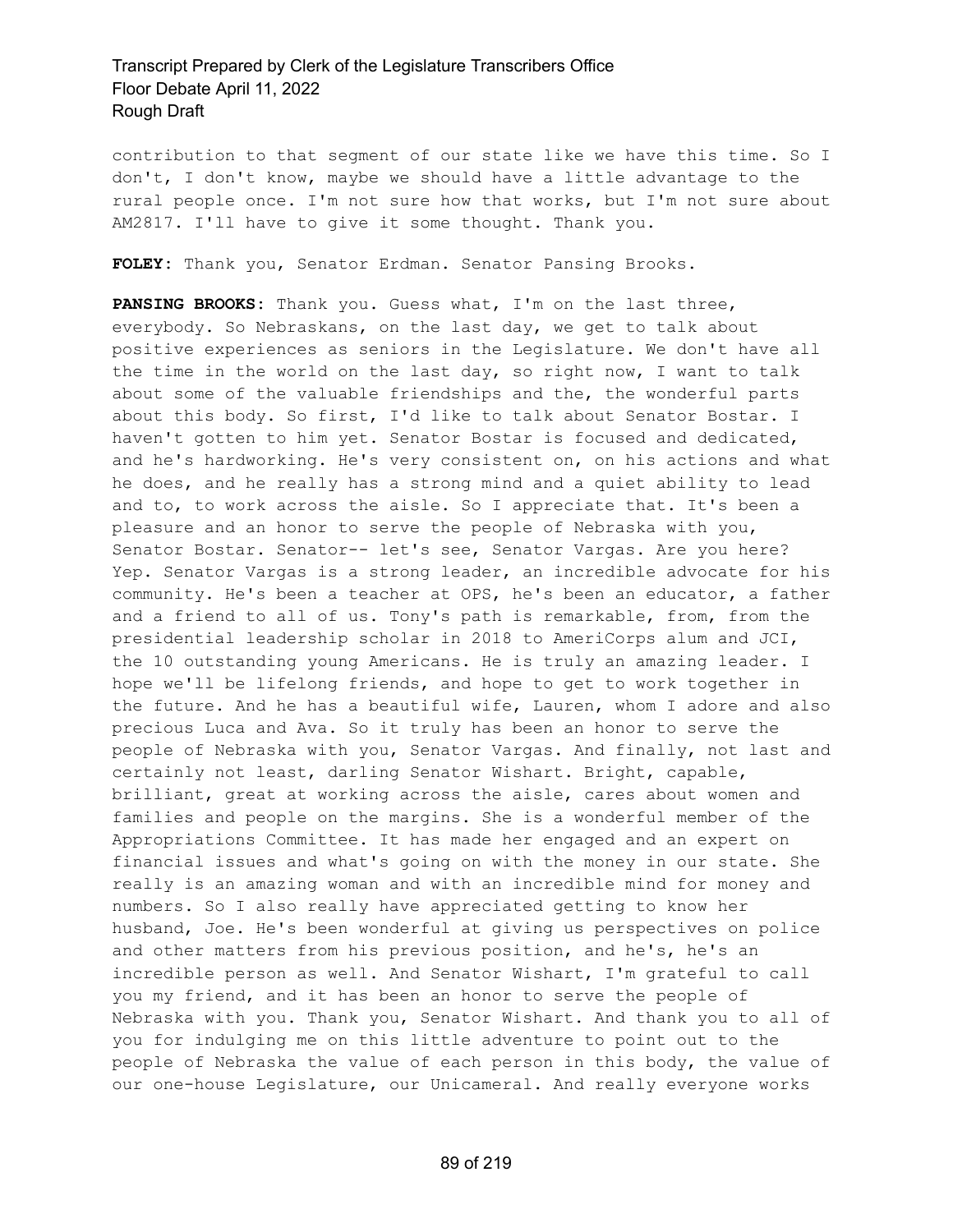hard to give back in different ways, and we should always value those strengths in each of us. Thank you, Mr. Lieutenant Governor.

**FOLEY:** Thank you, Senator Pansing Brooks. Senator Friesen.

**FRIESEN:** Thank you, Mr. President. I do want to thank Senator Wishart for bringing this bill, because I think it's probably one of the few or one of the only bills that really addresses helping small businesses from the pandemic. Even though we spent billions of dollars this year, this is one of the few bills that actually targets businesses that what we'd call small business owners. I mean, I could have shrunk at smaller yet, but being a small business under 500 employees is still pretty good size. But there are a lot of small businesses across rural Nebraska that either closed down completely and will never return or were severely damaged by the coronavirus and the shutdowns, where we did have limited opportunities for people to go to restaurants. And they really did, in some cases, get hurt the worst of any of the businesses out there. Otherwise, you know, in rural Nebraska, we did keep going pretty well, but I know our restaurant business received a lot of damage over that time period, and a lot of other small businesses did, too. And so I will say, with all of the billions of dollars we are spending this year, this is probably one of the bills who I think it's headed in the right direction to the right people. Thank you, Mr. President.

**FOLEY:** Thank you, Senator Friesen. Any further discussion? I see none. Senator Wayne, you're recognized to close.

**WAYNE:** Thank you, Mr. President. Colleagues, this is just for economic redevelopment areas. It does allow for a 25 percent match instead of the current 50 percent match that currently agribusiness already has. So we're just trying to treat, I think, our economically distressed areas the same. With that, I'll ask for a green vote. Thank you, Mr. President.

**FOLEY:** Thank you, Senator Wayne. Members, you've heard the debate on AM2817. The question is the adoption of the amendment. Those in favor vote aye; those opposed vote nay. Have you all voted who care to? Record, please.

**CLERK:** 42 ayes, 0 nays on the amendment.

**FOLEY:** AM2817 has been adopted. Anything further, Mr. Clerk?

**CLERK:** Nothing further.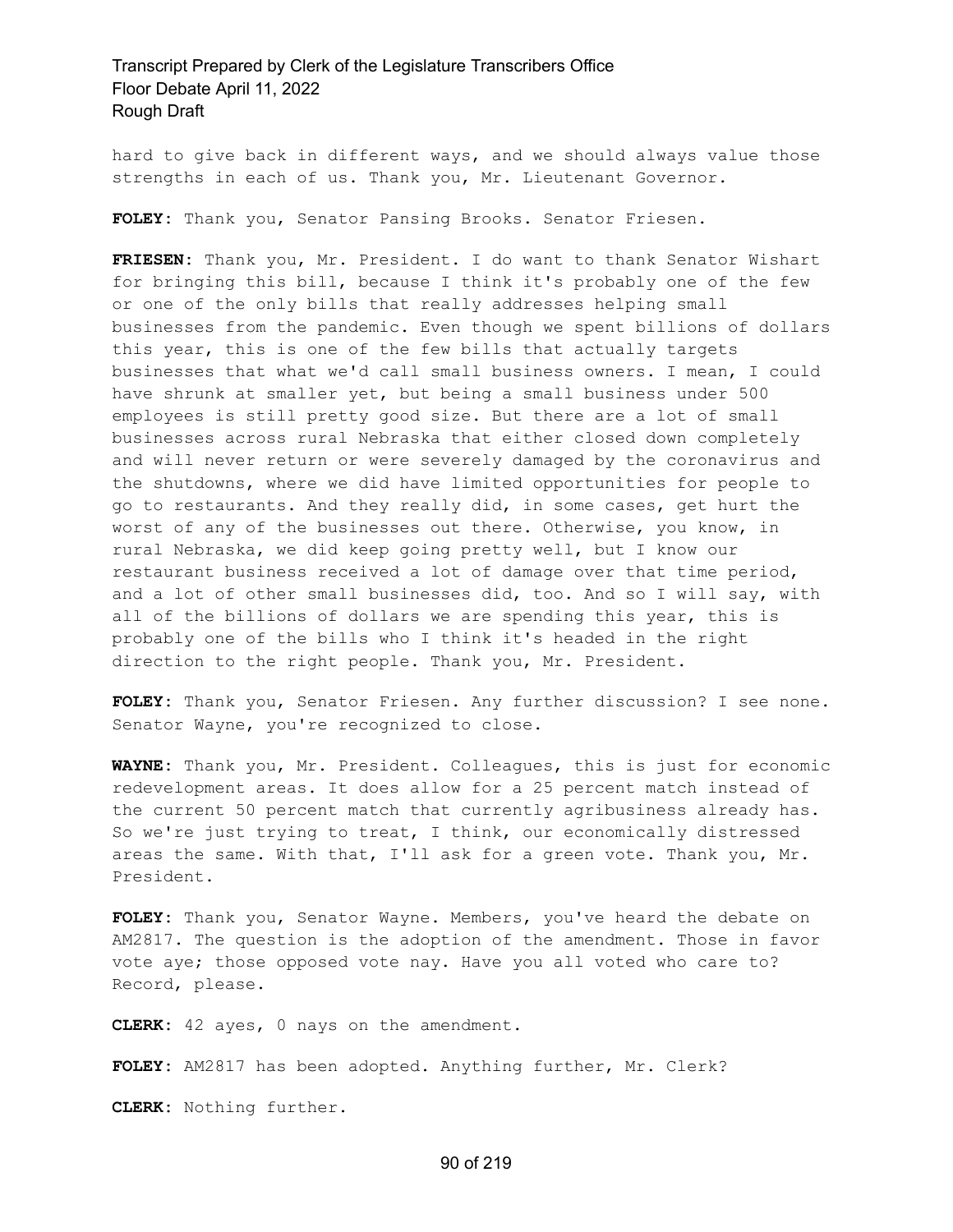**FOLEY:** Senator McKinney.

**McKINNEY:** Mr. President, I move to advance LB598 to E&R for engrossing.

FOLEY: The motion is to advance the bill. Those in favor say aye. Those opposed say nay. LB598 has been advanced. Proceeding to LB927.

**CLERK:** Senator, I have E&R amendments first of all.

**FOLEY:** Senator McKinney.

**McKINNEY:** Mr. President, I move to adopt the E&R amendments to 920-- LB927.

**FOLEY:** The motion is to adopt the E&R amendments. Those in favor say aye. Those opposed say nay. The E&R amendments have been adopted. Mr. Clerk.

**CLERK:** Senator Matt Hansen, FA173. Note to withdraw, Senator. Thank you. Mr. President, Senator Linehan would move to amend, AM2778.

**FOLEY:** Senator Linehan, you're recognized to open on your amendment.

**LINEHAN:** Thank you. This is a simple amendment. In the original bill, if you'll recall, this was to extend how much money turnback tax both Ralston and Omaha could use for the convention centers. In an amendment that we looked at on General File, we increased the distance from 600 to 1,200 yards, which I said at the time we would have to look at it because I didn't know what would do to the fiscal note, and it did create a fiscal note. So if you look at your green sheet on the last page under revenues, and this is going to be a theme here in the next three bills, we had a fiscal note of \$2.9 million in 23-- '22-23, \$3.1 million in '23-24, and \$3.25 million in '24-25. So as the green sheet reads, we're now in the hole. In other words, we have spent more money than we have. The first thing that was up on this is Senator Lowe, a couple bills ago gave up some money to try and bring this in balance. And this is-- since this wasn't in the original bill and since it puts us in the hole, I'm putting it back to 600 yards from the 12, asking us-- asking you to put it back to \$600 so we can balance our books. And I have no problem looking at 1,200 yards next year, but it needs to go through the regular process. Thank you.

**FOLEY:** Thank you, Senator McKinney [SIC]. Discussion on the amendment? Senator Flood.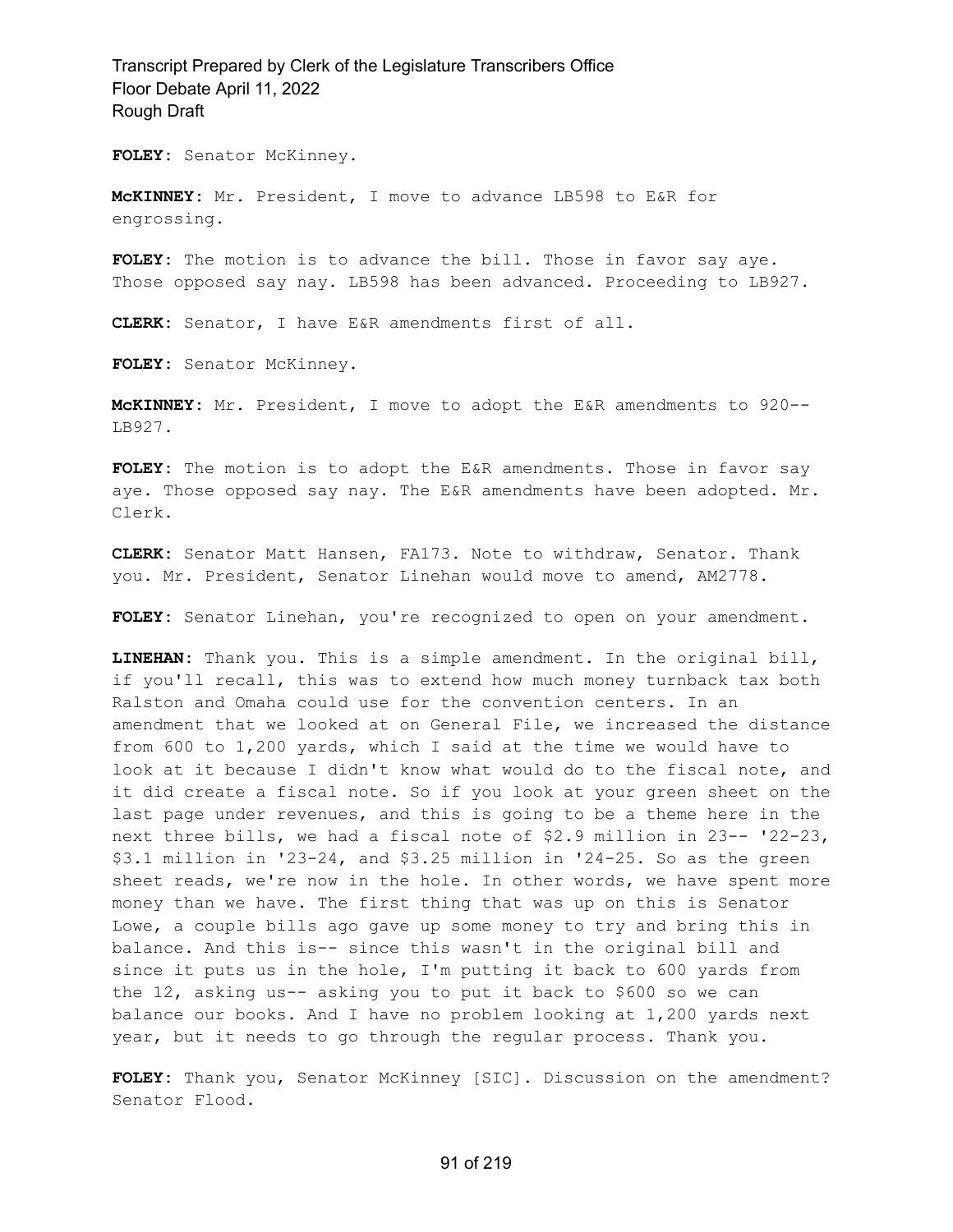**FLOOD:** Thank you, Mr. President. Members, as you may recall from General File, Senator Pahls asked me to take this bill on his behalf, given his absence here in this legislative body. And he does not agree with this amendment. I do not agree with this amendment, I respectfully disagree with the Revenue Chair and would offer some solutions. Just a correction, this doesn't have anything to do with Ralston. This has to do with the Omaha, what is known as the CHI Center and the Pinnacle Bank Arena. It changes the recapture area for the hotel-only state sales tax capture area from 600 to 1,200 feet, and it essentially would pick up a couple more hotels in Omaha. There's been some development at 16th and Cuming. There's also been some development in Lincoln, specifically a hotel you may be familiar with, the Kindler hotel, and it would reach to the Cornhusker Hotel. The overriding principle with this amendment and this, well, I shouldn't say this amendment, with Senator Terrell McKinney's amendment that was adopted on General File, was to make it possible to put more money into this sales tax turnback fund used by the cities to help ref-- to help fund parking lot improvements, specifically at the CHI Center, building improvements at the CHI Center and also continued tax turnback money for the Pinnacle Bank Arena. These two facilities play an outsized role in our region and our state's entertainment opportunities. Recently, Elton John visited the city of Lincoln, drew in thousands from across the state of Nebraska. I saw for myself at the Cornhusker Hotel that the entire place was full, people celebrating the concert, coming in and spending their money, increasing economic development opportunities on a Sunday night. Senator Linehan correctly points out that the green sheet number will be out of balance. Two things I want to say is that there's a revenue forecasting board meeting, I believe it's this Friday. Second is that this is the mid-biennium budget, which is, which we don't have the same rules technically in the mid-biennium budget. And I would suggest that if we are really concerned about this, we could delay the implementation of the 600 to 1,200 foot rule by one year. That way, we'd have the opportunity to plan for it in our next, in our next two-year biennial budget. I guess that's redundant, our biennial budget coming up next year. At any length, I think we're going to spend some time on talking about this. I do oppose AM2778, and will work with Senator Linehan off the mike to see if delayed implementation of the 600 to 1,200 could work. I was not in the room when this was discussed. This is Senator McKinney's amendment that he put on the bill and put it up there, and I'm simply defending it. Senator Rich Pahls feels very strongly about this and I agree with him. The sales tax turnback is something we've all discussed at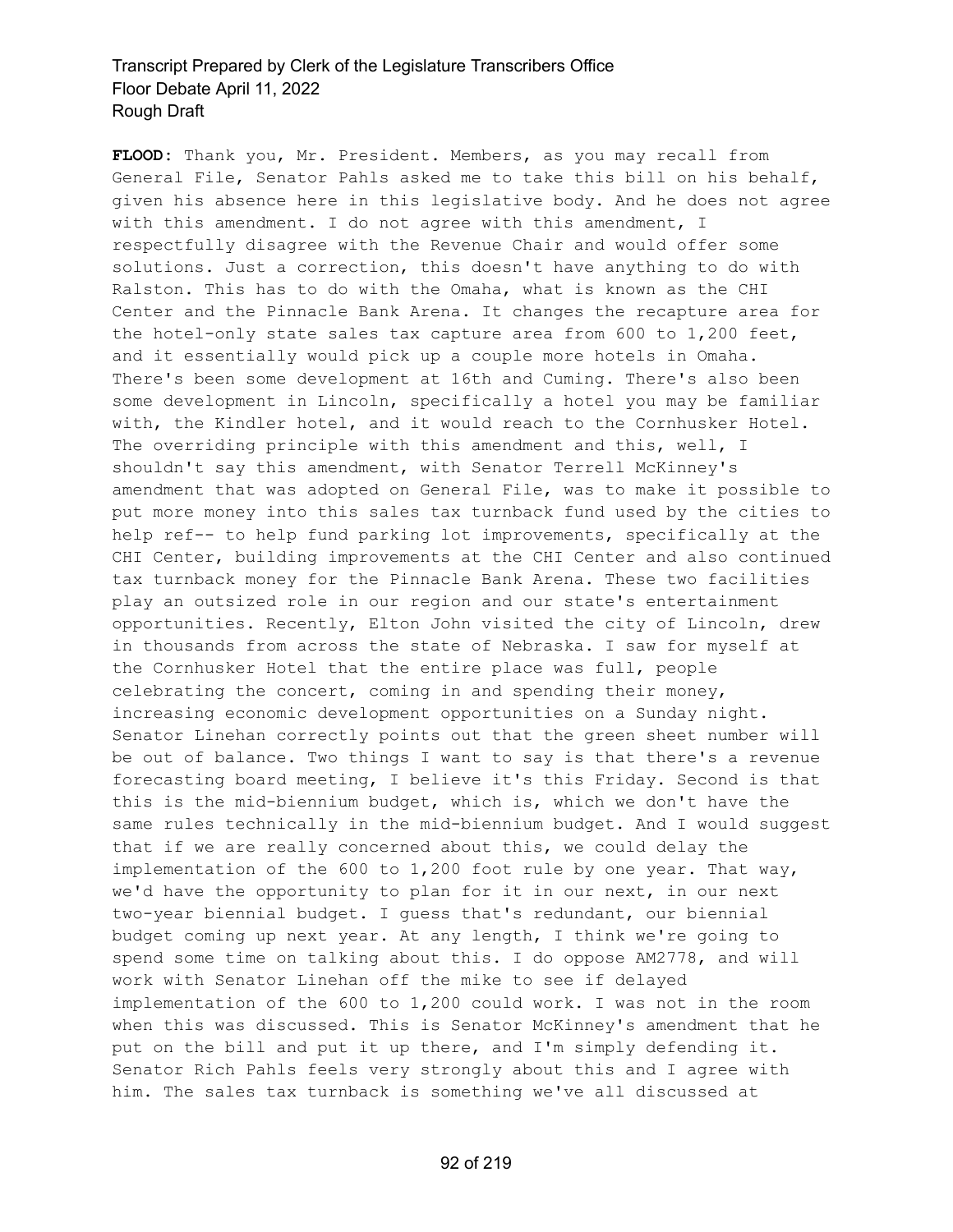length. The Revenue Committee has given this a lot of time. We have done not only this on the CHI Center, the Ralston Arena and the Pinnacle Bank Arena, but we've also talked about the Youth Sports Facility Development Act. So I think this is going to be a discussion will have. I'll hit my light again, look forward to visiting with you after I have the opportunity to visit with some of our colleagues off mike.

**FOLEY:** Thank you, Senator Flood. Senator Friesen.

**FRIESEN:** Thank you, Mr. President, and I will support Senator Linehan and her AM2778. I do think it's time to pull back the distances. Again, this whole thing we have worked with for numerous years trying to bring in more revenue for these entertainment centers. And there comes a point sometime when we're going to have to say no. And I know everybody says, well, this puts in more money into the Community Center Development Fund that small cities and stuff can can get to. And what that does really is, yes, it puts more money into that, but it doesn't 100 percent fund anything. It's just going to be a property tax increase down the road unless somebody raises the money to build the other half of these community centers. Which again, I'm not saying it's a bad thing, but there comes a point in time when you keep stretching this distance out and to where you're almost a mile in diameter trying to catch every revenue source you can get. And we have these entertainment centers now who have we helped build them and now we're going to help remodel them. And as soon as we're done with that then we'll tear that one down and we'll help build a new one. And I think at some point in time, the city can step back and say enough is enough-- the state can step back and say enough is enough. If we want to give them more money, maybe we should dedicate the city sales tax portion that they collect in those areas too, and the city can have some buy in with these facilities and help support them also. Because as someone who travels from out state to come to these entertainment centers, I see the hotels when they jack up the rates, they double their rates for hotel rooms. We spend lots of money on this town, and now we're asking the state to also turn back the sales tax collected to help these facilities. I think there comes a point in time when you say enough is enough, the distance we have is good enough. We don't have to go out to a mile. Next year, they'll just come and ask for two miles. So I support Senator Linehan's amendment and look forward to more discussion on this. Thank you, Mr. President.

**FOLEY:** Thank you, Senator Friesen. Senator Linehan.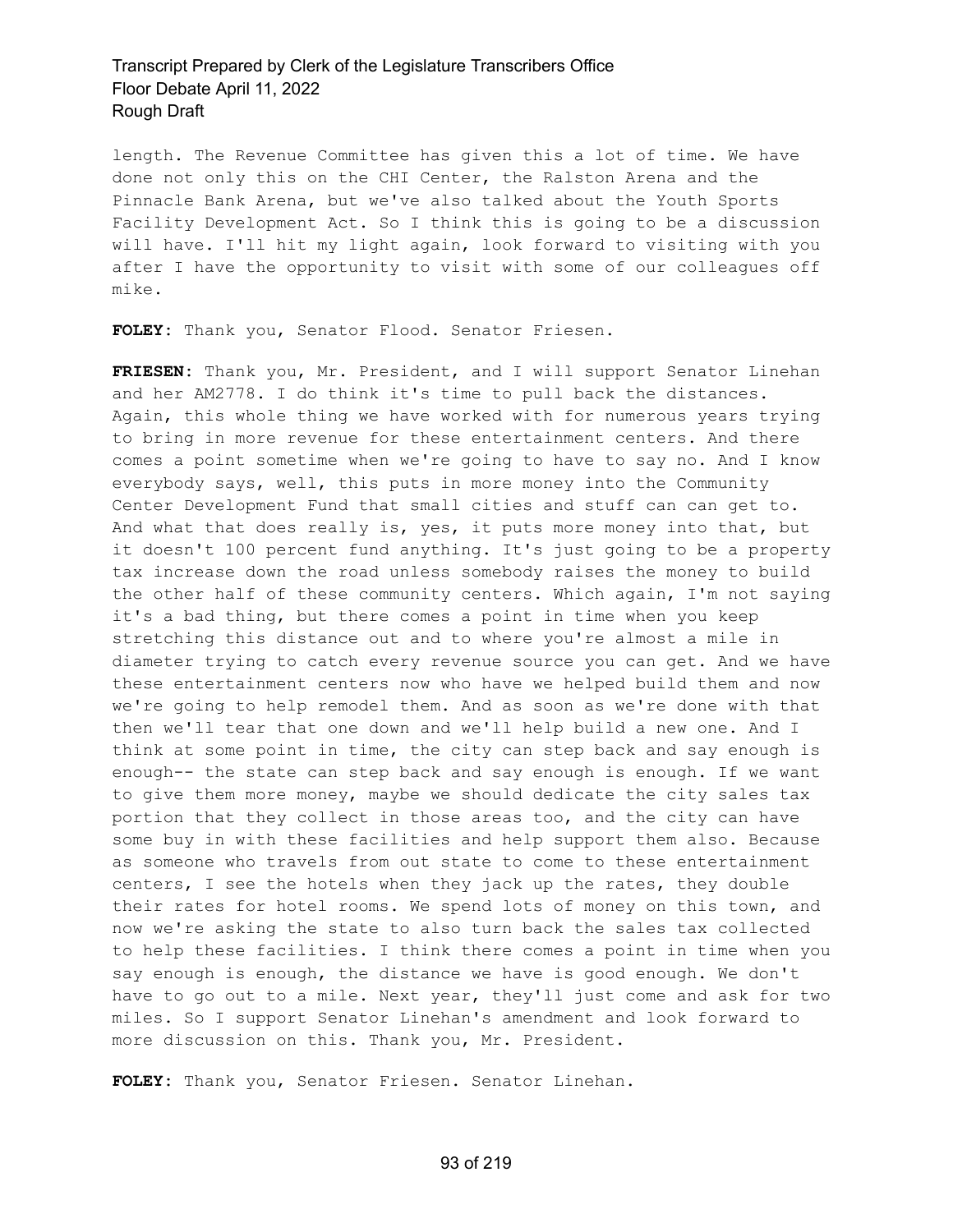**LINEHAN:** Thank you, Mr. President. I want to congratulate Senator Flood on doing something which the Speaker has been trying to do all session, and he's got Chairman Stinner and Chairman Linehan on the same page, I do believe. What-- I didn't give him a heads up, but I know he's paying attention, would Senator Stinner yield to a question, please?

**FOLEY:** Senator Stinner, would you yield, please?

**STINNER:** Yes, I will.

**LINEHAN:** So Senator Stinner, did we meet earlier today and decide that we need a skinny-down some things?

**STINNER:** Yes, we are trying to, to bring the \$313 million of negative in the out-years down to under \$100 million.

**LINEHAN:** So we agreed--tThank you, Senator Stinner. So another thing Senator Flood said, it has nothing to do with Ralston. The original bill that came to the committee was only about Ralston. I shouldn't say the original bill, but my bill was about Ralston, and I agreed with Senator Pahls to put Senator Pahls's-- or put my bill, the Ralston bill, into the Omaha bill. Where the 1,200-- so understand, Senator Pahls introduced a bill. And what that bill does is to require-- we have agreed, this has passed, I don't want to talk us out of this, that the total amount that they will get in assistance went from-- I'm not sure I'm looking at the right thing-- from \$50 to \$100 million, \$75 to \$150 million. So we have in this bill, we're agreeing the city of Omaha is going to get not just \$75 million in this turnback tax, but we're taking it up to \$100 million. So this is a big win for Omaha. What I was trying to do here, and, and that bill didn't have a fiscal note because it's off in the years and it's money we're not getting now. What the 600 to 1,200 does is causes a fiscal note. So as Chairman, when I'm ask the Chairman of Appropriations, you have to skinny-down your ask, I went to those-- It wasn't in the bill, it wasn't addressed in the hearing. It was an amendment on the floor. So that seemed to me if I have to-- and other people are going to get-- Senator Murman's got a bill coming up that's going to have to be cut back. Senator-- somebody else's bill, I can't remember who, three bills I've had to trim today. Senator Lowe, well, Senator Lowe trimmed his own bill. These are only Revenue bills. So I'm asking you to please support AM2773 [SIC]-- am I reading it right-- and support LB927. I do want to get this done too with Senator Pahls. This is Senator Pahls's priority bill. It is what he introduced and I do think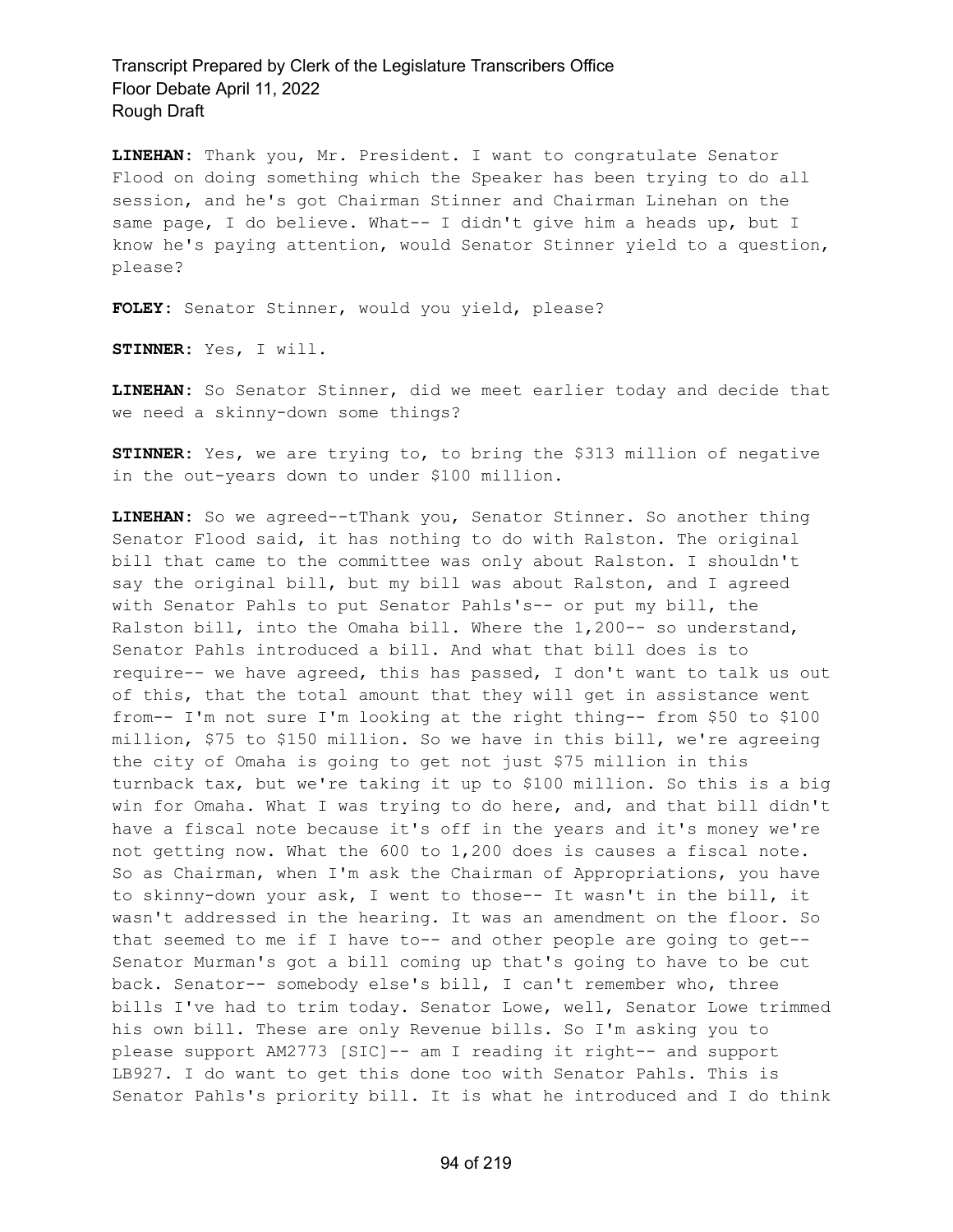we should do it, but I don't think we should spend money we don't have. Thank you.

**FOLEY:** Thank you, Senator Linehan. Senator Erdman.

**ERDMAN:** Thank you, Mr. President. I agree with Senator Linehan, I'm gonna support AM2778. And I've been sitting here since the vote on LB773. As some of you may know, I generally have an amendment in my desk to adjourn sine die, but I don't normally put the date on it. I fill it out, I sign it at the bottom and then when I think it's appropriate, I put the date on it. Today, I have filled in the date, April 11th. If you look on the board up there, it says April 11th. So I'm trying to decide at what point in the discussion do I drop this motion? Just for the sake of conversation, if you feel brave enough to raise your hand, how many would vote for sine die. Both of us. Three of us. OK. So we'll decide when that's going to be. I think we've all had enough. I think we've all been here long enough. I think we are all aggravated enough with this session. I never was really enthused about LB927 and the turnback tax, it's a form of TIF, and the government will decide the winners and losers like they normally do. So I will vote for AM2778, it makes a bad bill somewhat better. But I haven't decided if I'm going to vote for LB927 or drop in the motion to sine die. Thank you.

**FOLEY:** Thank you, Senator Erdman. Senator Flood. Is Senator Flood on the floor?

**FLOOD:** Thank you, Mr. President, members. I'm going to start with this. This is important to Senator Pahls, this is important to his district. His staff has been communicating with my staff. He can't be here today. He would like this extension. Senator Terrell McKinney filed the amendment on General File. And no, it didn't go through me, and to be honest, I don't think it went through the Chair of the Revenue Committee either. You don't see me very often advocating opposite the chair of the committee that I sit on, but I can tell you that when it comes to supporting these events centers, these are very important facilities to Omaha and Lincoln. Yes, Ralston is part of the bill, albeit please know that the Ralston Arena is in its own section of law, as it was created by Senator Lathrop, separate from the facilities act that governed both Omaha and Lincoln. I would ask that you vote no on Senator Linehan's amendment. I would be happy to put an amendment in that delayed the implementation of this one year. I want to emphasize that when I took over LB927, a bill that I gave and granted my priority designation to, Senator Pahls was very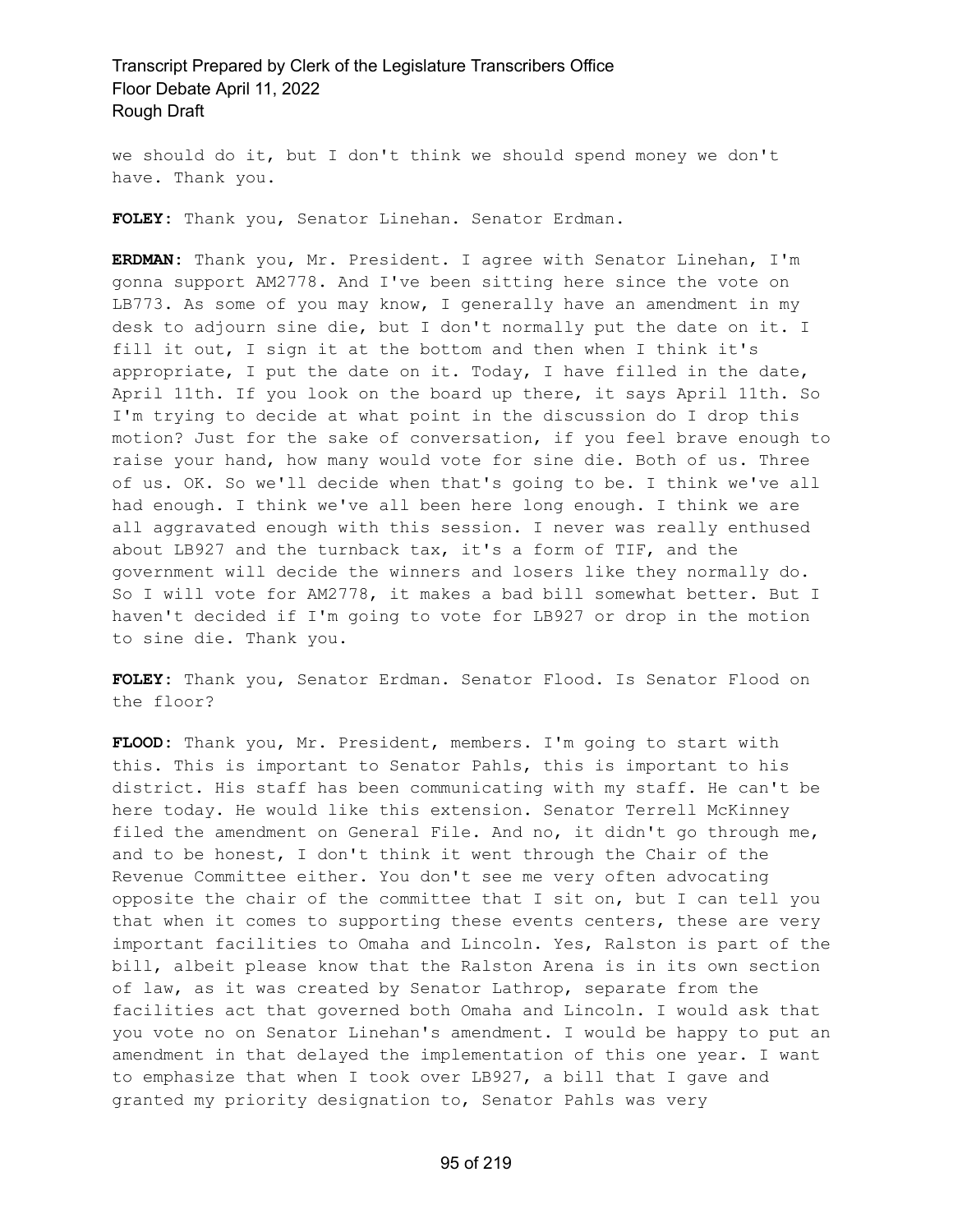appreciative of that. And in communication with his office, has communicated how very strongly he feels about this being done for the citizens of the 31st Legislative District. Senator Stinner, would you yield to a question?

**FOLEY:** Senator Stinner, would you yield, please?

**STINNER:** Yes, I will.

**FLOOD:** Senator Stinner, you and I visited off the mike. I might have misspoke, I think I did misspeak when I said the Economic Forecasting Board was meeting Friday. Have you had an opportunity to understand where our receipts are compared to our projections for the month of March 2022?

**STINNER:** Unofficially, yes.

**FLOOD:** Would you say that generally, without listing any numbers, do our receipts exceed projections by not less than \$50 million?

**STINNER:** They are much greater than \$100 million, yes.

**FLOOD:** OK. Thank you, Senator Stinner. Listen, we're in an environment where Senator Terrell McKinney did this, and you know where some of the money goes? Do you know why Senator McKinney cares about this? He stated it in his amendments on General File. He cares about this because a portion of the sales tax turnback back dollars go directly back into programs in north and south Omaha. Senator McKinney, Senator Wayne and others have been constant supporters of this program, and in the Revenue Committee last year, we made some significant changes to make sure that when the money goes into north Omaha, when the money goes into south Omaha, that it was going into programs that Senator McKinney and District 11 felt very strongly about. What I think is significant here is that we're going to take a vote on whether to go from 600 to 1,200 feet. I'm going to accept whatever the outcome of that vote is. This is not a 33 vote exercise. This is not a filibuster. This isn't even really a roadblock. It's a question. And Senator Pahls feels strongly enough about it.

**FOLEY:** One minute.

**FLOOD:** I feel that backing this off from 1,200 to 600 doesn't sync up with what his goals are this session. And let me tell you, this is his number one bill that he wanted passed. And where he's at right now and how he's, how he's engaging, this is the number one thing he wants.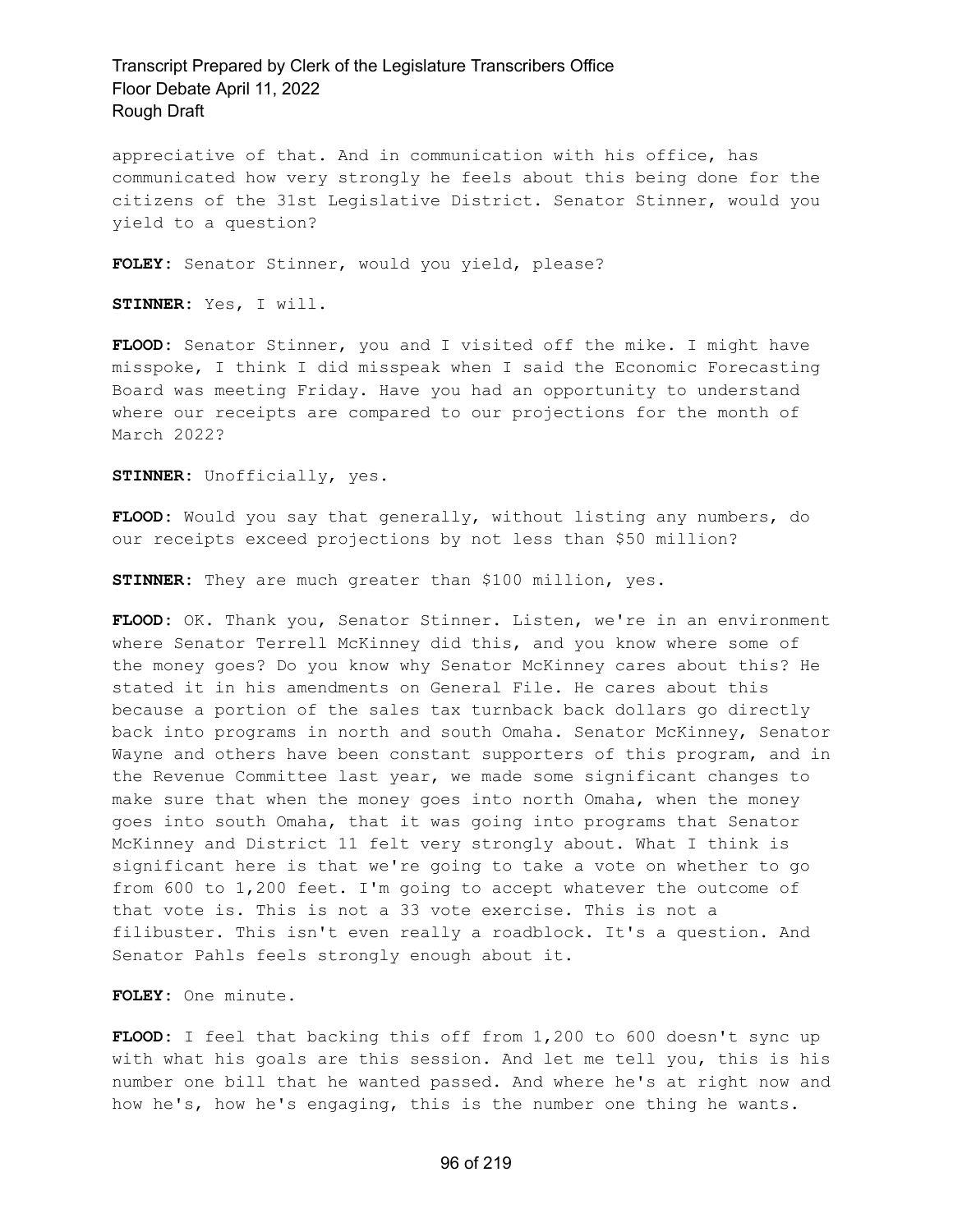When I, when I took over for him on this bill, I promised him that I would help him, and I will tell you he feels that strongly. Vote how you feel this should come out. But I'm telling you what we're doing here, I believe, is reasonable. What Senator McKinney did here is reasonable. I respect those that disagree, and I look forward to the vote. Thank you, Mr. President.

**FOLEY:** Thank you, Senator Flood. Senator Jacobson.

**JACOBSON:** Thank you, Mr. President. I appreciate Senator Flood's comments. And candidly, I'm, I'm listening to what Senator Friesen said earlier, and I tend to agree with his thoughts and certainly Senator Lenihan, that, you know, we spent a lot of money this session. And obviously, when it comes to the ARPA dollars, those are federal dollars who are going to be allocated one time, they're out the door. But when we start looking at allocating dollars and basically taking away some of our sales tax revenues to turn back, I get concerned about how many bites of the apple are we going to do on anything? And so I'm very sympathetic to Senator Linehan, who has that responsibility of chairing the Revenue Committee and making those determinations of what can we afford after all that we spent thus far. So I would agree that I think that 1,200 feet is too far. Now, if you can work out something that's much less, that gets more within the confines of what we can afford under the current budget numbers, I could be supportive. But otherwise, I'm in favor of that of the base bill, would be opposed to the amendment for the very reasons that Senator Friesen laid out. I would be willing to consider something in between that number that would, that would lower the number, the cost. But I'm going to, I'm going to have to vote with Senator Friesen on this and vote against the amendment and for the base bill. Thank you, Mr. President.

**FOLEY:** Thank you, Senator Jacobson. Senator Clements.

**CLEMENTS:** Thank you, Mr. President. I am in favor of the amendment. If you look on the-- like Senator Linehan said, the back page of the green sheet on LB927 now shows \$2.95 million of lowered revenue and the very bottom number shows a negative \$21.8 million. We're over our budget and we need to remedy that and this would be \$2.9 million. I think the original bill was 600 yards-- I believe that was the request-- would still be in place and this additional distance could possibly be expanded in the future. But for today, I'd like to be more fiscally responsible and keep it the way it originally was and would Senator Linehan yield to a question?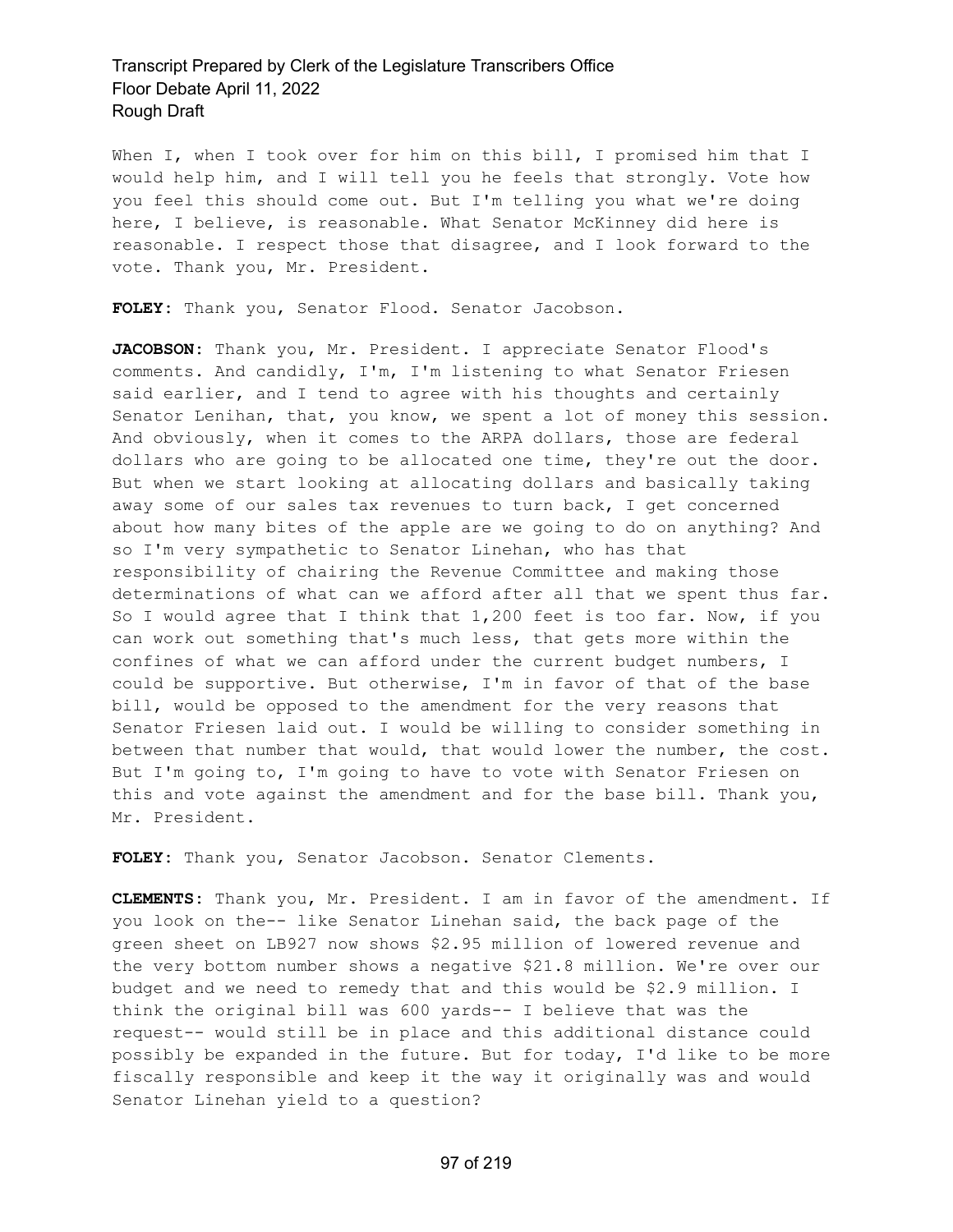Transcript Prepared by Clerk of the Legislature Transcribers Office Floor Debate April 11, 2022 Rough Draft **FOLEY:** Senator Linehan, would you yield, please? **LINEHAN:** Certainly, yes. **CLEMENTS:** On the committee statement, LB818 is mentioned. Is LB818 still part of this bill? **LINEHAN:** Yes. **CLEMENTS:** All right and I see a sentence that says it strikes existing law that requires the state assistance to be paid within 20 years of issuing the first bond for a facility. What's the purpose of that?

**LINEHAN:** Well, we extended it further. So now it's, now it's--

**CLEMENTS:** Is it unlimited now?

**LINEHAN:** Pardon?

**CLEMENTS:** Is it unlimited? Is it more-- is it--

**LINEHAN:** How many years-- I'm looking at staff. Did we go another 20 years on the extension? I think it's another 20 years.

**CLEMENTS:** Is that--

**LINEHAN:** So basically, we have doubled the time--

**CLEMENTS:** Is it--

**LINEHAN:** --and the money.

**CLEMENTS:** This was the Ralston bill. Is that right? I'm not sure.

**LINEHAN:** LB818 is, yes.

**CLEMENTS:** LB818

**LINEHAN:** Yes.

**CLEMENTS:** And is the first bond for the facility, are we talking about originally when Ralston was built--

**LINEHAN:** Yes.

**CLEMENTS:** --to be the start date?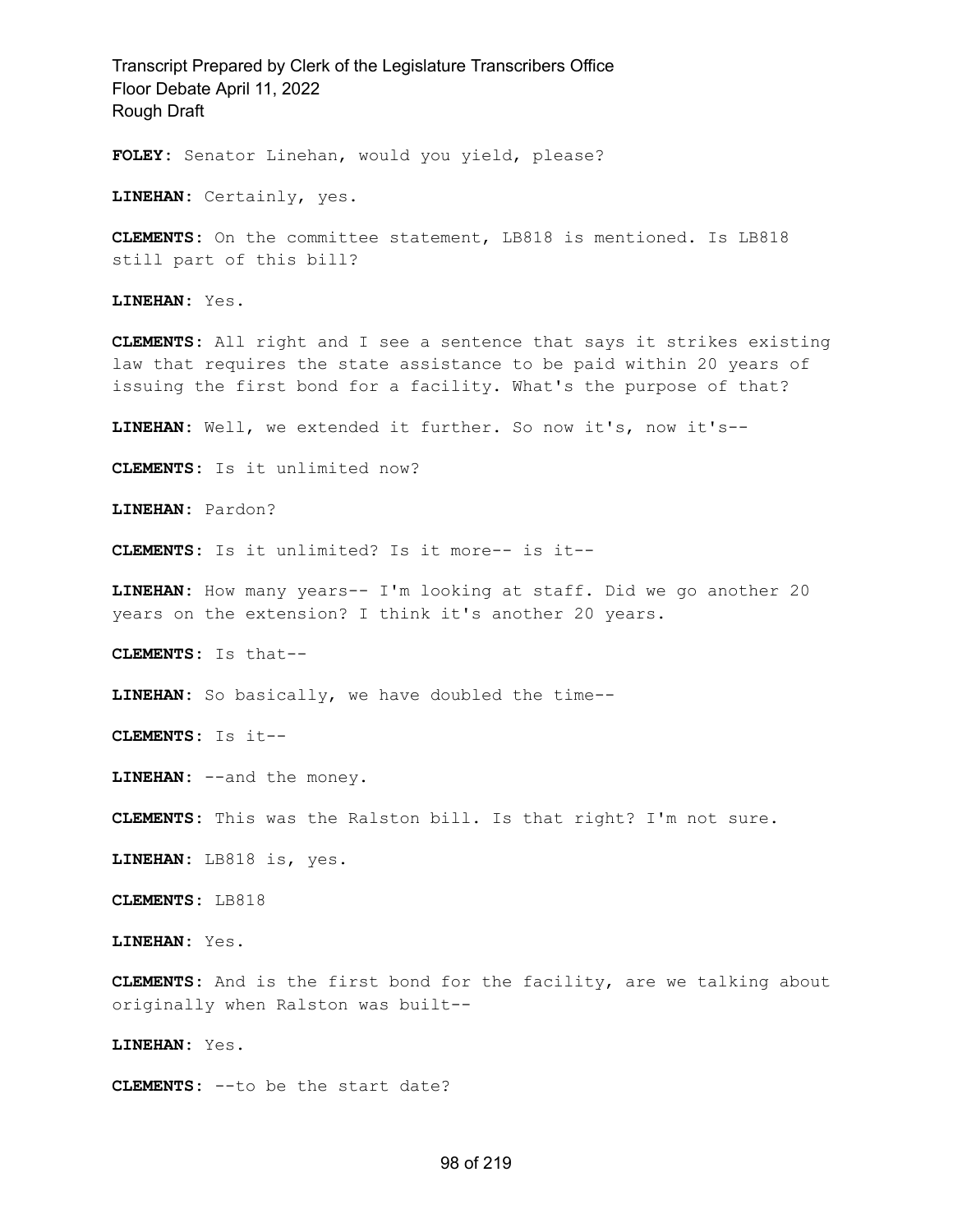**LINEHAN:** Yes.

**CLEMENTS:** And so that 20 years is almost over. Is that getting close?

**LINEHAN:** Close.

**CLEMENTS:** All right. So now I understand if that would not be extended, then it would effectively shut off their ability to use this-- these funds.

**LINEHAN:** Right.

**CLEMENTS:** All right.

**LINEHAN:** Correct.

**CLEMENTS:** And the staff, did they give you a number on what the increase was for a number of years?

**LINEHAN:** Pardon?

**CLEMENTS:** OK. They're saying it's unlimited. All right. Well, I just wanted to clarify.

**LINEHAN:** Well, it's un-- it's-- the amount is not unlimited. It's up to a certain dollar amount.

**CLEMENTS:** Yes.

**LINEHAN:** What-- basically what we did is doubled how much they could take--

**CLEMENTS:** Yeah, it's \$100--

**LINEHAN:** --both Omaha and Ralston.

**CLEMENTS:** --\$100 million maximum.

**LINEHAN:** Right.

**CLEMENTS:** And it's an unlimited period of time, but if they hit the \$100 million, then they would be done.

**LINEHAN:** Done.

**CLEMENTS:** I see. Thank you, Senator Linehan.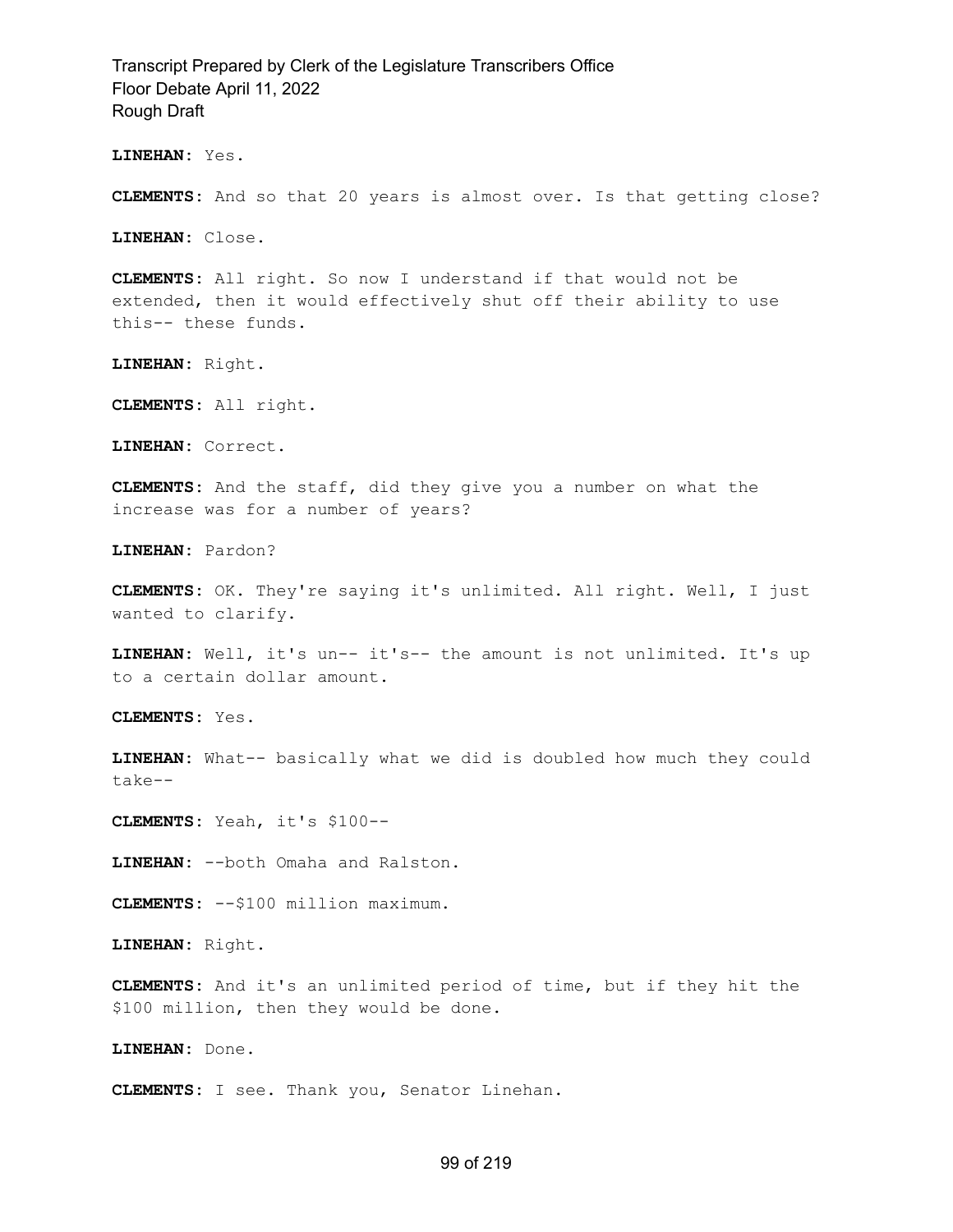**LINEHAN:** Thank you.

**CLEMENTS:** I just wanted to clear, clear that up because it was a question and I still support AM2778, which isn't going to-- isn't changing anything on the LB818. I just wanted to clarify that. And I just do hope that we do pass AM2778 so we can be fiscally responsible and save \$2.9 million that has been added in from the changes in the bill. Thank you, Mr. President.

**FOLEY:** Thank you, Senator Clements. Speaker Hilgers.

**HILGERS:** Thank you, Mr. President. Good afternoon, colleagues. I rise in support of AM2778. I certainly understand the perspective of Senator Flood and I appreciate the work he's doing, both articulating on the merits, what he believes is the right decision, as well as argue on behalf of Senator Pahls, who couldn't be here today. I understand all that, but just taking a step back, the part-- and I just want to provide a little bit of the logic of what we tried to accomplish. So we have a number of bills. As you know, after the budget passes, any budget-- any bill that will spend dollars has an A bill. We have to hold it on Final Reading until the budget passes. So we are in this process now and if you look in your green sheets, you'll see everything on Select File, everything on Final Reading, and the dollar amount, whether it's a tax cut bill or a spending bill. Now we have more tax cut and spending bills than we really have dollars to spend on the floor. So there's really kind of two strategies you could approach in this kind of a situation. Either you could say, let- like, let's not have anyone trim at all, in which case we'll just see what the body decides and we'll vote no on some, vote them down or eventually we'll just run out of money and whoever's at the end just might be out of luck or we could take this approach where we try to trim in various different places without saying no to any particular bill or any particular person, just on the dollar amount-- of course, the body could always vote no on the merits-- and maximize the opportunity for everyone to try to get some wins on the bills, again if the body agrees on the merits. Now, I don't really prefer the first option because that creates maybe gamesmanship. It creates tactical decisions that might actually have nothing to do with the merits. Does the bill have to go first if it's to maximize its chance to actually get dollars or not? I didn't want to see that kind of an approach on the floor. And so in conversations with Senator Linehan and Senator Stinner, there were a few different places where we could modify bills to make sure that each one at least could stand or fall on the merits. And so this is one of them, as Senator Linehan mentioned in her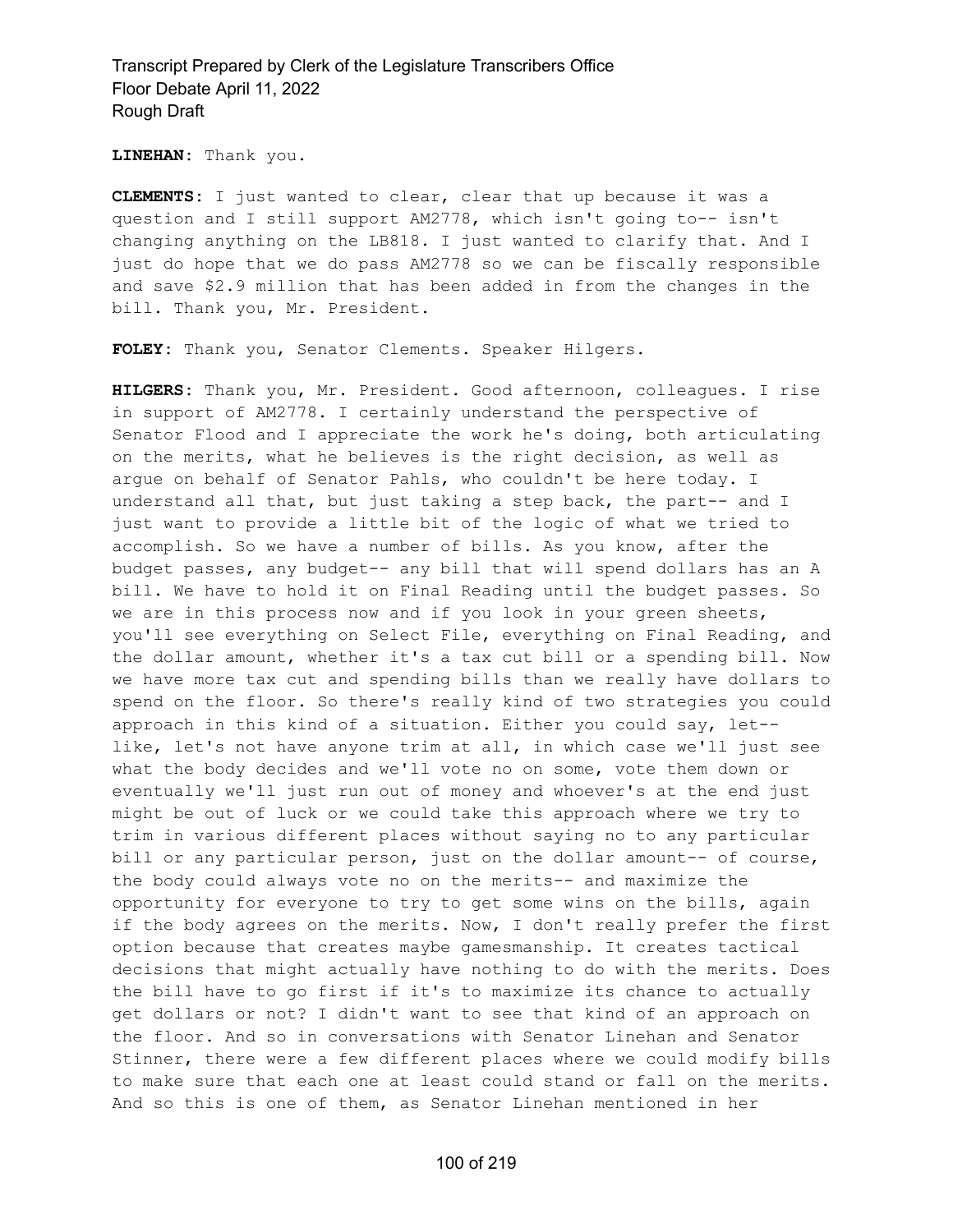opening on this amendment. There are others. We've already had one before this. There are going to be some more and I'm going to tell you, I'm going to vote green on each one of those amendments and I would urge you to do the same. If this amendment falls and LB927 passes on Select to Final, we might be in a position where we're going to have to make some decisions, maybe not based on the merits, but just based on how much money is left. And I would submit to the body that the right way, the right way to do it, or maybe not the right way, the right way that-- the way that I think-- the way we are taking it, I would encourage the body to, to go with this amendment and the others is to say, look, let's not-- let's avoid gamesmanship on the floor on Final Reading. Let's have each bill rise or fall on the merits and this way, maximizing opportunity for different bills to get to the floor, so-- or get to Final Reading and, and across the finish line. So I'd urge you to vote green on AM2778 and pass along LB927 to Final Reading. And each one of these amendments that you're going to get from Senator Linehan and some others I think the rest of the day, I would urge you to vote green on those as well to maximize the opportunity for these bills to get, to get completed. Thank you, Mr. President.

**FOLEY:** Thank you, Mr. Speaker. Senator Linehan, you're recognized for your third opportunity.

**LINEHAN:** Thank you, Speaker Hilgers. I appreciate that. I do. And so if you'll go back to your green sheets here, I think maybe if I explained it in a bigger picture, so it's the last-- under Select File, E&R, and there are four revenue bills: LB927-- it's the one we're talking about right now-- LB984, LB1150, and LB1261. So what we have decided in consultation with each other today is on LB927, until we put the yard from 600 to 1,200-- there was no fiscal note. This is-- this fiscal note, \$2.9 million, \$3.1 million, \$3.25 million, that was new because of the yard change, so it wasn't in the original bill. So instead of killing the whole bill, which would have been another option that Senator Hilgers just talked about, we're taking that, changing the yard. On the next bill, LB984, which we'll get to see as we get done with this, there was a \$10 million. Well, it started out at about \$8 [million], then I think it went \$11 [million], then \$10 million bill that was in that. That was my personal bill, my bill. I took it out so we could afford the other bills. And then there's-- on LB1150, there's no revenue. And then on LB1261, Senator Murman and Senator Dorn, Senators Stinner, and myself worked on that this morning. They're making changes in that to bring that down. So everybody's giving here and I am not trying to, like-- I think I'm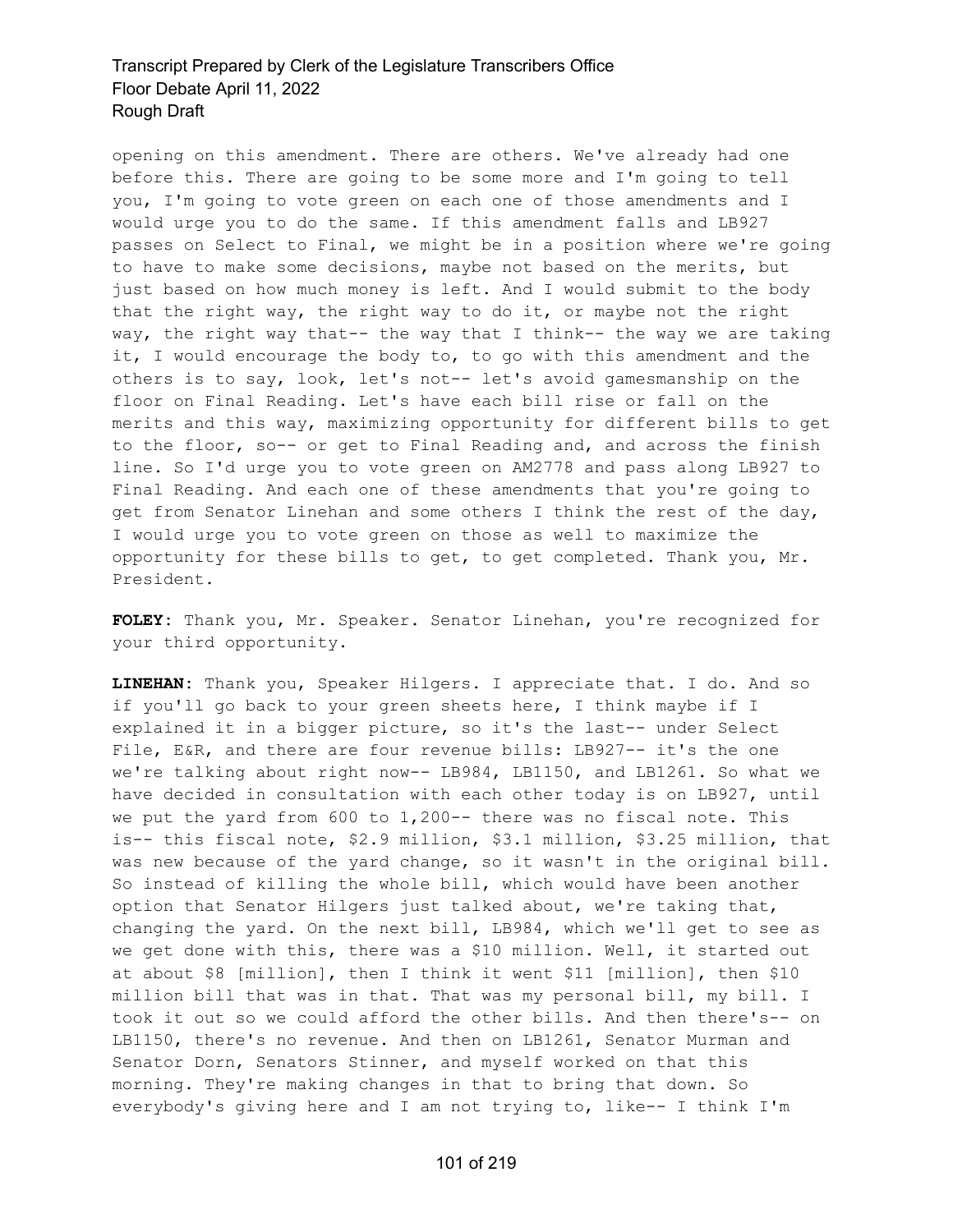being fair. The biggest cost out of this whole package came from my bill. So I'd really appreciate your cooperation on fitting these into the budget. So if I could have your green vote on the amendment on this bill and on the next one and the next one-- because that's what we can do with the money we have without killing everybody's stuff- not very articulate. Thank you, Mr. President.

**FOLEY:** Thank you, Senator Linehan. Senator Erdman.

**ERDMAN:** Thank you, Mr. President. You know, I listened to Senator Flood's comments and I just want to make this known to Senator Pahls. We've been praying for Senator Pahls, not sure what his ailment is, but we've been keeping him in our prayers because that's what's important. And Senator Flood said Senator Pahls feels very strongly about this bill. Just a few minutes ago, we voted on LB773 and Senator Brewer felt very strongly about that bill. There are several of us that feel strongly about their bills, but Senator Flood, just because we don't agree, doesn't make us bad people. We are not reducing, we're not reducing the limit. We're not changing the, the amount. We're not changing that. We're just changing the distance and when they can- where they can collect the taxes from. Senator Linehan hasn't adjusted that. It's the same. It's like it's the end of the world. So what I've done is someone handed me the research on the last time someone put in a sine die motion before the last day and that happened to be day 57, 2004. And maybe the presiding officer was here that day. Gentleman's name was Senator Friend and Senator Friend put in a sine die motion and there were three affirmative votes: Senator Friend, Stuthman, and Tyson. And there were 30 nay votes and one of those had the same last name as I have and there was another one, his name was Foley, he voted no. Interesting, interesting to see how that shook out, shook out. So it didn't happen then and I would assume that if I do it today, it won't happen either, but I went back and watched the video and there were people running around like their hair was on fire and the Speaker was about ready to pull his hair out. And he asked Senator Friend, do you know what this does? And Patrick is smiling. And Senator Friend said, I know exactly what this does. And he said to Friend, do you intend to take it to a vote? And he said, I most certainly do intend to take it to a vote and he had three. I didn't look up the rest of the session, but I suppose they went to the 60th day and then voted sine die, as they normally do. I hadn't talked to Friend or Lieutenant Governor Foley or my son to see what led up to him doing sine die, but it could have been that he feels very similar to the way we all feel here today. There's a point in time when you have come to the end and you say, you know, there's not one bill--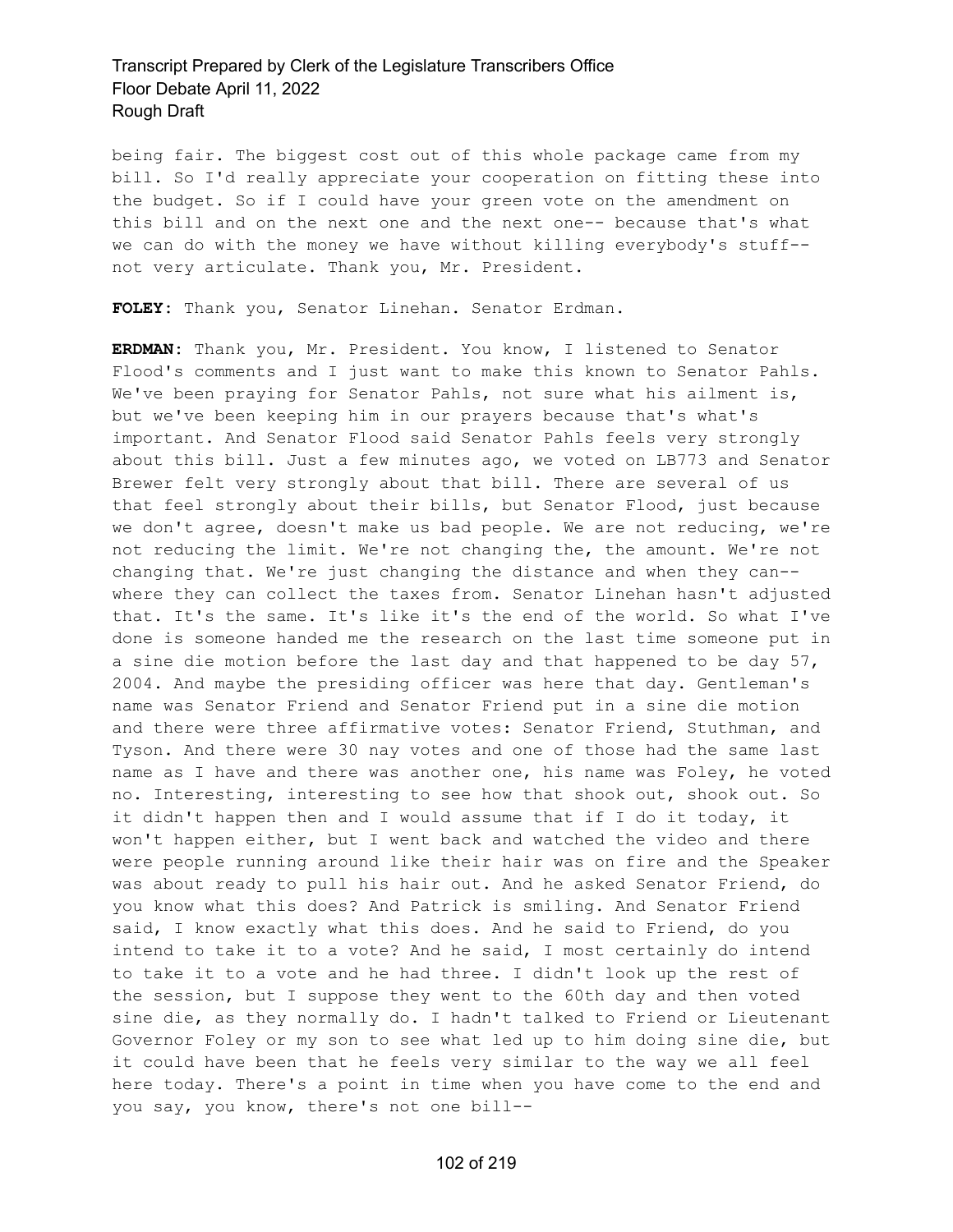**FOLEY:** One minute.

**ERDMAN:** --on this agenda that I'm really-- I really care about. And so whether we go home today or on the 20th makes no difference to me. So I thought that was kind of interesting if you went back and watch the video, it was kind of funny. Thank you.

**FOLEY:** Thank you, Senator Erdman. Senator Briese.

**BRIESE:** Thank, Mr. President. Good afternoon, colleagues. Just want to speak briefly on this. Appreciate Senator Flood's sentiments here, but there has been a suggestion we're doing a disservice to what Senator Pahls would like to accomplish with this and the amended version of LB927 does a lot of things, but I think it's clear that we really are adhering to what Senator Pahls intended to do here. You look at the green copy, LB927, you look at the statement of intent, Senator Pahls wanted to bring these parking facilities to qualify and he wanted to increase the total amount from \$75 million to \$150 million and we're doing both there. We're qualifying these parking facilities. We're taking the total up to \$150 million under the Convention Center Financing Assistance Act. And I think trying to bring the hotels within this out to 1,200 yards is just a bite of the apple that goes a bit too far, so I'm going to support AM2778. Thank you, Mr. President.

**FOLEY:** Thank you, Senator Briese. Senator Stinner.

**STINNER:** Thank you, Mr. President. Members of the Legislature, I just thought I'd weigh in and, and talk about process. And I think Senator Linehan and Hilgers have, have talked about that process, but trying to restore-- that, that's my objective, trying to restore structural balance and fiscal integrity. All the time that I've been in this Legislature when we did have money, is trying to fit those fiscal notes into a predetermined target and that predetermined target right now is trying to get it to less than \$100 million shortfall, which as I roll it forward, then the integrity and structural balance then is reestablished in the next out-years. So I feel pretty comfortable with what we're trying to get done here. I will not speak to the merits of any, any one bill here. We tried to sit down and determine the path forward that, that we would ask individual senators to, to modify their, their fiscal notes, and that has been done very successfully. We will get there. And I do support Senator Linehan's amendment on this particular bill, but we're not trying to cause major league problems. And I know people are tied to bills and are passionate about their numbers, but what we're trying to do is predetermined target.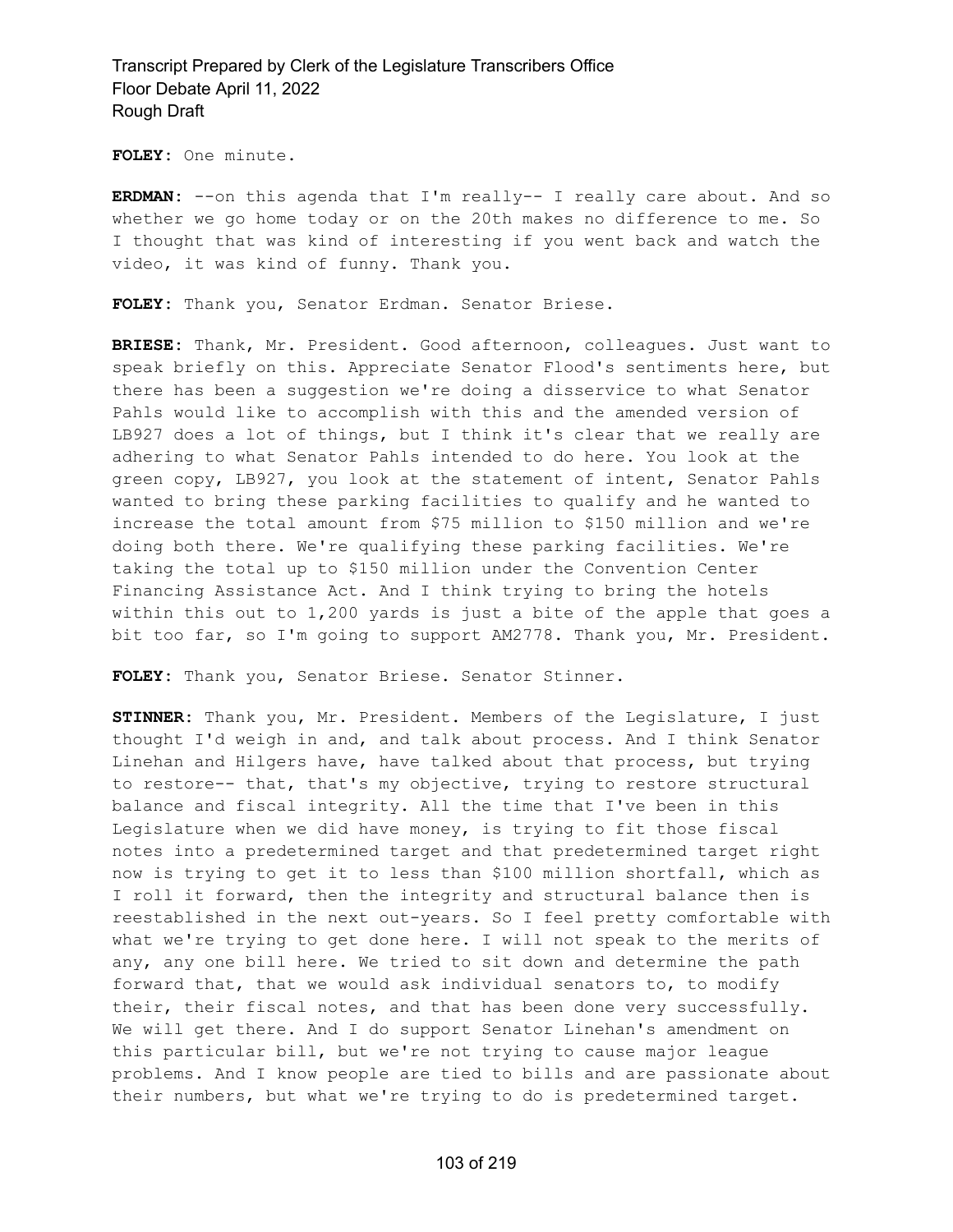Structural balance will be, will be back in, in place certainly as we, we move this forward. You've have got plenty of flexibility within the budget as you move forward as well. So with that, I would ask that you vote for the amendment and certainly for the bill. Thank you.

**FOLEY:** Thank you, Senator Stinner. Senator Hilkemann.

**HILKEMANN:** Thank you, Mr. Lieutenant Governor. Wondering if Senator Stinner would take a question or two from me?

**FOLEY:** Senator Stinner, would you yield, please?

**STINNER:** Yes, I will.

**HILKEMANN:** Senator, I wanted-- I just want to understand this because I've been approached that this-- that we can-- so the big issue of doing this is that we're going to protect-- we'll, we'll save more revenue than we give back. Is that what we're, is that what we're saying here, by shortening-- by, by taking this, this down from 600 to-- or yeah, from 1,200 to 600?

**STINNER:** You will eliminate \$9 million of lost revenue to the state of Nebraska that will be turned back to the turnback tax. So that \$9 million, if you have a predetermined goal to hit, will have to be replaced by other changes in the green sheets.

**HILKEMANN:** So the changes-- I, I was looking at that showing the \$3,200-- or \$3.2 million, you're saying it would actually be a \$9 million hit?

**STINNER:** Yes and you have to go across the three, the three years because that's-- if you just look at this year, we got plenty of money this year, but that would be ignoring what we've done in terms of some of the tax legislation that grows over the period of time. So what I'm focused on and what I think everybody here should be focused on is that outyear, third-- second year of the outyear that shows \$313 million deficit. And what we're trying to do is take that deficit of \$313 million down to \$100 million so that we can reestablish structural balance as we go on out.

**HILKEMANN:** Do you-- when we look at changing that-- well, geographically in Omaha, if we go east, there's no-- we're up against the river, so we don't have that. Are we, are we looking at that and changing on those revenues? In other words, Ralston, basically, we have the, the, the 600-yard area and that goes all around. There's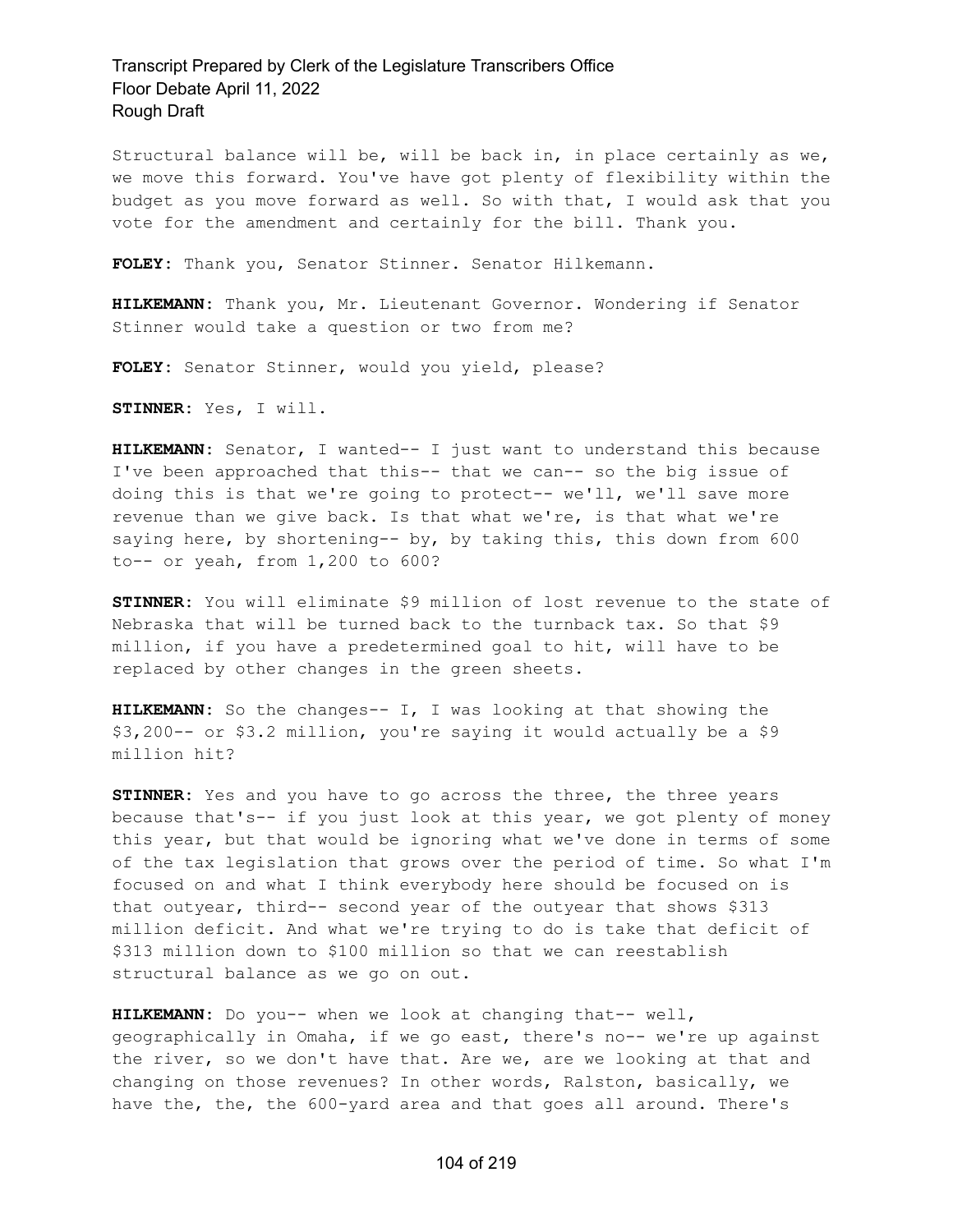not, there's not geographical changes that's-- that are in Omaha. Is that being taken in consideration? Are we-- how is this, how is this change being--

**STINNER:** I--

**HILKEMANN:** --figured?

**STINNER:** I can only tell you what the Fiscal Office has put together as a fiscal note. As you went from  $600$  to  $1,200$ , that created a \$9 million three-year fiscal note. And that is what we're focused on today is the total dollar impact of this legislation as it relates to that second year of your outyears.

**HILKEMANN:** And-- OK and I didn't take into consideration what facilities are going to be changed. Are, are-- or did they?

**STINNER:** I, I would presume they, they just looked at going out that extra amount and what sales tax would have to be turned back to this turnback tax--

**HILKEMANN:** Um-hum.

**STINNER:** --and would, would end up being short in revenue in the state of Nebraska's General Fund?

**HILKEMANN:** OK. Thank you, Senator Stinner. Thank you, Mr. Lieutenant Governor.

**FOLEY:** Thank you, Senator Hilkemann. I see no other members wishing to speak. Senator Linehan, you're recognized to close on your amendment.

**LINEHAN:** Thank you, Mr. President. I think, Senator Hilkemann, some of the confusion here is current law is 600 yards and all this amendment does is keep it at current law and-- but it does help both Lincoln, Omaha, and Ralston ensure that they can keep getting the turnback taxes; Ralston is for parking, Omaha is for parking. So they're not- nobody's-- I'm not taking yardage away from them. They're keeping all they've got now. So hopefully that makes sense. So with that, I would really appreciate your green vote on AM2778 and on LB927. Thank you very much.

**FOLEY:** Thank you. There's been a request to place the house under call. The question is shall the house go under call? Those in favor vote aye; those opposed vote nay. Record, please.

#### 105 of 219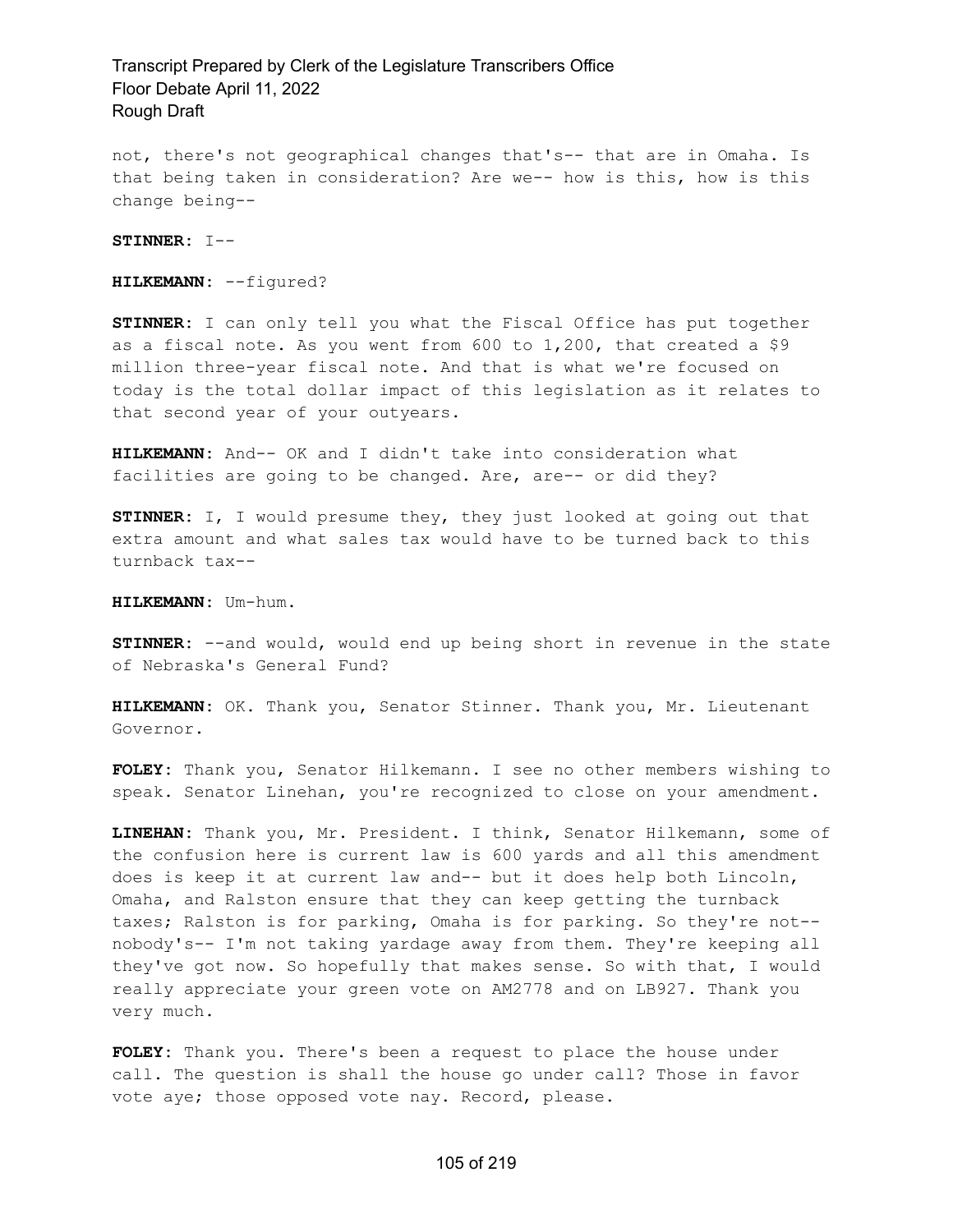**CLERK:** 19 ayes, 5 nays to place the house under call.

**FOLEY:** The house is under call. All members, please return to the Chamber and check in. The house is under call. Senator Morfeld, can you check in, please? Senator McDonnell, please return to the Chamber and check in. Senator Morfeld, check in, please. All unexcused members are now present. The question before the body is the adoption of AM2778. Senator Linehan, as maker of that amendment, has requested a roll call in regular order. Mr. Clerk.

**CLERK:** Senator Aguilar--

**FOLEY:** Senator-- this is Senator Linehan's amendment so she has the discretion of determining.

**CLERK:** --voting no. Senator Albrecht voting yes. Senator Arch voting yes. Senator Blood voting no. Senator Bostar not voting Senator Bostelman voting yes. Senator Brandt voting yes. Senator Brewer. Senator Briese voting yes. Senator John Cavanaugh voting yes. Senator Machaela Cavanaugh voting yes. Senator Clements voting yes. Senator Day voting yes. Senator DeBoer not voting. Senator Dorn voting yes. Senator Erdman voting yes. Senator Flood voting no. Senator Friesen voting yes. Senator Geist voting yes. Senator Gragert voting yes. Senator Halloran voting yes. Senator Ben Hansen. Senator Matt Hansen not voting. Senator Hilgers voting yes. Senator Hilkemann voting yes. Senator Hughes voting yes. Senator Hunt voting yes. Senator Jacobson voting yes. Senator Kolterman voting yes. Senator Lathrop not voting. Senator Lindstrom voting no. Senator Linehan voting yes. Senator Lowe, voting yes. Senator McCollister voting yes. Senator McDonnell not voting. Senator McKinney voting no. Senator Morfeld voting no. Senator Moser voting yes. Senator Murman voting yes. Senator Pahls. Senator Pansing Brooks voting no. Senator Sanders not voting. Senator Slama voting yes. Senator Stinner voting yes. Senator Vargas voting no. Senator Walz voting yes. Senator Wayne voting no. Senator Williams voting yes. Senator Wishart. 30 ayes, 9 nays on the amendment, Mr. President.

**FOLEY:** AM2778 has been adopted. I raise the call.

**CLERK:** I have nothing further on the bill, Mr. President.

**FOLEY:** Senator McKinney for a motion.

**McKINNEY:** Mr. President, I move to advance LB927 to E&R for engrossing.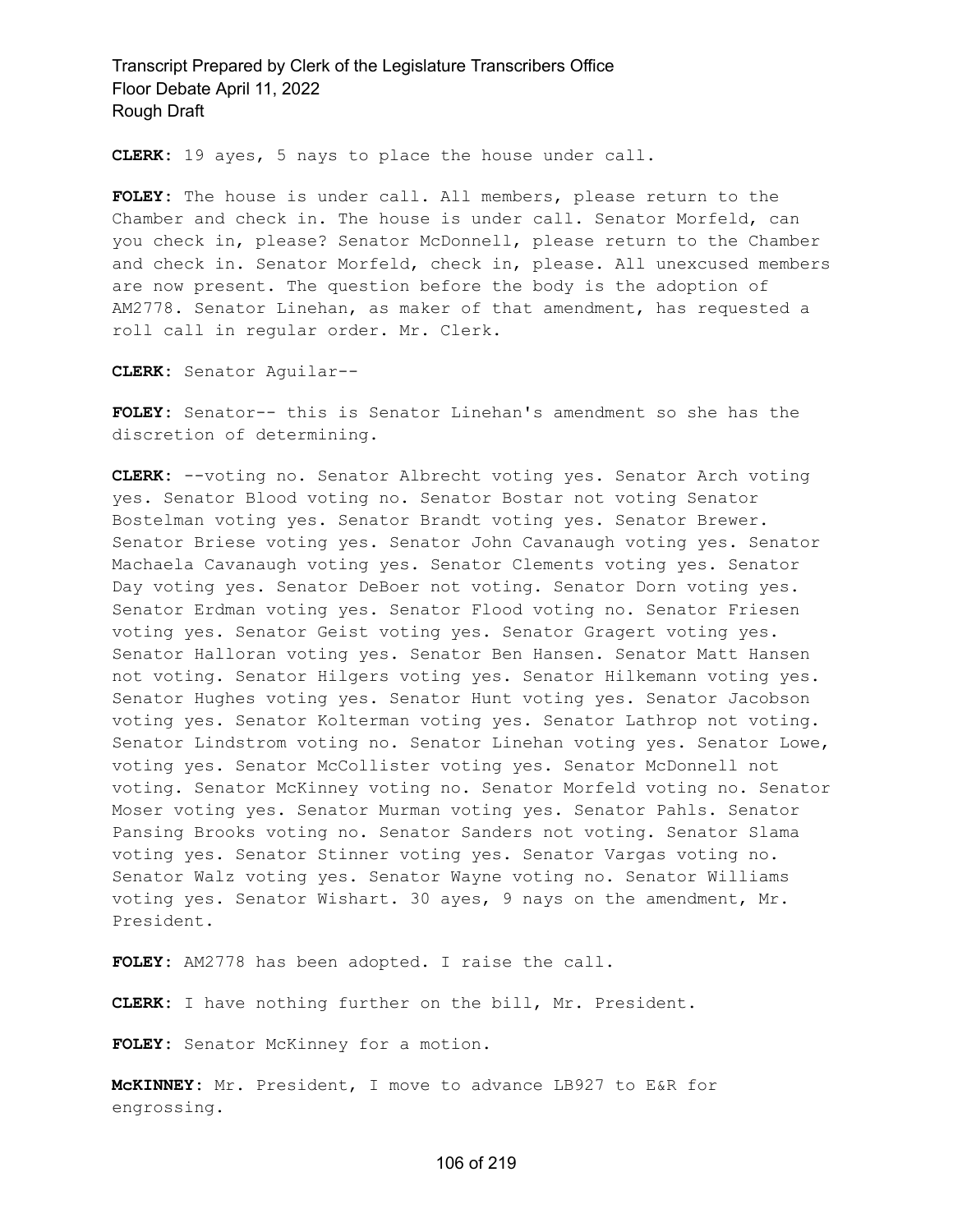FOLEY: The motion is to advance the bill. Those in favor say aye. Those opposed say nay. LB927 advances. Next bill is LB1261.

**CLERK:** LB1261. I have E&Rs, first of all, Senator.

**FOLEY:** Senator McKinney.

**McKINNEY:** Mr. President, I move to adopt the E&R amendments to LB1261.

**FOLEY:** The motion is to adopt the E&R amendments. Those in favor say aye. Those opposed say nay. The E&R amendments are adopted. Mr. Clerk.

**CLERK:** Senator Matt Hansen, FA179. I have a note you want to withdraw, Senator. Thanks. Senator Linehan FA-- I'm sorry, AM2829.

**FOLEY:** Senator Linehan, you're recognized to open on AM2829.

**LINEHAN:** So this is Senator Dorn's priority bill. I think Senator, Senator Murman's bill, Senator Dorn's priority. And again, because of the fiscal situation, they were going to go, I think, from \$1 million to \$25 million and now it's \$1 million to \$10 million and that's the change here. Again, just like the last bill. They still get their bill. It just won't be quite as robust as it was previously. So I'd appreciate your green vote on AM2829 and on LB1201-- or LB1261. Thank you.

**FOLEY:** Thank you, Senator Linehan. Any discussion on the amendment? I see none. Senator Linehan, you're recognized to close on the amendment. She waives closing. The question before the body is the adoption of AM2829. Those in favor vote aye; those opposed vote nay. Have you voted? Record, please.

**CLERK:** 37 days, 1 nay, Mr. President, on the amendment.

**FOLEY:** AM2829 has been adopted. Anything further, Mr. Clerk?

**CLERK:** Senator Wayne would move to amend, AM2774.

**FOLEY:** Senator Wayne.

**WAYNE:** Thank you, Mr. President. Colleagues, this-- Senator Murman, last-- on General File adopted an amendment basically as a drafting error. In, in the incentive or rural projects act and incentive act, it has "location or locations" and that was left out of the urban redevelopment act that we passed. And so there's no fiscal cost,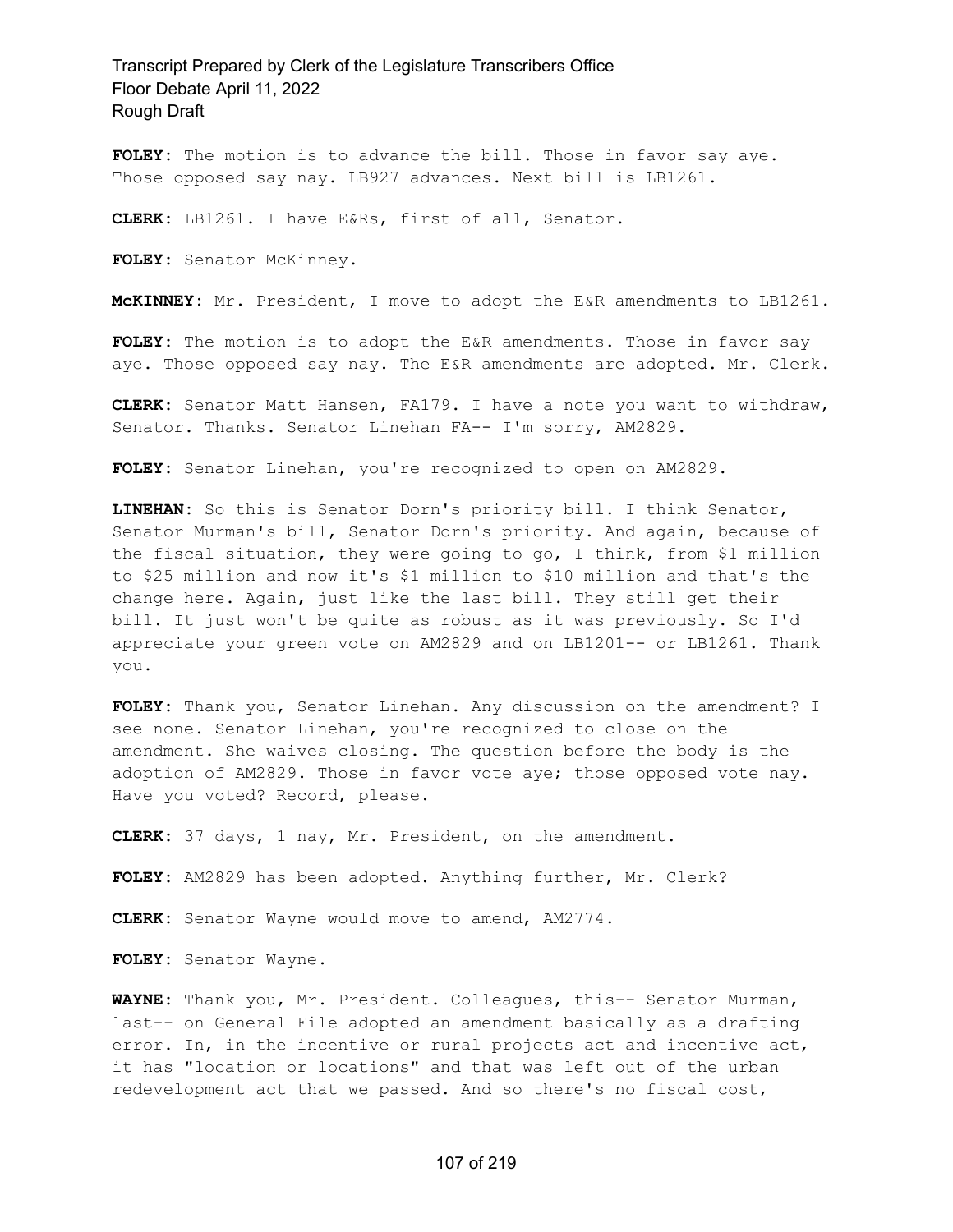there's no change. We just keeping all the programs consistent, whether rural projects or rural development and urban or incentives altogether, we're just keeping all the wording the same and it was just an error on the part of Bill Drafting and myself for not catching it on Senator Murman's original amendment. But there's no issue, no cost, no fiscal, no impact. Thank you, Mr. President.

**FOLEY:** Thank you, Senator Wayne. Any discussion on the amendment? I see none. Senator Wayne, you're recognized to close.

**WAYNE:** Folks, again just to verify what happened, so Senator Murman's bill that was adopted with the rural projects had "location." They clarified that to have "locations." That was the original intent. When we copied the urban-- rural projects act and created the urban redevelopment act last year, it was the same issue because we-- I saw Senator Murman change it this year and because the incentive, the ImagiNE Act has "locations," we're trying to keep all the programs the same with the same language, so there's "location or locations." That's all it does. It's keeping all the programs the same. Thank you, Mr. President.

**FOLEY:** Thank you, Senator Wayne. The question before the body is the adoption of AM2774. Those in favor vote aye; those opposed vote nay. Have you all voted? Record, please.

**CLERK:** 40 ayes, 0 nays on the adoption of Senator Wayne's amendment.

**FOLEY:** AM2774 has been adopted. Anything further, Mr. Clerk?

**CLERK:** Nothing further, Mr. President.

FOLEY: Senator McKinney.

**McKINNEY:** Mr. President, I move to advance LB1261 to E&R for engrossing.

**FOLEY:** The motion is to advance the bill. Those in favor say aye. Those opposed say nay. LB1261 advances. Next bill is LB984.

**CLERK:** LB984. I have E&R amendments, first of all, Senator.

**FOLEY:** Senator McKinney.

**McKINNEY:** Mr. President, I move to, to adopt the E&R amendments to LB984.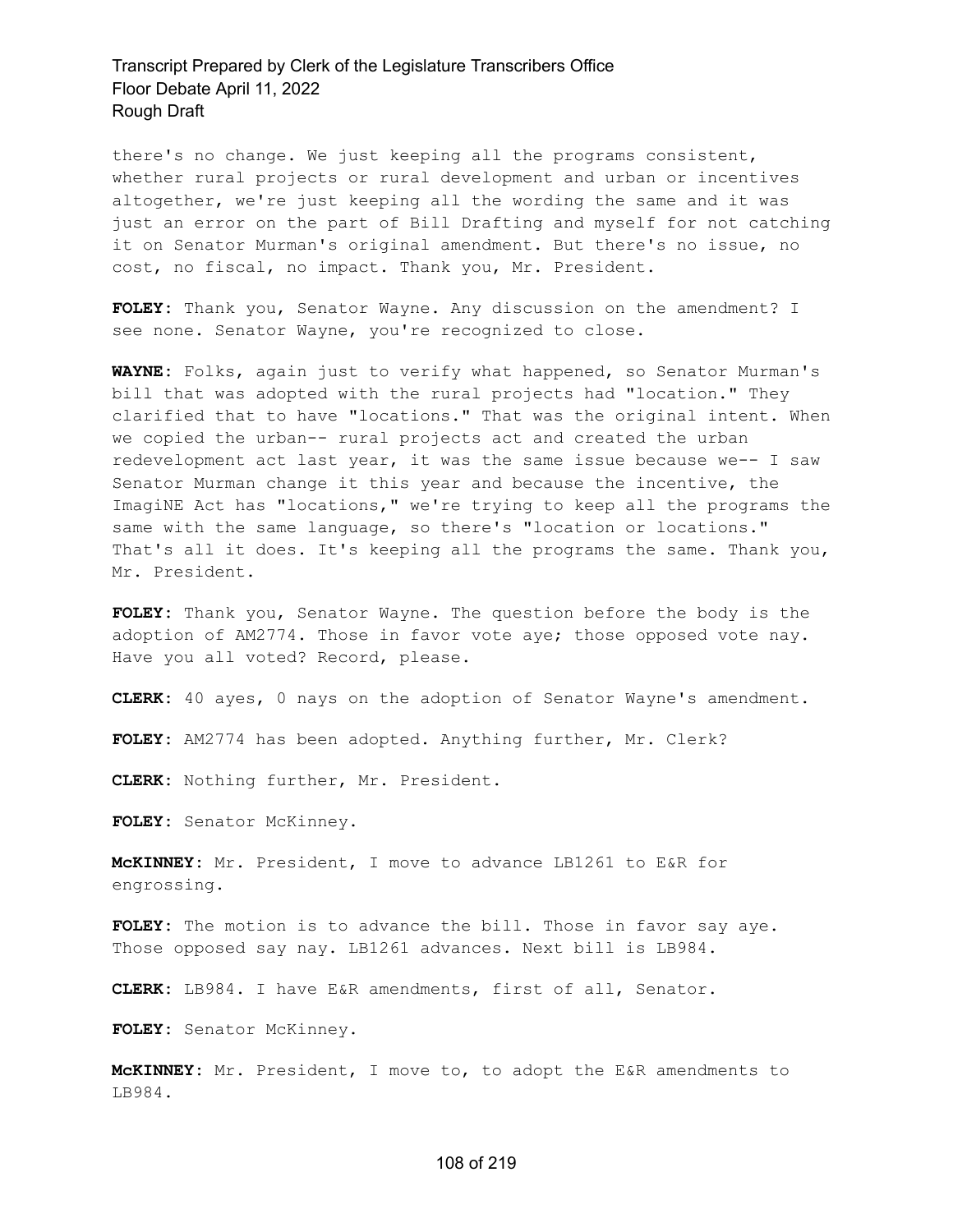**FOLEY:** The motion is to adopt the E&R amendments. Those in favor say aye. Those opposed say nay. The E&R amendments have been adopted. Mr. Clerk.

**CLERK:** Senator Linehan would move to amend, AM2830.

**FOLEY:** Senator Linehan, you're recognized to open on AM2830.

**LINEHAN:** So following the same theme-- sorry, thank you, Mr. President. The fiscal bill on this was pushing this over the red mark, so I am asking you to support this amendment to take out what was originally LB1209, which is something we'll have to come back and try and fix next year. It will save-- by taking that part out of the bill, it will save \$9.8 million the first year, \$12 million the next year, and \$12 million. So total, over \$30 million. So I'd appreciate your green vote on this and then your yes vote on LB984. Thank you.

**FOLEY:** Than you, Senator Linehan. Any discussion on the amendment? I see none. Excuse me, Senator Bostelman.

**BOSTELMAN:** Thank you. Would Senator Linehan yield to a question?

**FOLEY:** Senator Linehan, would you yield, please?

**LINEHAN:** Certainly.

**BOSTELMAN:** I apologize, I wasn't following. What is the bill that you're pulling out with this amendment and I what is-- what does that bill do?

**LINEHAN:** No, I appreciate-- thank you for asking. So if you're a manufacturer and the people that fix your equipment are inside the building, they're on your payroll. You don't have to hire a contractor. They're in the building. You don't have to pay sales tax on the things you buy to fix your equipment. If you don't have those people in your building and you have to go outside and hire a contractor to fix it, they have to pay sales tax. It's something that should be fixed. I will come back and fix it next year, but we don't have the money to fix it this year. So it's a, it's a different-- we treat different-- depending on who's doing the work, we tax it differently and there's-- we stumble over this in the Revenue Committee pretty frequently where there's-- it's the way bills were drafted. Sometimes it's because when they originally did it, they were part of incentive package and they didn't care. Now they're not an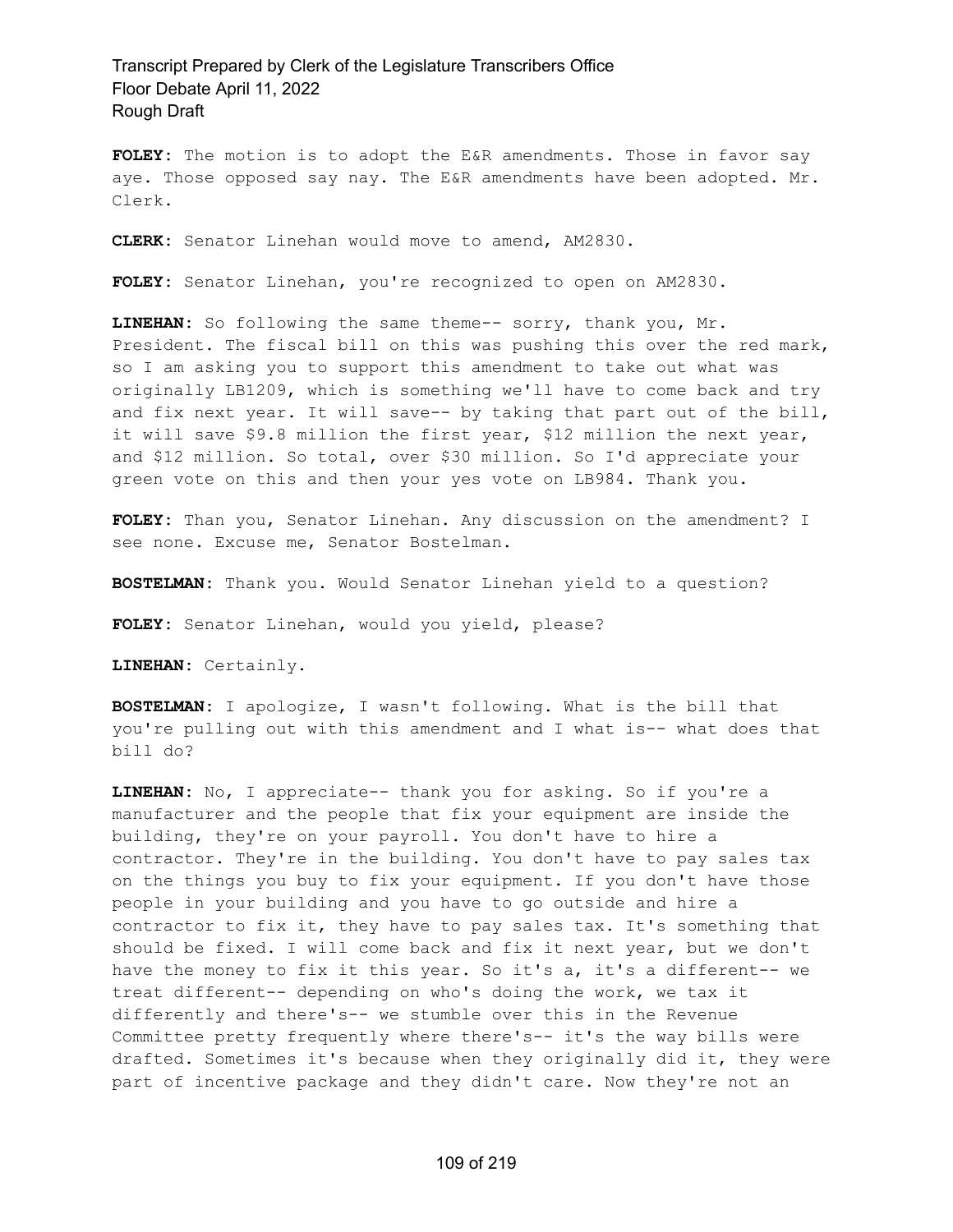incentive package, so they're paying taxes they didn't know they ever owed.

**BOSTELMAN:** So and if I'm understanding this, on new construction, new work then--

**LINEHAN:** No, this is--

**BOSTELMAN:** --or on the--

**LINEHAN:** If I understand it correctly, it's in a manufacturing plant that's already there, but something breaks or has to be updated, so it's, it's maintenance.

**BOSTELMAN:** OK, thank you.

**LINEHAN:** Uh-huh.

**FOLEY:** Thank you, Senator Bostelman and Senator Linehan. Any further discussion? I see none. Senator Linehan, you're recognized to close. She waives closing. The question before the body is the adoption of AM2830. Those in favor vote aye; those opposed vote nay. Have you all voted? Record, please.

**CLERK:** 35 ayes, 0 nays on adoption of Senator Linehan's amendment.

**FOLEY:** AM2830 has been adopted. Anything further, Mr. Clerk?

**CLERK:** I have nothing further on the bill, Mr. President.

**FOLEY:** Senator McKinney.

**McKINNEY:** Mr. President, I move to advance LB984 to E&R for engrossing.

**FOLEY:** The motion is to advance LB984 to E&R for engrossing. Those in favor say aye. Those opposed say nay. LB984 advances. LB984A.

**CLERK:** I have no amendments to LB984A, Senator.

**FOLEY:** Senator McKinney.

**McKINNEY:** Mr. President, I move to advance LB984A to E&R for engrossing.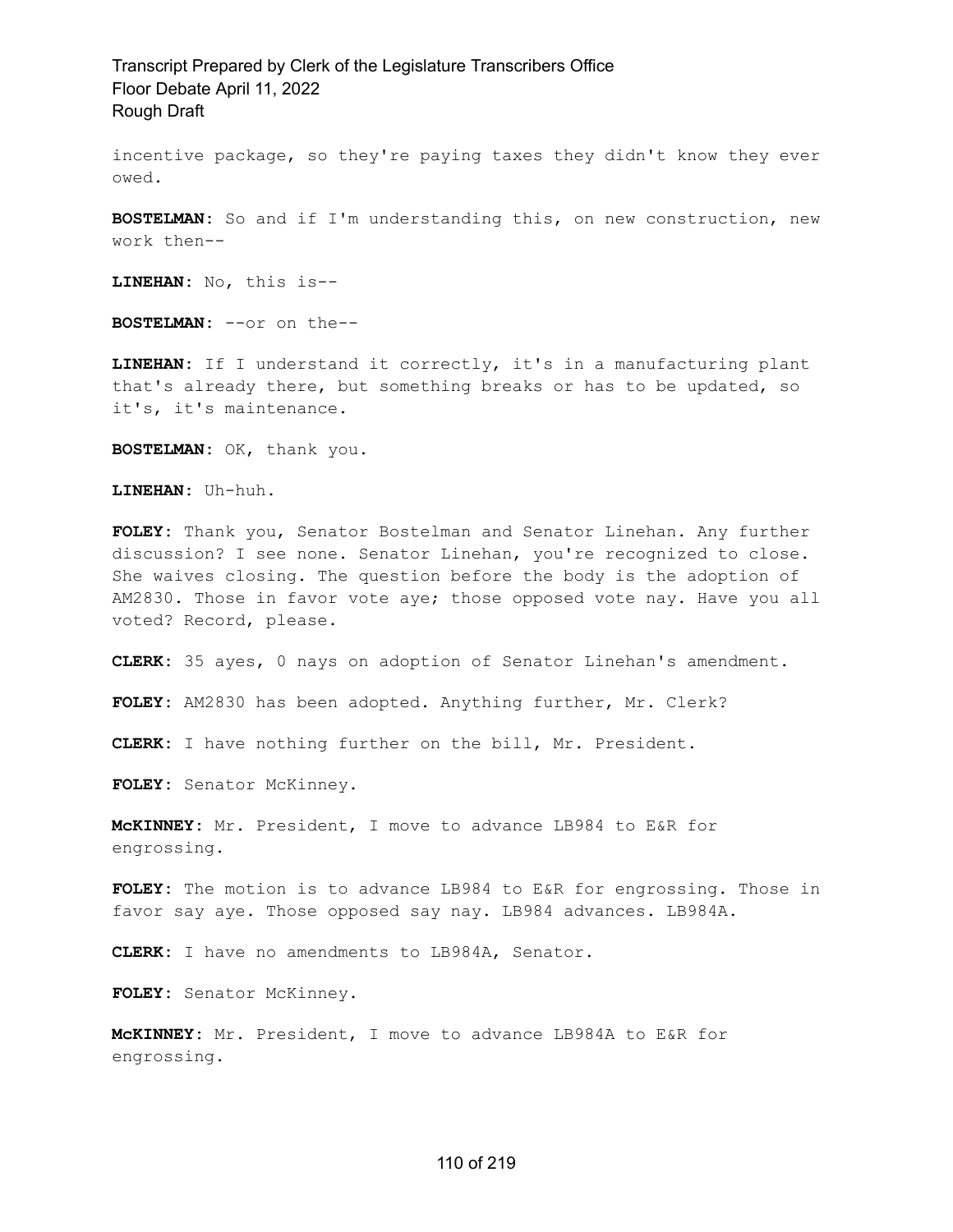**FOLEY:** The motion is to advance the bill. Those in favor say aye. Those opposed say nay. LB984A advances. Continuing on the agenda, Select File 2022 committee priority bills. LB1150, Mr. Clerk.

**CLERK:** Senator, I have E&R amendments, first of all.

**FOLEY:** Senator McKinney.

**McKINNEY:** Mr. President, I move to adopt the E&R amendments to LB1150.

**FOLEY:** The motion is to adopt the E&R amendments. Those in favor say aye. Those opposed say nay. The E&R amendments have been adopted. Mr. Clerk.

**CLERK:** Senator Matt Hansen had an amendment, but I understand he wishes to withdraw, Mr. President. I have nothing further pending on to the bill, Mr. President.

**FOLEY:** Senator McKinney.

**McKINNEY:** Mr. President, I move to advance LB1150 to E&R for engrossing.

FOLEY: The motion is to advance the bill. Those in favor say aye. Those opposed say nay. LB1150 advances. Proceeding to LB1150A.

**CLERK:** No E&Rs. Senator Geist would move to amend, AM2822.

**FOLEY:** Senator Geist, you're recognized to open on AM2822.

**GEIST:** Thank you, Mr. President. AM2822 is the same as LB937, which is the other Legislative Performance Audit priority bill for the committee. AM2822 will provide the Legislature with higher quality economic modeling software. The software will allow the Legislative Audit Office to improve performance audits. The Legislative Audit Office and the Legislative Fiscal Office currently contract with a software company called REMI to use their PI+ software for economic modeling. When the Legislature first decided to pursue regular tax incentive evaluations, the decision was made to use a more basic version to explore its usefulness. We have found that for tax incentive audits, the version we have is useful but not sufficient for the kinds of analysis the Legislature expects. This will allow two offices to use REMI's tax PI, which includes the crucial ability to estimate revenue generation caused by new investment and employment. This will allow the Audit Office to provide a cost vs. benefit

111 of 219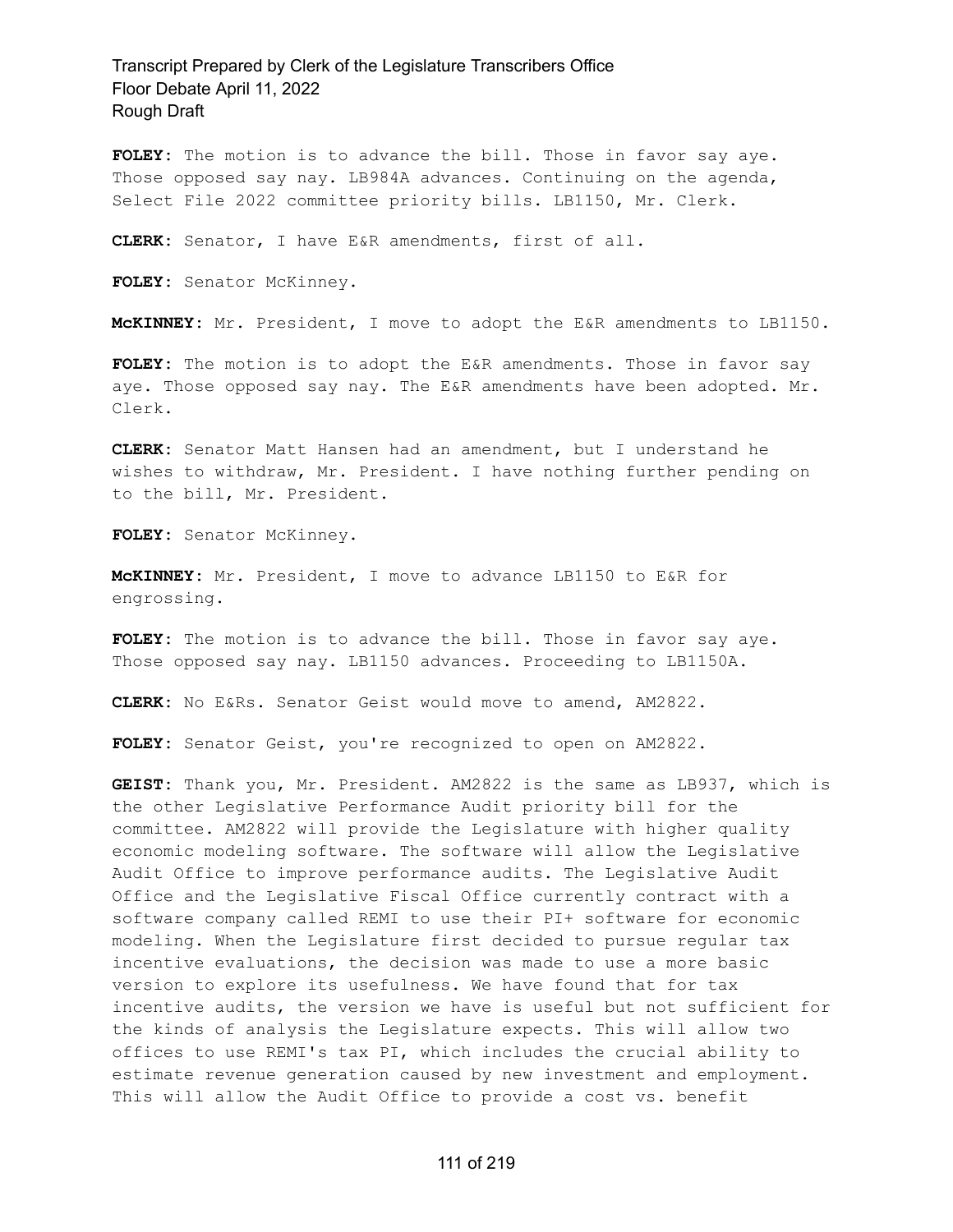analysis of incentive programs, which is required of them in statute, as well as improve other metrics like the "but-for" analysis. I urge you to vote green on AM2822.

**FOLEY:** Thank you, Senator Geist. Discussion on the amendment. Senator McCollister.

**McCOLLISTER:** Thank you, Mr. President. I strongly support LB1150A. We have used in the past static modeling instead of dynamic modeling and so it's going to help us better judge legislation if we have this, this opportunity, use this advanced and more sophisticated way of, of looking at future revenues. I urge your green vote on the amendment and the underlying bill.

**FOLEY:** Thank you, Senator McCollister. Senator Erdman.

**ERDMAN:** Thank you, Mr. President. You know, we, we talk a lot here about having things defined on how we're going to do things before we pass legislation. We passed the ImagiNE Act and now we're going to write the rules. And we've been functioning ever since that was passed on almost two years ago and now we're going to come back and we're going to write the rules for that. But we had all kinds of pushback last week on the consumption tax because we didn't have the provisions all written out as to how it was going to be implemented. But we can do these tax incentives with no-- without the filing requirements, without all the information that needs to be gathered, but that's OK. It doesn't make any sense, but that's how it works here. So I'm not sure how I'm going to vote on this yet, but it is peculiar that we have a double-standard here in this body. Thank you.

**FOLEY:** Thank you, Senator Erdman. Senator Friesen.

**FRIESEN:** Thank you, Mr. President. This will give me the opportunity to talk one more time and vent a little bit about how we do things here. And Senator Erdman is maybe it's kind of right, but I do support the amendment and I support the bill. But we have a-- you know, when we write bills here, we have a, a fiscal note and if the fiscal note is in your favor, you're, you're all happy and you use it. If it comes out a little bit too high or it doesn't come out the way you like it, then you're opposed to it and you talk about how dumb it is that we do a fiscal note and nobody trusts it. We've got a-- an Auditing Committee that is supposed to look at whether or not bills that we pass are doing what we intended them to do with the legislation and to look at the fiscal part of it, whether they're doing what we ask them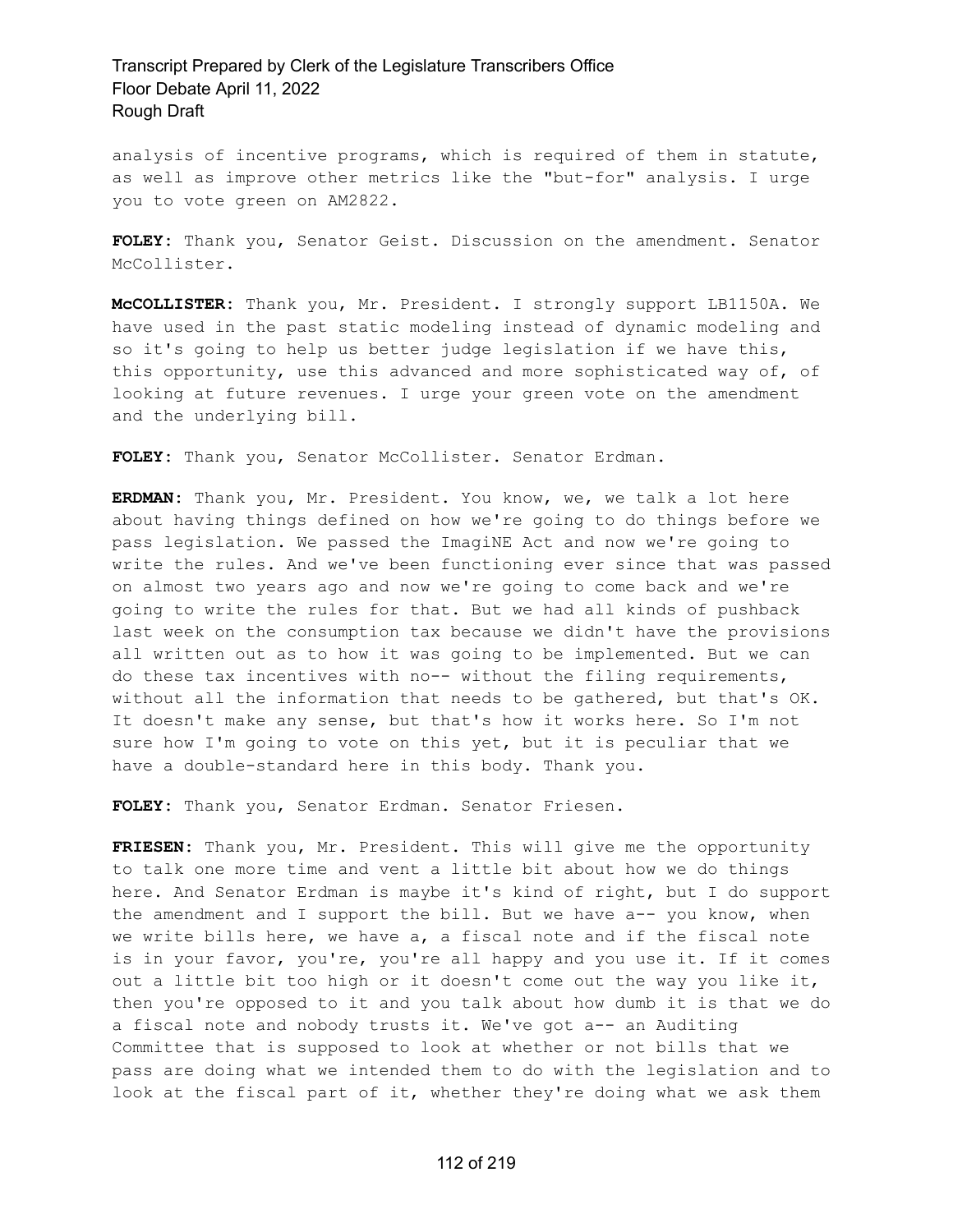to do. And then when we do that analysis and it shows that what we're doing costs us way more than it's bringing in, in revenue, then we discount it and say, well, they don't know what they're doing. So just for everybody that's watching, I will tell you that in this body, facts really don't matter. We go with our emotions and we go with what sounds good and we, we dole out incentives and money to programs that are shown not to work, but we keep doing the same thing over and over. We don't look at our fiscal analysis. Once in a while, we do-- I, I will say that the Chair of the, the Audit Committee has brought fixes to what the, the Audit Committee shows as a problem. We'll bring a fix for it. But when data shows that the program that we're auditing doesn't really work, that doesn't matter. We can show that fiscally, it's not bringing any more revenue. It's costing us more revenue than it's bringing in and yet we just keep doing things. And so we can talk about our, our legislative audit process here. We can talk about our fiscal notes. But in the end, facts really don't matter. It's how our narrative is driven and how we spin everything and make it work. And in the end, if we have money, we spend it. When we start to run short, we start to cut everybody back like we're doing now. We, we trim back until we get the green sheet back in the black and make everything look good. But those that went by first where we spent lots of money, those got fully funded. And now at the end, we have to trim back because we overdid it. So down the road again, when this body has money in front of it, facts don't matter. Let's get our bills done. Let's send the money out. Let's do programs that are shown not to return our investment and let's keep doing the same things we do over and over. With that, I do support AM2822 and LB1150A. Thank you, Senator Geist, and thank you, Mr. President.

**FOLEY:** Thank you, Senator Friesen. Any further discussion on the amendment? I see none. Senator Geist, you're recognized to close on the amendment.

**GEIST:** I will make this brief. I just wanted to let the body know this is not a, a last minute, oh, by the way, we need the software. We've been trying to get this software into the budget for the past two to three years, so it's not playing catch up. It's something that we knew that we needed and we needed to have enhanced. And this year, there was some miscommunication on how it was to be added or not. We-- so anyway, just letting you know this isn't a new idea. This is something we've had for a number of years and just now have the opportunity to have it added. So with that, I'll-- I'd urge a green vote on AM2822 and the underlying bill, LB1150A. Thank you, Mr. President.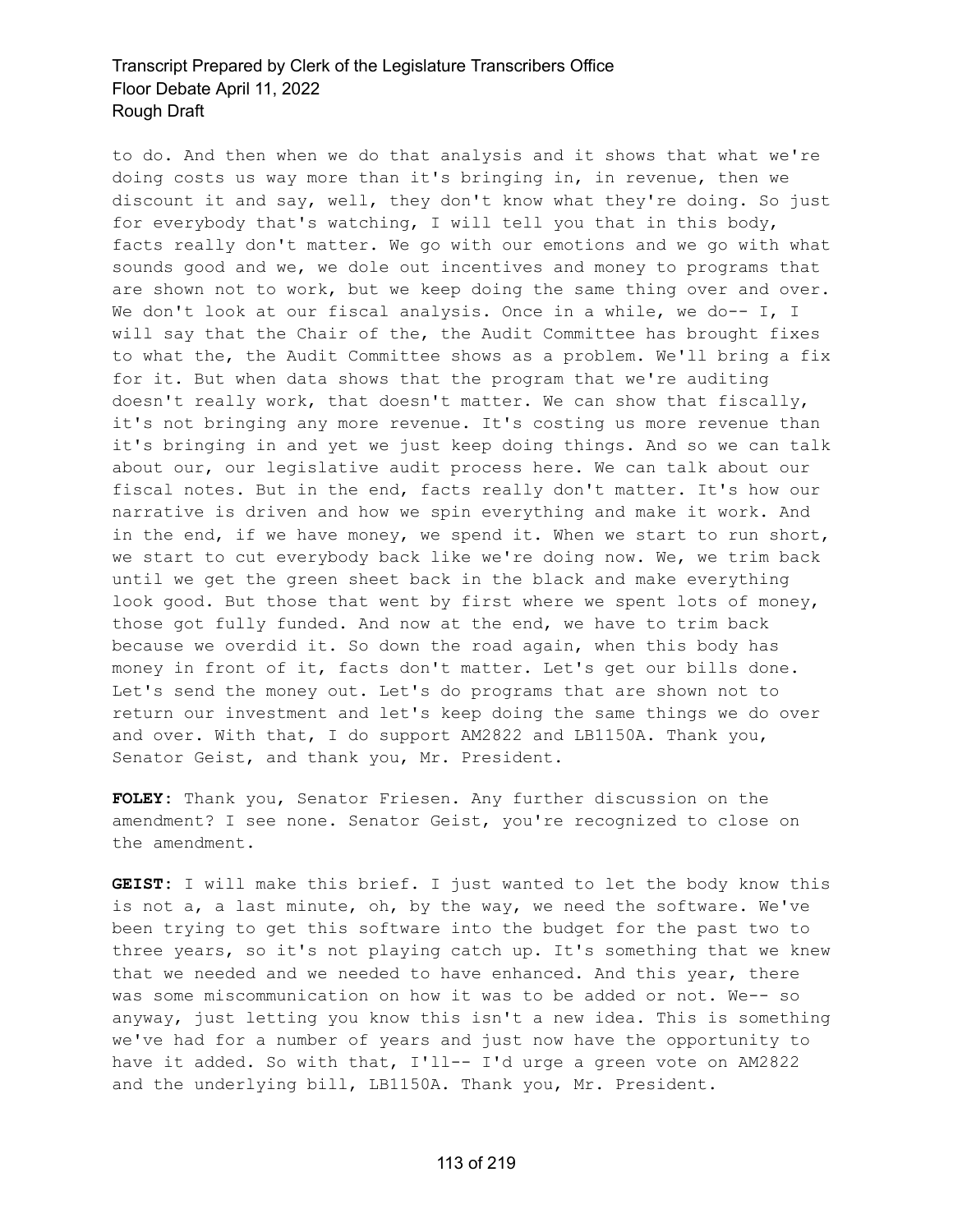**FOLEY:** Thank you, Senator Geist. Seeing no further discussion on AM2822. The question before the body is the adoption of the amendment. Those in favor vote aye; those opposed vote nay. Have you all voted? Record, please.

**CLERK:** 33 ayes, 1 nay.

**FOLEY:** AM2822 has been adopted. Anything further on the bill, Mr. Clerk?

**CLERK:** Nothing further., Mr. President.

**FOLEY:** Senator McKinney.

**McKINNEY:** Mr. President, I move to advance LB1150A to E&R for engrossing.

**FOLEY:** The motion is to advance the bill. Those in favor say aye. Those opposed say nay. LB1150A advances. Proceeding to LB1218, Mr. Clerk.

**CLERK:** I have E&R amendments, Senator.

**FOLEY:** Senator McKinney.

**McKINNEY:** Mr. President, I move to adopt the E&R amendments to LB1218.

**FOLEY:** The motion is to adopt the E&R amendments. Those in favor say aye. Those opposed say nay. The E&R amendments have been adopted. Mr. Clerk.

**CLERK:** I have nothing further on the bill.

**FOLEY:** Senator McKinney.

**McKINNEY:** Mr. President, I move to advance LB1218 to E&R for engrossing.

**FOLEY:** The motion is to advance the bill. Those in favor say aye. Those opposed say nay. LB1218 advances. Proceeding to LB1218A.

**CLERK:** LB1218A, excuse me, no E&Rs. Senator Walz would move to amend, AM2827.

**FOLEY:** Senator Walz, you're recognized to open on your amendment.

#### 114 of 219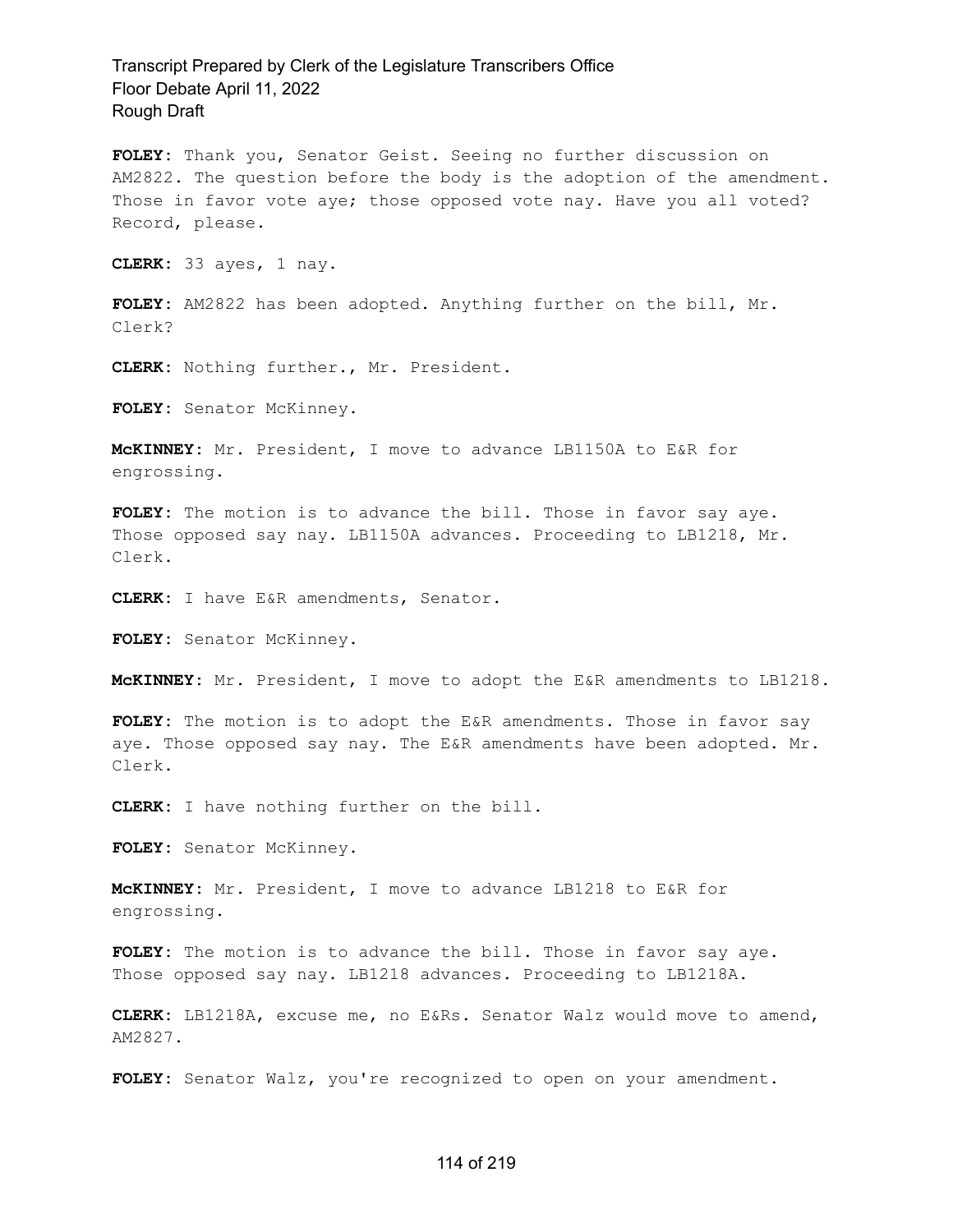**WALZ:** Thank you, Mr. President. Good afternoon, colleagues. The amendment increases the fiscal note for '22-23 by \$108,000 because the Department of Revenue will have additional one-time operating expenses to accommodate the Teach for Nebraska Today Act, which is offering student loan reimbursement for teacher-- teachers. This is an important tool to help our educators and help our education workforce and therefore I ask you for your green vote on both the amendment and the underlying bill. Thank you, Mr. President.

**FOLEY:** Thank you, Senator Walz. Any discussion on the amendment? I see none. Senator Walz, you're recognized to close. She waives closing. The question before the body is the adoption of AM2827. Those in favor of vote aye; those opposed vote nay. Have you all voted? Record, please.

**CLERK:** 34 ayes, 0 nays, Mr. President, on the Walz amendment.

**FOLEY:** AM2827 has been adopted.

**CLERK:** I have nothing further on the bill.

**FOLEY:** Senator McKinney.

**McKINNEY:** Mr. President, I move to advance LB1218A to E&R for engrossing.

FOLEY: The motion is to advance the bill. Those in favor say aye. Those opposed say nay. LB1218A advances. Proceeding to LB922.

**CLERK:** LB922. Senator, I have E&R amendments pending.

**FOLEY:** Senator McKinney.

**McKINNEY:** Mr. President, I move to adopt the E&R amendments to LB922.

**FOLEY:** The motion is to adopt the E&R amendments. Those in favor say aye. Those opposed say nay. The E&R amendments have been adopted.

**CLERK:** Senator Cavanaugh, AM2769. You want to withdraw that, Senator? I have nothing further on the bill-- pending on the bill, Mr. President.

**FOLEY:** Senator McKinney.

**McKINNEY:** Mr. President, I move--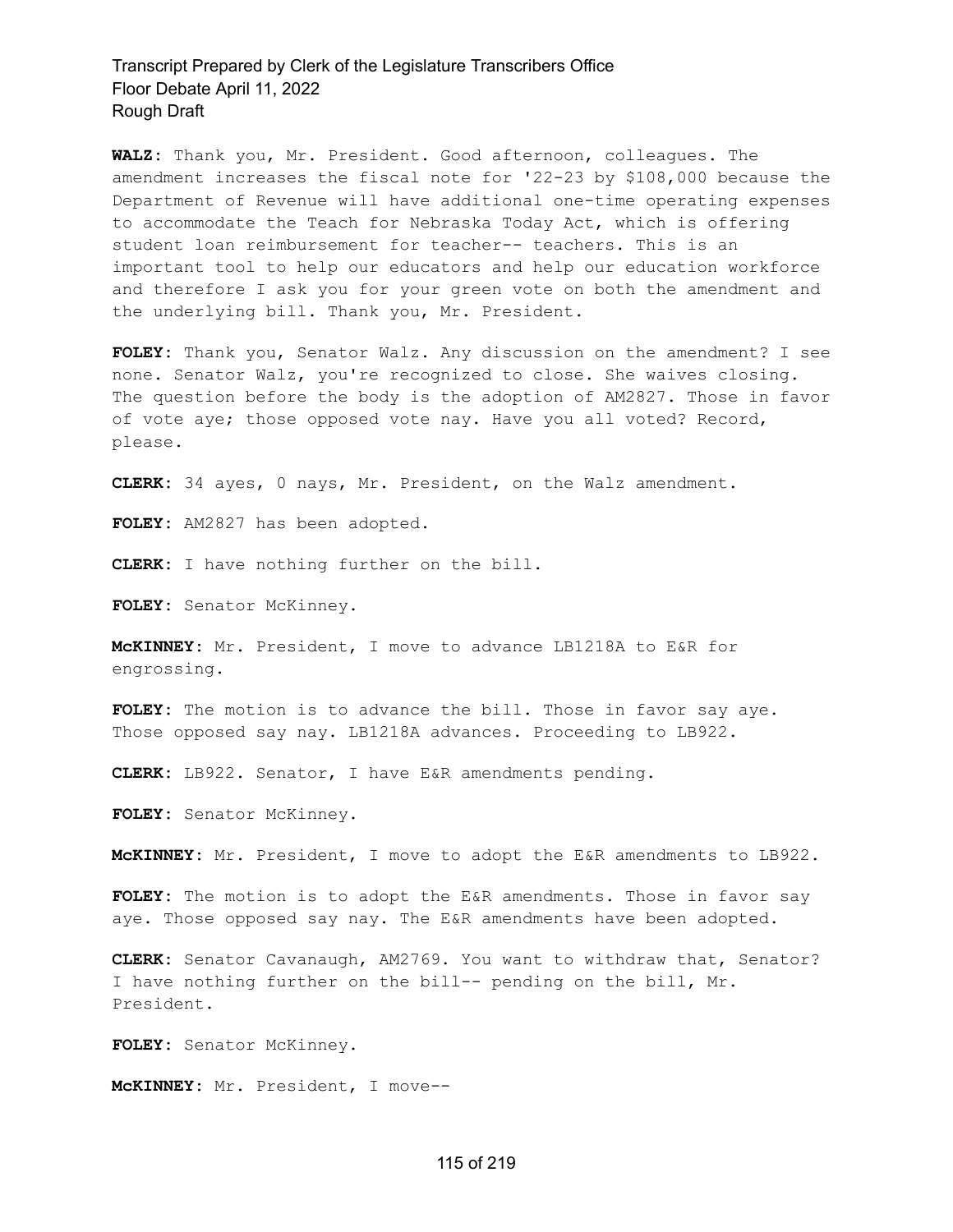**FOLEY:** Excuse me, Senator.

**McKINNEY:** --to advance--

**FOLEY:** Senator McKinney, excuse me. Senator Matt Hansen has his light on.

**M. HANSEN:** Thank you, Mr. President. I was under the balcony talking with Speaker Hilgers on a potential amendment to this bill when it came up, so I am just stalling long enough that he can get the amendment filed and address it. Let me just tell the body that I am in support of the amendment. It's a technical change to my provision of LB922, which was my bill, LB-- I believe LB870 dealing with the state claims bill and the state claims process. And with that, I believe it's been filed up front, so I will stop talking and urge your support of the coming amendment. Thank you, Mr. President.

**FOLEY:** We'll stand at ease for a moment.

[AT EASE]

**FOLEY:** Discussion on AM2834, please. Speaker Hilgers.

**HILGERS:** Thank you, Mr. President. Good afternoon, colleagues. Thank you to Senator Matt Hansen for two reasons; one is accommodating this particular technical change in this amendment and secondly, for quickly flagging down the president before we actually did the motion to advance to Final Reading. So thank you, Senator Matt Hansen. This is an amendment to the bill that was amended into LB922 on General File, which deals with who pays for attorneys fees when the Attorney General is conflicted out. Within that subset and talking to the Attorney General's Office, there's one subset of those scenarios in which the Attorney General may have given advice to a particular agency, as an example, and that agency ignored the advice and then there's a direct conflict because of that scenario. In that scenario, we wanted to exclude that from the overall payment of fees under this particular provision. And so I spoke with Senator Matt Hansen about it. I believe he indicated already he's not opposed to it and I ask for your green light on AM2834. Thank you, Mr. President.

**FOLEY:** Thank you, Mr. Speaker. Any further discussion on the amendment? I see none. Speaker Hilgers waives closing. The question before the body is the adoption of AM2834. Those in favor vote aye; those opposed vote nay. Record, please.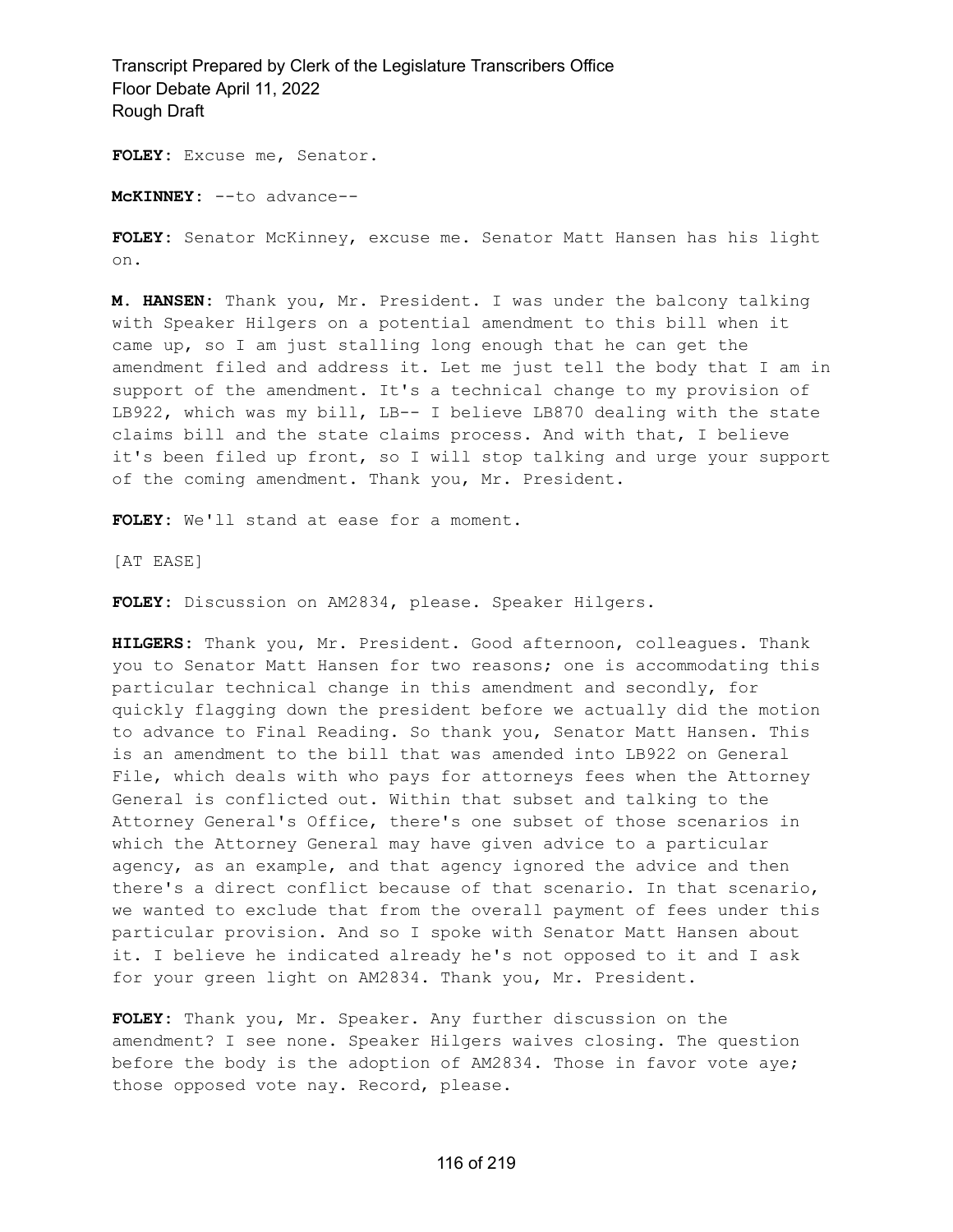**CLERK:** 38 ayes, 0 nays on the adoption of the amendment.

**FOLEY:** AM2834 has been adopted. Is there anything further on the bill?

**CLERK:** I have nothing further.

**FOLEY:** Senator McKinney.

**McKINNEY:** Mr. President, I move to advance LB922 to E&R for engrossing.

FOLEY: The motion is to advance the bill. Those in favor say aye. Those opposed say nay. LB922 advances. Proceeding to LB922A.

**CLERK:** I have no amendments to that bill, Senator.

**FOLEY:** Senator McKinney.

**McKINNEY:** Mr. President, I move to advance LB922A to E&R for engrossing.

FOLEY: The motion is to advance the bill. Those in favor say aye. Those opposed say nay. LB922A advances. Further on the agenda, Select File 2022 Speaker priority bills. LB896, Mr. Clerk.

**CLERK:** LB896. Senator, I have E&R amendments first of all.

**FOLEY:** Senator McKinney.

**McKINNEY:** Mr. President, I move to adopt the E&R amendments to LB896.

**FOLEY:** The motion is to adopt the E&R amendments. Those in favor say aye. Those opposed say nay. The E&R amendments have been adopted.

**CLERK:** Senator Lathrop would move to amend, AM2502.

**FOLEY:** Senator Lathrop, you're recognized to open on AM2502.

**LATHROP:** Thank you, Mr. President. Colleagues, AM2502 makes two small changes to LB896. To refresh your memory, LB896 provides the Department of Correctional Services-- provides that they must do a detailed evaluation on the programs provided by the department, including clinical programs as well as nonclinical and structured programs. This is accomplished by the department contracting with an academic institution to conduct the evaluations. The first portion of AM2502 would add language to specify that the evaluations are done by

#### 117 of 219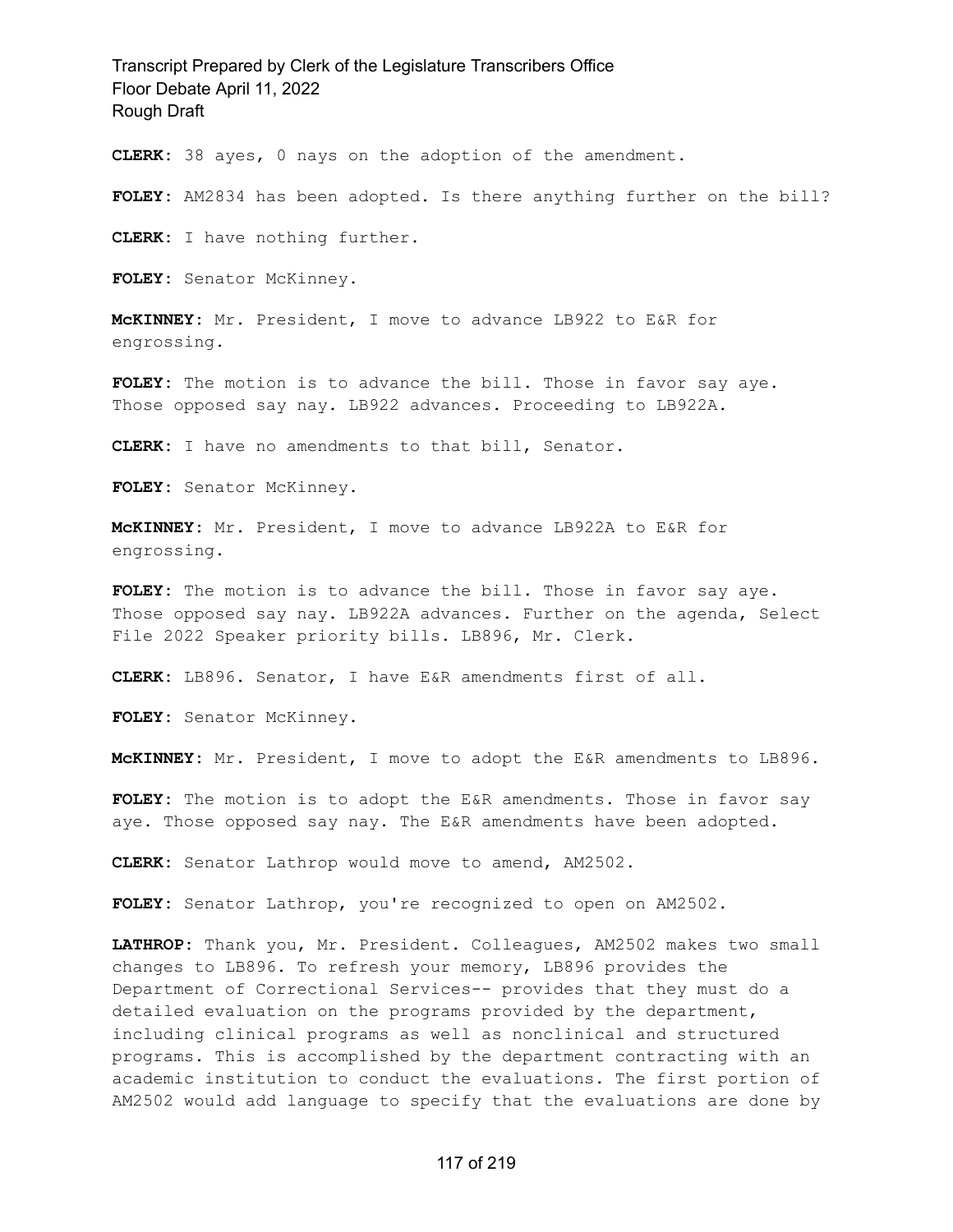an academic institution that's located in Nebraska. The second change would establish a time frame to complete the evaluations for nonclinical and structured program. The bill currently stands-- as the bill currently stands, provides that clinical programming is evaluated on a three-year cycle, but is not specific as to nonclinical and structure program. AM2502 will replace the phrase "on a regular basis" with "at least once every eight years" for nonclinical and structure programming. In addition to providing direction to the department, which is the point of the, of the amendment, it will also reduce the fiscal note and the A bill, which will follow. I would encourage your support of AM2502. Thank you.

**FOLEY:** Thank you, Senator Lathrop. Any discussion on the amendment? I see none. Senator Lathrop waives closing. The question before the body is the adoption of AM2502. Those in favor vote aye. Those opposed vote nay. Have you all voted? Record, please.

**CLERK:** 30 ayes, 0 nays on the adoption of the amendment.

**FOLEY:** AM2502 has been adopted. Anything further on the bill?

**CLERK:** I have nothing further on the bill, Mr. President.

**FOLEY:** Senator McKinney.

**McKINNEY:** Mr. President, I move to advance LB896 to E&R for engrossing.

**FOLEY:** The motion is to advance the bill. Those in favor say aye. Those opposed say nay. LB896 advances. Proceeding to LB896A.

**CLERK:** No E&Rs. Senator Lathrop, AM2789.

**FOLEY:** Senator Lathrop, you're recognized to open AM2789.

**LATHROP:** Thank you, Mr. President. Colleagues, again, this is the A bill to the bill. We just amended the amendment to this A bill, actually, pardon me, reduces the fiscal note. I would encourage your support of the, of the amendment and the underlying bill. Thank you.

**FOLEY:** Thank you, Senator Lathrop. Any discussion on the amendment? I see none. Senator Lathrop waives closing. The question before the body is the adoption of AM2789. Those in favor vote aye; those opposed vote nay. Have you all voted who care to? Record, please.

#### 118 of 219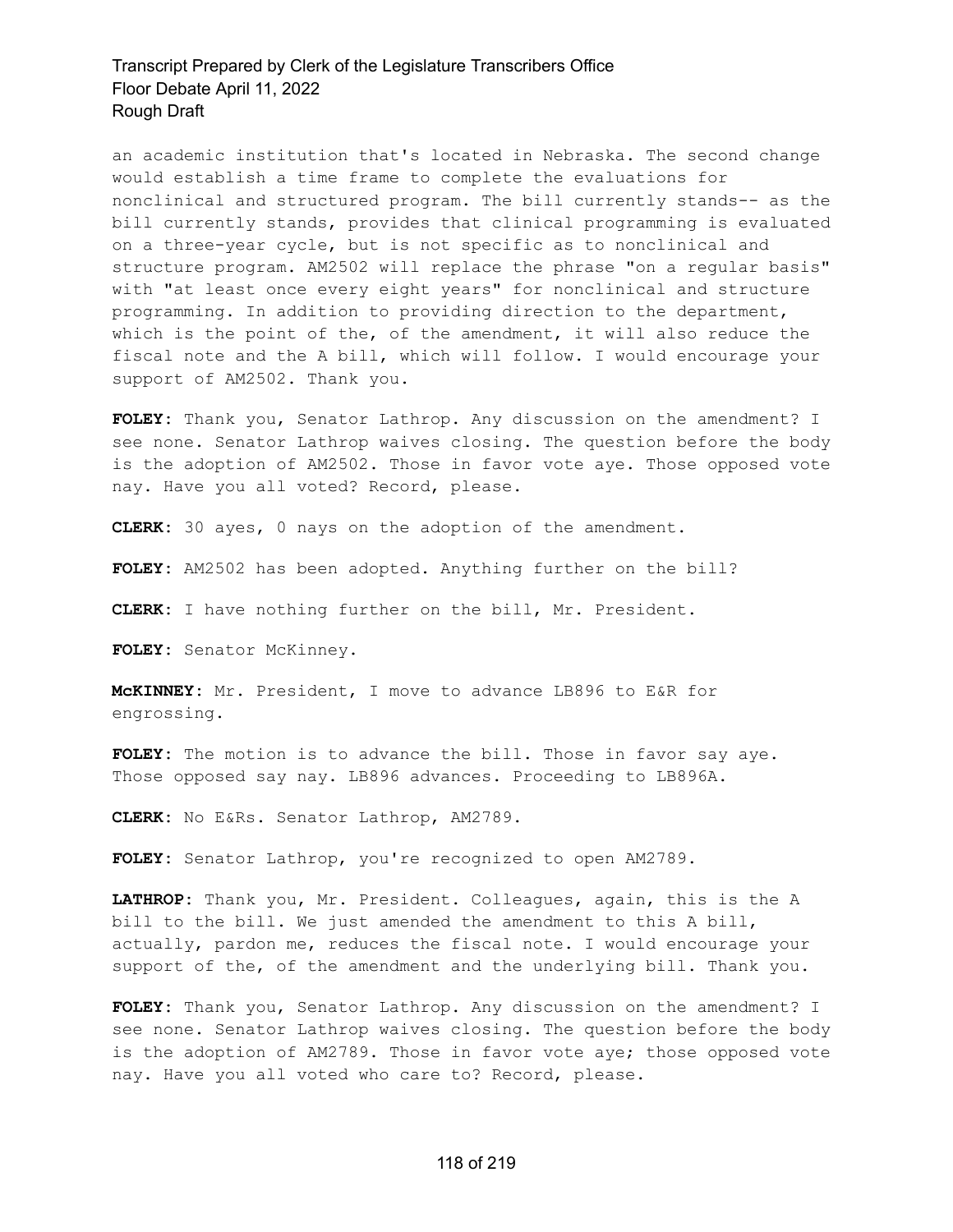**CLERK:** 30 ayes, 0 nays on adoption of the amendment, Mr. President.

**FOLEY:** AM2789 has been adopted. Anything further on the bill?

**CLERK:** I have nothing further on the bill, Mr. President.

**FOLEY:** Senator McKinney.

**McKINNEY:** Mr. President, I move to advance LB896A to E&R for engrossing.

FOLEY: The motion is to advance the bill. Those in favor say aye. Those opposed say nay. LB896A advances. Proceeding to LB1130.

**CLERK:** Senator, I have E&R amendments to LB1130.

**FOLEY:** Senator McKinney.

**McKINNEY:** Mr. President, I move to adopt the E&R amendments to LB1130.

**FOLEY:** The motion is to adopt the E&R amendments. Those in favor say aye. Those opposed say nay. The E&R amendments have been adopted.

**CLERK:** I have nothing further on that bill, Senator.

**FOLEY:** Senator McKinney.

**McKINNEY:** Mr. President, I move to advance LB1130 to E&R for engrossing.

**FOLEY:** The motion is to advance the bill. Those in favor say aye. Those opposed say nay. LB1130 is-- has been advanced. Proceeding to LB1130A.

**CLERK:** Mr. President, no E&Rs. Senator Morfeld would move to indefinitely postpone LB1130A.

**FOLEY:** Senator Morfeld, you're recognized to open on your motion.

**MORFELD:** Thank you, Mr. President. Colleagues, this is your opportunity to kill one of my bills. LB1130A is no longer necessary because we significantly trimmed down LB1130 and we just received confirmation from the Fiscal Office that there is no fiscal impact. So the Clerk's Office said this is the best way for legislative record to be able to note this and kill the A bill. So I urge your red vote on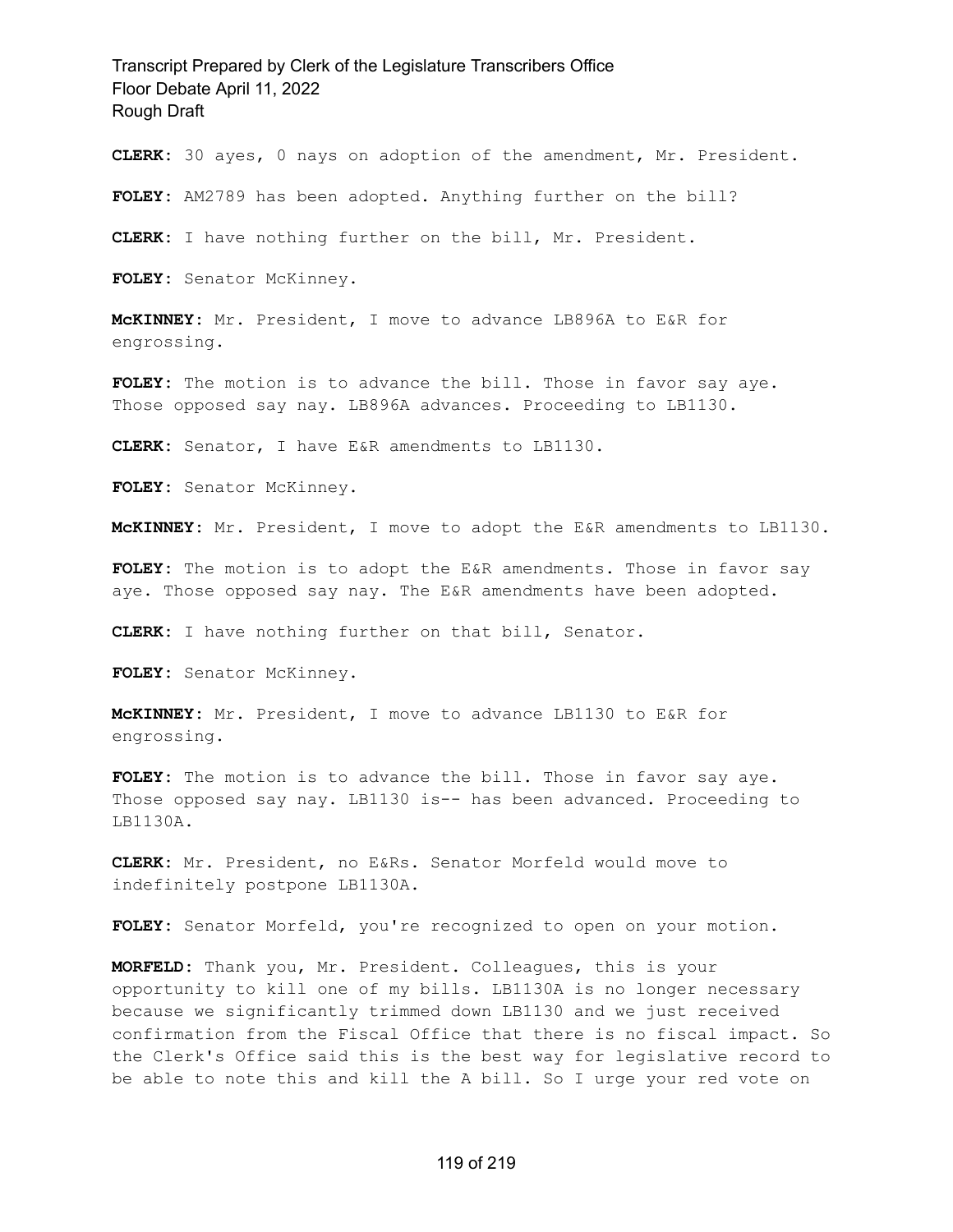LB1130A. Thank you. I urge your green vote on the motion to kill LB1130A.

**FOLEY:** Thank you, Senator Morfeld. Any discussion on the motion? Senator Morfeld, you're recognized to close on the motion.

**MORFELD:** I'll waive closing.

**FOLEY:** The motion is to adopt Senator Morfeld's motion to kill-- IPP LB1130A. Those in favor vote aye; those opposed vote nay. Have you all voted who care to? Record, please.

**CLERK:** 36 ayes, 0 nays to indefinitely postpone LB1130A.

**FOLEY:** LB1130A has been IPPed. Proceeding to LB729.

**CLERK:** LB729, no E&Rs. I have no amendments to the bill, Senator. Hang-- just a minute, Mr. President. I do. Mr. President--

**FOLEY:** We'll stand at ease for a moment.

[AT EASE]

**FOLEY:** Mr. Clerk.

**CLERK:** Mr. President, Senator Erdman would move to bracket LB729 until April 20.

**FOLEY:** Senator Erdman, you're recognized to open on your motion.

**ERDMAN:** Thank you, Mr. Speaker. I appreciate-- thank you, Mr. President. I appreciate that. LB729 is a bill that I, I believe needs to go away. And we're moving quite quickly through the agenda today, far too fast for my liking if-- as that-- if that is said, but LB729 is a slush fund that is to be set up for the next Governor. And I don't care who the Governor is. I don't care who is elected. This is inappropriate funding and we talked about Oklahoma has done this. Other states have done this. This is a slick way to payback political favors if you become Governor. I don't know what we were thinking last time when we voted on this. Obviously we weren't all thinking about it. The only, the only thing that we have control over is how many dollars we put in there and once that is done, we have no control at all. So LB729 creates the Quick Action Closing Fund Act. Here's what the committee statement says: the act would allow the Governor to expend funds for the purpose of economic development and related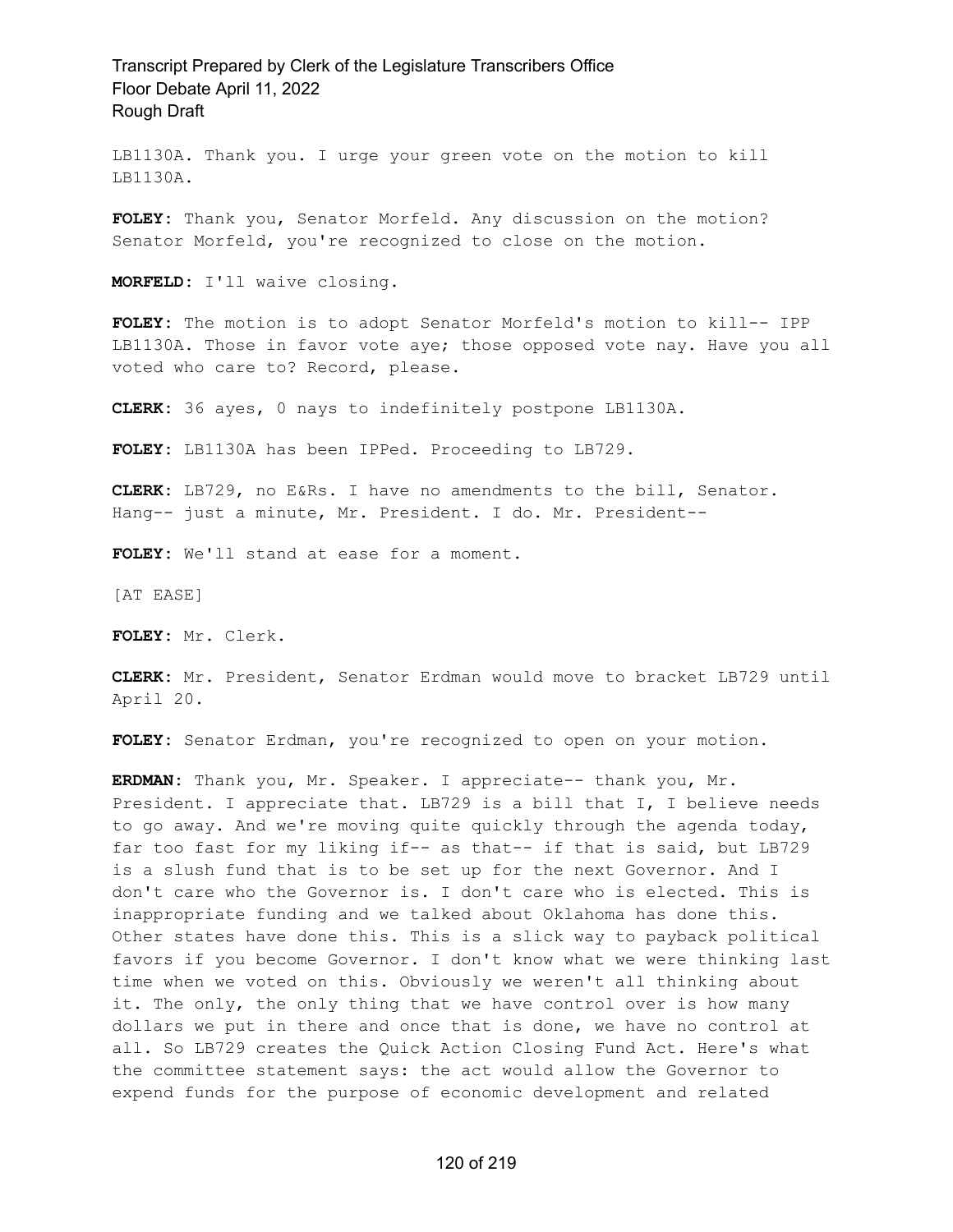infrastructure development if the expenditure of such funds would likely be a determining factor in locating a high-impact business project or facility in the state or in retaining such project or facility in the state. Now you tell me if that isn't a slush fund. Explain to me what it is. We have the ImagiNE Act that these businesses can apply for and it goes on to talk about that. It has to be-- those businesses that apply for this have to qualify under the ImagiNE Act and it is going to be administered by the Department of Economic Development. Let me tell you why we do things like this. It's because our taxes are too high. So we need to speed up the process instead of having them go through all of the filings and the things that have to do with the ImagiNE Act. They just go to the Governor and they say, Governor, whatever the amount is you have in there, we are going to create this many jobs, it's going to be a new business, and if you don't give us the money, we're going to leave the state. We've tried this. We've tried this with other businesses, ConAgra and others, and it generally doesn't work. It's because we can incentivize a business to stay in a state that has the broken tax system that we currently function under, but we're going to give it a try. So if you voted for LB729, please put your light on and stand up and tell me where I missed this. This is-- that's exactly what it is. It's a slush fund for the Governor to do whatever he wants without the approval of the Legislature once we put the money in there. The Governor approves the expenditure of funds and an agreement must be signed and-- to the designate-- to designate the amount of the funds, where the funds will be distributed, performance conditions and receive the funds, validation of such performance and provisions for the recapture. So we're going to put this all in the. If any of these funds are to be used for capital improvements, then the funds are to-- are deemed to be held in in trust for the state and if a capital improvement is sold, the business must either repay the money awarded with interest or share that proportionate amount of any profit with the state. Good luck. Good luck getting that done. This is a very, very peculiar bill. And I don't know if any of the other Governor candidates besides Senator Lindstrom feel the same way I do, but we should all be concerned about this. We should all be concerned about this, but obviously, we had enough votes to advance from General to Select. I never dreamt-- I never-- when I seen this, I thought there is no chance that this idea will get enough votes to advance, but this session has surprised me on many other areas that we've done. And we earlier had talked about-- somebody had said something about we're trying to get more funding to north Omaha. Let me tell you, we made a significant contribution to Omaha, significant, exorbitant amount.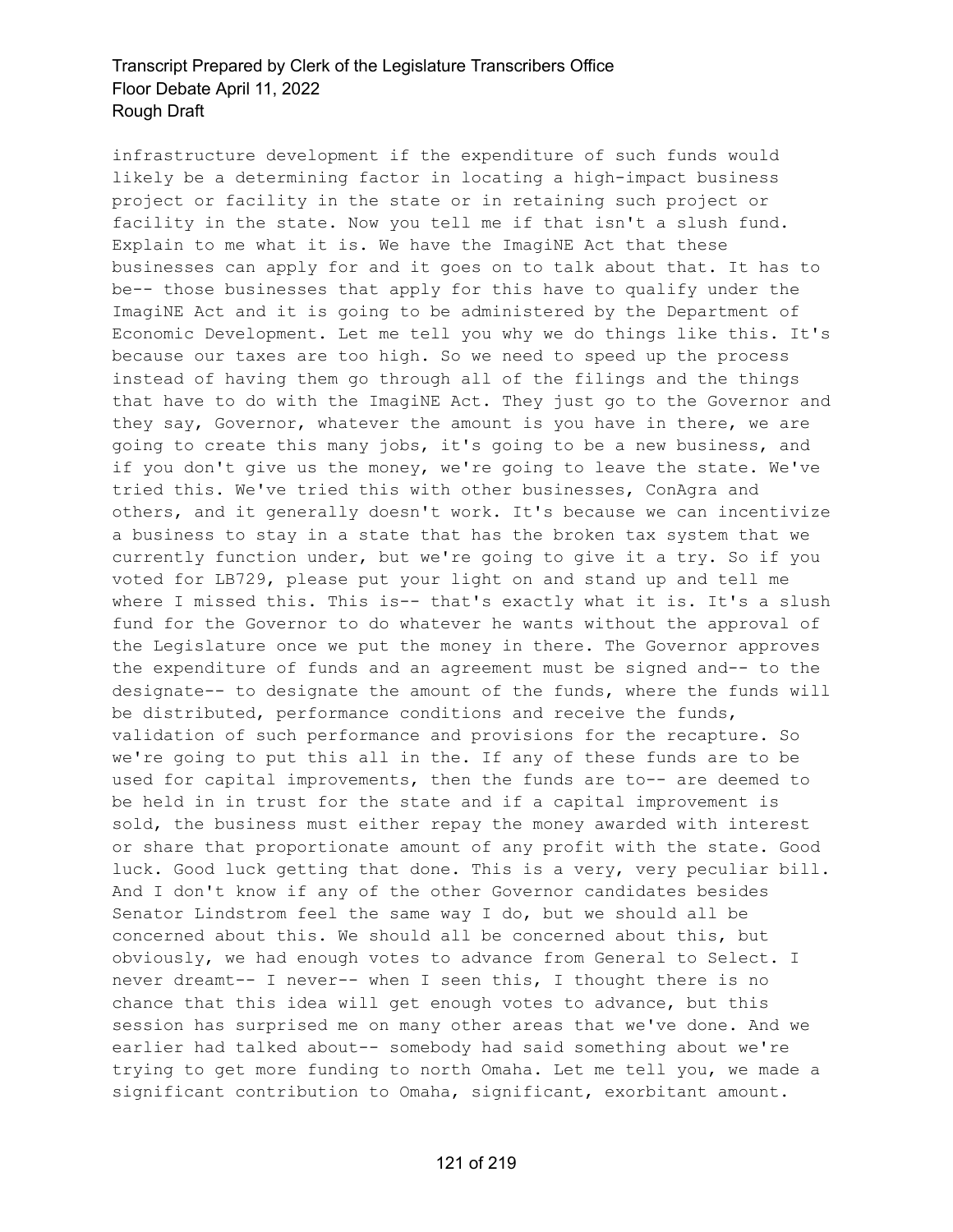Senator Wayne and Senator McKinney have accomplished something no one else has ever been able to accomplish, the kind of funding that they secured for their districts. So I don't believe we need to have the opportunity for the Governor to pay back his friends for political favors or whatever it may look like. It will be really difficult, difficult for a Governor to differentiate and explain why I give that funding to that business at that time. So we can make this a very short discussion or we can make this a long discussion. That will be up to you. Thank you.

**HUGHES:** Thank you, Senator Erdman. Debate is now open on MO233, the bracket motion. Senator Flood, you're recognized.

**FLOOD:** Thank you, Mr. President. Members, Senator Erdman and I are on the same page here. I voted against this bill in the Revenue Committee. I voted against it on General File. One of the things I want to remind everybody here is we fought a war-- our ancestors fought a war to get away from the king. We fought a war to get away from somebody that gets to make all the decisions and the framers of our Constitution-- and read The Federalist Papers-- Federalist 51, three branches of government. Article I, U.S. Constitution, the legislative branch is the closest to the people. The executive branch carries out the laws that the people want and the Supreme Court decides the disputes. We are short circuiting that system by handing money to the king and saying, hand this out along your way to the corporations that want it. You can add private dollars so now that you can-- you can have an even bigger pot of money. If you want money to go to a corporation to keep them in the state, introduce a bill, have a hearing, let the appropriators look at it, and then the full Legislature. I know what Senator Brett Lindstrom is doing here and I understand it and I, I actually think every single motive he has is good, it's pure, it's intended for all the right reasons. He wants to do this for the right reasons. He wants to see Nebraska be aggressive. He wants to see jobs created. I want all those things too. But think for a second, in the last two and a half years, what has undermined confidence in government more than anything else? The executive branch making decisions by fiat. What do people get the most mad about? A president declaring a vaccine mandate. Bureaucrats in agencies making the rules that we lived under because the legislative branch has abdicated its authority. It really bothers me when I sit through drug court and I see judges who I know are doing it for the right reason, but they wield the power of being send-- of sending someone to jail on a post-conviction plea or a preconviction plea to participate in the drug court. And they say, if you don't do this this week, I'm going to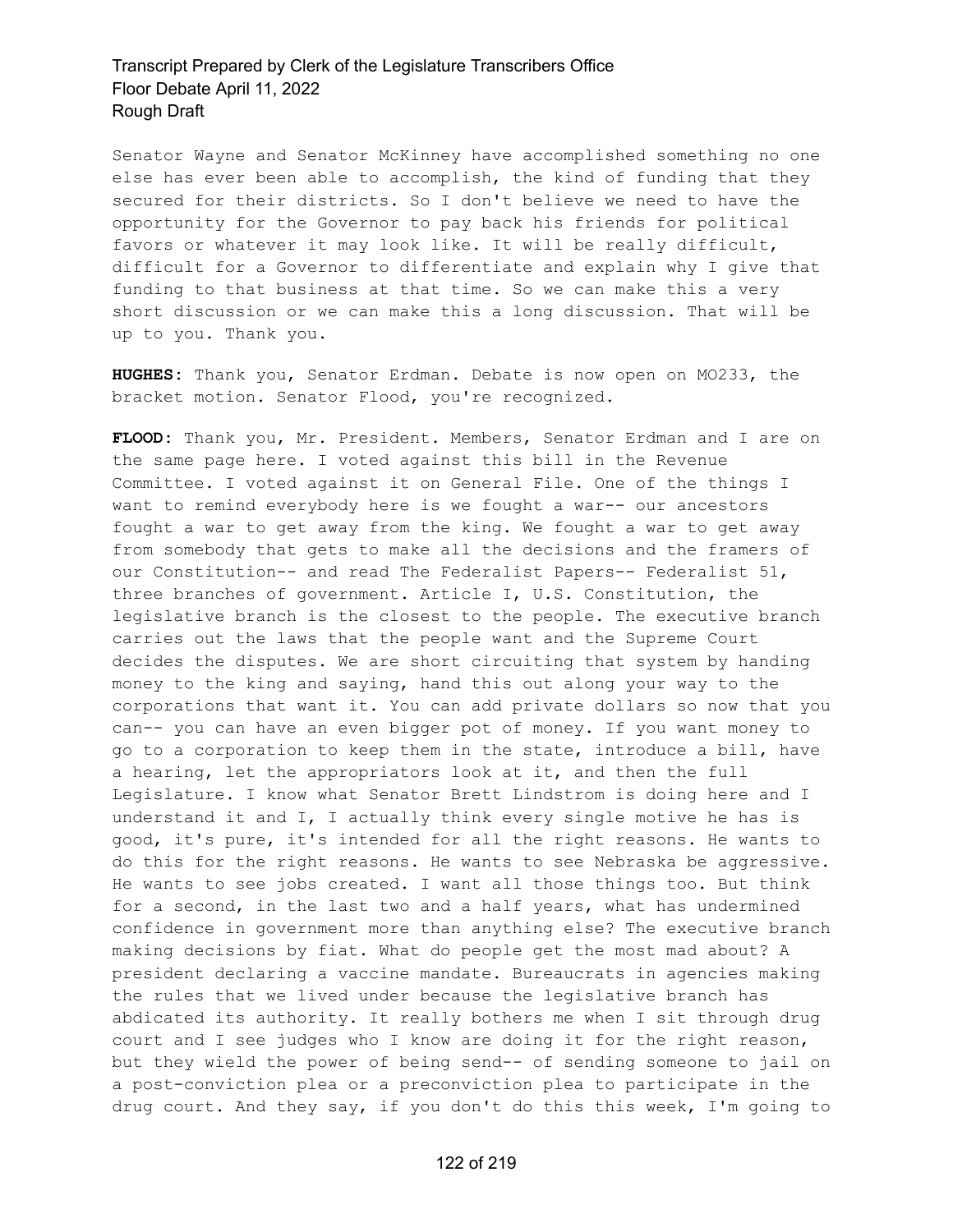put you in jail for three days. Does it help the drug addict? Yes. Does it water down our system of government? Yes, yes, yes. The system of government is supposed to be cumbersome. It's supposed to be difficult. It is designed to be in conflict with itself. The people represented by the legislative branch, the executive branch with a sole occupant, and then the judicial branch over here resolving disputes. In this case, we have a situation where we hand over the money before we know exactly where it's going and we give it to the executive branch. That is not how it's supposed to work. I'm in a unique position because I want all the things that Senator Brett Lindstrom wants, but I also know that if I was sitting on the Appropriations Committee and I saw this bill, I would say, what am I for? As an individual member of the Legislature, I'd say, what about my role? And we can keep handing things over to the executive branch. We can let them make all the decisions when we're out of Legislature- legislative session. And over time, what we do becomes less and less and less and less important.

**HUGHES:** One minute.

**FLOOD:** Somebody will say, well, how about the chair of this committee can do that or the chair of that committee or the Speaker of the Legislature? No. That waters down the 1/49th authority that we have now. So while this is innocuous on so many levels, I don't agree with the policy here. I think it waters down the separation of powers, I think it diminishes the authority of the Legislature, and I think it's a step-- a, a tiny step backward for the long-term health of our system of government. And for that reason, I voted no in committee, I voted no on General File, I'm going to vote no on Select File, and if it makes it to Final Reading, I will vote no. And if our freedom-loving Governor decides to veto it, I will uphold and sustain the veto. Thank you, Mr. President.

**HUGHES:** Thank you, Senator Flood. Senator Pansing Brooks, you're recognized.

**PANSING BROOKS:** Thank you, Mr. President. So I am-- I have received a number of different emails from constituents on this and I, I now have some questions. I did vote yes and I wanted to ask some questions because I'm, I'm listening to my constituents and I, I do have some questions for Senator Stinner on this because I've talked to him off the mike, so if Senator Stinner would yield.?

**HUGHES:** Senator Stinner, will you yield?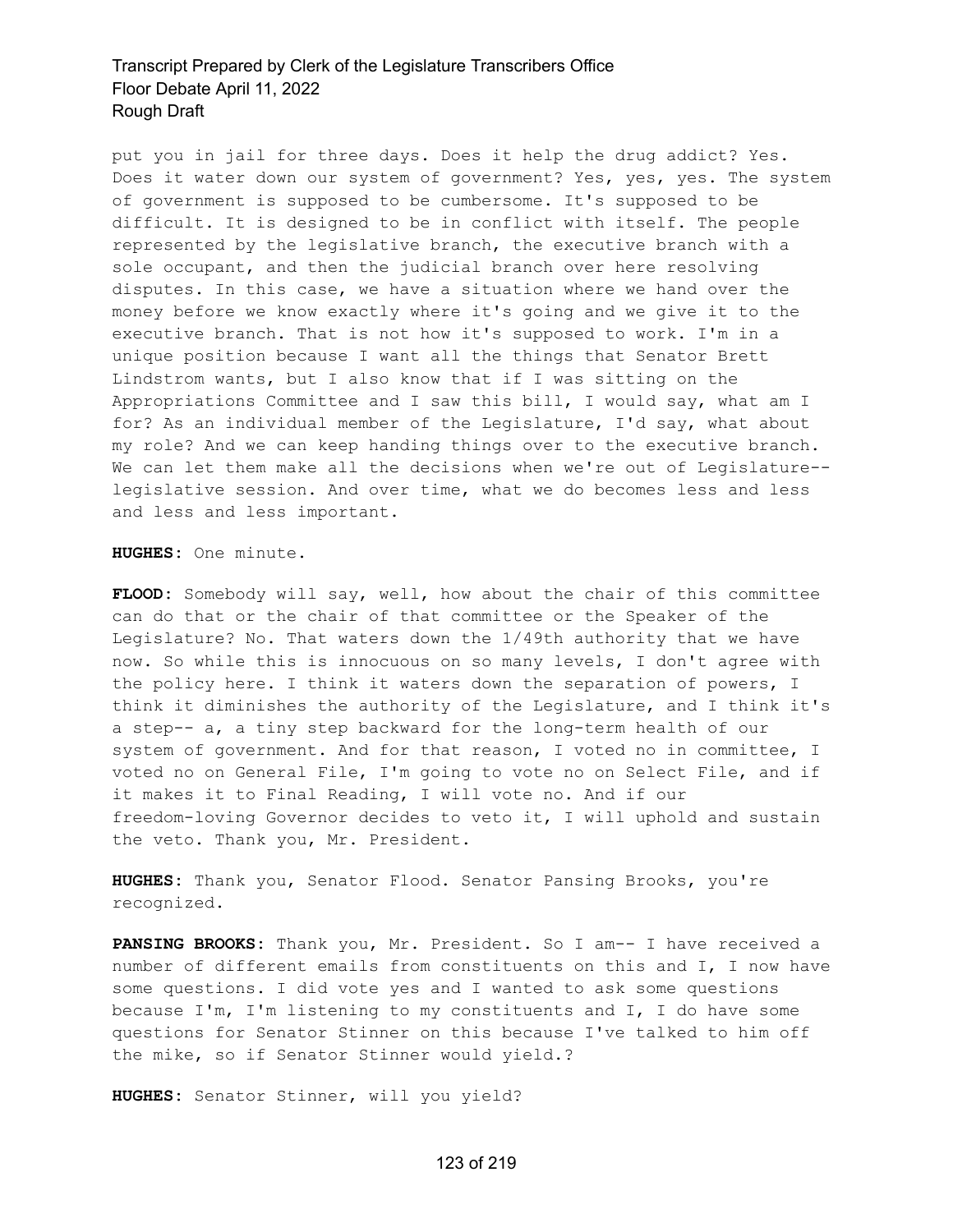**STINNER:** Yes, I will.

**PANSING BROOKS:** Thank you, Senator Stinner. So you voted no on this and I've talked about it to you. Of course, the fact that the, the Omaha Chamber came in in favor of it and-- it, it made-- it gave me pause because the initial arguments that I had-- that I was given was that this helps to bring in businesses in the interim, which sounds like a good idea. But when I talked with you, you said we already have-- the Governor already has the power to give incentives to businesses in the interim. And could you explain that a little bit?

**STINNER:** There, there are a lot of levers that the Governor has at their-- at his disposal from DED side. And I, I agree 100 percent with what Senator Flood said. It's our job to appropriate funds and I think when you open up discretionary funds, it really puts the Governor at risk. I mean, you acquire a whole lot of friends when you're, when you're running for public office, especially Governor. And there is always that issue of, OK, I gave this person \$1 million or \$2 million to attract or retain. Now he has to prove to, to the world that everything was above board and it actually worked that way. That's a little bit of what I'm, I'm thinking of, but the other side of it is if everything worked perfect like the chamber would like it to do, then there wouldn't be any problem. But over a long period of time, these discretionary funds many times are used in-- I would say, at least-- I wouldn't say inappropriately, but at least in a situation that, that would draw a lot of skepticism and it's our job to appropriate the funds.

**PANSING BROOKS:** So can you give me-- we talked off the mike about some of the other places that these funds are available in the interim,  $s$ o--

**STINNER:** Yeah, you got site and-- the site and building fund that obviously can, can be worked out and certainly contracts can be worked out to use some of the ImagiNE Nebraska Act for, for incentives for a job. So you could put together a, a pretty good package just using some of the existing legislation and then obviously come back to the Legislature for any, any additional benefits that may, may have to, have to be added to a package.

**PANSING BROOKS:** And the, and the Department of Economic Development also has money available for this?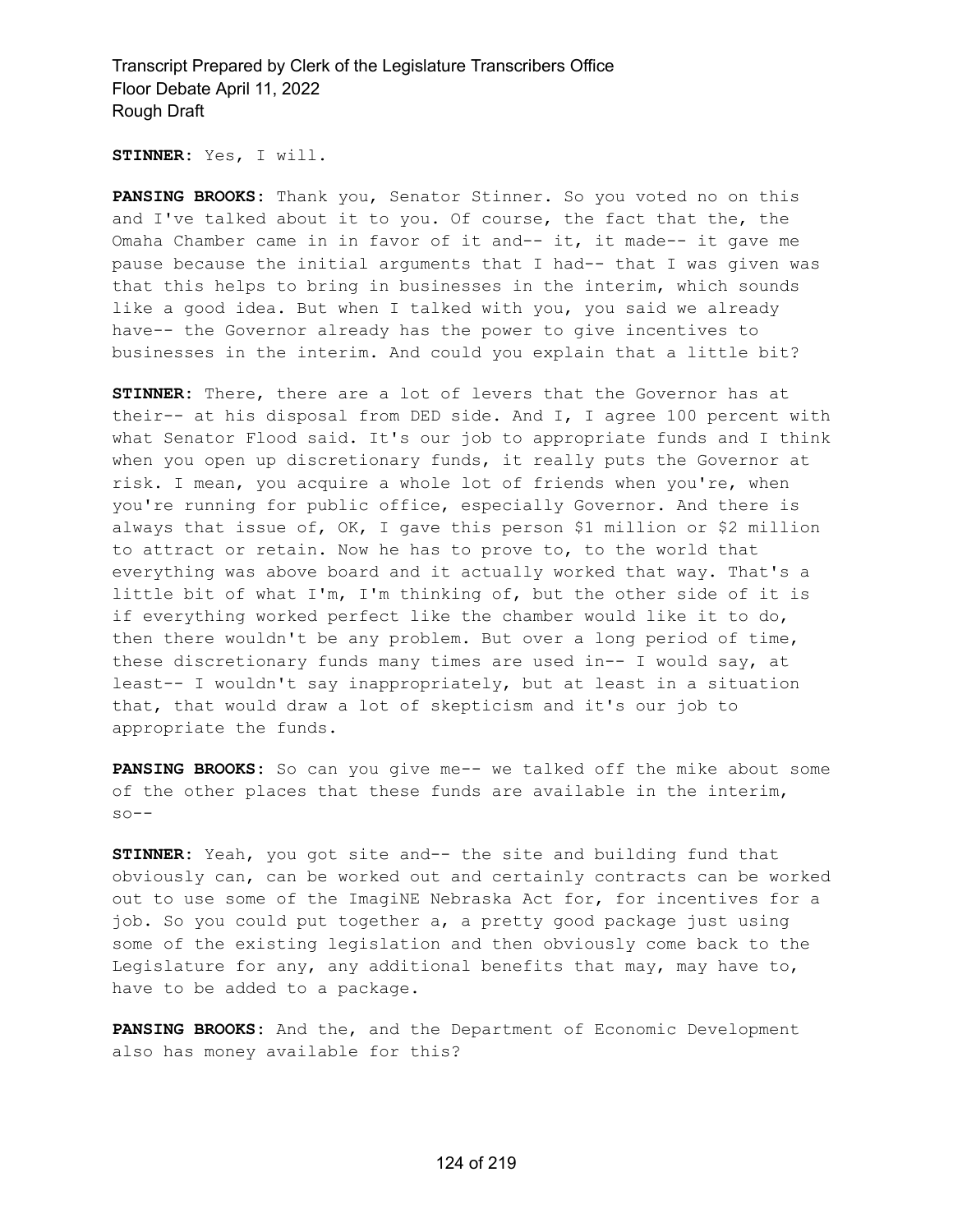**STINNER:** It would be up to the Legislature to, to look at the merits of the program. And obviously, if it was something that the 49 of us would agree to, then that-- then the money could then be appropriated.

**PANSING BROOKS:** So if this kind of, of plan went forward, it would allow the Governor to-- whoever the Governor is to be able to put- give out funding in ways which we are not directing as the Legislature, right?

**STINNER:** We, we would not be directing it. We could probably put some parameters around it for what they could use it for, but it would still be discretionary funds and that is not something that I, I feel comfortable doing.

**PANSING BROOKS:** Yes. OK, thank you, Senator Stinner. So I, I feel that it's really important for the Legislature to be in charge of the purse strings and I am going to vote against LB729. Thank you, Mr. President.

**HUGHES:** Thank you, Senator Pansing Brooks and Senator Stinner. Senator Friesen, you're recognized.

**FRIESEN:** Thank you, Mr. President. And I'm going to stand up and agree with Senator Flood, Senator Patty Pansing Brooks. You know, we're going to be told that there's no money in this. We're just going to put the framework in place so that down the road, a body can start to put funds in it. I've seen how this place works. We're going to create this framework and sooner or later, there's going to be some money left over somewheres and we're going to start to hide money in their pilot in there and pretty soon we'll have \$5 million, \$10 million, \$15 million in that fund. And we're told it's a quick reaction for us kind of to be able to react quickly, but until we put money into there, it is not a quick reaction. It is still waiting for the Legislature to appropriate money. So until we put money in there, which then turns it into a slush fund, it is not a quick reaction pot of money. Again, I think separate branches of government need to be in place. I don't believe Senator Lindstrom is trying anything funny here. I think he's seen a program that he thinks works. I'm not saying that he is trying to do anything at all. I am like Senator Flood. I just don't think that this is appropriate and I know how this works down the road and anybody can take this money. Whoever the Governor is down the road, suddenly it could either be paying off some political favors or buying some. And I just don't think that the Governor's Office, no matter who it would be, should even be put into the position of doing that. There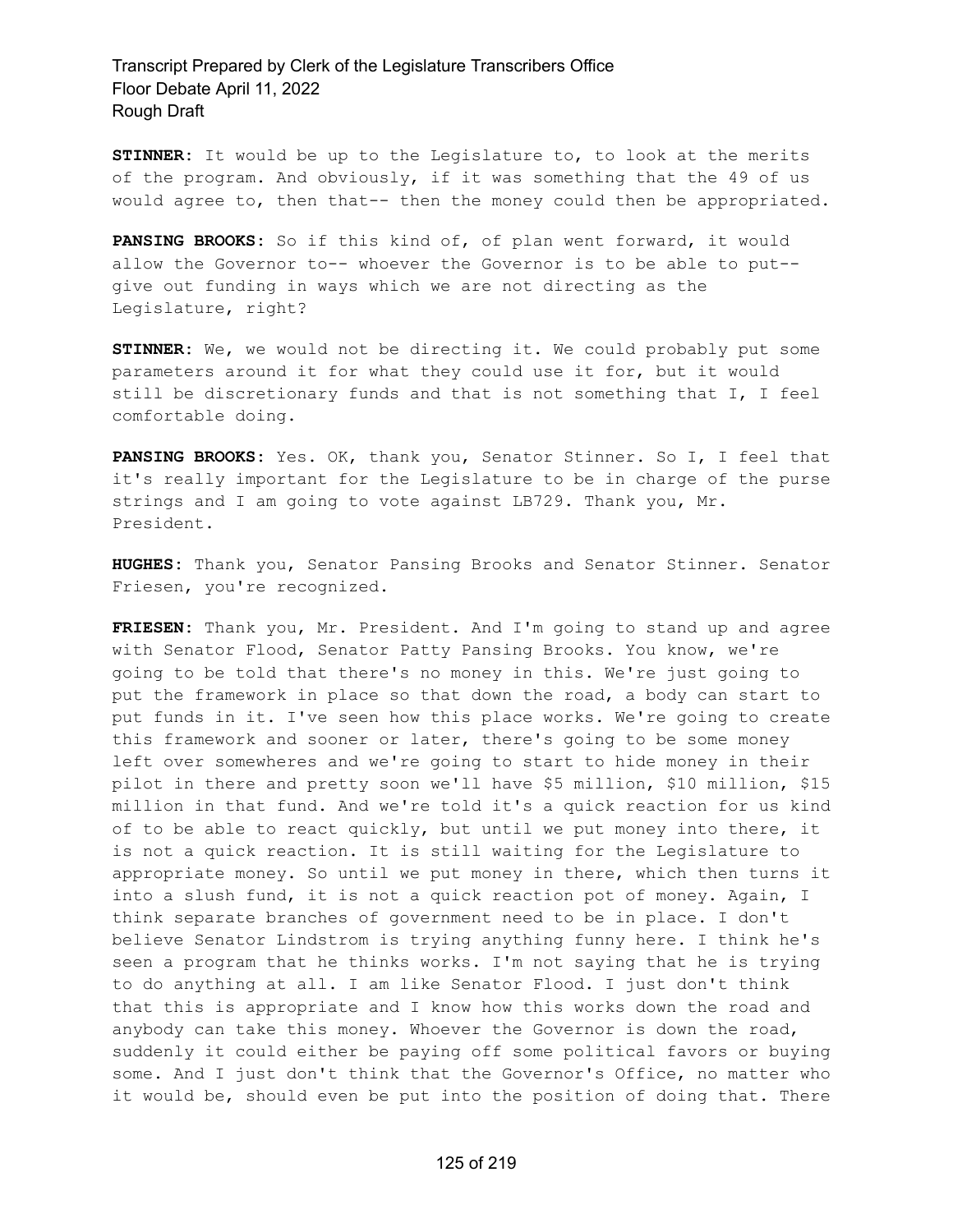should be some sort of process that this has to go through and I, for one, will not be voting for LB729. I do support the motion to bracket. Thank you, Mr. President.

**HUGHES:** Thank you, Senator Friesen. Senator Lindstrom, you're recognized.

**LINDSTROM:** Thank you, Mr. President. I rise in opposition to the motion to bracket, but I do, I do appreciate the conversation today and I, I get the philosophical differences here. You know, when I look at what we have as a state-- and I think Senator Edman's spot on. He said, our tax system is broken. Well, that's why this bill exists, the reason why LB775, Advantage Act, ImagiNE Nebraska Act exists is because of the broken tax structure. This isn't something that is just a bill or an idea that states aren't doing. This is again tying to- tying into how Nebraska can be competitive. This bill, as written, was taken-- a lot of the language was taken from Oklahoma. There are a lot of states that have a quick action closing fund: Florida, Texas, Arkansas, North Carolina, Iowa, and others. And in the previous debate on General File, I did hand out a sheet that talked about the closing awards that happened in Oklahoma in particular and the return on investment was very strong. Whomever the Governor is, I think that this is a-- an idea. Again, still putting the hands in the-- or the power in the hands of the Legislature to appropriate the dollars. This does not carve off any money at this stage to go into a fund. This just sets up the framework, the concept. The, the Legislature would still have the ability to appropriate those dollars and say yes or no. So it's not changing any of that. And in fact, I would be OK with that original amendment that we had on General File, but the fact of the matter is it wasn't constitutional and that was the reason that we pulled it is because the constitutionality of, of that particular amendment with the consultation of the Appropriations Chair, Revenue Committee, Speaker to make those decisions. But the fact still remains that Nebraska has to be looking at different ways to retain, recruit talent, retain and recruit business. And as I see it, when we think about the companies that can move here-- and I often talk to the dairy association. There are production facilities that have the chance to move here from Wisconsin and California. We have other businesses that could move here. And when, when companies start to stack up different states, they're going to look at workforce, they're going to look at the tax code, they're going to look at the incentive packages. And sometimes that gets down to the carve-- with a fine-tooth comb to say, OK, where are we going to make our decision? Are we going to say Nebraska or Iowa and what state has the ability to come in and close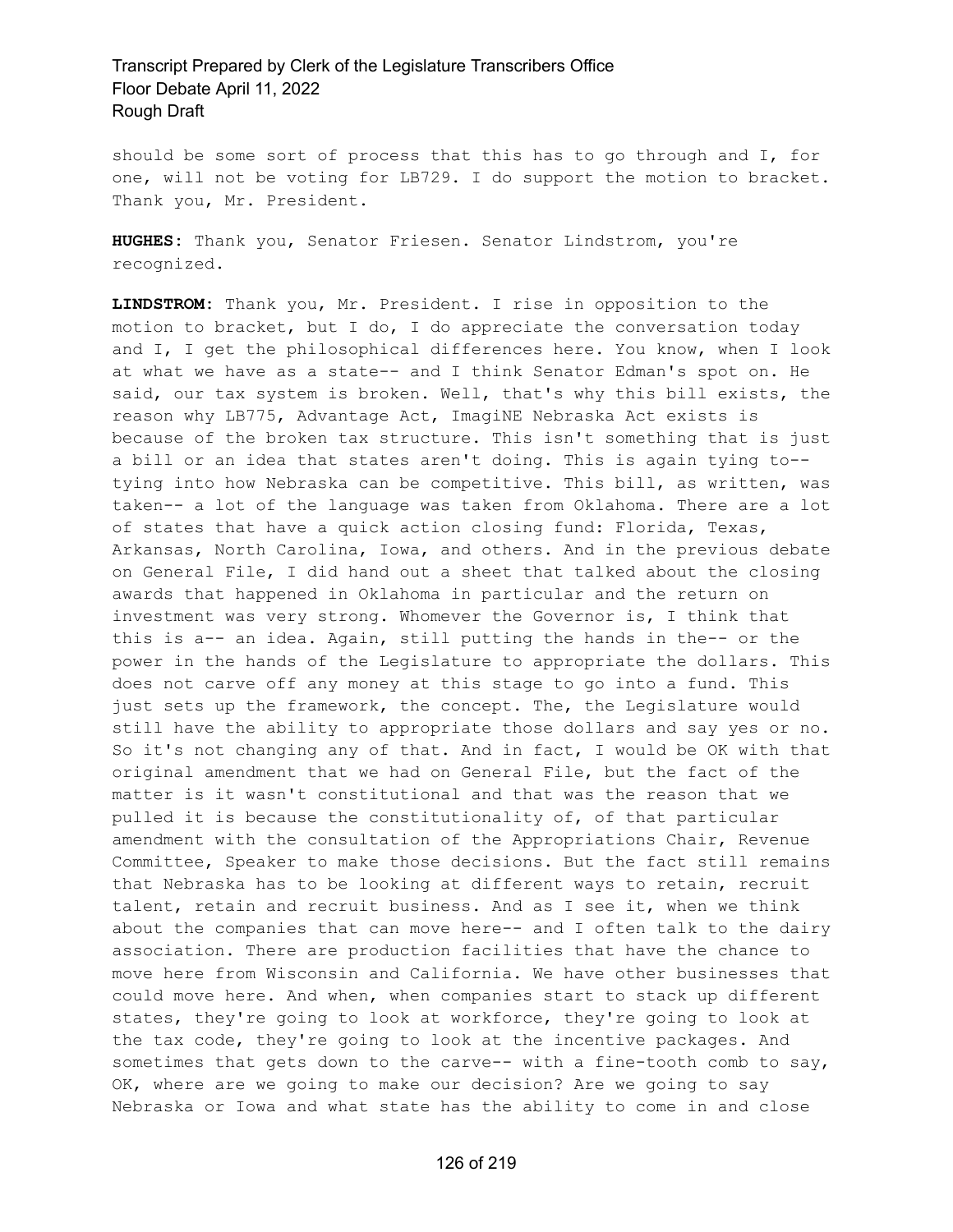that deal, especially if the Legislature is out of session? It's- let's call it September, October, November, when deals have to be made when closing that deal to come to Nebraska is important. That's what the intent of this bill is. It's not to circumvent the authority of the Legislature. It's not to do what Senator Erdman describes as some slush fund or some political favor. This is about closing business and having the flexibility to do so. Nothing more, nothing less. Over time-- if we can continue, obviously we've done major steps on tax reform here this year and we're going to continue to do that, but over time, if, if we can't make those steps necessary to close the deals, if we can't have other advantages within our ImagiNE Nebraska Act, this is just one extra tool for, in this case, the Governor to close that deal. And as it stands now, there is no money appropriated to this. Whomever is in that role next year, they could choose to come in and ask the Legislature for money. They can choose not to. That is up to-- that's for them to decide and it's up to the Legislature to decide whether or not they want to engage in this. When this bill came to the Revenue Committee and it got kicked to the floor, frankly, I didn't think this thing was going to be as controversial as it is right now-- what people are talking about.

**HUGHES:** One minute.

**LINDSTROM:** I get the philosophical discussion that we can have on separation of powers. This is just simply looking at the nature of the competitive situation that we're in from a regional standpoint, from a national-- other states that are doing these things and other states that are succeeding in utilizing a quick action response fund and the return on investment to do so. And again, the handout speaks for itself, just in one state alone. So I appreciate the conversation. I encourage the Legislature to vote no on the motion and move the bill on, on a voice vote. I'll be happy to answer any questions as we move forward through this debate. Thank you, Mr. President.

**HUGHES:** Thank you, Senator Lindstrom. Senator Williams, you're recognized.

**WILLIAMS:** Thank you, Mr. President and good, good afternoon, colleagues. First of all, I want to clear the air that any criticism of Senator Lindstrom on this bill because he happens to be running for a different office, I think is, is clearly out of place. He was working on this earlier and I think that's something that we shouldn't do. Second of all, I want to make it clear that in-- well, first of all, I, I've been very fortunate to work in this area for most of my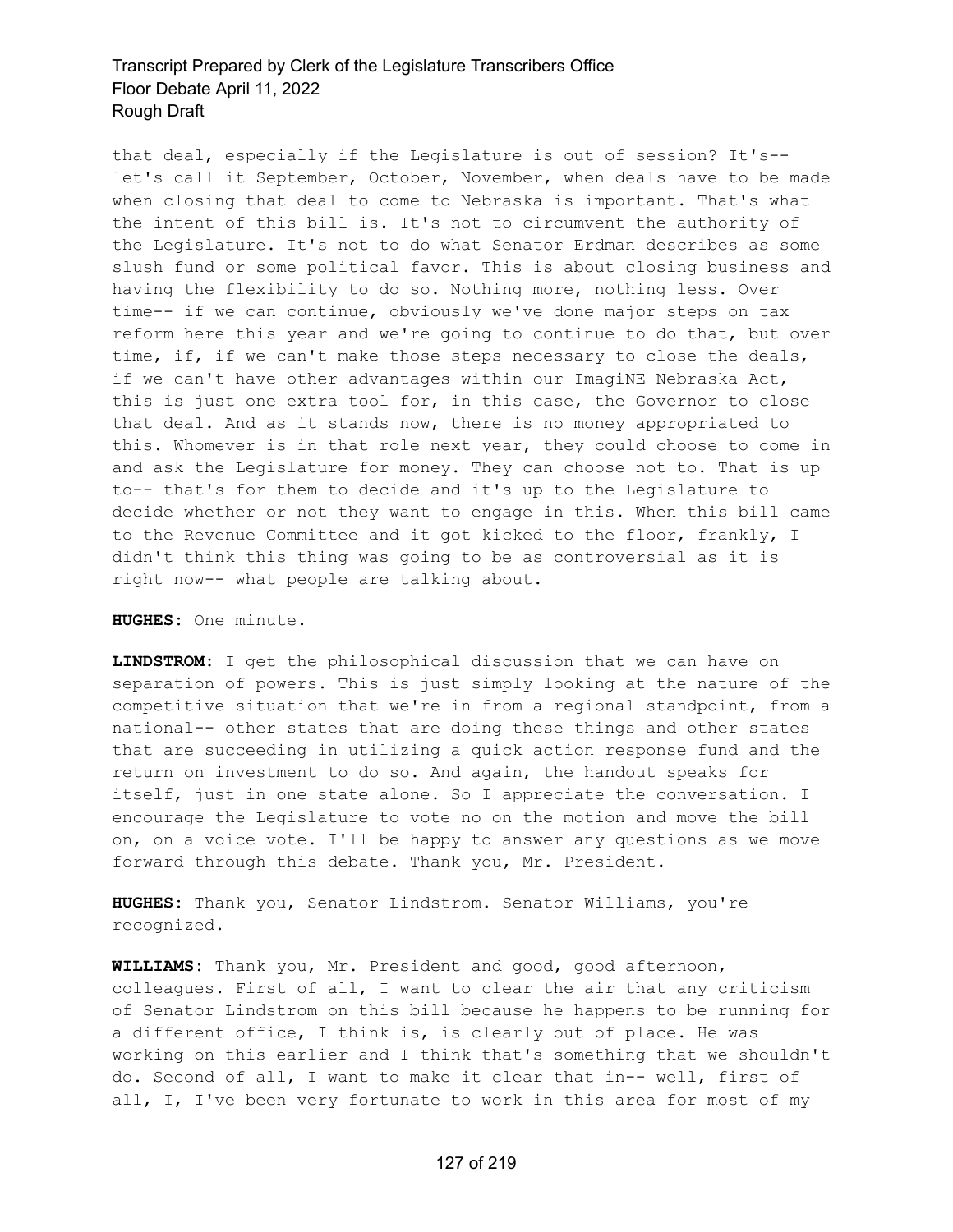career working with the Department of Economic Development, working with the executive branch on recruitment efforts that we've had not just locally but across the state. So I've had an opportunity to see how this works and, and why it works. And I would tell you, we don't have incentives because our taxes are too high. We have incentives because we are competing against lots of very aggressive competitors out there, some of which have better tax situations, some of which have mountains, some of which have oceans, many of which have technology beyond what we have to offer in our state. And for us to continue to be successful for the future, we have to find ways to make the incentives that we can offer count and make it happen at the highest level. And we've seen that work, but I've also seen cases where we were just a little bit short, where if the Governor, in a case, had the opportunity to do something slightly different to make this little thing work, we could. We could do that. You know, companies looking at our state look at a lot of factors. They look at workforce, they look at the locations and transportation, whether there's rail, whether there's highways, they look at the local infrastructure, and they also look a great deal at local leadership. And I know there have been recruitment efforts that have been won and lost over the local leadership in a community and even broader in a state. I think LB729 sends a clear message to those businesses and industries that are looking at our state that we are open for business, that we are willing to think outside the box and do those kind of things that would be necessary to land them in our state and trust them with the future. So I stand in opposition, of course, to the bracket motion and support to the, the underlying bill. And I, I don't like the term slush fund. I don't think that is what this is at all. This is an additional tool in the toolbox for our executive branch to use. Thank you, Mr. President.

**HUGHES:** Thank you, Senator Williams. Senator McCollister, you're recognized.

**McCOLLISTER:** Thank you, Mr. President. Would Senator Lindstrom yield?

**HUGHES:** Senator Lindstrom, will you yield?

**LINDSTROM:** Yes.

**McCOLLISTER:** Senator Lindstrom, we talked off the mike about how this bill actually works. Is the money that's allocated in this bill come from the DED or is it a separate allocation or is it no allocation at all?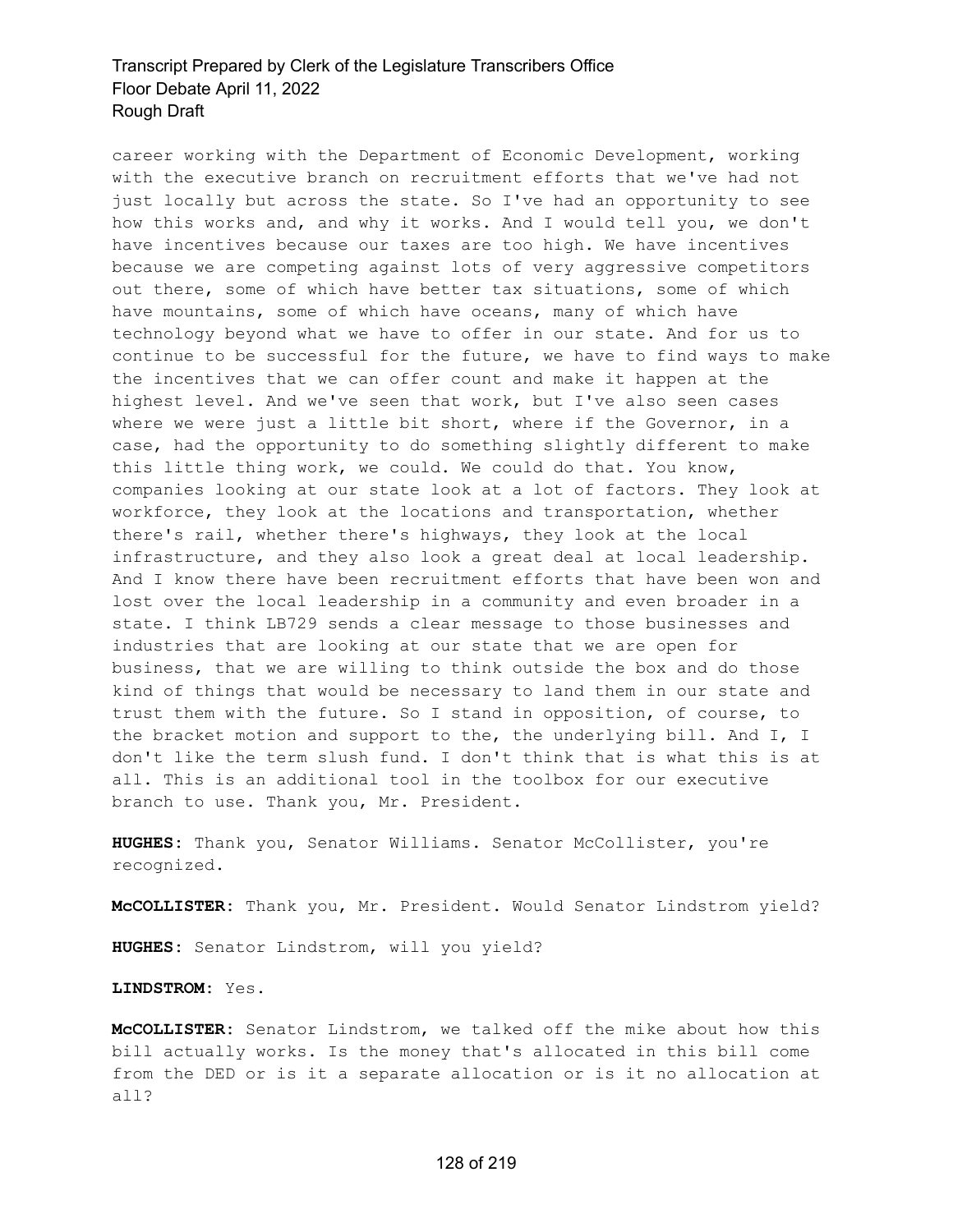**LINDSTROM:** Whether it be the allocation by the Legislature to the Quick Action Closing Fund, the-- if a project comes before the Department of Economic Development, the ability for the Governor to use the fund, it would have to meet the criteria that the Department of Economic Development would do an assessment and analysis of if it meets, meets within the ImagiNE Nebraska Act. Once it meets that criteria, then the Governor would have the ability to utilize those funds as he or she saw fit.

**McCOLLISTER:** Thank you. Is there an appropriation in this year's budget for the-- for this purpose?

**LINDSTROM:** There is not. This is just sets up the framework in the fund. The Legislature moving forward at some-- you know, next year, two years, three, ten years down the line, they could make the decision. If the Governor, future Governor comes in and asks for that appropriation, they ultimately could say yes or no and on the amount as well.

**McCOLLISTER:** So you could almost call it standby legislation, is that correct?

**LINDSTROM:** I would-- you could call it that, yes.

**McCOLLISTER:** Thank you, Senator Lindstrom. Thank you, Mr. President.

**HUGHES:** Thank you, Senator McCollister and Senator Lindstrom. Senator Linehan, you're recognized.

**LINEHAN:** Thank you, Mr. President. I stand against the motion to bracket this and in full support of Senator Lindstrom's LB729. So we have ImagiNE Nebraska. First, we had LB775, then we had an Advantage Act, and we have ImagiNE Nebraska and who wins in those things? And this is nothing against lawyers or tax accountants, but the companies that are big enough to hire the lawyers and tax accountants that can figure it out. We have a situation in Omaha where we're having a company move from midtown to downtown. It's going to get TIFed. It's going to get ImagiNE Act and it's going to get-- and it's a-- it doesn't pay income taxes. For us to sit here and say, like, the system's not broken, I would much rather have the Governor have a fund that we may or may not-- the Legislature may or may not put money in and use some common sense on each individual case than writing huge bills that get used or not used. I can't-- I don't-- if we, if we didn't have the ImagiNE Act, I could understand where there would be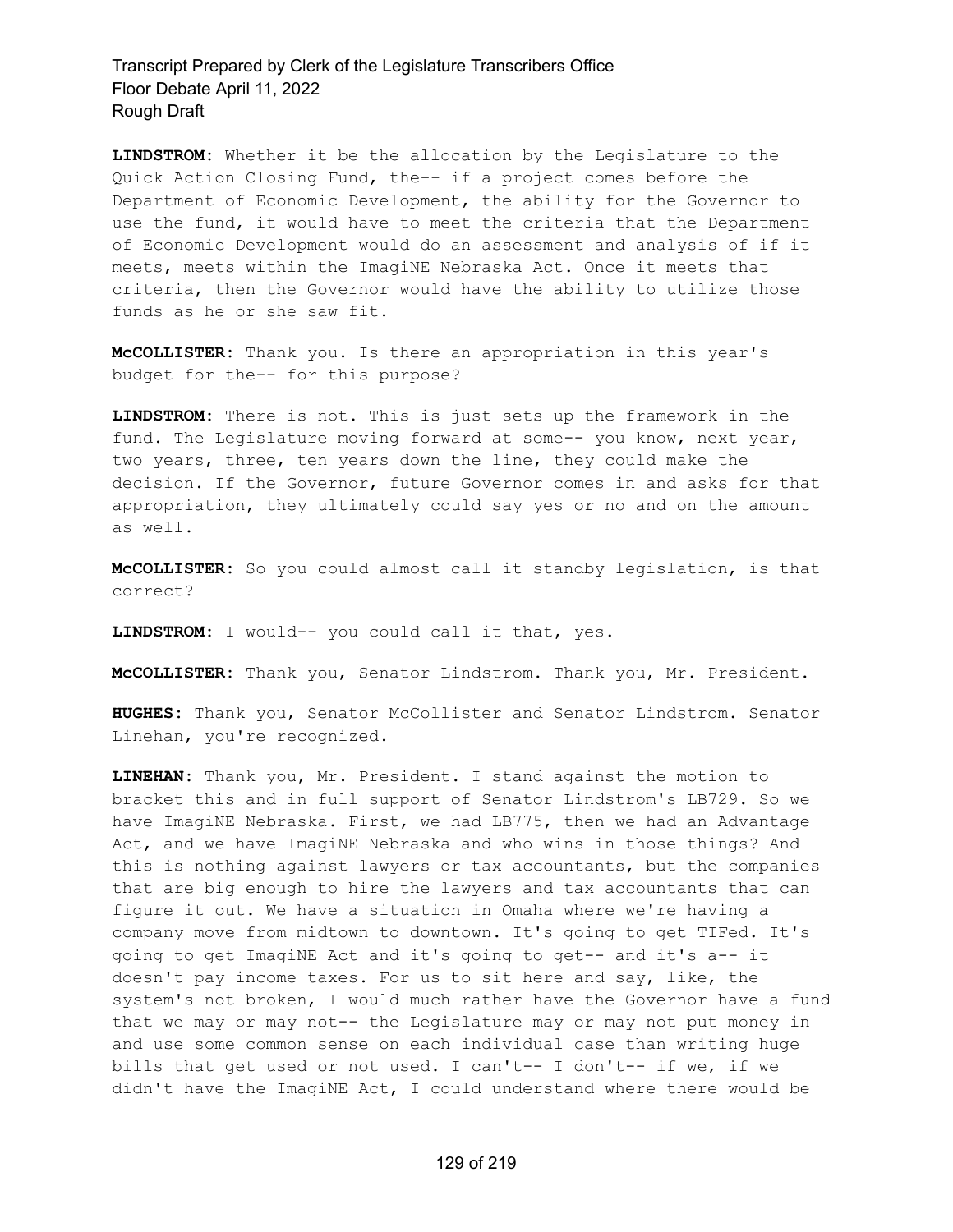some consternation about this. But it's hundreds of millions of dollars and I have said many times and I'll say it again, I don't like incentive packages. I don't like those big packages. I'd rather have a low rate. But even if we have a low rate, you're going to have situations where you've got an opportunity. And what if the Legislature isn't here? And as far as not trusting whomever the Governor might be, it's not like it won't be public. The Governor, whoever he or she may be, can't like spend money over here and not tell anybody. It would be public. It would be reported in the press. The Legislature could take action if it was abused. I just-- it seems to me that if we're-- the whole state is going to elect a new Governor and we're going to trust them-- and this is something to help them to help us grow. So again, I'm against the motion to bracket it and in full support of Senator Lindstrom's bill. Thank you.

**HUGHES:** Thank you, Senator Linehan. Senator Erdman, you're recognized.

**ERDMAN:** Thank you, Mr. President. I've been here six years and I have to this day never heard anyone stand up and say our taxes weren't too high. You heard Senator Williams say that our taxes aren't too high. Our taxes are too high. That's why we do these incentives because we can't compete with Iowa, Kansas, South Dakota, Wyoming, nearly anybody. Our taxes are too high and to stand up on the floor of the Legislature and say our taxes aren't too, aren't too high, those of you out there listening today remember that. Senator Williams said our taxes aren't too high. When you go to pay your taxes, just remember they're not too high. What was that? Well, we don't have mountains, we don't have beaches. Well, I got bad news for you. Nebraska is not for everybody, right? Remember that. Nebraska is not for everybody. And Senator Linehan says if we put money in this slush fund and the Governor spends it irrationally or foolishly or on a favor, we can take action. What kind of action are we going to take? Say man, that was bad. You shouldn't have done that. What do you do? I mean, how do you pull that money back once it's been allocated to the Governor and then he then gives it to whomever? What requirements are in this bill to say, oh, hey, wait a minute, you've got to give us our money back because you didn't act according to what we wanted you to do. Think about that. The only control you have over this is the money you put in there. Once it's in there, the control is gone. The control is gone. It doesn't make any sense if we can stand up on the floor and say, we're going to take action to fix that. Take what kind of action? Oh, we're not going to give you any more next time. OK, so how do you get that back, what you're going to get-- what you gave away? We can't. We have the ImagiNE act, which they can apply for, and if they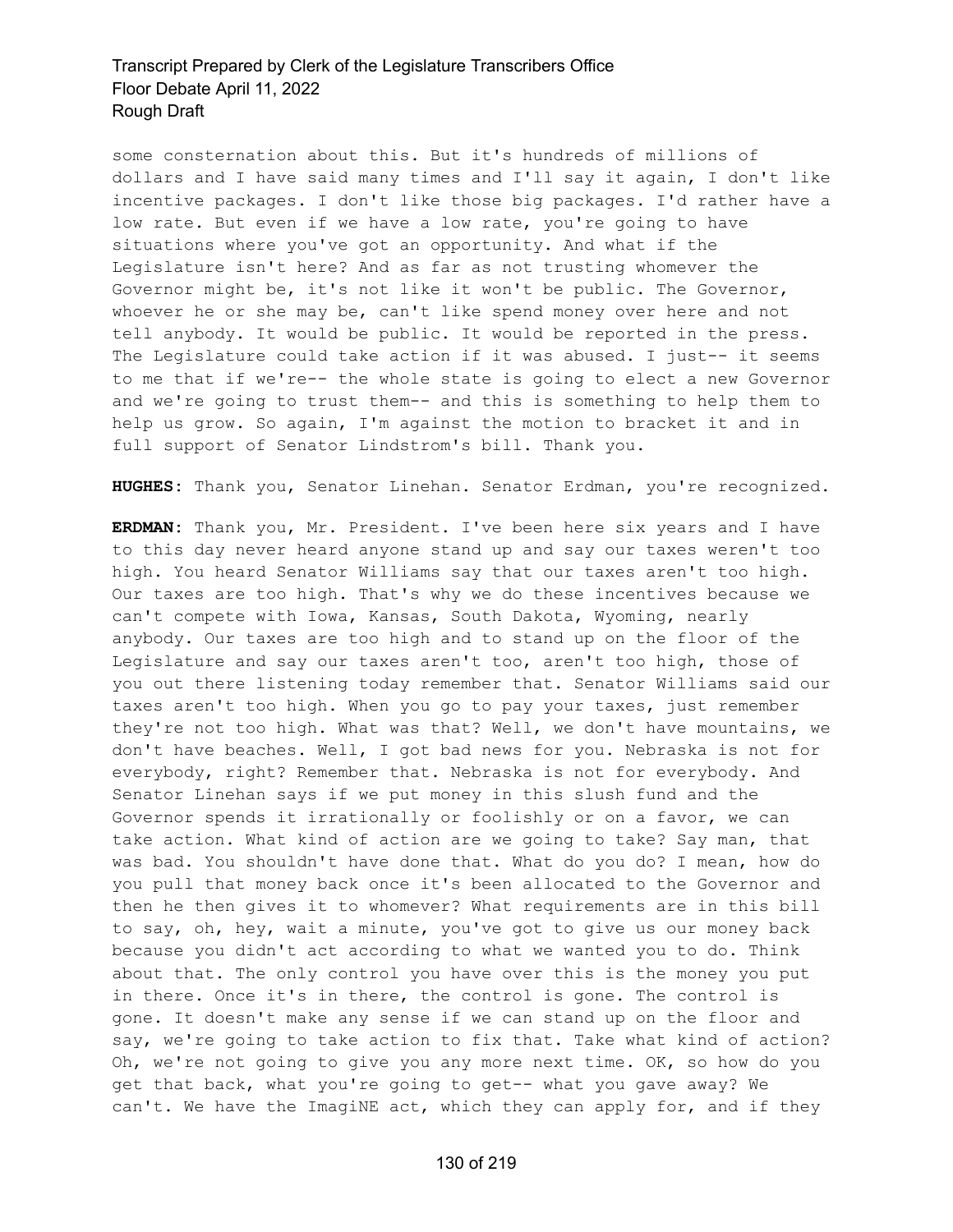qualify, they can get the money. That's how it works. That's why we had LB775. That's why we had the Nebraska Advantage Act. And now "I can imagine how high your taxes are going to be now act" because that's what that is. Because when you give tax incentives to somebody, when you give tax incentives to businesses, someone else has to pay more. Someone pays more. Remember, no government has ever given anybody anything that they didn't first take from somebody else. I was amazed that we got 27 votes on LB729 the last time. And as I said earlier, we can do this the easy way. Vote for the bracket motion, kill the bill, we'll move on, and we'll get out of here before 11:59. This is very strange that we're even having this discussion at this point. I really expected that Senator Lindstrom would stand up and say, OK, just for the sake of moving things along, I withdraw my bill. But that didn't happen. And so I looked at the list of those who voted yes. It's a very thin margin. There was 27. So we can do this the easy way, like we did with Senator Morfeld's bill a few minutes ago--

**HUGHES:** One minute.

**ERDMAN:** --and vote for the bracket motion or we can continue the discussion longer and waste more time. And maybe this would be a good time for five minutes of silence the next time I stand up. Do the right thing. Keep the separation of powers and don't make or set up an agency or a, or a opportunity down the road to put money in there. Because what we're saying is we're just, we're just setting this up. Don't worry about it. We're just setting this up. There's no money. There's no appropriations, just setting it up. I've heard that hundreds of times and every time I've heard that, the next year when the budget comes, we make an appropriation and that's what will happen again. Thank you.

**HUGHES:** Thank you, Senator Erdman. Senator Williams, you're recognized.

**WILLIAMS:** Thank you, Mr. President, and, and good afternoon. And again, I want to set the record straight. Senator Erdman, I did not say that our taxes are not too high. That is not what I said. What I said is we don't have incentives because our taxes are too high. There is a complete distinction between those. And if you look at my voting record, I have voted for every tax reduction bill that we have had before us and will continue to do that. But the states that we compete against, regardless of their tax structure, whether that's Texas with no state income tax, whether that is Utah, whether that is North Carolina, their tax structure is important, but we are compared by the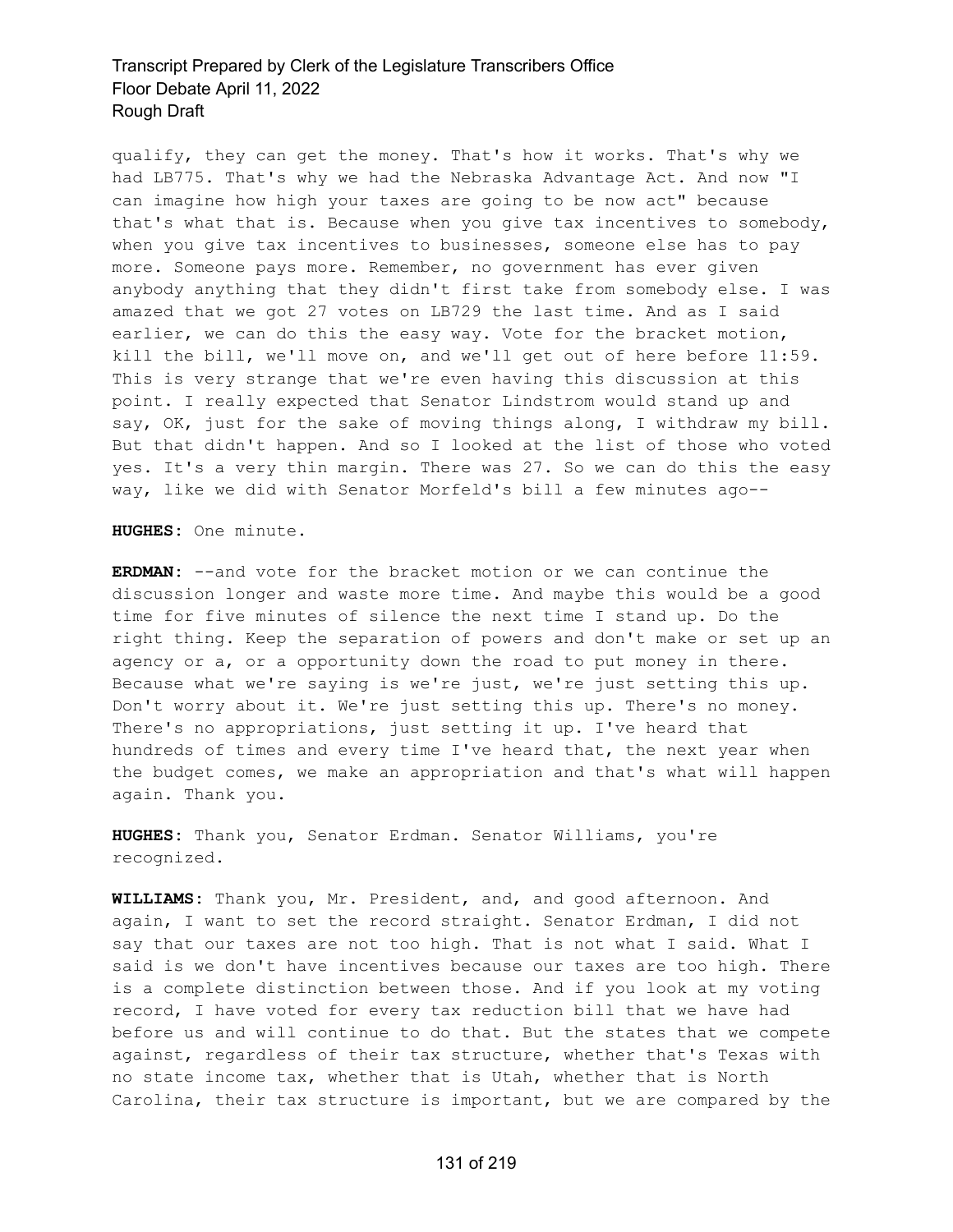incentives that we offer. And that's why I still believe this is an incentive that makes sense and one that we should consider. Thank you, Mr. President.

**HUGHES:** Thank you, Senator Williams. Senator Erdman, you're recognized.

**ERDMAN:** Thank you, Mr. President. A year ago, Art Laffer had come to Nebraska and he was in my office most of the morning on that Friday and we had a discussion about taxation. We had a discussion about incentives and we talked about that, about how other state, how other states compete with each other. And he said, what happens with incentives, it's a race to the bottom. It's a race to see which state can outdo the other state. And those businesses play each one of those states against each other, no matter whether their tax system is better than ours or not. They're going to get all that they can get. And I don't blame them. That's what they should do. But we continue to talk about tax incentives, we talk about all those things we have to do to incentivize businesses to come here, to stay here, for young people when they graduate from college not to leave here, from older people like myself when they get to a fixed income, they have to make a decision whether to stay here, move to a state that doesn't have income tax and their property tax is significantly less. And so that's why we have all of those incentives: TIF, ImagiNE Act, the Advantage Act, LB775 before that, and there'll be another one after the ImagiNE Act until we fix our broken tax system. But we're not willing to do that and Senator Williams has voted for every tax reduction or every property tax or tax reduction there is and all of those, all of those reductions that we made haven't moved us even to the middle. We still remain a high tax state. We have inheritance tax. Only six states have that. We can't give that up. So we have a situation where those who spend the tax dollars, they go shopping and they send you the bill and that's why we have incentives. So vote for the bracket motion and we can move on to the rest of the agenda. Thank you.

**HUGHES:** Thank you, Senator Erdman. Seeing no one else in the queue, you're welcome to close on your bracket motion. Senator Erdman waives closing. Colleagues, the question before us is the adoption of the bracket motion. All those in favor of vote aye; all those opposed vote nay. There's been a request to place the house under call. The question is shall the house go under call? All those in favor vote aye; all those opposed vote nay. Record, Mr. Clerk.

**CLERK:** 3 ayes, 0 nays to place the house under call.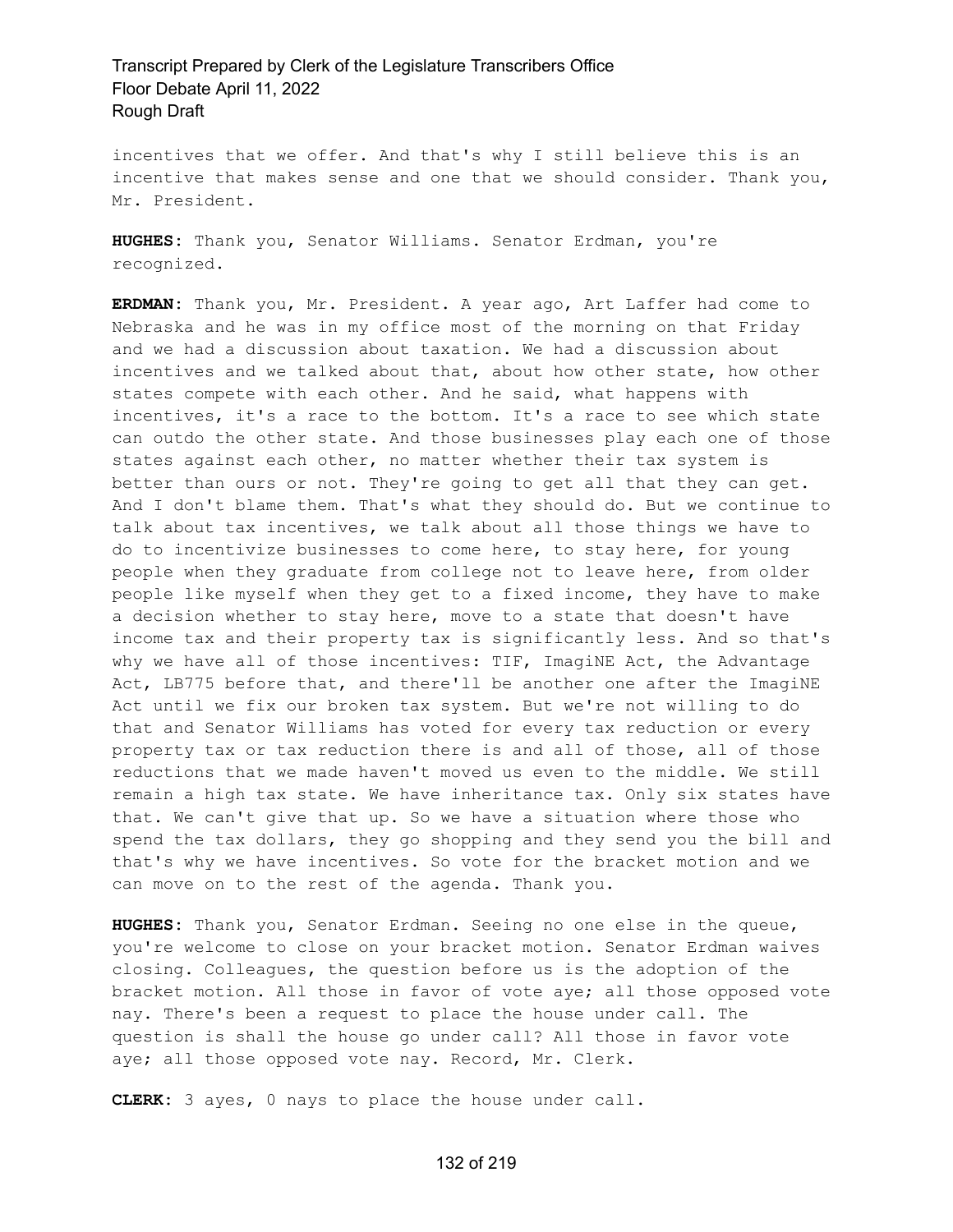**HUGHES:** The house is under call. Senators, please record your presence. Those unexcused senators outside the Chamber, please return to the Chamber and record your presence. All unauthorized personnel, please leave the floor. The house is under call. Senators Bostar, Day, and Friesen, the house is under call. All senators now present, colleagues, to vote before us is the adoption of the bracket motion. All the-- there's been a request for a roll call vote in regular order. Mr. Clerk.

**CLERK:** Senator Aguilar voting no. Senator Albright voting no. Senator Arch voting no. Senator Blood voting yes. Senator Bostar voting no. Senator Bostelman. Senator Brandt voting no. Senator Brewer,. Senator Briese voting no. Senator John Cavanaugh voting yes. Senator Machaela Cavanaugh voting yes. Senator Clements voting yes. Senator Day voting yes. Senator DeBoer voting no. Senator Dorn voting no. Senator Erdman voting yes. Senator Flood voting yes. Senator Friesen voting yes. Senator Geist voting no. Senator Gragert voting. Senator Halloran voting yes. Senator Ben Hansen not voting. Senator Matt Hansen voting yes. Senator Hilgers voting no. Senator Hilkemann voting no. Senator Hughes voting yes. Senator Hunt voting yes. Senator Jacobson voting no. Senator Kolterman voting no. Senator Lathrop voting yes. Senator Lindstrom voting no. Senator Linehan voting no. Senator Lowe. Senator McCollister voting yes. Senator McCollister voting no. Senator McDonnell. Senator McKinney voting no. Senator Morfeld voting yes. Senator Moser voting no. Senator Murman voting yes. Senator Pahls. Senator Pansing Brooks voting yes. Senator Sanders voting no. Senator Slama voting yes. Senator Stinner voting yes. Senator Vargas voting no. Senator Walz voting no. Senator Wayne voting no. Senator Williams voting no. Senator Wishart voting no. 19 ayes, 24 nays on the bracket motion.

**HUGHES:** The bracket motion is not adopted. Returning to debate on LB729. Seeing no one in the queue. Senator Slama, you're recognized.

**SLAMA:** Thank you, Mr. President. I just want to briefly rise. I, I think we might actually have a longer conversation about this bill and speak a bit as to why I'm opposed. So I share a lot of Senator Erdman's concerns about this bill. And honestly, when I picture this bill, it seems to me to be the monopoly man running around with a bag of money. That's basically what we're doing with LB729 and I'm not going to vote to give the Governor a slush fund or whoever the next Governor is a slush fund when we can't even get a bill on gun rights across the finish line. I'm just not going to do that on the same day.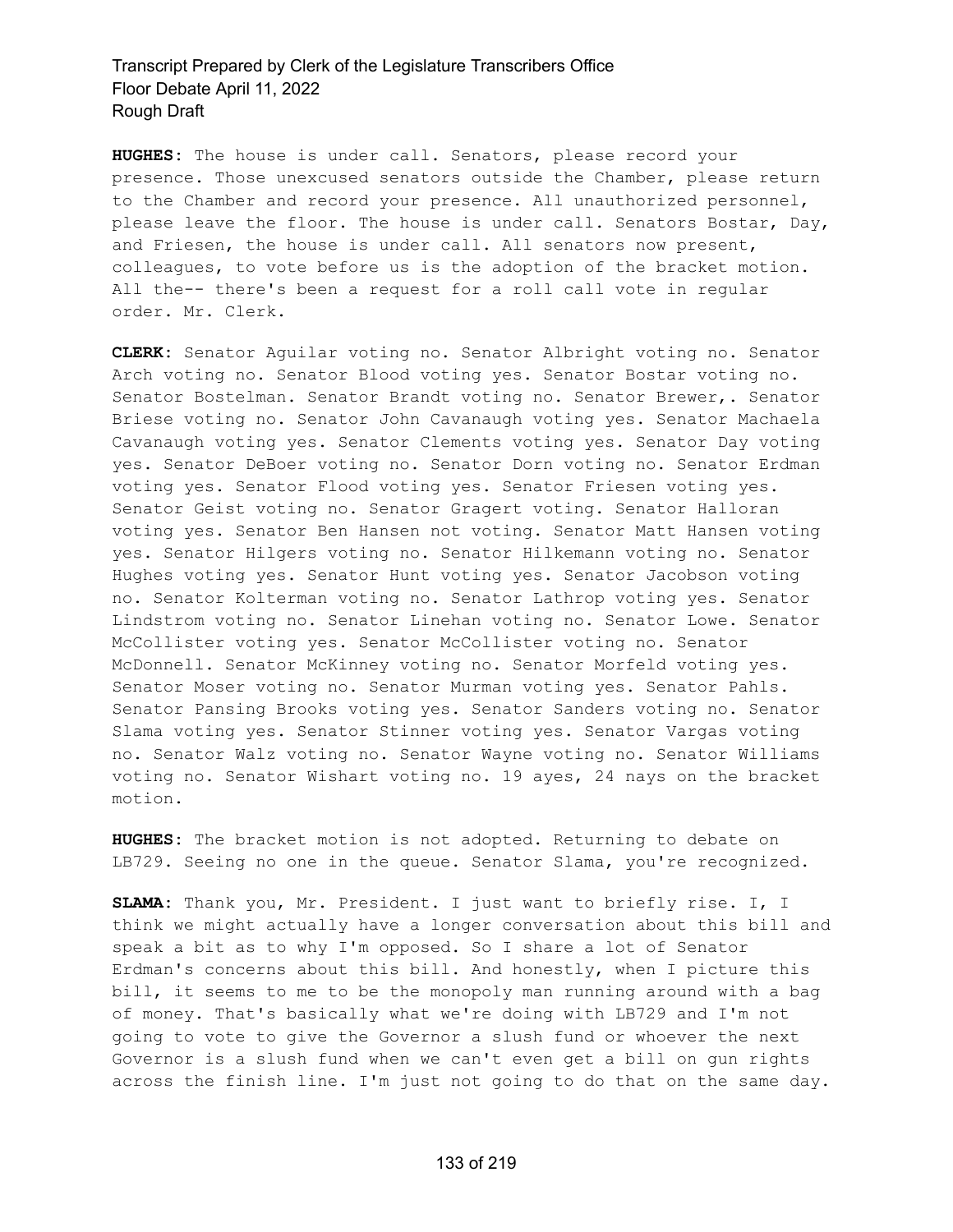And if Senator Erdman has any other thoughts for the good of the cause, I'd like to yield the remainder of my time to him.

**HUGHES:** Senator Erdman, 4:12. And colleagues, I do raise the call.

**ERDMAN:** Thank you. Thank you, Senator Slama. I appreciate that. You're, you're exactly right, Senator Slama. As we move forward with this and as I've said earlier, we'll create this fund or this opportunity to put funds in there and it's I couldn't think of a better description than a monopoly man with a bag of money. And you know, when we were in Appropriations this year, we had requests of \$4.3 billion for \$1,040,000,000 worth of, of ARPA money. That is a peculiar position to be in. We had a lot of friends. We have a lot of friends. A lot of people spoke to us about their project, their bill. Their bill is very important. I can't imagine if I were a Governor and I had the authority to distribute that money wherever I wanted, whatever I thought was appropriate with no, no ramifications from it, whatever I did with it, as long as it met the criteria that I could figure out the ImagiNE Act has. I could give that money to whomever I wanted. It's a great idea if you're the Governor. And so I appreciate that, so we'll give you another chance. When we vote on this bill, vote no, vote no to advance this. It'll make everyone's life a lot easier going forward. Thank you.

**HUGHES:** Thank you, Senator Erdman. Senator Friesen, you're recognized.

**FRIESEN:** Thank you, Mr. President. Apologize for missing out on most of the debate, as I was downstairs talking to a group. But again, I'm, I'm fascinated by the idea that we're going to give one person the ability to dole out money and call it economic development. When we even had an investment group in town one time, this group was talking about, you know, we had two restaurants in town at the time. Now we have none. They were talking about helping fund a third restaurant at the time. The investment group was going to put money into a third restaurant and I was like, man, that's, that's kind of brutal. You got two people in town who are barely making it and you're going to pick this third one now and you're going to help them out and get them started in town and down the road, all three will fail. And sure enough, they-- it turns out they didn't, but the other two restaurants since have failed. This is taking and saying, OK, you know, here we have this great project, but you might have a company that you're enticing to town that does the same thing as another company in town. Sure, they'll add more jobs, but maybe they hurt that other business. There's no responsibility here, no accountability. The Governor is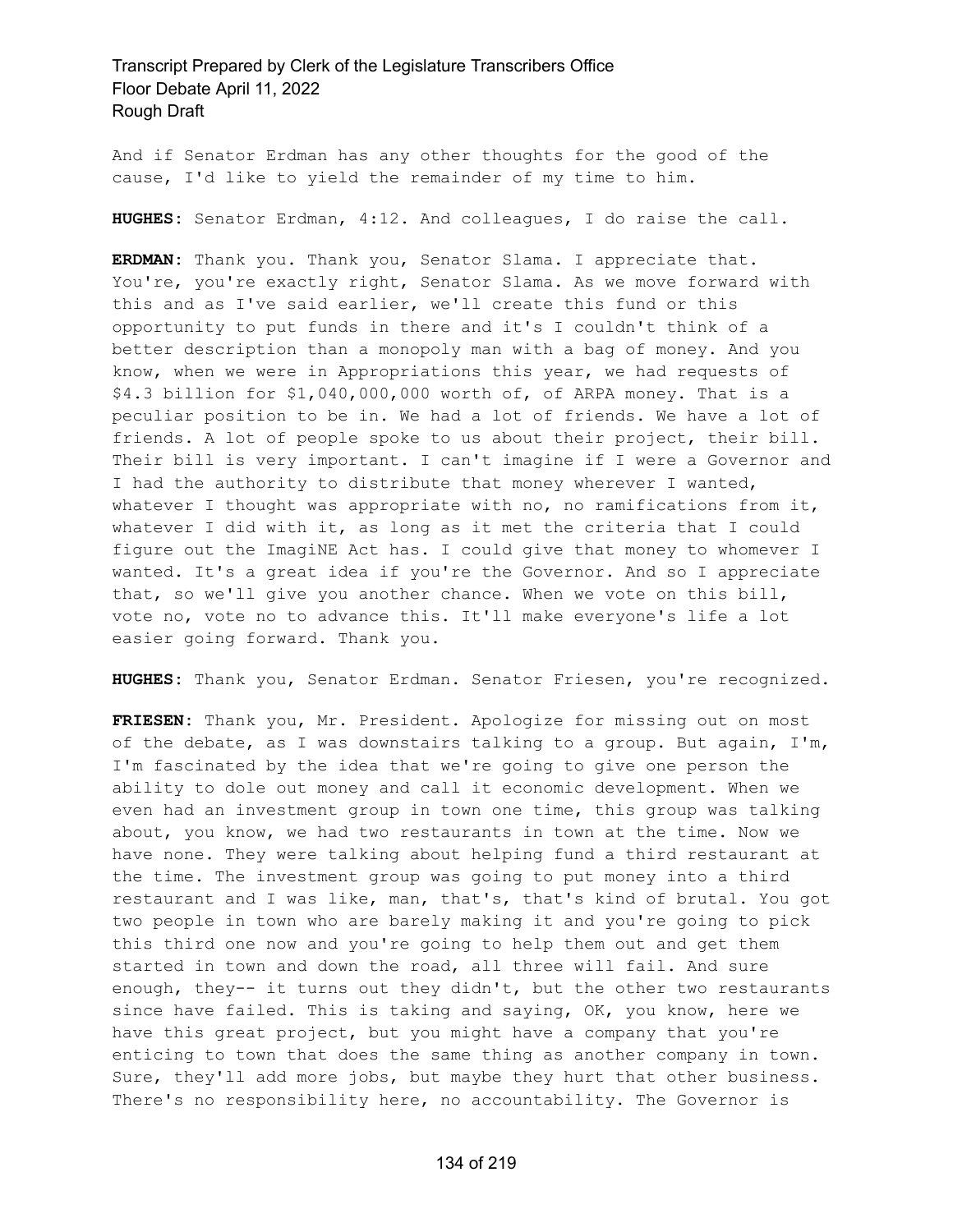term limited out. He's retiring. Let's take me, for instance. I'm term limited out. I'm not running for any other office. I can dole out that money however I want and nobody can do a dang thing about it. Nobody. That's not transparent. That's not what the people of Nebraska expect us to do. They expect to hold us accountable. And yes, we can tighten up the purse strings after it happens, but we don't have to let it happen the first time. This is accountability. This is on us. We have created programs under the DED that go through this process. There's numerous different pots of money for them to use and if not, maybe we should design something more that they have to do. But right now, this fund would be overseen by nobody but the Governor and you can't tell me that that's appropriate. There's no one that can explain that to the people of Nebraska and say, yep, yep, just give them a pot of money, give them that bag of money. He can dole it out to whoever he wants. And no, I can't imagine that they'd ever pay off any political favors, anything like that. That surely wouldn't happen here, but it shouldn't happen here because it shouldn't be there. We're talking about creating a framework of a quick reaction pot of money with no money in it. And so in order to be a quick reaction, the Legislature would have to meet, appropriate some money to it, and then the Governor could be held accountable. But sooner or later, somebody will put money into it because we have some extra funds here. We will put money into that fund and there is no accountability to the person in that office. And I'm not concerned about this year or next year. Maybe it's five years from now, maybe it's ten years from now. We're creating a program that one person has control over the purse strings of that pot of money.

**HUGHES:** One minute.

**FRIESEN:** We have no accountability. Are we going to hold him personally liable if it's fraud or are we just going to say, oh, well, that's too bad, we, we should have done it differently? But there goes the citizens of Nebraska's money. Let's be more responsible. Thank you, Mr. President.

**HUGHES:** Thank you, Senator Friesen. Senator Moser, you're recognized.

**MOSER:** From listening to the discussion from Senator Friesen, Senator Slama, talked to Senator Stinner, and listening to Senator Erdman, the discussion has kind of changed my opinion on this bill. I think I'm going to be voting no. Thank you.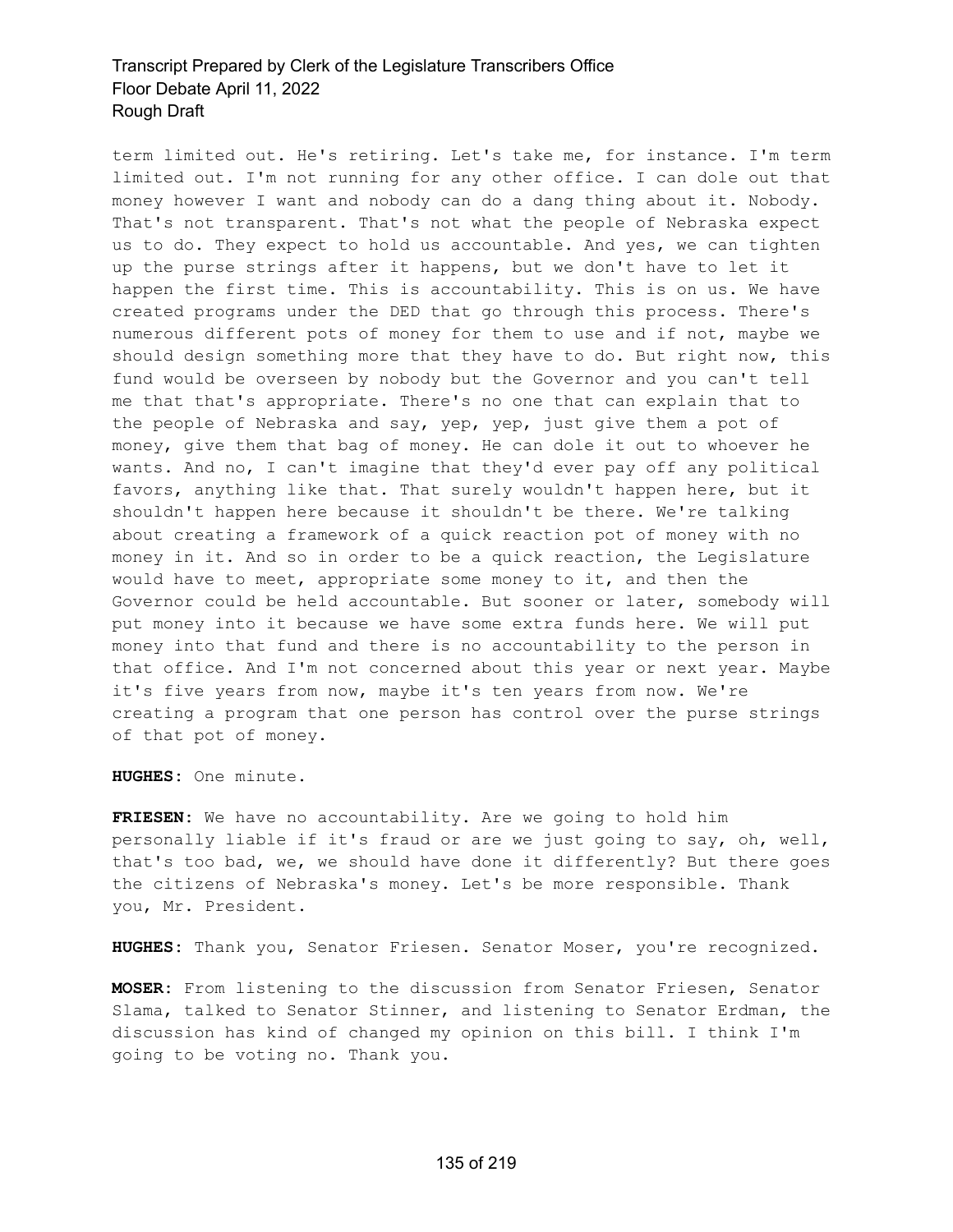**HUGHES:** Thank you, Senator Moser. Senator Lindstrom, you're recognized and there's no one else in the queue, so you may close.

**LINDSTROM:** Yeah, I think we've had a good discussion on this. I get the philosophical differences here. I think we can move on with the day, so I'll pull LB729. Thanks.

**HUGHES:** Per the Speaker's request, we are passing over this bill. Next item, Mr. Clerk.

**CLERK:** Mr. President, LB376A on Select File. I have no Enrollment and Review amendments. Senator Cavanaugh, Machaela, AM1395, a note she wants to withdraw. Senator Stinner had an amendment, AM1463, a note to withdraw, Mr. President. Another Cavanaugh, AM1456, a similar note to withdraw. Senator Cavanaugh, AM2172.

**HUGHES:** Senator Cavanaugh, you're welcome to open on AM2172.

**M. CAVANAUGH:** Thank you, Mr. President. Colleagues, this is the amended language to include the committee bill that creates or authorizes the department to hire a consultant to do a strategic plan for all of our developmental disabilities programs. And so it includes that and the underlying bill for the family support waiver. I encourage you to vote yes. Thank you.

**HUGHES:** Thank you, Senator Cavanaugh. Debate is now open on AM2172. Seeing no one in the queue, Senator Cavanaugh, you're welcome to close on AM2172. Senator Cavanaugh waives closing. Colleagues, the question before us is the adoption of AM2172. All those in favor vote aye; all those opposed vote nay. Have you all voted? Record, Mr. Clerk.

**CLERK:** 34 ayes, 0 nays, Mr. President, on the adoption of Senator Cavanaugh's amendment.

**HUGHES:** AM2172 is adopted.

**CLERK:** I have nothing further on the bill, Mr. President.

**HUGHES:** Senator McKinney for a motion.

**McKINNEY:** Mr. President, I move to advance LB376A to E&R for engrossing.

**HUGHES:** Colleagues, you've heard the motion. All those in favor say aye. All opposed nay. LB376A advances. Next item, Mr. Clerk.

#### 136 of 219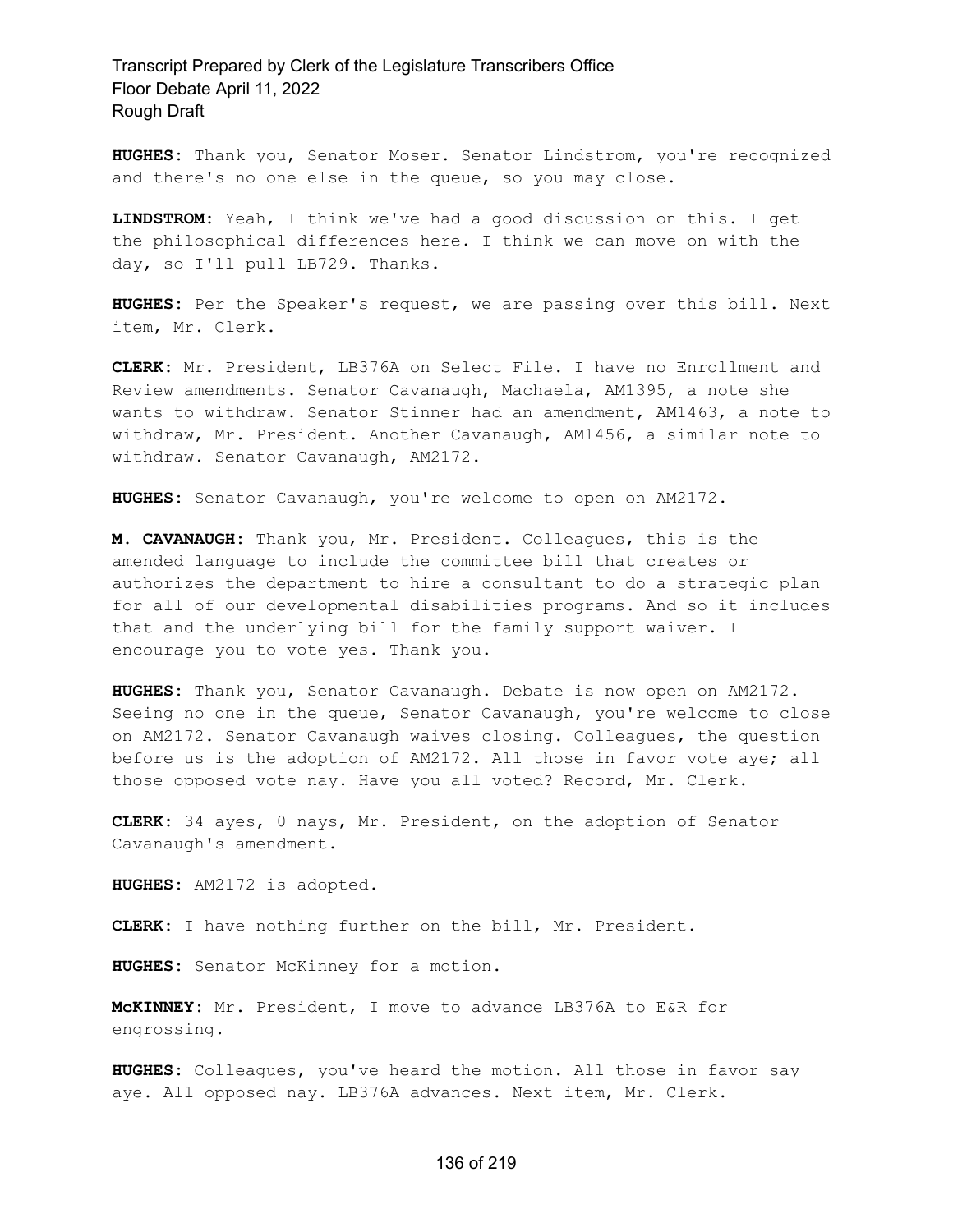**CLERK:** LB1144A. No E&Rs. Senator Friesen would move to amend, AM2831.

**HUGHES:** Senator Friesen, you're welcome to open on your AM2831.

**FRIESEN:** Thank you, Mr. President. Very briefly, colleagues. Following the adoption of the amendment on Select File to LB1144, the fiscal note was revised. The Public Service Commission has estimated that coordination with any political subdivision that wishes to coordinate ARPA-eligible broadband projects through the commission will require the addition of three additional staff positions. Funding for the positions will be from federal funds. I would ask you support for the amendment and to advance the bill to Final Reading. Thank you, Mr. President.

**WILLIAMS:** Thank you, Senator Friesen. Debate is now open on AM2831. Seeing no one in the queue. Senator Friesen, you're recognized to close. Senator Friesen waives closing. Members, the question is the adoption of AM2831 to LB1144A. All those in favor vote aye; those opposed vote nay. Have all voted that wish to vote? Record, Mr. Clerk.

**CLERK:** 34 ayes, 0 nays on adoption of Senator Friesen's amendment.

**WILLIAMS:** The amendment is adopted.

**CLERK:** I have nothing further on the bill, Mr. President.

**WILLIAMS:** Senator McKinney for a motion.

**McKINNEY:** Mr. President, I move to advance LB1144A to E&R for engrossing.

**WILLIAMS:** Members, you've heard the motion. All those in favor say aye. Those opposed say nay. LB1144A is advanced. Moving on on the agenda, LB1173A.

**CLERK:** No E&Rs. Senator Arch, I have two amendments. I understand you want to withdraw AM2627.

**WILLIAMS:** Withdrawn.

**CLERK:** Thank you. Senator Arch would move to amend with AM2776.

**WILLIAMS:** Senator Arch, you are recognized to open on AM2776.

**ARCH:** Thank you, Mr. President. AM2776 amends the A bill for the Health and Human Services Committee child welfare package to reflect

#### 137 of 219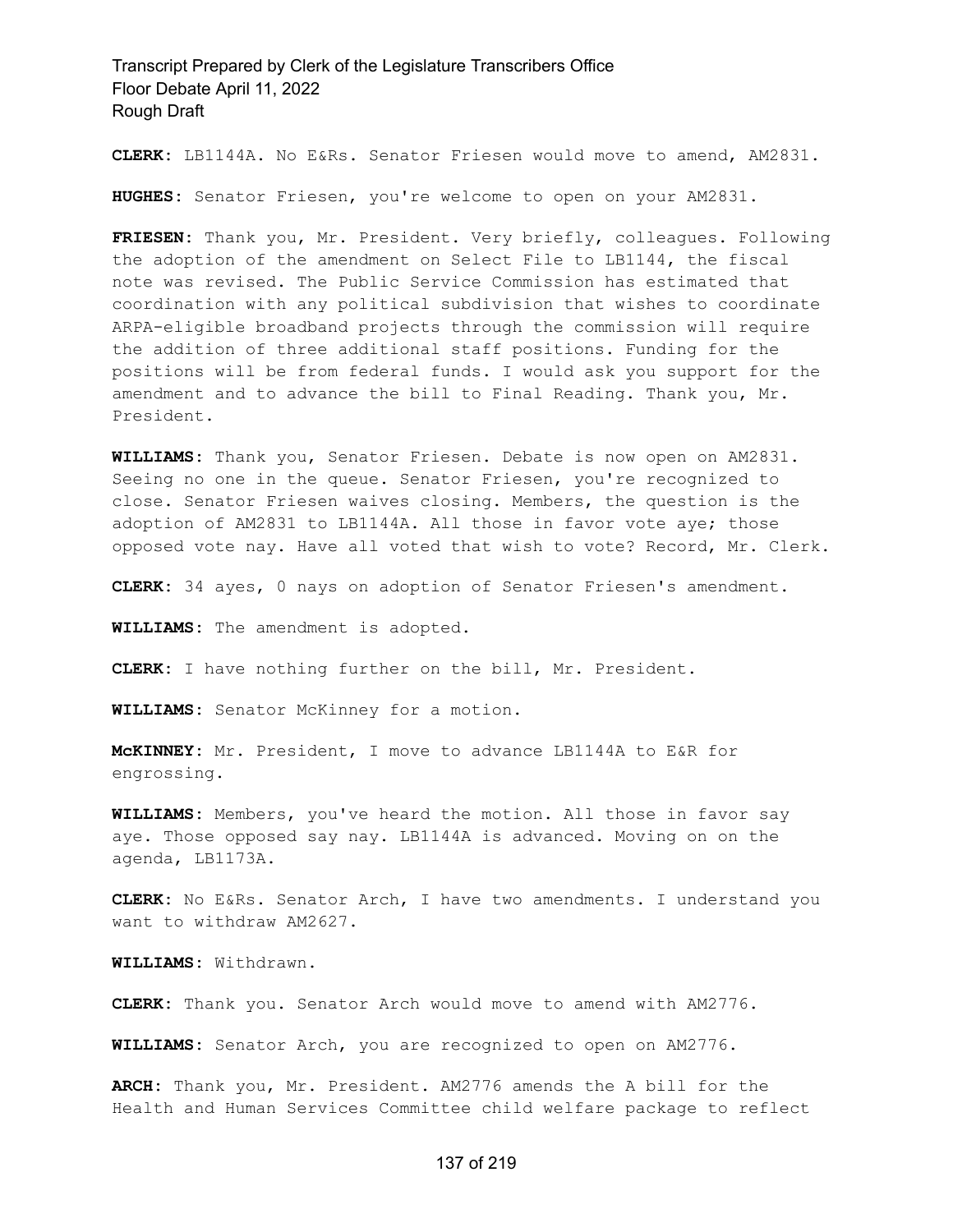the adoption of the committee amendment and Senator Hunt's AM2597. AM2776 includes the appropriation for the original provisions of LB1173, which will fund the cost of a consultant to assist the child welfare work group with the development of a practice and finance model for child welfare system transformation. This is a-- this was one of the recommendations that came out of the LR29 special committee and its investigation into the state's contract with Saint Francis. AM2776 additionally reflects the inclusion of LB541 and LB932 in this child welfare package. The amendment appropriates funds to the Department of Health and Human Services to implement additional tiers of reimbursement for specialized foster care. By implementing additional tiers of standardized rates, the department can require more accountability from these placement providers, including licensing requirements, and draw down additional federal funding that has been lost out on under the department's current practices. Additionally, the amendment funds the cost of one additional child and family services worker. Due to the requirement, the DHHS notify child beneficiaries when DHHS begins collecting Social Security income on their behalf. This is one of the Health and Human Services Committee priority bills for the session, so I appreciate your green vote on LB1173A and AM2776.

**WILLIAMS:** Thank you, Senator Arch. Debate is now open. Seeing no one in the queue, Senator Arch, you are recognized a close. Senator Arch waives closing. Members, the question is the adoption of AM2776 to LB1173 A. All those in favor vote aye; those opposed vote nay. Have all voted that wish to vote? Record, Mr. Clerk.

**CLERK:** 35 ayes, 0 nays on adoption of the amendment.

**WILLIAMS:** The amendment is adopted. Mr. Clerk.

**CLERK:** Nothing further, Mr. President.

**WILLIAMS:** Senator McKinney for a motion.

**McKINNEY:** Mr. President, I move to advance LB1173A to E&R for engrossing.

**WILLIAMS:** Members, you've heard the motion. All those in favor say aye. Those opposed say nay. LB1173A is advanced. [RECORDER MALFUNCTION] on the agenda to senator priority bills, LB921.

**CLERK:** LB921, I have E&R amendments, first of all, Senator.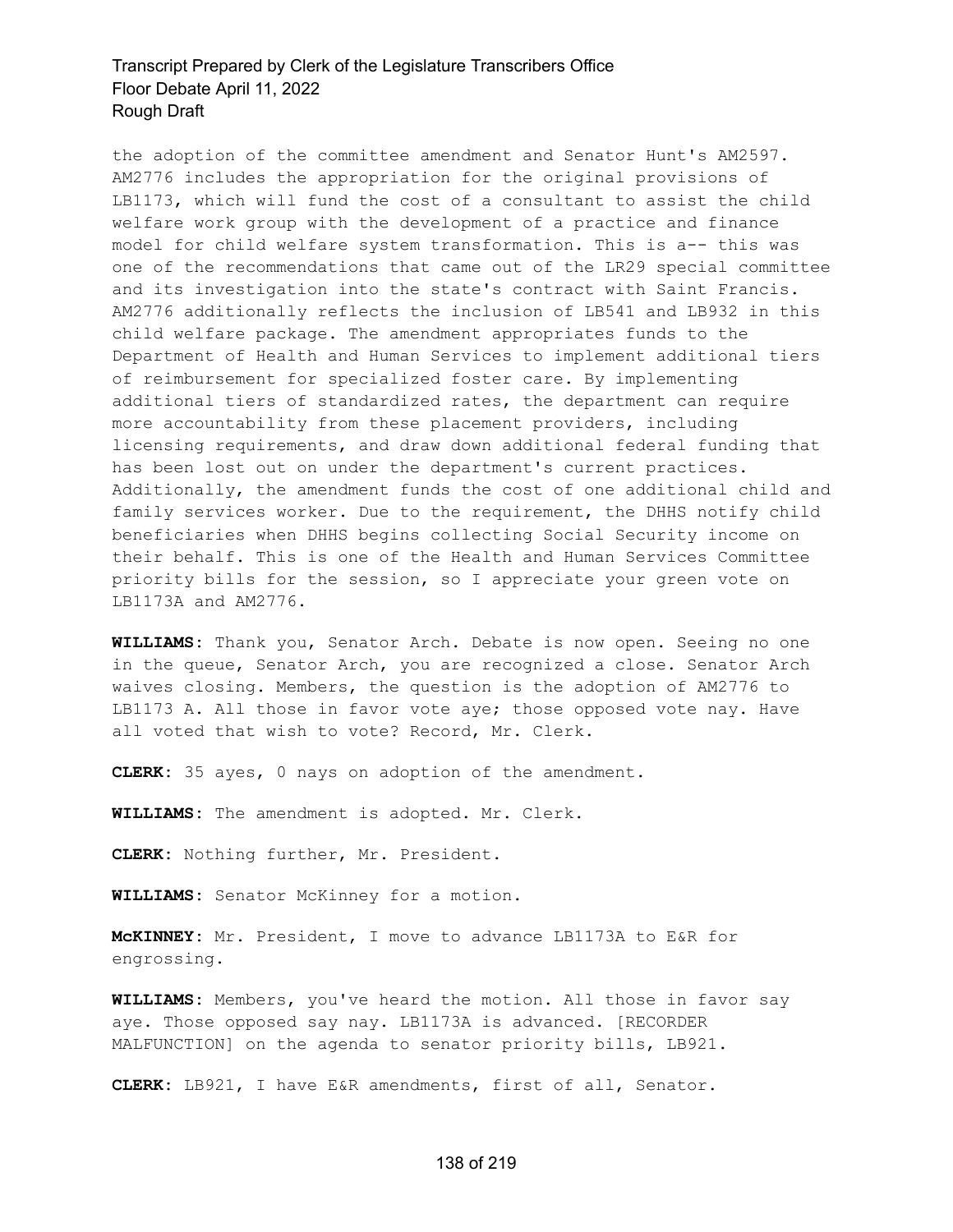**WILLIAMS:** Senator McKinney for a motion.

**McKINNEY:** Mr. President, I move to adopt the E&R amendments to LB921.

**WILLIAMS:** Members, you've heard the motion to adopt the E&R amendments. All those in favor say aye. Those opposed say nay. The E&R amendments are adopted. Mr. Clerk.

**CLERK:** Senator John Cavanaugh would move to amend AM2768.

**WILLIAMS:** Senator Cavanaugh, you're recognized to open on your amendment.

**J. CAVANAUGH:** Mr. President, I'd move to withdraw that AM2768.

**WILLIAMS:** Amendment is withdrawn.

**CLERK:** Senator Arch, AM2826.

**WILLIAMS:** Senator Arch, you're recognized to open on AM2826.

**ARCH:** Thank you, Mr. President. When this bill came to the floor on General File, I raised a couple of issues with the bill and I appreciate Senator Matt Hansen and Senator John Cavanaugh working with me to, to resolve a couple of those issues. My-- this particular AM2826 addresses the issues of the percentage of beds to be allocated and it, and it changes, it changes the bill in three ways. One, it identifies-- it, it rather than saying state hospitals for the mentally ill, it identifies the Lincoln Regional Center. So there is no confusion that Norfolk Regional Center is included in it, which is, which is it serves a different purpose. Second thing it does is it changes the percentage of bed allocation. So while I didn't object to the percentages as far as the fact of having a percentage, one of the things that concerned me was that there was-- it, it was so tight that there was no flexibility for the department so that they could have some swing beds depending upon the demand for these-- for the utilization. So Senator Matt Hansen agreed that we could-- that we can make adjustments to that and provide them with, with that flexibility. And the third thing really was something that Senator John Cavanaugh wanted inserted. And, and I think very appropriately and that is, how do you select, how do you select leadership for the committee? And so it identifies the committee shall select the chairperson and vice chairperson from among its members. So that's-- that is my amendment to this bill, and I'd appreciate a green vote on that.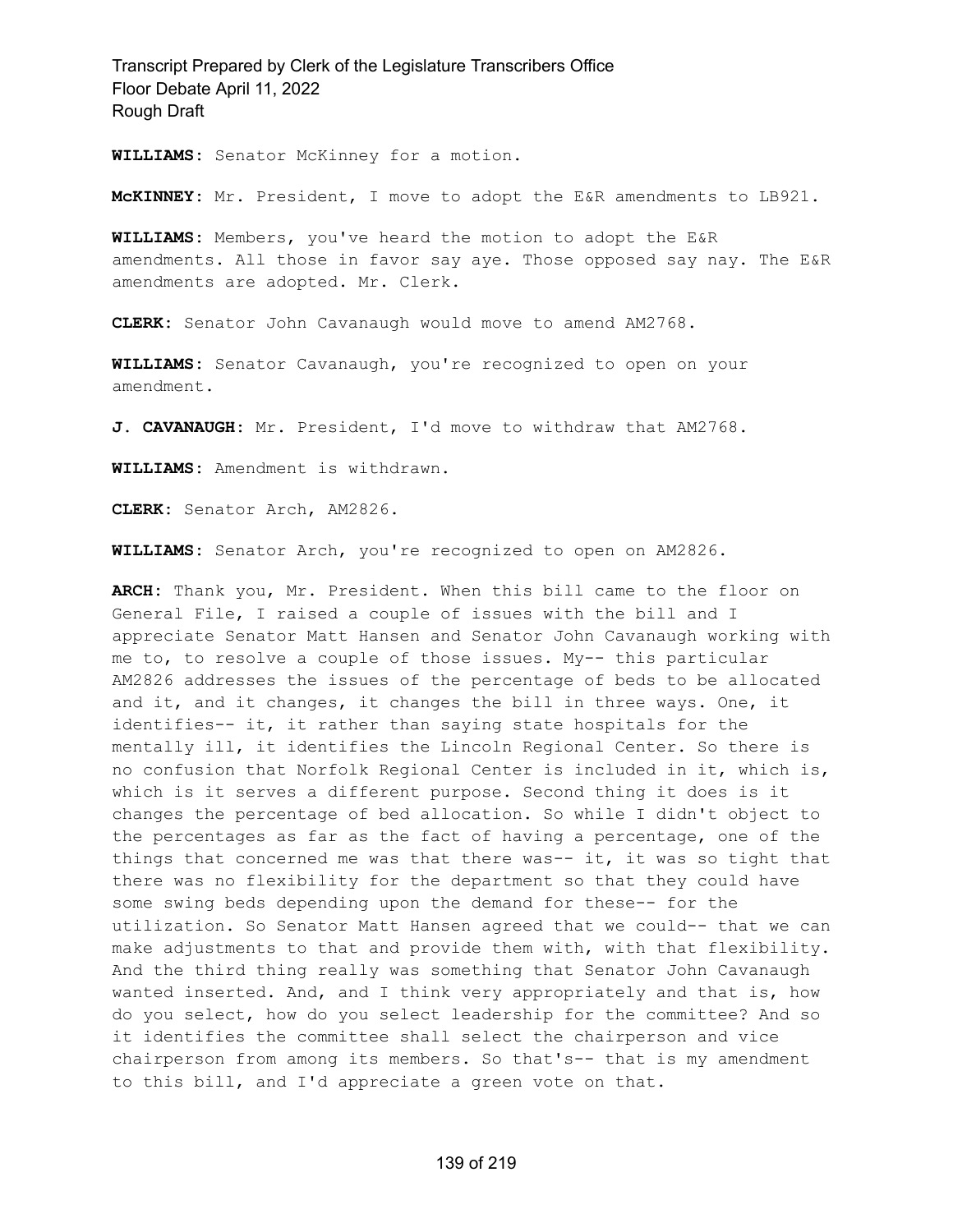**WILLIAMS:** Thank you, Senator Arch. Debate is now open. Senator Matt Hansen, you're recognized.

**M. HANSEN:** Thank you, Mr. President. And I'll just be real brief. But Senator Arch described his amendment well. He showed me his language and we talked about it. I'm in full support and would encourage your adoption of AM2826. I would just like to thank Senator Arch and his staff for working with us. Thank you, Mr. President.

**WILLIAMS:** Thank you, Senator Matt Hansen. Senator Lathrop, you're recognized.

**LATHROP:** Thank you, Mr. President. Colleagues, I'll be brief. I just want to take a moment to thank Senators Hansen, Cavanaugh, and, in particular, Senator Arch for working through changes in two amendments that we'll take up tonight in a short timeline-- time frame between General and Select. So I appreciate the work these senators have done to improve LB921. Thank you.

**WILLIAMS:** Thank you, Senator Lathrop. Senator Clements, you're recognized.

**CLEMENTS:** Thank you, Mr. President. I stand in support of the amendment. I wanted to just mention that I do have a friend that works at the Lincoln Regional Center and has worked in Corrections, and I asked him over the weekend about the competency evaluations and if the Regional Center had beds. And he said they've been very reluctant to make space for people that needed a competency evaluation, and they just send them over to the prison and the prison ends up with them and then they end up possibly harming staff and not being where they should be when they're in the, in the prison or the jail. And so I'm glad to see that we are making some directions to have room for these people at the Regional Center. So I'm in support of the amendment. Thank you.

**WILLIAMS:** Thank you, Senator Clements. Seeing no one in the queue, Senator Arch you're recognized to close. Senator Arch waives closing on AM2826. Members, the question is the adoption of AM2826. All those in favor vote aye; those opposed vote nay. Have all voted that wish to vote? Record, Mr. Clerk.

**CLERK:** 40 ayes, 0 nays on adoption of the amendment.

**WILLIAMS:** The amendment is adopted. Mr. Clerk.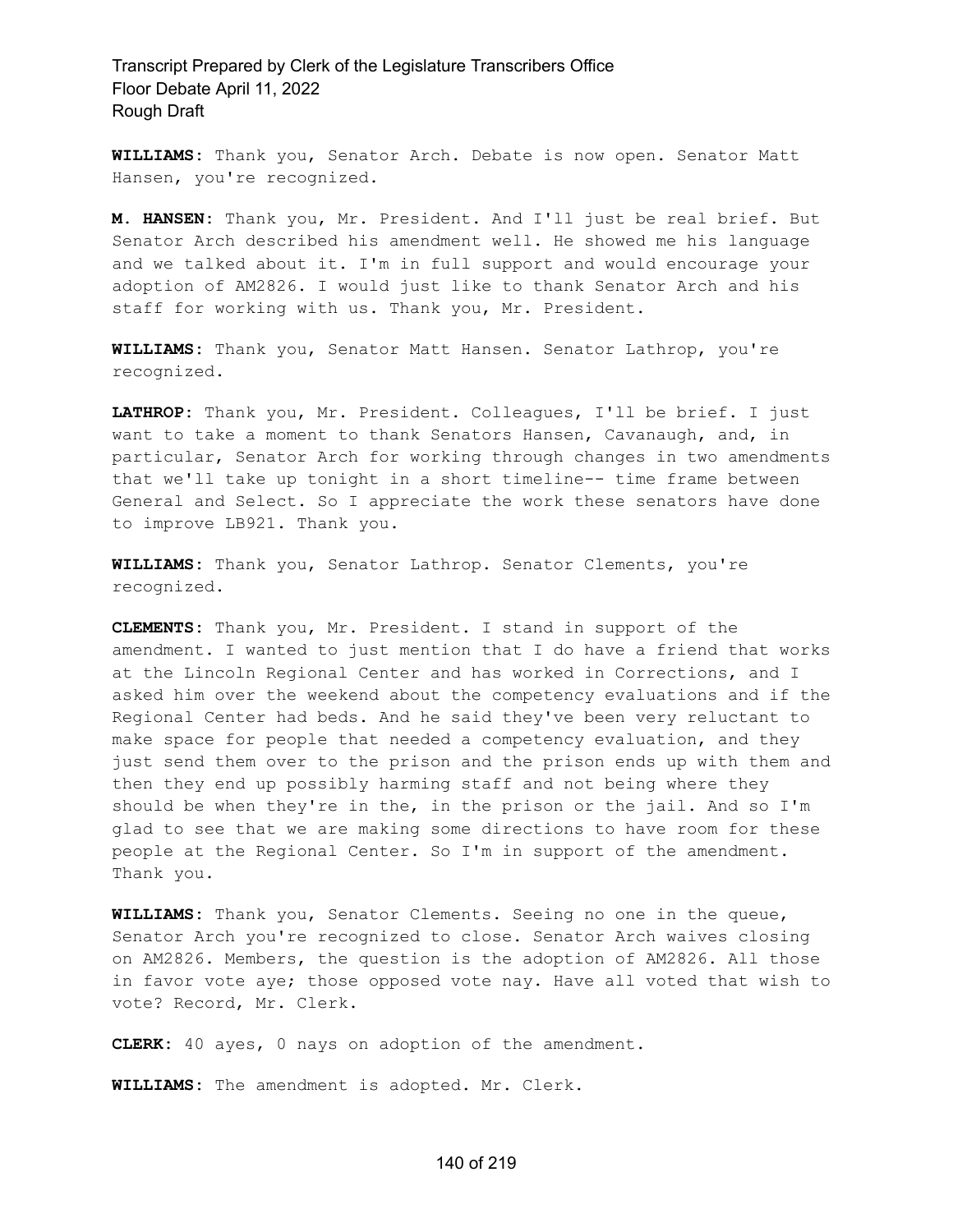**CLERK:** Senator John Cavanaugh would move to amend AM2835.

**WILLIAMS:** Senator John Cavanaugh, you're recognized to open on your amendment.

**J. CAVANAUGH:** Thank you, Mr. President. Colleagues, I'd ask for your green vote on AM2835. This is an amendment I worked on with Senator Arch to address some of the concerns that he raised on General File and that we talked about, he and I spoke about on here and it-- what it does is addresses concerns that HHS had about just really their ability to implement this program. And so I appreciate Senator Arch working with me and with HHS and my office and his office to make sure that this will actually be something that they can do and will be implemented. So what it does is basically three things: delays the start date until July 1, 2023. And that is at the request of HHS because they have a lot to do with, I guess-- well, Senator Arch could possibly explain it better than I can, but it's to-- the wind down of the pandemic, and then we have limiting the implementation to-- it will, will be this is for Medicaid for people-- getting people signed up for Medicaid when they leave correctional facilities. It will be limited to the state correctional facilities, so the Penitentiary, the prisons, the, the community corrections, and the, the correctional facilities in counties. County correctional facilities of counties over 100,000. So this is another concern in terms of just allocation of resources. Those are the counties that will have the most people coming out of those facilities. It will get us the most bang for our buck as it were. And then in terms of any logistical question again of how long individuals are there, we, we added they have to be there for 21 days before the, the state has an obligation to help them facilitate them getting signed up for Medicaid as they leave. So that just gives a little more certainty if somebody gets in and bonds out, then the state is, is still in compliance. So they have to be there for 21 days, which is long enough for them to find out that they're there, that there's-- that they are entitled to get signed up for these services. And so that's basically just-- it's the same bill we passed 39-0 on Friday last week, but it actually is a little bit easier for the state to implement, still achieves the objectives that we're trying to, which is this is a commonsense criminal justice reform in the sense that we get people signed up for Medicaid that are already eligible. We're not creating any new eligibility. We're just making sure they get signed up, those that are eligible, which means they can get access to their medication and, and get them into drug and alcohol treatment if, if that is a facility that's covered by Medicaid and we'll have them sign up right away, they won't have a gap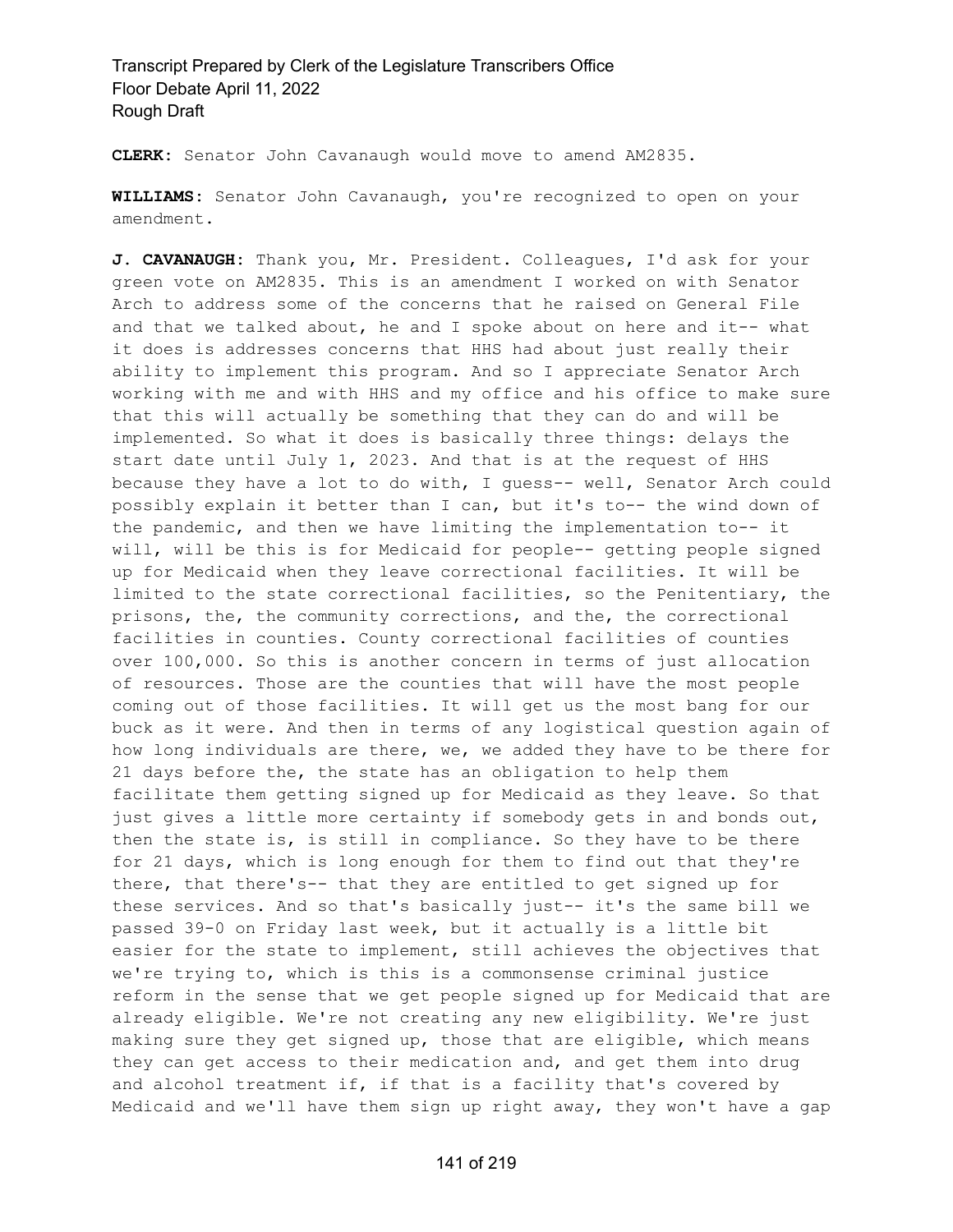in services, they won't have a gap in coverage. They'll be able to get right into there and start making that progress outside of the Corrections system that we've already set them up for inside, reduce recidivism, reduce crime, increase positive outcomes. So I'd ask for your green vote on AM2835. And again, I thank Senator Arch for working with me on this. Thank you, Mr. President.

**WILLIAMS:** Thank you, Senator Cavanaugh. Debate is now open on the amendment. Senator Arch, you're recognized.

**ARCH:** Thank you, Mr. President. Yes, again, since we're all appreciating everybody today. So I appreciate John Cavanaugh for working with me on this. So this, this really is borne of the just the volume that we're talking about, the volume of getting people signed up and helping them, helping them get signed up, more than just handing them a piece of paper but actually helping them. This, this unwinding of our-- of, of the pandemic right now, we don't know when that's going to hit. We know that at, at some point the federal government is going to declare that the emergency is over and at which time every state will be required to go back through every beneficiary of Medicaid and recertify. And for the state of Nebraska, we're talking about 300,000, 300,000 individuals. And so the department will have to go through and recertify each one of those individually. So the delay in, in getting this done is much appreciated. There aren't enough staff and the training of those staff and all of that. So appreciate the, the effort to, to, to come to terms with this. So yes, I support AM2835.

**WILLIAMS:** Thank you, Senator Arch. Seeing no one in the queue, Senator Cavanaugh, you're recognized to close on your amendment. Senator Cavanaugh waives closing. Members, the question is the adoption of AM2835 to LB921. All those in favor vote aye; those opposed vote nay. Have all voted that wish to vote? Record, Mr. Clerk.

**CLERK:** 37 ayes, 1 nay on the amendment.

**WILLIAMS:** The amendment is adopted. Mr. Clerk.

**CLERK:** I have nothing further on that bill, Mr. President.

**WILLIAMS:** Senator McKinney for a motion.

**McKINNEY:** Mr. President, I move to advance LB921 to E&R for engrossing.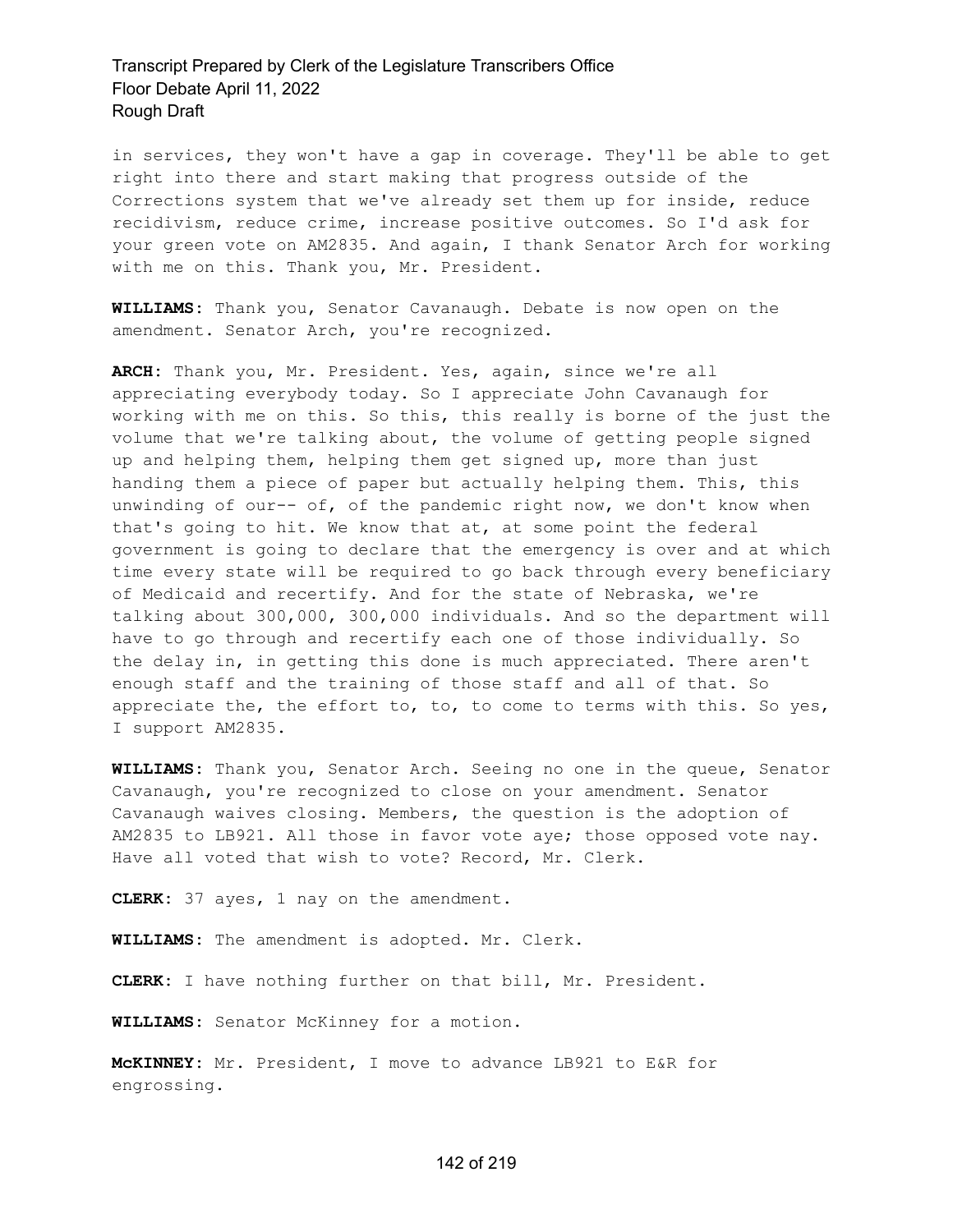**WILLIAMS:** Members, you've heard the motion to advance LB921. All those in favor say aye. Those opposed say nay. LB921 is advanced. Members, we will be passing over LB921A. Speaker Hilgers, you're recognized.

**HILGERS:** Thank you, Mr. President. Good evening, colleagues. I want to give you a quick update as the schedule as we head into the later hours. First, as the President just noted, we are waiting because of the amendments on LB921, LB921A has to have a few modifications. And so we're, we're still waiting for that to come back from Revisors. We will get that done, though, sometime this evening. So I just wanted to make a note that's why we passed over that. Secondly, we are going to have our dinner break as promised at 6:00, so we will take a 30-minute recess at 6:00. At 6:30 when we come back, we will come to the point of the agenda. It looks like we'll be on LB121. We will pause LB121 to take up what I think right now will be three different bills, three different amendments. I want to give you a heads up on what those are. Number one will be LB805, that's Senator Hughes's noxious weed bill. This is part of the larger conversation with Senator Linehan, Senator Stinner about modifying some funding sources. So that will be one. Number two will be LB598. Actually, that was a bill we passed, actually sent to Final Reading this morning. There was an error that we caught, so we have to-- we're going to put that in that, that slot as well to, to fix that error. That's Senator Wishart's bill that we did earlier today. And finally, we have an amendment on LB888, which is Senator, Senator Day's Holocaust bill. So those are the three that we'll have. We'll break at 6:00. We'll come back at 6:30, pick those up. After those are done, we'll go back to LB121 and pick up on the rest of our agenda, understanding that we're going to fit, fit in LB921A at some point this evening when convenient. Thank you, Mr. President.

**WILLIAMS:** Thank you, Speaker Hilgers. Returning to the agenda. Select File senator priority bills, LB121.

**CLERK:** LB121. Senator, I have E&R amendments, first of all.

**WILLIAMS:** Senator McKinney for a motion.

**McKINNEY:** Mr. President, I move to adopt the E&R amendments to LB121.

**WILLIAMS:** Members, you've heard the motion to adopt the E&R amendments. All those in favor say aye. Those opposed say nay. The E&R amendments are adopted.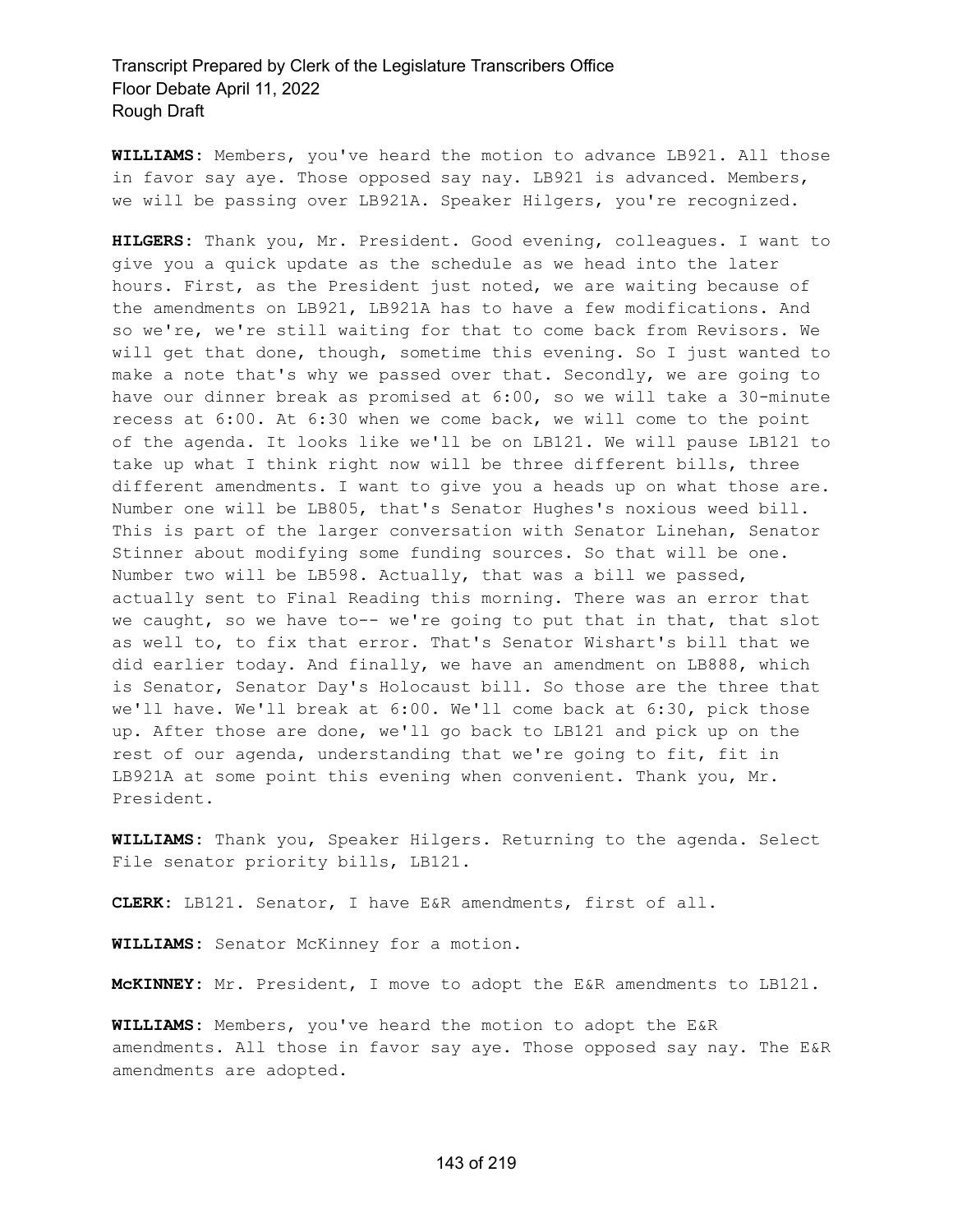**CLERK:** Senator Slama would move to amend.

**WILLIAMS:** Senator Slama, you're recognized to open on FA212.

**SLAMA:** Thank you, Mr. President. I am many things, some good, some bad, but I am a woman of my word. So buckle up. We are going to go four hours on this bill. I've been opposed to this concept since I got into the Legislature. So at least I'm consistent on that front. But today of all days, I, I do think it's important to get up and speak against this. I am opposed to expanding government benefits for felons, especially on the same day when we couldn't pass a very basic Second Amendment rights bill. So I, I hope that as you're considering where you're going to be at on cloture when we get to LB121 here sometime. I'm guessing around 10:00 given the dinner break. I'll have to speak with the Speaker and see if that 30-minute dinner break is going to play into the four hours. Either way, I'll try to be very soothing with my voice. I've got some great studies to read from. So if you're interested in learning more about these studies, feel free to yield me time and I'll be able to get more in-depth on them. So the first study that I'm, I'm going to read from and, again, normally I wouldn't do this, but this is a very simple bill that I am opposed to just on a very core level. So this study was published in-- let's see here, Behavioral Science Law, it's also published through the NIH and its entitled, Violent Offenses Associated with Co-Occurring Substance Use and Mental Health Problems: Evidence from CJDATS. The abstract reads: The present study examines the relationship between substance use, mental health problems, and violence in a sample of offenders released from prison and referred to substance abuse treatment programs. Data from 34 sites in a federally funded cooperative, the Criminal Justice Drug Abuse Treatment Studies, CJDATS, were analyzed. Among parolees referred to substance abuse treatment, self-reports for the six-month period before the arrest resulting in their incarceration revealed frequent problems with both substance abuse- substance use and mental health. For most offenders with substance use problems, the quantity of alcohol consumed and the frequency of drug use were associated with a greater, greater probability of self-reported violence. Mental health problems were not indicative of increases in violent behavior, with the exception of antisocial personality problems, which were associated with violence. The paper emphasizes the importance of providing substance abuse treatment in relation to violent behavior among offenders with mental health problems being discharged to the community. Background: Mental Health and Substance Use among Offenders. The U.S. Department of Justice has reported that 18 percent of state prison inmates, 10 percent of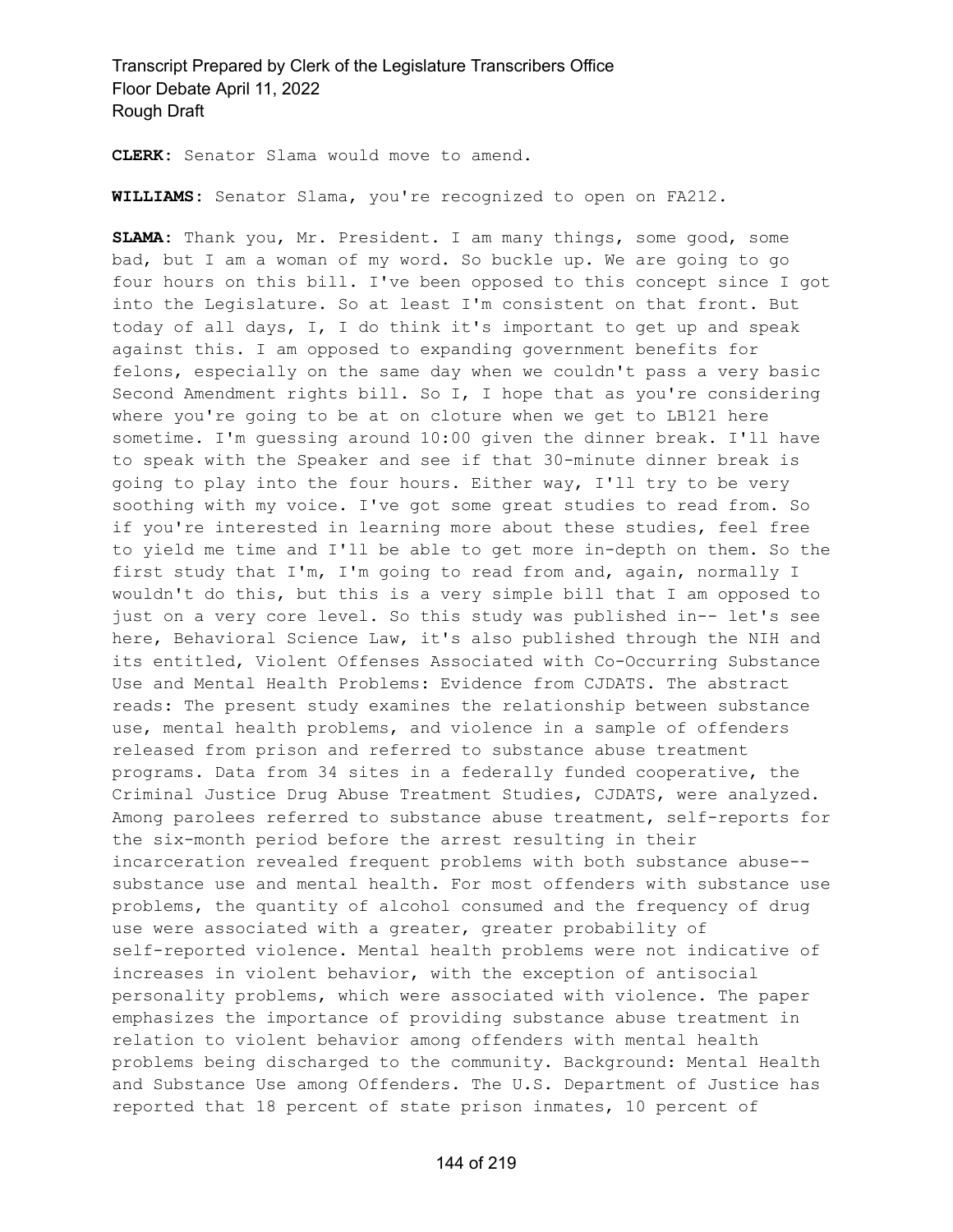federal prison inmates, and 14 percent of jail inmates cited either a mental condition or an overnight stay in a mental health hospital during their lifetimes. A systematic review of mental disorder prevalence worldwide suggested that about one in seven prisoners in western countries had a psychotic illness or major depression. These and other studies have found the prevalence of mental disorders to be higher in the prison system than in the general population. Furthermore, the number of correctional clients with mental disorders appears to be increasing; specifically, the Colorado Department of Corrections has reported that the proportion of inmates with mental illness has risen from 4 percent in 1991 to 14 percent in 2001. By 2004, fully 16 percent of new court-committed offenders had severe mental disorders. Substance use is a common problem among offenders. Teplin in 1994 found current substance use disorder in 29 percent and lifetime substance use disorder in 61 percent of male urban jail detainees. Peters and colleagues in 1998 found substance use disorders occurring in the 30-day period before incarceration in more than half of state prison inmates. More recently, Belenko and Peugh in 2005 found that half of male and two-thirds of female state prison inmates were in need of long-term substance abuse treatment. Similarly, a survey conducted by the Bureau of Justice Statistics in 2006 of state and federal prisons revealed that nearly half of the prisoners met criteria for drug abuse or dependance. A recent systematic review of substance use disorders among prison inmates showed that both alcohol use or dependance and drug abuse or dependance are much more common than in the general population; this observation was true for both male and female inmates as found in 2006. Findings of elevated prevalence of mental health and substance use disorders fuel concerns about offenders with these disorders since the disorders are often co-occurring. This was was found in studies conducted in 1990, 2006, and 2003. For example, that 2006 study, Sacks and colleagues, found that 80 percent of state prison inmates entering substance abuse treatment had some form of mental health disorder; for 39 percent, the mental disorder was severe. Similarly, Swartz and Lurigio have shown that psychiatric disorders are common among offenders and substance abuse treatment. Substance Use and Violence: The relationship between offending and substance use has several hypothesized mechanisms. First, pharmacological properties of certain substances can affect the risk of violence; some substances increase anxiety, others dampen inhibition mechanisms, and some decrease pain sensitivity, all of which are elements of substance use that can increase the probability of violence. A second hypothesized mechanism is the high correlation of substance use and antisocial personality disorder, ASPD. Several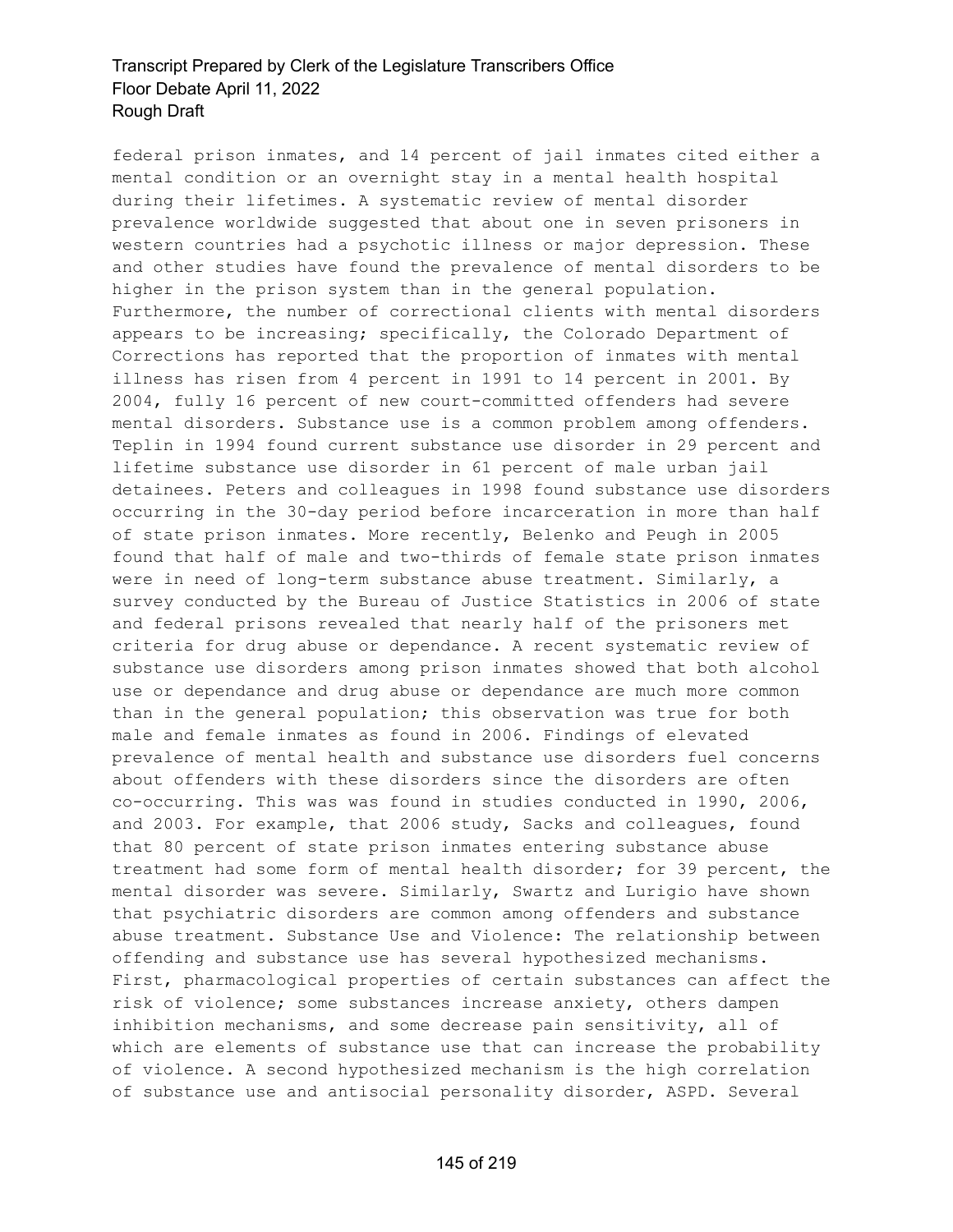investigations have found little to no association between co-occurring disorders and violence, except when the co-occurring mental disorder is ASPD. And that was found in studies in 1980, 1995, and 2004. A third hypothesized mechanism is that violent crime provides the means for some offenders to continue a substance use career. That is, maintenance of heavy, heavy substance use requires significant funding, and violent crime is a means of obtaining money. This was found in four studies: 1991, 1995, 2000, and 2002. Finally, substance abuse can interact with psychiatric symptoms, i.e. paranoia and hallucinations, to increase anxiety, tension, and cognitive perceptions, all of which are psychological symptoms that may increase the probability of violence. Many studies have established a relationship between substance use, particularly alcohol and violence. Investigators have found significant relationships between violence and specific substances; specifically, cocaine and alcohol use were found to have the strongest associations with violence compared to other drug use variables. Two systematic reviews suggest that, even among samples of illicit substance users, alcohol is a substance with the strongest association with violence. Furthermore, among samples of persons with mental health problems, two studies found that, of all substances investigated, only alcohol consistently increased the risk of future violence. Monahan and colleagues have also demonstrated the relationship between substance use and increased risk of violence among individuals with mental disorders. A recent analysis of MacArthur risk data showed that, for patients classified as no drug use, little drug use, or met criteria for substance abuse disorder, the prevalence of violence climbed from 15 to 26 to 29 percent, respectively; the corresponding figures for alcohol were 14, 23, and 32 percent. And that was found by Melnick, Sacks, and Banks in 2006. Mental Health and Violence: The relationship between mental health and violence has not been studied as frequently, although research efforts have increased over the past decade. The MacArthur Risk Study is a primary source of evidence on the relationship between mental illness--

**WILLIAMS:** One minute.

**SLAMA:** --mental illness and violence. Thank you, Mr. President. And with that, I will pick up where I left off on my next turn on the mike. Hold on, let me get my--

**WILLIAMS:** Thank you, Senator Slama.

**SLAMA:** Oh, I wasn't quite done.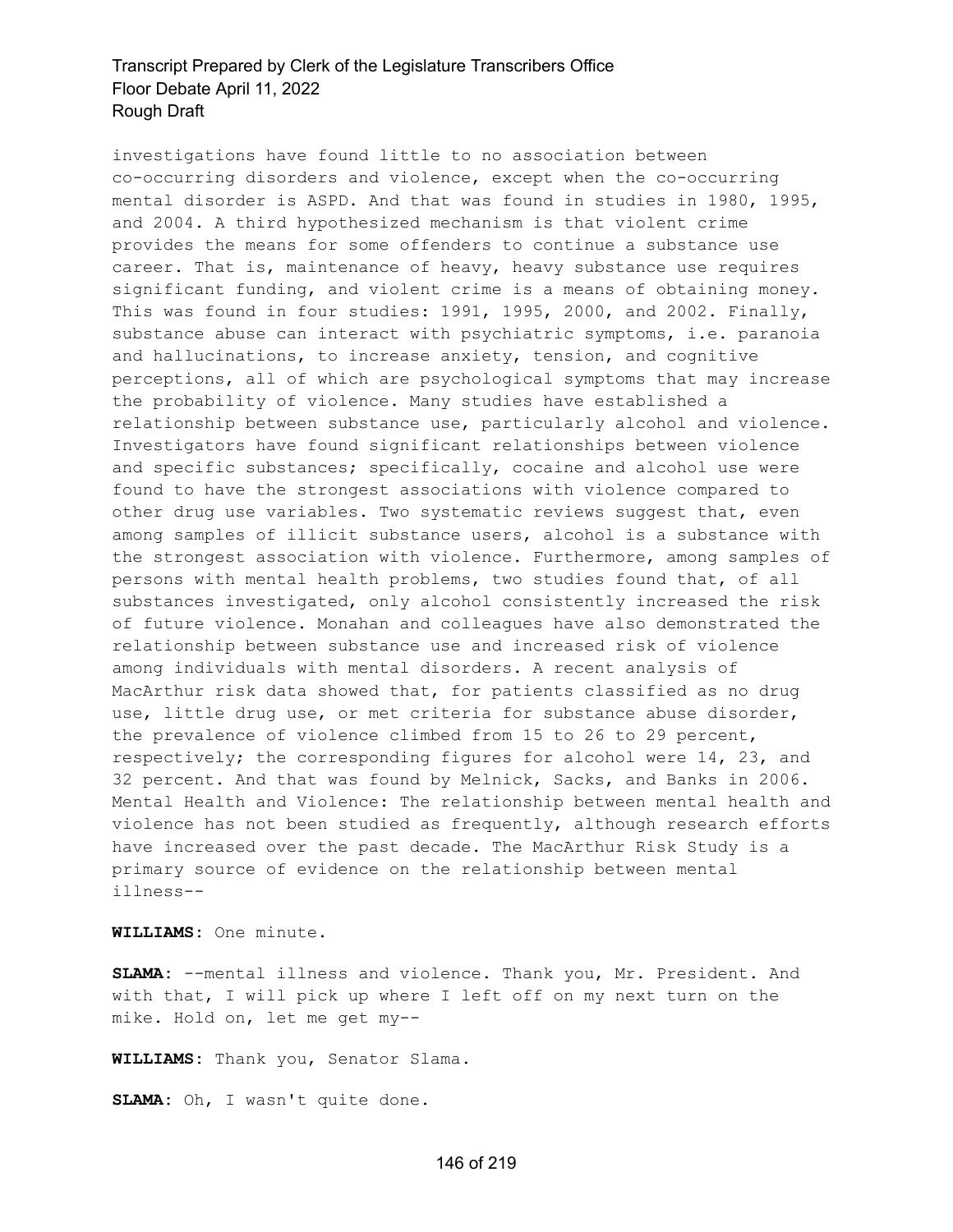**WILLIAMS:** Go ahead.

**SLAMA:** Thank you very much, Mr. President. Sorry about that. I just needed to push my light for the chair to make sure this didn't accidentally go to a vote. But just a quick update on what my process is going to be. I'll let this floor amendment go to a vote. I'll do a call of the house to burn some time. So if you are going to step off a little bit early for supper, please check out beforehand or not. Like, we could sit here and wait. That'd be a good alternative, too. And then I'll file a reconsider motion on the floor amendment. And then I've got another one and should take us four hours. In any case, I am opposed to this concept. I'm opposed to this bill. It's nothing personal against Senator Hunt, and I'd given her a heads up beforehand and I will give the remainder of my last few seconds to the Speaker.

**WILLIAMS:** Thank you, Senator Slama. Senator Hunt, you're recognized.

**HUNT:** Thank you, Mr. President. I was distracted, my kid was just texting, asking if I can take them to the mall this weekend, which I, I guess I didn't know if this generation wanted to go to the mall, so I was kind of chuckling about it. I want to explain what this bill does and remind folks this bill is one I've been working on for four years. I think some other people worked on it before that, and it would lift the ban on access to Supplemental Nutrition Assistance Program, or SNAP, formerly known as food stamps, for people with certain drug convictions. In Nebraska, only people who have drug offenses on their records are banned for life from accepting SNAP. And over the pandemic, we received a lot of feedback from advocates who were getting intake calls. So a lot of people who work at food banks and things like this who were having people come in who do not use drugs, who do not distribute drugs, but maybe had a conviction on their record from, you know, 10, 20 years ago, and they were surprised to find out that they would not be eligible for food assistance. This bill costs nothing to Nebraska. SNAP is federally funded, and DHHS says that they will be able to absorb the cost. And with the prison crisis that we have here in Nebraska, we also know that this is a bill that's going to reduce recidivism. If you had to take all of the people who we could choose to take away food assistance from in Nebraska, all of the different offenses that people could commit where we say once you've done your time and paid your debt to society you still are going to be punished for the rest of your life by not being able to get food assistance when you need it if you would otherwise qualify. I think that this is the last group of people that we should be doing this to. These are people who have committed financially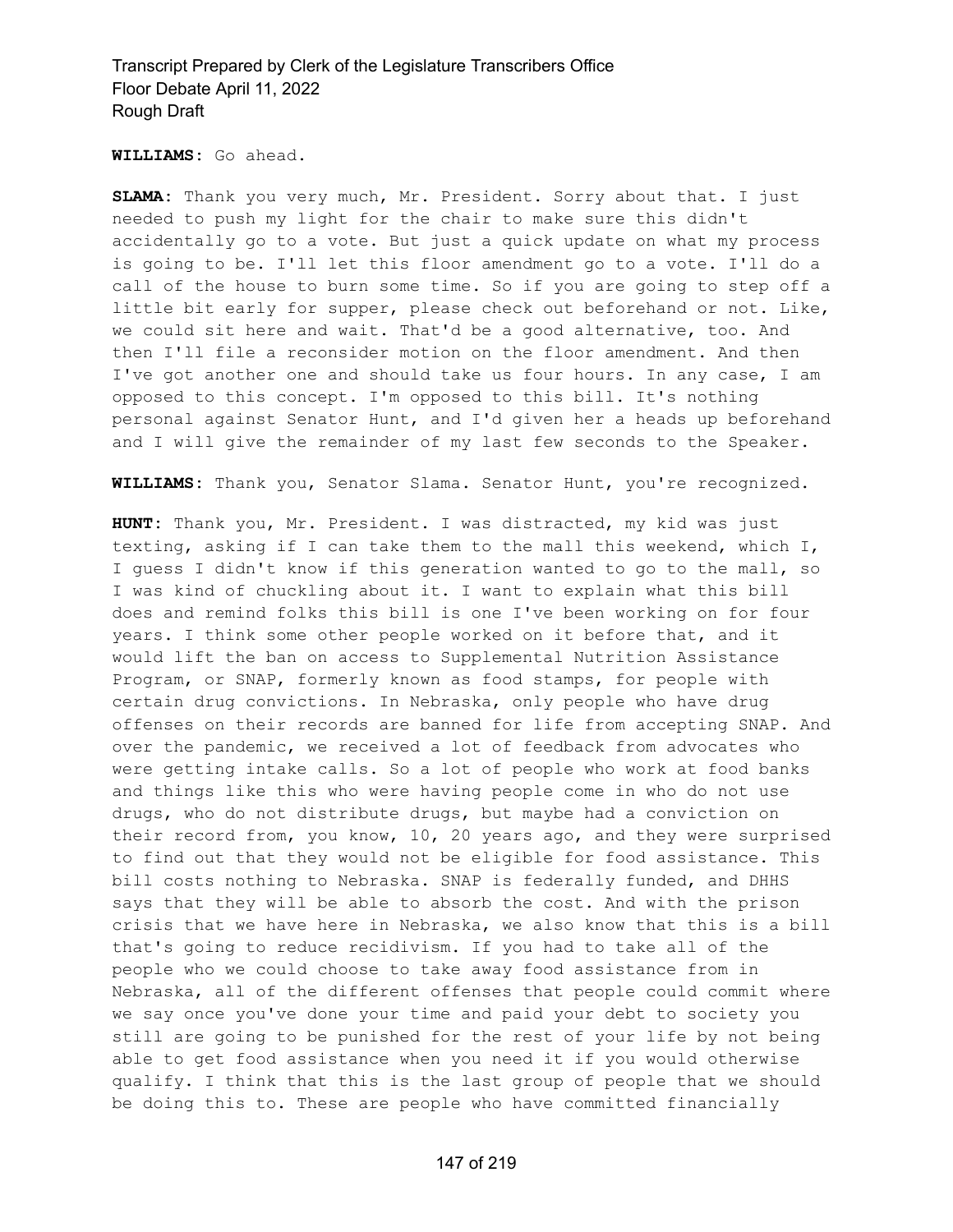motivated crimes in a lot of cases, people who are poor, people who struggle in poverty. And these are the people who really should have access to this part of the safety net. Again, this costs nothing to Nebraska taxpayers. It makes common sense. Nebraska is one of the few states that doesn't already do this. And I, I will be eager to hear some arguments against it, I suppose, and not just reading, but we're in for four hours of it. So with that, I'll close and thank everybody for their support of LB121.

**WILLIAMS:** Thank you, Senator Hunt. Senator Lowe, you're recognized.

**LOWE:** Thank you, Mr. President, and wonderful evening it is. It's now almost 5:30. And with that, I'd like to yield the rest of my time as soon as she gets done having a sip to Senator Slama.

**WILLIAMS:** Senator Slama, 4:45.

**SLAMA:** Thank you very much, Senator Lowe. I am convinced that you could successfully have a very lucrative career reading children's bedtime books. You have a very calming voice and I appreciate that about you. So I will just revisit and on each turn on my mike, on the mike, just revisit why I am opposed to this. From a foundational perspective, I'm opposed to expanding government benefits for felons, especially on the same day in which we voted down a crucial Second Amendment bill. So I'm, I'm filibustering this. As I promised, this is your regularly scheduled programming for this evening. So we're-- we are reading a, a study that I find interesting. It was published in Behavioral Science Law in 2009. It's in the NIH public access author manuscript page for those following along at home, so you can read along and fact check me. It's entitled, Violent Offenses Associated with Co-Occurring Substance Use and Mental Health Problems: Evidence from CJDATS. So this, this study, this paper was led by Sacks, Cleland, Melnick, Flynn, Knight, Friedmann, Prendergast, and Coen. And I am on page 3 in the section entitled, Mental Health and Violence, in the third sentence. Early studies found that within an average of four months of release from a psychiatric hospital, 27 percent of patients, men and women, reported at least one violent act. That's from Monahan in 1993. Yet, for persons with a mental disorder, the predictive value of the type of mental disorder appears to be modest. According to Steadman and colleagues, who in 1998, found no appreciable difference in the risk of violence when they compared community samples to persons recently released from psychiatric hospital facilities when symptoms of substance abuse were absent from both groups. A subsequent study revealed that, when determining the risk of violence, the exact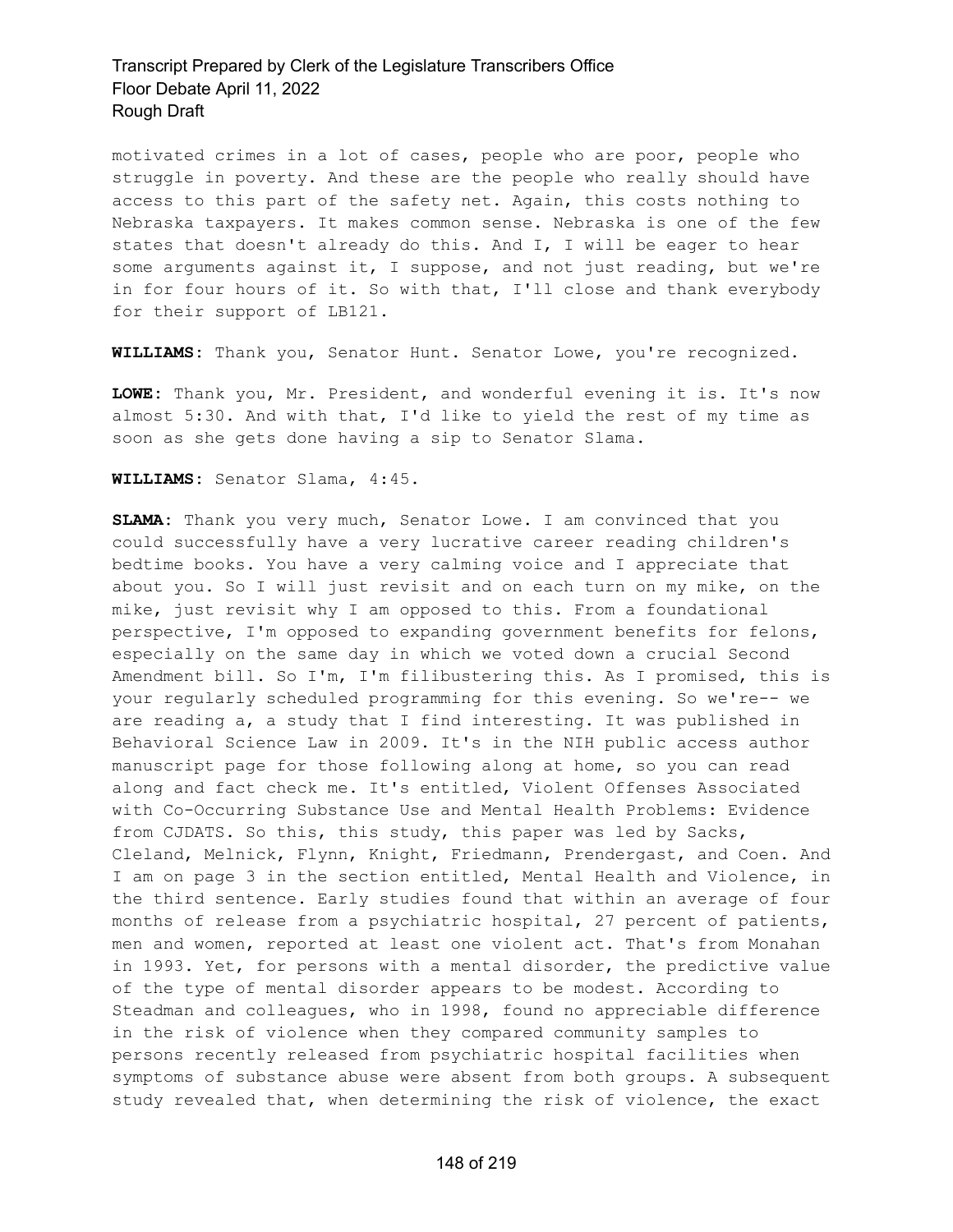diagnosis should be considered; specifically, a diagnosis of schizophrenia reduced the likelihood of later violence, but personality disorders increased violence. It's from Monahan in 2005. It is important to note that the MacArthur Study sample consisted of release psychiatric inpatients, so schizophrenia contrasted with other diagnoses, including substance use disorders. Co-occurring Disorders and Violence: As noted earlier, the MacArthur study data revealed that individuals with co-occurring disorders had a higher risk of violent behavior than did those with major psychiatric disorders alone. It's according to Melnick in 2006. Also, Steadman and colleagues in 1998 found a higher probability of violence among persons recently released from psychiatric hospital facilities than among others sampled from the same community when substance abuse symptoms were present in both groups. A relationship between violence and co-occurring substance use and mental illness has, has been found among jail inmates as according to McNiel, Binder, and Robinson in 2005, and schizophrenic patients as according to Swanson in 2006; however, other studies have not found an association between co-occurring disorders and violence. That's according to Abram and Teplin in 1990. On the whole, the literature presents mixed results with respect to relationships between mental illness and violence and--

**WILLIAMS:** One minute.

**SLAMA:** --between-- thank you, Mr. President-- and between co-occurring disorders and violence. And with that, I'll just wrap up my turn on the mike as I well every turn on the mike that I'm, I'm just fundamentally opposed to expanding government benefits to felons, especially on a day like today where we shot down a big Second Amendment bill. I'm, I'm going to begin and end my turn on the mike with that message just so everybody who's watching at home can keep track of what's going on. So I will pick up from where I left off on my next turn on the mike. Thank you, Mr. President.

**WILLIAMS:** Thank you, Senator Slama and Senator Lowe. Senator Albrecht, you're recognized.

**ALBRECHT:** Thank you, President. And I just rise to take a look at the actual committee statement. It does look like this is Senator Hunt's priority bill and I noticed in the actual committee, Senator Machaela Cavanaugh, Senator Day, Senator Walz, and Senator Williams said yea. There were three nays. The Chair Arch and Ben Hansen and Senator Murman were nays. I know a lot of people have left the floor. I'm going to want to find out why they were feeling the way they were. And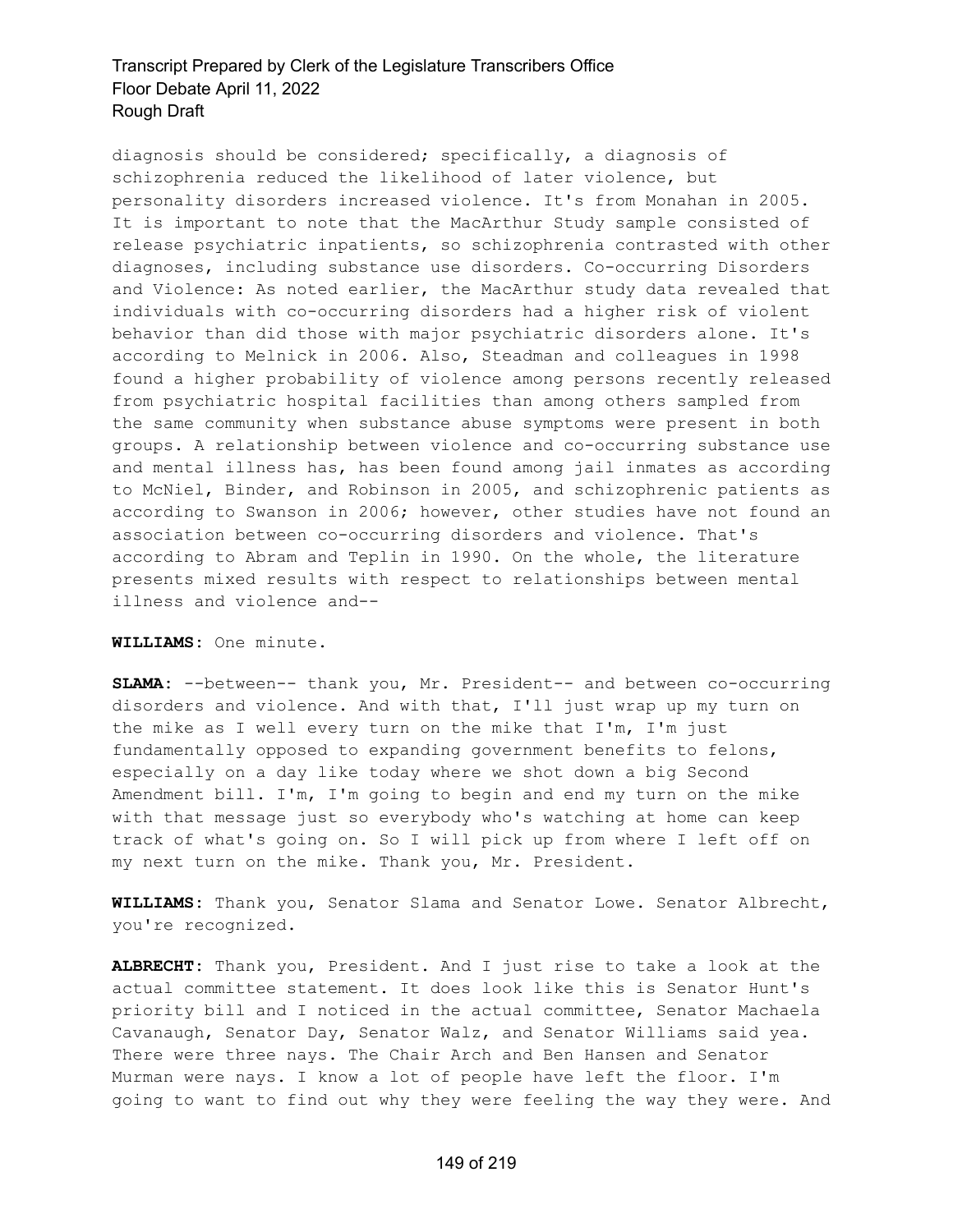I'm also looking for the only opponent, Stephanie Beasley, from the Department of Health and Human Services. I'd like to find out where she's coming from on this particular issue. And once I find that, I'll certainly be able to learn a little bit more about this particular bill. And with that, I'll yield some time to Senator Slama if she would like it. Thank you.

#### **WILLIAMS:** Senator Slama, 4:00.

**SLAMA:** Oh, thank you, Senator Albrecht. That's very, that's very generous of you. You also have a very calming voice, which I, I appreciate. I've never liked filibusters where there's a lot of screaming, it adds a little level of tension to the floor that I'm not as appreciative of. So I, I like that we're taking a very calming and relaxing approach to this. I mean, I-- I'm just personally very opposed to expanding government benefits to drug felons. And I will pick up in my study where I left off and to Senator Albrecht's point, I might also join in with the opposition testimony from the Department of Health and Human Services from when this had a committee hearing last year. So picking up on where I left off, this is again Violent Offenses Associated with Co-Occurring Substance Use and Mental Health Problems: Evidence from CJDATS. This was published in the Behavioral Science Law, 2009 edition. And I am on page 4 and this is published on the NIH public access author manuscript page. This is page 4. We're starting with the section titled, ASPD and Violence: Incarcerated populations have a high prevalence, 50 to 80 percent of prisoners, of antisocial personality disorder, ASPD, and symptoms of psychopathy. Hare, 2003. Several studies have examined the co-occurrence of substance use with ASPD and/or psychopathy and relationship to violence. That's from someone called Coid, C-o-i-d, that's just for the transcribers, 2002; Crocker in 2005; Friedman, Kramer and Kreisher and Granick in 1996; Kaplan and Damphouse in 1995; Miller in 1990; Richards, Casey, and Lucente in 2003; Tengstrom in 2004; and Walsh in 1999. These studies have found that psychopathy increased the risk of violence. Given the overlap of antisocial personality characteristics, other mental health problems, and substance use, it is important to consider all of these factors and their potential influences when attempting to isolate their individual contributions to the relationship between co-occurring disorders and violence. The present study examines the relationship between substance abuse, mental health problems, and violence in a sample of offenders discharged from prison and referred to substance abuse treatment programs. Data from 34 sites were analyzed to explore the effects of frequency of substance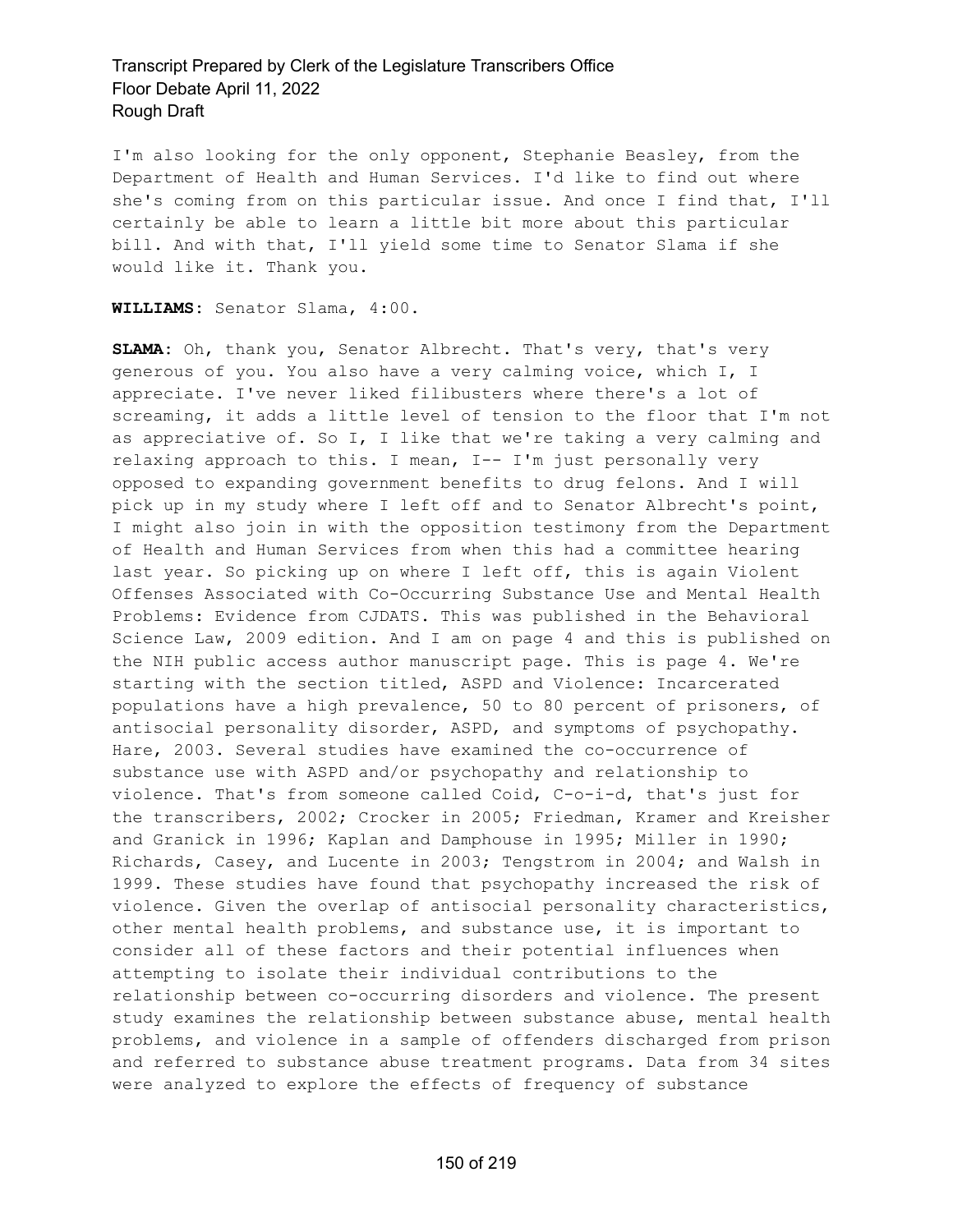use/abuse and of the type and severity of mental health problems on violent offenses.

**WILLIAMS:** One minute.

**SLAMA:** Thank you, Mr. President. In light of the findings of the previous studies, the differential effects of substance-- specific substances used/abused on violence were examined with an emphasis on alcohol consumption. And I'll start whenever I get on the mike next with an analysis of their methods. So that'll be on page 4 on the header labeled, Methods. Thank you, Mr. President.

**WILLIAMS:** Thank you, Senator Slama and Senator Albrecht. Senator Clements, you're recognized.

**CLEMENTS:** Thank you, Mr. President. And I stand up and-- let's see, I'm in favor of the floor amendment but opposed to the bill. I voted no on General File on LB121. We've tried a bill like this before and it failed. And as it has been mentioned in the committee, three committee members voted no and just barely made it out of committee. And I see also that Health and Human Services testified in opposition. And currently we have after three felony drug convictions, the SNAP ends but that means so after two convictions, they're still eligible for benefits. And I think allowing two chances is good enough. People I've talked to about this recently, friends of mine agree that we don't need to expand these benefits, two chances is reasonable, and expanding benefits for three-time drug dealers is not what I believe a majority of Nebraskans want. With that, I'd like to yield my time to Senator Slama.

**WILLIAMS:** Senator Slama, 3:30.

**SLAMA:** Thank you, Mr. President, and thank you, Senator Clements. I do appreciate that. Before we get back into the article, just a little anecdote about Senator Clements and I today. Senator Clements has hot tamales in his desk and after the vote on constitutional carry today, he came over with an envelope labeled Senator Slama and it was filled with hot tamales because he knows I'm a big fan. So thank you, Senator Clements, for being just a gem of a human being. You're just-- you represent district number two, but you are number one in our hearts. Back to the study, and again, I'm, I'm filibustering this bill. I'm philosophically opposed and I've been consistent in that to expanding government benefits to felons, especially three-time, three-time felons as Senator Clements very definitely pointed out, you already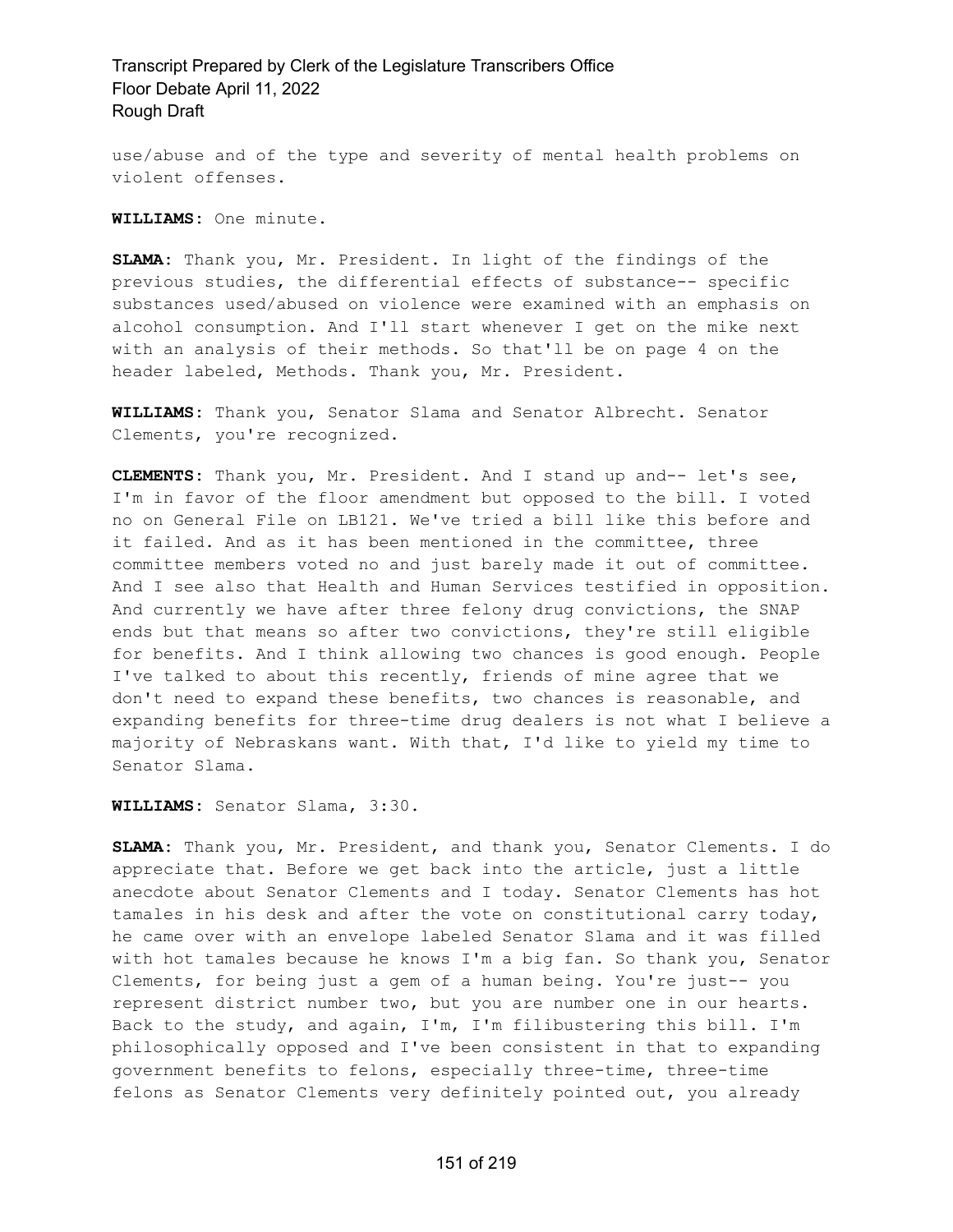have two chances and I, I do appreciate the approach of three strikes and you're out. So returning to the study on NIH public access, Violent Offenses Associated with Co-Occurring Substance Use and Mental Health Problems: Evidence from CJDATS, page 4. And we're starting with the section labeled Method-- Methods. Study Design and Sample: The analyses were conducted on data collected as part of the National Institute on Drug Abuse, NIDA, initiative, Criminal Justice Drug Abuse Treatment Studies, CJDATS, a cooperative research effort in which nine regional research centers, a coordinating center, and NIDA work with federal, state, and local criminal justice partners, in part, to develop and test new approaches for prison and reentry services to meet the needs of offenders with substance use disorders. Data from the CJDATS Intake Interview in 2005, administered in two reentry studies encompassing 34 sites, provided data for the study. Analyses used data collected from all participants who had been recruited as of October 2, 2007, who had consented to participate in the studies, and who had complete data sets. Sample: Data from one study, Transitional Case Management, TCM, involved 812 participants who were recruited from prison--

**WILLIAMS:** One minute.

**SLAMA:** --thank you, Mr. President-- prison substance abuse treatment programs and scheduled for referral to community substance abuse treatment. Participants were men and women at least 18 years of age and within 3 months of release. And I will pick up from that point when I am next on the mike. Thank you, Mr. President.

**WILLIAMS:** Thank you, Senator Slama. And you are next in the queue, you may continue.

**SLAMA:** Fabulous. Thank you, Mr. President. So we'll just continue on, I'll leave out the reference to the actual article. But again, I am filibustering this bill. It got 25 votes on the last time around. So that's why I'm taking it four hours today because I am opposed to the bill and we can filibuster things if we are opposed to them and would like to see that they receive 33 votes to advance. So if that happens this evening, LB121 will advance, but if not, it will die on filibuster much in the same way that constitutional carry died earlier this afternoon. So returning back to the study, I'm on page 4 under the subsection Sample in the methodology section and I am two sentences in. Only 6 percent of eligible offenders solicited refused participation in the TCM study. Data from the second investigation, Step'n Out, SNO, involved 565 male and female parolees who had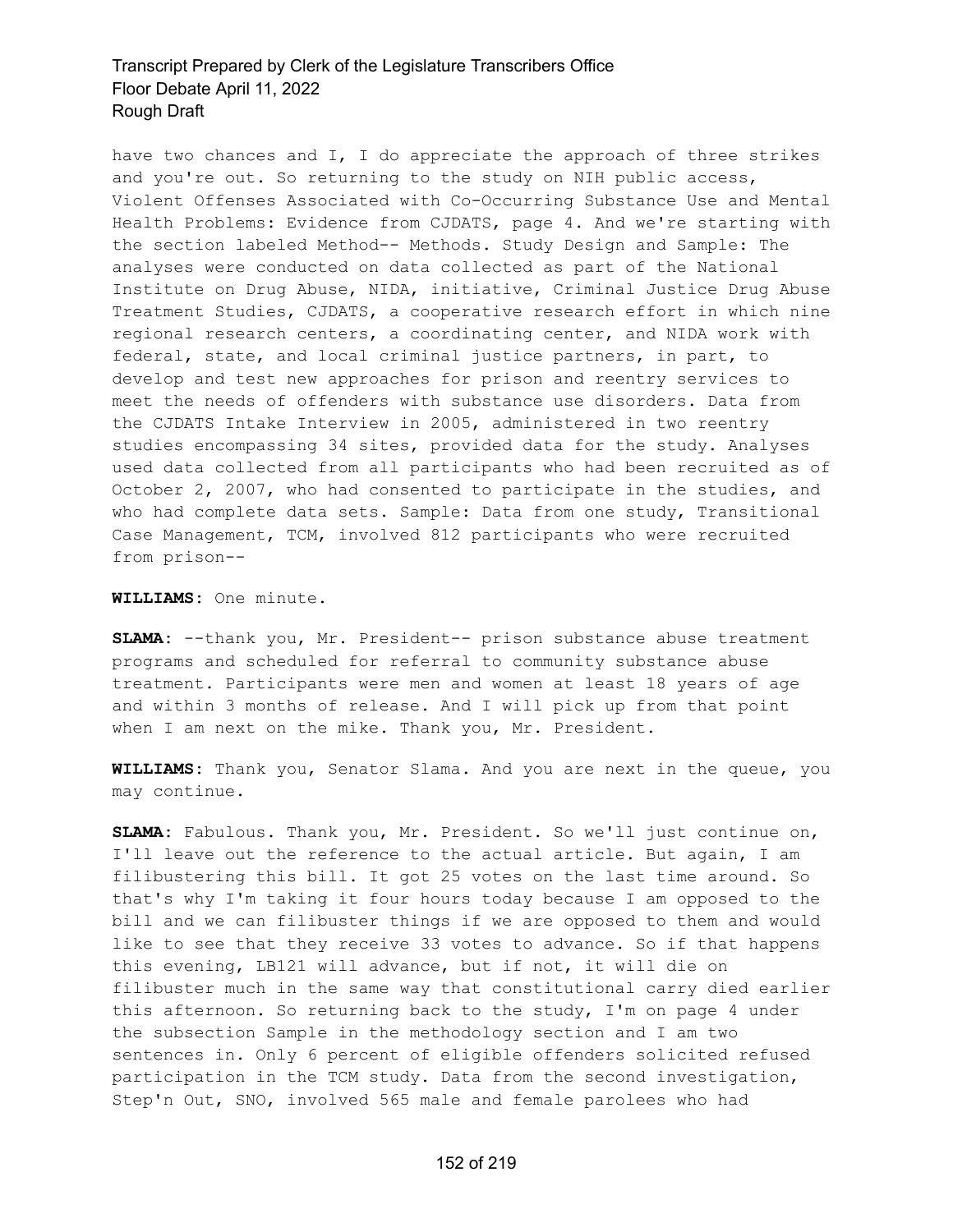histories of substance abuse treatment and for whom substance abuse treatment had been mandated or recommended as a condition of parole. Some were recruited in prison and some in the community; all were at least 18 years of age. Only 1 percent refused participation in the SNO study. Neither study excluded individuals for evidence of mental disorder; however, it is likely that severely disordered individuals, where recognized, would not have been admitted to substance abuse treatment programs. Of the 1,377 offenders recruited, 28 participants, 2 percent, were not included in the analyses for this paper because they had either not completed both of the instruments or were missing key variables. The final sample for analysis consists of 807 TCM participants and 542 SNO participants for a total of 1,349. Measures: The CJDATS Intake Interview in 2005, a structured interview used to collect socio-demographic background information, including education and employment, criminal history, health and psychological status, and drug use history was administered to all participants. Most intake interviews were completed in one to two hours. CJDATS research centers conducting the studies obtained Institutional Review Board and HHS Office for Human Research Protections approvals, and a Data and Safety Monitoring Board reviewed the protection of human research subjects. In addition, participants completed the Client Evaluation of Self and Treatment Intake Version, TCU CEST-Intake. And this is according to Joe, Broome, Rowan-Szal, and Simpson in 2002. Two scales from this instrument were used to indicate antisocial personality characteristics, the Childhood Problems Scale in a modified Hostility Scale. While these two scales are not diagnostic instruments, they do isolate features that are consistent with antisocial personality disorder. The Childhood Problems Scale consists of eight items indicative of childhood conduct disorder. Conduct problems during childhood and indicate the early onset and pervasiveness of the antisocial characteristics, which define what is to have an antisocial personality disorder. Examples from the scale include: You skipped school while growing up, and you took things that did not belong to you when you were young. Internal consistency for the scale was good. A Hostility Scale with items indicative of antisocial personality disorder was included; of the eight items, three seemed too close to the criterion--

**WILLIAMS:** One minute.

**SLAMA:** --thank you, Mr. President-- of recent violence, i.e. your temper gets, gets you into fights or other trouble and were dropped from the analyses. Examples from the modified Hostility Scale are you look others too feel-- you like others to feel afraid of you and you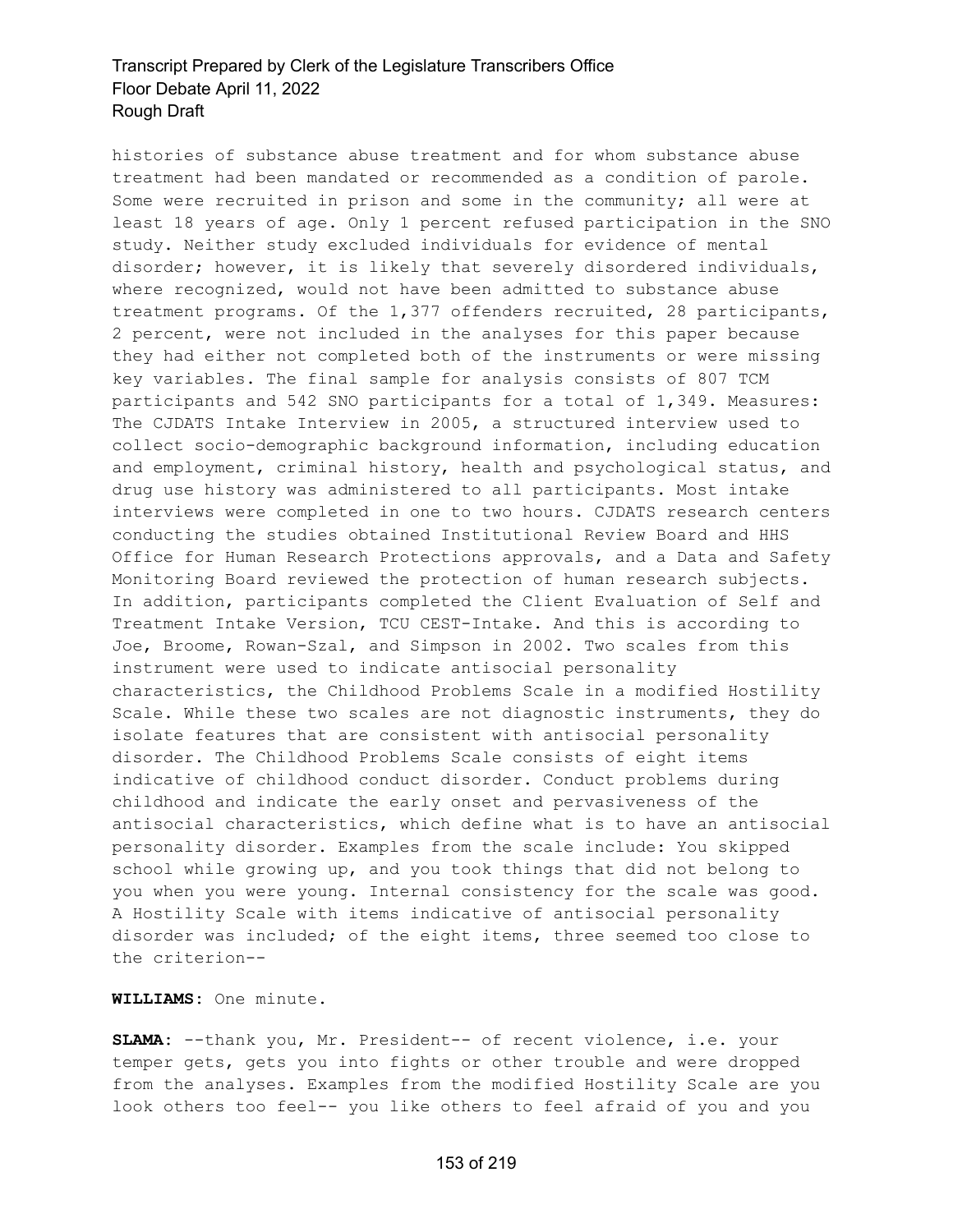feel a lot of anger inside you. Internal consistency for this scale was also good. And I will pick up from there where I left off. Thank you, Mr. President.

**WILLIAMS:** Thank you, Senator Slama. Senator Ben Hansen, you're recognized.

**B. HANSEN:** Thank you, Mr. President. I will yield the rest of my time to Senator Slama if she so wishes to have it.

**WILLIAMS:** Slama, 5-- excuse me 4:55.

**SLAMA:** Thank you, Mr. President. Wow, people keep yielding me time. I must be doing this in a calming, reflective way. I do appreciate Senator Hansen. I, I believe he was one of the three senators who did vote against this coming out of committee. So I also appreciate his opposition to the bill. So picking up where we left off and again, just to remind everyone, I'm just fundamentally opposed to expanding government benefits to three-time felons. I've been consistent in that position since taking office and I said on first round if the bill advanced, I would be taking this four hours on Select. It received 25 votes and advanced, so here we are at 5:45 on April 11 and I'm reading from a-- an article published in Behavioral Science Law in 2009. And if you'd like to follow along at home, it's published on the NIH public access page and it's entitled, Violent Offenses Associated with Co-Occurring Substance Use and Mental Health Problems: Evidence from CJDATS. Beginning again on page 5, subsection Substance Use: Participants were asked about the frequency of their last alcohol use in the 30-day and 6-month periods before the arrest that led to their last incarceration. Respondents fell into one of nine levels of frequency, ranging from never, not used to about four or more times per day. Several questions were asked about the quantity of alcohol consumed during the 30-day period before the arrests that resulted in their incarceration. Participants were asked about the size and number of drinks of beer, malt liquor, wine, fortified wine, and liquor consumed on a typical day of drinking. Quantities were converted into standard drinks while-- with 12, 6, 5, 5, and 1.5 ounces corresponding to one standard drink for beer, malt liquor, wine, fortified wine, and liquor, respectively. The total number of standard drinks on a typical day of drinking served as an overall summary of the quantity of alcohol consumed. In the analyses described below, a natural logarithm transformation was applied to this alcohol quantity variable to reduce positive skew. Participants were also asked about the frequency of their use of 18 different drugs of, of abuse in the 30-day and 6-month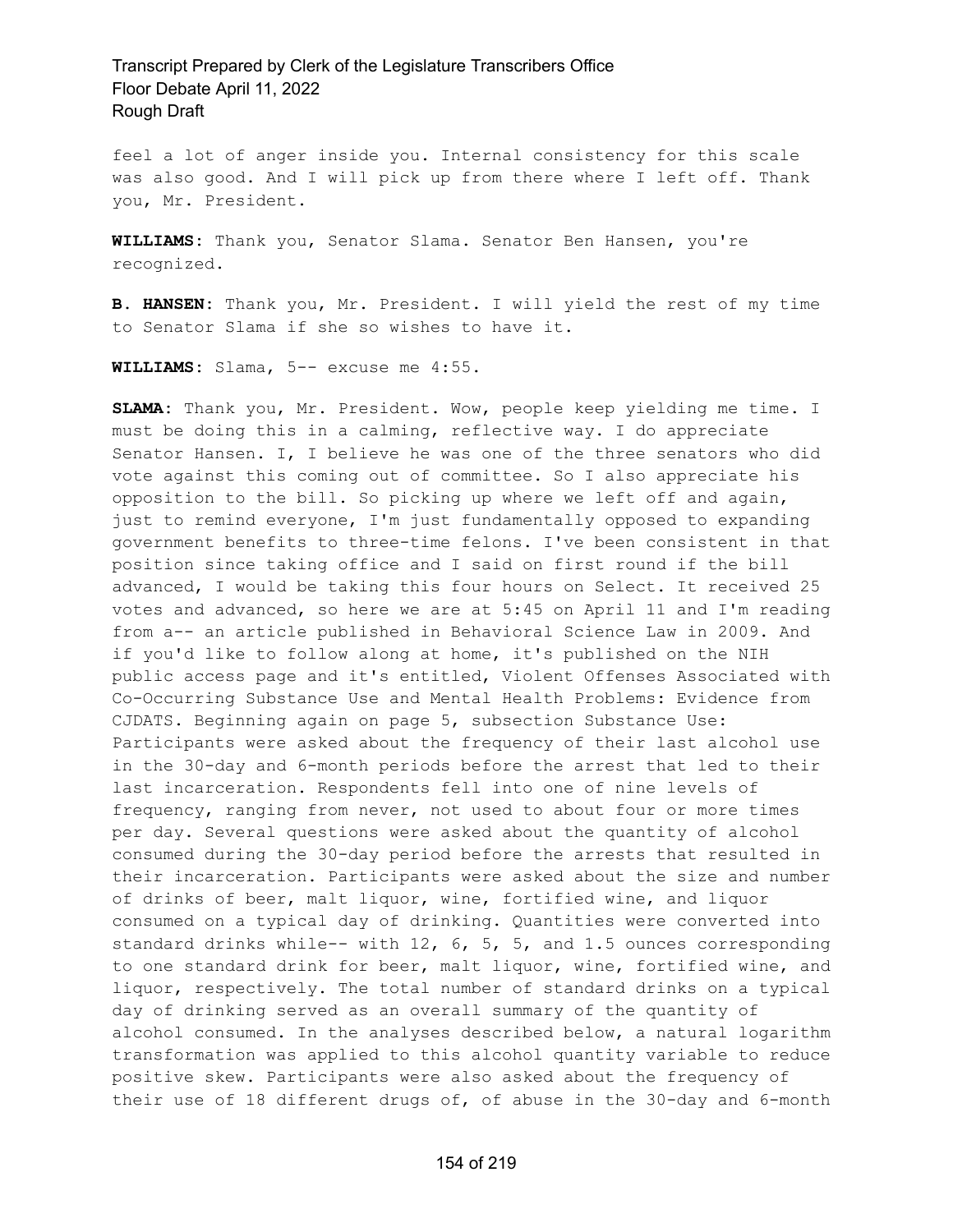periods before the arrest that led to their incarceration, including marijuana, crack and powder cocaine, heroin, methamphetamines, inhalants, hallucinogenics, barbit-- I know it's, it's been a, it's been a few minutes on the mike-- barbiturates, sedatives, minor tranquilizers, GHB, ketamine, street methadone, and other opiates. Again, nine levels of frequency range from never, not used to about four or more times per day. Overall frequency was defined by the most frequently used drug. In addition, several frequency variables were constructed to summarize the use of specific types of drugs. Stimulants included crack, powder cocaine, methamphetamine, and amphetamine. Opioids included heroin, non-prescription methadone, and opiates, i.e. oxycontin. Speedball described the stimulus- simultaneous use of either heroin and cocaine or heroin and methamphetamine. Psychedelics included marijuana and hallucinogenics. Sedatives included tranquilizers, barbiturates, and other sedatives.

**WILLIAMS:** One minute.

**SLAMA:** Thank you, Mr. President. Similar to the overall frequency of drug use variable, for each drug type, frequency was defined by the drug most often used within that type. These additional frequency variables were constructed to determine whether the frequency of the use of sometimes-- some types of that drug would have a stronger association with violence and other types of drug. And I'll pick up from there where I left off. Thank you, Mr. President.

**WILLIAMS:** Thank you, Senator Slama and Senator Ben Hansen. Senator Bostelman, you're recognized.

**BOSTELMAN:** Thank you, Mr. President. Excuse me. There's a couple of items within the bill that, that I haven't been supportive of and continue to not be supportive of. Couple of those was in 2003, Nebraska elected to provide food stamps to felons with two drug felonies or fewer. This would allow a convicted felony level drug dealer to receive SNAP benefits. It also removes a requirement for an individual convicted of a drug felony for possession or use to complete a drug treatment program in order to be eligible for SNAP. This is to stop felons from selling SNAP benefits for cash to purchase more drugs. And I would yield the rest of my time to Senator Slama.

**WILLIAMS:** Senator Slama, 4:15.

**SLAMA:** Thank you, Mr. President, and thank you, Senator Bostelman. I do appreciate your thoughtful opposition to LB121. I will continue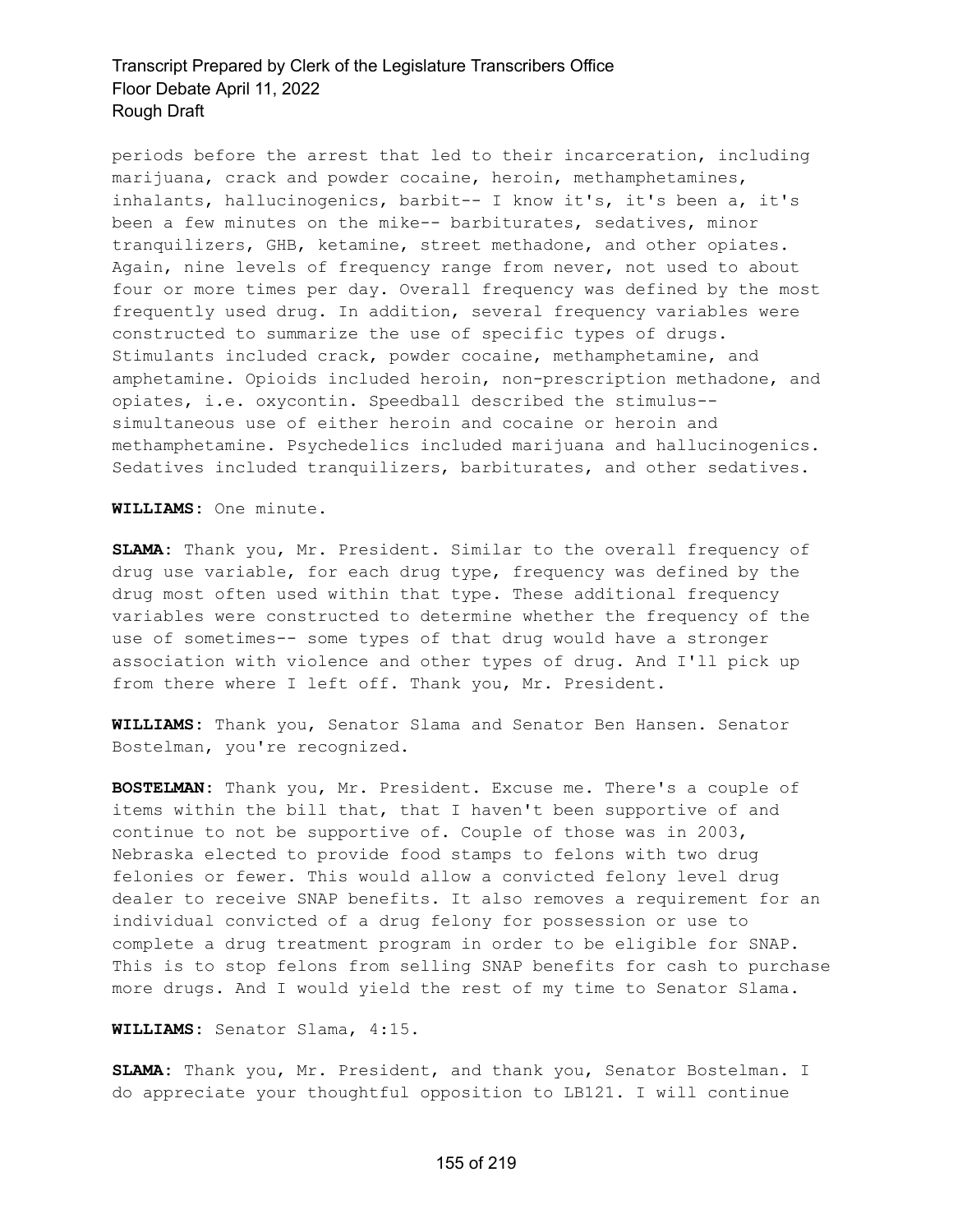with the article with the subsection entitled, Mental Health Problems on page 6. Mental Health Problems: Mental health diagnoses were not available. Participants were asked whether they had experienced any of the following six problems, independent of the effects of alcohol or other drug use, during their lifetime: serious depression; serious anxiety or attention; trouble understanding, concentrating, or remembering; hallucinations; thoughts of suicide; and attempts at suicide. They were also asked whether they had received inpatient, outpatient, or emergency room treatment for mental or emotional difficulties in the 30-day period before the arrest that resulted in their last incarceration, and the number of times in their lives that they had been hospitalized for a psychiatric or emotional problem. If any of the six problems were present, or if any mental health treatments had been received, a lifetime mental health problem was considered to be present. Assessments of mental health problems contemporaneous with reported substance use, i.e. the 6-month or 30-day period before the arrests resulting in their last incarceration, would have been preferred as predictors of violence if available, but treatment services for mental health problems during those periods occurred too infrequently to be used as the only indicators of mental health problems. Because questions about recent mental health problems overlapped or referred to a period of time in which offenders had been incarcerated, questions about lifetime mental health were considered to have more relevance to problems experienced in the community. Violent Offenses: Participants were asked how many offenses of various types they had committed in the six-month period before the arrest that led to their last incarceration. The following seven offense types were considered to be violent: (1) robbery/attempted robbery/mugging; (2) assault/aggravated assault/battery; (3) kidnapping/hostage taking; (4) terrorist threats/acts; (5) homicide/attempted homicide/manslaughter; (6) arson; (7) sex offenses. If the participant reported one or more of the types of offense during the six months preceding their arrest and incarceration, then a violent offense was considered to be present. Data Analysis: To account for the clustering of the 1,349 individuals in 34 recruitment sites, a generalized linear mixed model analysis with a random intercept was used to predict the occurrence of the violent offense.

### **WILLIAMS:** One minute.

**SLAMA:** Thank you, Mr. President. I will put a pin in that and pick up from there where we left off, whether it's after our upcoming 6:00 supper break or before then. I'd anticipate my odds are pretty good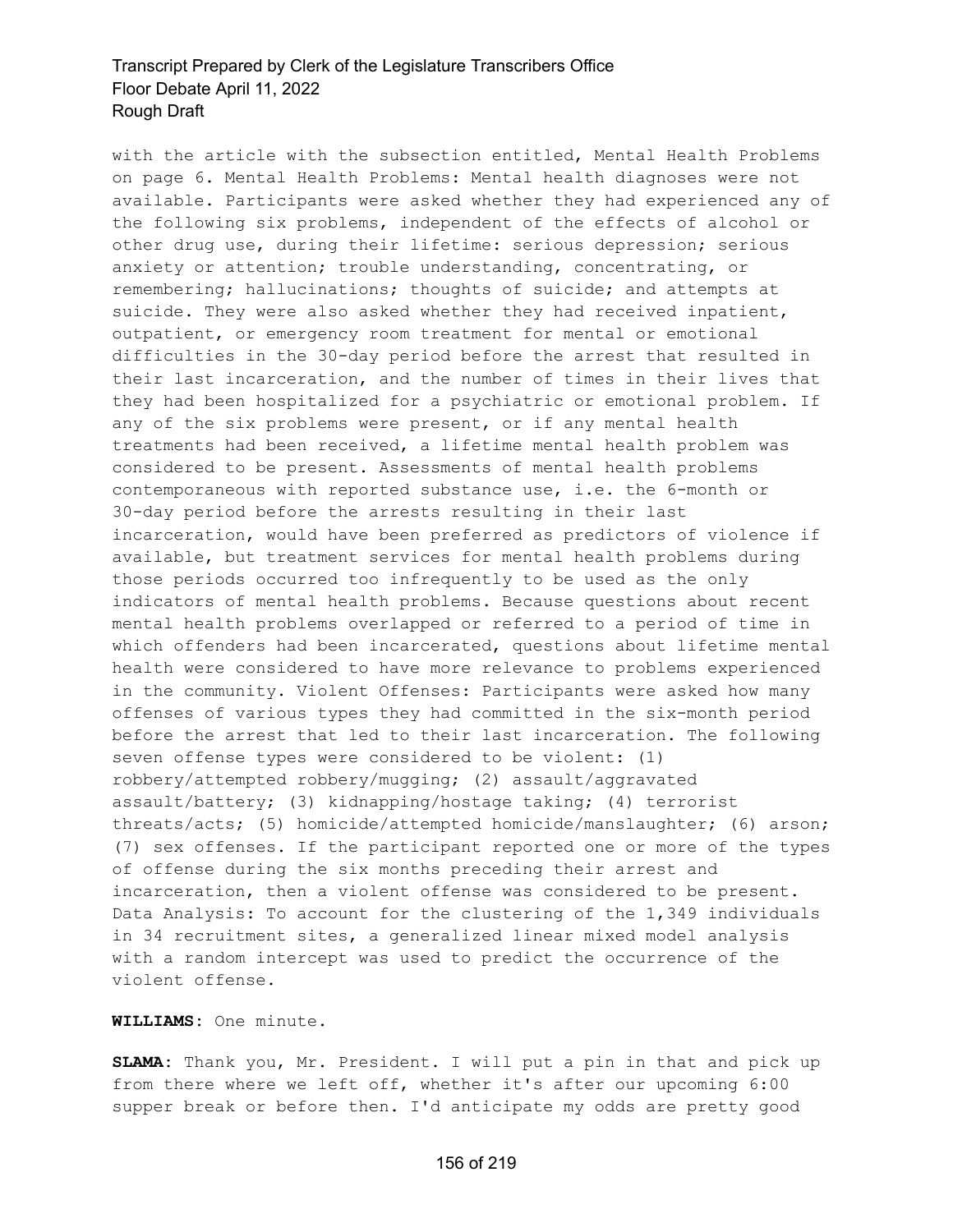that I'll be up on the mike before then. But in any case, I will continue on my next turn on the mike. Thank you, Mr. President.

**WILLIAMS:** Thank you, Senator Slama and Senator Bostelman. Senator Albrecht, you're recognized.

**ALBRECHT:** Well, thank you, President, and I will be yielding my time to Senator Slama after she takes her drink if she'd like to have rest of the time.

**WILLIAMS:** Senator Slama, 4:50.

**SLAMA:** Thank you, Mr.-- thank you, Mr. President, and thank you, Senator Albrecht. I was taking a delightful sip of the Legislature's coffee, which I do not drink coffee unless we're in session. And also, this coffee is horrible. So in any case, I am energized. I'm picking up where we left off under Data Analysis. This is on page 6. And we are on the second sentence. The lme4 package of the freely available, open-source R program was used to fit generalized linear mixed models. All predictors were individual participant characteristics, including gender, age, race, Hispanic ethnicity, alcohol quantity, drug frequency, childhood problems, hostility, and lifetime mental health problems. Following a standard statistical approach, an initial model was fit with main effects for all these variables, as well as two-way interactions between each mental health problem and alcohol quantity, each mental health problem and drug frequency, alcohol quantity and drug frequency, childhood conduct problems and alcohol quantity, childhood conduct problems and drug frequency, hostility and alcohol quantity, and hostility and drug frequency, 17 different two-way interactions in total. The model was reduced through a process of manual elimination of nonsignificant two-way interaction terms. Starting with the two-way interaction term that was farthest from the significance, i.e. highest p-value, terms were removed one at a time until only significant two-way interactions remained. The resulting reduced model was the basis for determining which variables had unique associations with violence. For two-- three two-way interactions that remained in the final model, simple main effects were calculated to determine how the effect of one variable differed across levels of another variable. Prior to the primary modeling, substance use variables were explored to determine which variables were the best predictors of violence. And we're on a new section, this one's entitled, Results. And the subsection below that is Profiles. We're at the top of page 7 for those following along at home. Table 1 shows the characteristics of participants with and without a violent offense in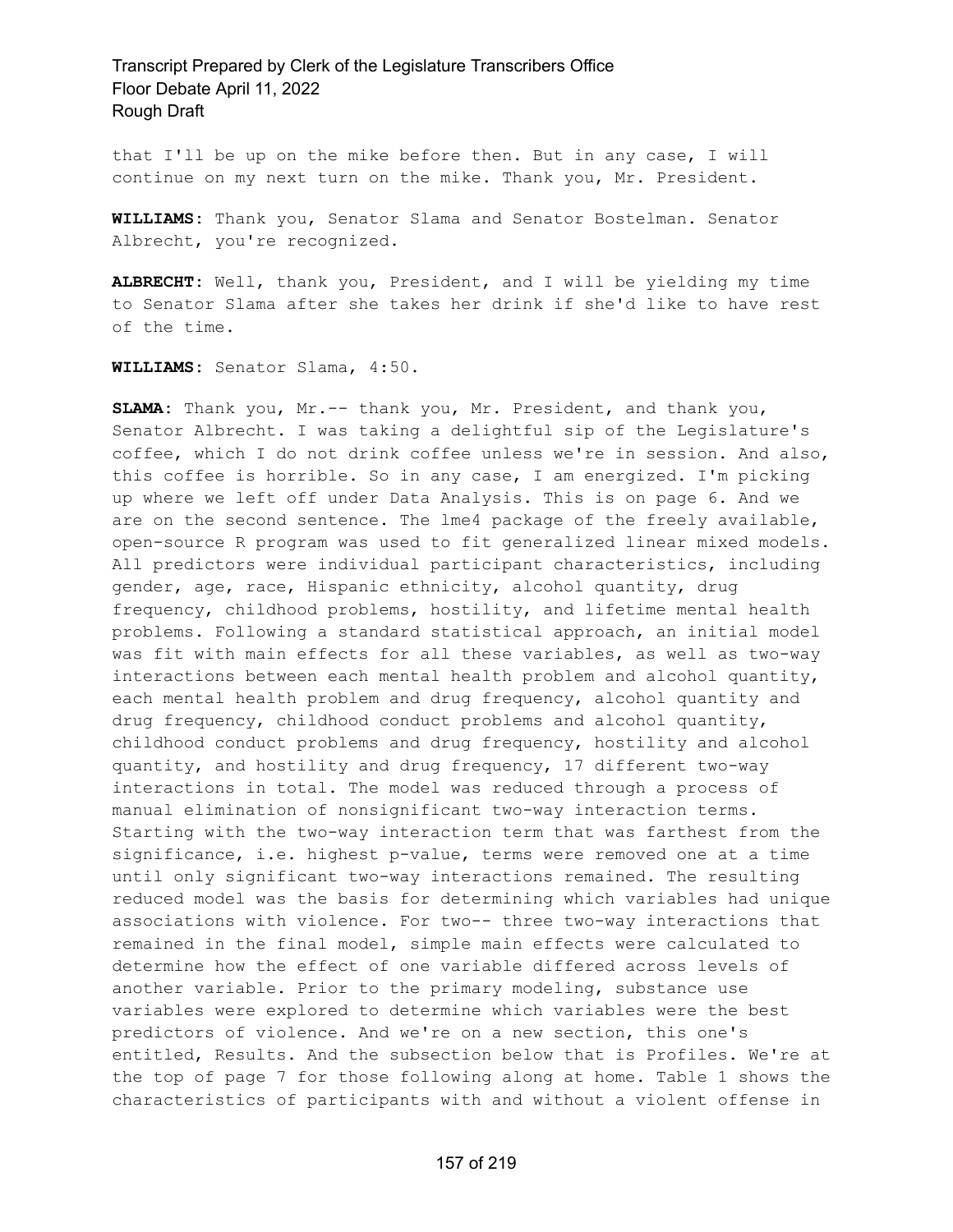the six-month period before the arrest that led to their last incarceration. Twenty-seven percent of all offenders reported at least one violent offense during this period. Apart from age, the demographic characteristics of offenders with and without violent offenses during this period were similar. Those with recent violent offenses had more lifetime arrests. As expected, mental health problems were common with problems of depression, anxiety, and concentration much more common than hallucinations, suicidal ideation, and suicide attempts. Offenders who had engaged in recent violent activities were more likely to have each individual mental health problem, had more problems in total, and had higher scores on the Childhood Problems and Hostility Scales. Recent substance use was frequent, and the most frequently used substances were stimulants, alcohol, and psychedelics. Except for opioid drugs and speedball, the use of both alcohol and drugs was more frequent among those with a recent violent offense.

**WILLIAMS:** One minute.

**SLAMA:** Thank you, Mr. President. Preliminary Analyses: Prior to the primary modeling, substance use variables were explored to determine which variables were the best predictors of violence. Separate generalized linear mixed models were fit for alcohol quantity and for alcohol frequency. In these models, quantity was a stronger predictor than frequency. When a model was fit with both alcohol quantity and frequency entered together, the quantity remained the stronger predictor; consequently, subsequent modeling used the alcohol quantity variable. And I'll pick up there on my next turn on the mike. Thank you very much, Mr. President.

**WILLIAMS:** Thank you, Senator Slama. Senator Linehan, you're recognized.

**LINEHAN:** Thank you, Mr. President. Would Senator Slama yield for a question?

**WILLIAMS:** Senator Slama, would you yield?

**SLAMA:** Absolutely.

**LINEHAN:** So Senator Slama, for anybody that's watching at home, this bill would give SNAP benefits to people who have-- explain to me--

**SLAMA:** Yes.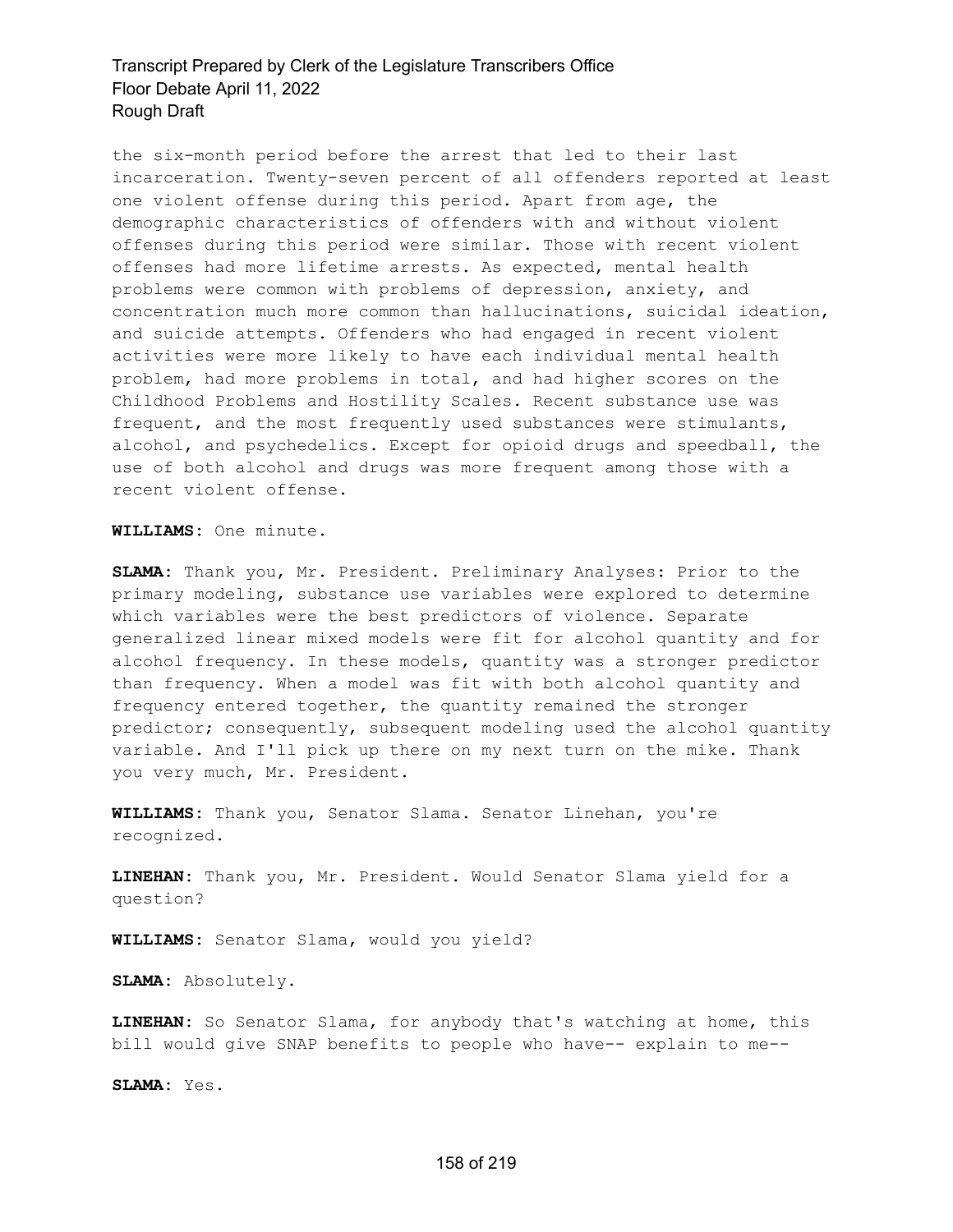**LINEHAN:** --in simple terms what this bill does.

**SLAMA:** In simple, in simple terms, LB121 would expand SNAP benefits to increase-- to include three-time drug felons, which is the group of people that is currently excluded under our law, as the federal government has authorized that Nebraska is able to do.

**LINEHAN:** So this session when we have heard people get up and say we won't do SNAP benefits, is this the bill they've been talking about? Is it-- it's the only bill that we've had on SNAP benefits this year, isn't it?

**SLAMA:** I believe so, unless I'm completely misremembering or forgetting something that happened on the floor.

**LINEHAN:** Well, maybe somebody else that's listening can tell us. So I think when it's been repeated on the floor that we don't care and we're not even willing to do SNAP benefits, it kind of leaves the impression if you're unaware and you're watching from home that somehow we won't provide SNAP benefits to young families or children. And that is nothing to do with this, right?

**SLAMA:** No, absolutely not. In fact, when you look at the numbers, the argument that this is somehow keeping food from children is absolutely untrue. And all you have to do without even looking at the statistics, which are minimal, is look at the number of three-time convicted drug felons that actually have custody of their children. And you'll see that that number is, I believe, zero, if not zero in the state of Nebraska. But moreover, those children through WIC already have access to those resources, so this is not excluding families at all. This is just excluding the three-time convicted drug felons themselves.

**LINEHAN:** Thank you. With that, I would yield the rest of my time to you.

**WILLIAMS:** Did she yield?

**SLAMA:** Yes.

**WILLIAMS:** Yielded 2:50.

**SLAMA:** Thank you very much, Mr. President, and Senator Linehan, for your thoughtful questions. And it really gets to a core issue of a lot of discourse in this session saying that we're refusing SNAP benefits. I do refuse to expand SNAP benefits to three-time felons. I think our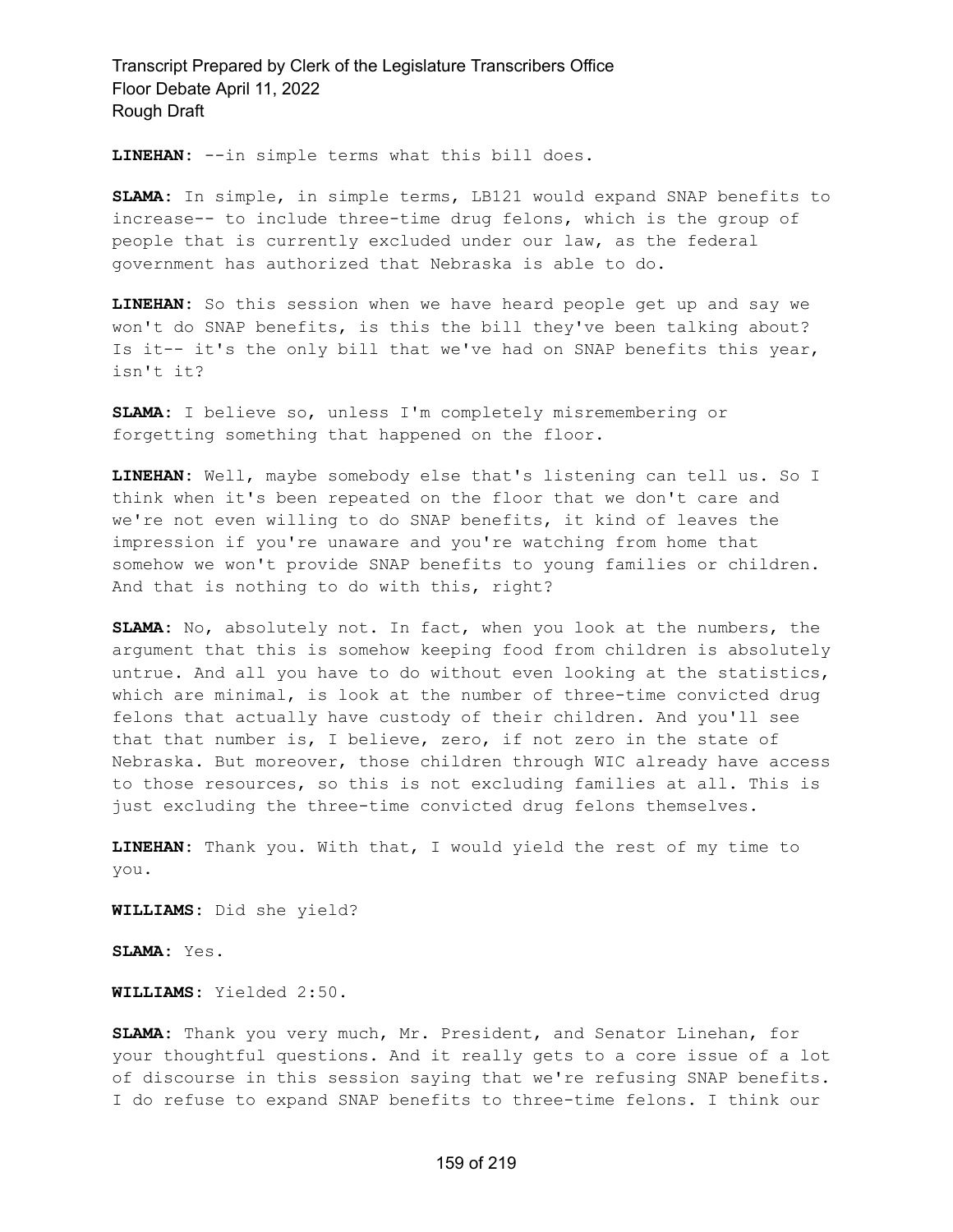taxpayer money would be best used elsewhere. I will dig into this last paragraph on the Preliminary Analyses on page 7 and then wrap up my thoughts because I do believe we're getting to a 6:00 supper break. Separate models were fit for overall drug use frequency and for each of the other individual drug use frequencies, stimulant, opioid speedball, psychedelic, sedative, and other, in the past six months. In these models, alcohol quantity was included as a control variable in recognition of the established association of alcohol use with violence and because alcohol was more likely to be used in combination with certain substances and less likely to be used in combination with others. None of the more specific drug use frequency variables were better predictors of violence than overall drug use frequency; therefore, subsequent modeling used the overall drug frequency variable. And then just as a preview of future attractions, the next subsection under the Results section that I'll be reading once we pick up after supper and the returning bills to Select Final-- Select Reading from Final Reading for a specific amendment at 6:30 will be: The Association of Mental Health Problems and Substance Use Frequencies with Violent Offenses. And with that, I will wrap up our first hour-ish on the mark of this four-hour filibuster. Thank you to all of those who are still on the floor or tuned in at home, and I think we will break.

**WILLIAMS:** Thank you, Senator Slama and Senator Linehan. Mr. Clerk for items.

**CLERK:** Mr. President, I do have some items for the record. Amendments to be printed from Senator Morfeld (LB773; Senator M. Hansen, LB773; Senator Hunt, LB773); Senator Hughes to LB1112. I have a new resolution, LR450 by Senator Kolterman. That will be laid over. That's all that I had, Mr. President. Mr President, Senator Lowe would move to recess the body until 6:30 p.m.

**WILLIAMS:** Members, you've heard the motion to recess until 6:30. All those in favor say aye. Those opposed say nay. We are in recess.

[RECESS]

**HUGHES:** Good evening, ladies and gentlemen. We are about to reconvene. Would you please record your presence?

**WAYNE:** Record, Mr. Clerk.

**CLERK:** I have a quorum present, Mr. President.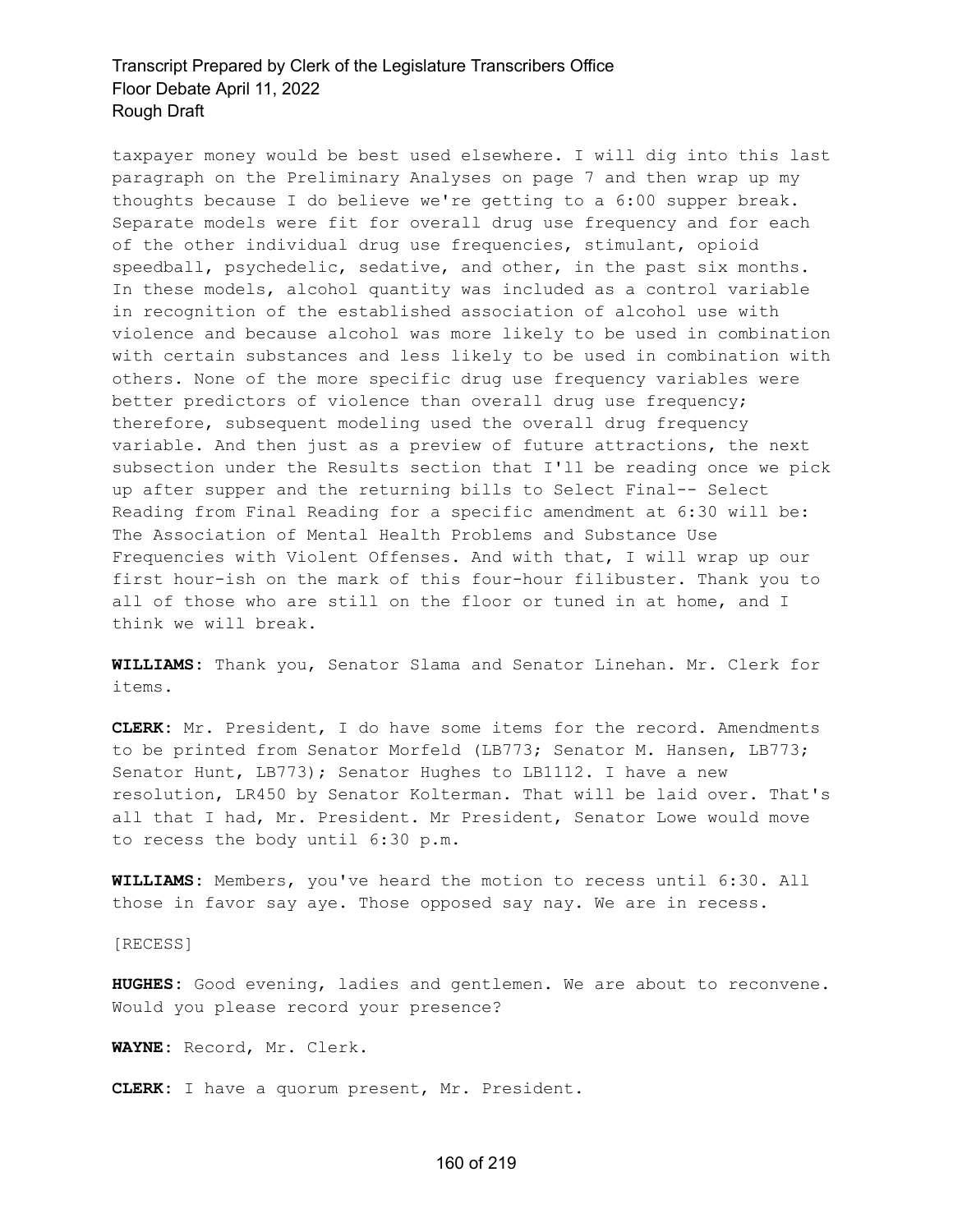**WAYNE:** Are there any messages, reports or announcements?

**CLERK:** I have nothing at this time. Thank you, Mr. President.

**WAYNE:** Per the Speaker's agenda, we will move into the no later than 6:30 Final Reading motions to return to Select File for possible specific-- for specific amendments. Mr. Clerk.

**CLERK:** Mr. President, the first bill, LB805A. Senator Hughes would move to return the bill for a specific amendment, AM2839.

**WAYNE:** Senator Hughes, you may open on your amendment or you may open on your return to Select.

**HUGHES:** Thank you, Mr. President. Colleagues., LB805, when we passed it-- the, the original bill LB805A, I was asking for \$6 million. There were \$2 million of ARPA funds and-- for years '22-- fiscal year '22-23, \$2 million for-- \$2 million of General Fund for '23-24, and \$2 million General Fund for '24-25. We have since learned, with the help of Senator Stinner, that there are ARPA funds available to fund all three years of this. So rather than taking General Funds for the last four years-- or two years, \$4 million, we were able to use ARPA funds for all three years of that, so a total of \$6 million. That's the change. Still \$2 million for '22-23 from federal funds and changing '23-24 and '24-25 to ARPA funds or federal funds from General Funds. I would appreciate a green vote. Thank you, Mr. President.

**WAYNE:** Thank you, Sen-- thank you, Senator Hughes. Seeing no one in the queue, Senator Hughes, if you wish to close on your motion. Senator Hughes waives closing. The motion before the body is to return Select File-- LB805A to Select File. All those in favor vote aye; all those opposed vote nay. Have all those voted who wish to vote? Record, Mr. Clerk.

**CLERK:** 30 ayes, 0 nays on the motion to return the bill.

**WAYNE:** Motion is successful. Mr., Mr. Clerk for an amendment.

**CLERK:** Senator Hughes would move to amend, AM2839.

**WAYNE:** Senator Hughes, your open on AM2839.

**HUGHES:** Thank you, Mr. President. As I explained, colleagues, this is just making sure that we take full advantage of the ARPA funds or the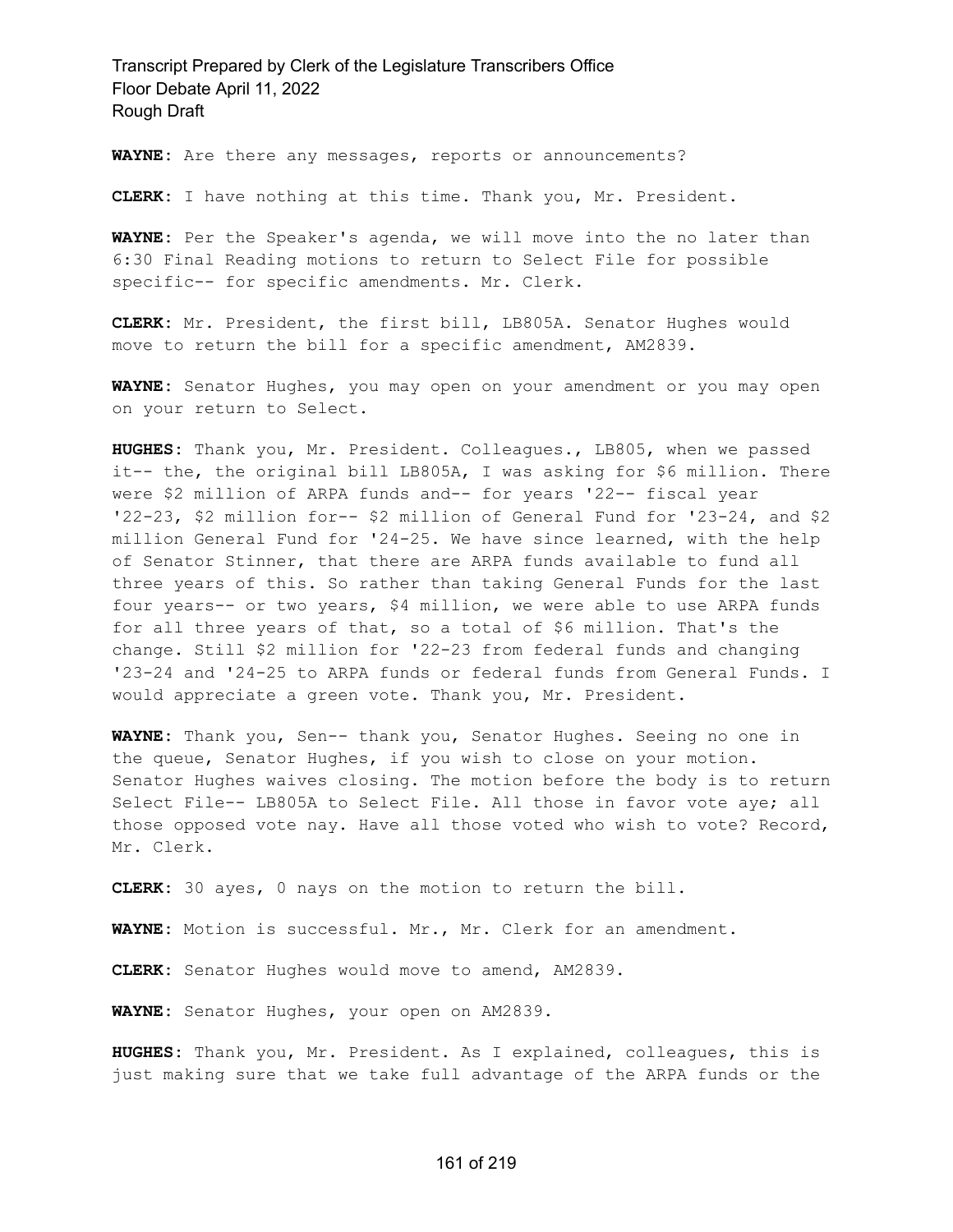federal funds to fund this project. Would appreciate a green vote. Thank you.

**WAYNE:** Thank you, Senator Hughes. Senator Albrecht, you are recognized.

**ALBRECHT:** Did they redo the-- you? Must have-- oh, I'm sorry. You know what? Sorry, I thought-- I'm sorry. Pass.

**WAYNE:** Thank you, Senator Albrecht. Seeing no one else in the queue, Senator Hughes. Senator Hughes waives closing. Question before the body is the adoption of AM2839 to LB805A. All those in favor vote aye; all those opposed vote nay. All those voted who wish to vote? Record, Mr. Clerk.

**CLERK:** 29 ayes, 0 nays on the adoption of the Select File amendment.

**WAYNE:** Senator McKinney for a motion.

**McKINNEY:** Mr. President, I move to advance LB805A to E&R for engrossing.

**WAYNE:** You, you heard the motion. All those in favor say aye. All those opposed. Motion carries. Next item, Mr. Clerk.

**CLERK:** Mr. President, Senator Wishart would move to return LB598 to Select File for a specific amendment, AM2837.

**WAYNE:** Senator Wishart, you're open to close on your motion to return to Select File.

**WISHART:** Thank you, Mr. President. This is just a technical change. We amended Senator Wayne's bill onto mine and needed to make sure that the language worked together of his, his bill and mine. So it's just a technical change that Bill Drafters alerted us to. Thank you.

**HUGHES:** Thank you, Senator Wishart. Discussion is now open on AM2837. Seeing no one in the queue, Senator Wishart, you're welcome to close on your return motion. Senator Wishart waives closing. The question before us is the motion to return LB598 from Final Reading for a specific amendment. All those in favor vote aye; all those opposed vote nay. Record, Mr. Clerk.

**CLERK:** 32 ayes, 0 nays on the motion to return the bill.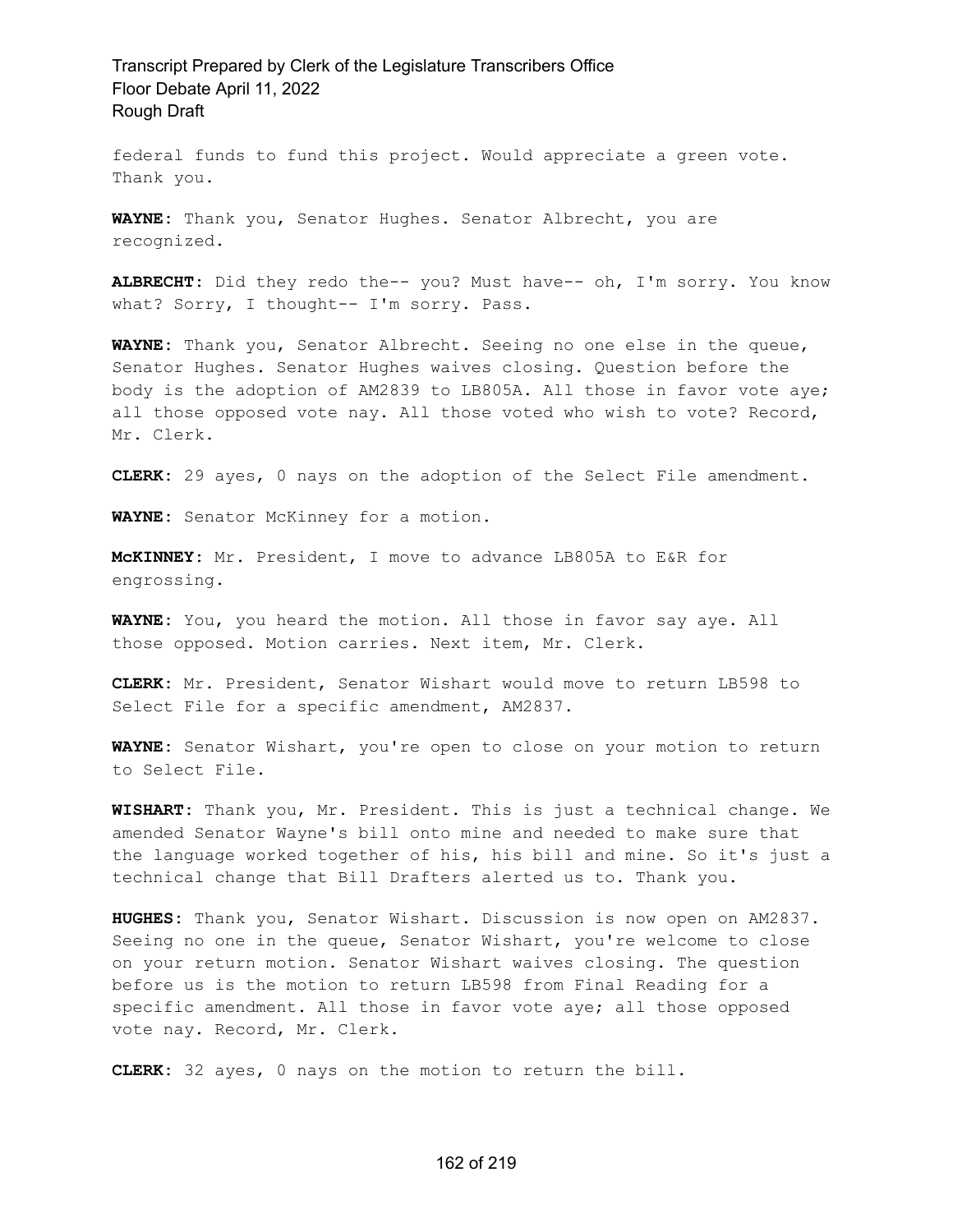**HUGHES:** The bill is returned. Mr. Clerk for the amendment.

**CLERK:** AM2837.

**HUGHES:** Senator Wishart, you're welcome to open on AM2837.

**WISHART:** Thank you, Mr. President. As I said, when we passed Senator Wayne's bill that deals specifically with the Business Innovation Act, the prototyping grant program portion of it, onto my priority bill, we just had some issues with the language in my bill conflicting with the language in his amendment. So AM2837 just make sure that the language works and this, this bill is able to work. So I encourage you to vote green. Thank you.

**HUGHES:** Thank you, Senator Wishart. Discussion is now open on AM2837. Seeing no one in the queue, Senator Wishart, you're welcome to close. Senator Wishart waives closing. Colleagues, the question before us is the adoption of AM2837 to LB598. All those in favor vote aye; all those opposed vote nay. Have you all voted? Record, Mr. Clerk.

**CLERK:** 33 ayes, 0 nays on adoption of the amendment.

**HUGHES:** AM2837 is adopted. Senator McKinney for a motion.

**McKINNEY:** Mr. President, I move to advance LB598 to E&R for engrossing.

**HUGHES:** Colleagues, you've all heard the motion. All those in favor say aye. Opposed nay. LB598 is advanced. Mr. Clerk for next item.

**CLERK:** LB888. Senator Day would move to return the bill for a specific amendment, AM2785.

**HUGHES:** Senator Day, you're welcome to open on your return to Select File motion.

**DAY:** Thank you, Mr. President, and good evening, colleagues. If you recall on Select File-- this is my Holocaust education bill. On Select File, Senator Maine-- Senator Wayne, excuse me, had attached an amendment to include slavery, lynching, and racist-- racial massacres in America. This bill is a Speaker priority bill and I understand there is an issue with the amendment being new and unrelated information, didn't have a hearing, those types of things, so we need to move it back to Select File and attach this amendment to strike Senator Wayne's amendment from the original bill leaving only the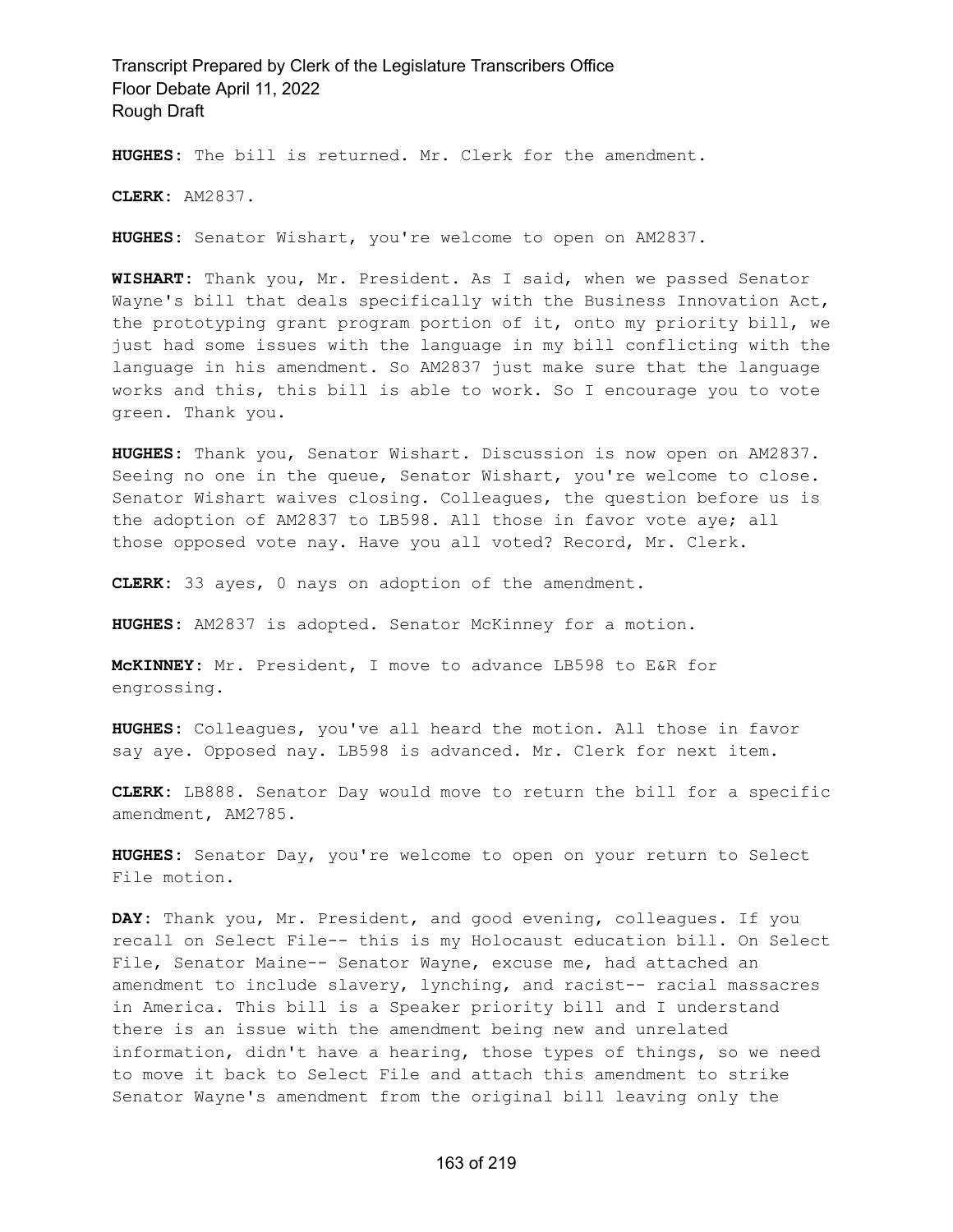Holocaust education as the entire bill. So I encourage your green vote, please.

**HUGHES:** Thank you, Senator Day. Debate is now open on the return motion. Senator Hilgers, you're recognized.

**HILGERS:** Thank you, Mr. President. Good evening, colleagues. I rise in support of this motion to return it to Select File. For this particular amendment, I just want to elaborate very briefly on what Senator Day stated. It's really not about the specific subject matter of the amendment. I want to be really clear about that. I did announce earlier in the session, consistent with historical practice, that a Speaker priority that adds new material typically, historically does not get rescheduled on debate. In this case, on Select File, there was an additional amendment on material that Senator Day referenced. The original bill modified the social studies standards to include the Holocaust and other acts of genocide. The amendment on Select File went beyond that. I think if it didn't go beyond that, if it was incorporated within the original bill, I don't know if there would have been a reason for the amendment in the first instance. That extra material did not have a hearing and it went beyond the scope of the original bill. Because of that, as a Speaker priority, it otherwise would not get scheduled again. That's again, consistent with historical practice. In this instance, we did have this opportunity to return it to Select on this Final Reading portion of the agenda here at 6:30 this evening. So I wanted to give Senator Day the opportunity to have the amendment taken out that was added. So if it is taken out, we'll schedule this on Final Reading. If it isn't taken out, in other words, if AM2785 fails, we just-- I, I will not schedule LB888, consistent with what I have said previously on Speaker priorities. Again, it's not related to the specific subject matter. It's only that it is new subject matter and that is why I'm asking for your vote on AM2785. Thank you, Mr. President.

**HUGHES:** Thank you, Speaker Hilgers. Senator Wayne, you're recognized.

**WAYNE:** Colleagues, I'm not going to spend a lot of time on this. We've attached many things to Speaker priorities. In fact, LB1107 was a Speaker priority. We've attached a lot of things. It's just conveniently that this one has already been started to be worked by PRO claiming somehow this is CRT. This is real simple for me. I got up on day one and I said this on day one, we knew the amendment was coming from the General File to Select where I said it's-- to me, it doesn't make sense to learn about massacres in other states-- I mean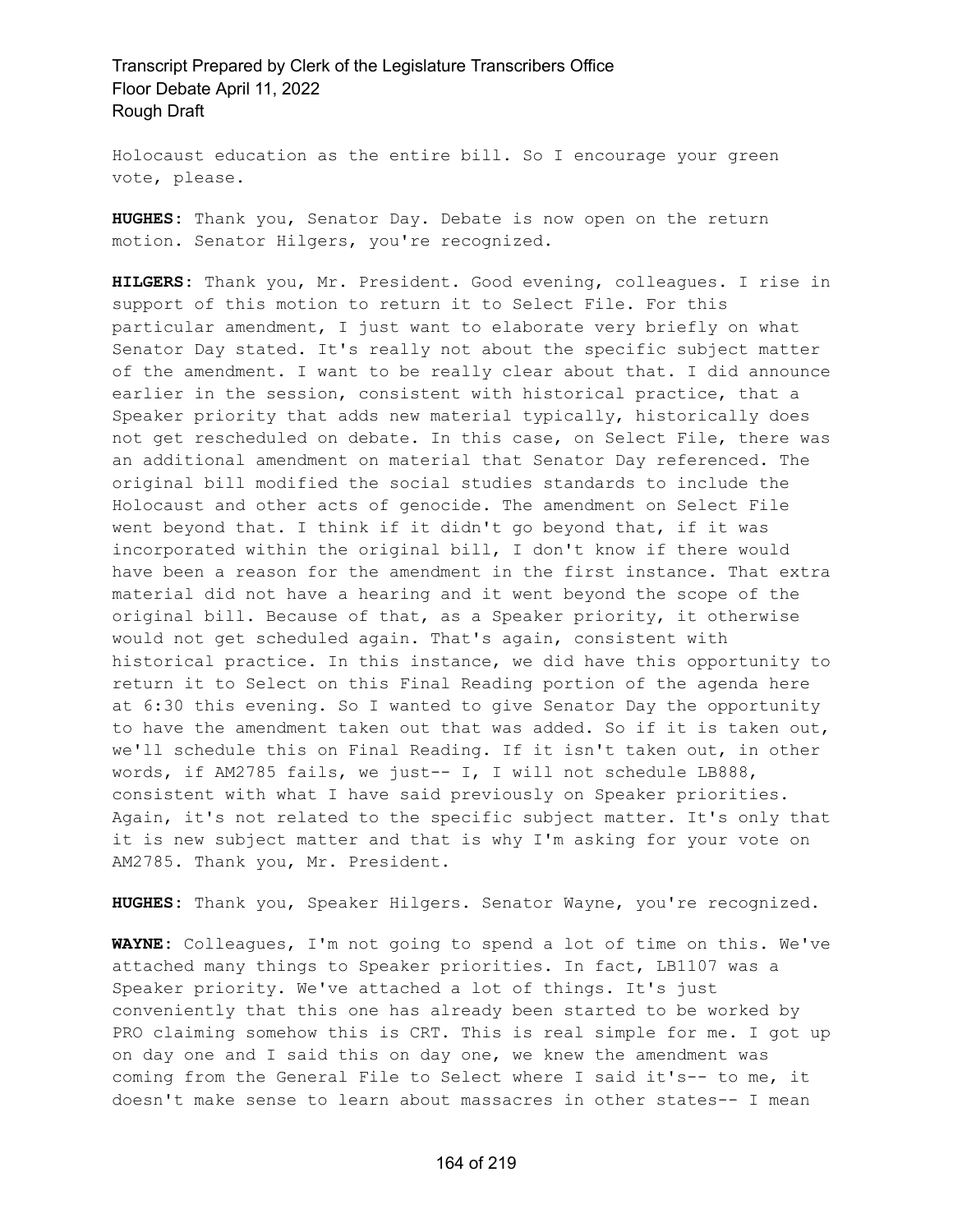other countries and not talk about our own massacres here, everything from Wounded Knee to slavery. And if you need a little history lesson on Wounded Knee, you can talk to Senator Brewer about it. If we're going to require, if we're going to require anything, we should at least make sure we're talking about our own history. I, I find it convenient that now we're, we're calling a historical perspective to a Speaker priority bill. And then that means tonight, what I have to do now is go through every Speaker priority bill and see who has an amendment and pull those back too. But I'm not going to do that because we all know what this is about. So if you vote to return this and you vote to strike that language, you're speaking volumes to me. You're speaking volumes to people who in this country have been brutally-- I think it was 300, Senator Brewer, in Wounded Knee, 300 people. Racial massacre. Slavery. We can't have a conversation about slavery? We can't teach our own history? Let me be clear, by voting for this amendment, you are truly whitewashing our history, so there's nothing more for me to say. Thank you, Mr. President.

**HUGHES:** Thank you, Senator Wayne. Senator Machaela Cavanaugh, you're recognized.

**M. CAVANAUGH:** Thank you, Mr. President. Colleagues, I just was listening to the Speaker's comments about amendments on Speaker priorities and this wasn't the only amendment that we attached that day. We also attached AM2201 from Senator Bostelman and I'm-- I don't see another amendment pending after this amendment, but would Speaker Hilgers yield to a question?

**HUGHES:** Speaker Hilgers, will you yield?

**HILGERS:** Of course.

**M. CAVANAUGH:** Thank you, Speaker Hilgers. So this amendment from Senator Bostelman, are we going to be taking that out of the bill as well?

**HILGERS:** Which amendment are you referring to, Senator Cavanaugh?

**M. CAVANAUGH:** It's the one that we adopted right before we adopted Senator Wayne's amendment. It's on language about Congress and the United Nations.

**HILGERS:** So Senator Bostelman was refreshing my recollection that that defined genocide. So the bill related to genocide and so I think that's within the scope. But if-- I'll take a closer look at if it's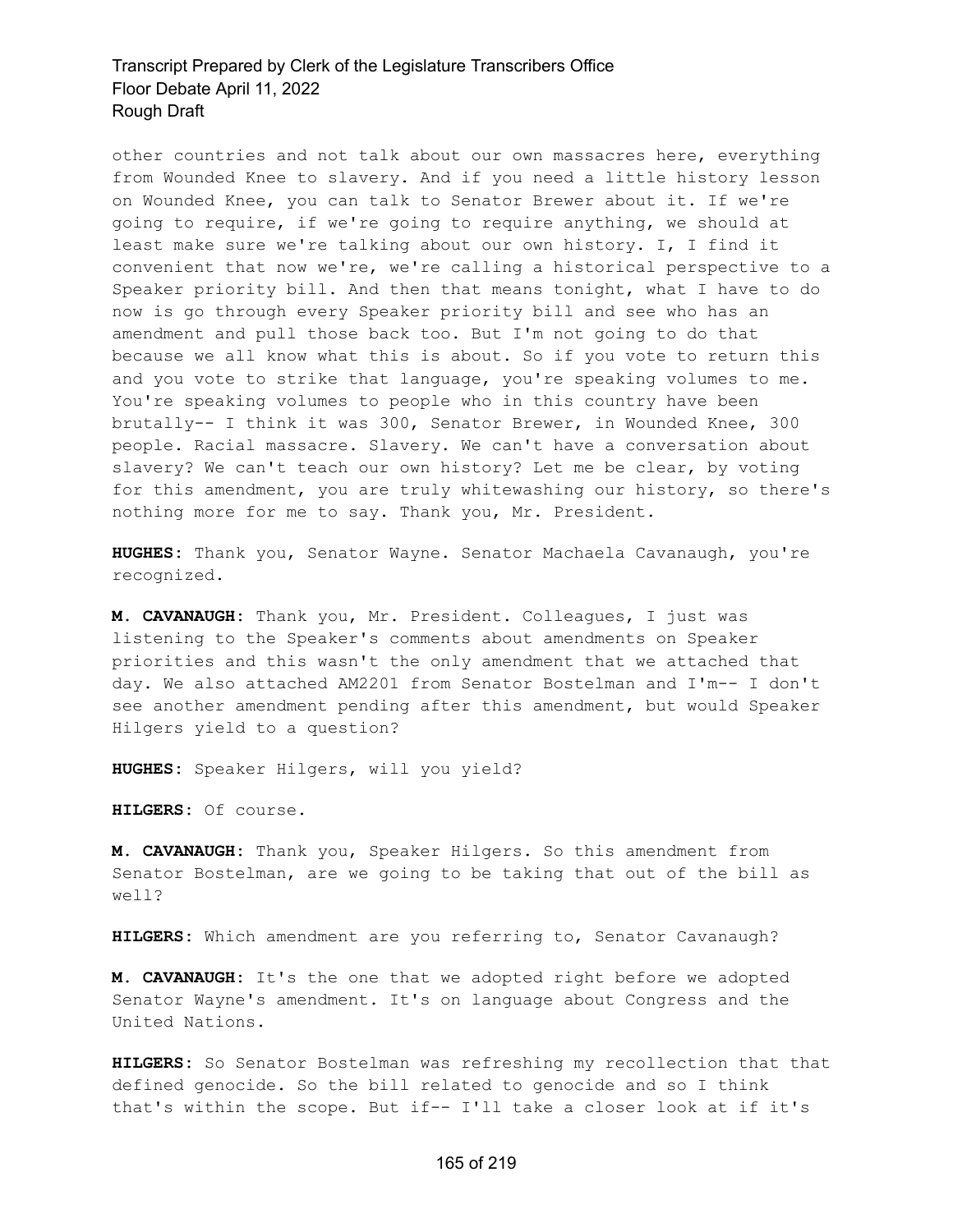outside of the scope, then we would just not bring up LB888 again, but I don't think that's the case.

**M. CAVANAUGH:** OK, so-- all right. Thank you. I, I'm going to do whatever Senator Day needs to do because I don't think that the Holocaust bill should suffer, but I also disagree with taking this out and I agree wholeheartedly with Senator Wayne that this appears to be whitewashing our history. Thank you.

**HUGHES:** Thank you, Senator Cavanaugh. Senator Friesen, you're recognized.

**FRIESEN:** Thank you, Mr. President. I think I've spoke about this before when we talked about the duties of the State Board of Education or whether we should be doing things. And I've been thinking about this more, and Senator Wayne, you can call my vote whatever you want, but I'm going to be voting for the amendment, but I'll also vote against the bill. I think we're-- we keep stepping in on what the State Board of Education should be doing. We should be letting them do that. The more we micromanage, the more we sit here and tell each of the entities that we're supposed to monitor, tell them what to do, I don't see a point of having a State Board of Education if we're going to dictate everything they do. So I will probably be voting against the bill now. Thank you, Mr. President.

**HUGHES:** Thank you, Senator Friesen. Senator Day, you're recognized.

**DAY:** Thank you, Mr. President. I appreciate what Senator Wayne has mentioned and he knows that I have supported his amendment from the day that he discussed it with me all the way through Select File and I still support him in his efforts to get slavery, lynching, and racial massacres into our social studies curriculum for the entire state. And I would be happy to work with him on a bill to do just that next session, but please do not forget that this is a bill about Holocaust education. It is a bill that is in direct response to antisemitism that people have suffered and the rise of white supremacy in the last several years. So when we move to move this back to Select File-- I understand Senator Wayne's concerns about removing this amendment and I'm not excited about removing it either. But if we do not remove this amendment, it kills the entire bill. It kills the Holocaust education. And quite frankly, I'm not willing to do that. So please vote yes. On the motion to return to Select and please vote on the amendment and I promise I will work with any senator that would like to get slavery,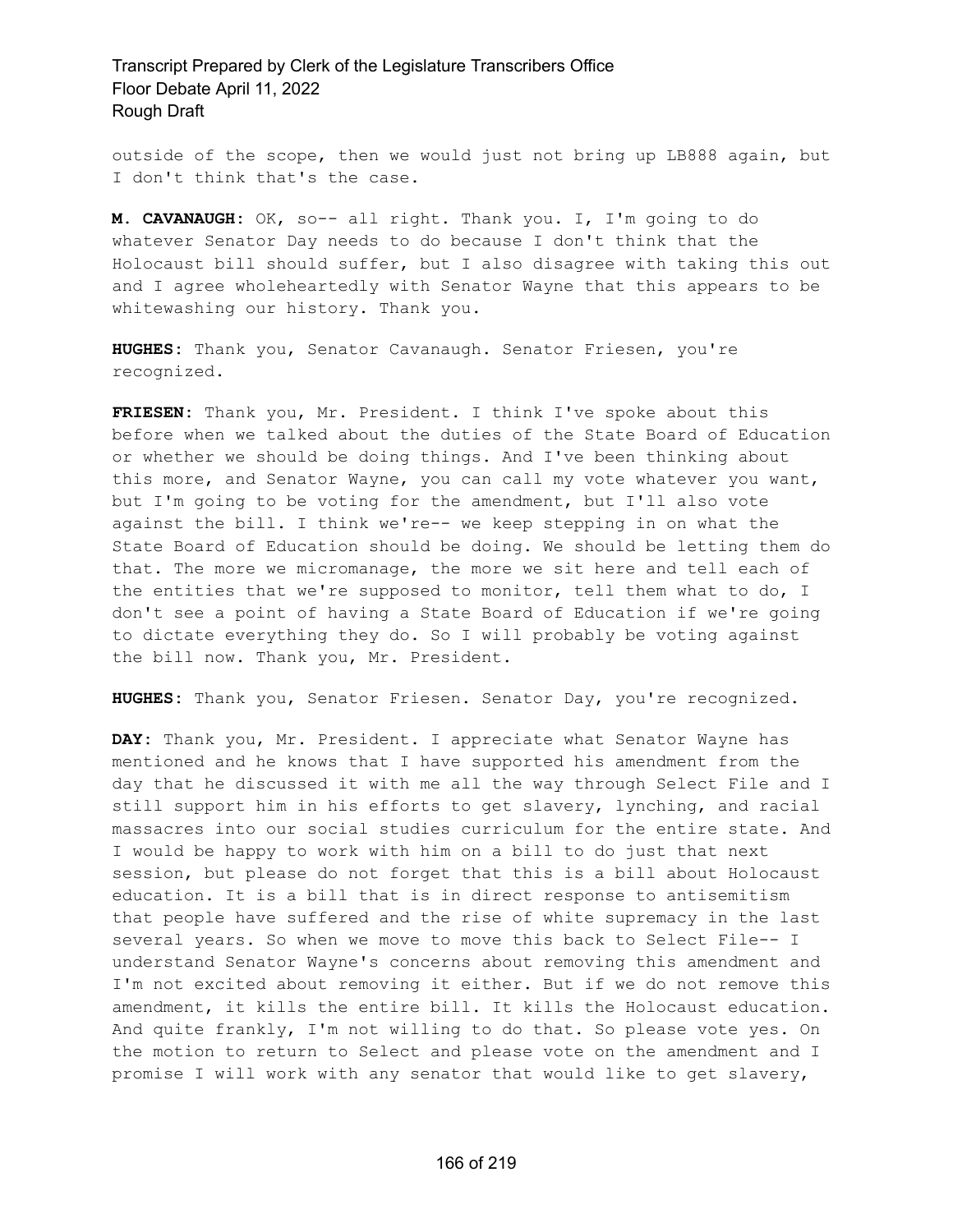lynching, and racial massacres into our social studies curriculum next session. Thank you.

**HUGHES:** Thank you, Senator Day, Senator Wayne, you're recognized.

**WAYNE:** Thank you. Thank you, Mr. President. This is exactly what I mean when I talk about you have to get comfortable with being uncomfortable. We don't get to say yes, I want it, but let's just wait. Now ain't the time. I don't want the Holocaust bill to die, but next year, Wounded Knee can get this opportunity, Tulsa might get their opportunity. We're here now and you file a motion after this motion dies if the Speaker won't schedule it. You file a motion to override and change the agenda. That gets taken up by this body and then we vote on that. I don't mind playing if you want to play the rules game, but I've always said just be consistent. Let's call it what it is. It's about CRT. Let's call it what it is. Because this was about Holocaust and then we added an amendment to include all the Holocaust in Africa-- I mean, all the genocides in Africa. That's a substantial change. From one group to the entire world is a substantial change. And you can't say that slavery wasn't a genocide, but the reason I use the word slavery because it's not recognized as genocide. It doesn't matter that over 4 million slaves died because they termed that slavery. But to vote down something to keep the bill alive is saying that-- is saying you're voting down our history to keep somebody else's history alive. It won't be the first time. I just expected something different this time. Thank you, Mr. President.

**HUGHES:** Thank you, Senator Wayne. Senator Day, you're recognized and this is your third opportunity.

**DAY:** Thank you, Mr. President. I find it unfortunate that Senator Wayne is framing this as though I-- he knows what this is about. He knows where this motion to move to Select File came from. He knows why it is being introduced and it has nothing to do with me. I'm just trying to save my bill for the thousands of people that have suffered antisemitism that came and brought this bill to me and showed up in that committee hearing, a committee hearing that we had people out the door. You know why we have this motion, you know why I had to bring the amendment, and you know that it has nothing to do with me and how I feel about teaching slavery, lynching, and racial massacre, massacres in America. So if you want to talk about the real reasons that we have this, we can talk about the real reasons, but I don't appreciate you blaming it on me as if me and my bill are the issue here. I would encourage a green vote on the motion to return to Select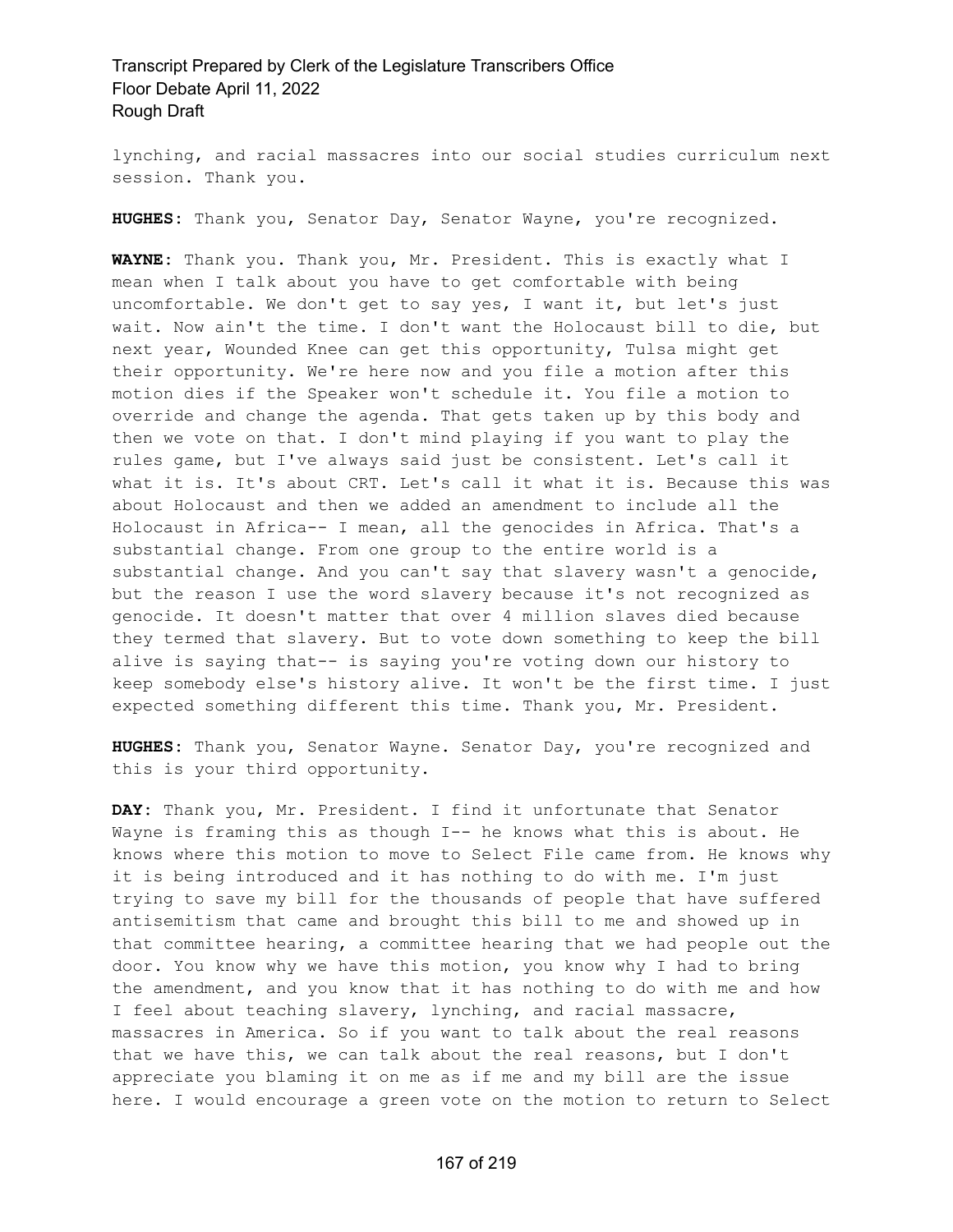File and on the amendment and I would also like a call of the house, roll call vote in reverse order. Thank you, Mr. President.

**HUGHES:** Senator Wayne, you're recognized and this is your third opportunity.

**WAYNE:** Let me be clear, I'm not saying this to Senator Day. I've said it multiple times. It's CRT and there's nobody, nobody on this floor- let me be clear, nobody on this floor has came up to me since this bill passed and said CRT, not one person. There's only been one person in the hallway or two people in the hallway that are not from this body. So no, I have, I have not said anything negative about Senator Day, so I'm not sure where you got that from, but there shouldn't be any offense there, but not nobody said anything about it. There was one question about the definition of lynching by Senator Bostelman, but outside of that, this vote passed with over 30. We are an independent body of government. I hope we keep that same independence today. Thank you, Mr. President.

**HUGHES:** Thank you, Senator Wayne. Seeing no one else in the queue, Senator Day, you're welcome to close.

**DAY:** Thank you, Mr. President. It did feel a little personal when you were sort of instructing me how to handle the situation here. So although maybe it didn't seem personal to you, it felt personal to me about allowing my own bill to die as opposed to trying to create an amendment that would be satisfactory so we could get it all the way across the finish line. So that's where I took the personal offense. Please, I would ask for your green vote on the motion to return to Select File and the AM2785 so that we can at least save the Holocaust education portion of this bill. Thank you, Mr. President.

**HUGHES:** Thank you, Senator Day. Colleagues, the motion before the body is to return to Select File. I'll remind you, we are on Final Reading. Members, please check in. Senator Lathrop, please check in. All members are present. Senator Day, did you request a roll call?

**DAY:** Yes.

**HUGHES:** Reverse order?

**DAY:** Yes.

**HUGHES:** There's been a request for a roll call vote on the motion to return LB888 for a specific motion. Mr. Clerk, call the roll, please.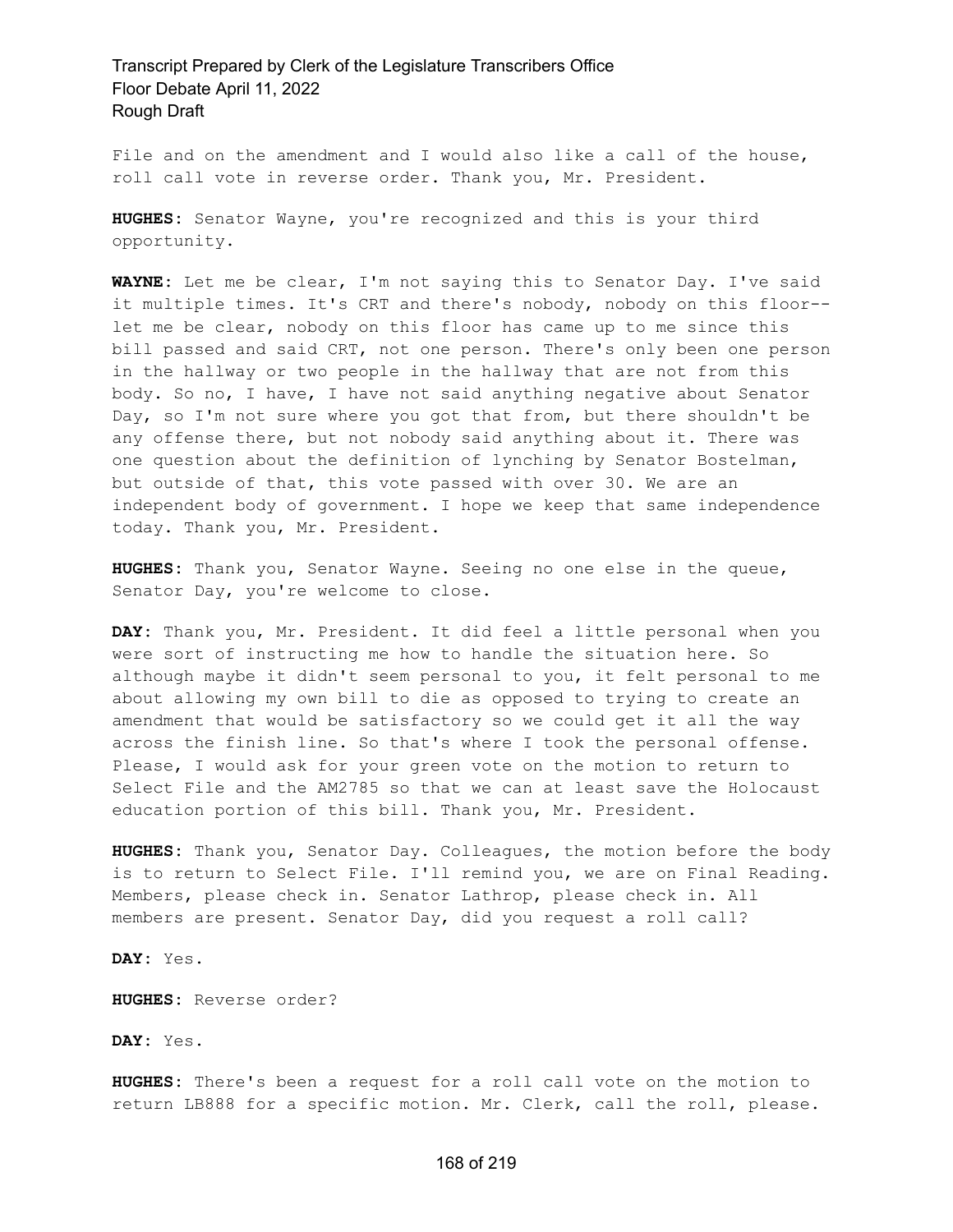**CLERK:** Senator Wishart not voting. Senator Williams voting yes. Senator Wayne. Senator Wayne voting no. Senator Walz voting yes. Senator Vargas voting yes. Senator Stinner. Senator Slama voting no. Senator Sanders voting yes. Senator Pansing Brooks not voting. Senator Pahls. Senator Murman voting yes. Senator Moser voting yes. Senator Morfeld not voting. Senator McKinney voting no. Senator McDonnell. Senator McCollister voting yes. Senator Lowe voting yes. Senator Linehan voting no. Senator Lindstrom voting yes. Senator Lathrop voting yes. Senator Kolterman voting yes. Senator Jacobson voting yes. Senator Hunt voting yes. Senator Hughes voting yes. Senator Hilkemann. Senator Hilgers voting yes. Senator Matt Hansen voting yes. Senator Ben Hansen voting no. Senator Halloran voting no. Senator Gragert voting yes. Senator Geist voting yes. Senator Friesen voting yes. Senator Flood. Senator Erdman voting yes. Senator Dorn voting yes. Senator DeBoer voting no. Senator Day voting yes. Senator Clements voting yes. Senator Machaela Cavanaugh voting yes. Senator John Cavanaugh voting yes. Senator Briese. Senator Brewer voting no. Senator Brandt voting no. Senator Bostelman voting yes. Senator Bostar. Senator Blood voting yes. Senator Arch voting yes. Senator Albrecht not voting.Senator Aguilar voting no. 28 ayes, 10 nays, Mr. President. I have announced the vote, Senator.

**HUGHES:** Motion is carried. Senator Day, you are welcome to open on AM2785.

**DAY:** Thank you for your support on moving the bill back to Select File so we can attach the amendment. Again, this is not about whitewashing history. It's about saving the underlying portion of the bill, which is the Holocaust education, which is an extremely piece-- important piece of race and religious-based education. Please vote green on AM2785 so we can save the Holocaust education portion of this bill. Thank you.

**HUGHES:** Thank you, Senator Day. Debate is now open on AM2785. Senator Wayne, you're recognized.

**WAYNE:** Thank you, Mr. President. Well, I guess we are going to whitewash history. You can say how you want to say it, but we're picking one group over another and that's what we always do. So right now, I'm weighing the \$400 million dollars we used in my community, but we voted one year on a constitutional amendment to end slavery that actually physically does not change a whole lot in our community. And that passed, I believe, 48-0 and one person wasn't here. Because the symbolic-- the symbol of slavery for a punishment of a crime,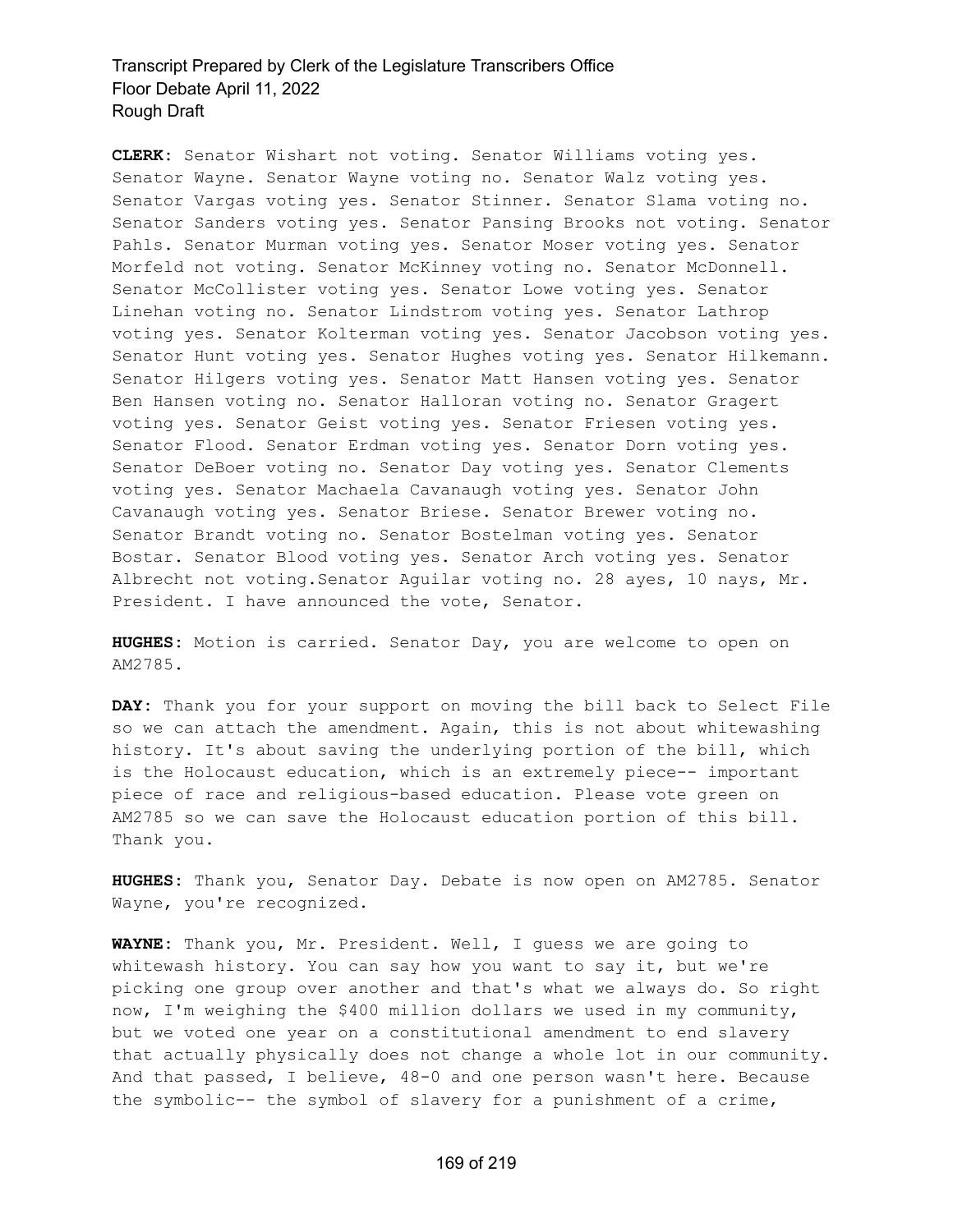knowing the history of that, didn't even sit well within this body. The symbol of whitewashing history to save a group should not sit well in this body because that's exactly what it is. I'm actually shaking because I'm so disappointed in many of my colleagues. You know, it's bad when Kolterman is telling me to-- let's go talk. He's probably right.

**HUGHES:** Thank you, Senator Wayne. Senator Blood, you're recognized.

**BLOOD:** Thank you, Mr. President. I'm not sure if this is a good time, but Senator Wayne, would you yield to question?

**HUGHES:** Senator Wayne, will you yield?

**WAYNE:** Yes.

**BLOOD:** Senator Wayne, can we address the elephant in this room? Which you've addressed part of it, but it was my understanding-- and perhaps my understanding was incorrect-- that there was the chance that the bill could have been vetoed if your amendment stayed on the bill. Was that your understanding too?

**WAYNE:** That's what I heard through other senators and other people. Yes, that's what I heard. But I mean, I'm used to a veto. I got one this year.

**BLOOD:** So could there be an understanding that an amendment that didn't have a hearing, no matter how passionate people feel about that topic, that, that trying to save part of the bill would be better than no bill? Do you think that that thinking is wrong?

**WAYNE:** I think when it comes to zero-sum games and you leave out a community that's been far left behind, I think it's fundamentally wrong.

**BLOOD:** I-- and I don't disagree with that, but what I'm looking at right now is a senator who's worked really hard on a bill that had a hearing on her bill, who has the threat of this bill dying, not because of anything that she did, but because she also supports what you want to do and she's not being given the option of whether she can support your bill and have it go through or take it off and maybe still have it go through. Do you, do you see what the issue is on the other side?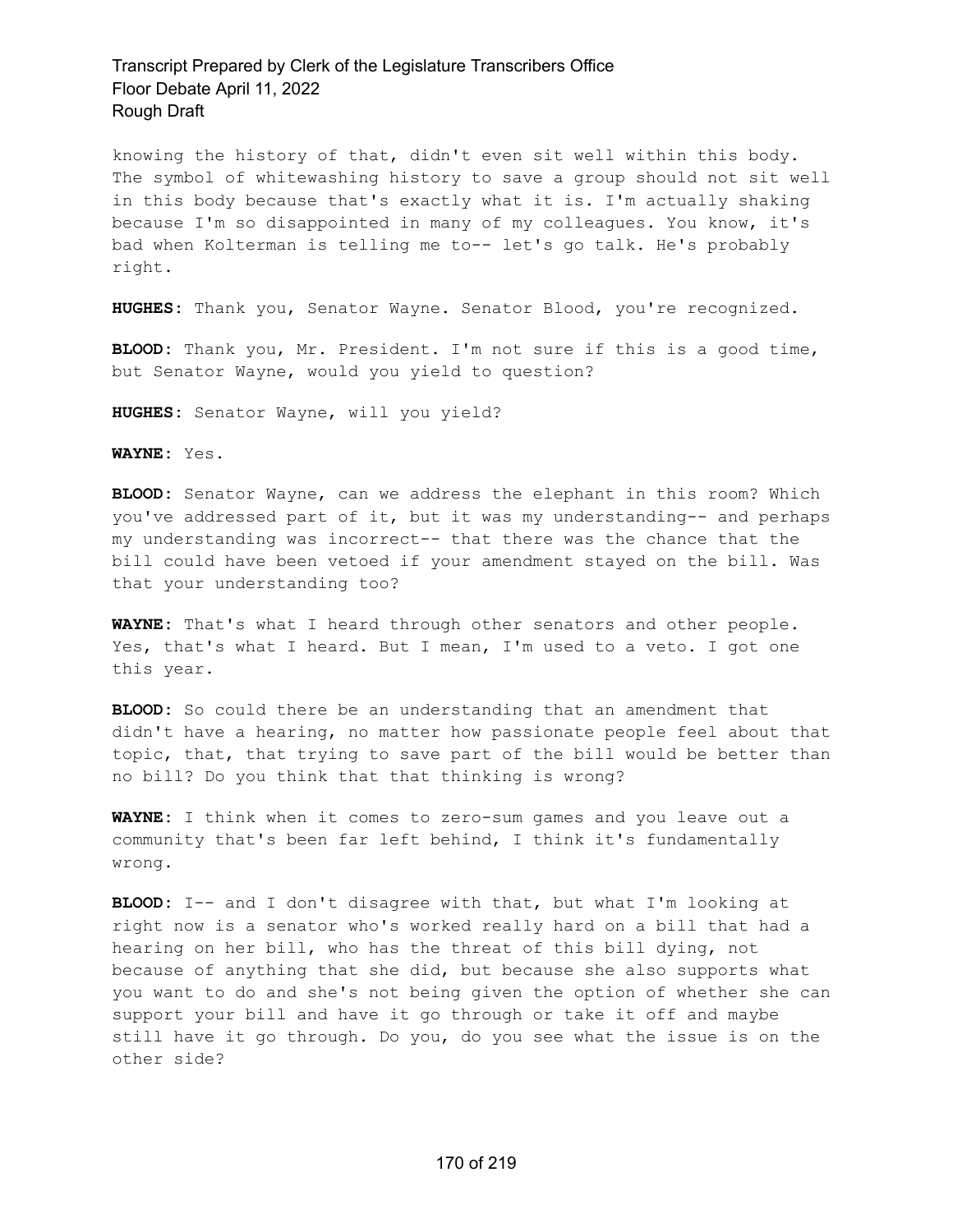**WAYNE:** No, I don't. I'm actually laughing about that because I get a veto every other year.

**BLOOD:** Yeah, that's true.

**WAYNE:** And I don't let that stop me.

**BLOOD:** That is true.

**WAYNE:** Felon voting got vetoed my first year. I brought it back every year. And in fact, we overrode the Governor one year. We are-- we tried to-- overrode the Governor, Senator Hansen and I, this year. A threat of a veto doesn't change what I believe is right or wrong. You do what you're supposed to do and this is an education bill.

**BLOOD:** Would it be fair to say that everybody has to go about things their own way?

**WAYNE:** And so I'm not holding no grudge against anybody as of yet, but--

**BLOOD:** But, but you already said you did hold a grudge. That's my concern.

**WAYNE:** No, I said, I'm disappointed. I can be disappointed in a lot of people.

**BLOOD:** And I think that's fair.

**WAYNE:** I can be disappointed--

**BLOOD:** I get that, Senator.

**WAYNE:** --in those who are on the Education Committee who just wants to pick and choose what we want to do on education. I can be extremely disappointed and I am.

**BLOOD:** I think that's fair. Thank you, Senator Wayne. I know this wasn't the best time to ask you a question. Thank you, Mr. President.

**HUGHES:** Thank you, Senator Blood and Senator Wayne. Senator McKinney you're recognized.

**McKINNEY:** Thank you, Mr. President. I just wanted to rise and say that, you know, enslaved Africans arrived on the shores of this country in 1619. They weren't free until 1865, but technically they

#### 171 of 219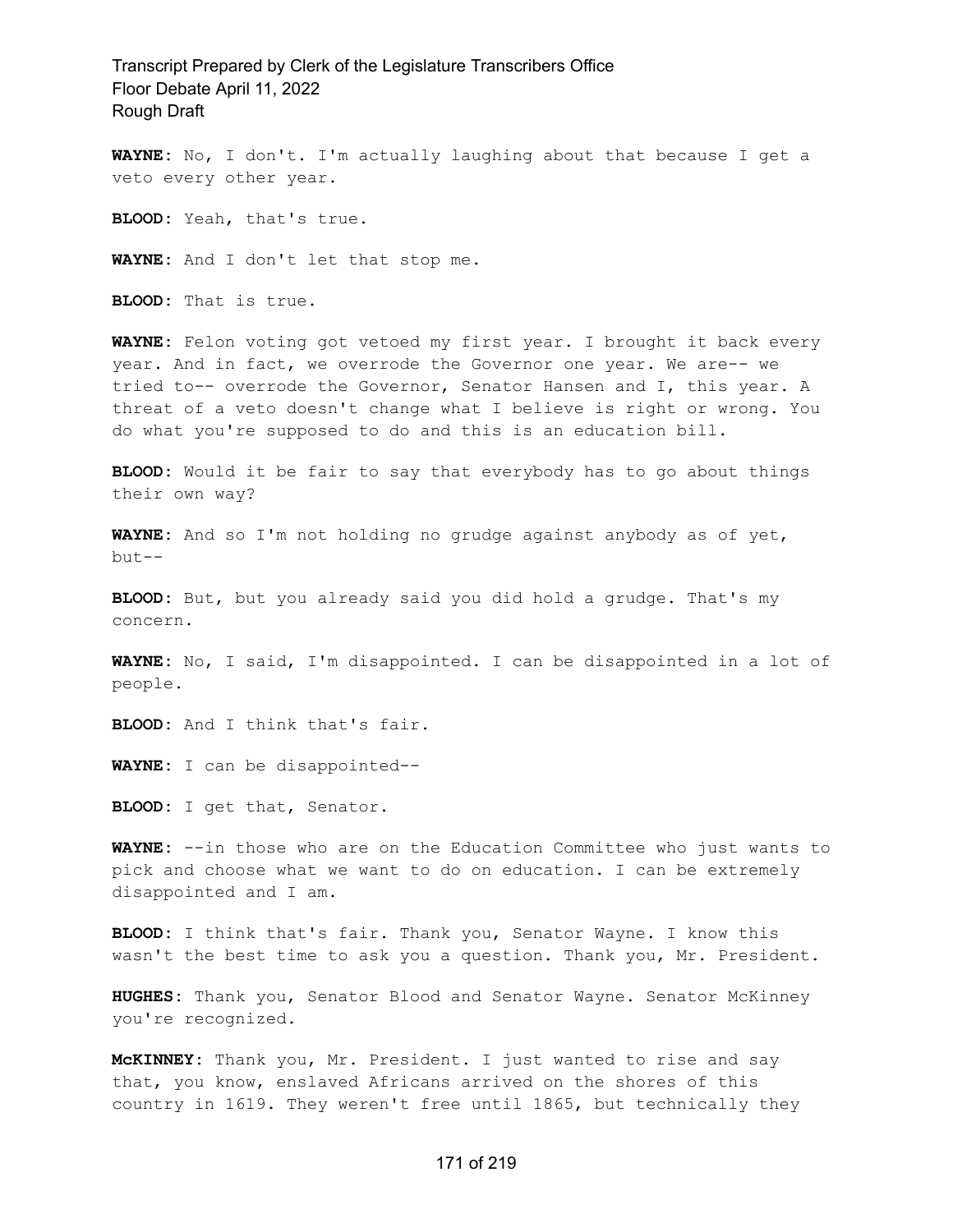were free in 1863-64 because of the Emancipation Proclamation. But in Texas, slave owners didn't want to let those individuals go. Then, from those years on, descendants of enslaved Africans and even enslaved Africans who were later freed were lynched by the KKK and others, oppressed. Still, when you look across this country, every black neighborhood in this country is impoverished. And when you look at our prisons, they're overpopulated with black people and because of the 13th Amendment, that is considered legal slavery. I don't know how we consciously leave that out. And this is not to Senator Day or anybody else, but it's to the people that think this amendment is needed: just come out and say that we don't want black people in Nebraska or we don't want black people in the United States, honestly. Thank you.

**HUGHES:** Thank you, Senator McKinney. Senator Matt Hansen, you're recognized.

**M. HANSEN:** Thank you, Mr. President. And I'm going to speak to the particular procedure on the Speaker priority because, as I understand it, that Senator Day doesn't even have the option of facing a veto because if we don't accept this amendment, Speaker Hilgers won't schedule it. So colleagues, you're not the rule-- or the "rule"-- I would use air quotes for the transcribers-- that Speaker priority bills can't add more on to it is-- it is what the Speaker considers in picking priorities. It's not necessarily in a rulebook. And the reason that's there is for a variety of reasons, but one of the reasons was my freshman year, I attempted to amend a Speaker priority bill on- attach a different bill to it. I had the support of the committee chair, I had the support of the original introducer, and we had some technical concerns and we had some other issues that dragged out the debate. And what probably should have been a few minutes on Select File ended up being about half an hour. And the Speaker at the time came up and said you surprised me with this, take it off, you're wasting time, and I did. And then the very next year, we had this rule-- "rule"-- again with air quotes-- on the letter saying that you can't add new material on the Speaker priority. In my mind, it was to prevent Speaker priorities from being turned into Christmas trees. It was not intended to make any sort of new material not allowed and not allowable and I don't think that's been our tradition. I don't think that's been our practice. Again, that is something each individual speaker gets to determine. So I appreciate that Speaker Hilgers is picking a pretty strict standard with this, but to say this has been a long running practice, I would say it really hasn't been. It's something that hasn't even-- it's, it's younger than my tenure in the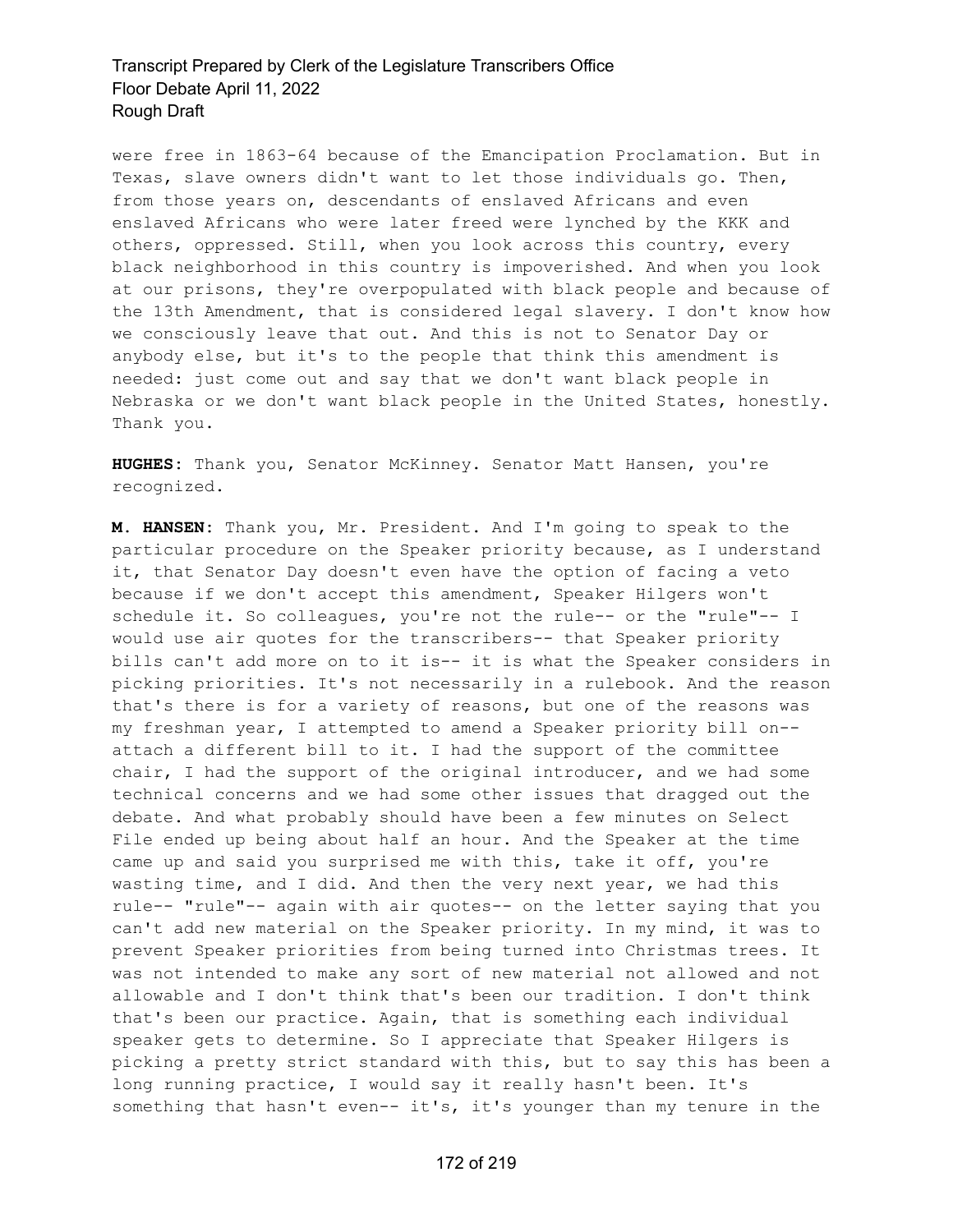body, this even term or this rule even existing. So I wanted to provide that context before we took this vote. Thank you, Mr. President.

**HUGHES:** Thank you, Senator Hansen. Senator Wayne, you're recognized.

**WAYNE:** Thank you, colleagues. So I'm, I'm calmed down. I'm having some fun now. I'm just laughing. And the reason why I'm laughing and having a little bit of fun because go ahead and take this vote. Let's go with Speaker Hilgers' thought process, but then LB344, which is a Speaker priority that has so much new material that it had to go back and have a new hearing, cannot be heard next if we're going to be consistent. So I'm willing to follow the rules. I will concede that it is new material. Go ahead and vote. I still think if you vote the way that you're going to vote, you're whitewashing history, but then I expect LB344 to be passed over as new material. Thank you, Mr. President.

**HUGHES:** Thank you, Senator Wayne. Seeing no one else in the queue, Senator Day, you're welcome to close on AM2785.

**DAY:** Thank you, Mr. President. I appreciate Senator Hansen mentioning that if this amendment does not get adopted, this bill will not get scheduled on Final Reading. So I don't even have the opportunity for a veto or a veto override because the bill will not get scheduled. So if it, if it was up to me and I know that I could get it through and try to override a veto, I would be happy to do that including Senator Wayne's amendment, but that's not the case with this bill. So again, I'm just trying to save the Holocaust education part of this bill, which is an extremely important and timely piece of legislation and I think that it needs to get passed. So as I said earlier, I'm happy to work with Senator Wayne on a piece of legislation. It can have its own hearing and it can have its own day in court. This amendment did not have that and I understand that with Speaker priority bills, those things, you know, they don't follow what we-- how-- what we typically do with Speaker priorities. So please vote green on AM2785 and I appreciate the support. Thank you.

**HUGHES:** Thank you, Senator Day. Colleagues, the question before us is the adoption of AM2785 to LB88-- LB888. All those in favor of vote aye; all those opposed vote nay. Have you all voted? Record, Mr. Clerk.

**CLERK:** 27 ayes, 13 nays on the adoption of the amendment.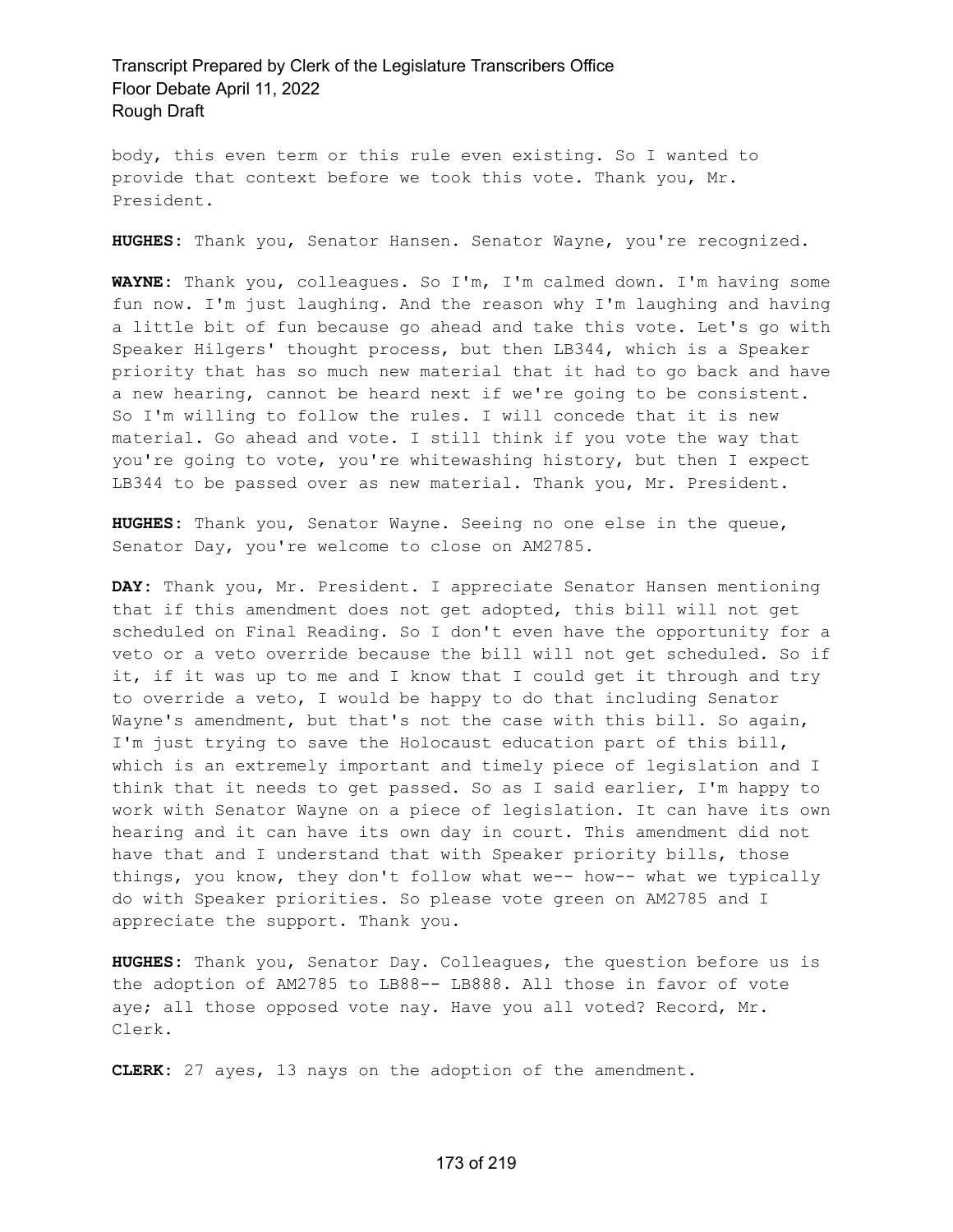**HUGHES:** AM2785 is adopted. Senator McKinney for a motion.

**McKINNEY:** Mr. President, I move to advance LB888 to E&R for engrossing.

**HUGHES:** Colleagues, you've all heard the motion. All those in favor say aye. Opposed nay. LB888 is advanced. Mr. Clerk, next item.

**CLERK:** Mr. President, LB921A on Select File. Senator Lathrop would move to amend with AM2840.

**HUGHES:** Senator Lathrop, you're welcome to open on AM2840.

**LATHROP:** Thank you, Mr. President. Colleagues, we moved LB921 with some amendments earlier. That amendment-- those amendments to LB921 actually lowered the A bill. This amendment reflects the new A bill, given those amendments that we adopted a little while ago, and it actually lowers the fiscal note. I would encourage your support of AM2840. Thank you.

**HUGHES:** Thank you, Senator Lathrop. Discussion is now open on LB-- AM2840. Senator Erdman, you're recognized.

**ERDMAN:** Thank you, Mr. President. Good evening. I wonder if Senator Lathrop would yield to question?

**HUGHES:** Senator Lathrop, will you yield?

**LATHROP:** Yes, I will.

**ERDMAN:** Senator Lathrop, I didn't go back and look up what the prior fiscal note was. Can you share that with us? Do you know what it is?

**LATHROP:** Yes, I can. So this amendment would change the fiscal note in this respect. The original was \$1.258 million. It's now down to \$1.176; zero from the General Fund, where it was \$246,000 before.

**ERDMAN:** OK.

**LATHROP:** I think in the second year, it's down from \$1 million to \$951,000 and from \$493,000 down to \$148,000.

**ERDMAN:** OK.

**LATHROP:** So there's considerable savings as a result of the amendments.

#### 174 of 219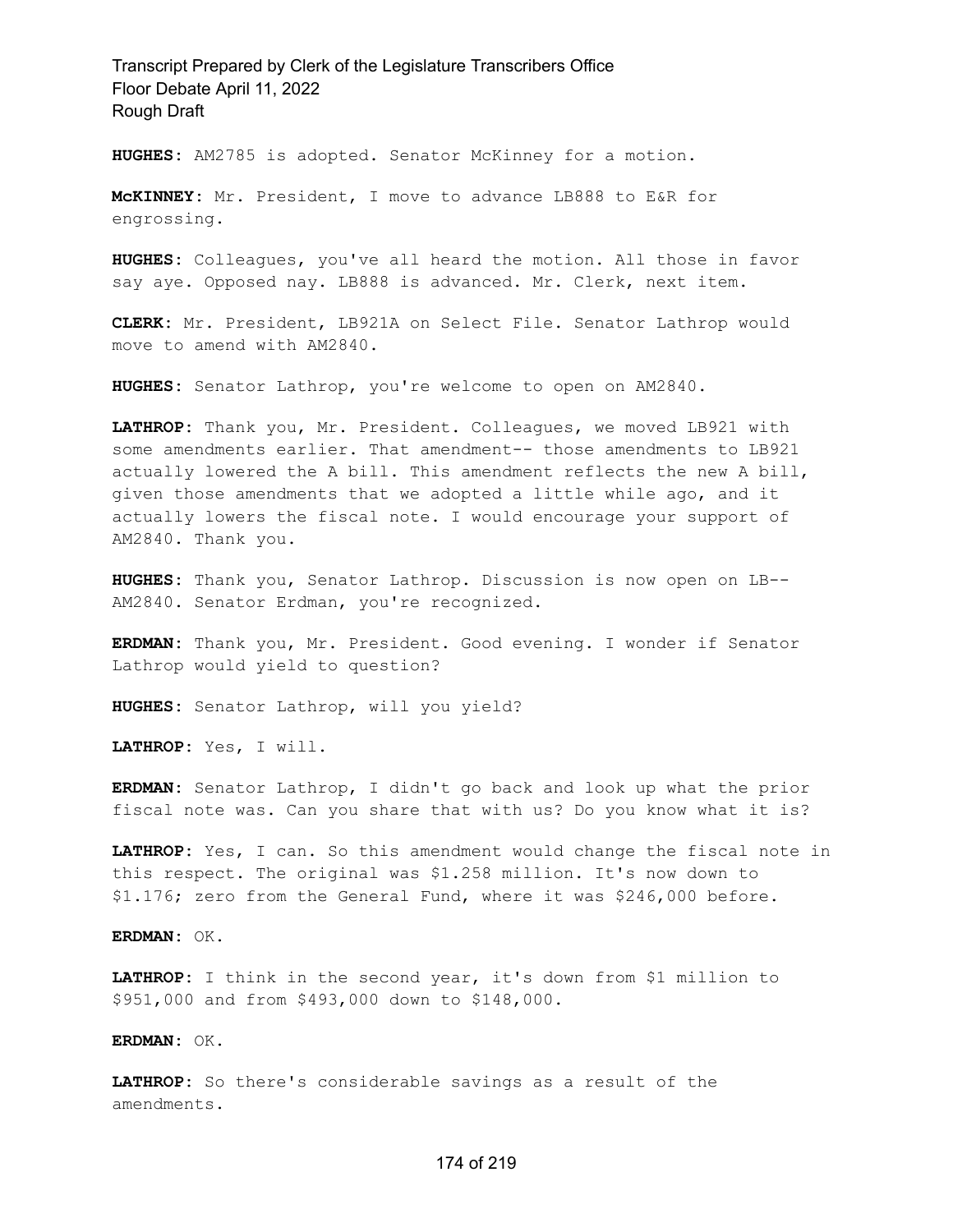**ERDMAN:** So why was the adjustment? What, what did you change that made the adjustment?

**LATHROP:** So that was the, the compromise or the work done by Senators Arch, Hansen, and Cavanaugh on-- remember, part of it is the competency piece--

**ERDMAN:** OK.

**LATHROP:** --and the other part was the enrollment piece. They were both narrowed through the work of Senator Arch--

**ERDMAN:** OK.

**LATHROP:** --and Senators Cavanaugh and Hansen.

**ERDMAN:** Thank you. Thank you for clarifying that. Thank you.

**HUGHES:** Thank you, Senator Erdman and Senator Lathrop. Seeing no one else in the queue, Senator Lathrop, you're welcome to close on AM2840. Senator Lathrop waives closing. Colleagues, the question before us is the adoption of AM2840 to LB921A. All those in favor of vote aye; all those opposed vote nay. Have you all voted? Record, Mr. Clerk.

**CLERK:** 41 ayes, 0 nays-- excuse me, 42 ayes, 0 nays on the adoption of the amendment.

**HUGHES:** AM2840 is adopted.

**CLERK:** I have nothing further on the bill, Mr. President.

**HUGHES:** Senator McKinney for a motion.

**McKINNEY:** Mr. President, I move to advance LB921A to E&R for engrossing.

**HUGHES:** Colleagues, you've all heard the motion. All those in favor say aye. Opposed nay. LB921A is advanced. Mr. Clerk.

**CLERK:** Well, Mr. President, I believe we're returning to LB121. Right, Mr. Speaker? Thank you. Pending is Senator Slama's motion-- amendment, FA212.

**HUGHES:** Senator Slama, you're welcome to continue debate on your FA212.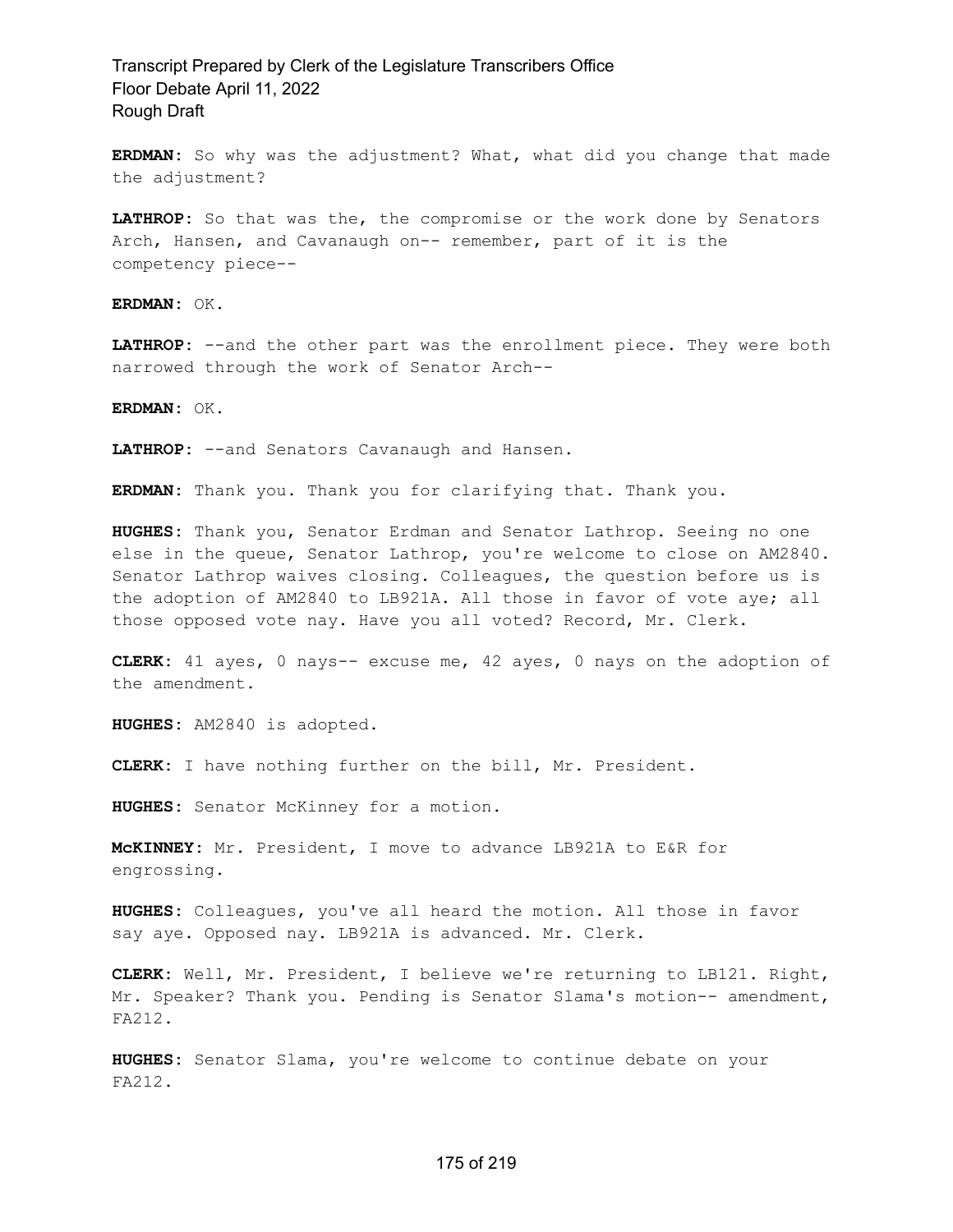**SLAMA:** Thank you, Mr. President, and just to update anyone watching from home or hasn't been around on the floor, I am doing a very calm- respectful that this is the last late night of the session-- easy listening for our filibuster of LB121. That is because-- and this has been a consistent position since I've taken office-- I am opposed to expanding government benefits for three-time felons and I'm especially opposed on today, where we ended up killing a Second Amendment bill with 31 votes. So that's why I did promise to filibuster this bill if it advanced to Select File from General File. It received 25 votes and advanced so here we are. But I am reading from a study. Just a heads up to everyone on the floor, we're not going to be taking any votes until we get a cloture on this, which I estimate will be probably around 10:30, 11 o'clock--

**HUGHES:** Excuse me, Senator Slama. Colleagues, could we keep our conversations to a minimum? Thank you.

**SLAMA:** Thank you, Mr. President. I appreciate that. But this is- like, if you're not listening to any part of what I'm talking about, you can hear this. I'm, I'm not taking anything to a vote. I'm not doing any calls of the house. So if you want to leave, hang out in your offices, or even head home, if you're not supportive of cloture on LB121, please feel free to check out if you'd like. I do anticipate this will be going to cloture. I have three more floor amendments posted after this, so if I run out of turns to speak on this one, I'll do a ten-minute introduction on my next one, have three turns at the mike, and then have a close. We'll repeat through that two more times and then I have motions on my desk. One is to indefinitely postpone LB121, which is treated the same in the order of priorities as an amendment, then after that, once I start running out of turns on that, I will drop a motion to recommit LB121 to the Health and Human Services Committee. And last but not least, we won't get this far because we will run out of time, but I do like having extra amendments handy if I need them and I will move to bracket LB121 until the last day of session. So if you take nothing else from this turn on the mike, it is feel free to take the night off. I, I won't be doing calls in the house. Nothing will go to a vote and I will just read from the studies I found and I will continue to remain opposed to LB121 and provide updates for anybody listening from home that might be confused as to what's going on. And yeah, I am reading, for those of you following along from your computers, from a study published in Behavioral Science Law in 2009. It's published on the NIH public access website and it is entitled "Violent Offenses Associated with Co-Occurring Substance Use and Mental Health Problems: Evidence from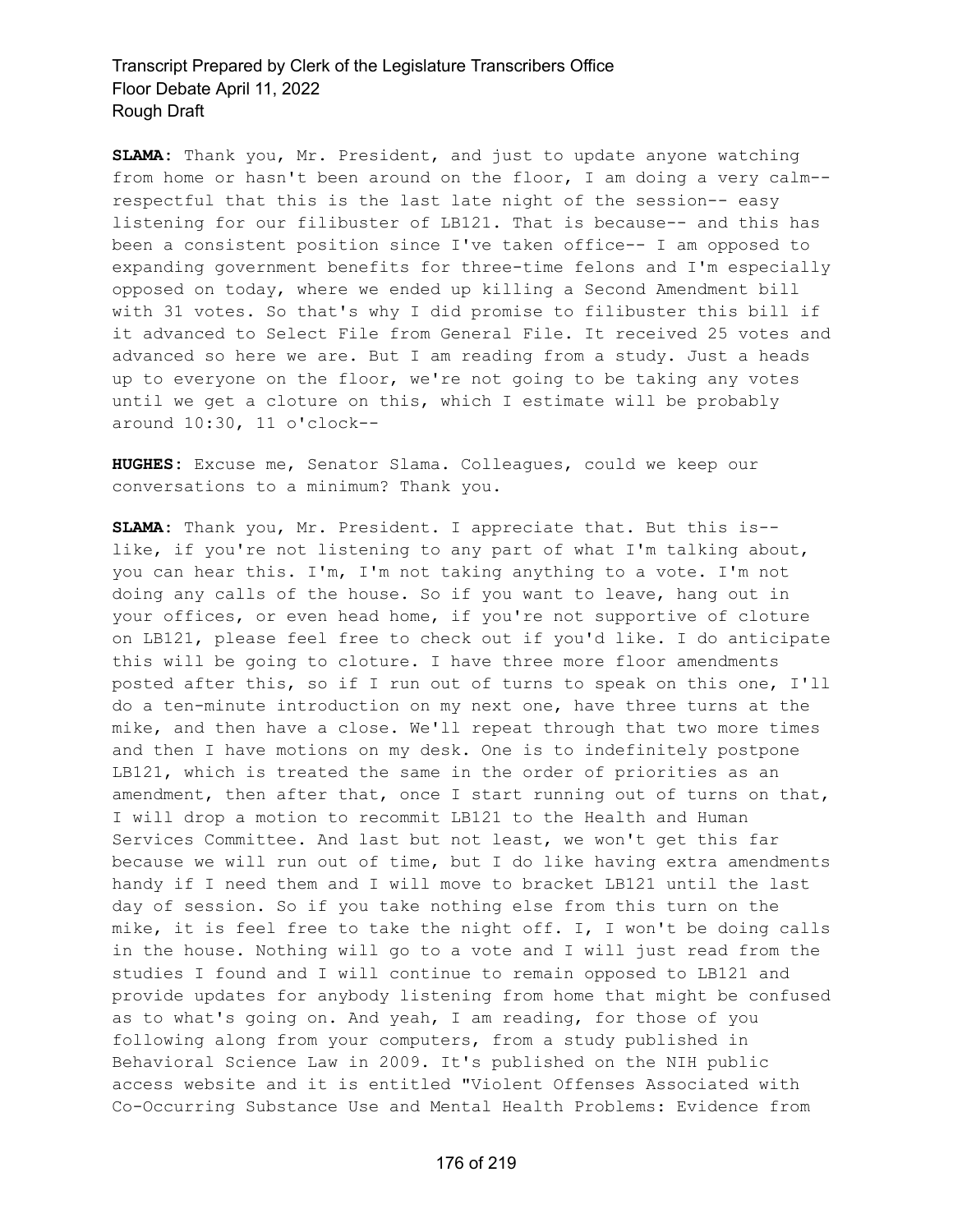CJDATS. This is offered-- authored by Dr. Sacks, Dr. Cleland, Dr. Melnick, Dr. Flynn, Dr. Knight, Mr. Friedmann, Mr. Prendergast, and Ms. Coen. And it's, it's a pretty interesting analysis. I am on page-- I ended on page-- sorry, I lost my mark. Here I am on page 7, in the results section most of the way down the page on the subsection entitled "The Association of Mental Health Problems and Substance Use Frequencies with Violent Offenses." So I will continue there with this turn on the mike and any subsequent turns on the mike that I'm yielded by my colleagues or--

**HUGHES:** One minute.

**SLAMA:** --thank you, Mr. President-- or I'm granted just by turning on my light, which I need to do right now. I'm not yielding any of my time, so please don't. Thank you, Mr. President. So going back to that paragraph, in generalized linear mixed model analyses 14 of 17 two-way interaction terms were not significant and were removed. The final model with these terms removed is summarized in Table 2. Older age was associated with a decrease in the probability of violence. And I will put a pin there and carry on at my next turn on the mike. But in short, I rise opposed to LB121 and that's a pretty good summary of why I am filibustering this bill and the process that I will use to get there. So thank you, Mr. President.

**HUGHES:** Thank you, Senator Slama. That was your third opportunity on your floor amendment so you still have your close. Senator Albrecht, you're recognized.

**ALBRECHT:** Thank you, President. Is this my third time on the mike?

**HUGHES:** Your second.

**ALBRECHT:** My second, thank you. So you must have reset. OK, so I did-- I do rise in opposition of LB121. I had found finally on the 72 pages on page 37-- I'm reading from the transcript that Chairman Arch, which I don't believe he's here in the room this evening right now. So he was asking if there were any other proponents for LB121. Seeing none, there is-- is there anyone that would like to testify in opposition to LB121? And he has Director Stephanie Beasley: Good Morning, Chairperson Arch and members of the Health and Human Services Committee. My name is Stephanie Beasley-- she spells it-- and I am the director of the Division of Children and Family Services that is within the Nebraska Department of Health and Human Services. DHHS is here to testify in opposition to LB121 as it would allow a person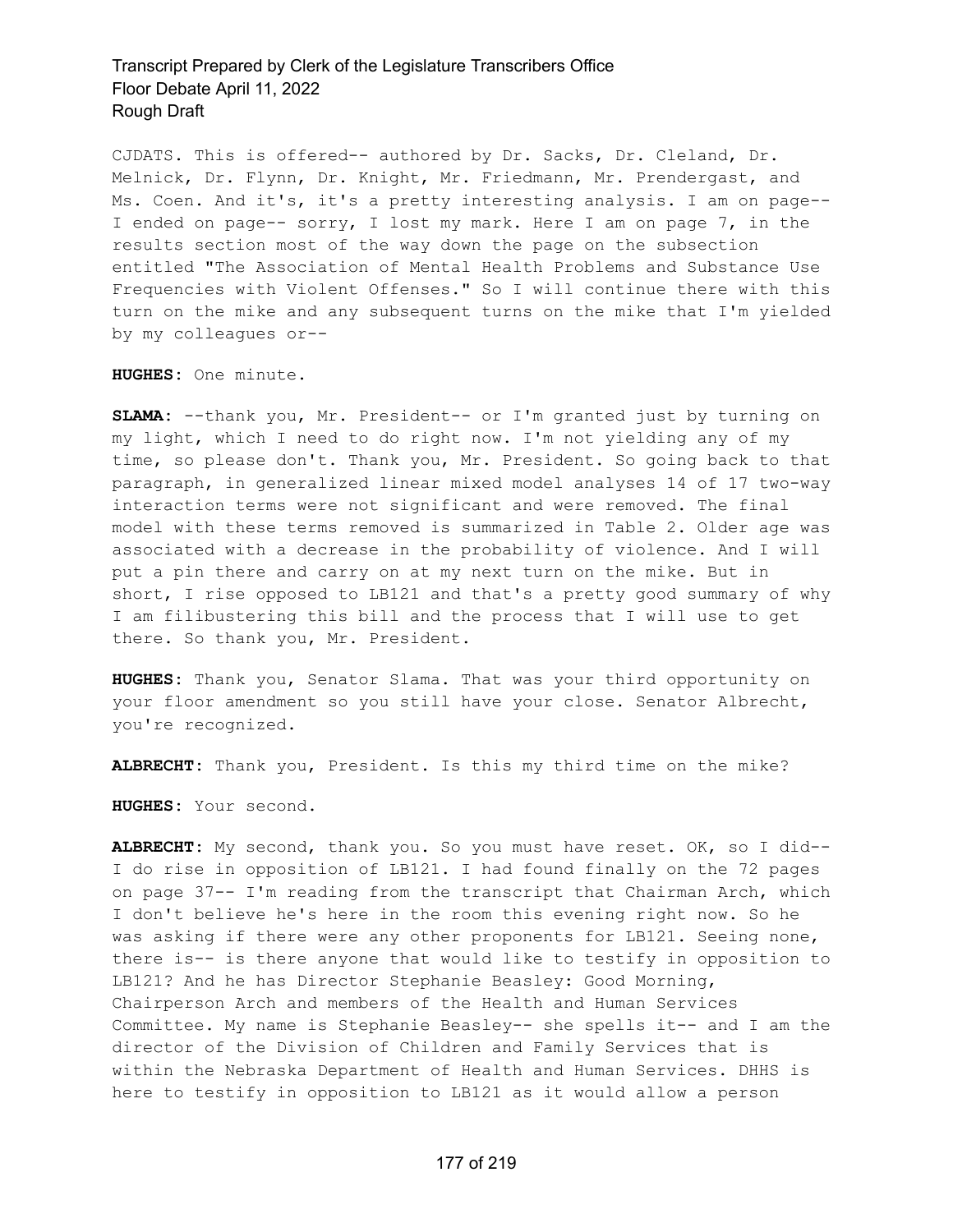convicted of a drug distributions to receive SNAP benefits. LB121 also removes the requirement for an individual convicted of a drug felony to participate in or complete a drug treatment program as appropriate in order to be eligible for the SNAP benefits. So again, they're asking for the treatment process that they do have to complete the drug treatment program. LB121 would allow someone still serving a term of parole, probation, or post-release supervision to receive SNAP benefits. It's important to note that as long as they receive treatment post conviction, that they can receive the benefits at this point while on parole. DHHS is supportive of Nebraska residents striving to overcome drug addiction and rebuilding their lives after a felony sentence. DHHS does not believe that the system should support individuals convicted of three or more felony charges. Rather, DHHS supports completion of sentencing and participation in treatment programs as appropriate before receiving SNAP benefits. She thanks him for the time and the opportunity to testify. Be happy to answer any questions. Senator Arch thanks her and asks if there's any questions. Senator Machaela Cavanaugh: Thank you and good morning, Director Beasley. Stephanie Beasley: Good morning, Senator. Senator Cavanaugh: So we've heard about the cost for incarnation, incarceration, excuse me. How much does that cost, the average cost for SNAP benefits a month for a person. Stephanie Beasley: So the average benefit I think is \$200, but hold on, I have the amount for you. It's the average benefit per household. In federal fiscal year 2020 was \$243 a month. The average benefit per person in federal fiscal year 2020 was \$112 per month. Senator Cavanaugh: OK. So oftentimes when the department is here testifying in opposition to bills, it's because of the fiscal note and this bill does not have a fiscal note. And so I thought perhaps that this time we would have you here in support because there's no fiscal impact. And it's clear that it's not a strain on the agency to execute this, this change in statute. Is that correct? Stephanie Beasley: Well, I think, I think that was testified earlier as to being pretty accurate. There's 750--

**WILLIAMS:** One minute.

**ALBRECHT:** --750-plus people were denied last year or deemed ineligible, so it-- and Senator Cavanaugh says, well, according to the fiscal note from DHHS, not from our Fiscal Office, it says that basically that the cost could be absorbed in within the department. Stephanie Beasley: Right, so-- Senator Cavanaugh: So there's not really a burden to executing this program. Stephanie Beasley: Correct. Senator Cavanaugh: OK, so it is a philosophical opposition. Stephanie Beasley: Yeah, the cost would be absorbed. The benefits that are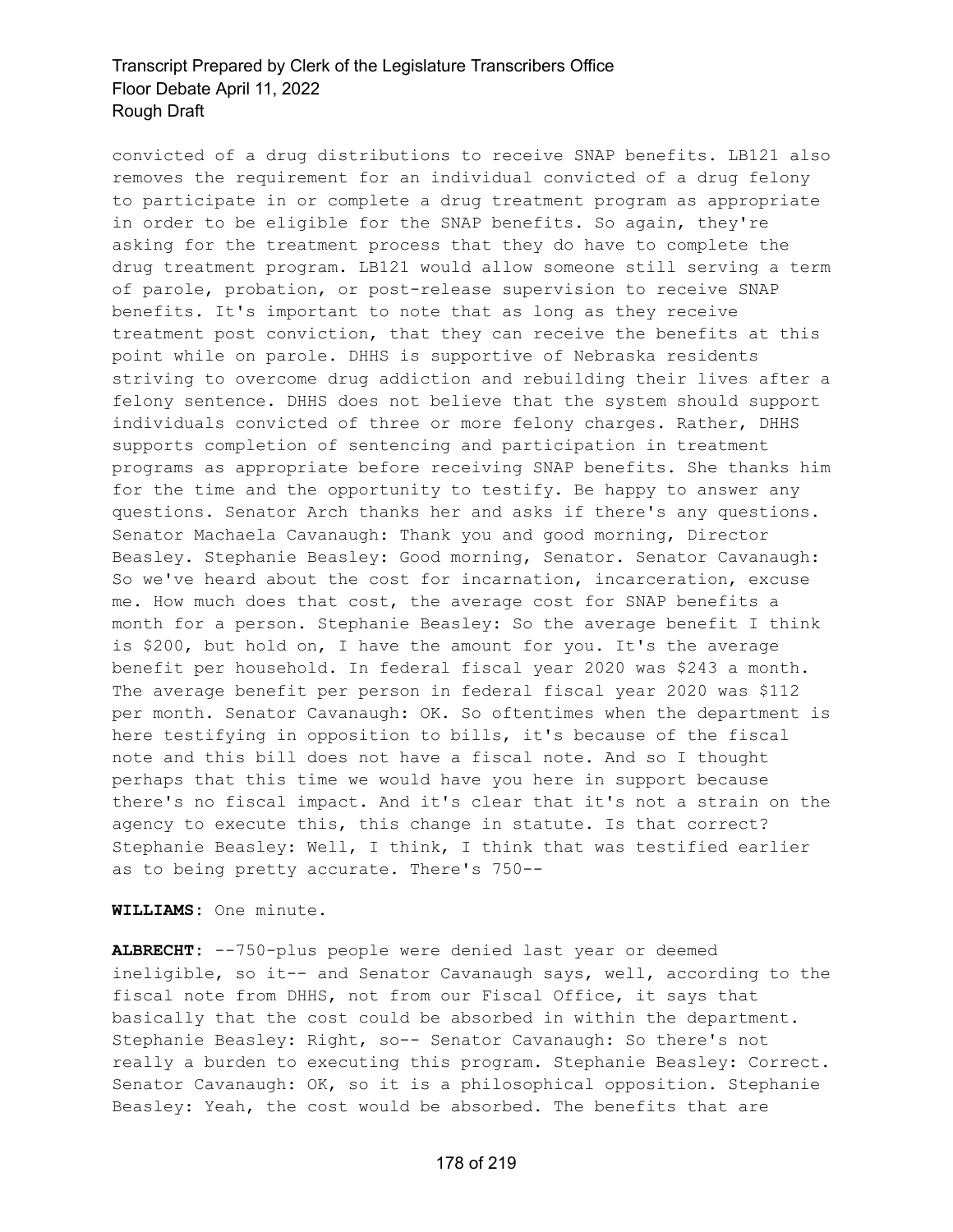coming through 100 percent federal. And so the cost for determining eligibility could be absorbed within current. Senator Cavanaugh: Right. Stephanie Beasley: Because we are already determining eligibility on these applicants. Senator Cavanaugh: well, I'm just trying to be clear about what the actual opposition is--

**WILLIAMS:** Time, Senator.

**ALBRECHT:** Thank you.

**WILLIAMS:** Thank you, Senator Albrecht. Senator Ben Hansen, you are recognized.

**B. HANSEN:** Thank you, Mr. President. Appreciate what Senator Slama is trying to do here and, and open up and have some conversation about this topic, so I will yield the rest of my time to Senator Slama.

**WILLIAMS:** Senator Slama, you are yielded 4:40.

**SLAMA:** Thank you very much, Senator Hansen. Before I get back to the article, I was asked to remind everyone by the Speaker that in order to conduct the business of the state, we do need 25 people checked in. So if you are planning to check out for the evening, please ensure that you are not the 25th person to check out. This public service announcement has been brought to you by the Nebraska Legislature. Returning to the article, we're on page 7, section "Results" subsection "The Association of Mental Health Problems and Substance Use Frequencies with Violent Offenses." We are on the second sentence and-- no, the third sentence of that paragraph. Both childhood conduct problems and hostility, as measured by the two scales from the CEST-Intake, were associated with an increase in the probability of violence. Table 2 shows that, for the most part, no direct relationship between the mental health items and the probability of violence was evident, but the analyses revealed some statistically significant complexities in which the relationship between a specific variable in violence depended on the value or level of one or two other variables. Drug Use Frequency: drug use frequency interacted with lifetime problems of both anxiety and trouble in understanding, remembering, and concentrating. In other words, the association between drug use frequency and violence was conditional on the lifetime presence or absence of both anxiety and trouble understanding, remembering, or concentrating problems. When lifetime anxiety and trouble understanding, remembering, or concentrating were both absent, overall, drug frequency was associated with an increase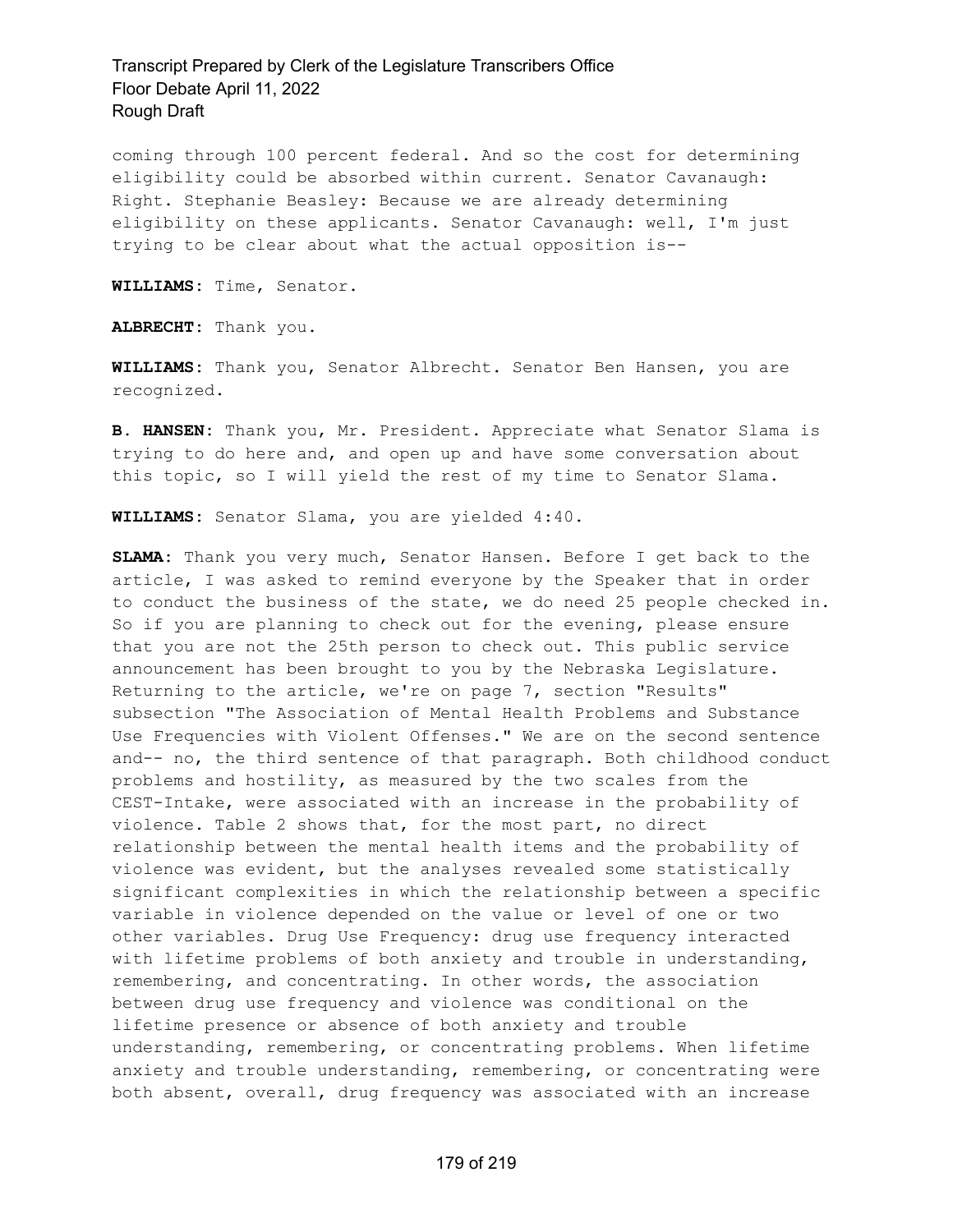in the probability of violence; when lifetime anxiety and trouble understanding, remembering, or concentrating were both present, overall, drug frequency was associated with an increase in the probability of violence. Also, when lifetime anxiety problems were absent in trouble, understanding, remembering, or concentrating was present, overall, drug frequency was associated with an increase in the probability of violence; however, when anxiety problems were present in trouble, understanding, remembering, or concentrating problems were absent, overall, drug frequency was not associated with violence. Alcohol quantity: alcohol quantity interacted with suicidal ideation. When suicidal ideation was absent, alcohol quantity was associated with an increase in the probability of violence; however, when suicidal ideation was present, alcohol quantity was not associated with violence. Mental health problems: when drug use frequency was at its lowest, a lifetime anxiety problem was associated with an increase in the probability of violence; when drug use frequency was at its median and its highest, a lifetime anxiety problem was not associated with violence. When drug use frequency was at its highest, lifetime trouble understanding, remembering, or concentrating was associated with an increase in the probability of violence, but this was only marginally significant. When drug use frequency--

#### **WILLIAMS:** One minute.

**SLAMA:** --thank you, Mr. President-- when drug use frequency was at its lowest, lifetime trouble understanding, remembering, or concentrating was associated with a decrease in the probability of violence. Also, when drug use frequency was at its median, lifetime trouble, understanding, remembering, or concentrating was not associated with violence. I will pick up there on my next turn on the mike. Thank you very much, Mr. President.

**WILLIAMS:** Thank you, Senator Slama. Senator Clements, you are recognized.

**CLEMENTS:** Thank you, Mr. President. I was looking in the bill and I wanted to make it clear as to what the objection is. On page-- bottom of a page 5, it starts talking about a person "shall be ineligible for these benefits," but it-- that's what stricken and its substitute, a person convicted of a felony involving, involving possession, use, or distribution of a controlled substance "shall only be eligible for Supplemental Nutrition Assistance Program benefits under this subsection if such person (i) has completed such persons, sentence for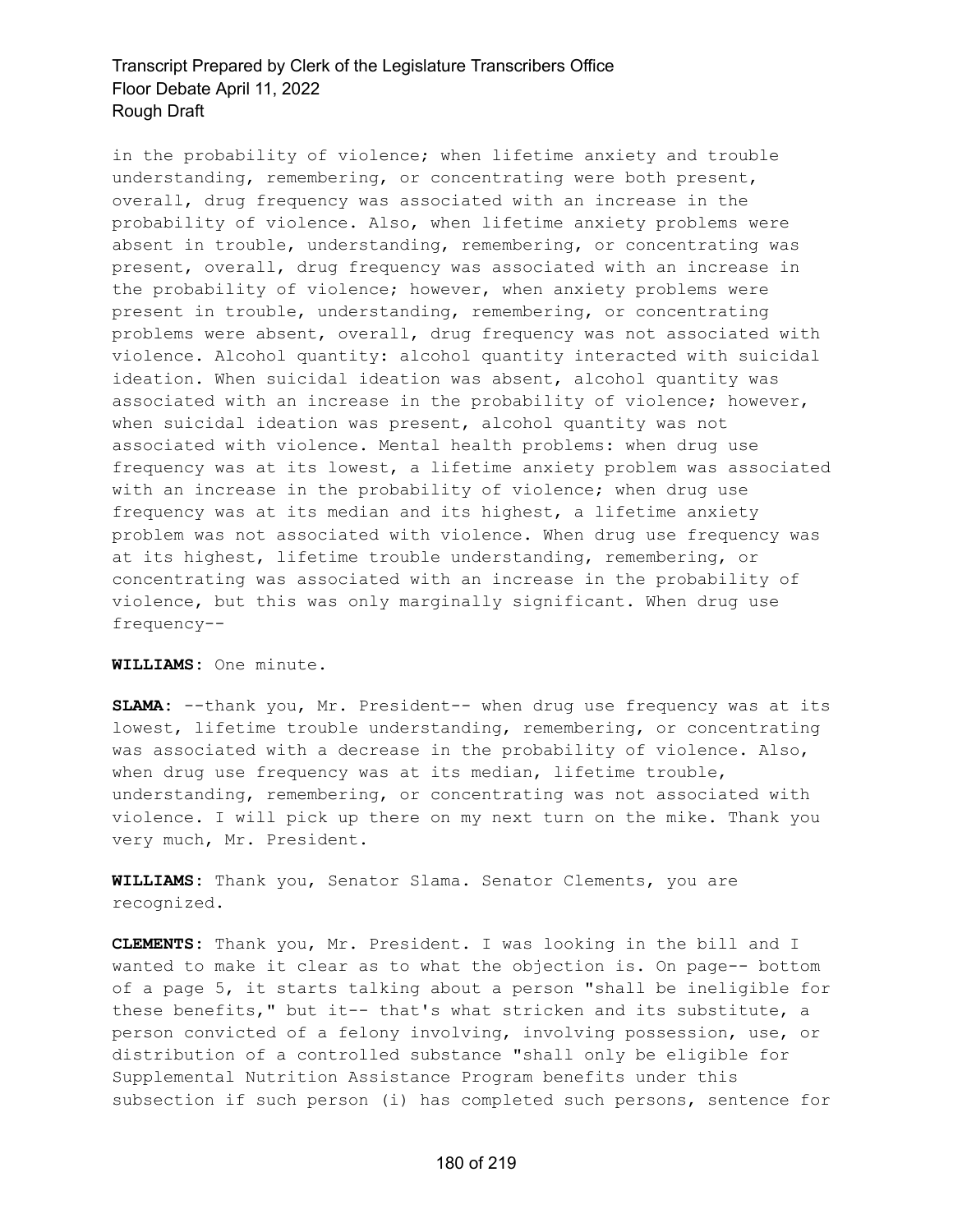such felony or (ii) is serving a term of parole, probation, or post-release supervision for such felony." So that's the change that has been added in this bill, which you'll note is-- has no requirement, especially for treatment. The original statute said that a person shall be ineligible for Supplemental Nutrition Assistance benefits under this subsection if he or she has had three or more felony convictions for the possession use of a controlled substance or has been convicted of a felony involving the sale or distribution. And the-- one thing I wanted to get to was that they have completed a state-licensed or nationally accredited substance abuse treatment program since the date of conviction and that is part of the stricken language. And that's also why I'm in opposition to the bill. I would yield the rest of my time to Senator Slama.

#### **WILLIAMS:** Senator Slama, 2:54.

**SLAMA:** Thank you, Mr. President and Senator Clements. Like Senator Lowe, Senator Clements does have a very soothing voice, so I, I think he provides a strong contribution and a voice of reason to this debate. Again, I'm filibustering LB121 because I am opposed to expanding government benefits for three-time felons, especially on a day where we've killed a bill on gun rights. I'll get back to my article that I'm reading from. We're on page 8, paragraph 3 of the subsection entitled "Mental Health Problems." When alcohol quantity was at its lowest and its median, suicidal ideation was not associated with violence; however, when alcohol quantity was its highest, suicidal ideation was associated with a decrease in the probability of violence. In sum, drug use frequency and alcohol quantity were associated with an increase in violence for all but a select subset of offenders, whereas, of six of the six mental health problem items, just one was associated with an increase in violence, and then only for a small number of offenders. Sensitivity Analysis: Two additional analytic strategies were employed to check that important associations between mental health problems and violence were not being missed. In one alternative strategy, each of the six mental health problems was considered separately to avoid any multicollinearity due to the co-occurrence of different problems. In these analyses, the unique association of each mental health problem was the probability of violence was essentially the same as when all--

#### **WILLIAMS:** One minute.

**SLAMA:** --six problems were considered together, as reported earlier. Thank you, Mr. President. In another alternative strategy, the total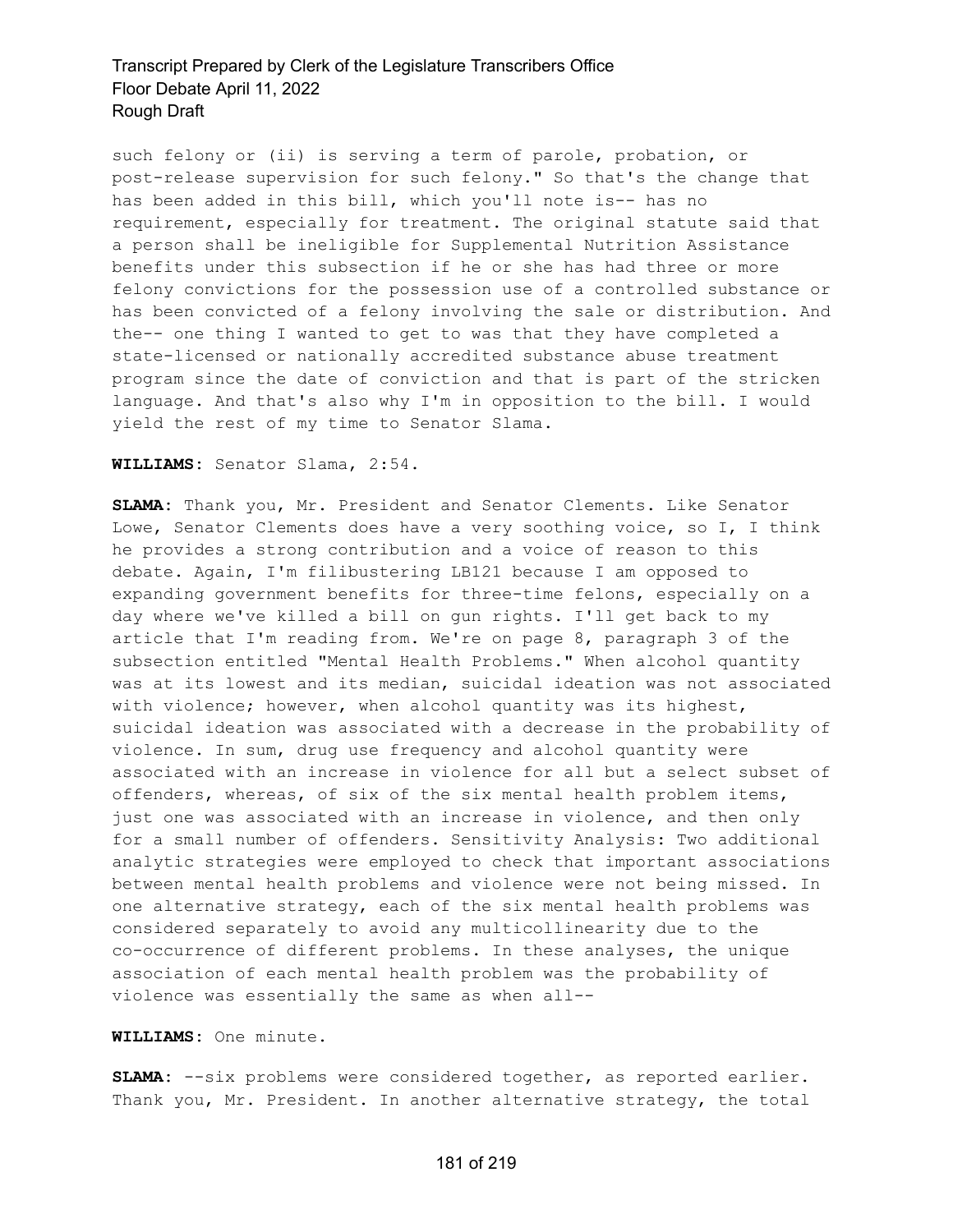number of mental health problems endorsed replaced the six individual items. Following the same model simplification strategy as described above, an interaction between the mental health problem sum and alcohol quantity remained. When none of the six problems was present, alcohol quantity was associated with an increase in the probability of violence. The association between alcohol quantity and the probability of violence was weaker as the total number of mental health problems increased. And that wraps up page 8. I will continue on page 9 on my next turn on the mike. Thank you, Mr. President.

**WILLIAMS:** Thank you, Senator Slama and Senator Clements. Senator Geist, you are recognized.

**GEIST:** Thank you, Mr. President. I am enjoying the easy listening of Senator Slama, so I will yield my time to her.

**WILLIAMS:** Senator Slama, 4:50.

**SLAMA:** Thank you, Mr. President. If law school doesn't work out and the legal profession also doesn't let me in, I do anticipate somewhat of a meandering career as a late-night NPR radio host, so stay tuned for that development. Continuing on page 9, at the lowest level of alcohol quantity, the number of mental health problems was marginally associated with an increase in the probability of violence. As alcohol quantity increased, the association became weaker in the negative, but was never significant. As in the primary analysis, aging was associated with the decrease in violence, whereas childhood conduct problems, hostility and overall drug use frequency were each associated with increases in the probability of violence. Moving on to the next section "Discussion" subsection "Summary of Findings." For most of the sample of paroled offenders who had been referred to substance abuse treatment programs in the community, recent alcohol quantity and drug use frequency were associated with an increase in the probability of violence and mental health problems were not; however, among a select group with lifetime anxiety and without a lifetime problem understanding, remembering, or concentrating, drug use frequency was not associated with violence. Also, among another select group with suicidal ideation, alcohol quantity was not associated with violence. A lifetime anxiety problem was associated with an increase in violence, but only among those at the lowest level of recent drug use frequency. A lifetime problem understanding, remembering, or concentrating was associated with an increase in violence, but only among those at the highest level of recent drug use frequency, and with only marginal significance. Suicidal ideation was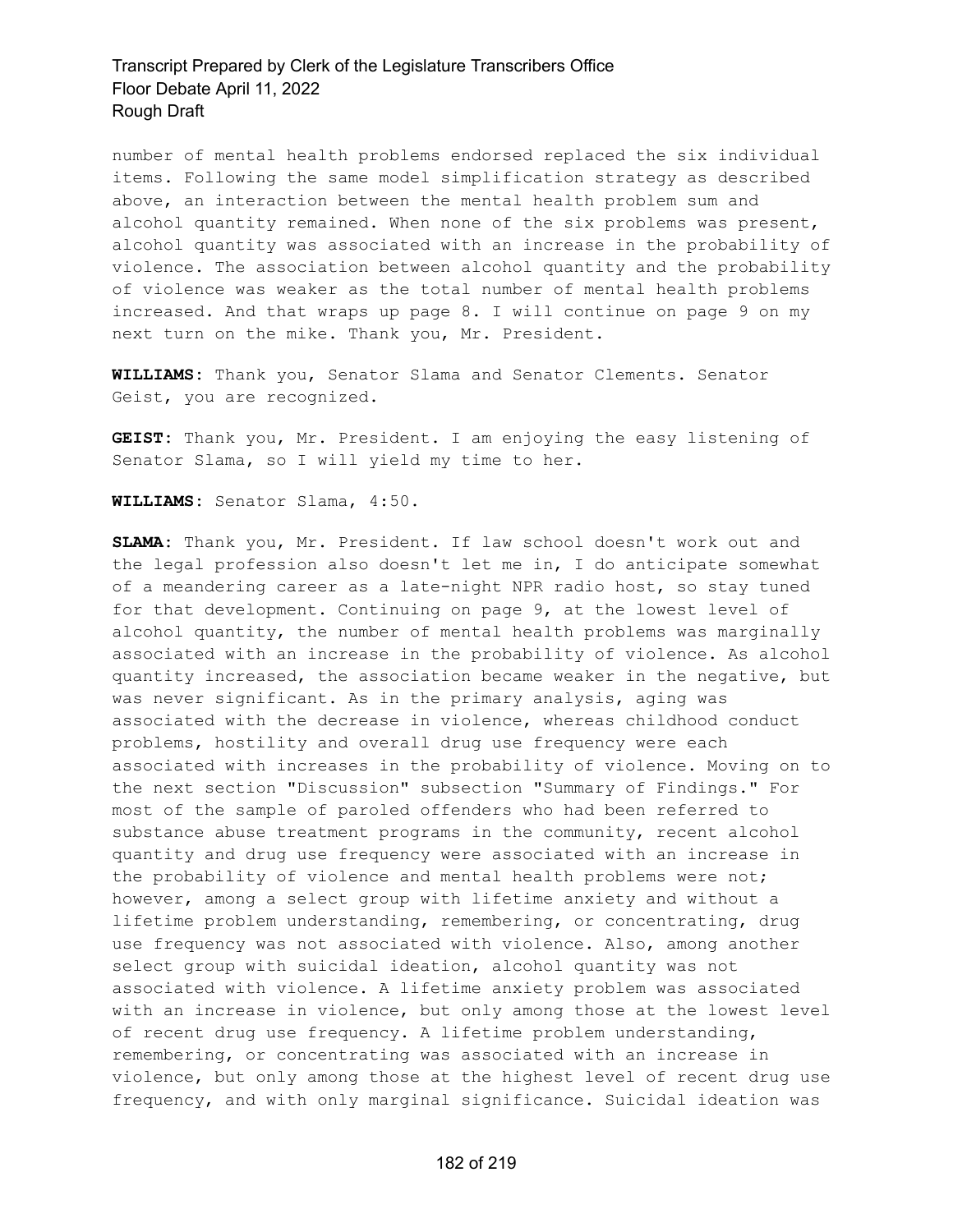associated with a decrease in violence, but only among those at the highest level of alcohol quantity. Two scales indicative of antisocial personality characteristics predicted an increase in the probability of violence independent of the frequency of recent drug use or of the quantity of alcohol consumed. "Discussion of Findings" Characteristics of the Sample: The analyses reported here showed higher rates of co-occurring mental health problems among paroled offenders who had been referred to substance abuse treatment services in the community, 61 percent on items indicative of any lifetime mental health problem. These rates are consistent with those found in the studies of substance abuse programs in the community, including studies in 2000 and 1997 and in prison (Swartz, 2006), despite the fact that the data were drawn from research interview items rather than from a diagnostic clinical interview or a standardized instrument. The prevalence rate for violent offenses, 27 percent, is considerably higher than violence rates found in community-based mental health populations. For example, the recent National Institute of Mental Health (NIMH) Clinical Antipsychotic Trials of Intervention Effectiveness (CATIE) study found a six-month prevalence rate of 4 percent for serious violent behavior in the period prior to entry into the clinical trial. That rate is high in the samples reported here is not surprising, given that all who participated in the current study were offenders and, by definition, many had been incarcerated--

#### **WILLIAMS:** One minute.

**SLAMA:** --thank you, Mr. President-- had been incarcerated for committing a violent offense. Comparison with Findings from the MacArthur Risk Study: The results of the curr-- the current analyses are similar to those of the MacArthur Risk Study, in that both studies demonstrated that the risk of violence increases alcohol and drug use increased. Both studies found more limited in specific associations between mental health problems and violence. The current results are from a sample of offenders referred to substance abuse treatment programs in the community, differing in some important aspects from those in the MacArthur study. That concludes page 9. We'll pick up on page 10 on my next turn on the mike. Thank you, Mr. President.

**WILLIAMS:** Thank you, Senator Slama and Senator Geist. Senator Lowe, you are recognized.

**LOWE:** Thank you, Mr. President. That was so nice and so soothing I almost forgot I was going to speak. I was kind of almost dozing off there, so you have a very, very easy flowing voice and I'll let you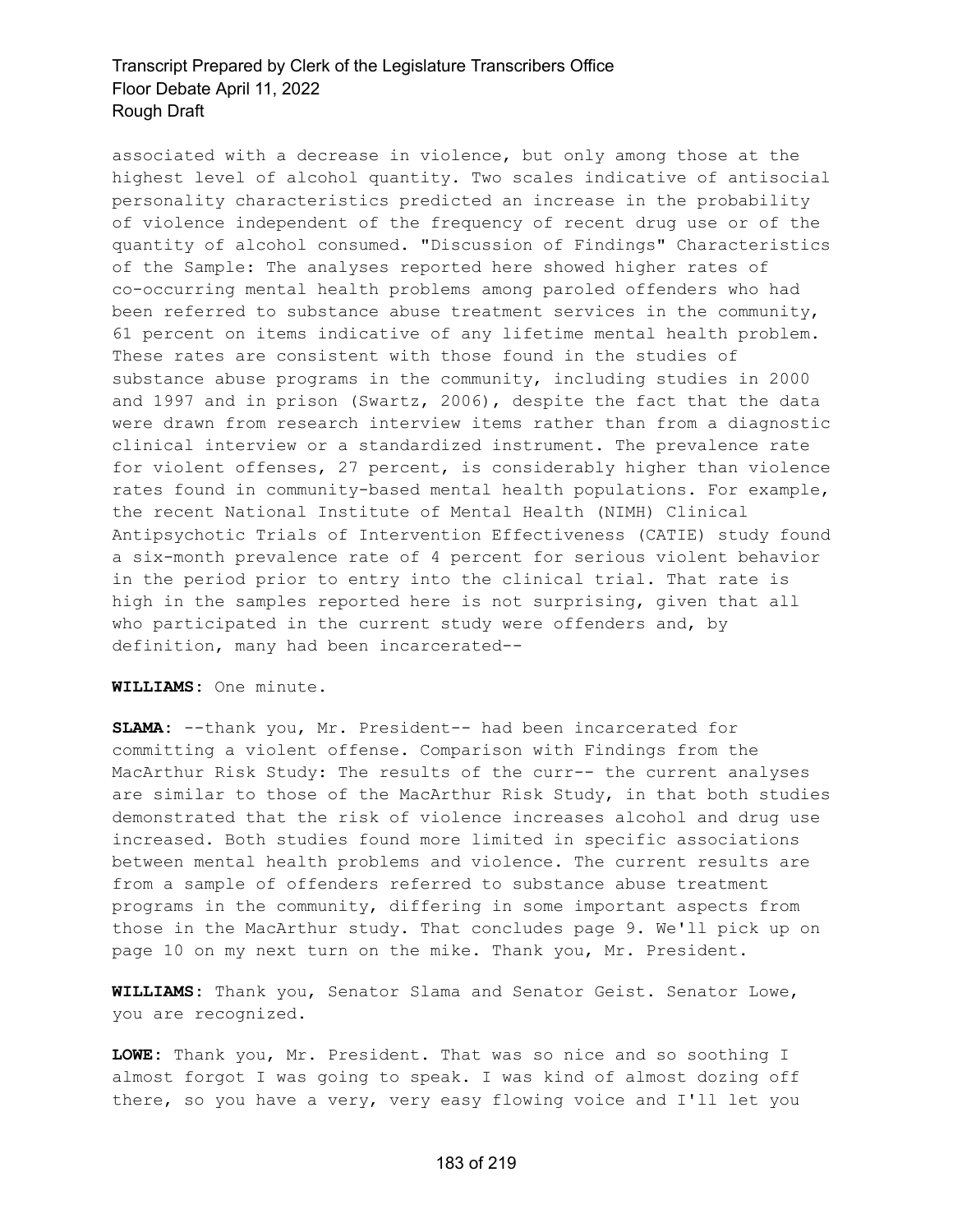have a drink of your tea and, and we'll just continue on with this here shortly. But good night, everybody. It's been a pleasure speaking with you. I'd like to yield the rest of my time to Senator Slama.

**WILLIAMS:** Senator Slama, you are yielded 4:30.

**SLAMA:** Thank you very much, Mr. President, and thank you, Senator Lowe, for that relaxing vacation from my voice. I will now pick up on page 10 of the study. I'm on the first sentence of-- first full sentence on page 10. Initial reports of the MacArthur data indicated that any drug or alcohol use among individuals discharged from mental hospitals increased the risk for violence, while mental disorders had only minimal effects, whereas a re-analysis of data from the MacArthur study found a relationship between severity of both drug and alcohol use and violence. In the analyses reported here, both the quantity of alcohol consumed and the overall frequency of drug use were associated with violence for most offenders. Taken together, the two studies demonstrated relationships between both alcohol and drug use and violence among hospitalized psychiatric patients and offenders recently released from prison. Differences in the measurement of violence need to be taken into account in the comparison of the current study to the MacArthur study. The MacArthur Risk Study used an extensive structured assessment of specific aggressive behaviors, along with the probes for severity and context. The MacArthur Community Violence Instrument has become a standard in the field and has been used in many recent studies, including NIMH CATIE project cited above. The CJDATS study measured violence offenses by asking respondents whether they had committed any of several types of violent crime, such as mugging, aggravated assault, terrorist threats, homicide, arson, or sex offenses. The data on violent acts in the current study were obtained from self-reports, as are commonly employed in both substance use in criminal justice research, and results, while different from the MacArthur study, which focused exclusively on violent behavior, were consistent with the literature in those areas. Substance abuse, mental health and Violence: Two important findings emerged from the current analyses. First, the finding that the quantity of alcohol consumed and overall drug frequency were related to violence is consistent with the literature and underscores the need for post-release treatment focused on alcohol and drug use. Second, similar to the MacArthur Risk Study, associations between mental health problems and violence were limited and fairly specific; only indicators of antisocial personality were associated with violence, regardless of substance use. Other problems of anxiety and trouble understanding, remembering, or concentrating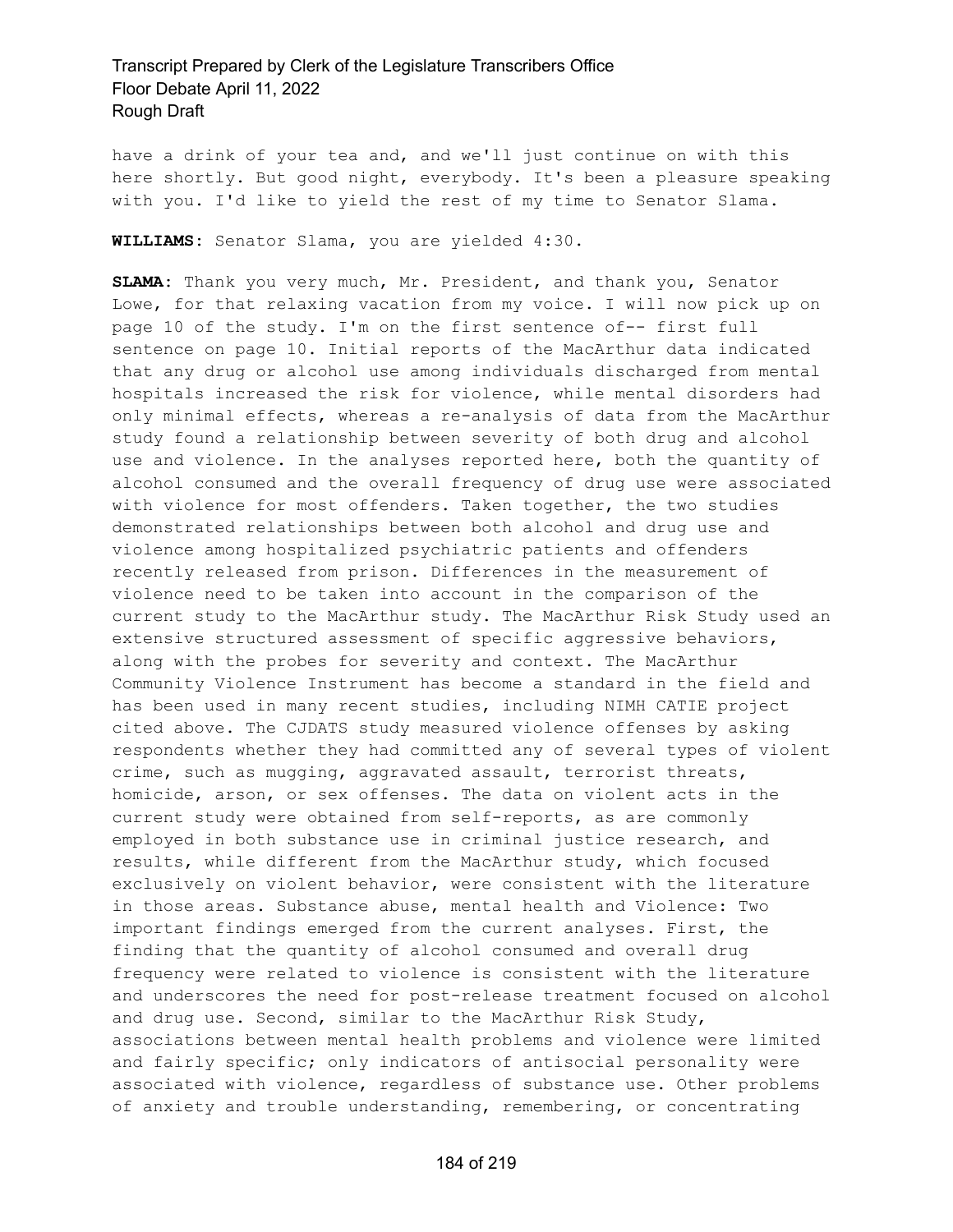were related to violence only at specific and less common levels of substance use. These limited effects of mental health problems clearly warrant further exploration because they do not appear in the previous studies and do not seem to fit into a theoretical or clinical framework, which would explain why these particular mental health problems interact with substance use in idiosyncratic ways.

**WILLIAMS:** One minute.

**SLAMA:** Thank you, Mr. President. I will wrap up there and pick up on the subsection-- on the final subsection on page 10, "Co-Occurring Disorders and Violence." And just briefly explain-- I've explained why I am opposed to the bill. Again, this is nothing personal. I'm just opposed to this from a policy perspective. I'm not going to get up and shout and make arguments. I want this to be as relaxing of a filibuster as possible. I gave the bill's introducer a heads up and I fully anticipate this to go four hours based on the motions and the amendments I have made to the bill. So we are going to be here for a while. Thank you, Mr. President.

**WILLIAMS:** Thank you, Senator Slama and Senator Lowe. Senator Sanders, you are recognized.

**SANDERS:** Thank you, Mr. President. Good evening, colleagues. Senator Slama is doing such a great job this, this evening and I'd like to yield my, my-- rest of my time to Senator Slama.

**WILLIAMS:** Senator Slama, 4:50.

**SLAMA:** Senator Sanders, thank you very much. You are such a sweetheart. I'm going to start from the final subsection on page 10 entitled "Co-Occurring Disorders and Violence." It is useful to consider the findings with regard to co-occurring disorders. If substance use and mental health problems combined to increase the likelihood of violence beyond what one would expect given the separate effects of each, then mental health problems should be more strongly associated with violence when substance use problems are present, and substance use problems should be more strongly associated with violence when mental health problems are present; yet, in all of the interactions examined, this pattern emerged only once. A lifetime problem understanding, remembering, or concentrating increased the probability of violence when drug use frequency was high and decreased the probability of violence when drug use frequency was low. Although this interaction did follow the expected pattern, the simple effect of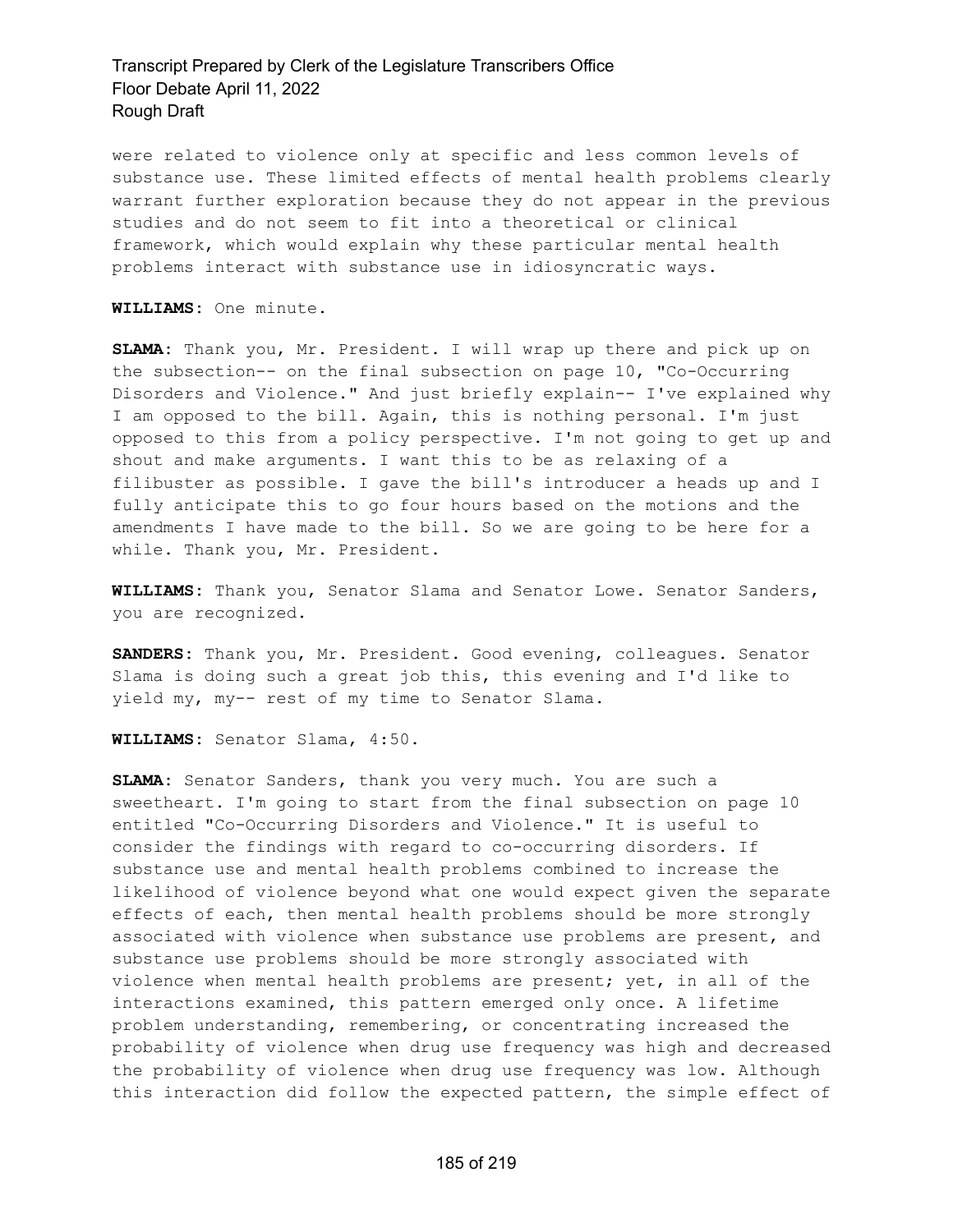the mental health problem at the highest level of drug use frequency was only marginally significant. Other interaction effects emerged with an opposite pattern; that is, mental health problems increased violence most when drug use was less frequent and when less alcohol was consumed. Also, substance use did not interact with childhood conduct problems or with hostility. On the whole, the suggests that substance use and characteristics of antisocial personality disorder are relevant to violence, but these associations with violence remain, for the most part, unaffected by the presence of other mental health problems. Subsection "Limitations:" Because sex offenses were considered to be violent offenses and because registered sex offenders were excluded from the TCM study, offenders whose only violent offense was a sex offense were likely under-represented in the sample. Similarly, parolees who would have otherwise been eligible for the SNO study were excluded if psychotic features were present. This suggests that certain mental health problems, particularly the most severe types of mental illness, were likely underrepresented in this sample. Future studies of co-occurring disorders and violence should address this whole spectrum of substance use and mental health problems as well as all types of violent offense. Less restrictive inclusion criteria may be more feasible when these relationships are studied outside of the context of treatment. It was not possible to ascertain whether substance use and mental health problems preceded violent offenses. It is possible that the mental health and substance use problems observed were the result of committing violent offenses rather than the cause. Ideally, the associations observed here should be confirmed in prospective, longitudinal studies. For example, it would be useful to follow individuals with co-occurring disorders prospectively so that the presence of co-occurring disorders would be established before violent offenses were observed. Items available to characterize mental health were limited in at least three ways that should be taken into account when comparing the study to others reported in the literature. First, participants were only asked whether a particular problem was present or absent. It would be useful if future research on co-occurring disorders and violence were to obtain greater detail on the age of onset, frequency, duration, and severity of mental health problems. Second, in the TCM and SNO studies, structured clinical interviews could not be conducted with participants--

**WILLIAMS:** One minute.

**SLAMA:** --thank you, Mr. President-- to obtain specific diagnoses. In future studies, it would be helpful to obtain information on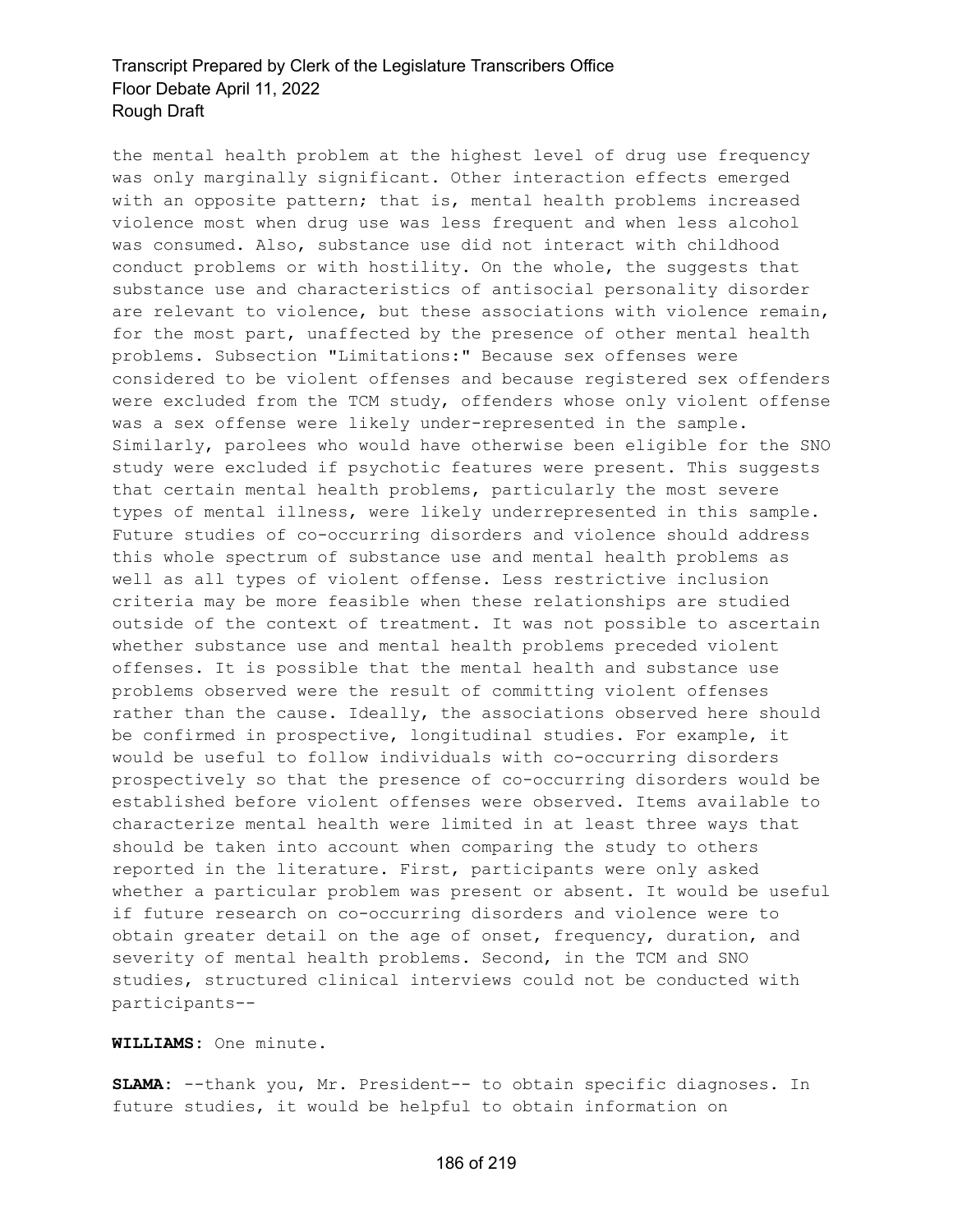diagnoses. In addition to specific dimensional measures of mental health problems or symptoms, which would permit the examination of the relative contribution of symptoms or problems in what specific disorders to risk for violent offenses. Finally, the items available to this analyses were far from comprehensive with respect to common mental health problems or symptoms. Thank you, Mr. President.

**WILLIAMS:** Thank you, Senator Slama. Senator Brewer, you are recognized.

**BREWER:** Thank you, Mr. President. Senator Slama, sit down and take a break. You're not getting any of my time. All right. LB121, not a fan, but that's not what I'm going to help this filibuster. Filibustering seems to be the way we do business around here. Since Senator Hunt wanted to be prime and center in the middle of my filibuster, I want a front seat for hers. So with that said, we're going to go back to the subject that we were working on this afternoon. The first gun control laws in America were aimed at, as I said earlier, folks that look like Wayne and folks who may have looked like my ancestors. And I'm going to read from the very first gun control laws in America. Got the book right here, "The Laws and Liberties of Massachusetts," 1648. Keep in mind, this is old-school talk here. And I quote, nor shall any man with any jurisdiction directly or indirectly amend, repair, or for cause be amended to repair any gun small or great belonging to an Indian nor shall endeavor the same, nor shall sell or give any Indian directly or indirectly any gun or any powder shot, lead, mold or any weapon or armor upon the pain of 10 pounds of fine or at least as much-- for at least as much of an offense and that the court of the assailant shall have the power to increase the fine or impose corporal punishment at their discretion. I'm thinking that before 1865, the end of the Civil War, there probably wasn't very many people of color that were allowed to have guns. At that time, the United States was engaged with the Native Americans all across the West. I'm pretty sure they weren't supposed to have them and they would have preferred they didn't have them. So if you look at gun control and the root of it, it is racist. Now earlier, I made comments about taking coup with my enemy. Most of your sloughed that off, that's fine. Go ahead and do that. But I will tell you that as soon as I finished up, I went downstairs, did three television, four radio interviews, got the weekly going to 28 radio-- newspapers and we're going to call out everyone who stood against the Second Amendment. And I also went farther to say, listen, I want to know if they're running for office, who they'll run against. I want to go out of my way to help them because the only way we're ever going to change this body is to change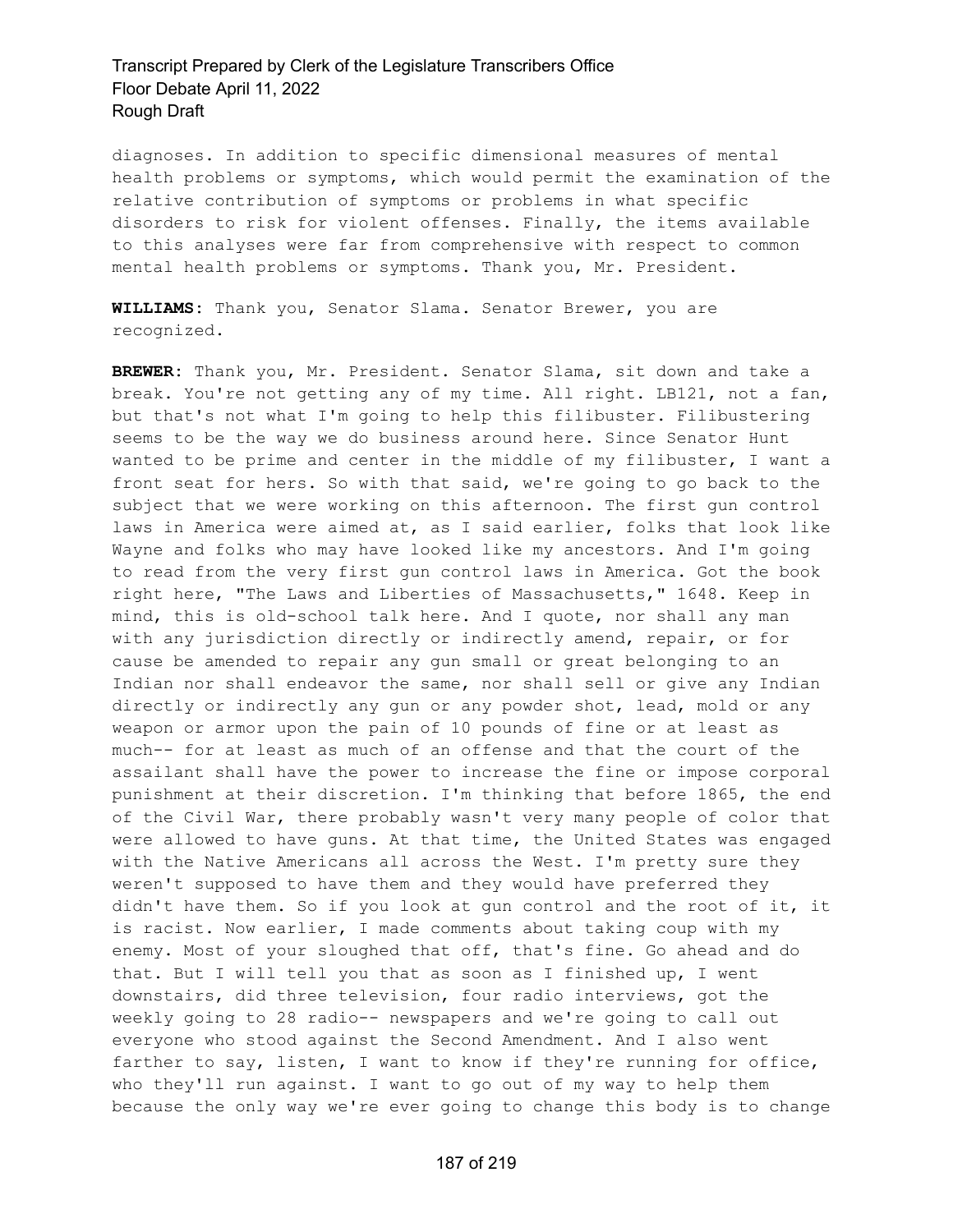the faces in here because it's obvious the ones in here have a true dislike of the Second Amendment. They like to hide behind, well, you know, the police didn't feel comfortable with it, so I'm not comfortable with it. It was a good cop out and they were successful. I'll give them that, but that doesn't keep me from taking coup or making sure that everyone understands what happened here this afternoon and I think some folks are going to be surprised. I got a hold of--

**WILLIAMS:** One minute.

**BREWER:** --I got a hold of all the national gun organizations and I said, I want you to work as hard as you can to help everyone who is opposing these individuals because they are enemies of the Second Amendment. In many cases, they're also supporters of abortion. You're in Nebraska and you oppose both of those, good luck. We'll see how that works out for you. Thank you, Mr. President.

**WILLIAMS:** Thank you, Senator Brewer. Senator Erdman, you are recognized.

**ERDMAN:** Thank you, Mr. President, I appreciate that. I did-- I had forgotten that when they stopped for those bills that we brought back from Final Reading, my light had gone off and I went up and asked Senator Hughes what happened and he said, you need to be aware of the situation. He didn't say that. He just said, here's what happened. So I appreciate that. So we're talking about LB121 and I went back and looked at the vote and there were 25, 25 yes, so one more, one more no or not voting, we wouldn't be in this conversation this evening. So the committee statement, I reviewed that and it was 5-3. It barely got out of committee and then it barely passed General File and here we are on Select. So the committee statement says the following things about what LB121 does: it says LB121 relates to eligibility for Supplemental Nutrition Assistance Program, better known as Snap, and would eliminate a lifetime ban on SNAP for drug felons if certain requirements are met. LB121 strikes the language in section [4][b] that makes any person with three or more convictions for the use or possession and persons convicted of distribution or the intent to sell or distribute a controlled substance ineligible for SNAP. Section 1, page 5, lines 15-17 [SIC]. These persons would now become eligible for SNAP, subject to other provisions in section 4 [SIC]. So as I read that, I begin to think so if you're a felon that has done drugs and distribution twice, once or twice, you are still eligible for SNAP. It's only those people who have done it three times that makes them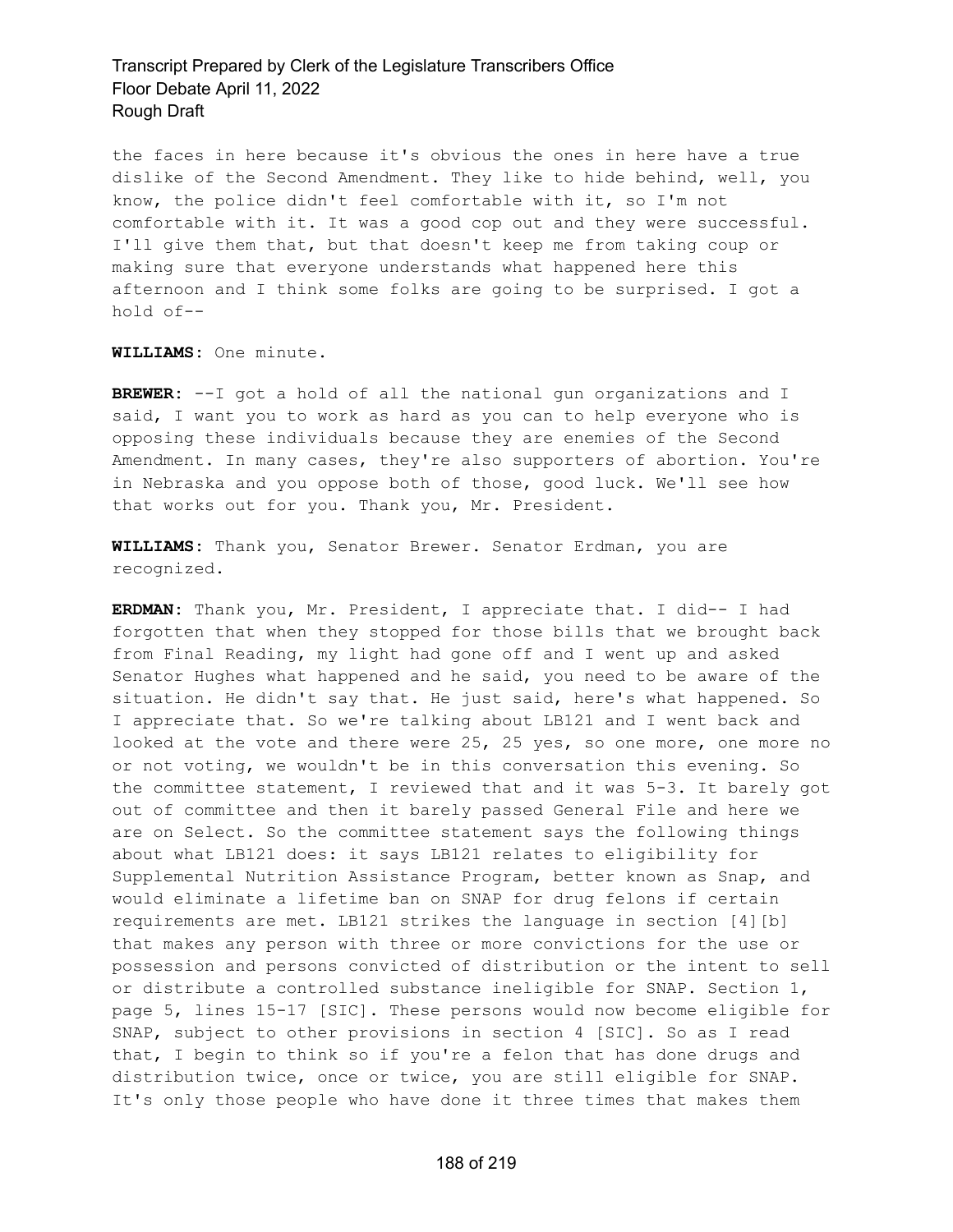ineligible. Then it goes on to say the remainder of section 4 [SIC] is amended to limit SNAP participation for drug felons. Under the new language inserted into section [4][b], a person convicted of a felony involving the possession, use, or distribution of a controlled substance would only qualify for SNAP if they have completed their sentence for the felony or are serving a term of parole, probation, or post-release supervision for such a felony, according to sections 1, page 4, line 31, page 5, lines 1 through 5. OK, so it's amazing to see that you can have a felony, one felony for drug distribution and still get SNAP and the second one, you still get SNAP and on to the third one, you don't get it anymore. And it's-- according to what this says in the state-- in the committee statement, it must be a lifetime ban on SNAP for felons. So you would think after the first and second time, you would have learned that if I do this again, I may not get anything to eat. I was opposed to LB121 when I came up the first time and nothing has changed. I'm still opposed. And so we spend a lot of time here. Talking about the people who break the law and we spend very little time talking about those who are injured or have ramifications from people who break the law. And we wonder why so many people are in jail or in prison.

**ERDMAN:** One minute.

**ERDMAN:** I've got an idea on that. I think it's because they broke the law because I have never been in jail or in prison. It's because I don't want to go there, so I try to abide by the laws that are in place and I understand and I avoid going there. It's very simple. Don't break the law. You don't get to go to prison. I don't know-- you know, some think we need to have a sign in the bus that says it's illegal to beat up a bus driver. That is foreign to me. You know, as I said the other night on that bus driver thing, we protect animals more than we do babies. That is peculiar. Thank you for your time.

**WILLIAMS:** Thank you, Senator Erdman. Senator Albrecht, you are recognized.

**ALBRECHT:** Thank you, President. I'd like to continue with the opposition at the hearing from DHHS. So Senator Cavanaugh had-- it was her time up again.

**WILLIAMS:** Senator Albrecht, this is your third time. Also, I'm sorry, I didn't let you know that.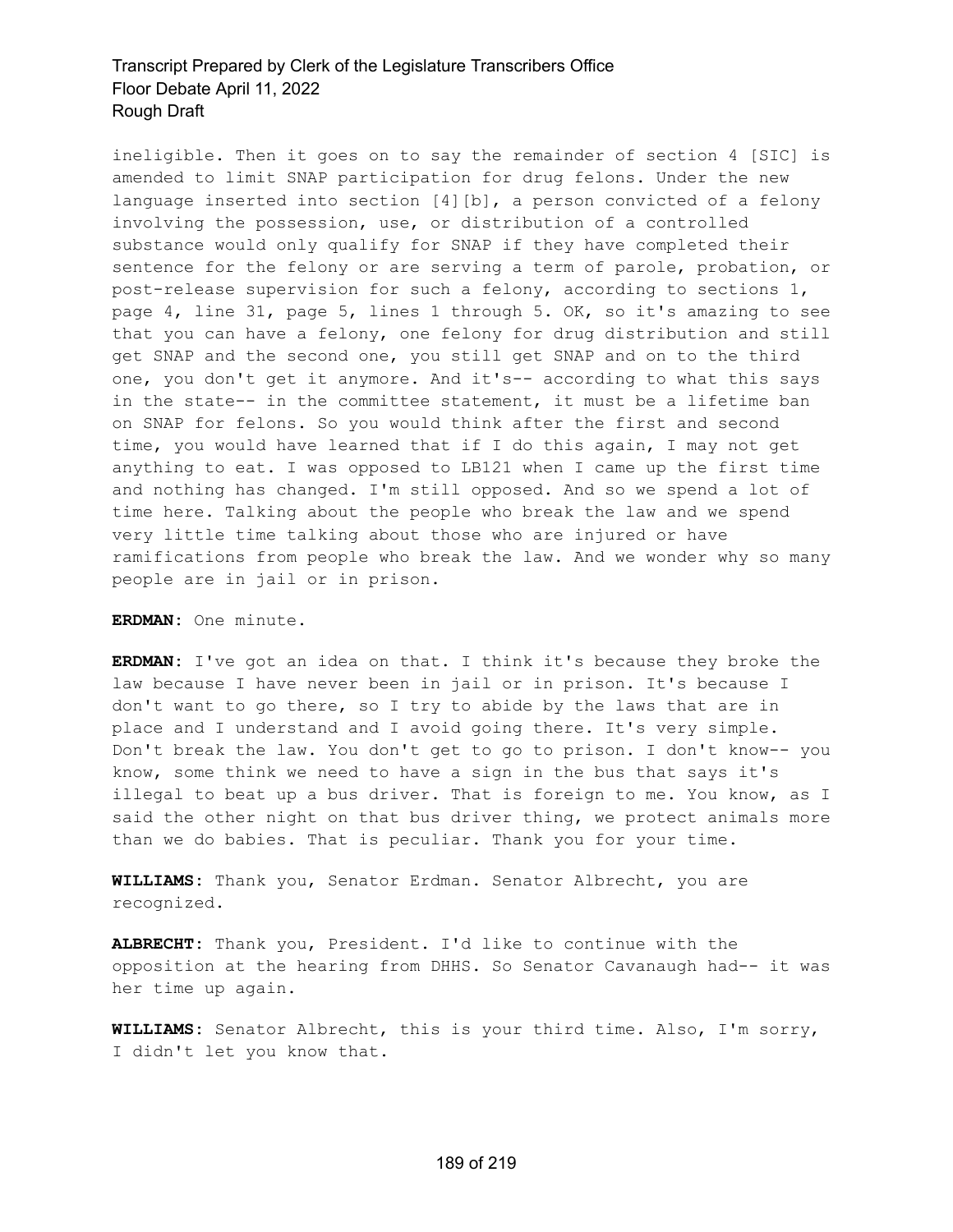**ALBRECHT:** No, that's OK. Thank you very much. I'm just trying to be clear about what the actual opposition is, because normally it's fiscal and there's no fiscal impact. It's not hard to execute. It's actually very feasible to execute and it appears based on the notes in the fiscal note. So it's purely philosophical that the department doesn't think that we should be providing food to a particular group of individuals in our state. Yet, we will spend \$2,916 a month to house and feed those same individuals if they are reincarcerated. Stephanie Beasley from the Department of Health and Human Services: So the Department of Health and Human Services has opted to choose a modified ban. So SNAP program at the federal level basically says that there is a ban on felons receiving or persons who have felonies receiving benefits that states can modify. So they can. either-- they can have a lifetime ban, a modified ban, or no ban. And Nebraska is one of-- and I, I-- many states-- Senator Cavanaugh says we are the only one. Stephanie Beasley: I think there are about 25 states who have chose to modify, to modify their ban. Senator Cavanaugh: Well, we don't. We don't have-- we don't have nothing. Nebraska is the only state that has not done a modified ban or a no ban. Stephanie Beasley: The modified ban is a requirement for treatment prior to receiving benefits. Senator Cavanaugh: OK. So I, I just am struggling to understand the department's position on this. If, if the federal government had never implemented this program when they did the war on drugs, would the department be asking us to ban felon-- convicted drug felons from access to SNAP? Stephanie Beasley: I'm not sure I understand the question, so if, if SNAP-- if this program didn't exist? Senator Cavanaugh: Right, if, if-- Stephanie Beasley: Would be-- Senator Cavanaugh: No, if the drug felon banned never existed. If that never happened in history, then-- Stephanie Beasley: I think that's hard to say. I mean, I, I don't know what the federal policy versus what Nebraska's policy would be an application of federal policy at that point. I think that's a-- Senator Cavanaugh: Well, philosophically, your argument is philosophical or your opposition is philosophical. So philosophically, would the agent-- the department being asked us to ban convicted drug felons from receiving SNAP? Stephanie Beasley: So Nebraska Department of Health and Human Services has opted for that modification ban. Yes. Senator Cavanaugh: Why aren't you asking us to ban other types of felons? Stephanie Beasley: So there are other felons that are banned from receiving SNAP benefits if they are not in compliance with their sentence. And I can get you that list of those felonies. Senator Cavanaugh: Right, but if they're in compliance with their sentence, they're not banned. Stephanie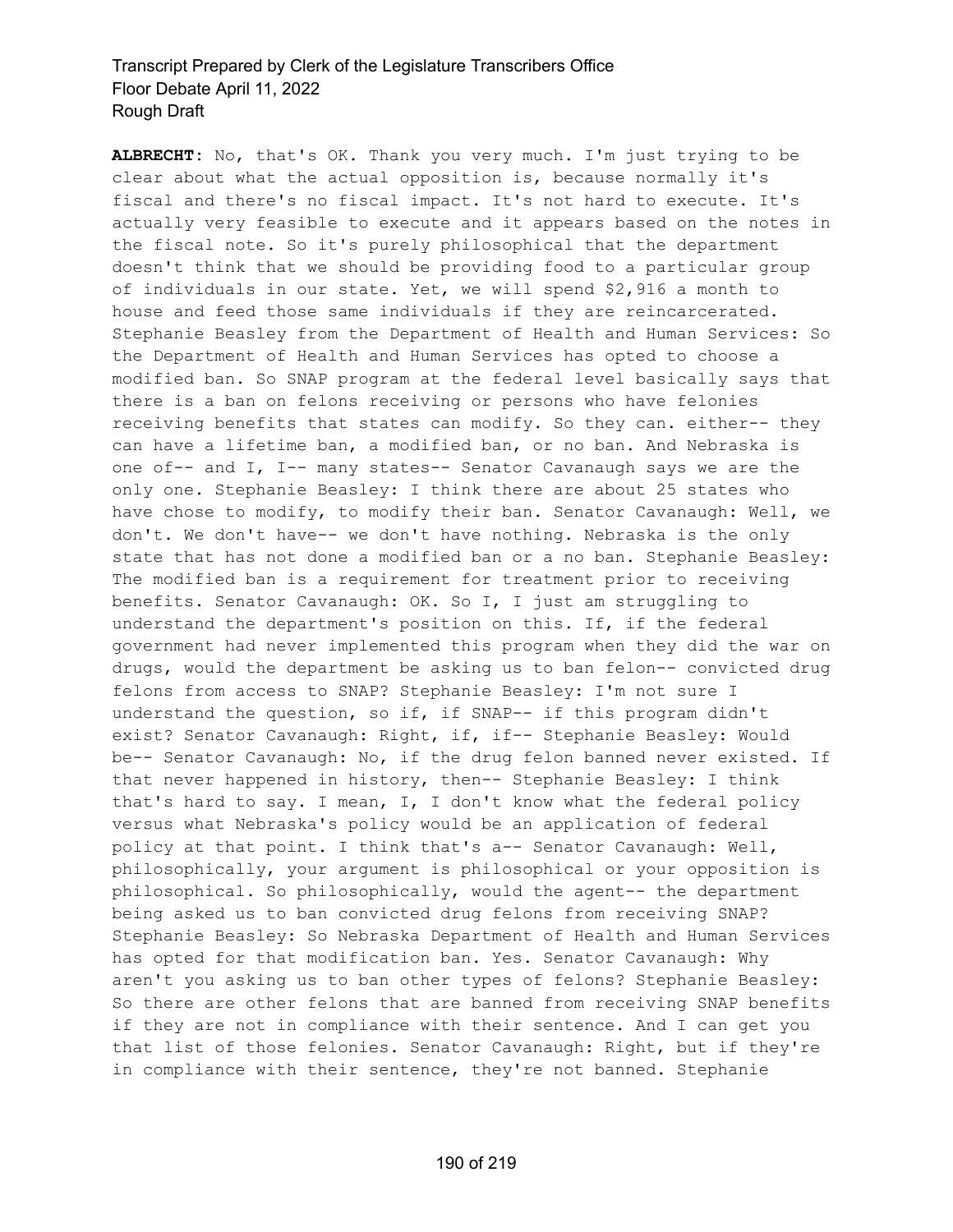Beasley: Correct. Senator Cavanaugh: Right. So why aren't you asking us to ban other felonies? Stephanie Beasley: We are--

**WILLIAMS:** One minute.

**ALBRECHT:** --we are looking at this. Senator Cavanaugh: Why are we-- Stephanie Beasley: --chosen-- Senator Cavanaugh: Why are we not expanding this to ban sex traffickers? Stephanie Beasley: So those felony convictions can be banned if they-- Senator Cavanaugh: They can be banned-- Stephanie Beasley: --they are not in compliance with-- Senator Cavanaugh: but they are not automatically banned. Stephanie Beasley: They are not audit medically banned if they-- Senator Cavanaugh: Why not? Stephanie Beasley: --are in compliance with their treatment or their sentence? Senator Cavanaugh: Why don't you ask us to do that? I just, I just don't understand why this particular population of people is problematic for the department. Stephanie Beasley: So there are-- so when you look at the application of this provision in SNAP, so there are 25 states who have no ban on drug felons in any way.

**WILLIAMS:** Time, Senator.

**ALBRECHT:** Thank you.

**WILLIAMS:** Thank you, Senator Albrecht. Senator Clements, you are recognized.

**CLEMENTS:** Thank you.

**WILLIAMS:** This is your third opportunity.

**CLEMENTS:** Thank you, Mr. President. I had a conversation with Senator Hunt earlier. I had read this testimony from Stephanie Beasley about removing the requirement for a drug treatment program and I had quoted that and what the stricken language is. And Senator Hunt pointed out part of her bill says the person is serving a term of parole, probation, or post-release supervision for such felony. And she pointed out that a person who has qualified parole or probation or post-release supervision has already done a substitute-- substance abuse treatment and so she was, was not trying to completely eliminate treatment programs and I was glad to know that. But expanding benefits for the three-time felony drug dealers is still not what I support and I think two, two chances for-- to reform your actions is reasonable and, you know, after two convictions, a person's still eligible for SNAP and I see, you know, that the committee had three no votes from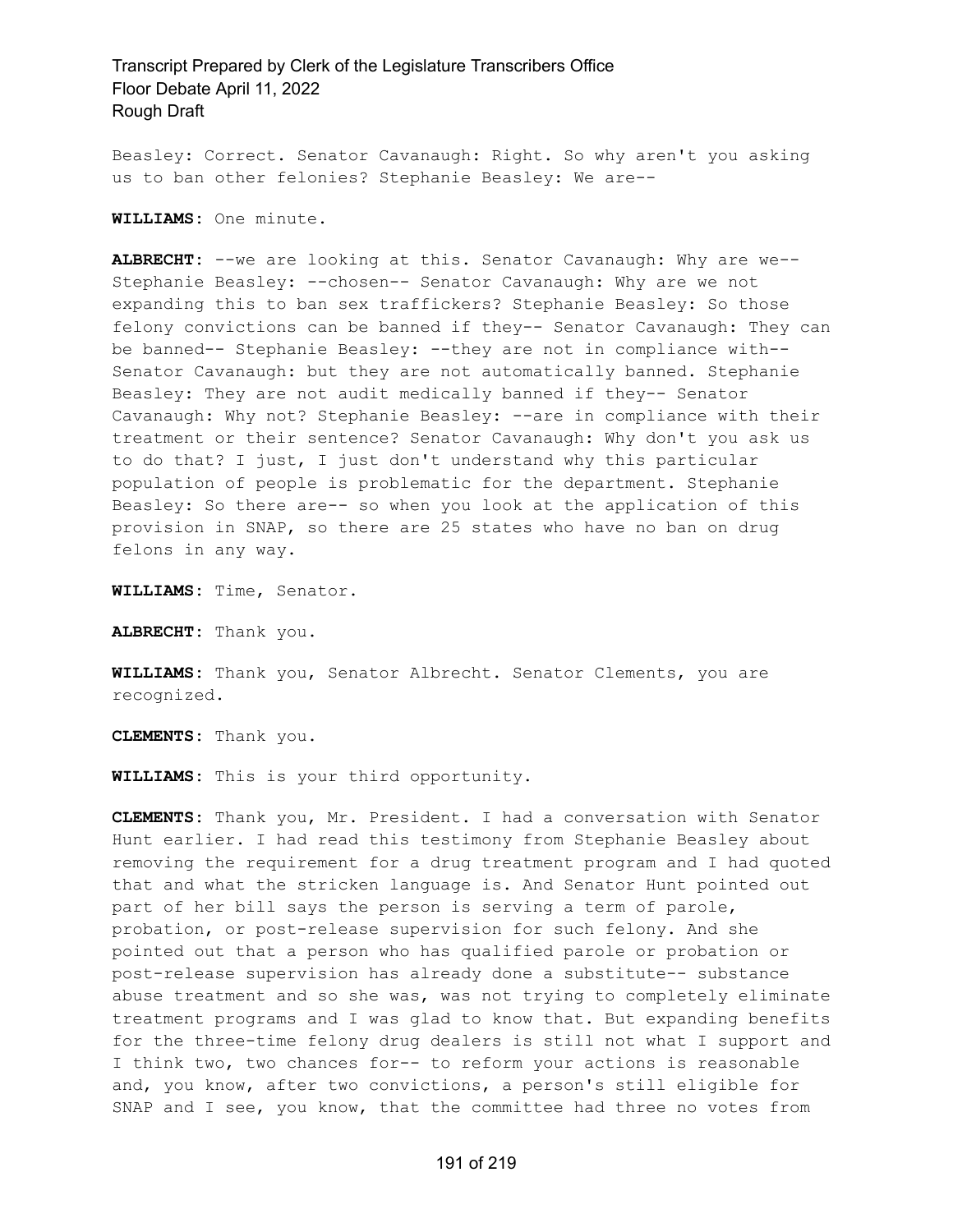committee members. We've decided-- debated this bill-- a bill like this before and it did not pass and I voted no on General File and I still am in opposition and I would yield the rest of my time to Senator Albrecht.

**WILLIAMS:** Senator Albrecht, you are yielded 3:10.

**ALBRECHT:** Thank you, President, and thank you. Senator Clements. So I'll continue. Stephanie Beasley was just saying that there are 25 states who have no ban on drug felons in any way. Twenty-three states, including Nebraska, who have chosen to have a modified ban allowing under certain circumstances for the recipient to receive that and five other states with permanent bans for all felons for drug conviction. Senator Cavanaugh asks I'm not talking about what the other states are doing or if it's modified ban. Stephanie Beasley: I understand, Senator. Senator Cavanaugh: I do not understand why the Department of Health and Human Services has a problem with approximately 700 Nebraskans having access to food. Why-- Stephanie Beasley: So-- Senator Cavanaugh: --why are you coming in opposition? I just don't understand. Stephanie Beasley: So the opposition is-- Senator Cavanaugh Again: This is not clear. Stephanie Beasley: The opposition is the preference and the push for treatment. So if they have completed treatment, then they are eligible unless it's a-- Senator Cavanaugh interrupts: But they can't complete treatment-- Stephanie Beasley:-- it's a distribution or selling conviction. Senator Cavanaugh: Right? So we still-- OK. Arch: Thank you. Senator Walz. Senator Walz: Thank you, Senator Arch. The testimony from Derrick was really great. Thank you. It was five years he or his release from incarceration was in March of 2012 and then he became ill and asked for help again in 2000-- or 2017. I'm just wondering if there is a way that the department could possibly work with Senator Hunt to possibly fill that gap. The other thing that we heard was that it takes three to six months for somebody to even get into treatment--

**WILLIAMS:** One minute.

**ALBRECHT:** --which is, as you know, that's the first of three or four months is critical to a person's ability to succeed. So I 'm just, I'm just curious if there's an opportunity for you to work with Senator Hunt and maybe-- Stephanie said certainly. Senator Walz: --see if you can do something to help-- Stephanie Beasley: Certainly Senator Walz: --people since they're-- Stephanie Beasley said and Senator, you asked a question earlier about how many treatment facilities, and I believe there are 55 inpatient. I-- my team gave their answer as well. So I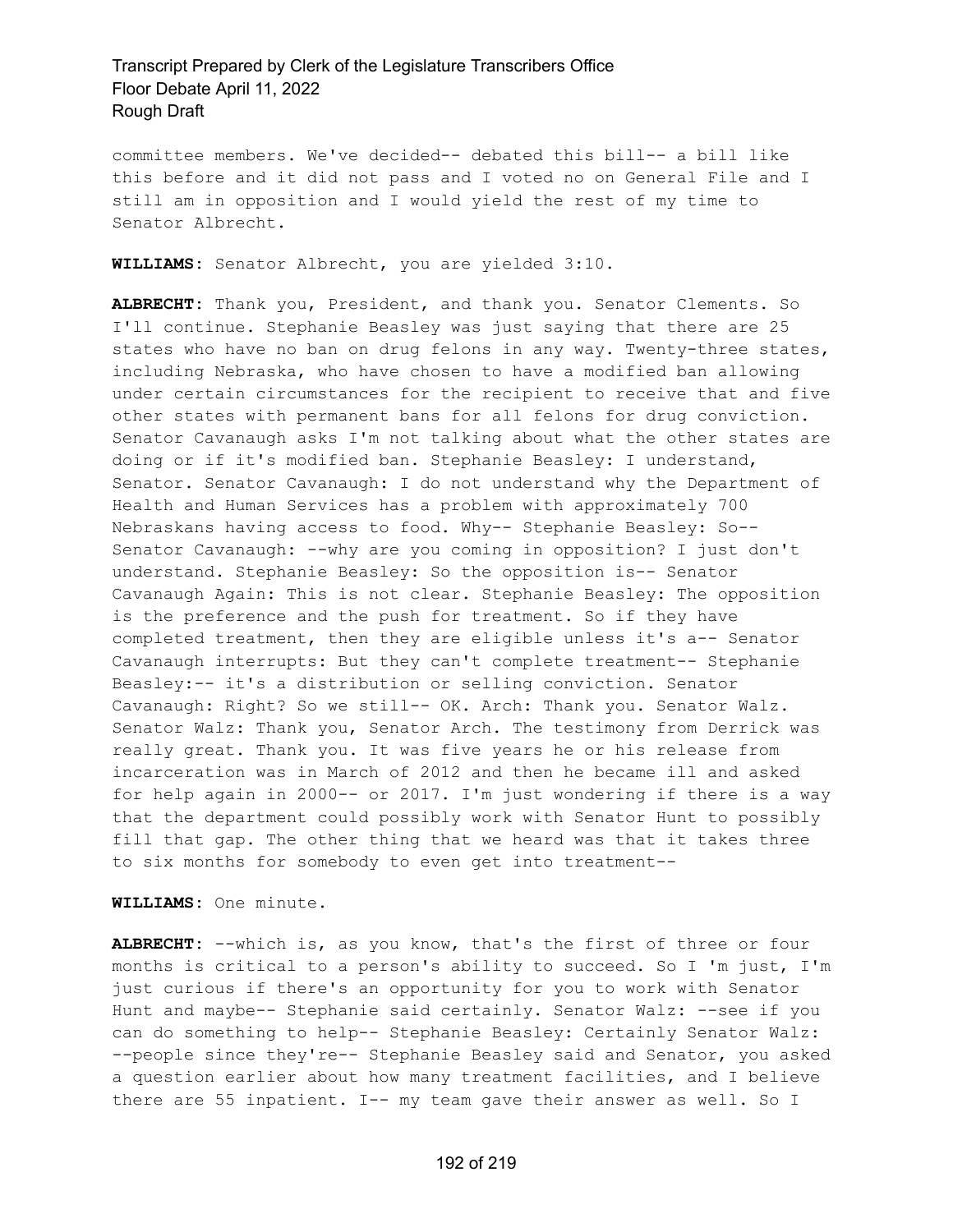believe that for-- most are impatient. And it's-- I don't really have a complete number of how many treatment facilities there are. Those that are only inpatient ones that we know of. Senator Walz: Right. Yes. All right. Well, I just-- and then Senator-- Stephanie Beasley says, Certainly, Senator. Senator Walz: --again hoping that there would be a conversation regarding those first three months. Stephanie Beasley: Certainly. Walz says thank you.

**WILLIAMS:** Time, Senator.

**ALBRECHT:** Thank you.

**WILLIAMS:** Thank you, Senator Albrecht and Senator Clements. Senator Wishart, you are recognized.

**WISHART:** Question.

**WILLIAMS:** The question has been called. Do I see five hands? I do. The question is, shall debate cease? All those in favor vote aye; those opposed vote nay. Have you all voted that wish to vote? Record, Mr. Clerk.

**ASSISTANT CLERK:** 9 ayes, 15 nays to cease debate, Mr. President.

**WILLIAMS:** The motion to call the question fails. Returning to debate. Senator Lowe, you are recognized and this is your third opportunity.

**LOWE:** Why, thank you, Mr. President, for letting me know that. I appreciate that. Senator Slama, you've been on the mike so much. I don't know if Senator Brewer would like a little bit more time, but, you know, he's got a little more fiery voice than you do at this time of the evening. So I think I'm going to yield my time to Senator Brewer at this time, if you don't mind.

**WILLIAMS:** Senator Brewer, you are yielded 4:30.

**BREWER:** Thank you, Mr. President. All right, following along with taking coup of my enemies, we have formally notified the National Association for Gun Rights, Gun Owners of America, National Rifle Association, Nebraska Farm Owners Association in very clear form who voted against that bill this afternoon so that we can make sure that we have an opportunity to have those new faces that I am really looking forward to seeing in this body. Now, I remind you that for the most part, I've set out these filibusters for the last six years, but today that all changed. You guys want to see a different me? You've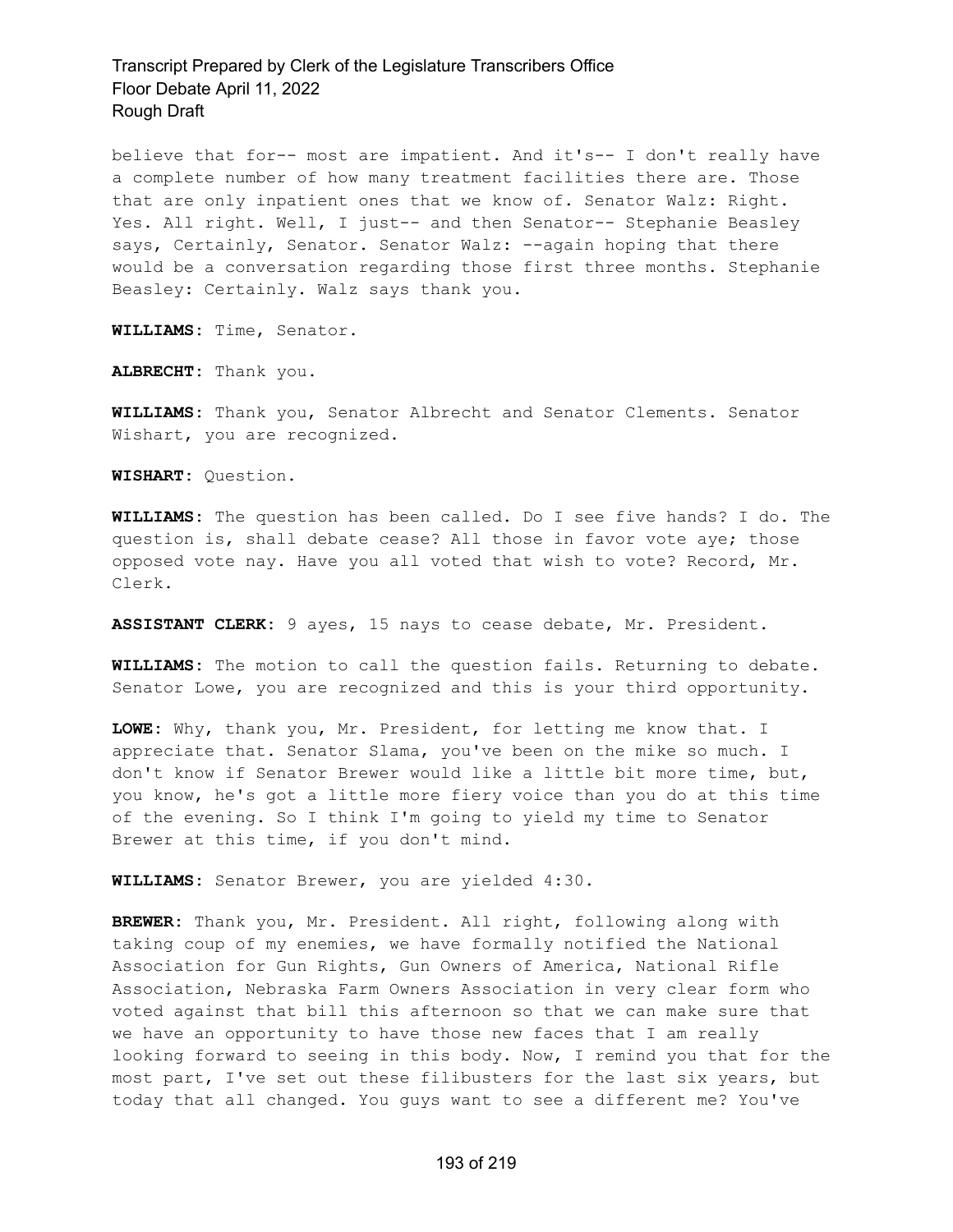got it. And I'm not so sure you're going to like it. But if this is how you guys want to do business, then that's the way we do business. Now, we're going to go back to the subject this afternoon because I'm not done talking about it. We talked a little about constitutional carry and who all has got it. And for some reason, they're able to have it and everything seems to be working fine, even though they don't have the fictitious information that Senator Morfeld is able to come up with. Alaska, Arizona, Arkansas, Iowa, Idaho, Kansas, Kentucky, Missouri, Mississippi, Montana, New Hampshire, Idaho, Oklahoma, South Dakota, Tennessee, Texas, Utah, Vermont, West Virginia, Wyoming, and more recently, Alabama, Georgia, Indiana, Ohio, and Wisconsin. So for some reason, cities as big as St. Louis and Kansas City, Des Moines, Cheyenne, they're able to manage things with constitutional carry, but Nebraska can't. But we're going to have a chance to dive into that over this next year. Find out what is so limiting about law enforcement in Nebraska and why they can't do what others can. And I will not hold back in telling you that I am very disappointed with law enforcement. I have always been disappointed with Lincoln and now Omaha also. And we're going to go and dig into the fact that the Sheriffs Association has someone who speaks for them who represents Lancaster County and Terry Wagner does a good job of that and unfortunately, he's forgot about 91 of the other deputy sheriffs across the state. So as we dabble into why all these other states seem to be able to have concealed carry, we'll see why we're different. But we're going to have to take a look more at the defense or the criminal defense attorneys and ask them how many of these folks that are being arrested have concealed carry permits. Let's see who the criminals are and how many are breaking the rules that are just Nebraskans wanting to carry. Now, they said the price, the expense is not an issue.

#### **WILLIAMS:** One minute.

**BREWER:** I will put that into question because there are some who that does make a difference whether they can have it or not. But it's an excuse not to vote for the bill, I understand that. But if we are in a position where we're going to disregard the Constitution-- and I think I'll take some time to read that too since everyone seems to forget that that seems to be the document that you guys want to forget unless it's convenient or something that you want to use out of there, then it's a real important document. I think I'm next up in the queue, is that correct?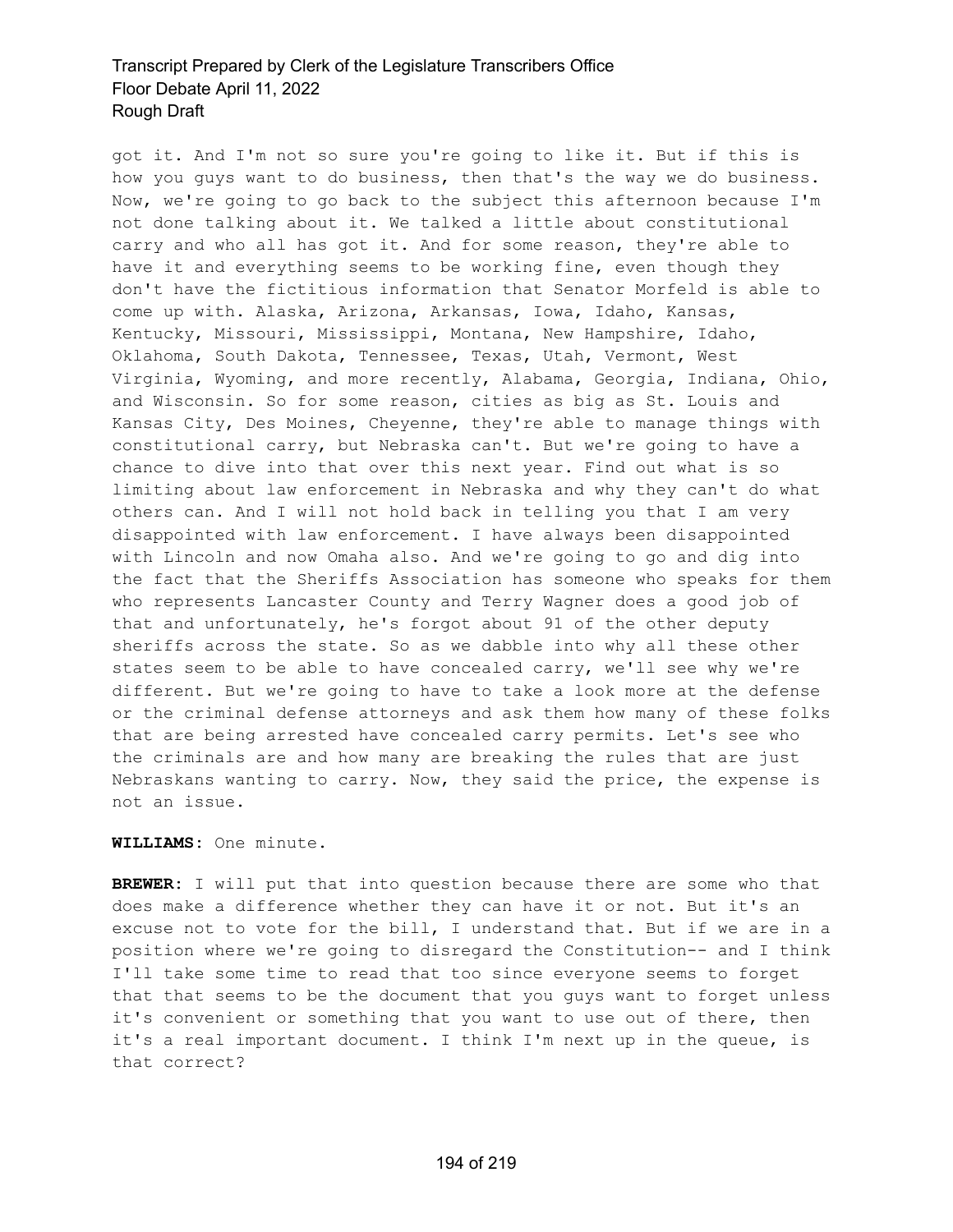**WILLIAMS:** That's correct, Senator Brewer, and your first time is up so you're starting now on your second time.

**BREWER:** Thank you, Mr. President. There was a point in this body where I felt that friendships mattered and that even if you didn't necessarily like a bill, if someone had been there for you and helped you, whether it be in committee or here on the floor, that there was an unsaid oath of allegiance to work with one another. Now, for some reason this afternoon, we were able to throw that all out the window. And there are some folks in this floor that I am very disappointed with and that I'm going to have a real personal issue with for a very long time and maybe we'll get over it, maybe we won't. But I have come to question a lot of things. We were able to endure the committee hearing and again, I regret that I didn't bring everyone that I could have in for that hearing. I won't make that mistake again. Everyone said, well, you should have waited for that committee process, full well knowing that's a bunch of bull. There's no way to get it out of committee. So the only thing we could do is pull it. So we endured the pain of pulling it and everybody standing up and saying how-- boy, I like the bill, but they just can't handle this pull motion. That's just wrong. We shouldn't be pulling, even though it's in the Rulebook. It's not a rule you like so that's the reason you want to get up and talk on it. Plus, there's a good chance you might kill the bill there and then it would never make it to the floor. You don't have to discussion-- discuss it. Well, we endured that pull motion and then we went in to General File for eight marathon hours. I've listened to folks get up. Now on that first time around, I asked folks to get up and speak what they thought on the bill. And we heard good information. A lot of bull, but we went to eight hours. Then it got moved to Select and Select got moved and moved and moved until we were at the end of the line. And the problem with that is, guess what? You can't amend anything, so we went another four hours. This time, I asked folks to stand down, those that cared about the Second Amendment and they did and we let the crazy gun haters get on the mike and wear it out and they did just exactly what I thought they would do. So they were able to manipulate things to have us end up empty handed after all of that. Gave up a priority bill. All that time, getting stuff prepared through committee, through the pull motion, through the eight-hour debate and the four-hour debate. So we're going to do it again, only this time we're going to shape the battle a whole lot different. We're going to bring all the combat multipliers we can find and we're going to come back next year. It will be my priority bill again, only we're going to have a different Chairman of the Judiciary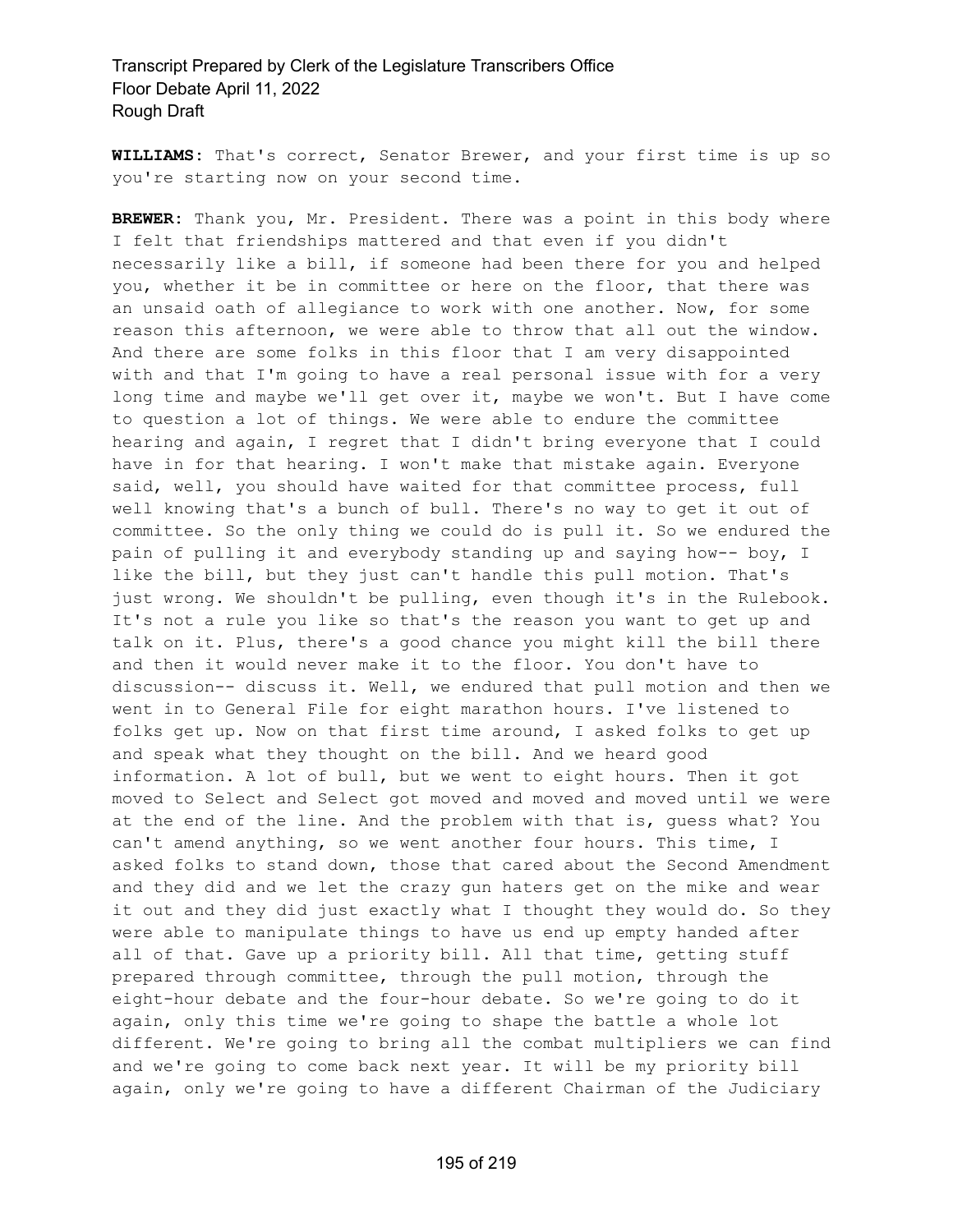Committee. In fact, we're going to have different chairmen of a lot of committees next year.

**WILLIAMS:** One minute.

**BREWER:** I'm going to have everyone who wants to come in here and just like we've done in Government-- and I have never turned folks back- we're going to make them sit all day long and into the night and they're going to hear everybody. Judiciary Committee is notorious for saying well, we're just going to narrow it to a minute and a half. Well, we need to be reasonable. I've never asked for less than three minutes with folks in Government and that's on voter ID and all the other painful things that we end up with. So just remember next year, it all changes. We're coming back. We're going to shape the battlefield ahead of time and it's going to be a different story. So enjoy this win for the gun haters that spoke today because this ain't over. Thank you, Mr. President.

**WILLIAMS:** Thank you, Senator Brewer. Senator Erdman, you are recognized.

**ERDMAN:** Thank you, Mr. President. I appreciate Senator Brewer's commitment to coming back with his priority bill again. I appreciate that. I understand, I understand where he's coming from. I've been here six years and I have yet to get one of my priority bills passed, General File. Maybe-- perhaps it is because some of those were change the valuation of ag land for taxation and a few others that are kind of significant. So make no small plans. They don't stir a man's soul, so I guess you got to think big. That's what Senator Brewer was doing. So Senator Brewer, one of the things that disturbed me as much as the vote on the consumption tax on Tuesday was the lack of attendance in the-- on the floor. At one point, I asked Senator McDonnell, how many are here? At one point it was 15 and another time it was 18. I passed out a three-ring binder with a dynamic study in it and all the information that was needed for them to understand what we were trying to do and most didn't even bother to open the book. That's not why we're sent here. We were sent here to try to figure out what each bill does and what our position should be, not some preconceived notion that the lobby or the Chamber of Commerce or whomever told you not to vote, so you go to your office. What I should have done is done a call of the house and had you all come and sit here and listen. The results would have been the same, but I didn't do that because I want to respect your time. But you had no respect for what I was trying to do. None. So there are several votes that were very significant this year,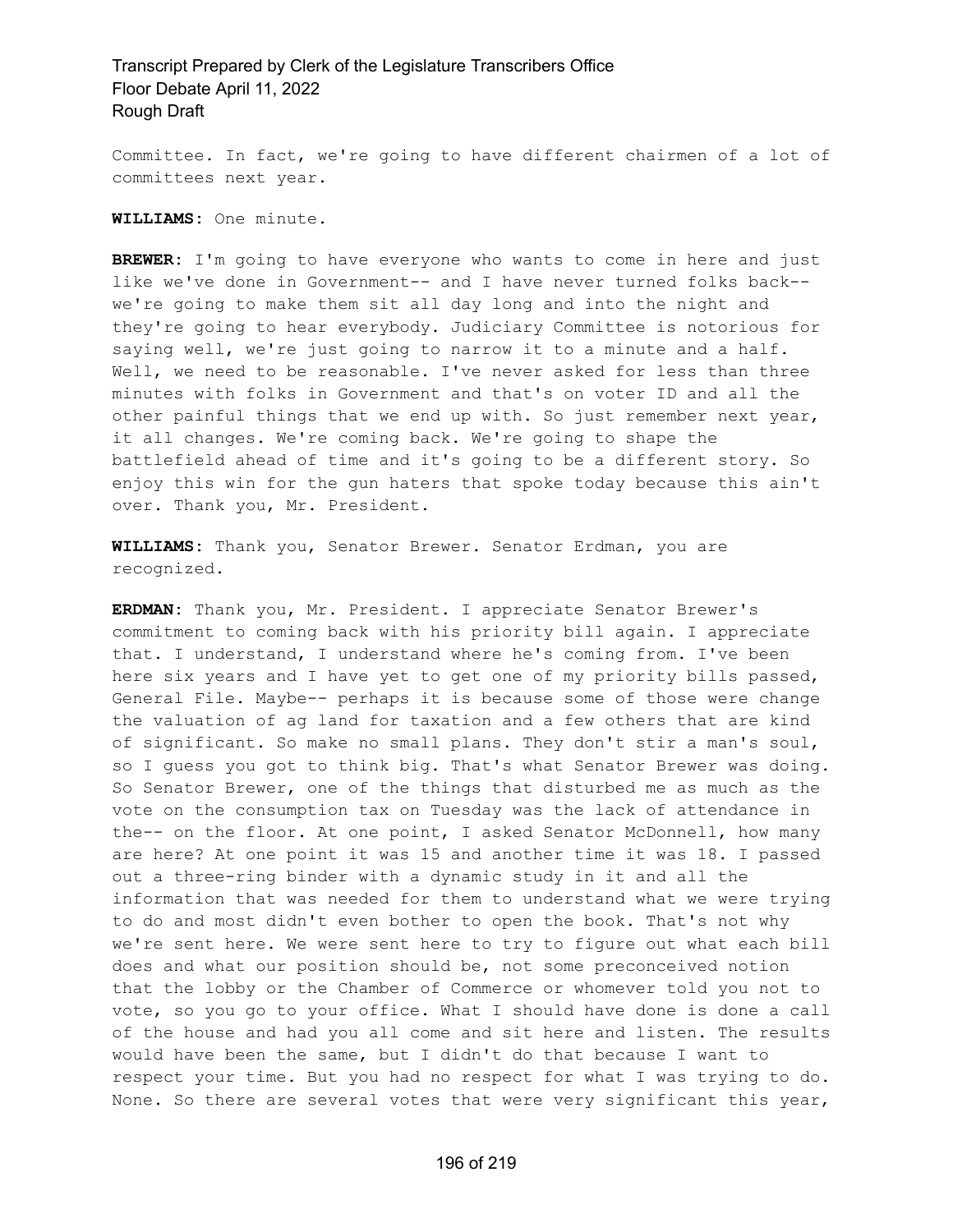the abortion bill. There is a lot of people that thought the EPIC consumption tax should have moved. And what was disappointing about the vote was those who are supposed to be so-called friends voted no. I vote for all the things they bring, stand up and help them on all their issues and they don't even have the decency to vote to move it to Select. So Senator Brewer's bill today, 31 votes, over 67 percent of the body agreed with him, but it wasn't enough. So Senator Brewer, not only are we going to change the committee people-- chairmen, we're going to change the rules. I'm sick and tired of the minority winning here and that's what's happened. If we had a bicameral, we wouldn't have all of these issues that we continue to fight over. They would have been settled long, long ago. So when Chuck Norris put the Unicameral in place, he knew that he was going to shift the power to the east. It's working. It's working quite well. And you people listening back home, if you think you are the second house, you have totally missed it because you are not. Chamber of Commerce, university, schools--

**WILLIAMS:** One minute.

**ERDMAN:** --and those who collect property tax are the second house. I yield the rest of my time to Senator Slama.

**WILLIAMS:** Senator Slama, you are yielded 53 seconds.

**SLAMA:** Thank you, Mr. President. So I've just about wrapped up that study, so I will be taking a recommendation. I had John [PHONETIC] in Thedford reach out. So on my next turn on the mike, I will be reading the transcript from LB976 and former Douglas County Election Commissioner Scott Lautenbaugh and I'll do that on my next turn on the mike, which is next because I withdraw my amendment.

**WILLIAMS:** FA212 is withdrawn. Mr. Clerk.

**ASSISTANT CLERK:** Next amendment, Mr. President. Senator Slama, FA215.

**WILLIAMS:** Senator Slama, you are recognized to open on your floor amendment.

**SLAMA:** Thank you, Mr. President. As I referenced earlier, John [PHONETIC] in Thedford shot me a message and recommended that I read former Douglas County Election Commissioner Scott Lautenbaugh's commentary on LB976, so I'll share that with you all now. Thank you, Mr. President and members of the body. Simply put, this is the other motion you file at times such as this. I can remember earlier in the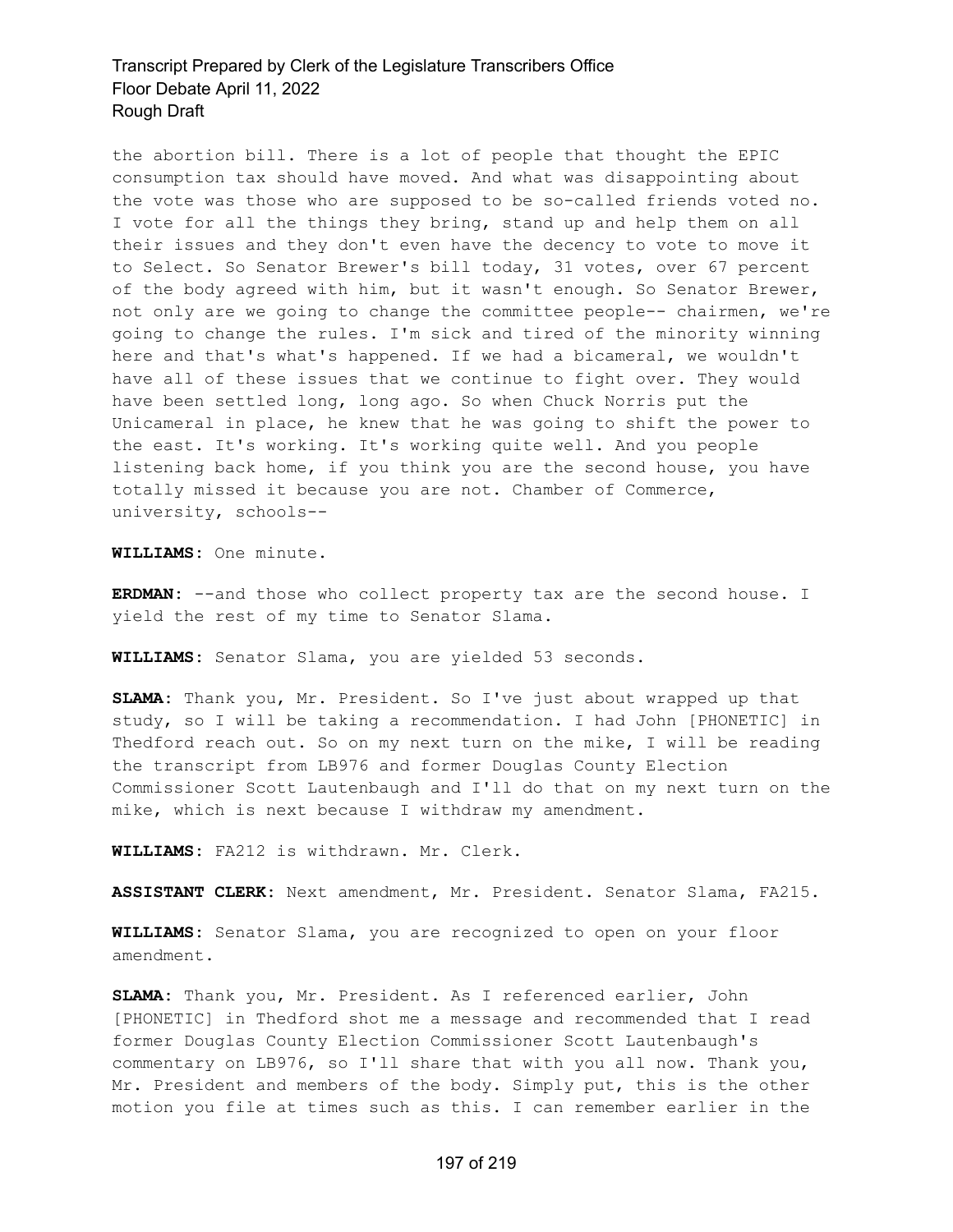session, I told a story about my experiences with firearms, which was a limited experience by any reasonable measure. And I haven't mentioned that I wasn't much of a fisherman either. I just don't have the patience or the temperament for it, but I did go fly fishing once, once. It was in the '90s, I recall, and I decided to join in on a trip. A bunch of guys always went to southwest Montana to some lodge there and one of the guys had backed out and they said, hey, why don't you come along? So I did. And I had just bought a new car at the time. It was a Grand Prix supercharge. I loved that car. And so I just set off on my own driving toward southwest Montana and that was a great experience. Just-- you got to be by yourself on the open road. And I'll tell you what, back then Montana did, Montana did not have a daytime speed limit and that was spectacular. This is something Senator Chambers and I can probably make common cause on. Speed limits are overrated. Again, this is Senator Scott Lautenbaugh's take on speed limits, not mine. In Montana, as you know, no speed limit back in the day. I took full advantage of that because there are a lot of long, straight roads in Montana, surrounded [RECORDER MALFUNCTION] but, you know, all good things must come to the end and that drive was one of them. This floor debate won't be, but that drive was one of them. It came to an end. I spent the night in Billings, drove all the way from Omaha to Billings in one day, and then continued on to-- I think it was outside of Dillon, Montana, very southwest corner. It was called the Sundance Lodge and I think it's since burned down. And the guys I met there had the pleasure of trying to teach me how to go fly fishing. And it was a rustic place, I remember. And the car was black, shiny black car and the lodge had peacocks, which I hadn't anticipated in Montana. And apparently there aren't a lot of shiny black cars in Montana because those peacocks were fascinated by my car and they would go up to the door and look at their reflections in it and kind of pick a fight with themselves and they scratched the heck out of my car. So I had the pleasure of going home and telling my insurance agent, Chuck, Chuck Sigerson [PHONETIC], that I'd driven to Montana and my car had been set upon by peacocks, as would happen to anyone. So I had to have an insurance claim, but I digress. It was State Farm. They took care of it to whoever asked that back there. So where was I? OK. We were in Dillon. We were getting ready to go fishing so we headed out in the fishing was terrible the first few days. I was a novice, but even I knew what terrible fishing meant; that meant when you don't have any fish. But they took me out one day in this park in the beautiful, beautiful park and we found the most isolated stream you could find. And you know, it's a, it's a bendy one and you want the bends because that's where the good fish are. Where the bends are,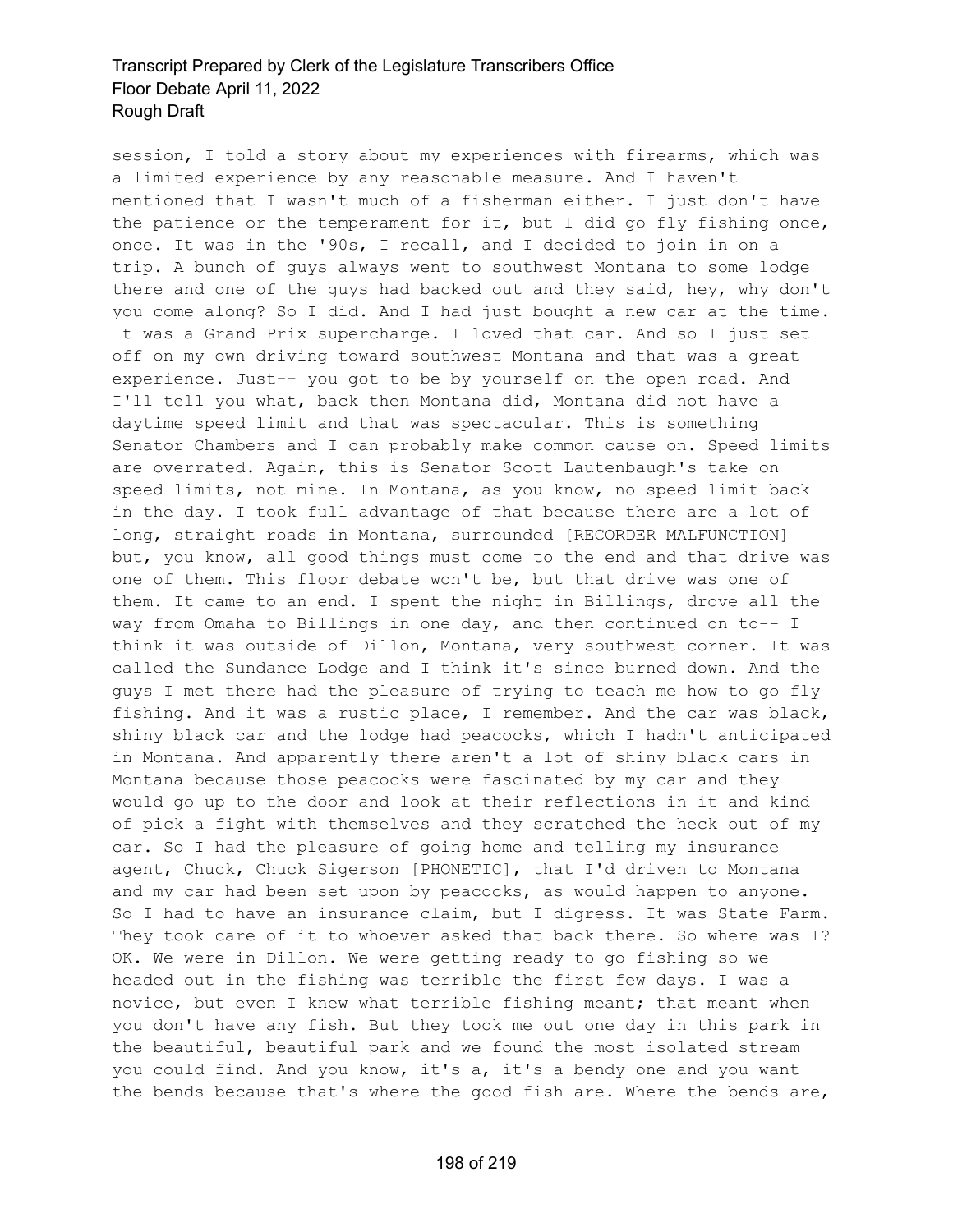that's, that's where it's deep and the fish will be down low, I was told. We were all kind of split off. The four of us, we went our separate ways and each found our own bend in the river, the stream, if you will, and set about to fly fishing, being alone with my thoughts. And it was fly fishing for me, largely consisted of constantly trying to cast back and losing all of my flies in the willows and the reeds behind me, so I was not a success. I found the perfect place. I could see the fish coming up and just snacking on things on top of the water and going back down. I mean, beautiful. They were there for the taking, but I was pretty quickly out of flies and I turned around to walk away thinking, well, I'm just standing here looking at the fish. This is kind of vexing for everyone involved. And I stepped in a sinkhole and one leg just sunk all the way down and-- to the point where the water was almost coming in the top of my hip waiter and I was sure I had broken my leg. I mean, there's just no way that I didn't. And I waited for the pain to start, but it never did. And I looked over beside me as I was trying to think, how am I going to extricate myself from this and who is going to find me out here? And there was a big-- I'm sorry, I did not read this beforehand and John [PHONETIC] in Thedford said I could not get through this without laughing and I'm, I'm trying my best-- a big dead moose that was half eaten. And I started to wonder, well, when is whatever ate it going to come back for the second half and find me here? You know, extra snack, because even then, the moose was bigger than me and even then, what was left of it. We managed to get my leg out of that sinkhole. And you don't just start yelling for your friends, hey, I'm out of flies, you know, because you're not supposed to make noise. You're fly fishing. You're communing with nature being quiet. So I just started kind of quietly walking along the banks of the stream until I could find the other guys. And some of them were apparently as bad at this as I was because pretty soon everyone was back out of flies. And then it fell to us to find our way back to the car, the truck, which was another adventure in of itself, but we all made it out alive and I never saw anything come back to finish that moose. It's probably for the best. I know about as much what was eating on that moose as I do what horses eat. You've heard me talk about them. Horse food would be the answer. So I just spent the rest of the trip-- you know, I can say I've done it. I can say I've gone. I went fly fishing. I wasn't successful at it, but I have the, the experience at least and I kind of spent the rest of the trip just tooling around in southwestern Montana. And it's beautiful country and I don't regret a minute of it and I can say I have been fly fishing now, but it really didn't take because I just don't think I have the temperament or the patience for that. And maybe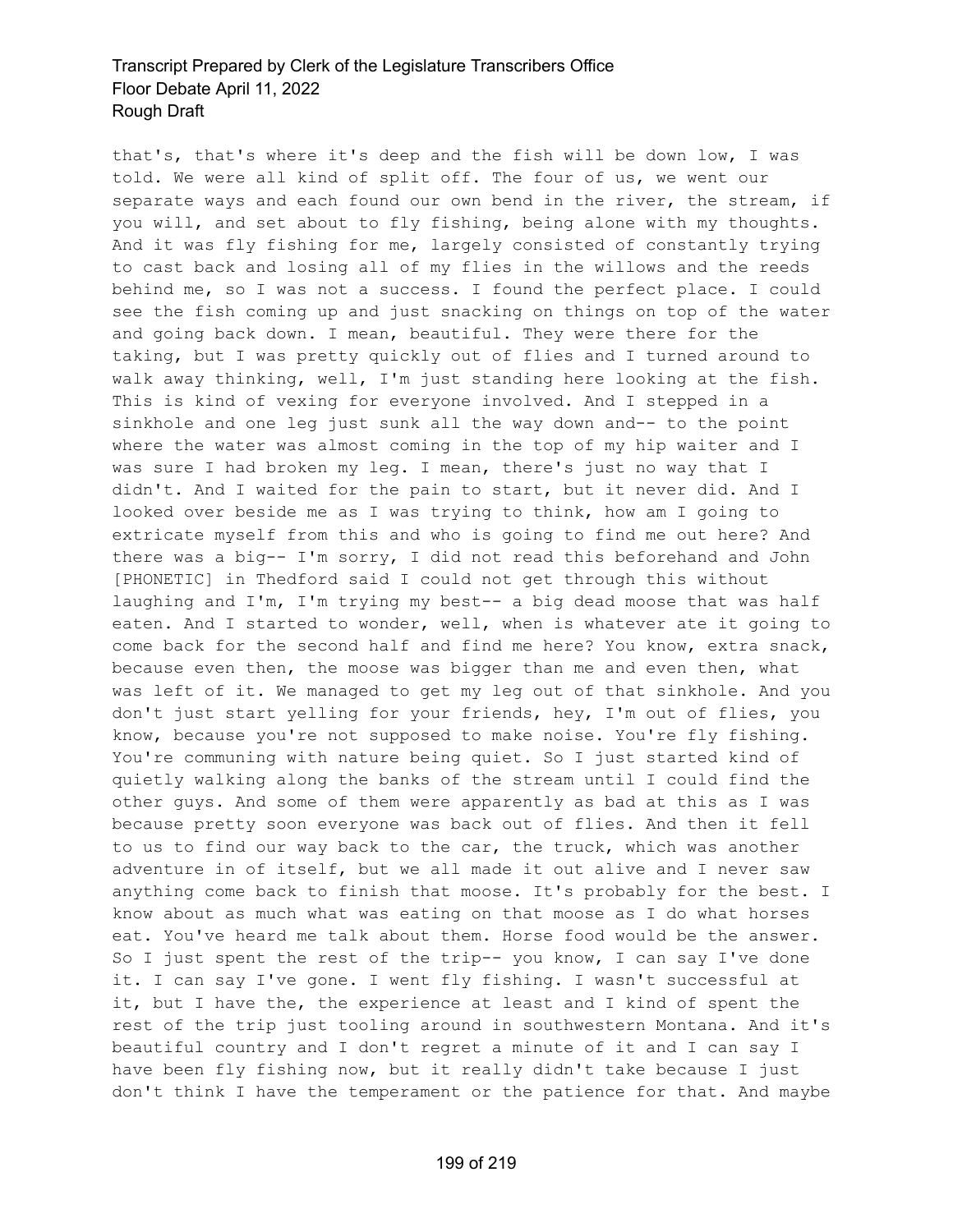I'm a social animal. I like having people around and being out there by myself, even without, one leg stuck in a sinkhole was not my idea of a good time. Maybe after this session, I'll feel differently. Maybe I'll just get in my car and drive out there again and look for whatever ate that moose, but and that might illustrate some of what we're talking about tonight in a roundabout day-- or in a roundabout way, I guess we have to have the patience for the process as well because we had a way out of this that we didn't take. And I think oddly enough, you're saying, well, you're the one who's putting us through this. I'm one of the ones, that's true, and I think people after this are making decisions too. If we keep on talking about the redistricting bill, we won't go to the things after it. And some people don't want to get to the things after it and that's OK too. When I was talking about the great things to come on the agenda before, I really hadn't read it. I think I need reading glasses now. I couldn't see what was on the agenda. I was bluffing. It may all be terrible things. We may be better off listening to me for the rest of the evening. For the record, that's the story of me and fishing. I like to keep my promises, but earlier in the session I did say I've got a fishing story too. There was not time to tell it this morning, but this evening we apparently have nothing but time. So the fish won the day, I would have to say. They got past me. But the old saying there are no bad experiences, that would surely count because I enjoyed myself up there and I enjoyed the ride home honestly just as much as I enjoyed the ride there. And how often can you say that? Usually the way home from a trip is just drudgery. You've had all the fun you think you're going to have and oh, well. But I did love that car and it was pretty much just like the one I killed in 2008, driving down here on that snowy morning that I totaled out by Waverly. I've had three Grand Prix in a row. And by the time I wrecked that last one, they didn't make them anymore. So now they don't even have the Pontiacs anymore, so I guess that day is done and we're poorer for it. Now I have a big, slow 300 and I still don't fish, so I'm not sure what you take away from that story, but you can't say you weren't told. Thank you, Mr. President. And that is from John [PHONETIC] in Thedford, who recommended I read that part of the transcript from former Douglas County Election Commissioner Scott Lautenbaugh during a similar filibuster on a late night session in 2014. I think there's a lot we can take away from this story whether you find yourself feeling like the--

**ARCH:** One minute.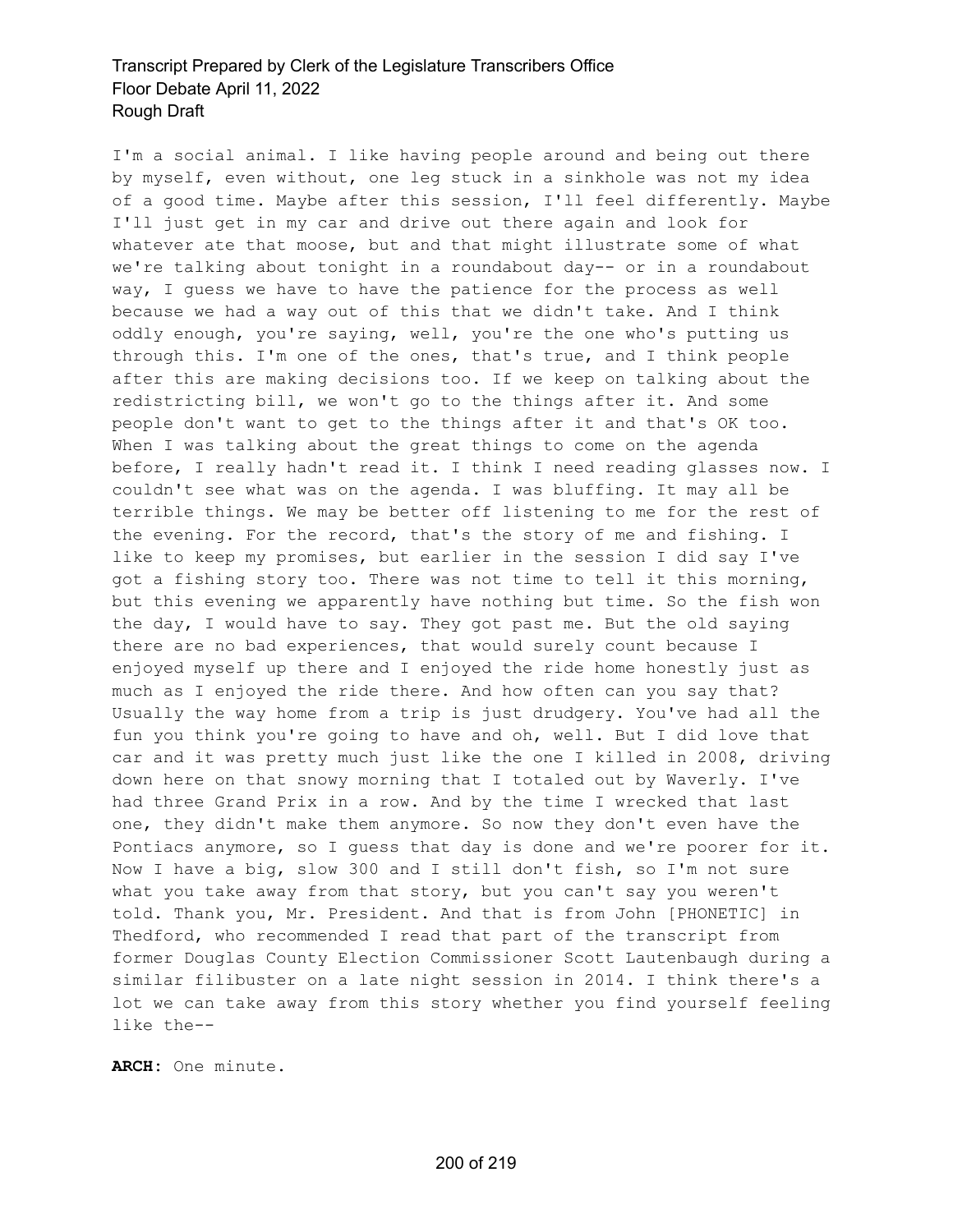**SLAMA:** --former election commissioner stuck with his leg in a sinkhole looking down the cold, dark face of death, his friends watching his incompetence as he fly fishes, or the half-eaten moose or whatever came back to finish the moose. Thank you, Mr. President.

**ARCH:** Thank you, Senator Slama. Senator Sanders, you are recognized.

**SANDERS:** Thank you and good evening, Mr. President. Thank you, Senator Slama, for that great fishing story. It gets me all ready for my fly fishing trip in June, so thank you for that. I believe Senator Brewer had some thoughts to finish, so I yield my time to Senator Brewer.

**ARCH:** Senator Brewer, 4:40.

**BREWER:** Thank you, Mr. President. Thank you, Senator Sanders. All right, we're going to go back to where I was because I'm not going let go this one. Talking about what happened this afternoon and you're going to hear about it because everybody that wanted to hear about it I shared with on television radio. So you go home tonight or you get up in the morning, there's probably somebody going to be talking about my comment about taking coup of my enemies. Now that may seem harsh to some of you guys that I want to call people to my enemies over that. Part of that's just a term used, but part of it is a disgust that's burning into my gut that isn't going to go away. So there's a few people here that need to cut a wide swath around me for a while because it ain't going to change. Maybe that's an old native thing. The Sioux hate the Crow and we've never changed. But let's run down this list of folks that decided this afternoon they didn't want to respect folks' desire to have Second Amendment. Because a lot of these folks are running for office or they're running for reelection and so I don't have a problem telling the world exactly how they voted. And I think there's more to it than just this list, when we get down to it. We're going to go back and talk about that. Blood, Bostar, Cavanaugh, Cavanaugh, Day, DeBoer, Geist, Hansen, Hilkemann, Hunt, Lathrop, McCollister, McDonnell, Morfeld, Pansing Brooks, Vargas, and Walz. Now somehow have the trifecta, they decided they'd vote against the abortion bill, LB933, and they decided that they weren't going to let folks have a chance to have a say on consumption tax. So here, here are the trifectas. Now keep in mind, we're also talking about you trying to get elected in Nebraska and this is how you vote. So the trifecta is Blood, Bostar, Cavanaugh, John, Cavanaugh, Machaela voted for that, Day, DeBoer, Matt Hansen, McCollister, Morfeld, Pansing Brooks, Vargas, and Walz. All right. So I don't want any gray area where you guys are wondering whether or not I'm pissed off or not at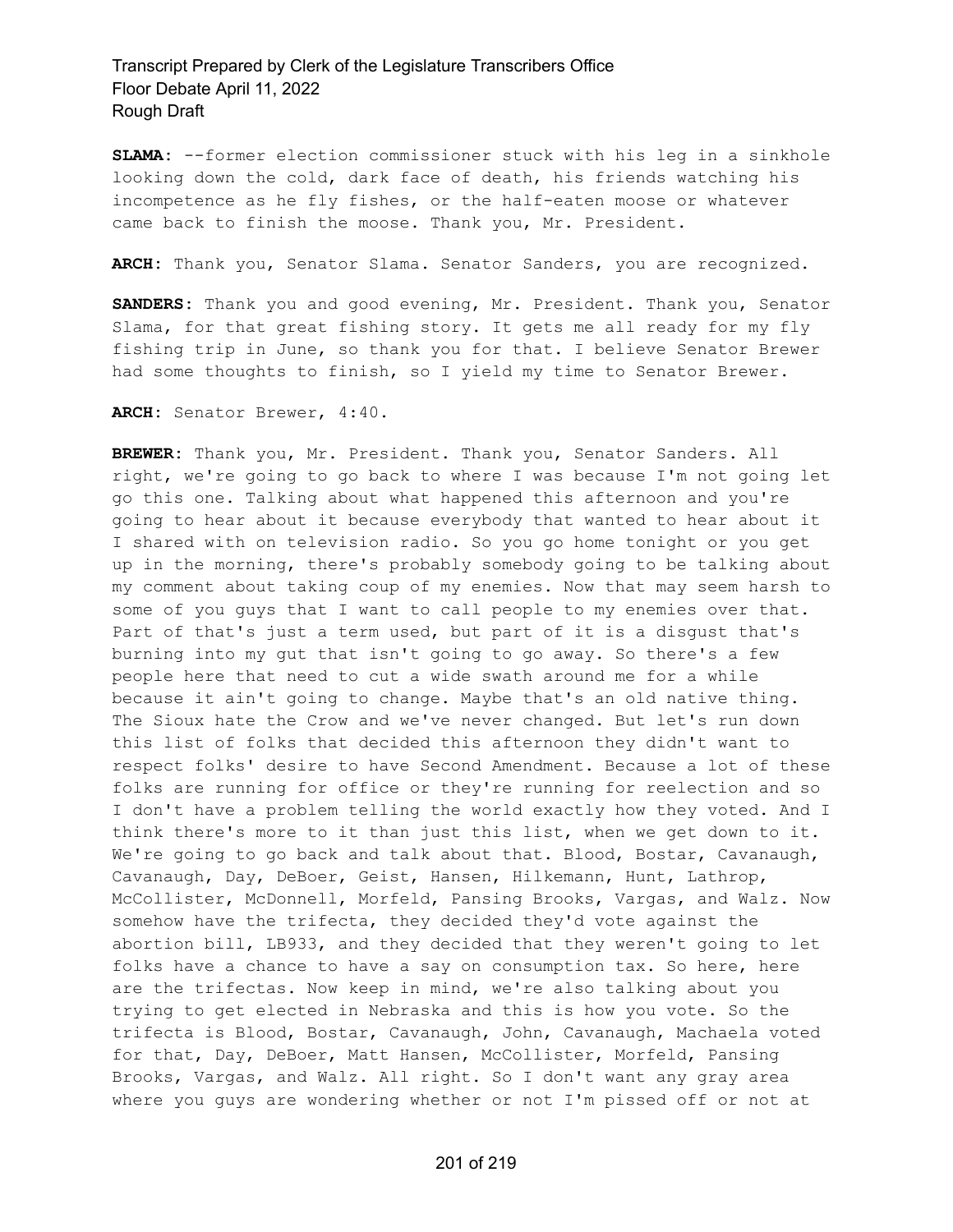you. It should be very clear. Now some are saying, listen, you're getting carried away. You have too much of a passion. Why do you love the Second Amendment so much? Well, let me share some of that with you. I grew up and you kind of had to hunt just to make enough money to have those extra things in life and to eat things. Went into the military and that was one way you can excel, shoot straight. Kind of come with a job. You shoot straight enough, they ask you to go and do other things. In '96, they asked me to come and compete for the Olympic team in shooting in Atlanta. I was blessed to be with a man by the name of Gary Anderson. So many not-- many in here probably know. Ironically, he's got multiple gold medals. A little town of Axtell. Gary Anderson was one of the greatest men I've ever known. He coached me and taught me.

**ARCH:** One minute.

**BREWER:** And I learned to respect him and respect the fact that he had dedicated his lifetime to teaching people to shoot. Now he happened to also be a Nebraska state senator, go back and look. So I can't ask for a much better mentor. And he started me down that road of a love of the Second Amendment and respecting people who needed and wanted that privilege. I'll finish next time. Thank you, Mr. President.

**ARCH:** Thank you, Senator Brewer. Senator Halloran, you're recognized.

**HALLORAN:** Thank you, Mr. President. Good evening, colleagues. Good evening, Nebraska. Well, it is quite a paradox. We're dealing with LB121, sponsored by Senator Megan Hunt, to give some extra benefits to convicted felons convicted from drug offenses. It says a lot about the priorities of some folks. Senator Hunt has priority of taking care of those that have committed and broken the laws. And then in the same breath this morning and earlier this afternoon, she and Senator Morfeld and several others that Senator Brewer has listed off did a filibuster to fight against Americans being able to exercise to their fullest their Second Amendment rights. LB773 wasn't about guns. The bill was about people. Not just any people, the bill was about law-abiding people and only law-abiding people. The bill has-- had nothing, absolutely nothing to do with criminals or prohibited persons. Those who have lost their gun rights, LB773 does not apply to them whatsoever. Found a quote from a political philosopher from the 1800s named Lysander Spooner. He said to ban guns because criminals use them is to tell the law abiding that their rights and liberties depend not on their own conduct, but on the conduct of the guilty and the lawless. So that's what we did this afternoon, this morning, this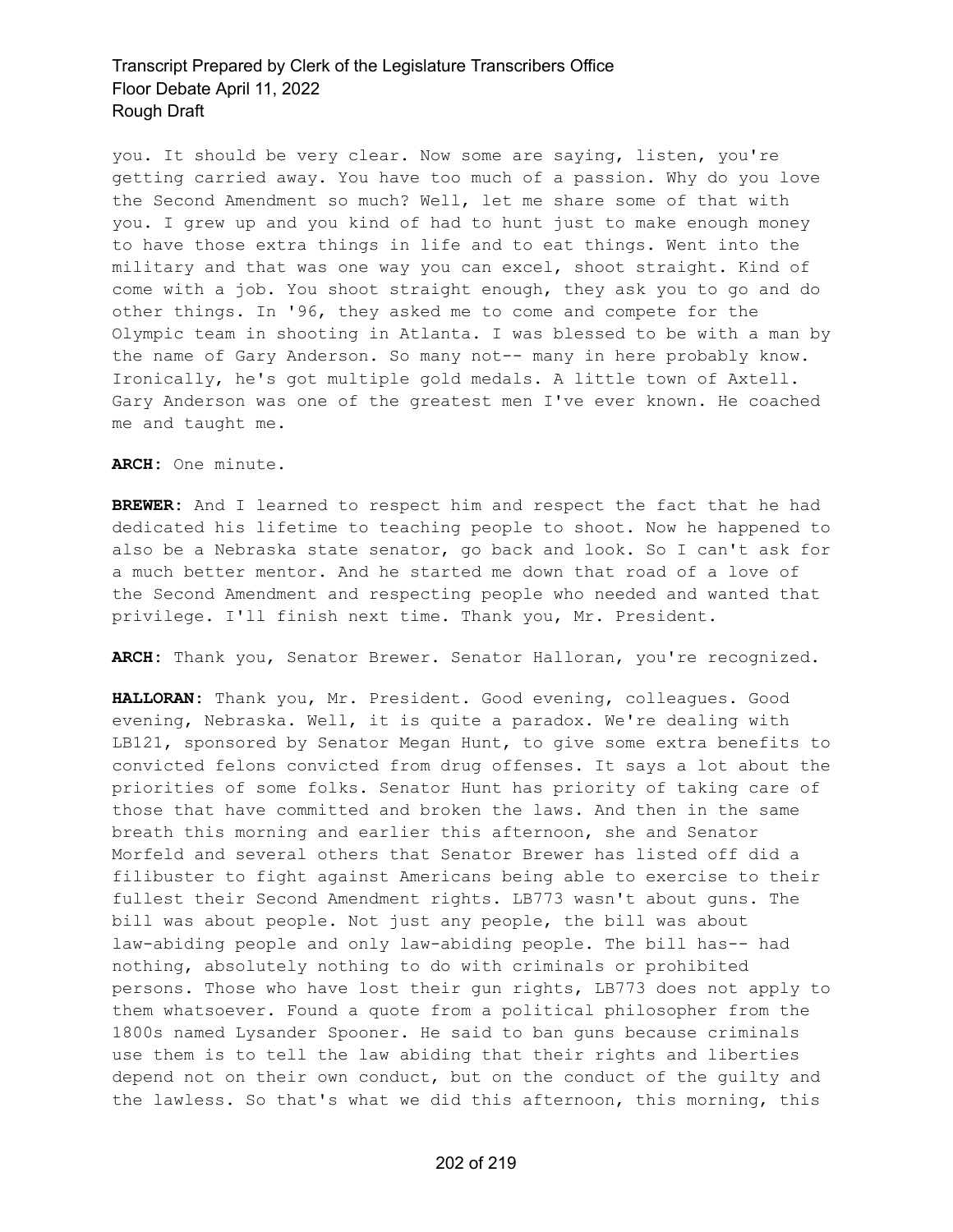afternoon, we, we forced law-abiding citizens to be measured by the conduct of those that commit crimes. I hope no one takes any comfort in not passing LB773. I hope no one thinks that from this point on, criminals will now be able to concealed carry without a permit-- or they'll have to have a permit, excuse me, to concealed carry. Like that's going to happen, right? Criminals are going to be carrying regardless of the law because guess what? By definition, criminals don't care about the law. They break the law. So take no comfort that criminals are going to be less prevalent and take no comfort at all that Nebraska citizens can't use their Second Amendment to the fullest. With that, I will extend the balance of my time to Senator Brewer.

**ARCH:** Senator Brewer, 2:10.

**BREWER:** Thank you, Mr. President. Thank you, Senator Halloran. All right, back to where we were; people thinking I got too much of a passion about Second Amendment. Gary Anderson kind of set the building blocks to develop a love not just of, of shooting, but of the Second Amendment and teaching and training. It wasn't long after that I was assigned as a state training officer in Nebraska to train the Army National Guard. An additional duty was training the competitive shooting teams. Nebraska had finished two years in a row, 49th out of 50 states. Now this is back in the '90s when we had great football teams, but our shooting teams were a disaster. In two years, we won a national championship, followed by four more. In that time, we come up with 29 individual national champions. So while Nebraska was winning national championships, so was a military. It wasn't long after that I got invited to be on the international team.

**ARCH:** One minute.

**BREWER:** And traveled to most of Europe, Canada shooting competitively, learning, getting to shoot a variety of weapons, and it was through that that I, I gained a love not just of, of shooting and training, but of individuals who had a passion to teach others. So it was with that spirit that I went to Afghanistan and our mission there was simply to take Afghans who couldn't read and write and teach them how to shoot straight. And a good share of them had poor eyesight, so that was a challenge. But I felt blessed to have the opportunity to train them and at that time, they were trying to build a nation and making sure that they had an army--.

**ARCH:** Time, Senator.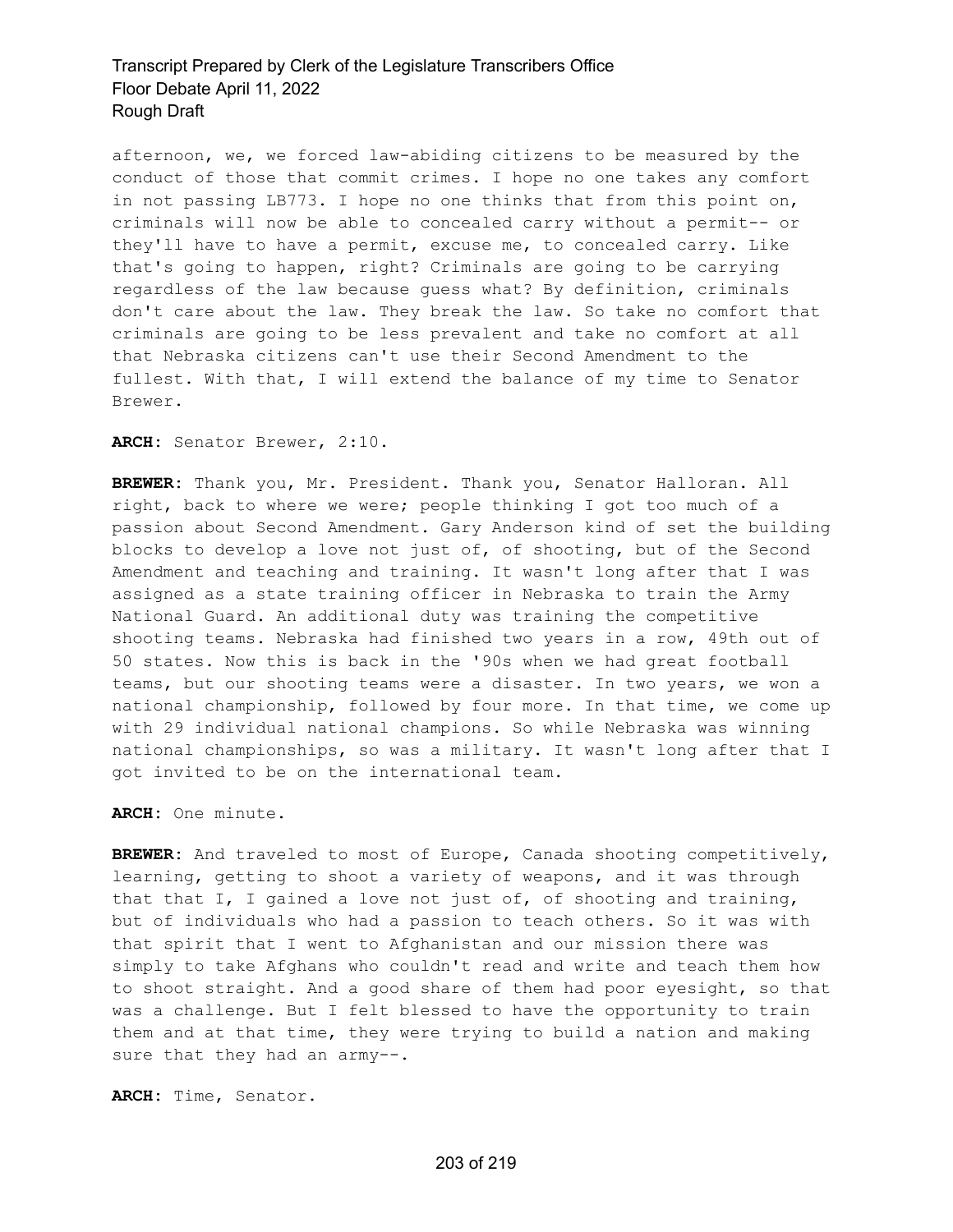**BREWER:** Thank you, Mr. President.

**ARCH:** Mr. Speaker, you are recognized.

**HILGERS:** Thank you, Mr. President. Good evening, colleagues. I want to give you a little update as to our schedule the remainder of this evening. When I announced last week and then again this morning that we would go potentially up to  $11:59$  p.m., I want to make sure that everyone understands that wasn't just a commitment to just go to 11:59 p.m. just because. So the reason why we might go to 11:59 tonight would be to ensure that any bill on Select File that actually gets moved to Final Reading has the opportunity to go to the Revisors and then come back down to be read across. So my first goal tonight is to ensure that every bill that comes back that has already been passed up to this point to Final Reading has an opportunity to come back from the Revisors Office. That hasn't quite happened yet. I think we're fairly close. When-- we will not quit before that happens. So anything that's already moved from the beginning of this-- today to the things that we just moved to Final Reading at around 6:30, we will wait. And if that takes to 11:59, that's how long we're going to wait. Beyond that, my next criteria is will the next-- the other bills, will they actually have a likelihood of success to go to Final Reading? We're not going to stay on a debate for a bill that doesn't have a success and go all the way to 11:59 if in fact, we're just-- only for the purpose of having a debate. So the next-- this bill, as has been announced by one of the opponents, will have a filibuster. I know the next-- the one after that likely will as well. As soon as the bills are back from Revisors, we'll make a determination on where we go from here. But just to be clear, we're not going to stay until 11:59 just to debate on bills that are not going to actually have a chance of passing and getting across to Final Reading and also having the time to be able to come back down. So we'll update you here pretty shortly, but I just don't want people thinking we're just going to stay here till 11:59 just because. In fact, if we get everything back from Revisors, we may adjourn much earlier. Thank you, Mr. President.

**ARCH:** Thank you, Mr. Speaker, Mr. Clerk.

**ASSISTANT CLERK:** Thank you, Mr. President. Your Committee on Enrollment and Review respectfully reports the following bills have been examined and engrossed and they report the same as correctly engrossed and placed on Final Reading: LB376A, LB598, LB686, LB792, LB805A, LB843, LB876, LB888, LB896, LB896A, LB921, LB921A, LB922, LB922A, LB927, LB984, LB984A, LB1130, LB1144A, LB1150, LB1150A,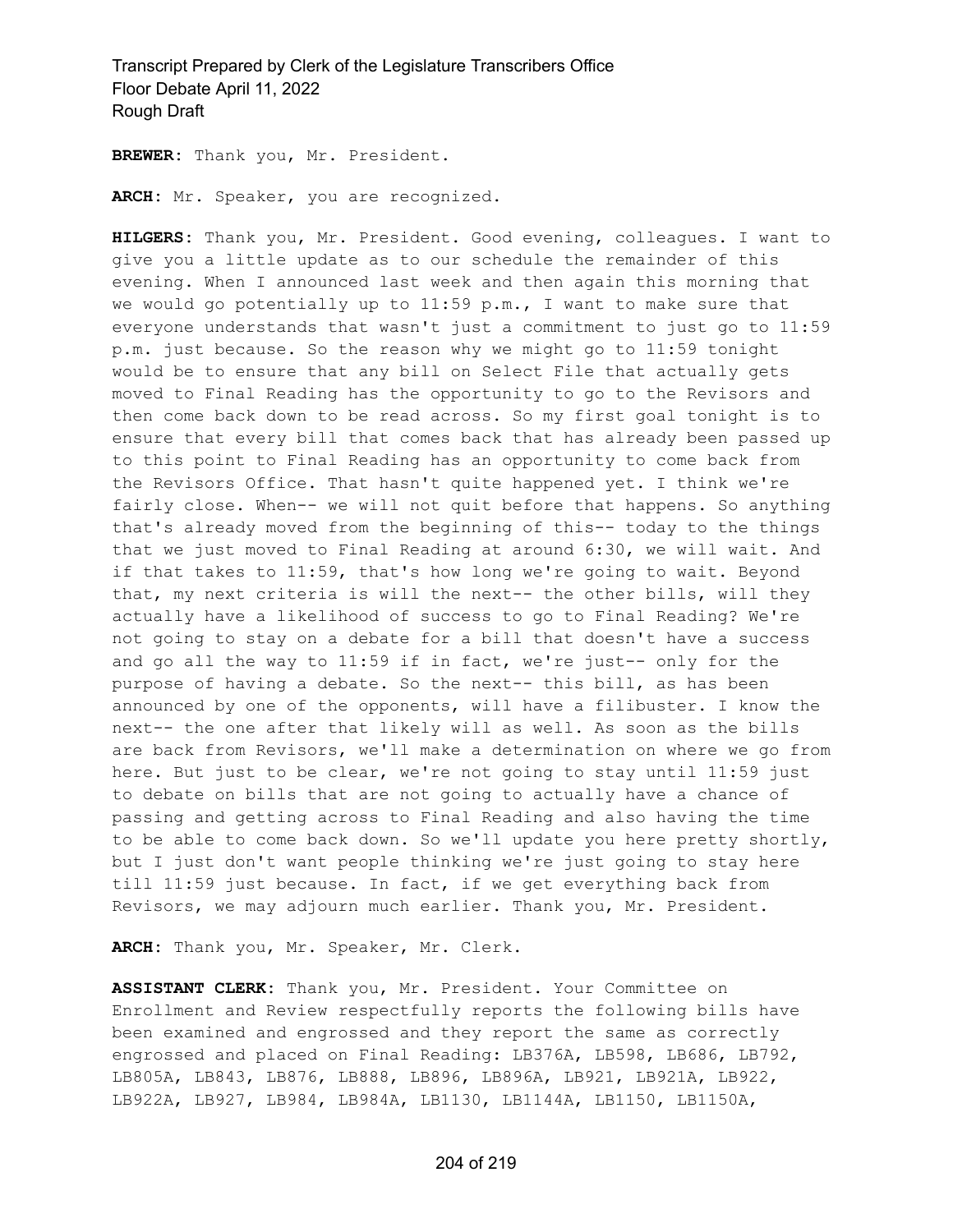LB1173A, LB1218, LB1218A, and LB1261. That's all I have at this time, Mr. President. Thank you.

**ARCH:** Thank you, Mr. Clerk. We will return to debate. Senator Lowe, you are recognized.

**LOWE:** Thank you, Mr. President. I stand opposed to LB121 and I'm grateful for Senator Slama for putting up the FA215. Back on March 14, 2010, TV station NTV, which is a local TV station for us out in the middle of Nebraska-- it's an ABC affiliate-- said-- did an article. Whatever happened to Axtell Olympian Gary Anderson? And this was March 14th, 2010, and it states two Olympic gold medals, seven World Championship gold medals, six world records, 12 national titles. The winner of all that hails from Nebraska in Axtell. Here's Gary Anderson, who graduated from Axtell High in 1957 and then signed up for the army, where his shooting accuracy got him assigned to the marksmanship unit at Fort Benning, Georgia. He received an award from President John F. Kennedy in 1963. Anderson got his first gold medal in the 300-meter free rifle at the 1964 Olympics in Tokyo. His second came in 1968 games in Mexico City. Anderson served one term in the Unicameral. If you don't know where Axtell is, it's just a little bit east of Funk. Anderson served one term in the Unicameral from 1973 to 1977, representing District 37. Huh, some other senator represents District 37. That seat now occupied by Senator Galen Hadley at that time. A new family lives at Gary Anderson's childhood home two miles west of Axtell, but still, there are old oak tree where he climbed and the fields where he learned to shoot. Tracy Danburg [SIC], the current owner-- homeowner, said it's fun to know the history there and that it was someone, someone people looked up to. Jean Roberts, Axtell's unofficial historian, brought NTV news out to the farm and then to the historical marker bearing his name. She remembers him as a little boy, a few grades below her in school. Jean Roberts, a lifelong Axtell resident, said he was a good kid. I can't remember him getting into much trouble. Huh. And he was shooting at the same time. How can that be? It was there, Axtell, Anderson discovered he could turn hunting on the family farm into something much more. Gary Anderson, Olympic gold medalist, said somewhere in the middle of high school, I found out shooting was an Olympic sport and that set off a spark that turned into an Olympic, Olympic dream. Yes, young kids from Nebraska can be Olympians. While Anderson no longer owns the home, he does still own the acreage, now 71 and living in Ohio. He says his-- he has fewer ties to the town, but just as much pride. If I succeed for any reason, it was because I somehow learned that hard work makes a difference. I have always been grateful that I grew up in a small town. After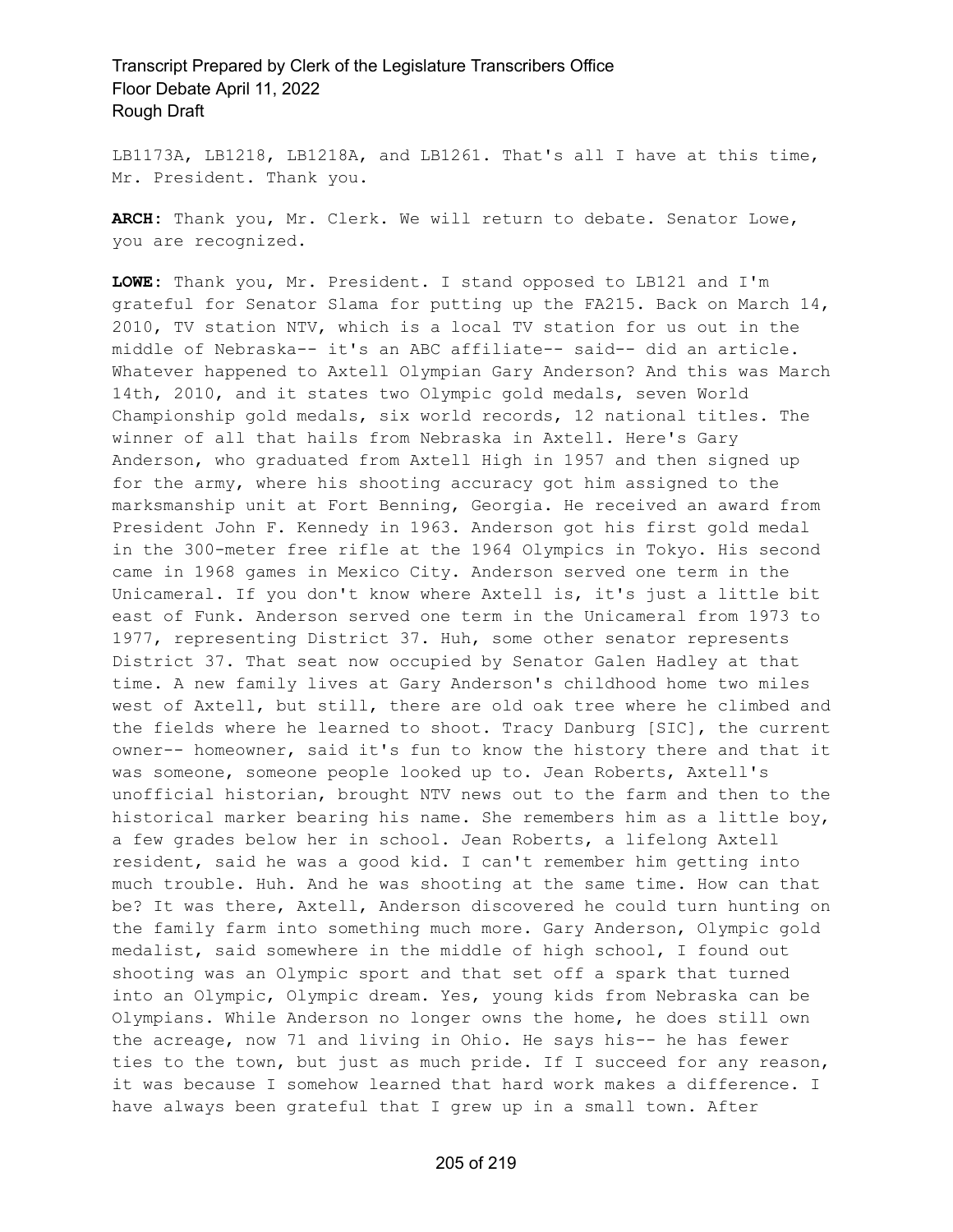retiring from competition, Anderson started coaching and teaching shooting clinics and writing magazine articles and books about shooting. He worked for the National Rifle Association-- oh, that evil organization-- and the U.S. Civilian Marksmanship Program.

**ARCH:** One minute.

**LOWE:** Thank you, Mr. President. His greatest accomplishment, though, is not his two gold medals. Anderson explains, I probably feel a greater sense of pride in just seeing these young people develop as just fine human beings through their participation in sport. His passion for the Olympics remains strong today. As vice president of International Shooting Sport Federation, he'll still oversee all the shooting events at the 2012 Summer Games in London. He wants to make sure everyone complies with the rules. To the boys shooting basketball at his former home or even on his own grandchildren, Anderson said he's proof if there's the will, there's the way. Thank you, Mr. President.

**ARCH:** Thank you, Senator Lowe. Senator Albrecht, you are recognized.

**ALBRECHT:** Thank you, President. Colleagues, again, I rise in opposition of LB121. I want to give you a little bit of a history here on the program. And just expanding these food stamps for felons is just bad policy. The 1996 federal welfare reform law banned SNAP for any person convicted of a felony drug crime, but gave states flexibility to modify this ban through legislation. In 2003, Nebraska elected to provide food stamps to felons with two drug felonies- excuse me-- or fewer. LB121 would allow a convicted felony level drug dealer to receive SNAP benefits. LB121 would allow someone still serving parole, probation, or post-release supervision to receive the SNAP benefits. LB121 removes the requirement for an individual convicted of a felony drug-- drug felony for possession or the use to complete drug treatment program in order to, to be eligible for the SNAP. Folks, this is to stop the felons from selling SNAP benefits for cash to purchase more drugs. LB121 would allow someone who has been convicted three or more drug felonies for possession or use to receive SNAP benefits, even though they have been to drug treatment twice before to remain on SNAP. SNAP disqualification of felons does not disqualify the rest of the household from receiving the SNAP benefits. A felon who has been convicted of drug possession or drug dealing should be required to at least complete their sentences to participate in the treatment and to be rehabilitated before becoming eligible for taxpayer benefits. In February of 2022, there were 72,228 SNAP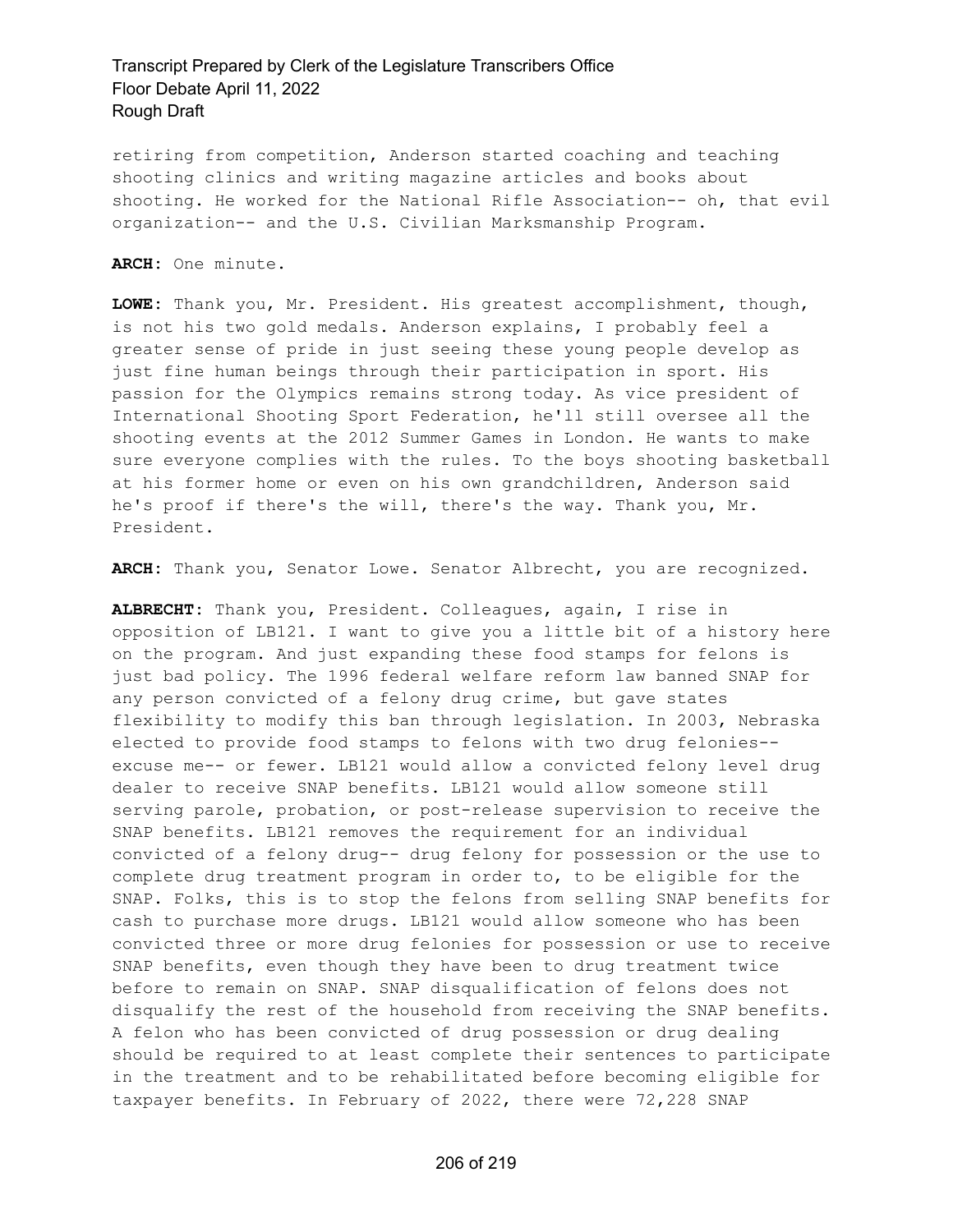households, or 154,773 individuals. That's an average of 776 individuals that were denied SNAP coverage each of the last three years and an average of 53 individuals lost SNAP coverage due to new felonies in each of the last three years. Income eligibility limits for SNAP in federal and fiscal years 2022-- October of 2021 through September of 2022. Let's just say there's a household of four and they receive all of the maximum benefits. That would be \$835. Now if that particular person was not eligible to receive it, then three people in that household would receive \$658. The problem here is there is a lot of fraud when it comes to these SNAP cards with the cash on them. Because you can go into a back alley somewhere, slide your card through. You're going to pay somebody \$100. You want \$300 off of it, you get \$200, they get \$100, and your family is left with \$500 to spend for food. That's why this is not good policy. People still- families will still be provided for. They will have the, the benefit of the SNAP program and our food pantries that are full with food and certainly don't have qualifiers on those. But this, again, I believe, is just not good policy. We have to get them to get through treatment to get themselves rehabilitated so they don't reset-- recidivism rates continue to escalate in that particular area.

**ARCH:** One minute.

**ALBRECHT:** We want them to get the help they need to become law-abiding citizens that can stay out of the system and then start to provide for their families. But we can't do that if we just give to them when it's those very few that have issues with trying to stay out of the system. They definitely need not to, to think that they can get cash and, and go back to their old ways. So that's just my take and I'll yield the rest of the time back to you, President. Thank you.

**ARCH:** Thank you, Senator Albrecht. Senator Brewer, you are recognized.

**BREWER:** Thank you, Mr. President. Senator Lowe, thank you for that information on Gary Anderson. It's kind of sad that we've got a two-time Olympic champion and is so poorly known, but trust me that he is one of the finest human beings that you could ever know. Now back to the issue at hand, one of the positive things I guess out of today is that I had been on the fence on an offer to go to Europe this summer and trained snipers. Job pays pretty well, between \$500 and \$1,000 a day. A little bit better than the job we got now, but unfortunately, it's not in some of the best places in the world. But you know what? Those decided to bury this bill have inspired me to go and spend time in Europe, train snipers, and send as much of that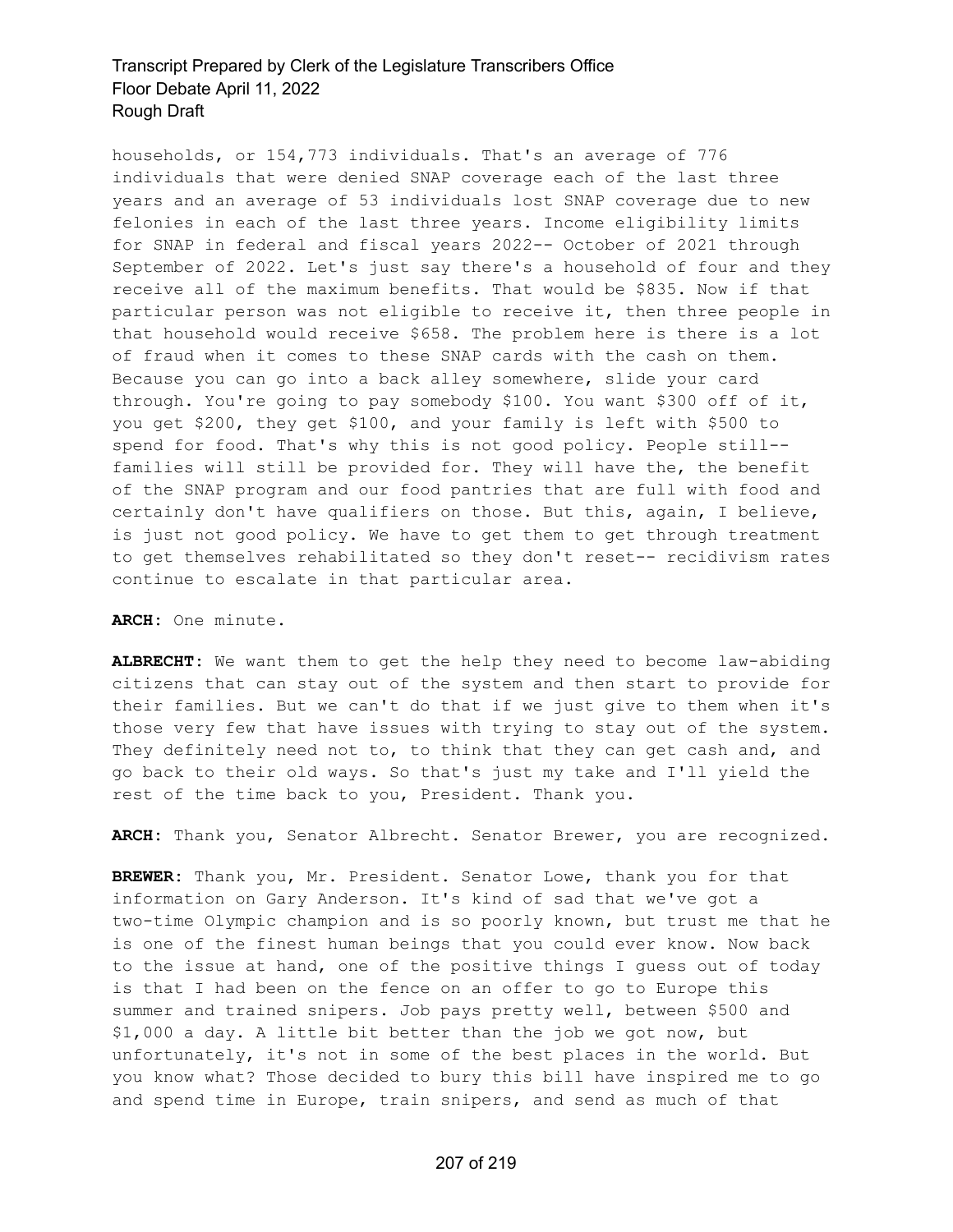money back as I can and give to those who are running for office or reelection. It would be a good use of my money. So again, understand I have sat out so many of these and I have avoided the fights, but you guys brought this on, so we're going to continue it. Now on the issue of why I have this passion for the Second Amendment, we let off-- left off where I was training the Afghan National Army in Afghanistan. In 2002, Afghanistan was a destroyed mess. The Taliban had been run out. The buildings were destroyed for the most part. There was little left. What we would do is take our trucks and go into villages and pay cash for volunteers to join the army. Then we'd bring them back and we would try and take them and dress them, prep them, and teach them how to be soldiers. Many of them, for the first time in their lives, were wearing a formal uniform. Our biggest challenge was teaching them how to shoot, mostly because most of them had trouble seeing. No one wore glasses over there. So after about three attempts at qualifying them- and we determined that it was a bit hopeless because they couldn't hit a man-sized silhouette at 100 yards. We had an optometrist come in and check their eyes and sure enough, about half of them were blind as a bat. So they got fitted for glasses. The glasses came in, we issued them, and they refused to wear them. And it wasn't because their army issued birth-control-looking glasses, it was because it showed weakness. So I had to have all of my cadry get a safety glass that looked almost the same and wear them so that the soldiers would wear the glasses that we had for them. And the next thing I know, we had a riot because they all wanted glasses and we had to finally figure out how to get them on a range and qualify them with their new glasses. Most of them, once they qualified, took off their glasses and wouldn't wear them again. It's a mark of weakness, but we proved our point. They could shoot, they just don't want to shoot. The process of training that army, both with rifles and pistols, was a challenge none of us had anticipated in a place none of us really wanted to go. And I struggle now to see what's happened over there because if you've given most of eight years of your life--

#### **ARCH:** One minute.

**BREWER:** --to a cause like that and then you see it destroyed in a matter of days over poor decisions by our government, that hurts. You clearly remember all the faces of those that you left and lost and sometimes it just doesn't seem fair that so many paid so much to help them and then to have that lost because of poor decisions. I will continue to support the Second Amendment because that is ingrained in me and I can't help it. It's something that has been a part of my life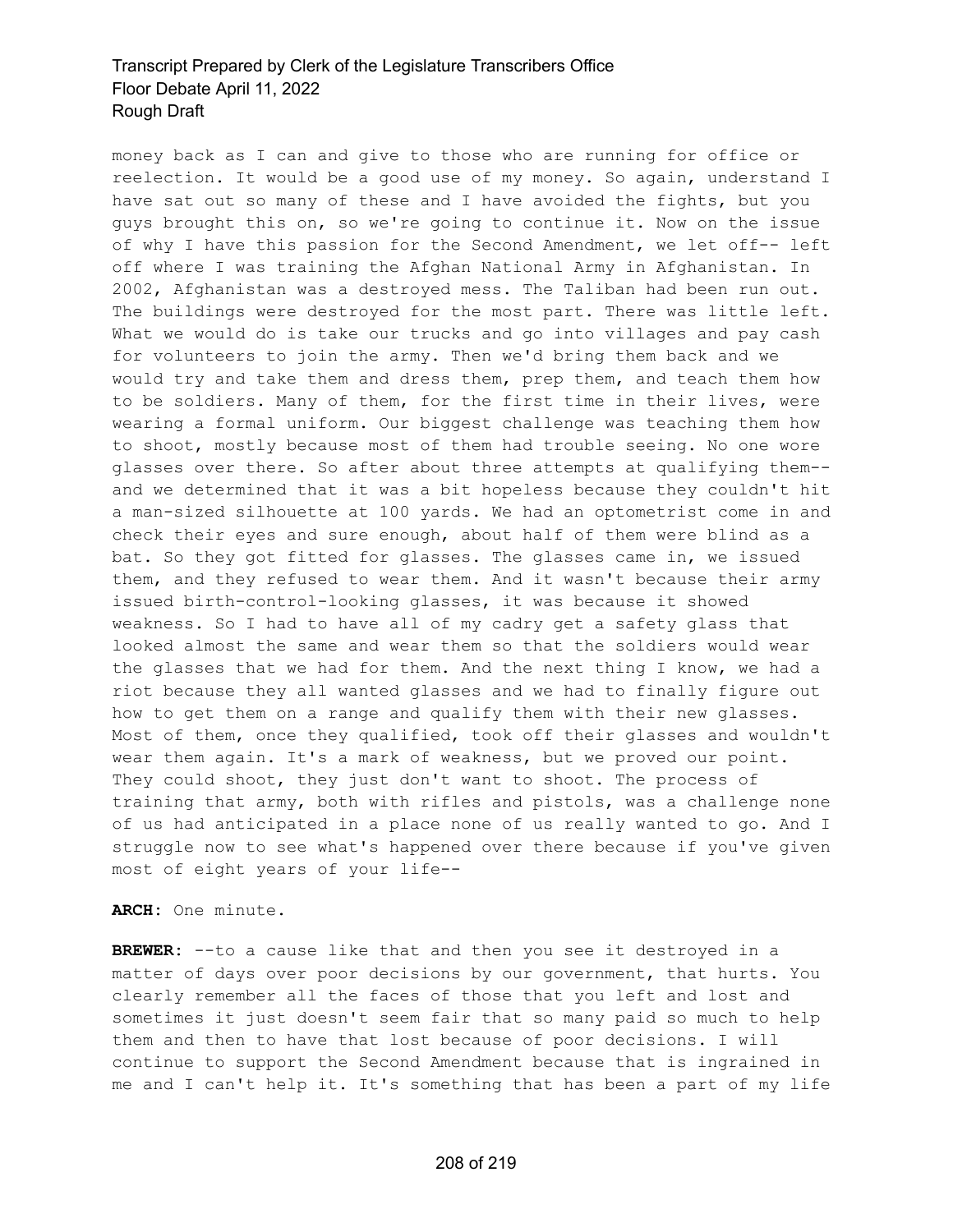since I was small and it will probably be a part of my life till my last days. Thank you, Mr. President.

**ARCH:** Thank you, Senator Brewer. Senator Clements, you are recognized.

**CLEMENTS:** Thank you, Mr. President. Well, since Senator Brewer's been talking about the debate this morning, I had a letter that I was wanting to read this morning. I didn't get around to doing that. And it was actually an email from a man named Stan [PHONETIC] from Lincoln. He wrote it this morning in an email that some of-- the rest of you may have seen it, but it did come to me. Good morning, senators. I appreciate this opportunity to provide my own personal input on this important bill before you today the permitless carry bill. My family made a personal decision nearly five years ago to become Nebraskans. We were not blessed to be born here, but we have found our decision to be a perfect fit to our belief system and our lifestyle. We moved from southern California for many reasons. However, the straw that broke the camel's back was right after the state legislature passed and the California Governor signed a series of laws that made my once-legal firearms illegal. If I kept them, I would become a criminal. To make it even more absurd, Governor Newsom decided to sign an executive order that released 50,000 felons back onto the streets of California. That is an absolute insult to every law-abiding citizen. The state already had a debilitating grip on my ability to possess a firearm and actually carry it for protection. Almost every single request for a concealed handgun permit was denied. If you believe in the Bill of Rights and perhaps the First Amendment, then why on earth is there any consideration to step on our second? Just about all border states to Nebraska already have this law on the books. Nebraskans should also be given back our right to carry if we so choose to. Signed Stan. And that's what I don't want to have happen in Nebraska is the kind of rights being taken away that he's talking about. And I appreciate him writing to us and letting us know what can happen if government can-- does continue to step on constitutional rights. Would Senator Brewer yield to a question?

**ARCH:** Senator Brewer, will you yield?

**BREWER:** Yes.

**CLEMENTS:** Would you have any more comments about your part in the Second Amendment or Afghanistan?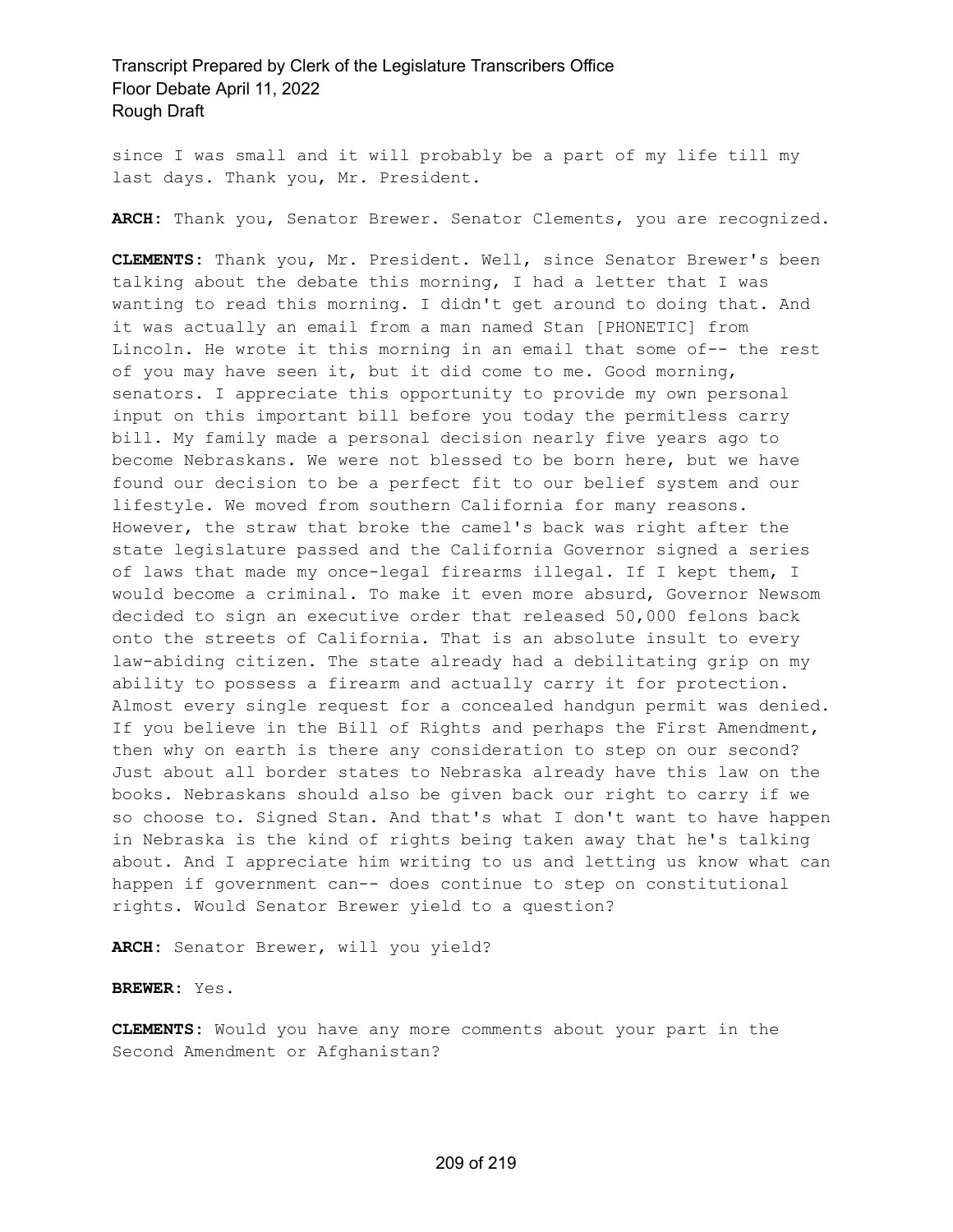**BREWER:** Well, I think the Second Amendment would be the part I'd like to focus on. The part that I probably left out is that in my family, everyone is a life member of the NRA. For some, that's an evil thing, I guess, but not in my world. The NRA does everything from safety classes for kids to Eddie Eagle program, training shooters, running matches, so there's nothing evil about that, except that some people just want to hate. But more importantly, if--

#### **ARCH:** One minute.

**BREWER:** --peep-- the people that you work with, just like this weekend, went to a match and it wasn't a big fancy match, good golly, we shot 22s, we did shoot one of the evil AR-15s, but we also shot B.B. guns, wrist rockets, and threw axes. But these were the people that you see every day, just common people that wanted to have an enjoyable afternoon, have good friendship and enjoy this time doing these different activities. It's no different from what we're trying to have with people enjoying the right to keep and bear arms-- in this case, constitutional carry-- but some have made the decision that what they're going to do is make sure others never have that privilege. We've never asked them to be law enforcement folks. We've just asked them to be able to defend themselves and their families.

**ARCH:** Time, Senator. Thank you, Senator Clements, Senator Brewer. Senator Slama, you are recognized.

**SLAMA:** Thank you, Mr. President, and good evening, colleagues. I did just want to take a moment, as I do have a few constituents texting me wanting to know an update on what's happened today and how we got to where we are. So this is just a quick update. Earlier today, Senator Brewer's constitutional carry bill, LB773, fell two votes short of cloture with 31 votes. It was really a terrible vote to see happen. Nebraska is a pro Second Amendment state and to see the will of the people disregarded in such a blatant manner was-- it was-- for-- it was disappointing, to say the least. I'm, I'm struggling to think of the proper words now that won't get me censured. But in any case, Senator Brewer is now going through and calling out those who didn't vote in support of gun rights today and we're also taking time on LB121. This is a filibuster that was planned before the events of today. I am on a very basic level opposed to giving felons more government benefits, which this bill does, especially on a day where we couldn't stand up for Nebraskans' gun rights. So with that, I, I find Senator Brewer's analysis of this situation to be very entertaining and I haven't given him a heads up, but I do think it is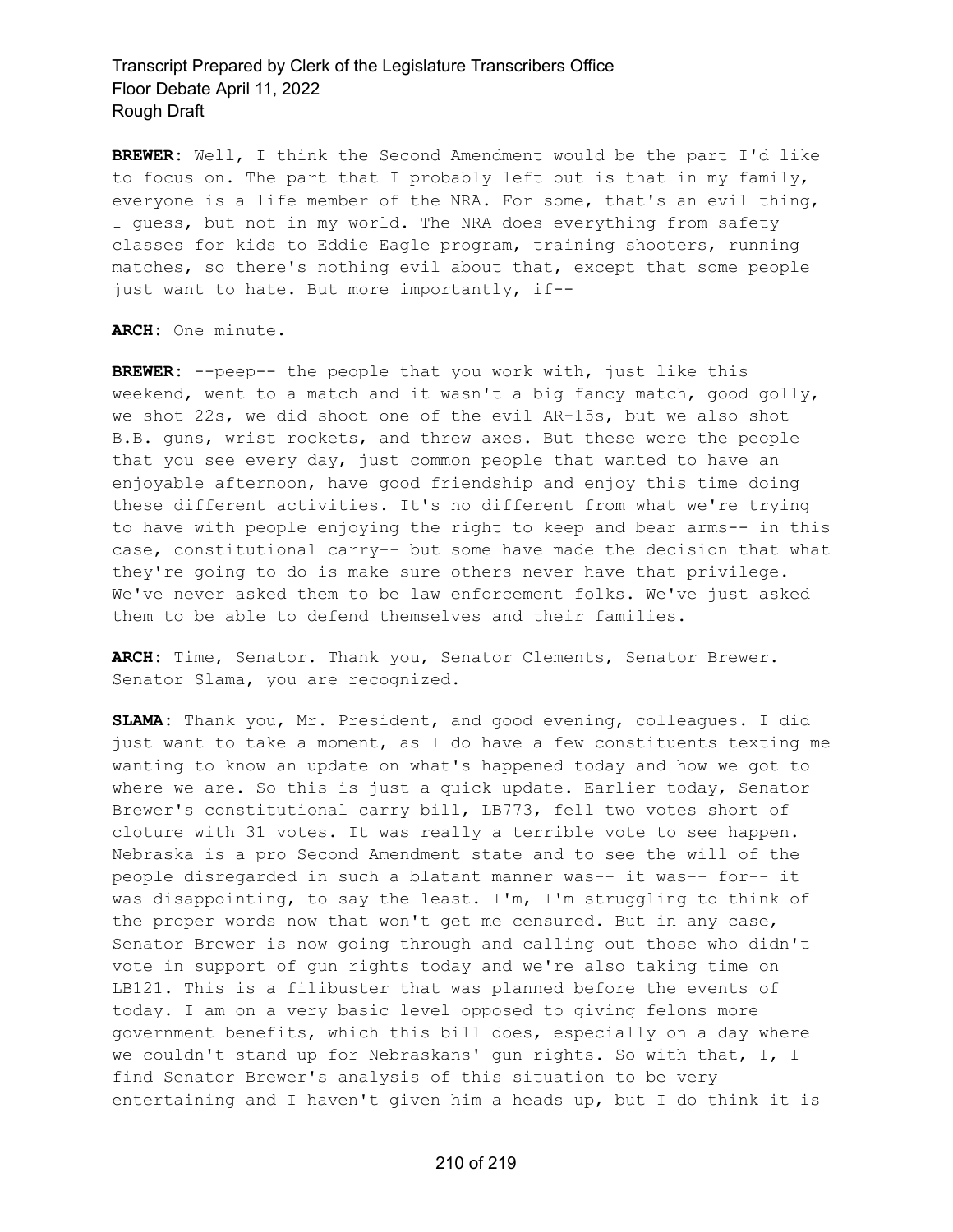important for the voters of Nebraska to hear and understand what happened today. So I will yield Senator Brewer the remainder of my time if he's so chooses.

**ARCH:** Senator Brewer, 3:10.

**BREWER:** All right. Well, I disengaged thinking about this for a second, so I'll have to reengage the brain set here. All right. Well, we kind of left off talking about the Second Amendment being something that is just ingrained into you and not necessarily something that you just suddenly took up as a good idea. And for those that want to continue to think that somehow I've got this unnecessary passion for it, if you take a look at a lifetime of doing those things that lead you to this point-- and you know, I ran on support of the Second Amendment. So if I wasn't here fighting the good fight on this, then my district would have been disappointed. And for those that seem to think there's not enough folks in their district to want to support this, I will tell you that in my district, I have more than enough to share. I would guess in my district, it's probably 95 to 98 percent in support and only a few opposed to being able to have constitutional carry. And I would get a-- guess if you went into both Lincoln and Omaha and you went door to door and you really ask, you might be surprised how many people support the idea of the Second Amendment and constitutional carry. But we've taken the facts and we twisted them and we figured out ways to put doubt in people's mind and we've been able to, to take what was something that could have been good and turn it into something bad, bad enough to where enough voted against it to where it didn't survive today. Again, I have a very long memory on these things and there's been a lot of folks that I have looked the other way time after time when they seem to want to smile and vote against your stuff and still want to--

**ARCH:** One minute.

**BREWER:** --be happy go lucky. I guess I'm just the point now I'm not going to do that anymore. We're going to divide folks as they want to be divided, by the way they vote and they behave. And that's just the system that has been forced upon me, not that I wanted. But there's a point you're tired of the bull and the things that they're doing. I'm looking forward to next year because a lot of the ugliness today will be gone next year. They will no longer be in this body and maybe common sense will carry the day and we'll have a chance to do some things that we haven't been able to do for quite a few years. Thank you, Mr. President.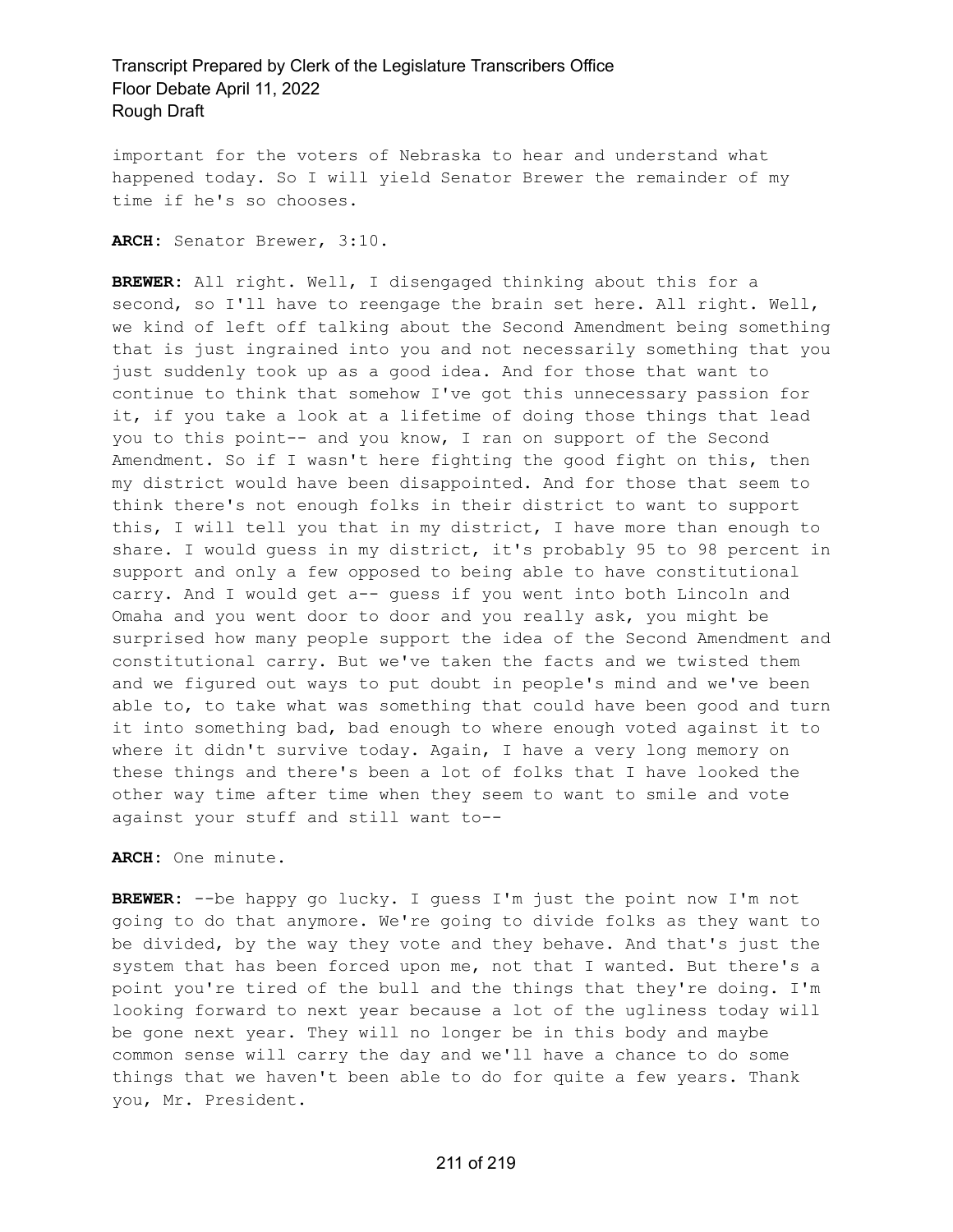**ARCH:** Thank you, Senator Brewer. Senator Erdman, you are recognized.

**ERDMAN:** Thank you, Mr. President. I appreciate that. You know, you never know who's watching or what their opinion is, but I, I want to read something that I just received about 15 minutes ago. The hide- the headline is we need two houses. It goes on to say I totally agree with you. I have watched the Legislature for 40-plus years and I've never seen anything like today's poor, poor, poor senators and all the self-serving. They have no respect for anyone or anything. I just don't know how they get elected. As the population continues to shift to urban, the rural has elected senators but don't have enough to pass bills. The numbers are just not there. It is taxes with very little representation. I said years ago that a two-house system is needed. Thanks for speaking for me. I am a rural person who now lives in an urban setting. I moved in 1967 and I'm sad to see how Nebraska has changed since then. Thank you. Nancy [PHONETIC]. Well, Nancy [PHONETIC], I appreciate your email. I understand there is a significant number of people who feel as you do. We have the system we have because-- as Senator Blood pointed out to me that I said Chuck Norris and that was intentional, so I appreciated the fact that she listens. Thank you, Senator Blood. Appreciate that. But it's still true; two houses would be the way to go. We'll never-- that will never happen because we're convinced that we've got to be different here and we sure are because remember, Nebraska is not for everybody. That's why we only have 1.9 million people after 155 years. So I want to tell you a little story. When I used to raise a lot of alfalfa, I used to ship that alfalfa to as far away as Pennsylvania to the horse people. And one day, a semi driver came to pick up a load of hay and we had it loaded and he and I were just talking about things that we'd experienced and he said I had something very peculiar happen yesterday morning. He said it was about 3:00 a.m., said I stopped at a truck stop to get a cup of coffee. And he said I'm over at the side getting a cup of coffee and a guy walks in and pulled a gun on the clerk and he was going to rob the convenience store. Well, this truck driver just happened to have a concealed carry permit and he had his weapon with him and he held the guy at gunpoint until the police arrived. Had he not been there, who knows what may have happened? The police would have never gotten there in time to maybe save the clerk. So my district is very similar to Senator Brewer's district . It's sparsely populated and we have counties where they may have a sheriff and a part-time deputy and they sure can't cover the square miles that are out there to protect people and help them when they need it. But we have not given them the opportunity to do that today with our votes.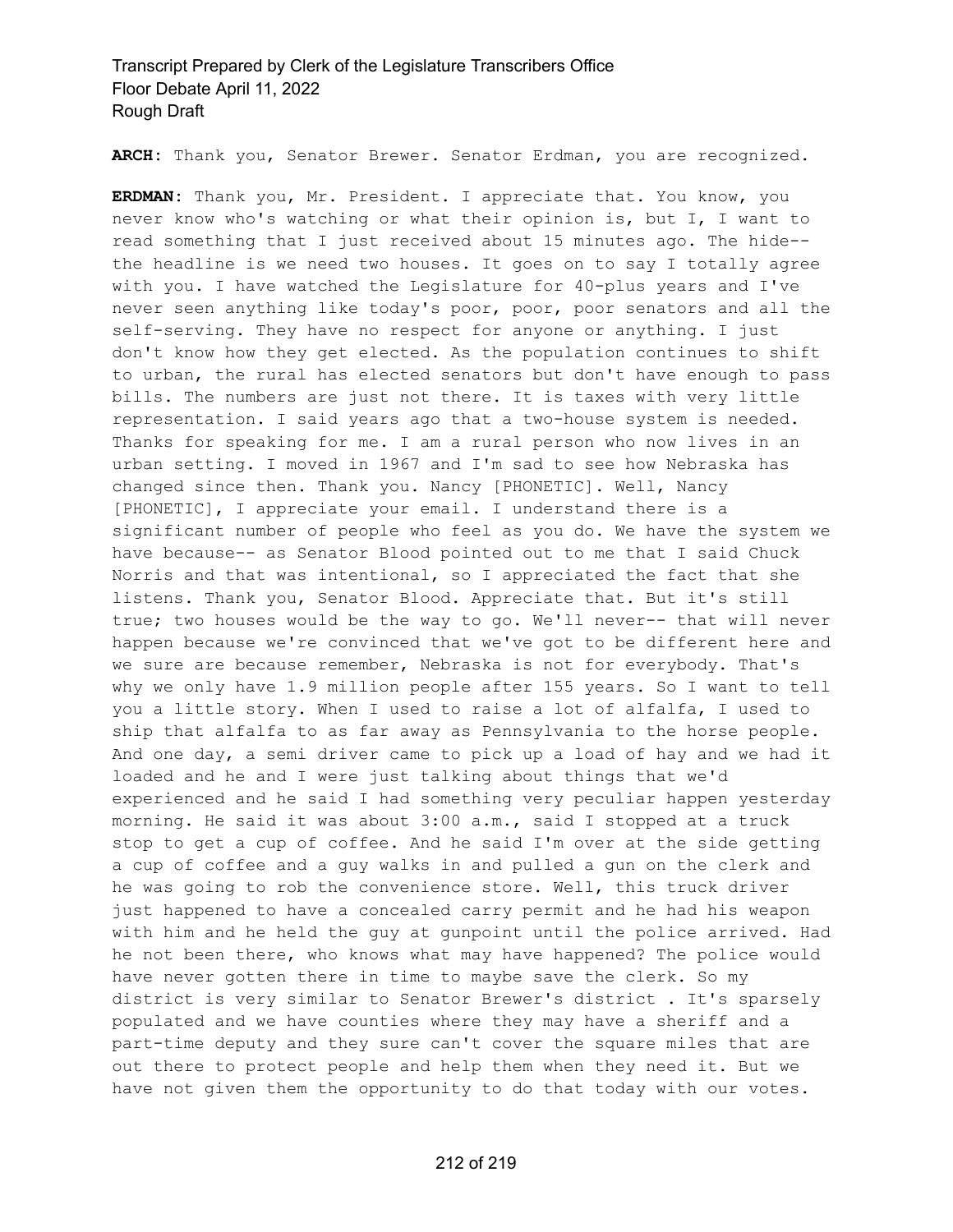**ARCH:** One minute.

**ERDMAN:** This session has been peculiar, to say the least, and Senator Brewer, just remember that common sense is a flower that doesn't grow in everybody's garden. In fact, some people don't even have a garden. Thank you.

**ARCH:** Thank you, Senator Erdman, Senator Hunt, you are recognized.

**HUNT:** Thank you. Mr. President. First I'd like to call the house.

**ARCH:** There has been a request to place a house under call. The question before the body is shall the house go under call? All those in favor vote aye; opposed nay. Has everyone voted? Mr. Clerk.

**ASSISTANT CLERK:** 11 ayes, 8 nays, Mr. President, to go under call.

**HUGHES:** The house is under call. All senators, please record your presence. Those unexcused senators outside the Chamber, please return to the Chamber and record your presence. All unauthorized personnel, please leave the floor. The house is under call. Senator Hunt.

**HUNT:** May I continue? Am I still in my time or--

**HUGHES:** Yes.

**HUNT:** --does my time get superseded by the call? OK. It is fine with me. It is morally consistent with a lot of your views if you just don't want people who struggle with addiction to get food assistance. If you just don't want people who face poverty to have access to food, that is fine. Just say that. What I can't stand is people misrepresenting what this bill does. This bill does not remove the requirement for drug treatment, as many people have said on the record on the mike today, and I want to correct misstatements about that. The bill says that if you are in compliance with parole, probation, or post-release supervision, you may apply for food assistance. And the terms of parole, probation, and post-release supervision, as outlined by Nebraska statute, include substance abuse testing, ongoing treatment, mental health treatment. It can include house arrest or curfew hours, restricting when they can be gone from their home. The bottom line is that the people who would be eligible for food assistance under LB121 have done their time and they have been found by a court or a parole board to be safe enough to leave in the incarceration and be in the community without supervision. And colleagues, access to food is going to be critical for them to start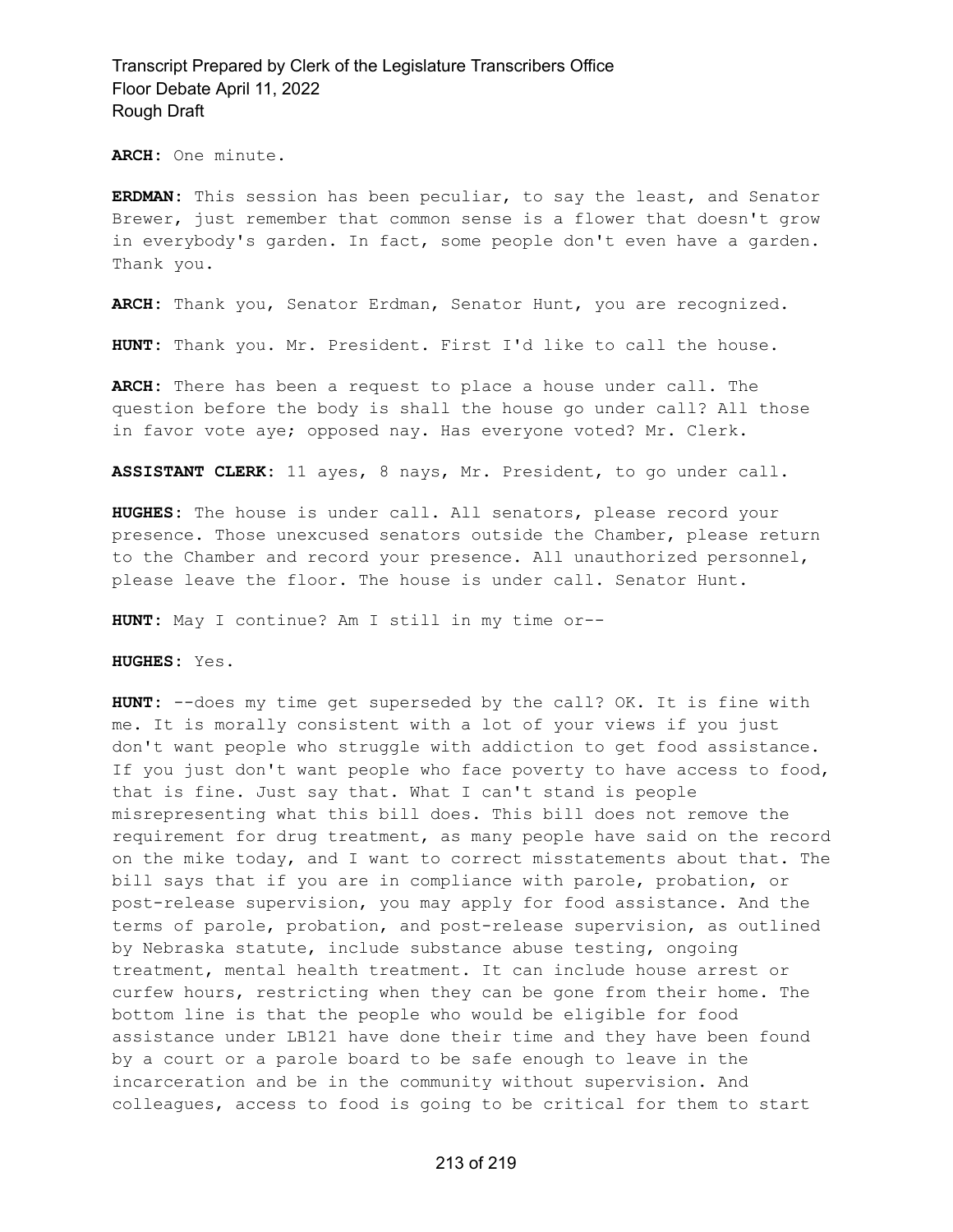living their lives. Senator Albrecht says that there's a lot of fraud. She was speaking extemporaneously when she said that. That was not based on any information. That was based on a stereotype that she herself holds in her heart about people who use drugs. There is not a lot of fraud in the Supplemental Nutrition Assistance Program and that SNAP card, colleagues, it doesn't work like an ATM card. You can't exchange it for money, you can't exchange it for drugs, and there is no record of this kind of thing happening in Nebraska. And furthermore, that's already a crime. If SNAP fraud is happening, that's already being prosecuted in Nebraska. And guess what? It's not happening. I can talk so much about the sensationalism and the stereotypes around people selling food stamps for drugs, but this is all sensational, it is a stereotype, and it's just not true. Another thing, colleagues, is that in this body, some of you need to learn to accept defeat. It's something that a lot of us are real familiar with. Some of you need to learn how to take a loss. It is a seriously underrated skill in life and it's clear that some of you haven't had to go through that enough. I'm concerned about people who take a loss and their instinct isn't to go OK, how can I do better next time, how can I--

**HUGHES:** One minute.

**HUNT:** --improve my bill for next time? Instead, the instinct is to retaliate. The instinct is to come in with this revenge mindset and say, how can I get back at the people who wronged me? How can I change the rules so this never happens again? Now we need a two-house system to make sure that, that minority can never get their way again. Colleagues, it's called politics, it's called strategy, and there's always a path for your bill to win. It's math, it's finesse, it's relationships, it's vote counting. And you know what? I didn't think the gun bill was so bad. There are scenarios where I could have supported something like that. And look at how Senator Brewer has reacted to disappointment, to not getting something that he really wants. Imagine if every Nebraska man with a temper was able to--

**HUGHES:** Time, Senator.

**HUNT:** --access a firearm.

**HUGHES:** Time, but you're next in the queue. You may continue.

**HUNT:** Imagine if every Nebraska man with a temper was able to access a firearm easily with no background check, with no training, with no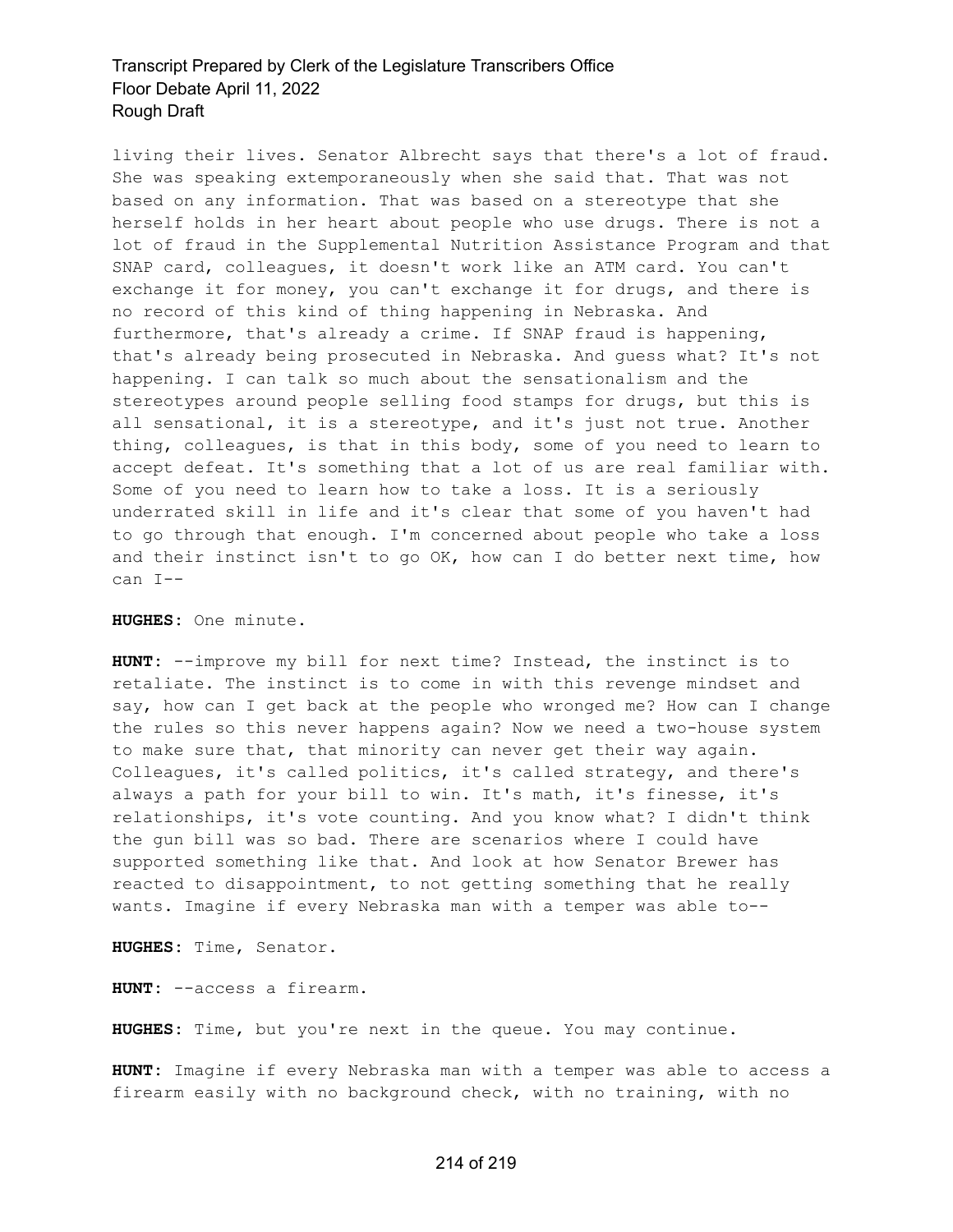permit in the moment of an angry reaction, in the moment of a rejection or a failure or being denied something. This reaction of Senator Brewer and the supporters of that bill validates why this bill shouldn't have passed. Reasonable gun supporters are not upset. Reasonable supporters of the Second Amendment say for me to have a concealed carry permit, I think it makes sense that I should have some training and that I should have a permit to do that. I will also call out your filibuster technique. Don't think that you're getting any revenge on me by doing this to my bill because when I filibuster your bills, I talk about your bills. I don't talk about my hurt feelings on my bill from earlier. I don't read some unrelated study that has no bearing on the actual subject matter of the bill at hand. I don't read anything. I don't read letters. I don't tell fishing stories. I don't have to yield time. I think some of you are real bad friends to Senator Slama, getting up and just yielding her time and not helping her out at all by saying something original. Maybe she wanted that so she could be the star of the show, but just reading a study that had nothing to do with the bill was not a talented filibuster. The level is low and I do hope there are different people that come into this body next year who raise the level, who raise the level of intellectual discourse, who raised the level of nonpartisanship, who don't wait around for a text on their phone to decide how to vote, who can oppose a bill without having to read something that was sent into them by the lobby, by, by Governor Ricketts' friend out there in the lobby who works for him, who came to my office and told me exactly why they weren't going to be able to let this bill pass. I would like to have some people in this body who don't come in here knowing exactly how everything's already going to go, who use their minds, who can take a loss, who can react with positivity and gratitude and say, let me work with you to make it better, not let me go take a job in Europe so I can make money to fund your opponent. Like, please grow up, please. That kind of retaliatory mindset, the revenge mindset, that is what has led to so much of the problem with gun violence in this country and so much of the problem with political division in this country. Thank you, Mr. President.

**HUGHES:** Thank you, Senator Hunt. I raise the call. Senator Cavanaugh-- Machaela Cavanaugh, you're recognized.

**M. CAVANAUGH:** Thank you, Mr. President. Colleagues, I've stayed out of the queue on this because it didn't seem like it was a real conversation. It wasn't a real conversation. But I want to reiterate some of the things that Senator Hunt just said that were misspoken in this I don't know what-- I wouldn't call it a debate. So this does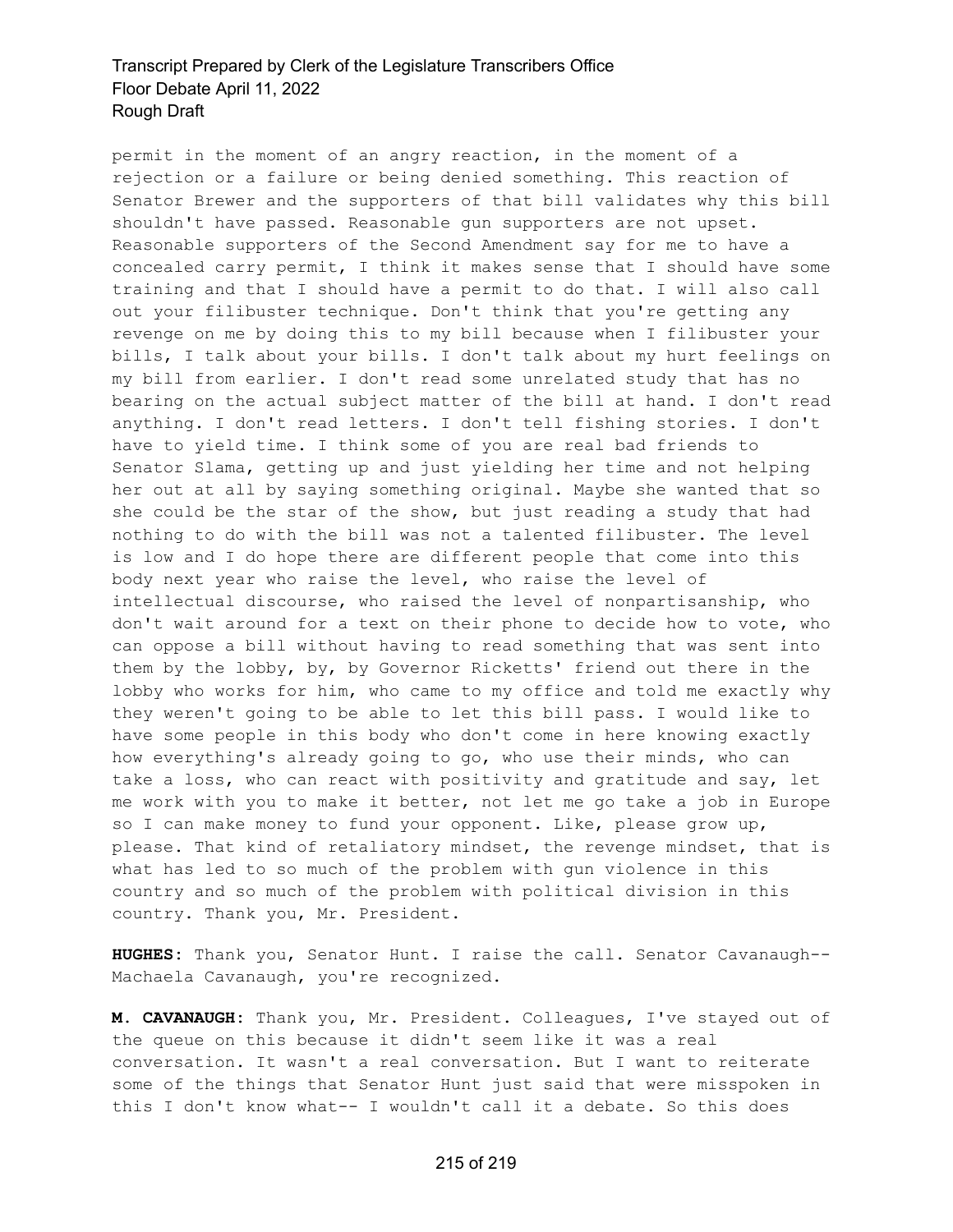hurt children if we don't pass this. There are children that live in these homes. And Senator Slama and Senator Albrecht have talked about this so she might want to stay and listen to it. There are children in these homes and if that person who has a convicted drug felony goes back into a home, their income is counted, their income is counted as the household income, which brings down the amount that they are getting because as the household incomes say, there's four people in the house; one of them doesn't qualify for SNAP because of the drug felony. So then there's three people in the house, another adult and two children and the amount of SNAP that they were getting before that person was released and came back home to them is going to be lowered. So when we say that it's not hurting children, it is. It is directly hurting children. That is how the system is set up. And if you don't understand that, take some time to learn about it because that is what happens. And when I talked-- Senator Albrecht read the back and forth I had with directly-- Director Beasley at HHS. When she and I talked about this, I was trying to get at this doesn't cost the department anything more. They can actually-- they, they said they would just absorb the administrative costs. It's 100 percent reimbursement rate. It's just something that they-- they being like an air quotes or royal they-- don't philosophically agree with. And I bet dollars to donuts, if you took some of the people that work at HHS aside-- off the record and asked them, they would tell you that they're supposed to tell you that because that's not what I see reflected in the hearts of the people that come and testify in front of our committee. This bill is going to give people who have been in our justice system another shot at-- people that we already give shots to for other crimes, but not this. And to Senator Hunt's point about being sore losers, like, you give us nothing. Nothing. Every single day for anything that's even has a hint of being progressive-- and by progressive, I mean progress forward for human beings-- anything that even has a whiff of it is torn down. And then you complain when you hear things that we tell you what we-- our problems are with them and you don't do anything to fix them. Then you're mad about that, but you won't give us anything. This costs you nothing. This bill cost the state of Nebraska nothing. It costs the senators in this body nothing. It had the support of the Omaha Police Chief Todd Schmaderer and it had the support of Tom Venzor with the Catholic Conference and it had Senator Megan Hunt. If a trifecta like that can't get everyone in this room on board, then we're not doing our jobs because there isn't any bill that I can think of that has that many deferring ideas, ideologies coming together for the greater good.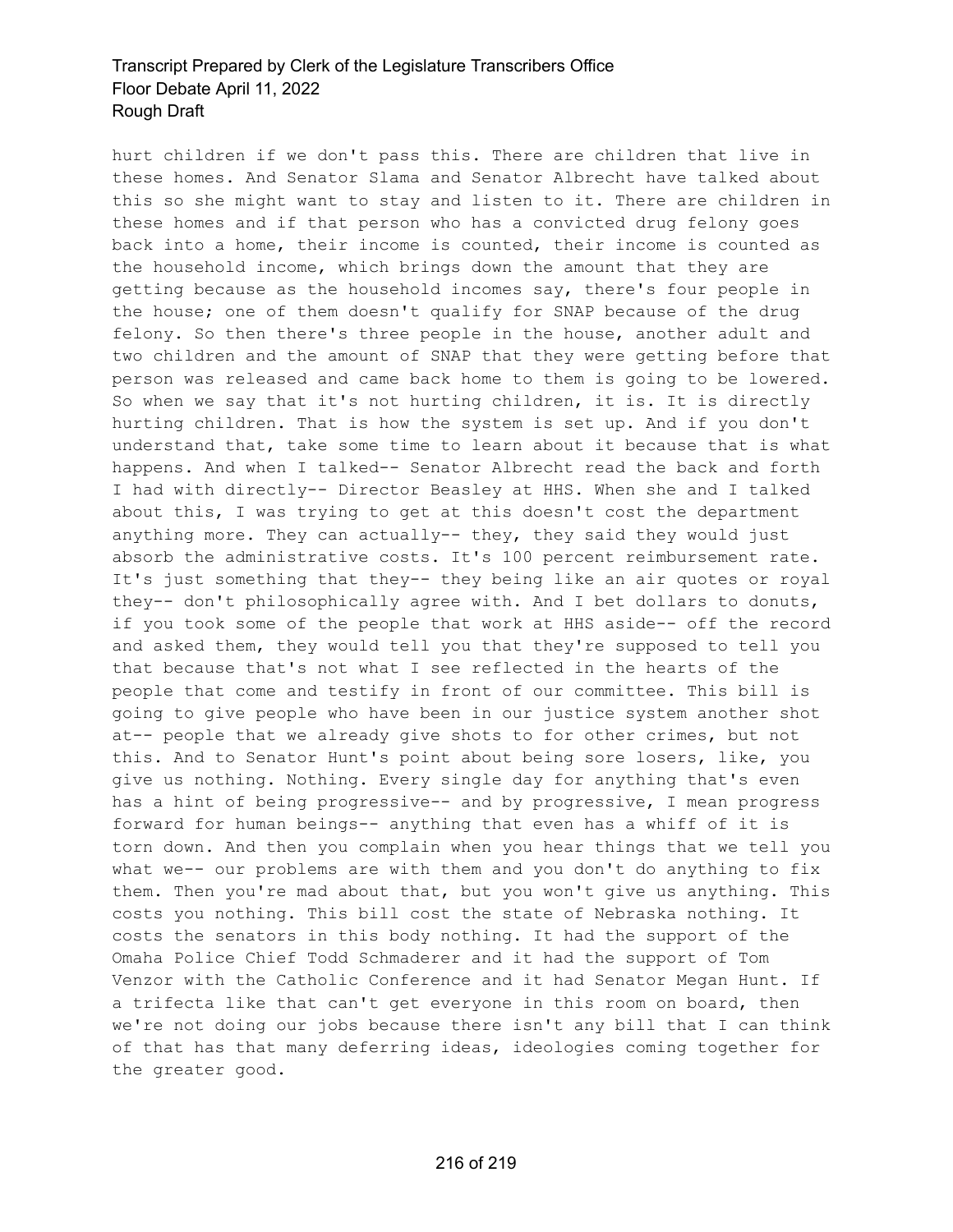Transcript Prepared by Clerk of the Legislature Transcribers Office Floor Debate April 11, 2022 Rough Draft

**HUGHES:** One minute.

**M. CAVANAUGH:** This bill costs you nothing and I know you won't give it to us because it costs you nothing, because you don't have to. And that is sad, but it is the reality and it is the state of this body. So you can be mad about the fact that some of us stand up against what is clearly bad policy or you can work with Senator Hunt and enact some good policy that costs you nothing, but gains you some friends in this body. But we already know, as Senator Hunt has said, it is a predestined outcome. Thank you.

**HUGHES:** Thank you, Senator Cavanaugh. Senator Blood, you are recognized.

**BLOOD:** Thank you, Mr. President. Fellow senators, friends all that are left on the floor, I stand opposed to the floor amendment, but in support of Senator Hunt's bill because I agree with Senator Cavanaugh. We worry about whether single moms have guns, but we don't worry about whether single moms can feed their children and I find something wrong with that dichotomy. But the reason I am standing is because it's my turn to take time on the mike because my priority bill was scheduled purposely at the end of the day after this bill because the Speaker, whether he admits it or not-- and I'm sorry, Senator Hilgers, because as you've said, I've been a very good citizen all year long, but it stops today. From redistricting to getting out of the queue to trying to express to you when there's an issue on the floor with another senator, I've been a good citizen. Here's my payback. My priority bill doesn't get to go through Select File. And you know, I knew it wasn't going to because when I did my handout, the vast majority of the senators that pretended they liked this bill put the handout in the recycling bin. I have eyes, guys. We went through every single objection, every single objection from the transcripts, from the General File to show you that, yes, this can be a constitutional amendment. Instead, you guys want to take Nebraskans' money so you can give it back and wave your flag and say that you lowered taxes. I want to make it so that we never take their money in the first place by stopping unfunded and underfunded mandates and fully funding our schools. And I'm over here, guys that aren't looking at me-- and Senator Brewer, I respect you. You and I have had many incidents. You purposely trashed my meat bill on the premise that an urban senator shouldn't carry a rural bill, but I didn't treat you like crap after that. I didn't threaten you. I didn't make your life difficult after that. I respected the-- your ability to be able to do that on the floor. That is your right. I voted your bill last year out of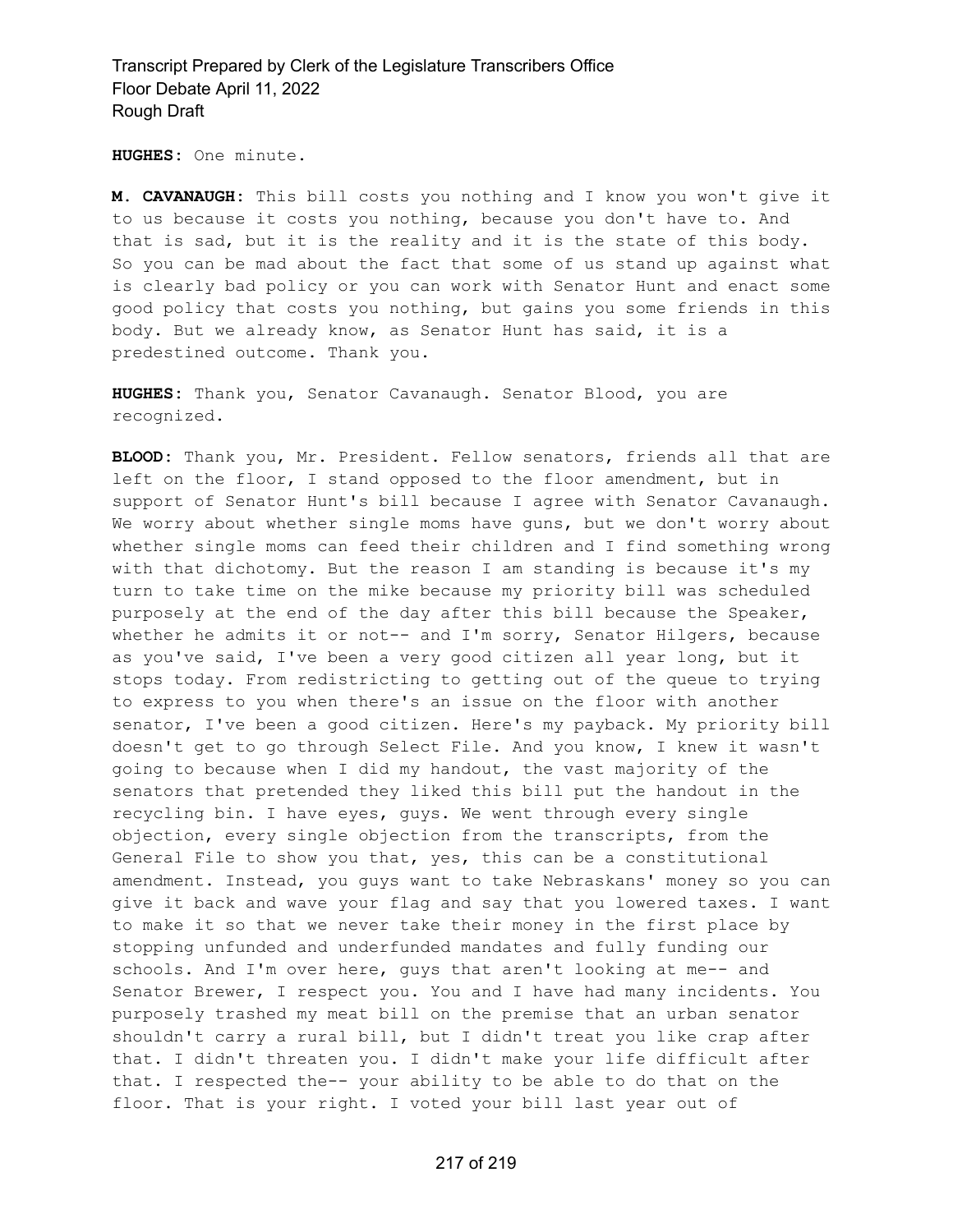## Transcript Prepared by Clerk of the Legislature Transcribers Office Floor Debate April 11, 2022 Rough Draft

committee, your gun bill, and I have a senator to this day who doesn't talk to me as a result of it, but I don't hold that against you. That was my choice, my right. And I didn't know your bill was going to get watered down on the floor. I had nothing to do with that, but I voted for that because it was still important to you. And then myself and another senator, even though you didn't need our votes, we wanted to show you support on General and we chose to do it. And easily, 10 to 1, my district, not the people from the rest of the state, my district came out against it. And today I struggled and you think I voted against your bill because I don't support the Second Amendment? We do have a well-regulated militia in Nebraska and I support that, but there are just some times when I have to vote yes or no on bills that I am truly, truly torn about. And to be really frank, if anybody wanted to vote against those bills, it could be me. My senator-- my husband was held hostage by a gunman. But I don't think of that when I go and vote on these bills. I think about what's best for my district. Never have I held a grudge against you. I did not hold a grudge against you when you kept my dark money bill in your committee. I feel strongly about that. And you know what I feel really strongly about, friends? All the meat bills that didn't get out on the floor because nobody was brave enough to help me get them out onto the floor because apparently I'm running for Governor and I can't have any bills passed this year. If it wasn't for Senator Stinner having some guts, I wouldn't even have \$1 million to help the people--

**HUGHES:** One minute.

**BLOOD:** --that will likely die and be sick in Mead, Nebraska. And by the way, we have a big storm coming up tomorrow, friends. If you think NDEE has it handled, why don't you wait and see? And so the games this year are ridiculous, the threats unacceptable. The emails I'm getting on my social media, not through my official email, are unacceptable and are being stirred by people making threats on this mike today. But I guess that's OK because somebody is angry. To say that I haven't shown respect to somebody because I've disagreed with them, ridiculous. But I got to tell you, friends, I think there comes a breaking point when it comes from being a good citizen and trying to get along to just having enough of it. I'm not your doormat. Worked my butt off and I got nothing to show for it this year. And it's not because I didn't play nice and it's not because I haven't reached across the aisle.

**HUGHES:** Time, Senator. Thank you, Senator Blood. Mr. Clerk for items.